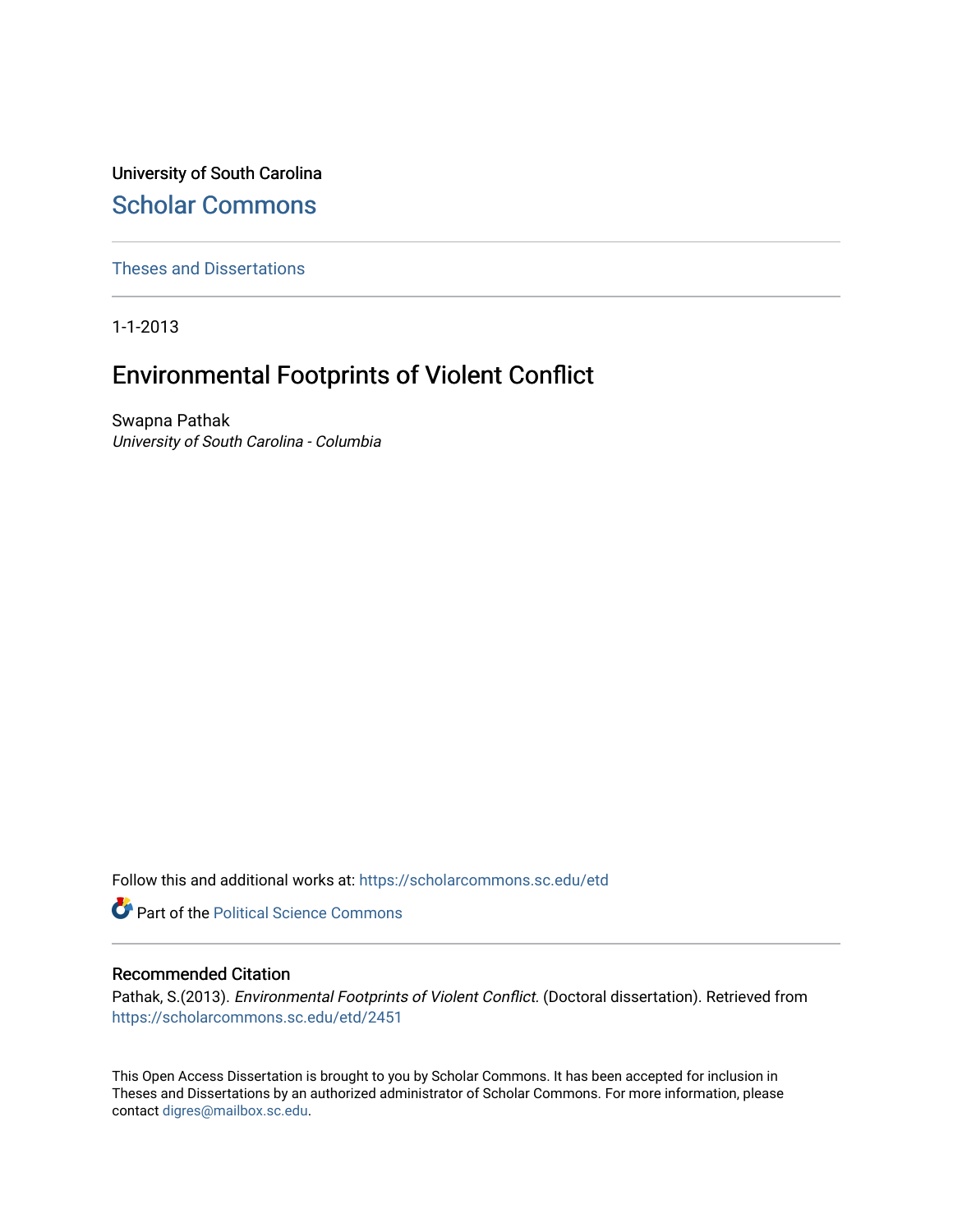#### Environmental Footprints of Violent Conflict

by

Swapna Pathak

Bachelor of Arts University of Delhi, 2001

Master of Arts Jawaharlal Nehru University, 2003

Submitted in Partial Fulfillment of the Requirements

for the Degree of Doctor of Philosphy in

Political Science

College of Arts and Sciences

University of South Carolina

2013

Accepted by:

Harvey Starr, Major Professor

Katherine Barbieri, Committee Member

David Darmofal, Committee Member

Edward Carr, Committee Member

Lacy Ford, Vice Provost and Dean of Graduate Studies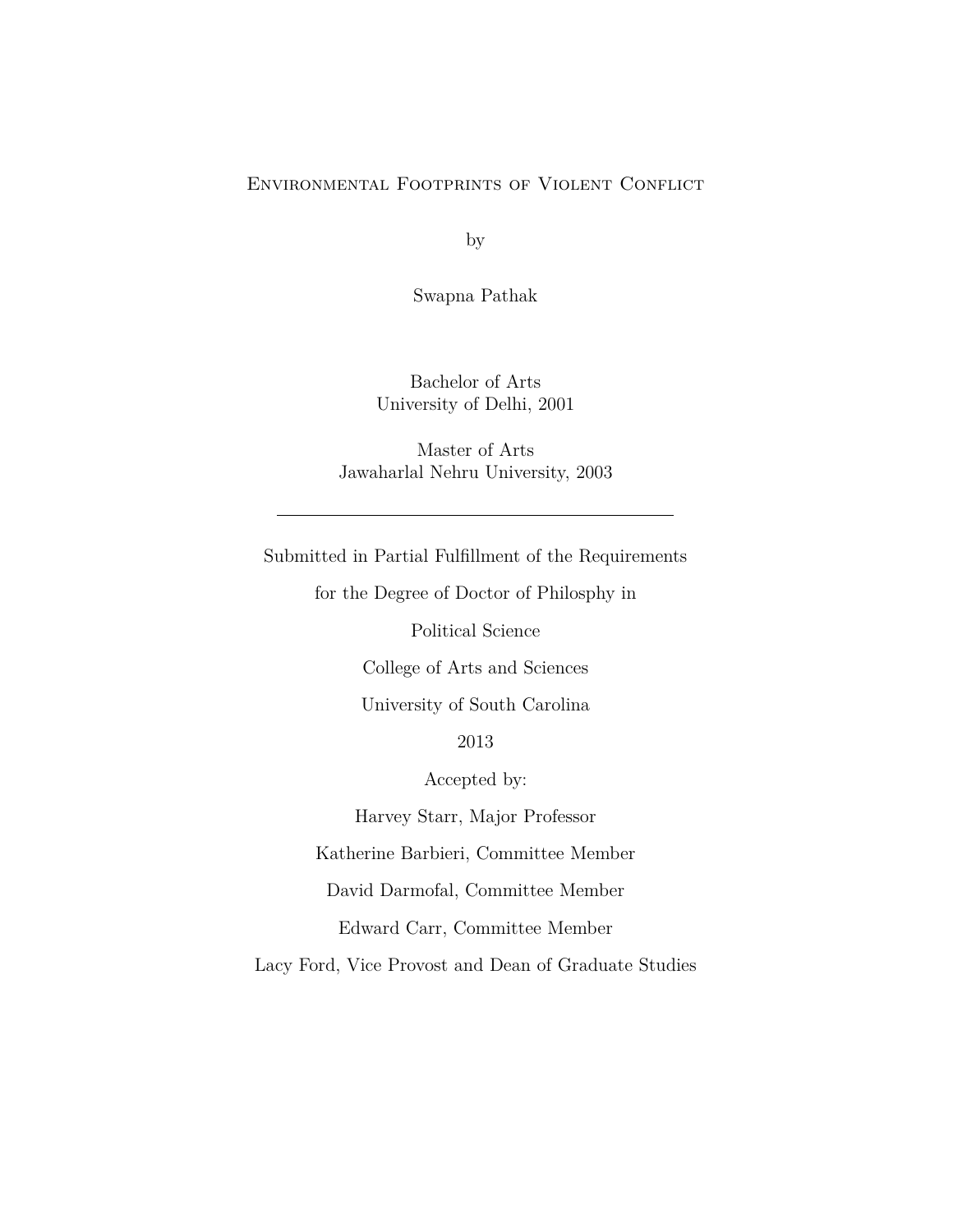$\copyright$  Copyright by Swapna Pathak, 2013 All Rights Reserved.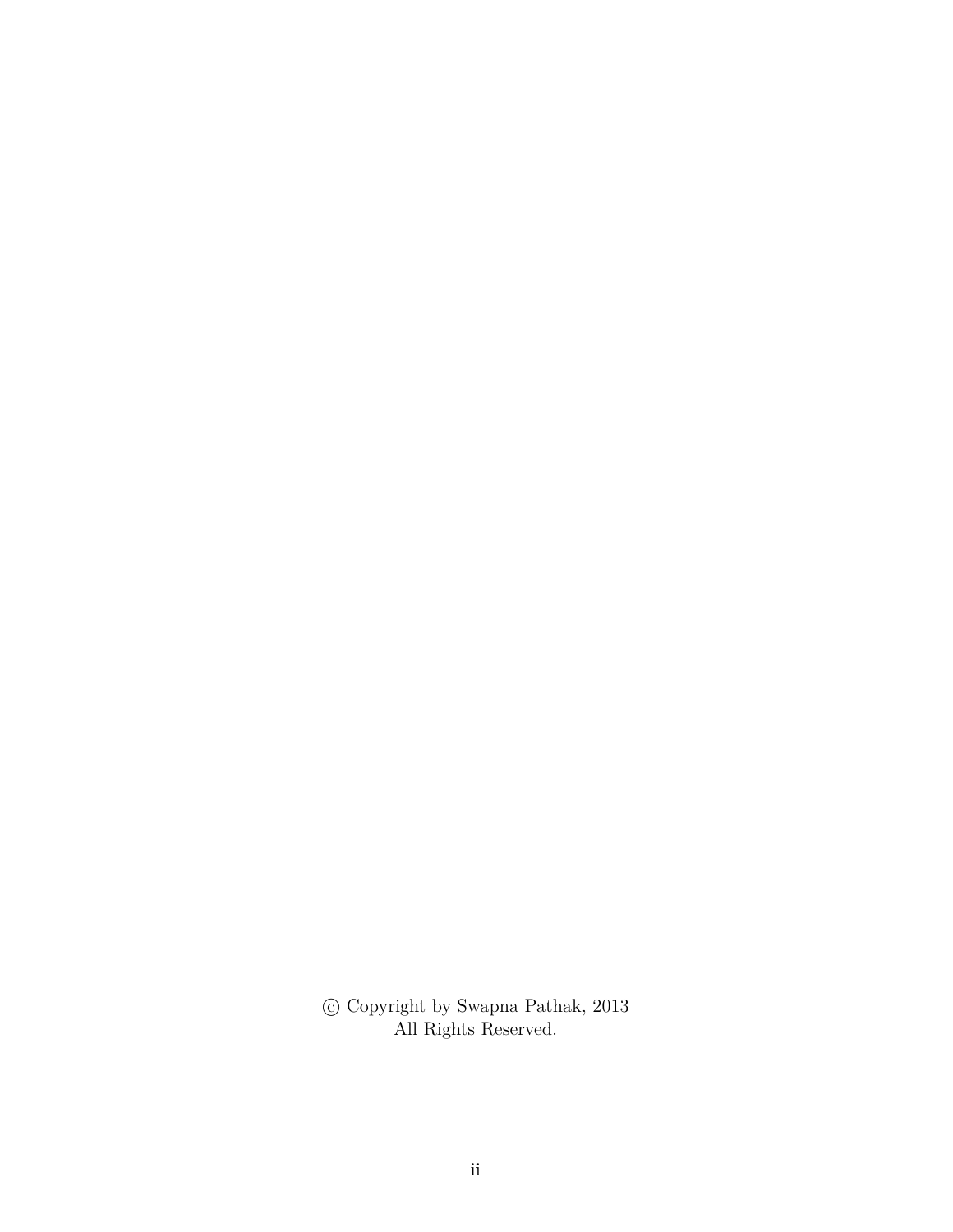# **DEDICATION**

To *Mumma*...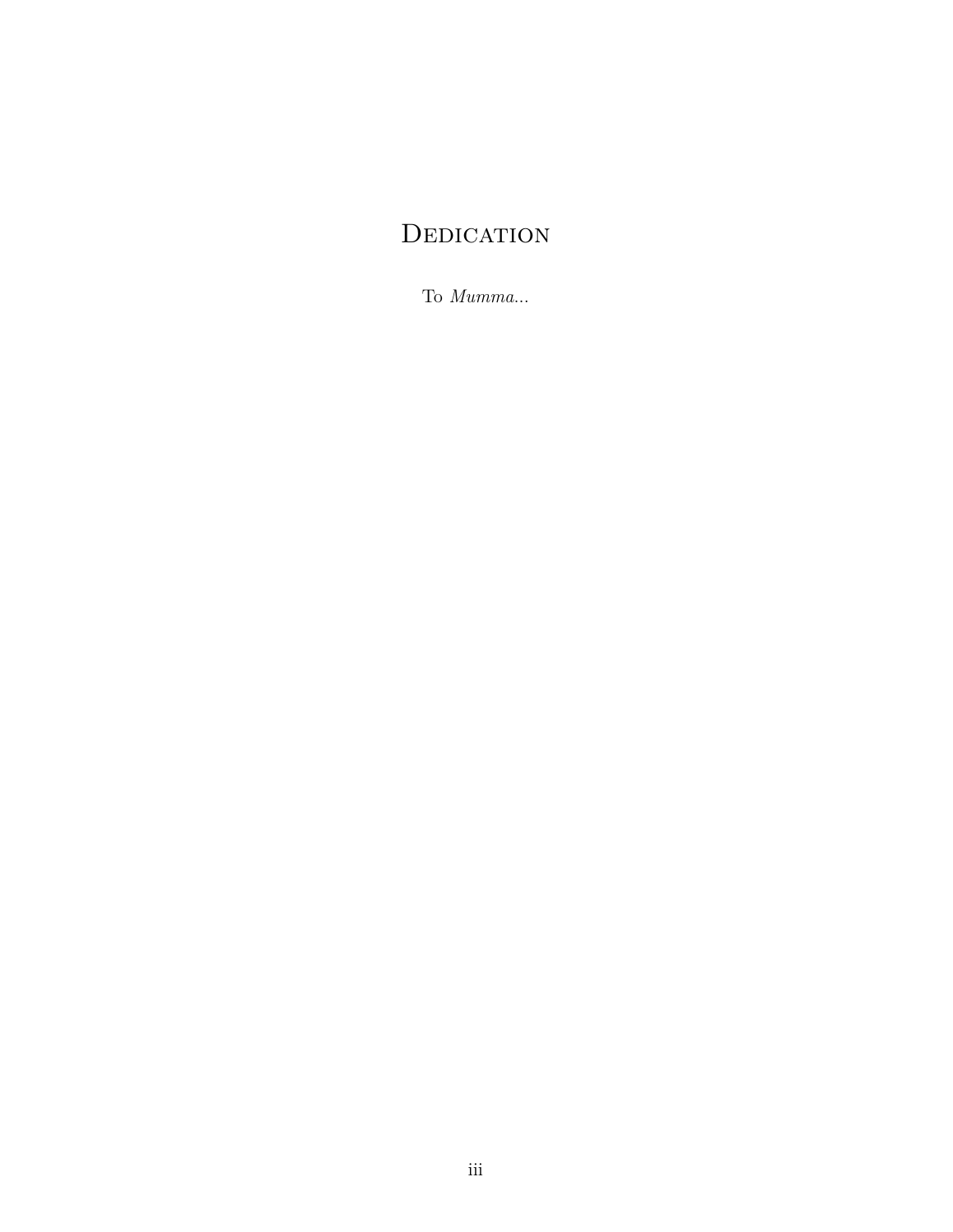## Acknowledgments

I would like to thank my advisor Professor Harvey Starr for providing invaluable and timely insights into this research. One could not ask for a better teacher and mentor than Harvey. Besides providing intellectual expertise, Harvey was a constant source of professional and emotional encouragement throughout this project. I am extremely grateful to have him as my advisor and guide as I navigate through my academic career. I would also like to thank the other members of my dissertation committee, Professors Katherine Barbieri, David Darmofal, and Ed Carr, for their valuable suggestions and inputs.

Special thanks to the administrative assistants at the Department of Political Science at University of South Carolina–Tamara, Brenda, and Debby, for helping me with the bureaucratic labyrinth of Graduate School.

Finally, this dissertation would not have been possible without the constant support of my partner Viplav, my brother, my sister, and most importantly, my mother. It was her unconditional love and faith that motivated me to finish this project. This dissertation is dedicated to her.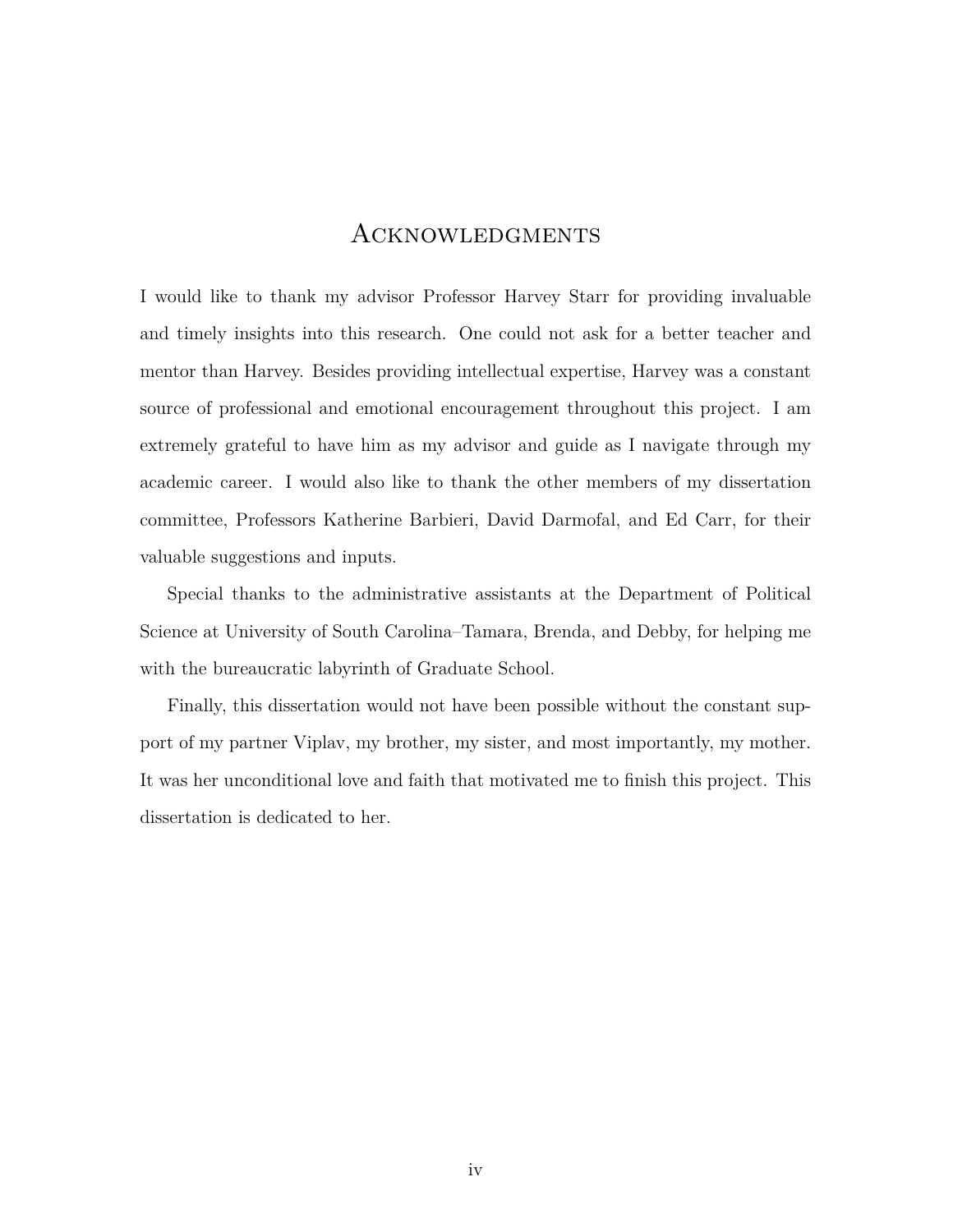## **ABSTRACT**

The effects of militarized conflict pervade countless aspects of society, yet scholars have focussed very little attention on the consequences of conflict. My dissertation assesses the cost of war by examining the relationship between violent conflict and the environment. I argue that the effect of conflict on the environment is an important consequence of war that is often overlooked in favor of other repercussions such as economy and health that are more politically expedient . I study this effect in the light of components of national environmental capacity and hypothesize that conflicts result in short-term and long-term impact on the quality of the environment. Moreover, wars pose a significant threat to the socially critical components of the environment which could engender further conflict. I present a framework to evaluate the complex linkages between war and environment, where environment is assumed to be at the center and not an exogenous factor that affects conflict. My empirical analyses explicate the mechanisms though which wars lead to degradation of the environment. In Chapter 1, I introduce the project and reflect on the importance of studying the environmental consequences of conflict. I discuss the extant literature on environment and conflict and underscore the importance of reformulating our understanding of *environmental security* in Chapter 2. Then, I lay out the conceptual and theoretical framework for this study in Chapter 3, outlining the ways in which conflict undermines our environment. In Chapter 4, I empirically analyze the effect of conflict, along with relevant political and economic factors, on overall levels of national environmental capacity over the past five decades. I extend this analysis to disaggregated measures of environmental capacity in Chapter 5. In Chapter 6, I go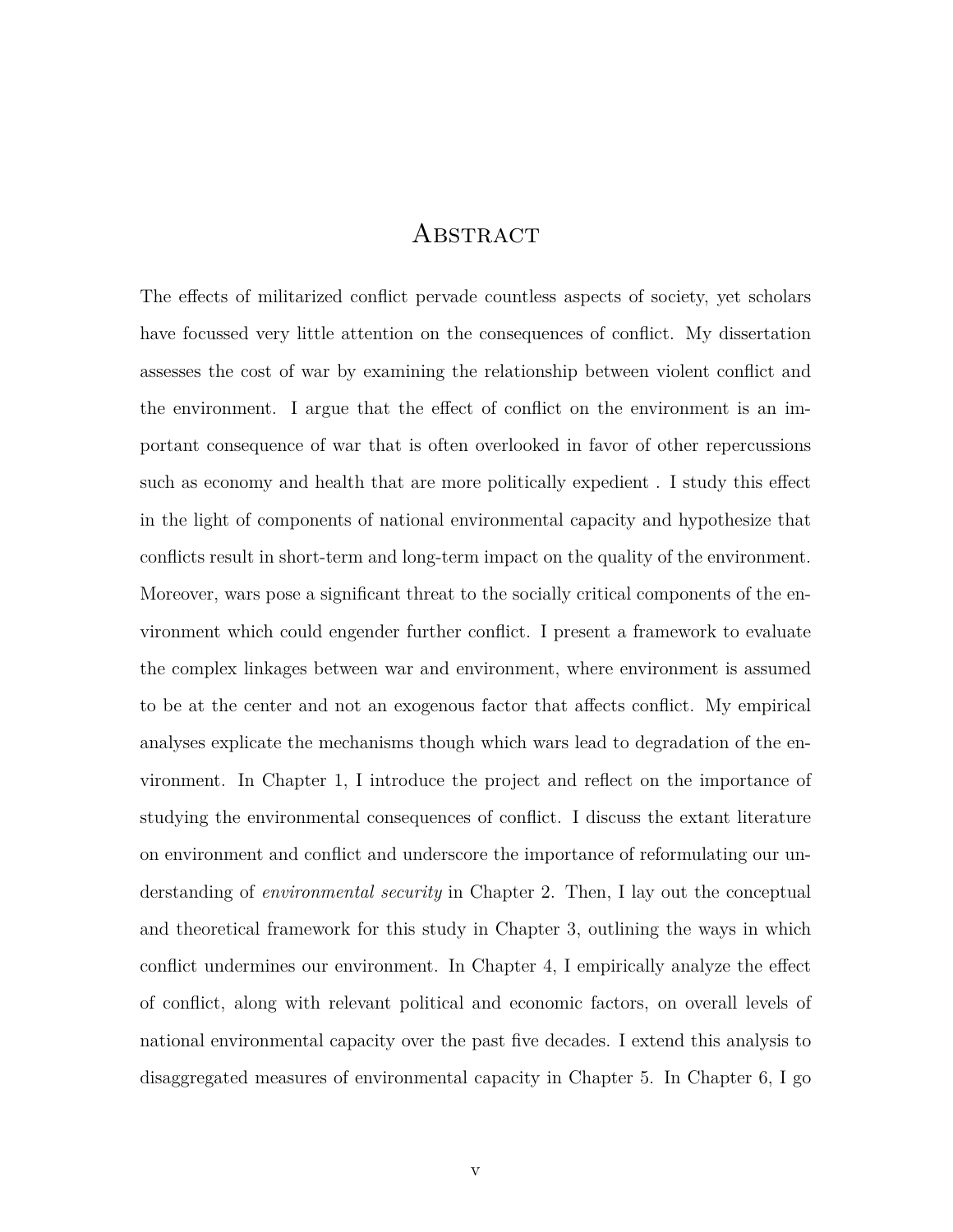on to assess the international regime and laws available to protect the environment during and after wartime. Chapter 7 concludes the dissertation.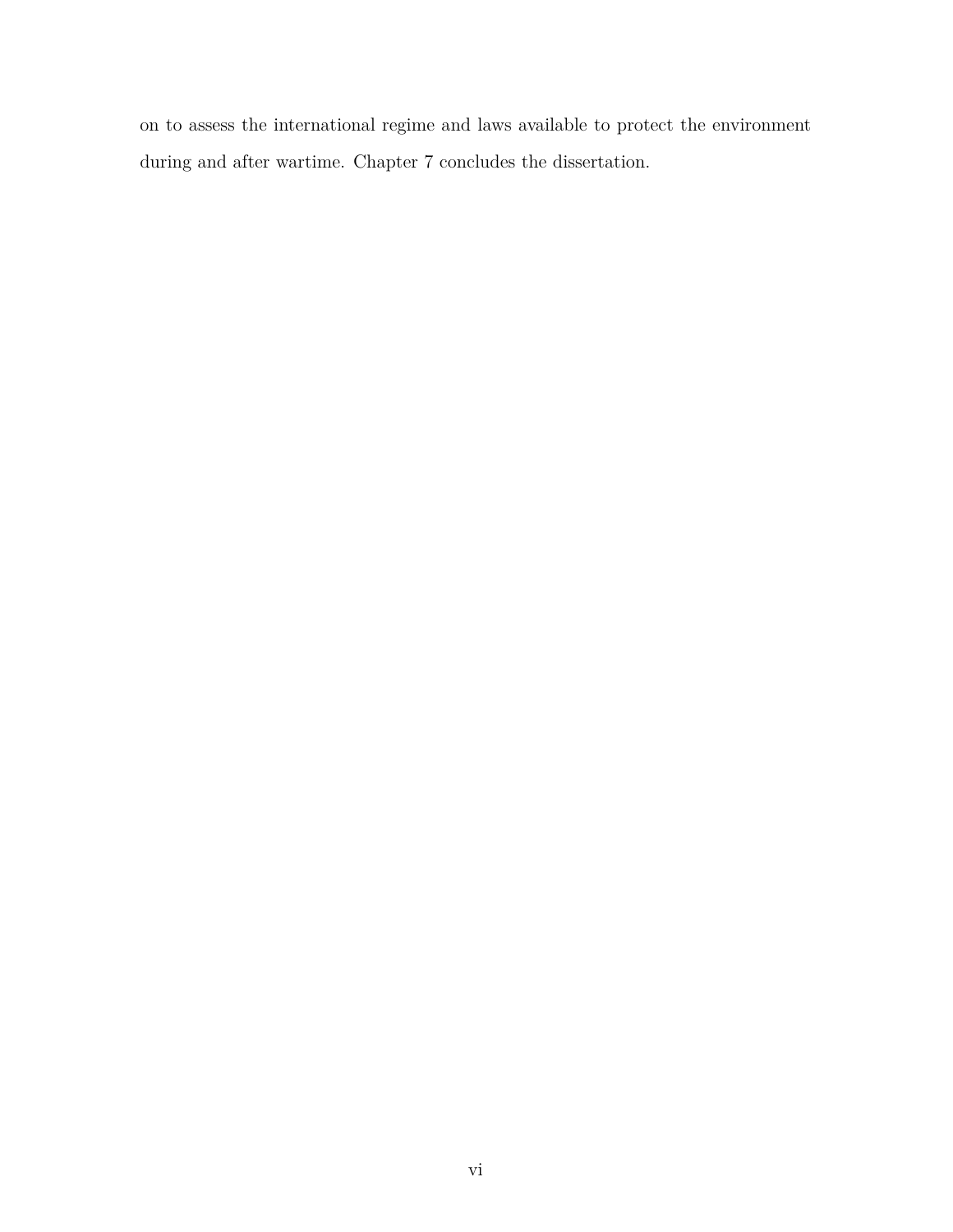# TABLE OF CONTENTS

|                                              |                                                                           | iii |  |  |  |
|----------------------------------------------|---------------------------------------------------------------------------|-----|--|--|--|
|                                              | iv                                                                        |     |  |  |  |
|                                              |                                                                           |     |  |  |  |
|                                              |                                                                           |     |  |  |  |
|                                              |                                                                           |     |  |  |  |
| CHAPTER 1                                    |                                                                           | 1   |  |  |  |
| CHAPTER 2 ENVIRONMENT, CONFLICT AND SECURITY |                                                                           | 14  |  |  |  |
| 2.1                                          |                                                                           | 14  |  |  |  |
| 2.2                                          |                                                                           | 18  |  |  |  |
| 2.3                                          | Critiques of Environment and Security Framework                           | 27  |  |  |  |
| 2.4                                          | Environment, Security and State: A New Framework                          | 40  |  |  |  |
| CHAPTER 3                                    | THE THEORY AND CONCEPT OF CONFLICT AND ENVIRONMENT                        | 44  |  |  |  |
| 3.1                                          | Our Model of Environment and Conflict Relationship                        | 48  |  |  |  |
| 3.2                                          | Modeling the Impact of Conflict on the Environment $\ldots \ldots \ldots$ | 49  |  |  |  |
| 3.3                                          |                                                                           | 62  |  |  |  |
|                                              | CHAPTER 4 CONFLICT AND ENVIRONMENTAL IMPACT                               | 63  |  |  |  |
| 4.1                                          |                                                                           | 64  |  |  |  |
| 4.2                                          |                                                                           | 70  |  |  |  |
| 4.3                                          |                                                                           | 71  |  |  |  |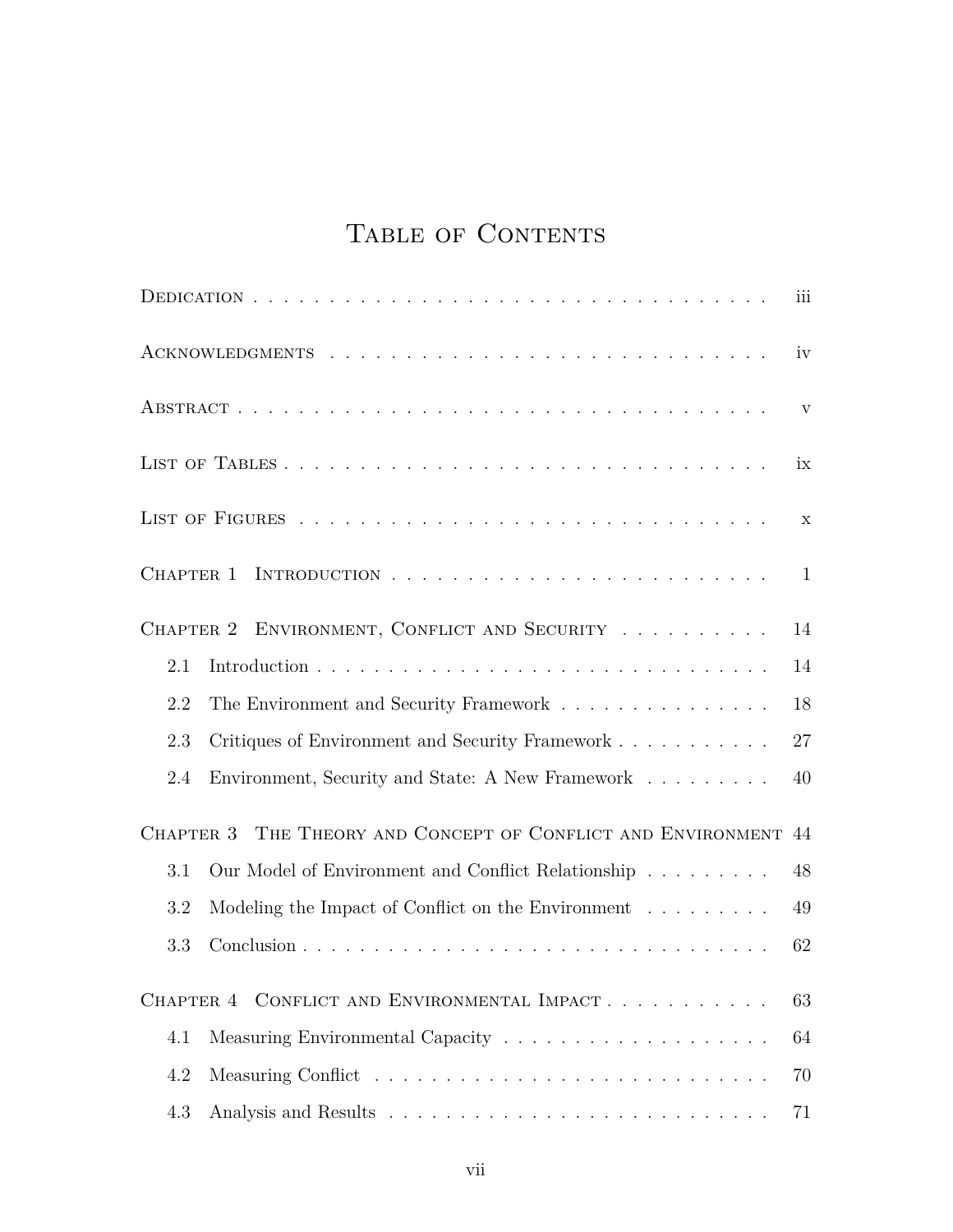| 4.4                                                                                                                              |                                                                  | 79  |  |
|----------------------------------------------------------------------------------------------------------------------------------|------------------------------------------------------------------|-----|--|
| CHAPTER 5                                                                                                                        | IMPACT OF DIFFERENT CONFLICT TYPES ON DISAGGRE-                  |     |  |
|                                                                                                                                  | GATED MEASURES OF THE ENVIRONMENT                                | 85  |  |
| 5.1                                                                                                                              |                                                                  | 88  |  |
| 5.2                                                                                                                              |                                                                  | 96  |  |
| 5.3                                                                                                                              |                                                                  | 103 |  |
| 5.4                                                                                                                              |                                                                  | 107 |  |
| PROTECTING THE ENVIRONMENT FROM CONFLICT<br>CHAPTER 6                                                                            |                                                                  | 115 |  |
| 6.1                                                                                                                              | International Regime to Protect the Environment during War-time. | 116 |  |
| 6.2                                                                                                                              |                                                                  | 131 |  |
| 6.3                                                                                                                              | Land-mines and the International Law                             | 132 |  |
| 6.4                                                                                                                              | International Laws regarding IDPs and Refugees                   | 135 |  |
| 6.5                                                                                                                              |                                                                  | 140 |  |
| CHAPTER 7                                                                                                                        |                                                                  | 143 |  |
| 7.1                                                                                                                              | Environment and Environmental Security as a Global Issue         | 145 |  |
| 7.2                                                                                                                              | Violent Conflict and Environmental Security                      | 147 |  |
| 7.3                                                                                                                              |                                                                  | 154 |  |
| 156<br>BIBLIOGRAPHY<br>بمناقض والمناقل والمناقل والمناقل والمناقل والمناقل والمناقل والمناقل والمناقل والمناقل والمناقل والمناقل |                                                                  |     |  |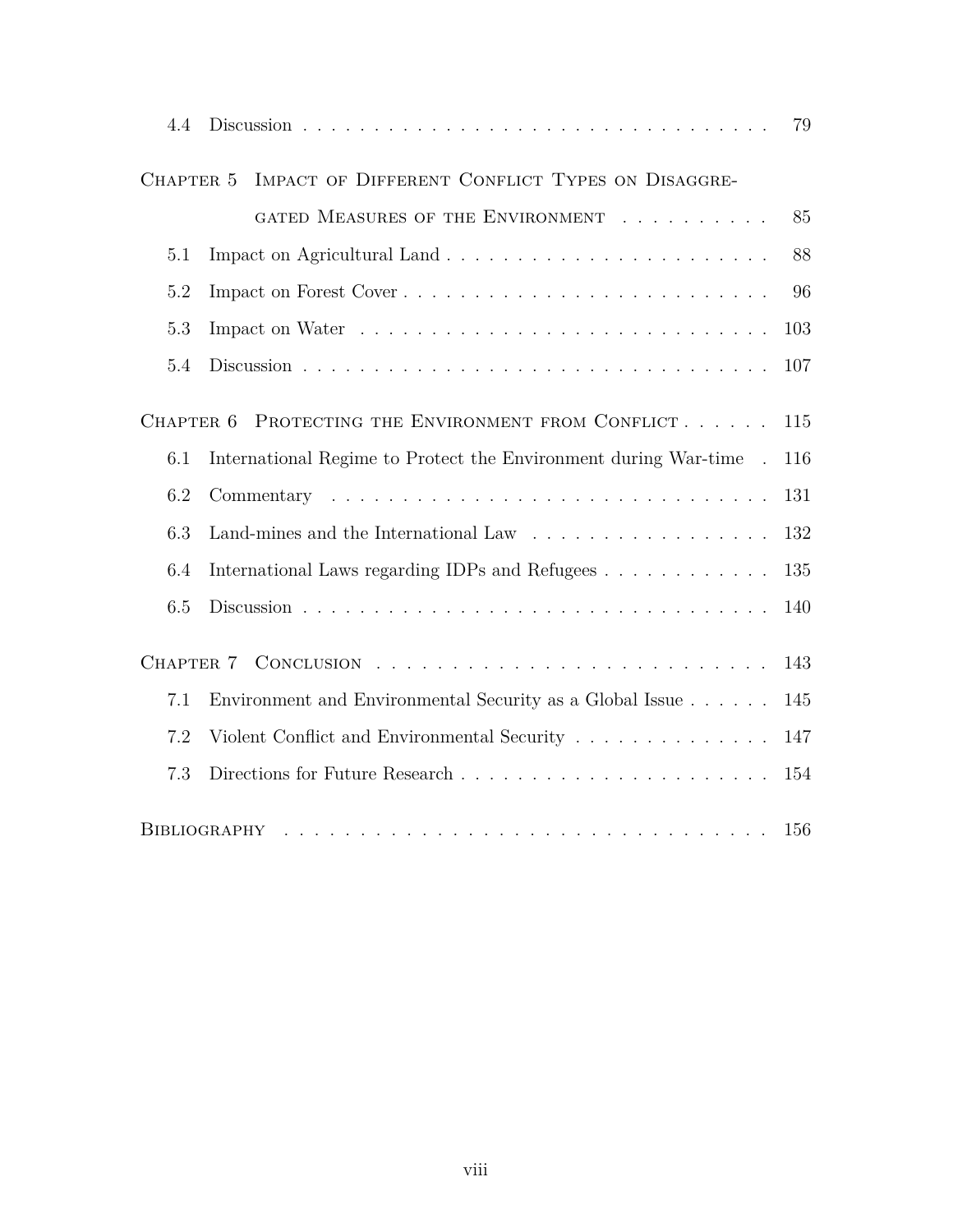# LIST OF TABLES

| Table 4.1 | Sample Yield Factors for Selected Countries (2008)                        | 68  |
|-----------|---------------------------------------------------------------------------|-----|
| Table 4.2 |                                                                           | 71  |
| Table 4.3 | Summary statistics: Long-term Effects                                     | 74  |
| Table 4.4 | Determinants of Environmental Impact: Long Term Effects, 1961-            |     |
|           |                                                                           | 82  |
| Table 4.5 |                                                                           | 83  |
| Table 4.6 | Determinants of Environmental Impact: Short-Term Effects, 1961-           |     |
|           |                                                                           | 84  |
| Table 5.1 |                                                                           | 87  |
| Table 5.2 | Estimates Measuring the Impact of Different Types of Conflicts            |     |
|           |                                                                           | 110 |
| Table 5.3 | Estimates Measuring the Impact of Diffrent Types of Conflicts             |     |
|           |                                                                           | 111 |
| Table 5.4 | Estimates Measuring the Impact of Diffrent Types of Conflicts             |     |
|           |                                                                           | 112 |
| Table 5.5 | Estimates Measuring the Impact of Diffrent Types of Conflicts             |     |
|           |                                                                           | 113 |
| Table 5.6 | Percentage Change in Disaggregated Biocapacity Measures (in               |     |
|           | GHa) due to One Unit Increase in Conflict Intensity                       | 114 |
| Table 6.1 | Applicability of MEAs During Armed Conflict $\ldots \ldots \ldots \ldots$ | 129 |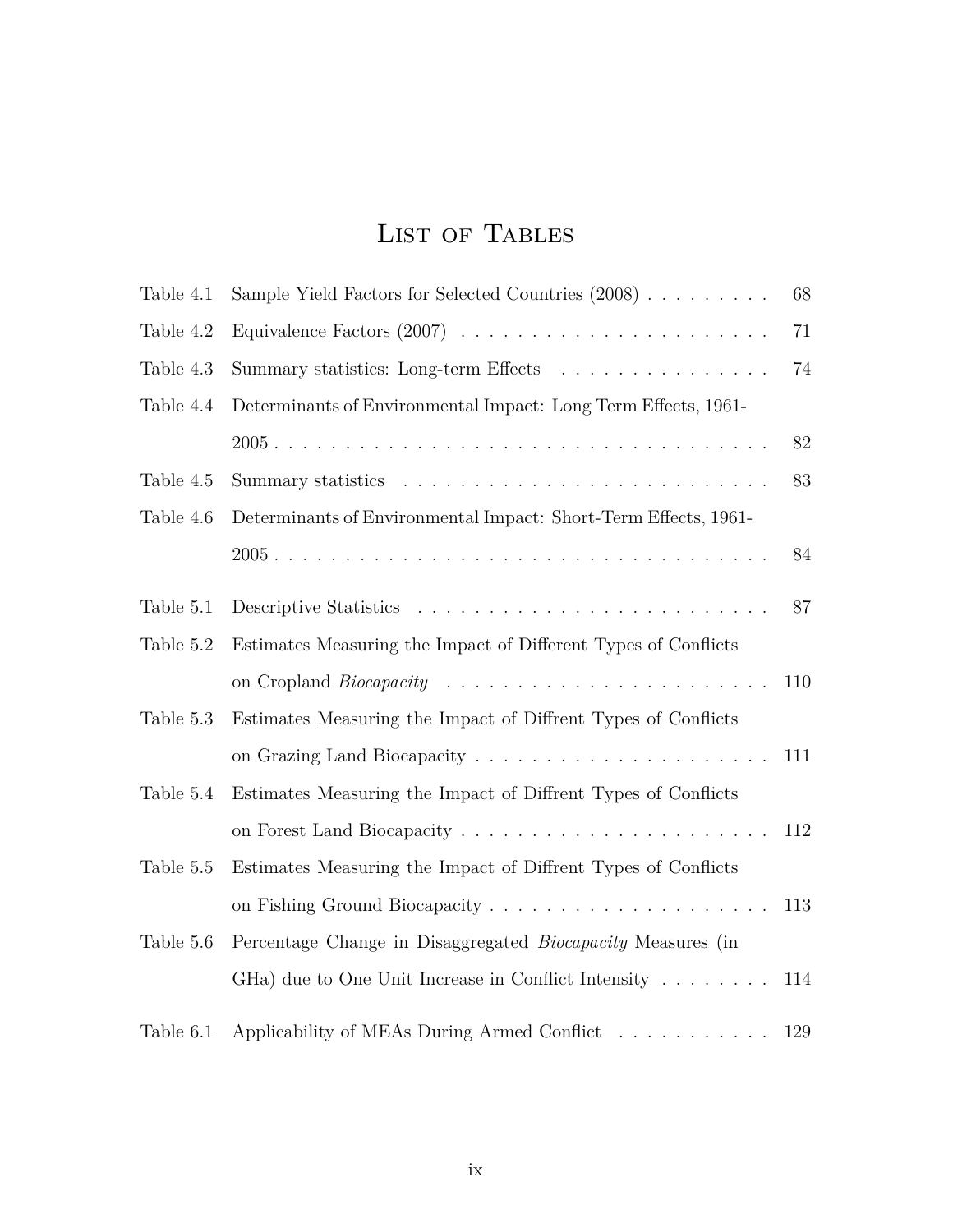# LIST OF FIGURES

|  | Figure 3.1 A Schematic Representation of How Environmental Conditions                    |    |
|--|------------------------------------------------------------------------------------------|----|
|  | lead to Conflict $\ldots \ldots \ldots \ldots \ldots \ldots \ldots \ldots \ldots \ldots$ |    |
|  | Figure 3.2 A Schematic Representation of the Feedback-Loop between En-                   |    |
|  |                                                                                          |    |
|  | Figure 3.3 A Schematic Representation of How Conflict affects the Environment 48         |    |
|  |                                                                                          |    |
|  | Figure 4.1 Schematic Representation of Equivalence Factor Calculations                   | 70 |
|  | Figure 4.2 The Effect of Conflict on the Overall National Biocapacity                    | 75 |
|  | Figure 4.3 The Effect of Conflict on the Overall Biocapacity by Democracy                |    |
|  |                                                                                          |    |
|  | Figure 5.1 Relative Area of Land Use Type in Hectares and Global Hectares                | 90 |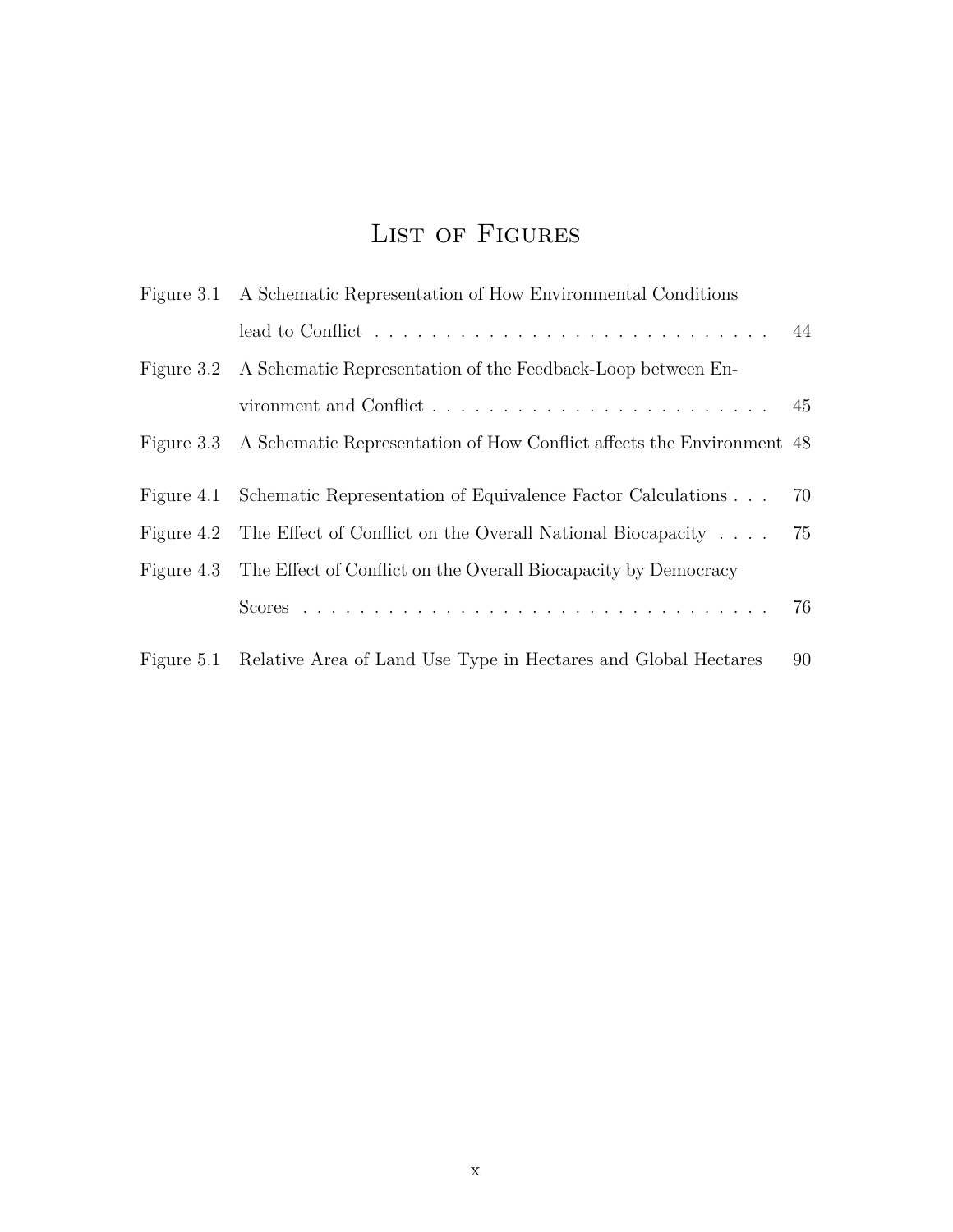## CHAPTER 1

## **INTRODUCTION**

*"A small grove massacred to the last ash, An oak with heart-rot, give away the show: This great society is going to smash; They cannot fool us with how fast they go, How much they cost each other and the gods. A culture is no better than its woods." –Wystan Hugh Auden*

As I write this chapter, a brutal and devastating civil war in Syria continues. The international community is 'cautiously' debating the possible courses of action, including military intervention, to establish some political and economic stability in the region. Other countries and international agencies are closely monitoring the impact of the conflict on human lives and the economy of Syria to evaluate the costs and benefits of any international intervention. While the humanitarian, economic, and political consequences of such conflicts garner immediate international concern, their environmental impact often ranks very low to factor into any decision making. For example, very little attention is being paid to what the civil war is doing to an already drought prone Syria. Large displacement of people away from their lands has led to the suspension of any planting which will lead to soil erosion. Also, massive violence has disrupted and destroyed most of the irrigational infrastructure in the country which will make it extremely difficult to restore agriculture in the future and further deteriorate the soil.

According to the UN Refugee Agency statistics, nearly a million people have fled the country and more that 4.25 million people have been displaced. Several thousands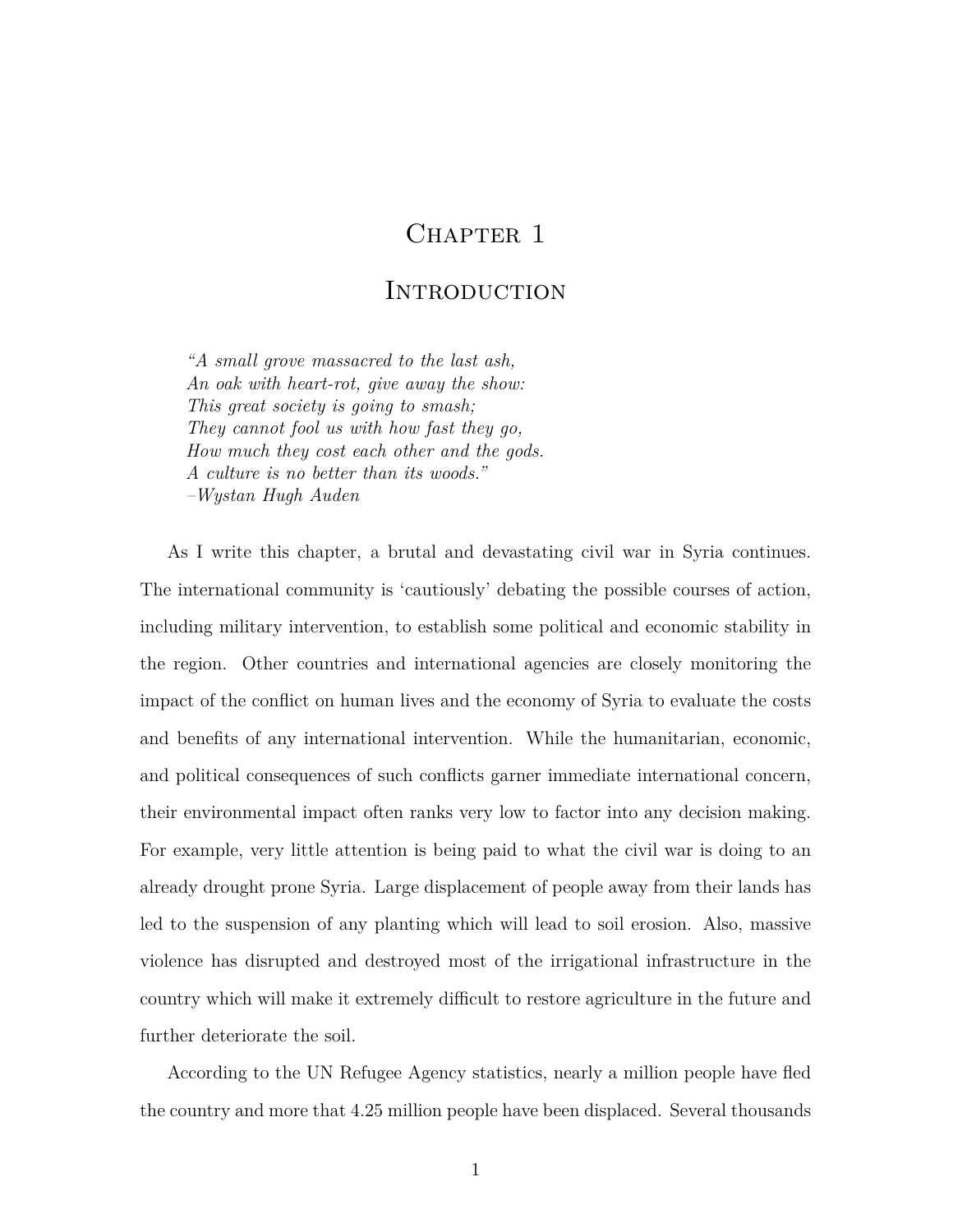of these IDPs have taken shelter in the olive orchards at the border of Turkey and Syria. Many hundreds of year old olive trees in those orchards have been cut down to create space for make-shift tents and for fire wood for the people living in camps there. Similarly, the recent civil war in Libya destroyed oil fields and refineries in Ras Lanuf, Brega, Zawiyah, and several other places, where Gaddafi's forces bombed the oil infrastructure in their own country before retreating. Moreover, unrest in Libya and Egypt, during the last couple of years, have stymied the Strategic Action Program initiated by the International Atomic Energy Agency to sustainably use the Nubian Sandstone Aquifer System. This is the largest and one of the most crucial sources of freshwater in this arid region shared by four countries–Egypt, Libya, Sudan, and Chad–therefore, its management is critical from both environmental and social perspectives. However, since the social unrest in Egypt began, all talks to discuss any sustainable use of the aquifer have been suspended.

The above examples highlight only a few environmental catastrophes due to wars in recent years. Environmental destruction from wars has a long history. From the Romans in 146 BC salting fields around Carthage to impair food production to the destruction of the Libyan oil fields in the recent civil war, wars have always left a trail of environmental destruction. While the images of burning oil wells during the first Gulf War and the spraying of Agent Orange to defoliate the jungles in Vietnam woke up the international community to *environmental warfare*, other less-known, but no less significant, acts of environmental destruction have also been perpetrated by the warring factions during conflict. Such *scorched earth* tactics have historically included poisoning freshwater sources, burning down forests that might provide shelter to enemy combatants, killing livestock, and destroying agricultural fields. Scholars have used the term "ecocide" to describe such planned destruction of the environment carried out to harm the local population and achieve military objectives.

Although such ecological destruction during warfare has been carried out for thou-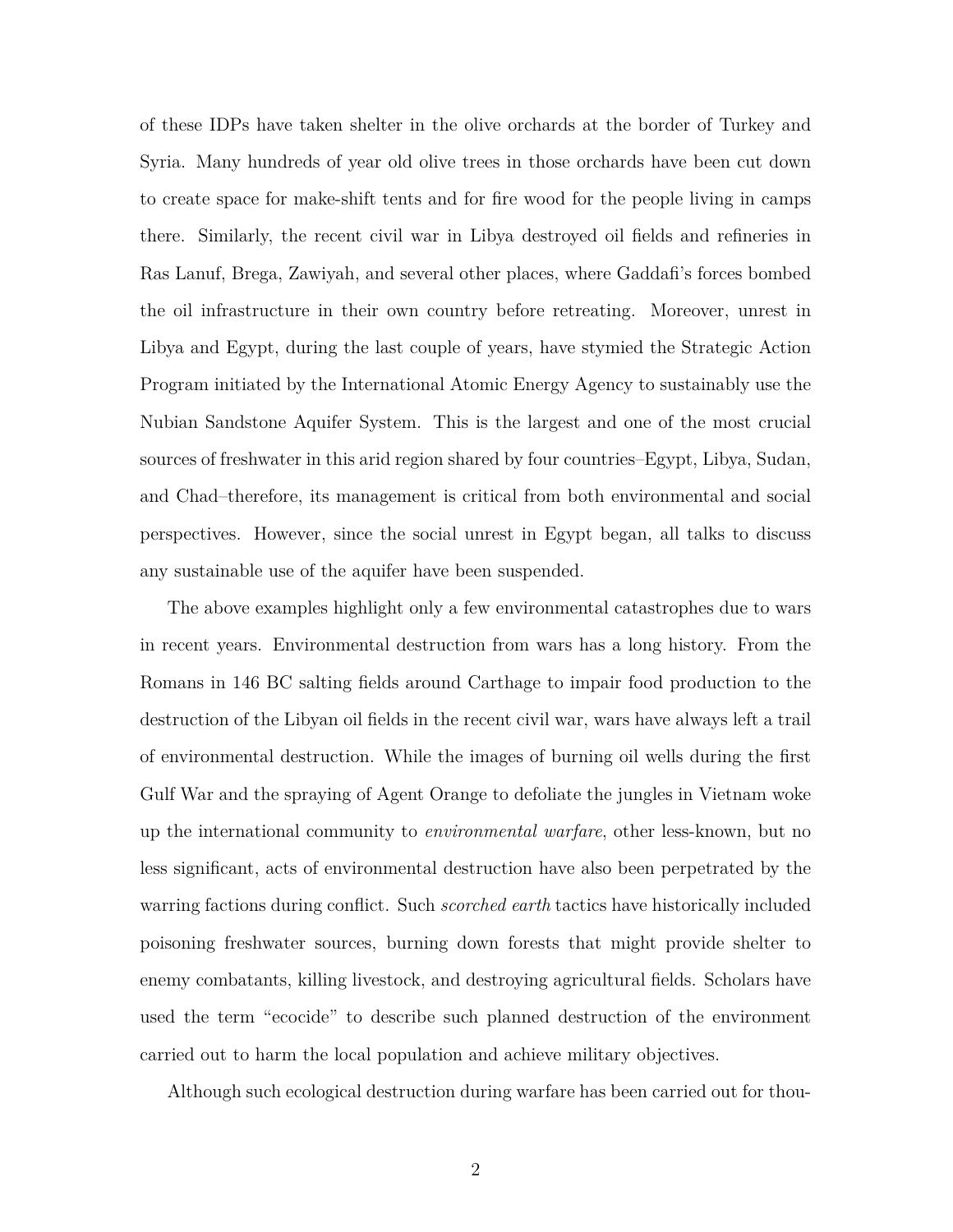sands of years, modern day warfare has made its impact increasingly severe. With the usage of advanced weaponry and aerial bombing, the scope and the impact of wars on the environment has increase manifold. Also, the presence of critical infrastructure like dams and nuclear reactors in our time has increased the *opportunity* for environmental destruction as part of warfare strategy.

Warfare induces a direct and immediate impact on the environment, such as millions of tons of pollutants being thrown in the air when nearly 800 oil wells were set ablaze by the retreating Iraqi army in 1991. According to the United Nations Environment Program (UNEP) reports, the fires took almost 9 months to be extinguished and their long term effects on soil quality and underground water are, as yet, unknown. Similarly, during the aerial campaign over Iraq in 1991, the US utilized approximately 340 tons of missiles containing depleted uranium. Chemical residue from these weapons has contaminated the water and soil of the region. Perchlorate, a toxic ingredient in rocket propellant, is just one of a number of contaminants that have been widely detected in the groundwater in the area. Aerial bombing over Yugoslavia by the NATO forces in 1999 destroyed millions of square kilometers of forests and also contaminated the soil with large amounts of depleted uranium. Such toxic and radioactive pollution not only poses a health risk to the human population but also alters the chemical composition of the soil and destroys its fertility, that can take decades to recover. These examples only outline the damage that conventional weapons can inflict. Obviously, the devastation caused by the use of nuclear weapons will be far greater and could even cause long term changes in the Earth's climatic cycle.

Apart from direct and immediate impact on the environment, warfare often leads to collateral (sometimes unintended) damage of the environment. This occurs when a country's hydrological facilities, nuclear reactors or chemical factories are targeted as part of the military strategy. For example, during the early stage of the Second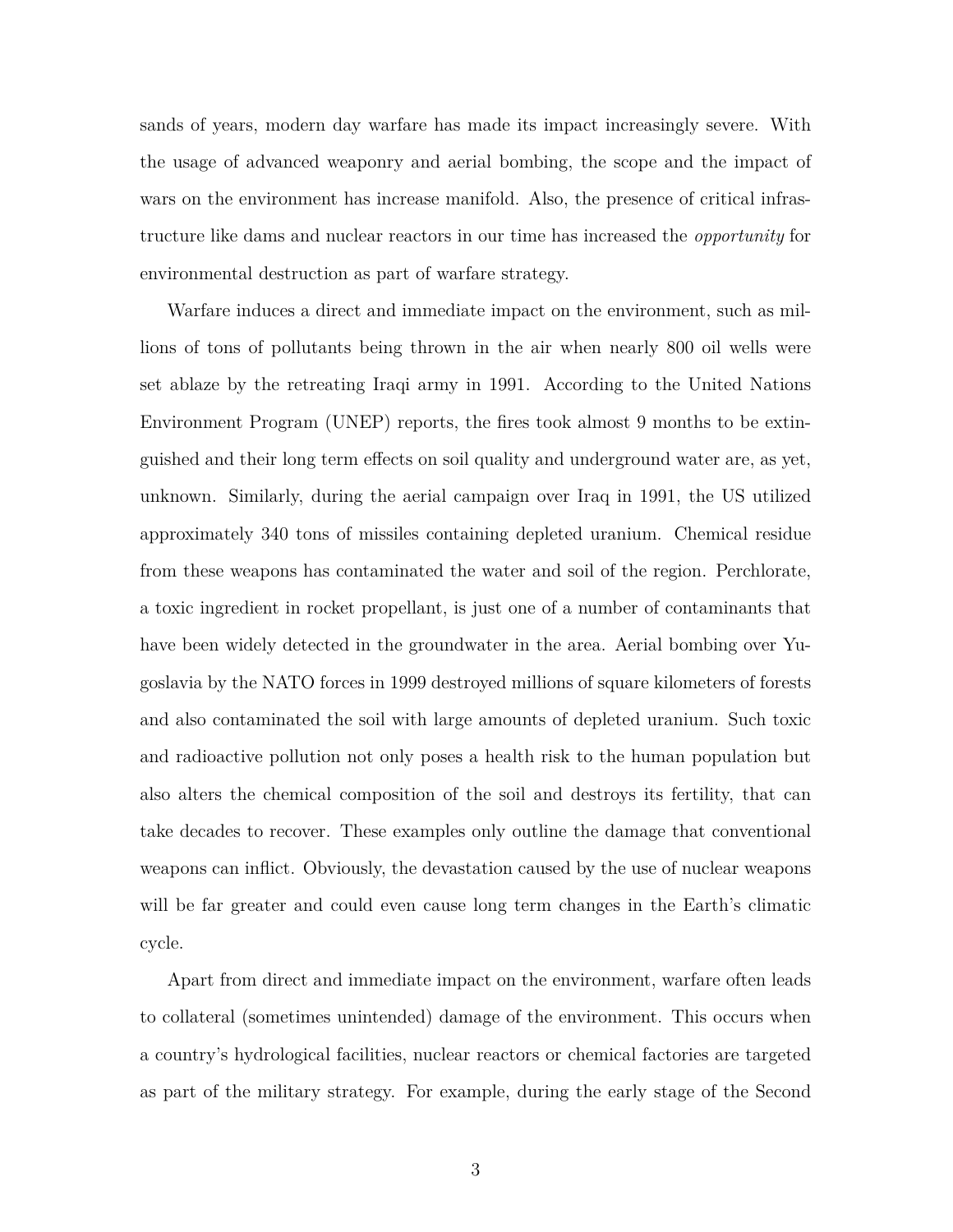Sino-Japanese War in 1938 the Chinese government destroyed a series of dams on the Yellow River to create massive flooding in an attempt to halt the rapid advance of the Japanese forces. Similarly, during the 2006 Israel-Lebanon conflict, the Israeli forces bombed a power station in Jiyeh causing a massive oil spill that was environmentally disastrous for the region.

Violent conflicts can also inflict environmental damage in the long run in several indirect ways. For example, Sudan has experienced over two decades of civil war on its territory. One result of that war has been over 5 million internally displaced persons. This massive displacement of population has led to significant environmental damage, particularly around larger camps. In addition, it is feared that following the cessation of civil war, the large scale return of the displaced population to their homeland would engender a further wave of environmental degradation in some of the more fragile return areas. Exploitation of environmental resources to fund conflict as in the case of Liberia is another indirect environmental consequence of conflict. The fourteen year long civil war in Liberia was primarily funded by exporting "conflict diamonds" and "conflict timber" by Charles Taylor's administration. A similar illegal trade of diamonds and other precious metals helped in financing wars in Angola, Congo, Sierra Leone, Ivory Coast and Zimbabwe. In addition to perpetuating resource extraction based environmental damage, violent conflicts often destroy a state's political and economic infrastructure which might be directed to ensuring sustainable use of environmental resources. Violent conflicts also make it difficult for any international conservation task force or scientific groups to gather data and conduct research to protect the environment in the region.

Given that wars inflict an immense amount of damage to the environment–in several immediate and long-term ways–it becomes absolutely crucial to examine this relationship more closely. Also, the global community has been actively trying to assess the anthropogenic impact on the environment and since wars are one of the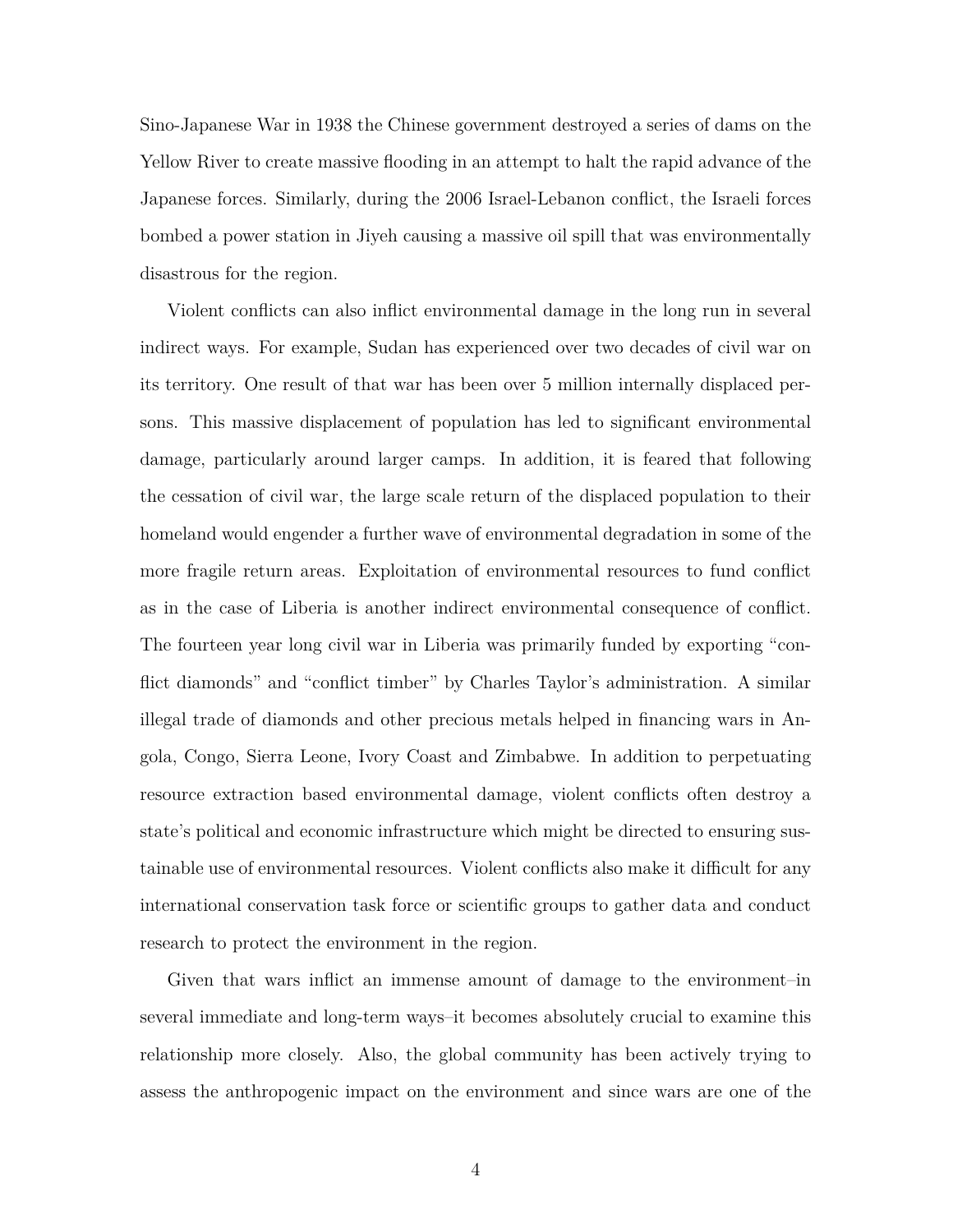biggest man-made catastrophes, it is important to look at how wars affect the environment. To elaborate upon the importance of this research question seems almost redundant and trivializes the significance of the environment and natural resources for our existence. What is surprising though is how little attention is paid to the impact of conflict on the environment in conflict literature. While the literature on conflict is replete with analyses of its causes, its consequences in general have been paid much less attention. There is some literature on the economic and trade related consequences of conflicts, and more recently, there has been some emerging research on the impact of conflict on health and education, however, there is a significant lacuna in the field when it comes to focusing on the environmental degradation as a consequence of conflict.

Studying the environmental consequences of war serves a threefold purpose–Firstly, it illuminates yet another cost of violent conflicts that is borne not only by the the present generation but by generations to come. Scholars of rational choice theories who study conflict assume that going to war is a rational decision, predicated by weighing the costs and benefits of the outcome. By highlighting the environmental cost of war, this study argues that environmental outcomes of conflicts should not be ignored while deciding on initiating any military action. The motivation for this study comes from a normative concern for the environment that often takes a backseat when pitted against military or economic necessity by states and decisionmakers. Even during or after a conflict, fulfilling the immediate needs of the affected population comes at the expense of long term environmental damage. Unlike public health or economic development during and after wartime, which are the immediate indicators of a population's well being and hence easily become issues of domestic and international concern, environmental degradation ranks very low as a political priority. Gauging the environmental consequences of a conflict is often a more complex process that takes a considerable temporal commitment with slow results. For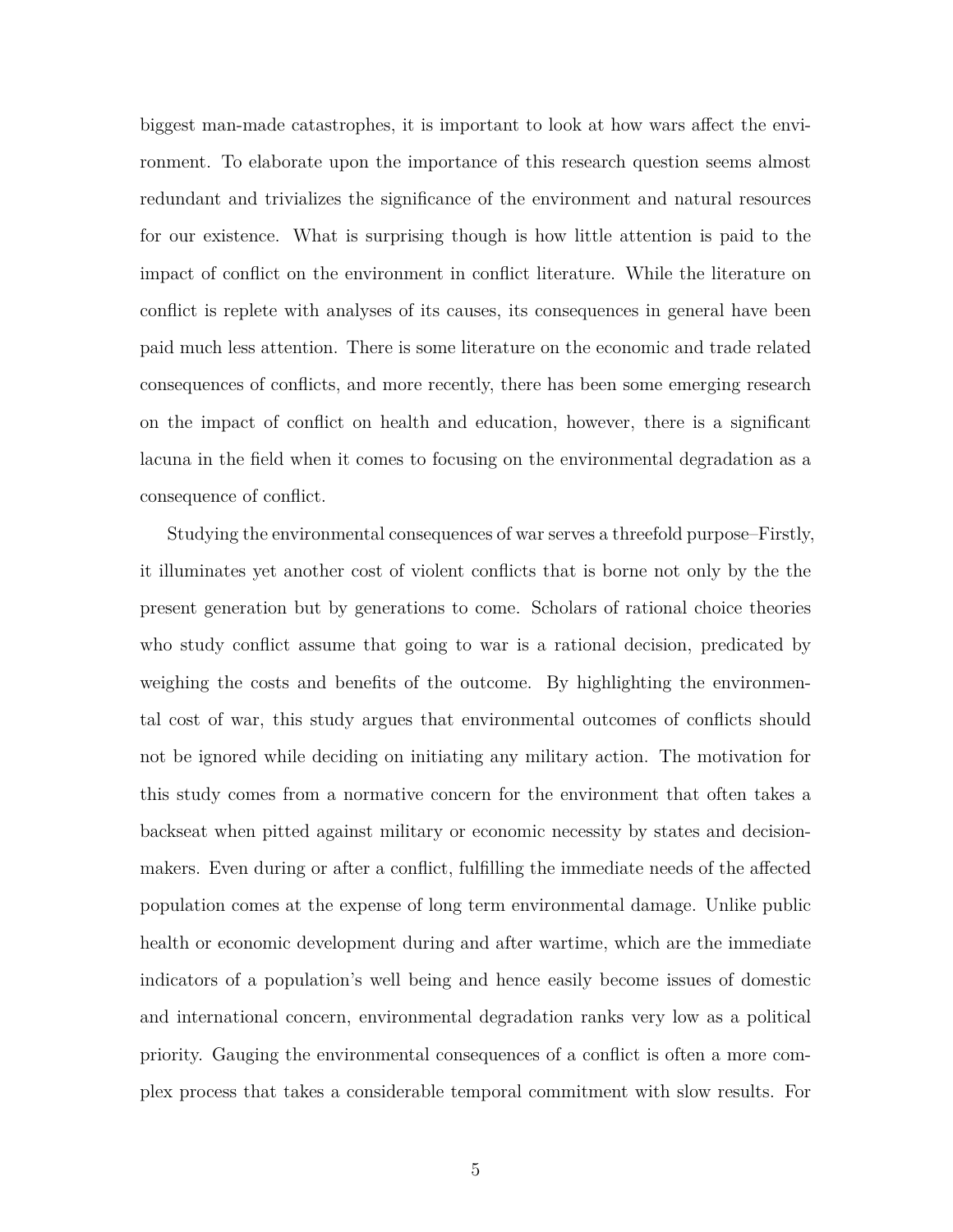example, the amount of depleted uranium released into the soil in Kosovo as a result of NATO bombing of the region is still under assessment. Moreover, saving a particular kind of plant or animal species is not deemed critical by the international community or the political leadership of a war ravaged country where people's lives are at stake.

Such a myopic attitude towards the environment, that forsakes the future well being of the environment for the sake of immediate military gains, is not just criminal but also leads to eventual social and economic backlash. Setting fire to oil wells, destroying forests or poisoning bodies of water are clearly acts of "ecocide" that compromise the environment and also affect the people dependent on these resources. This research underscores the fact that the environmental impact of war needs to be paid more attention to when decision-makers and researchers assess the cost of conflicts.

Secondly, as mentioned earlier, most of the research on international and civil wars focuses on their causes or termination. The body of work on consequences of war is still limited, with most scholars concentrating on the economic and political consequences of war. [Bayer and Rupert (2004), Blomberg and Hess (2002), Bodea and Elbadawi (2008), Collier (1999; 2009), Collier and Davies (2008), Elbadawi (2008), Flores and Nooruddin (2009), Koubi (2005), Pickering and Kisangani (2006)] Hence given the state of the field, looking at environmental consequences of war fills a significant gap.

Thirdly, and perhaps most importantly, this study aims to put the environment at the center of the theoretical frameworks analyzing the relationship between conflict and environment. So far, most of the research that has looked at the relationship between conflict and the environment has focussed on environmental factors, such as climate change or natural resources, as causes of conflict. These studies have also focussed on how often excess or lack of certain resources leads to violent conflicts.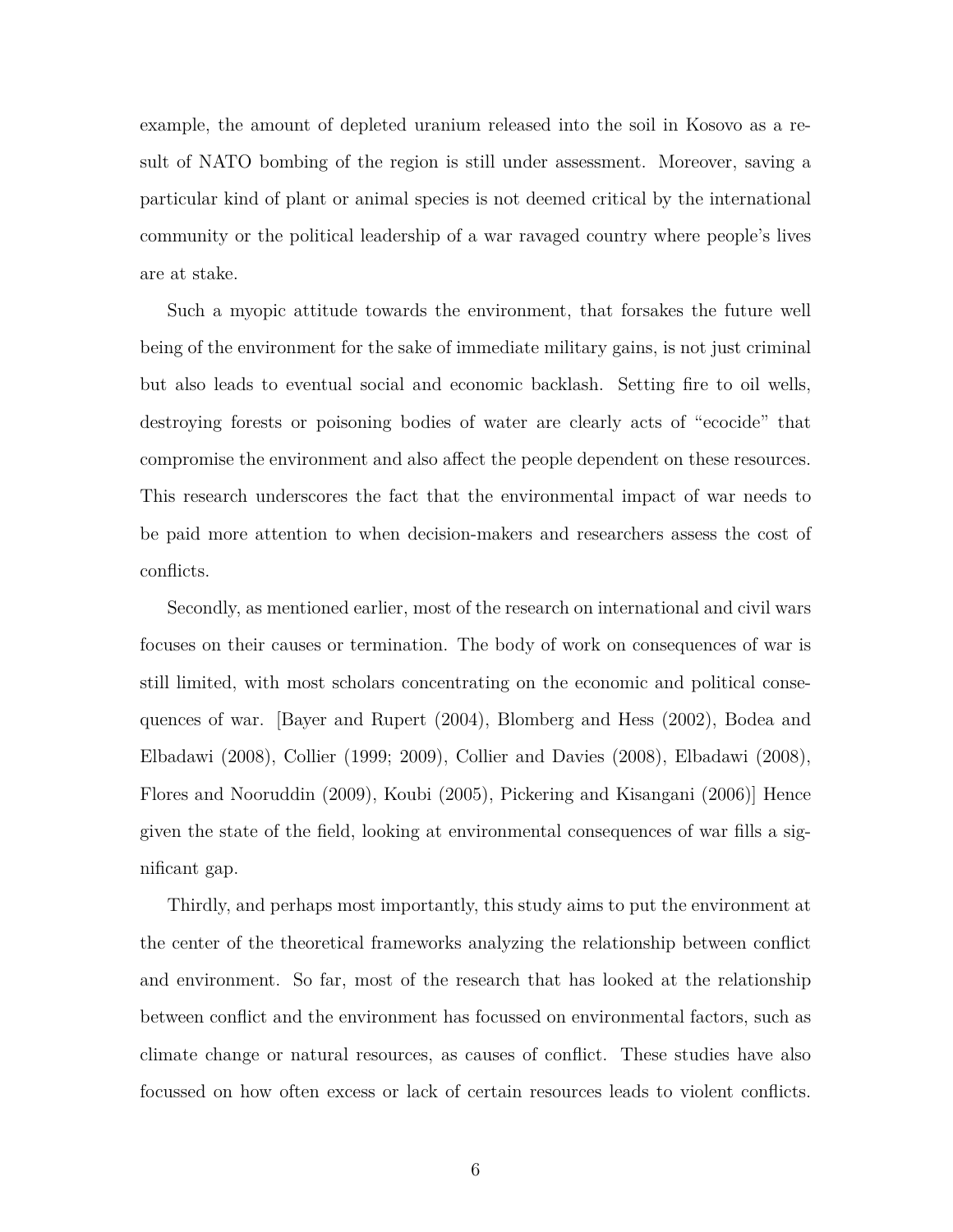[Gleditsch and NordŇs (2007), Gleditsch (2001; 2007) Reuveny (2007), Goldstone (2001), Barnett and Adger (2007), Deudney (1999), Homer-Dixon (1991), Volker (1999), de Soysa (2002a; 2002b) Renner (1996), Ross (2004)] What is common among all of these studies is that they treat the climate and natural resources as exogenous variables affecting social well being. However, in this study I argue that climate and environmental resources are not exogenous to but a function of our social and political realities. For example, droughts can often be man made, that occur because of problems with irrigational facilities or soil degradation. The recent drought in Maharashtra, a state in the western part of India, is one such contemporary case of man-made drought. Being lamented as the worst drought in the region in the last five decades, it is an outcome of inequitable and inefficient water management policies. Existence of the environment might be an exogenous factor, but what we deem as "environmental resources" and who has access to these "resources" or who gets affected by environmental calamities is a political and social issue. Moreover, given the increasing scientific evidence for the anthropogenic impact on the environment, where human beings are constantly transforming their natural environment, it is a fallacy to even consider the existence of environment as exogenous.

Therefore, it becomes critical to bring the environment back to the center of any analysis exploring the relationship between conflict and environment. This means not only exploring how environmental factors instigate conflict but also looking at how wars affect the environment. Such an altered way of looking at the relationship between conflict and environment moves away from a unidirectional analysis, where environment is treated as an exogenous variable, to a more comprehensive and interdependent view of the relationship.

This research underscores the need to alter our understanding of 'environmental security' in conflict and security studies. Traditionally, the notion of 'environmental security' is subsumed under the whole human security paradigm. The discourse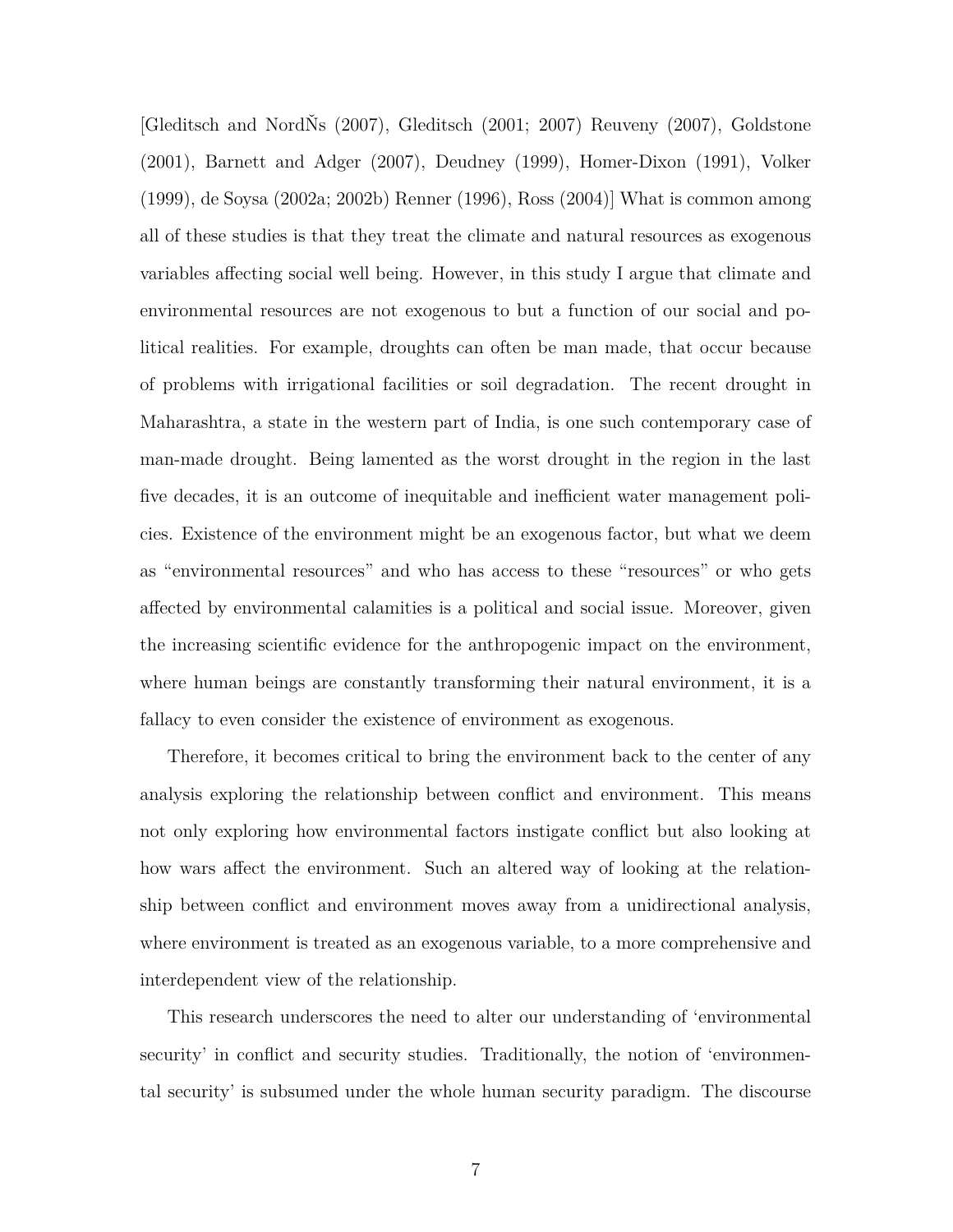on human security emerged towards the end of the Cold War as a challenge to the dominant Neo-realist paradigm in international relations and security studies. As part of the Cold War outlook, the Neo-realist paradigm argued that security of the state is the paramount concern in international politics. However, as the Cold War ended, scholars and policy makers began to look at a more comprehensive notion of security that prioritized the security of human beings over the security of states. This notion of human security involved economic security, food security, health security, political security and all other social, political and economic contexts that can ensure a rich and fulfilling life for all human beings. This call for human security was in response to the changing milieu where the process of globalization was expanding and the Washington Consensus had failed to improve the lives of people living the poor countries of Asia, Africa, and Latin America. One important aspect of human security was considered to be environmental security which aimed to protect people from the threats of long-term and short-term environmental deterioration such as global warming, availability of fresh water, natural disasters, and so on. However, in this research I argue that by subsuming environmental security under human security, the international community is endorsing weaker regimes and laws to protect the environment. Utilizing insights from political ecology and critical geopolitics I claim that the environment should be put at the center of the environmental security discourse. Which means that we should focus on securing and conserving our environment for its own sake and not necessarily for human consumption and development. Given the clear evidence of anthropogenic impact on the environment, it is presumptuous to focus of securing the environment for human use, rather, the environment needs to be secured from the human beings.

The existing anthropocentric approach to environmental security has two significant drawbacks–one, prioritizing human and other types of security over securing the environment justifies the doctrines of proportionality or military necessity to dam-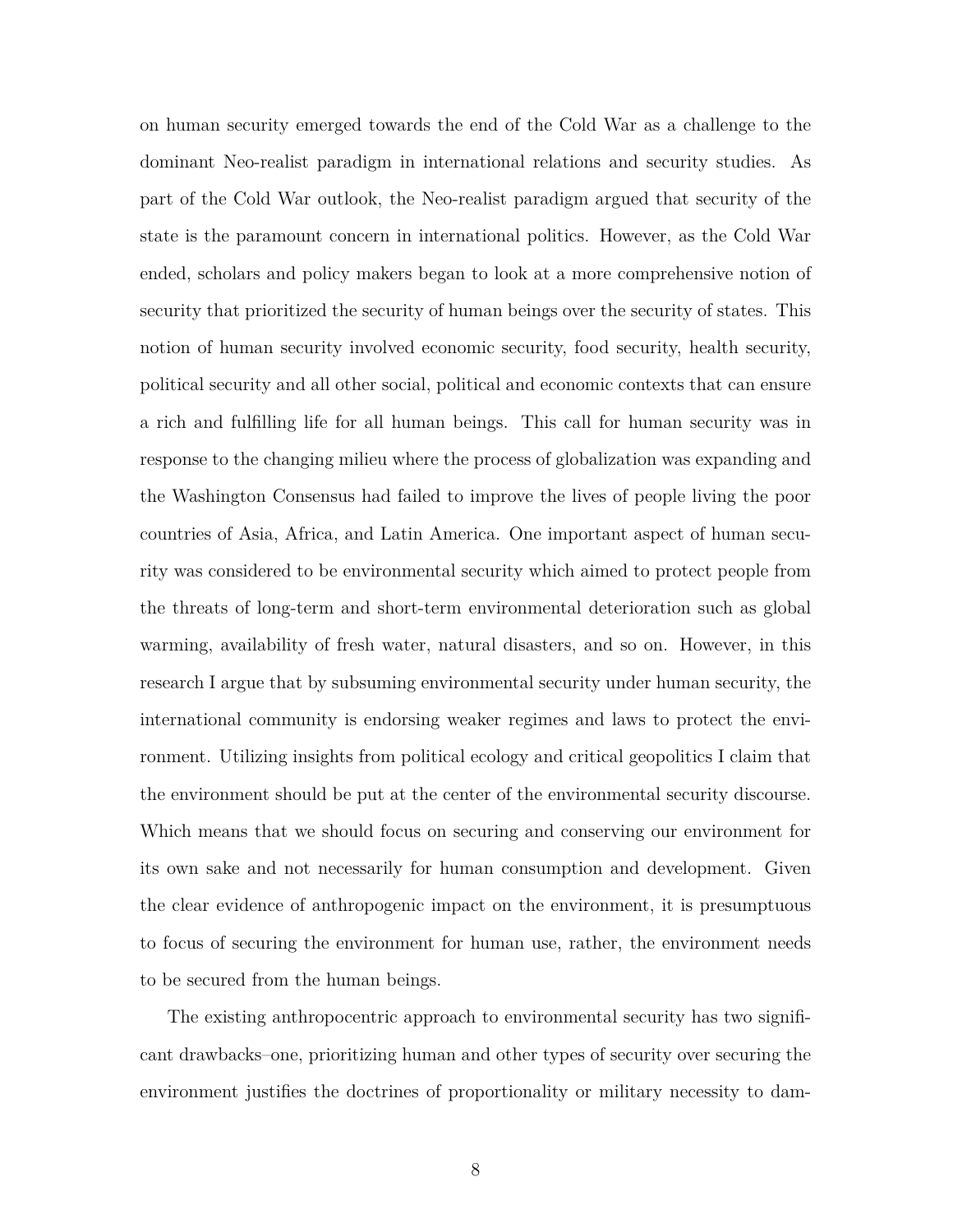age the environment during conflict. These gaps weaken the international laws and regimes to protect the environment during wartime and in turn, paradoxically, compromise human security. Second, by focussing on how environmental factors lead to social unrest and affect human security, we only look at a part of the full picture. To understand how conflict and environment relate to each other we also need to look at how conflicts as a human construct, affect the environment.

One of the broad questions that I attempt to answer in this research is–how do violent conflicts affect the environment? Moreover, how do different types of wars– intrastate and interstate–affect different aspects of the environment? Wars clearly have a negative impact on the environment due to bombings, chemical defoliation or air pollution from military activities. But wars also result in indirect impact on the environment through population displacement, destroying environmental institutions and infrastructure, and resource extraction for financing conflicts. Additionally, the nature of particular conflicts also influences the relationship between war and environment. For example, international warfare, that includes aerial bombing, can be more detrimental to soil productivity than civil wars which normally do not utilize advanced weaponry. On the other hand, civil wars could be more detrimental to forest cover if they are primarily financed by timber exports. Asymmetric warfare also engenders different environmental consequences for the countries involved. For example, the recent wars in Iraq and Afghanistan, led by the United States, have had a very serious impact on the environment of Iraq and Afghanistan, whereas the environment of the Unites States has been unaffected. Additionally, magnitude of the conflict should also be taken into account when assessing its impact on the environment. More severe conflicts, defined in terms of their duration and casualties, are likely to have a more profound impact on the environment. This study is designed to be a "first cut" in understanding these direct and indirect linkages utilizing large panel data which will help us in identifying some general trends and patterns, and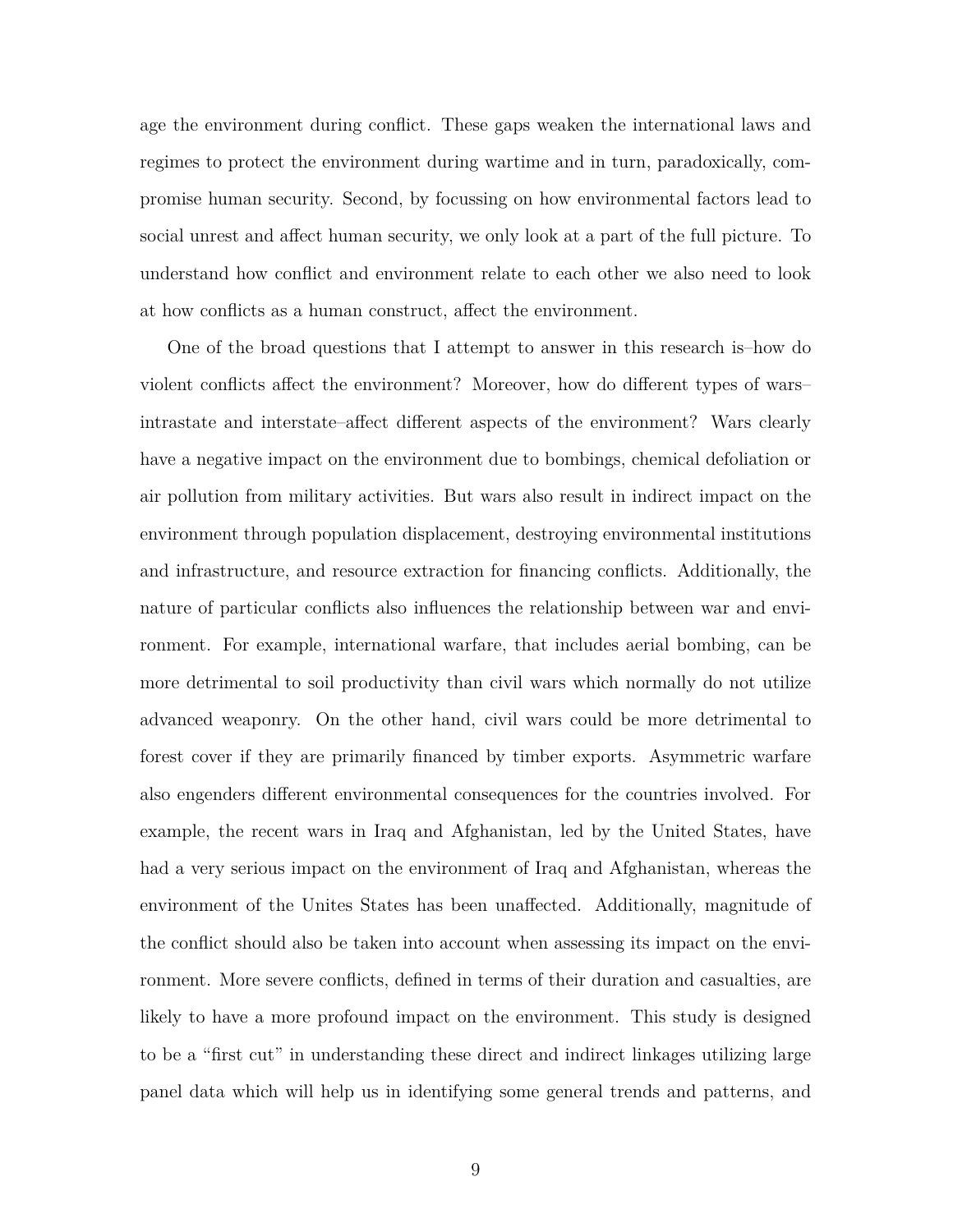provide us pathways for future projects in this area.

The second part of the thesis discusses the various legal provisions and institutions available to protect the environment during war-time. How effective is the international regime to protect the environment during conflicts? Where are the gaps? What needs to be done to make this regime more effective? As history has shown us, wars are detrimental to the environment, but effective international safeguards and penalties could prove to be a deterrent for "ecocide." Also, adequate monetary compensation for environmental destruction by the guilty party during war-time could help in restoration and conservation efforts.

I attempt to answer the questions outlined above using an aggregate measure for the environmental well being of a country–national *biocapacity* data. This *biocapacity* data is widely used by ecologists, environmentalists, and national governments to estimate the environmental productivity and ecological consumption footprint in countries. To deepen my analysis on the impact of violent conflicts on a country's environment, I also look at four disaggregated measures of a country's *biocapacity*– forest land, agricultural land, grazing land and fishing grounds. These aspects of a country's aggregate *biocapacity* shed light on the productivity and quality of a country's land, forest cover and water resources. Additionally, forests, land, and water are critical resources for population sustenance and therefore degradation of theses resources due to various reasons, including conflict, can forebode social unrest in the future. In order to understand the relationship between conflict and environment, I assess the impact of different types of wars–international, civil, and ethnic–and their magnitude on the aggregate and disaggregate measures of national *biocapacity*.

Conflict adversely affects the environment and a social scientific study of this relationship would make theoretical, conceptual and methodological contributions to the disciplines of political science and environmental studies. Establishing the linkages between violent conflict and the environment would contribute to the international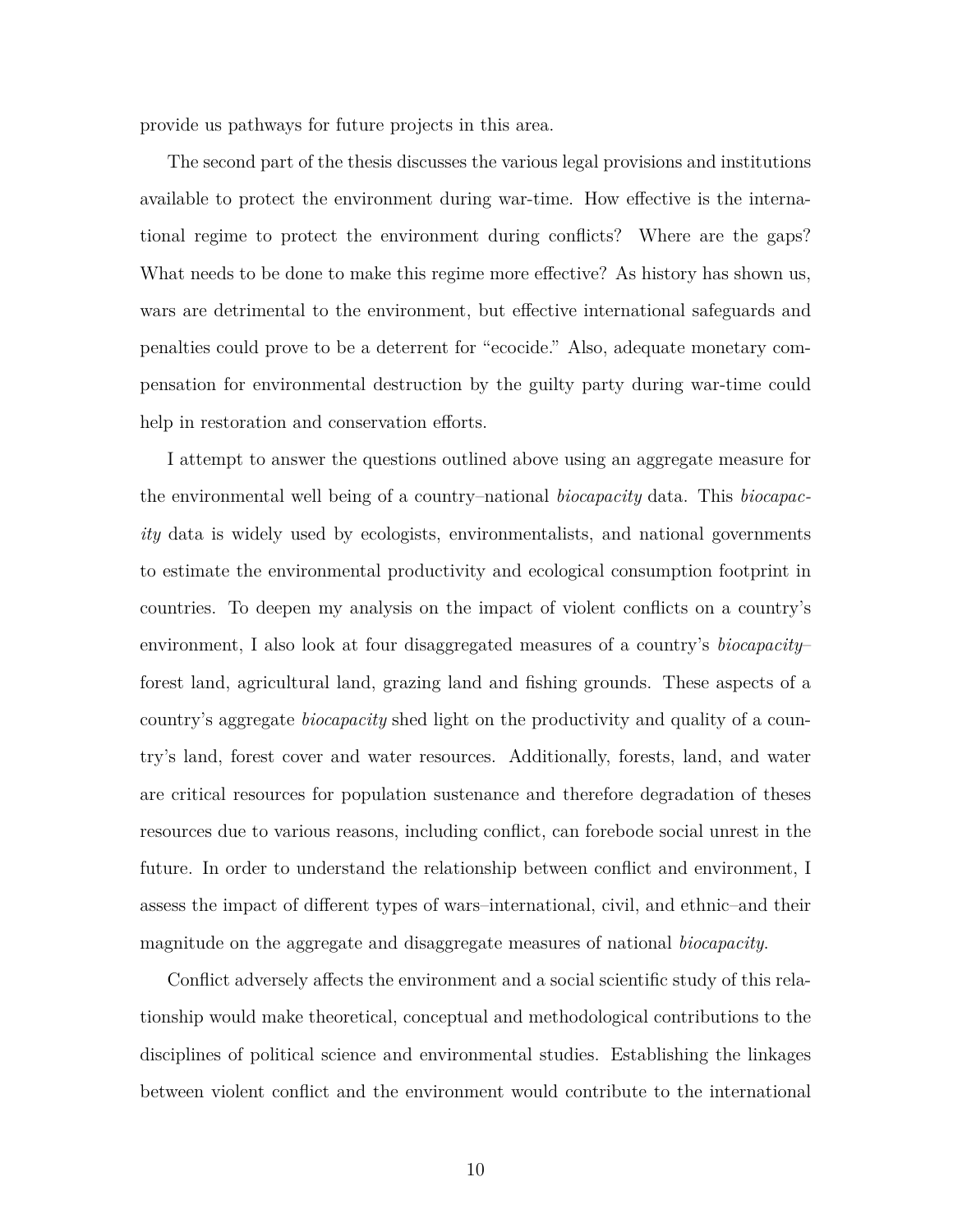conflict literature by assessing an important consequence of war. Drawing on conflict data from international relations sources and combining it with *biocapacity* data used in environmental sciences would make the study valuable for both disciplines. It also opens up the opportunity to draw on methodological expertise from the disciplines of international relations, environmental studies, and economics.

This study analyzes data on conflict, environmental biocapacity, and other variables of interest for 186 countries across a span of forty years. Such large-N analysis helps us in exploring broad patterns and developing baselines for the study of conflictenvironment relationships. Since most literature in political science on this subject (as will be discussed in later chapters) focuses on area specific studies of environmental damage caused due to conflict, a large-N analysis of this relationship is a significant contribution to highlight the environmental cost of war in general. This broad spectrum study also shows how wars affect different aspects of environmental productivity, regardless of the specificity of processes within individual countries. Such information can be very useful for policy-making around war initiation and providing financial aid towards environmental protection in conflict zones. A large-N analysis also enables us to compare environmental impact of wars on different countries. In particular, this study highlights the issue of environmental injustice because some results point out that poorer countries suffer much more in terms of their environmental biocapacity as a result of wars than advanced industrialized democracies.

The implications of this project have broad relevance due to the interconnectedness of the issues involved in the relationship between conflict and environment. Environmental conservation and protection from anthropogenic activities has certainly become important in international policy making and domestic policy decisions for many countries. An understanding of the effect of war on the environment would inform the security policy of states as the costs of war become clearer. Just as the financial cost of waging war is taken into consideration before embarking on military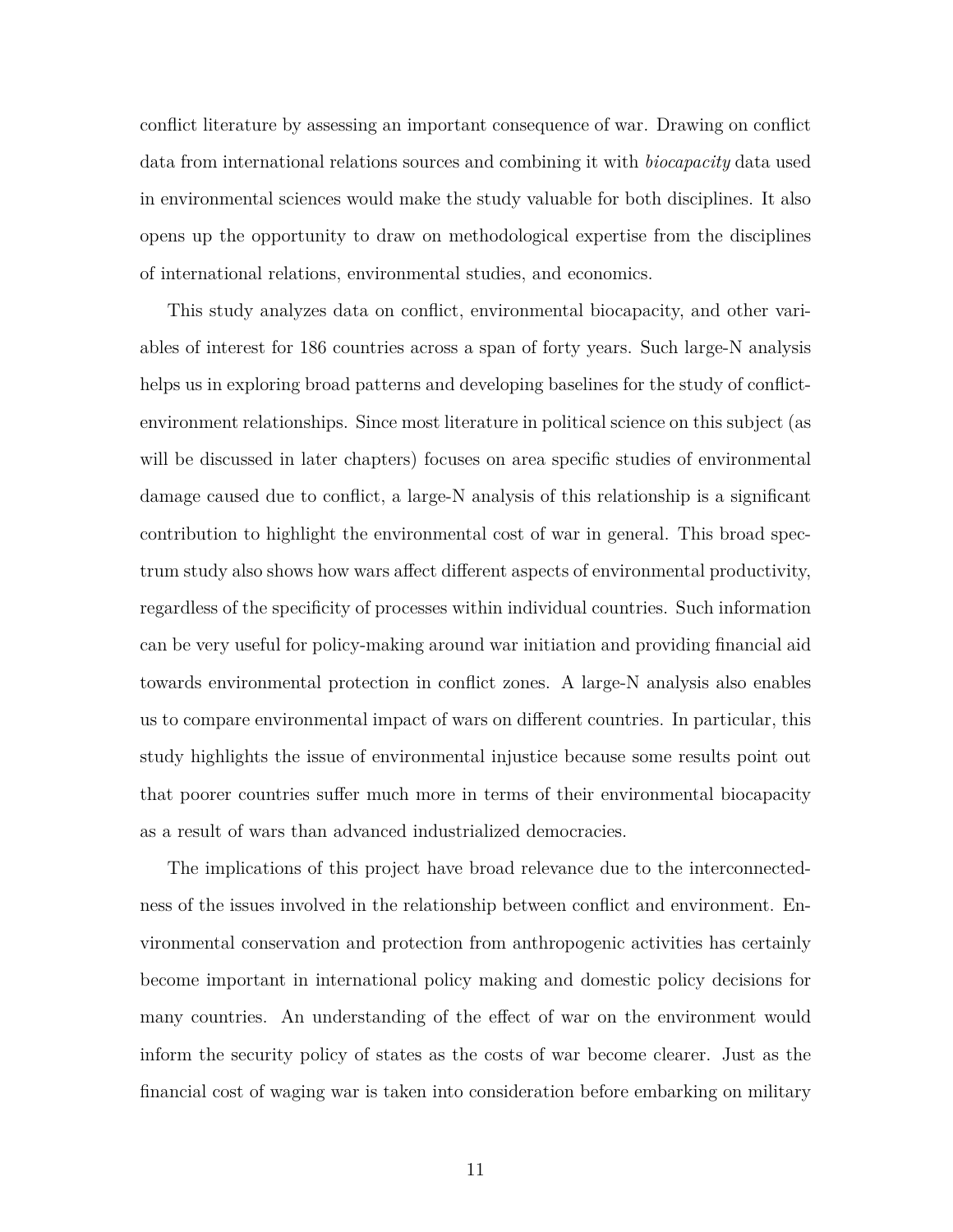action, the environmental cost, if understood, could also be a factor in the decision to go to war. Further, an emphasis on strengthening the international regime for protecting the environment during wartime could contribute in shifting the norm towards environmental conservation as a priority. The study would also help inform various international agencies and international law experts to create more effective laws and international infrastructure to protect the environment during and after conflicts.

The academic audience for this study is also wide and diverse. The examination of the effect of conflict on the environment draws upon, and contributes to, the fields of conflict processes, development, and environmental studies. The number of sociopolitical, and economic factors involved in assessing the costs and consequences of war reflects the interconnectedness of various disciplines in social scientific work. Conflict and security scholars maintain a profound interest in causes and consequences of war, this study examines an important impact of conflict within a transformed notion of environmental security. Studying the security of the environment rather than security of human beings or security of states needs a fundamental shift in our our perceptions about ourselves and the traditional notion of security. This study also informs scholars who study resource based conflict or climate change induced conflict to broaden their analysis and move away from a unidirectional framework that treats environment and natural resources as exogenous variables. In stead, the study argues to create a more comprehensive framework, rooted in feedback loops, to understand the relationship between conflict and environment where wars and other types of social conflicts can destroy our environment or limit our access to natural resources, engendering further conflict.

The following chapter discusses the state of the discipline in analyzing the relationship between conflict and environment. I locate this analysis within the context of a much larger international debate on the idea of "environmental security." Taking a cue from the literature on Political Ecology and Critical Geopolitics, I argue that the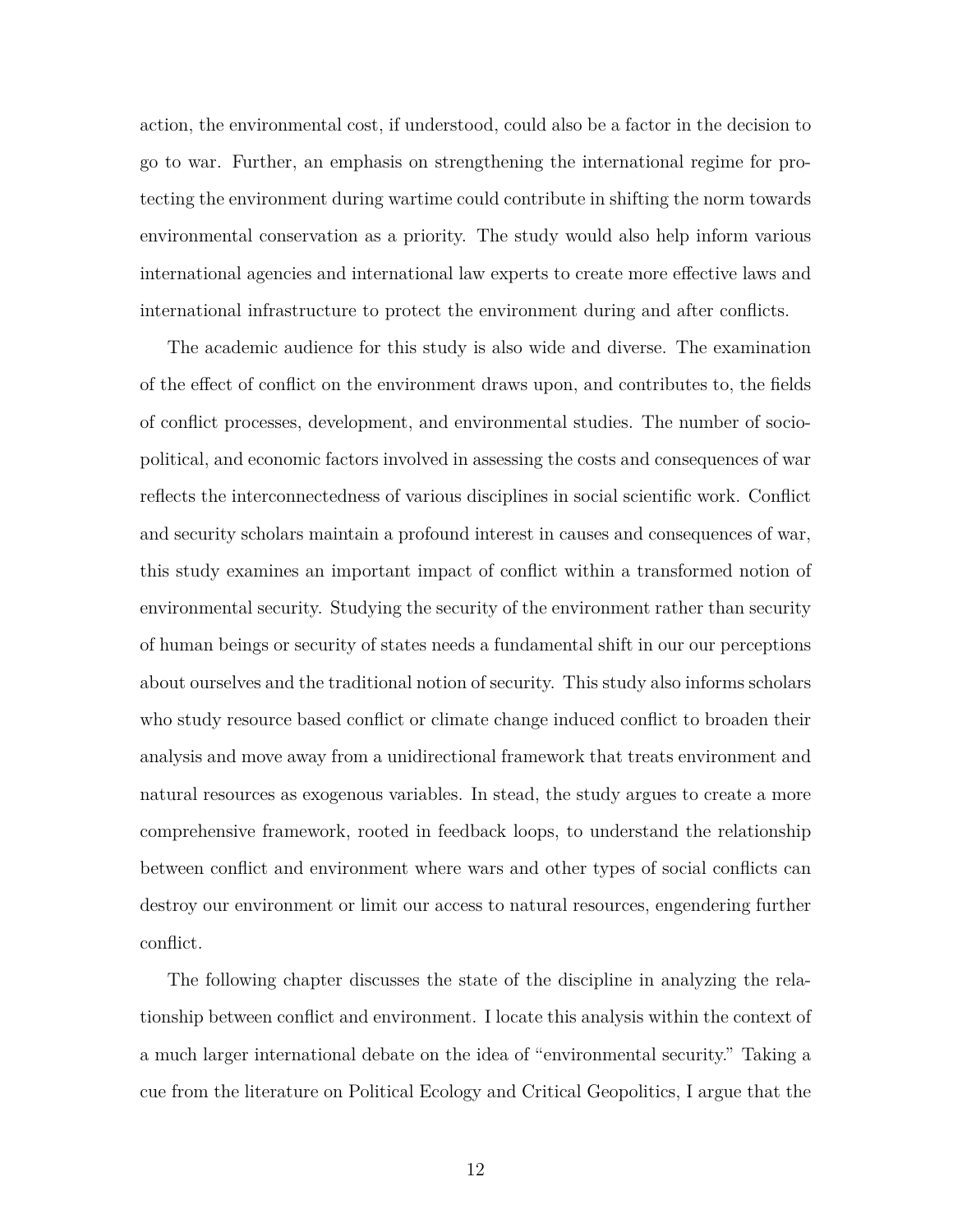concept of "environmental security" needs to move away from the state centered or even anthropocentric notion of security where the environment needs to be "secured" by the states and for the states (and its population). Instead, the environment needs to be at the heart of "environmental security" where it is conserved and preserved for its own sake. Based on this transformed notion of "environmental security," I present a framework to analyze the relationship between environment and conflict in Chapter 3. Here I outline the existing research in the field that has focused on how environmental factors lead to violent conflicts, treating the environment as an exogenous variable. In addition to this framework, I suggest reversing the causal arrow and looking at how violent conflicts affect the environment. This approach to analyzing the relationship between environment and conflict brings the environment at the center of analysis and also highlights yet another cost of war. Chapters 4 and 5 comprise the empirical analysis and test the hypotheses related to the main questions posed in this study. In Chapter 4, I assess the effect of conflict on the overall quality of the environment (measured in terms of *biocapacity*) and provide a general understanding of this relationship. In Chapter 5, I evaluate the influence of wars on different aspects on the environment, such as forest cover, crop land, grazing land, and fisheries, whose deterioration can signal the occurrence of future conflicts. In Chapter 6, I analyze the international regime to protect the environment during wartime. Here I evaluate the strengths and weakness of various international laws and treaties designed to safeguard the environment during conflicts. Based on those evaluations, I argue that the international regime pertaining to environmental protection during wartime needs to undergo a *norm-shift* from that of "military necessity" to "environmental security" or "environmental preservation." Chapter 7 discusses the implications of this project and directions for future research.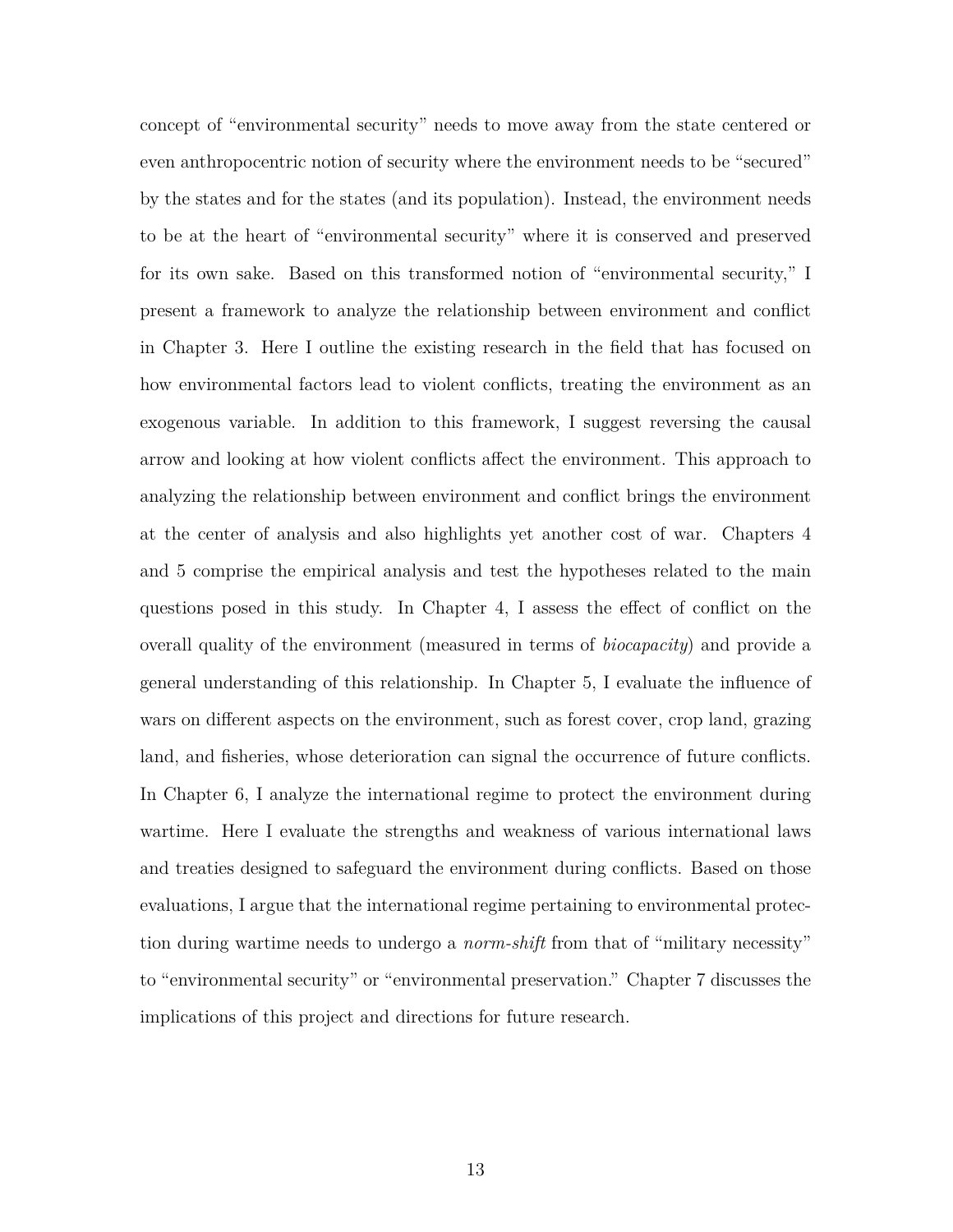# CHAPTER<sub>2</sub>

## Environment, Conflict and Security

#### 2.1 INTRODUCTION

Analyzing the impact of conflict on the environment within the traditional scope of international politics is a tough order. Studying the environment or natural resources forces us to think beyond the conventional analytical categories of system, state and individual. This is because the boundaries of our political existence circumscribing countries, governments, various groups and individuals do not overlap with the global environment. Water resources, atmosphere or even the utility of the existence of the rain-forests do not observe national boundaries. Yet, the global environment is managed by institutions that are constrained by political boundaries. This poses a challenge for policy and decision-makers who are trying to "manage" the global environment without compromising national interests and also for the researchers in choosing an appropriate framework of analysis to study.

Research on the environment within the field of International Relations can be broadly classified into two categories–one that analyzes the relationship between environmental/climate change and conflict and the other that looks at the impact of natural resources on political regimes and conflicts. The first category involves research that looks at the impact of climate change, desertification or natural disasters on conflicts. [Buhaug [2010], Homer-Dixon and Blitt [1998], Smith and Vivekananda [2012], Detraz and Betsill [2009], Hendrix and Glaser [2007], Podesta and Ogden [2008], Buhaug et al. [2010], Brown et al. [2007], Raleigh and Urdal [2007], Salehyan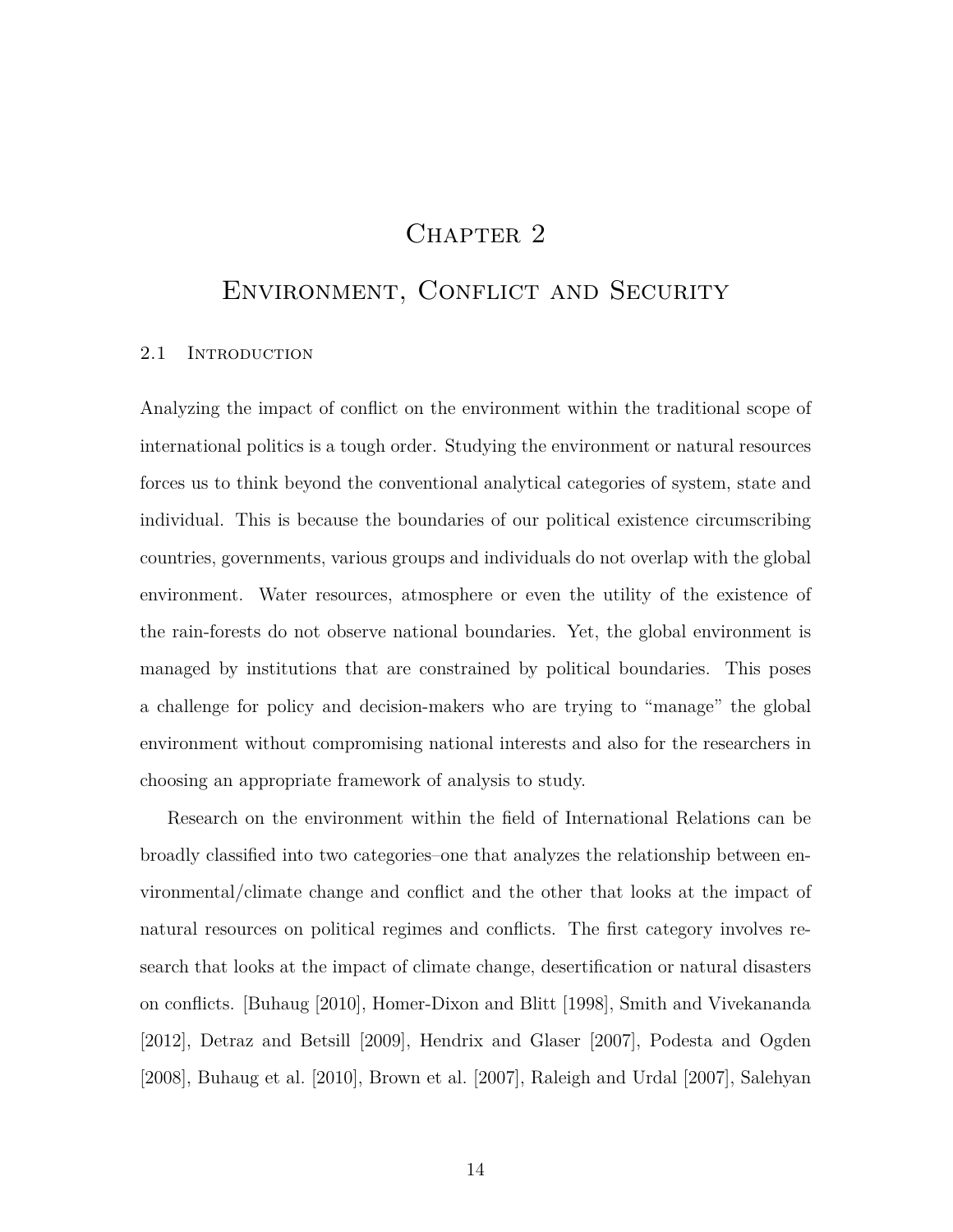[2008], Nordås and Gleditsch [2007], Reuveny [2007], Barnett [2003], Barnett and Adger [2007]] A substantial amount of work in the field has also been done to look at environmental agreements and negotiations as an analytical focus for research into the dynamics of environmental regime. [Helm and Sprinz [2000], Wapner [1996], Victor et al. [1998], Sprinz and Vaahtoranta [1994], Betsill and Corell [2001], Roberts and Parks [2006], Kütting [2000], Mitchell [2003], Luterbacher and Sprinz [2001], Falkner [2003], Young [1999]] The latter category was influenced by the concerns of political economy and looked at the impact of natural resources like oil and natural gas on economic development and political regimes in resource rich countries. [Soysa [2002], De Soysa [2000, 2002], Kahl [2002, 2006], Luong and Weinthal [2006], Dunning [2005, 2008], Sachs and Warner [1995, 2001], Levy [1995], Ross [1999, 2001a,b, 2004a,b, 2003, 2006], Midlarsky [1995]] Several theories of "resource curse" and "honey-pot effect" were put forward to explain how natural resources affect the political institutions and economic growth with in a country. [Sachs and Warner [2001], De Soysa [2000], Soysa [2002], Luong and Weinthal [2006]] This went on to spawn a large body of growing literature on how resources like diamonds, precious minerals, timber, oil and so on, affect conflict between and within countries. [De Luca et al. [2012], Sorens [2011], Rustad et al. [2008], Call [2010], Brunnschweiler and Bulte [2009], Le Billon [2008], Le Billon and Levin [2009], Lujala [2010], Colgan [2010], Hamilton [2012], Basedau and Lay [2009]]

In the decades of 1950 through 1990, as colonialism retreated and cold war came to an end, the world was looking at the newly independent countries in Asia, Middle East and Africa. Many countries in these regions were extremely rich in mineral wealth and natural resources like oil, natural gas, timber, diamonds and so on. The naive hope of development scholars and the international community was that given the wealth of their natural resources, these countries would develop and thrive quickly. Yet, to this date, many of these countries remain economically and politically unsta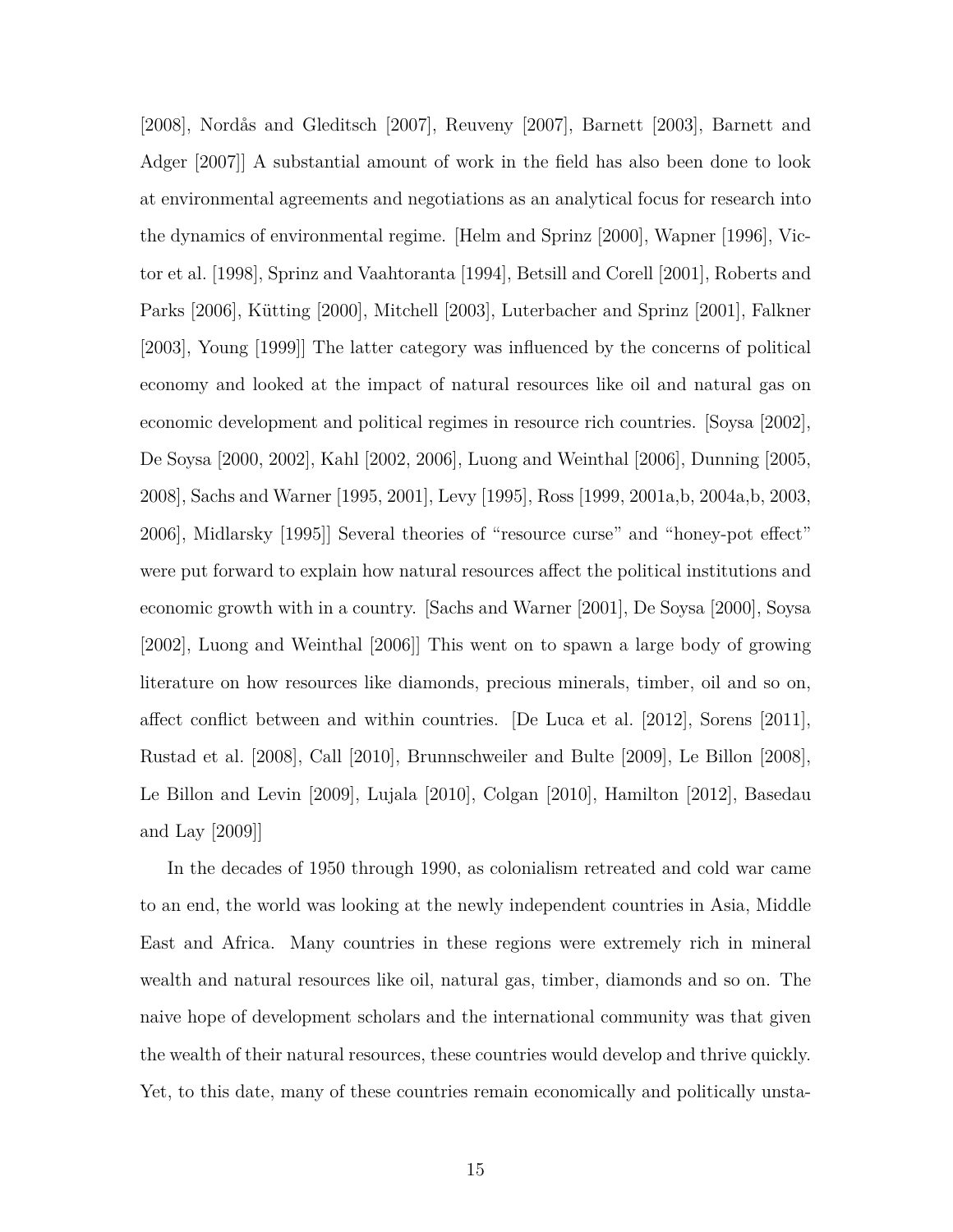ble, some of them are now termed as "failed states." These developments perplexed international communities and by the 1990s many economists like Auty [1993] and Sachs and Warner [1995] tried to explain this "paradox of plenty." The four major economic explanations provided to explain the "resource curse" were–(1) a decline in the terms of trade for primary commodities, (2) the instability of the international commodity market, (3) poor economic linkages between the resource and the nonresource sectors, and (4) "Dutch Disease"–which describes the combined influence of two effects that commonly follow resource booms, the first is the appreciation of a state's real exchange rate caused by the sharp rise in exports (of the resource); the second is the tendency of a booming resource sector to draw away capital and labor from a country's agricultural and manufacturing sector, raising their production cost.

By the late 1990s political scientists began to look at other factors like regimes and conflicts associated with natural resource abundance, that explained lack of development in these countries. Some of the mechanisms that were put forward were those of a "Rentier State" where the state's biggest source of revenue is the income from the natural resource. This leads to low taxation, lack of development of political institutions, bloated and corrupt bureaucracy, resulting in a stagnant economy and weak political regime. Scholars who look at the relationship between natural resource abundance and conflict propose two mechanisms–(1)theories of "honey-pot' effect or "resource war" arguments where groups engage in conflict in order to control the abundant natural resource and (2)"Conflict resources" arguments where natural resources are extracted from conflict zones to fund or prolong the war.

In most of these analyses environment is in the background–an independent variable to analyze more conventional concerns of military and economic security. A small but growing literature on critical geopolitics and political ecology suggests that environmental degradation is very substantially driven by the processes implicit in the normal operations of international politics, hence most analyses on environment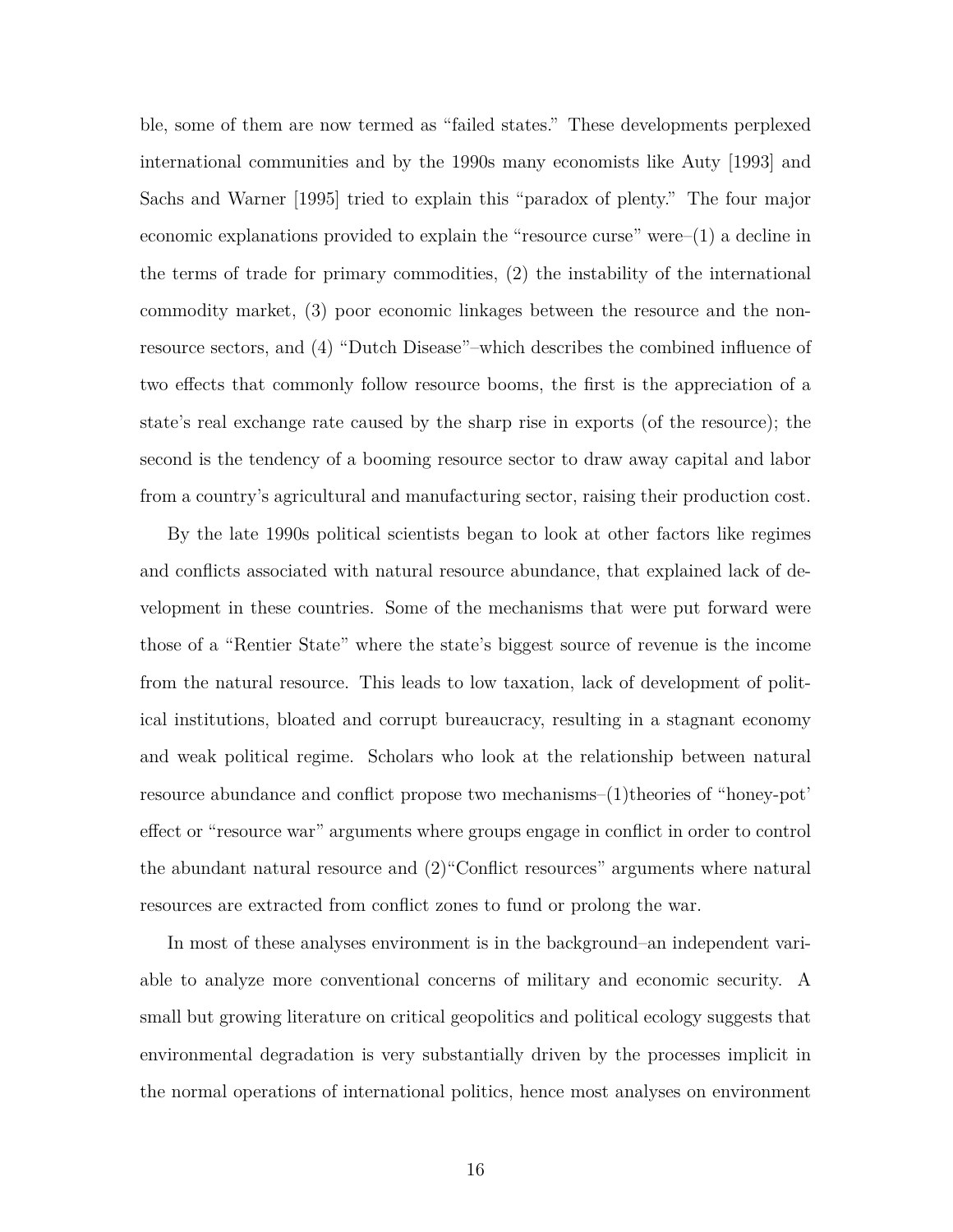and conflict take for granted precisely what they ought to investigate. [Dalby [2010], Lee Peluso [2012], Peluso and Watts [2001]] This difficulty is especially evident in the literature on climate change and natural resources in conflict studies. Most of the research on environment and conflict discusses the necessity of rethinking security, whether in terms of common, comprehensive or human security which includes environmental security. [Levy [1995], Dabelko and Dabelko [1995], Westing [1989], Barnett [2001], Myers et al. [1993]] The field of conflict studies is predicated on a certain kind of environment and human security framework where humans need to be "secured" from the changing climate or the abundance or lack of resources. The appeals of conservation and preservation in this research are also made for the sake of the human survival. However, this framework simply extends the dilemmas rather than shifting the analytical gaze to investigate the simultaneous causes of both insecurity and environmental degradation. Once this connection is directly addressed, ecology then opens up the possibility of more drastically rethinking the scope and purposes of international relations and conflict studies and the centrality of the assumption that security is the overarching rationale for the endeavor in the first place.

This chapter will first outline the main-stream environment and security paradigm, then it will go on to discuss the primary criticisms of this framework from the developing world and also from the foreign policy hawks in the developed world. The last part of the chapter will present a third line of criticism rooted in political ecology and critical geopolitics literature which argues against considering environment as an exogenous variable to human or national security and urges the academic and policy making community to look at both security of human beings and environment as a part of a singular system continuously interacting with each other.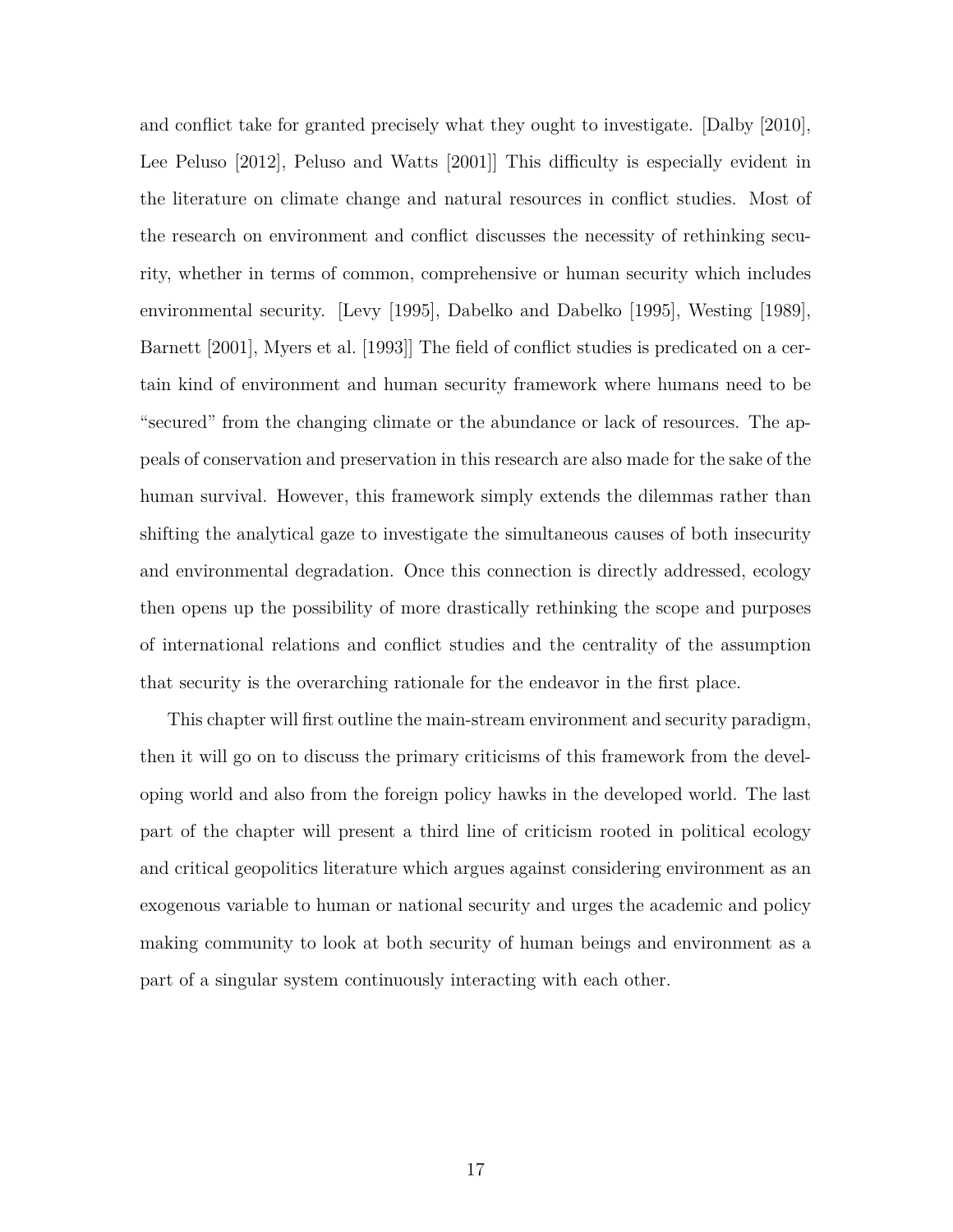#### 2.2 The Environment and Security Framework

The relationship between environment and human security has perhaps been recognized since the beginning of mankind. It manifested in religious and spiritual beliefs of people where the elements of nature were worshipped for the protection and prosperity of human civilization. The very structure of human existence was aligned with that of the natural environment. Nature was feared and revered and all existence depended on it.

Even far back in the 4th century BC a noted Indian scholar, *Kautilya*, explicitly wrote about the utility of protecting and conserving the environment as part of statecraft. In many *sutras* in his work *Arthashastra*, *Kautilya* wrote about environmental consciousness along four dimensions–natural resources like land, forests, minerals, rivers, and so on, biological environment like animals and aquatic life, natural calamities like droughts and floods, and civic responsibilities such as hygiene and disposal of waste. He highlighted the need to protect natural flora and fauna and emphasized upon appropriate civic behavior for the long-term prosperity of the kingdom. [Rangarajan [1992], Modelski [1964]] The notion that environmental stress can induce human insecurity is also evident in other countless examples that exist throughout history like warfare in ancient China [Zhang et al. [2007, 2005]] or the collapse of Native American population centers in the United States. [Booth and Jacobs [1990], Gedicks [1994]]

As the awareness about the relationship between environmental stress and human security has increased, coupled with issues of population, development and globalization, the international community is waking up to more and more instances of environmental degradation. For example–Philippines is experiencing massive depletion of natural resources through deforestation, watershed abuse, overfishing and coral reef destruction. Such environmental degradation threatens the livelihood of the people, where more than 73 percent of the population is in the agriculture, forestry and fishery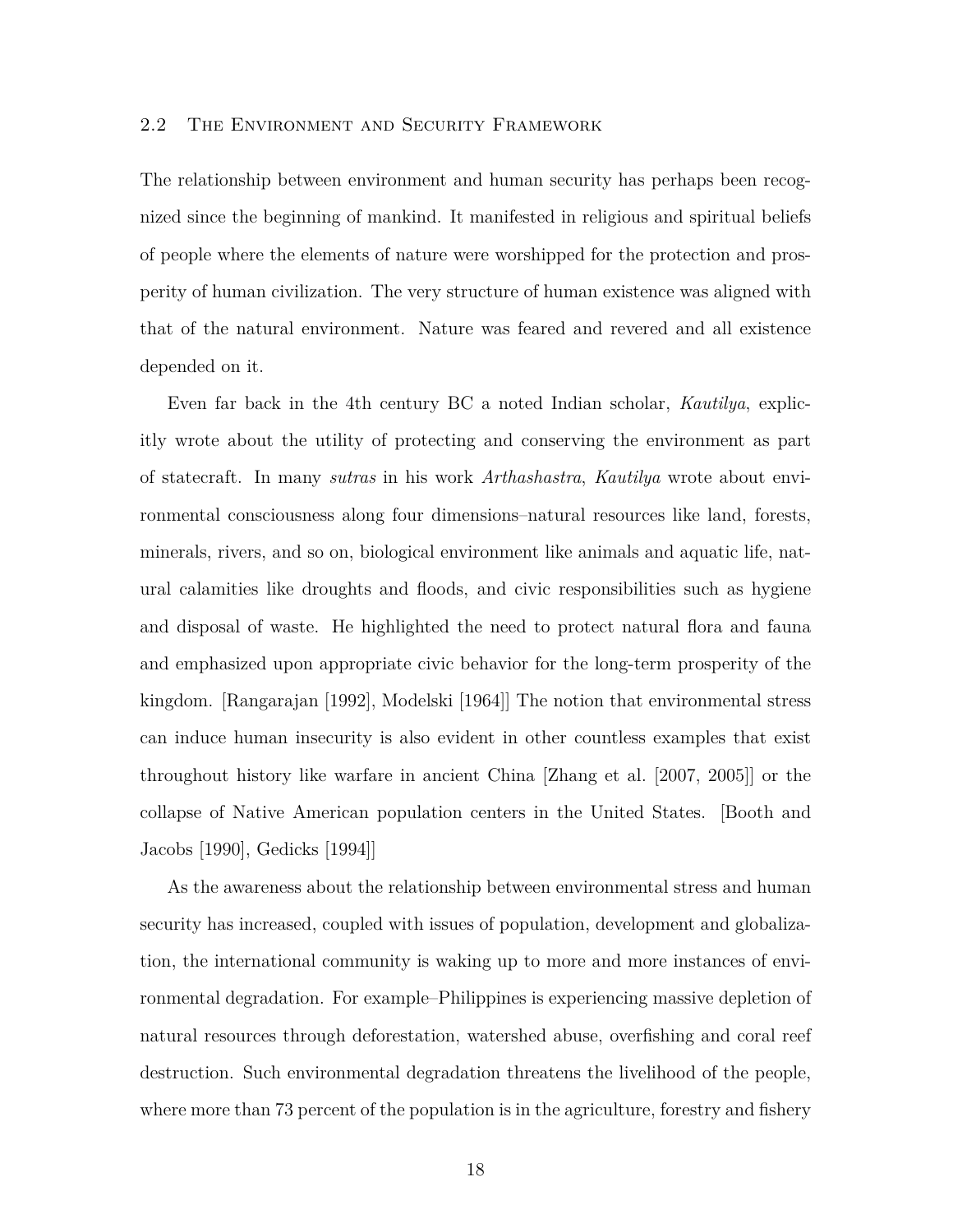sectors. The anti-government rebel groups in the country, like the New People's Army, take advantage of these declining conditions and governmental campaigns against the rebels often do not get any support from the rural communities who are disenchanted with the degradation of the environmental basis of their livelihood. The resulting lack of security has resulted in open conflicts in the country. [Castro and Nielsen [2003], Hirsch [1998], Homer-Dixon [1994]] Similarly in the last 60 years Haiti's forest cover has reduced from 60 percent to merely a 2 percent of its total land area. This has resulted in firewood shortages and cultivation of marginal soil, which is a recipe for social disruption and instability in such a low-income country.[Dolisca et al. [2007], Kreimer and Munasinghe [1990], Homer-Dixon [1994]] In another such case, during the 1960s, as a result of deforestation and improper agriculture practices, there was widespread soil erosion in Ethiopia's Highlands. The result was decline of farmland, inefficiency of agriculture, food shortages and exponential rise in food prices leading to urban riots. [Myers [1989]]

Literature on water-based conflicts is also replete with instances of social disturbances in many areas caused due to the lack of availability and improper distribution of water.[Conca [2005], Waterbury [2002], Khagram [2004], Stetter et al. [2011], Bernauer et al. [2012a], Weinthal and Vengosh [2011]] For example, two of Somalia's biggest rivers–*Jubba* and *Shebelle* originate in Ethiopia, and sharing these rivers has been an integral part of the longstanding conflict between Ethiopia and Somalia. Scholars argue that even after the end of the Ogaden war between the two countries in 1979, water distribution related issues between the Ethiopian refugees and local Somalis further complicated the conflict, which manifested in more intensified wars later on. [Gleick [1993], Reuveny [2007]]

The militarization of water conflicts is not a recent phenomenon. On numerous occasions, Israel and its neighboring Arab states have feuded over access to Jordan River waters. In the 1950s, a comprehensive Johnston plan was designed to facilitate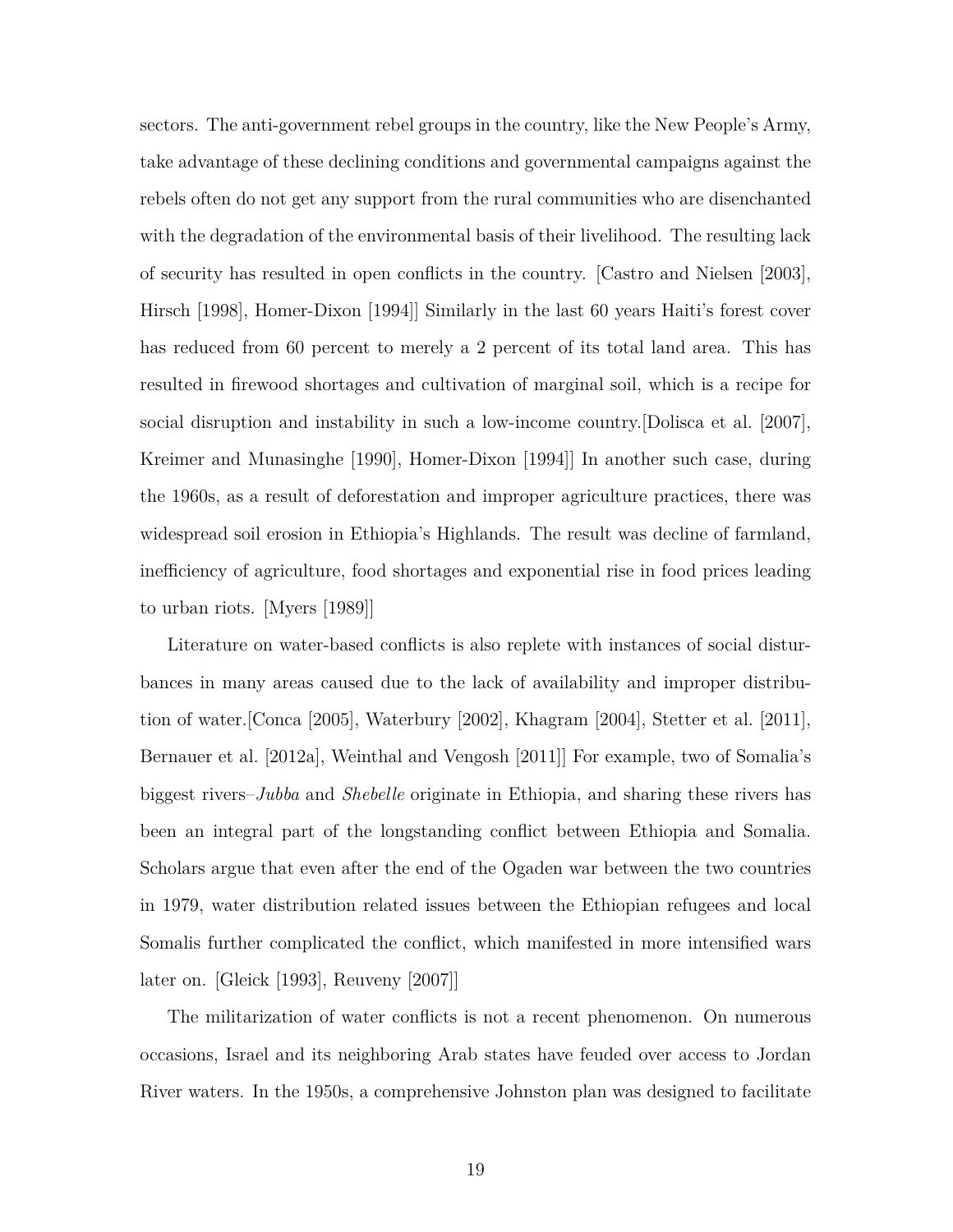co-operative use of the Jordan River waters in the region. This plan eventually failed because of the mistrust among the four bordering states (Israel, Jordan, Lebanon and Syria). Since then each state has tended to follow its own water policies. In November 1990, former Israeli Minister for Agriculture Rafael Eitan stated that Israel must never relinquish the West Bank because a loss of its water supplies would threaten the very existence of Jewish State. Many military moves in that region like the 1967 occupation of the West Bank, the Golan Heights and Gaza Strip, at some level, were also said to be motivated by water supply issues in the region. [Nijim [1990], Wolf [1995], Selby [2004]]

Traditionally, such analyses of environmental security examine the threats posed by environmental events and changes to human population. The relationship between environment and security has been under consideration since the 1980s mainly by two groups–(1) the environmental policy community, addressing the security implications of environmental change and security, and (2) the security community and political scientists, looking at new definitions of national security, particularly in the post Cold War era. It was acknowledged by all groups concerned that the global impact of, for example, environmental change, the depletion of the ozone layer and transboundary pollution, have clear security implications. This in turn led the military authorities to re-evaluate the security dimension of environmental issues. Security was traditionally seen as a synonym for national security with two main objectives: (1) to preserve the territorial integrity of the State and (2) to maintain the preferred form of government, by political and military means. [Baldwin [1997], Walt [1991], Haftendorn [1991]] However, this traditional notion of security has been extensively debated over the last three decades given how the perceived threats to our security have changed from a nuclear war in a bipolar world to international terrorism, climate change, civil wars, cyber terrorism and so on.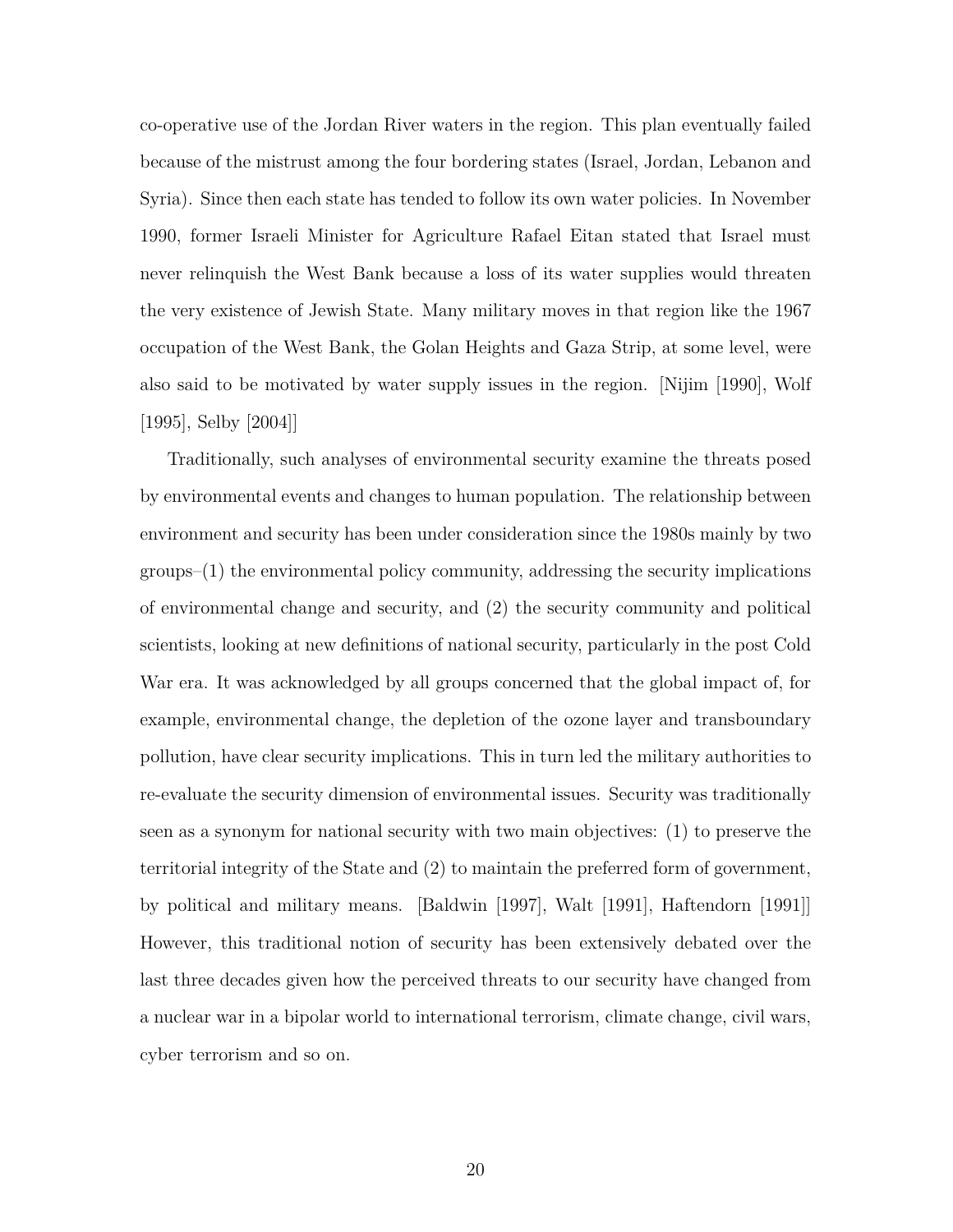### **Security Redefined**

After the end of the Cold War in 1989, the security community's focus shifted from the global clash of superpowers to fragmented groups of stateless actors fomenting civil war and terrorism. This move towards expanding the notion of security picked up momentum in the early 1980s when the Independent Commission on Security and Disarmament Issues (ICSDI) developed and introduced the concept of "common security". Hence, the idea of national security began to assume a broader perspective beyond traditional security concerns. A range of diverse threats to both, individuals and the world, such as economic decline, social and political instability, ethnic rivalries and territorial dispute, international terrorism, money laundering, drug trafficking and environmental stress came into focus within this expanded definition of security.

Today "environmental security" has become a catch-all phrase which includes everything from climate change to oil exploration to agricultural subsidies or any other issue that connects the environment to human existence. Environmental security is now closely linked to national security and has become an integral part of the Human Security paradigm. Our understanding of the links between environment and security has evolved in the last twenty years to reflect the changing threat scenarios from chemical and nuclear warfare to resource-based warfare to terrorism to vulnerability towards climate change.

### *Our Common Future*

In 1987, the World Commission on Environment and Development (WCED) clearly linked security with environment in its report named *Our Common Future*–"Humankind faces two great threats. The first is that of a nuclear exchange. Let us hope that it remains a diminishing prospect for the future. The second is that of environmental ruin world-wide and far from being a prospect for the future, it is a fact right now." [Brundtland et al. [1987, p. 99]] Following this inter-linkage, the UN General Assem-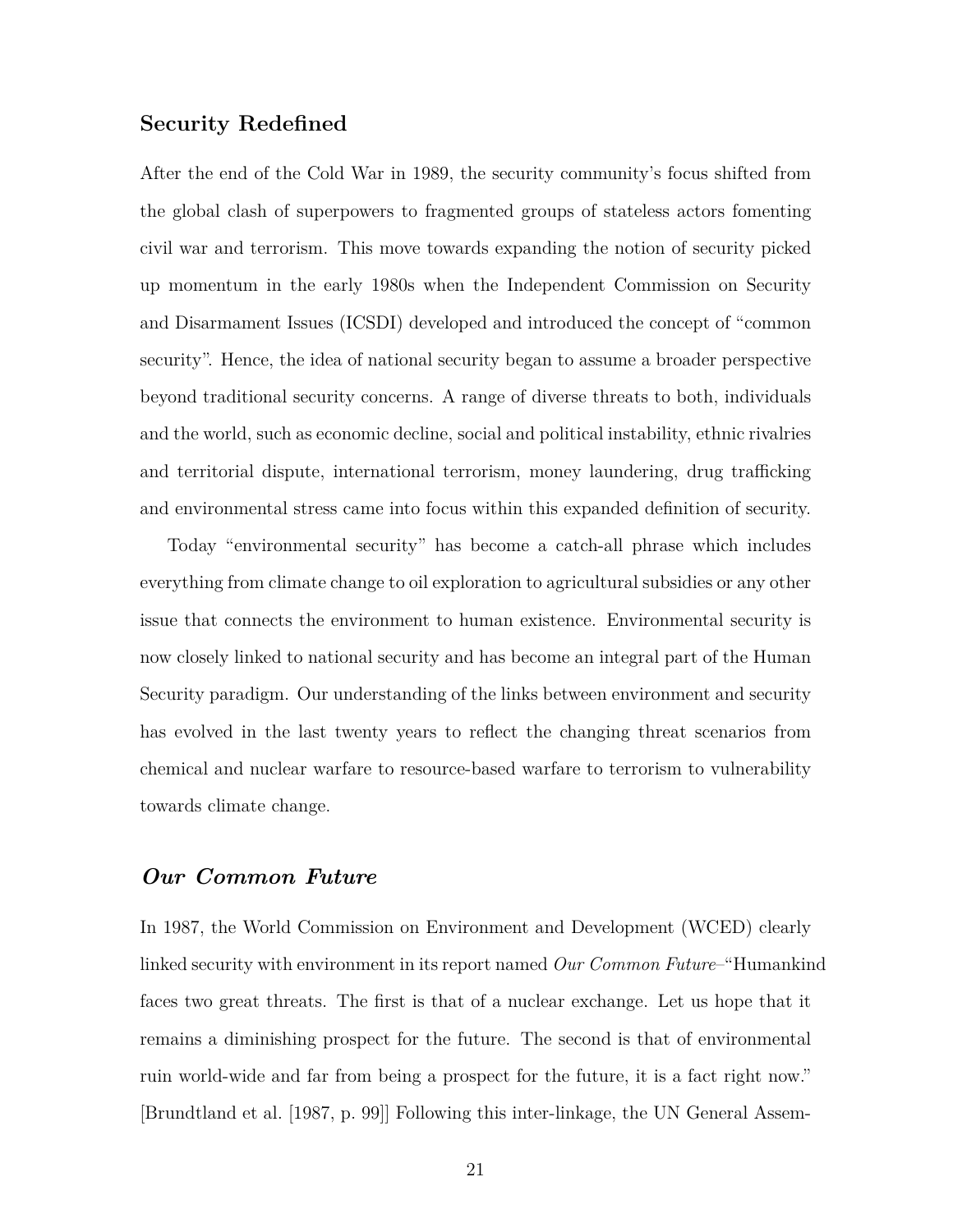bly officially introduced the concept of security and environment at its 42nd Session.<sup>1</sup> *Our Common Future*, was also one of the initial documents that defined sustainable development. Population, poverty, conflict, high levels of military spending, and the ultimate threat of nuclear exchange were highlighted as direct and indirect impediments to achieving sustainable development. Yet, the Brundtland Commission, named after its chair, former Norwegian Prime Minister Gro Harlem Brundtland, also called for a broader conception of security that included instability caused in part by environmental factors–as was to become the habit of many subsequent environmental security advocates.

The Brundtland report, in an under-appreciated chapter entitled "Peace, Security, Development, and the Environment," set the agenda for understanding multiple links between environment and security. [Brundtland et al. [1987]] In this chapter, the Brundtland report flagged both the environment's implications for security and security's impact on the environment. It highlighted the contributions of natural resources to violent conflict and their link to the well-being of humans and ecosystems. It also noted that the arms culture of superpower military confrontation and the subsequent war on terror had presented tremendous impediments to achieving sustainable development. The report even previewed some of the efforts to capture the power of environmental issues to build peace instead of conflict. "Some of the most challenging problems require cooperation among nations enjoying different systems of government, or even subject to antagonistic relations," wrote the commissioners. [Brundtland et al. [1987, p. 302]] In the introductory chapter, the commissioners stated, "The whole notion of security as traditionally understood in terms of political and military threats to national sovereignty, must be expanded to include the growing impacts of environmental stress–locally, nationally, regionally, and globally."

<sup>&</sup>lt;sup>1</sup>UN Doc.  $A/40/553$  (1986) 'Concepts of Security'; UN GA Res.  $42/93$  (7 December 1987), 'Comprehensive System of International Peace and Security'; UN GA Res. 42/186 (11 December 1987)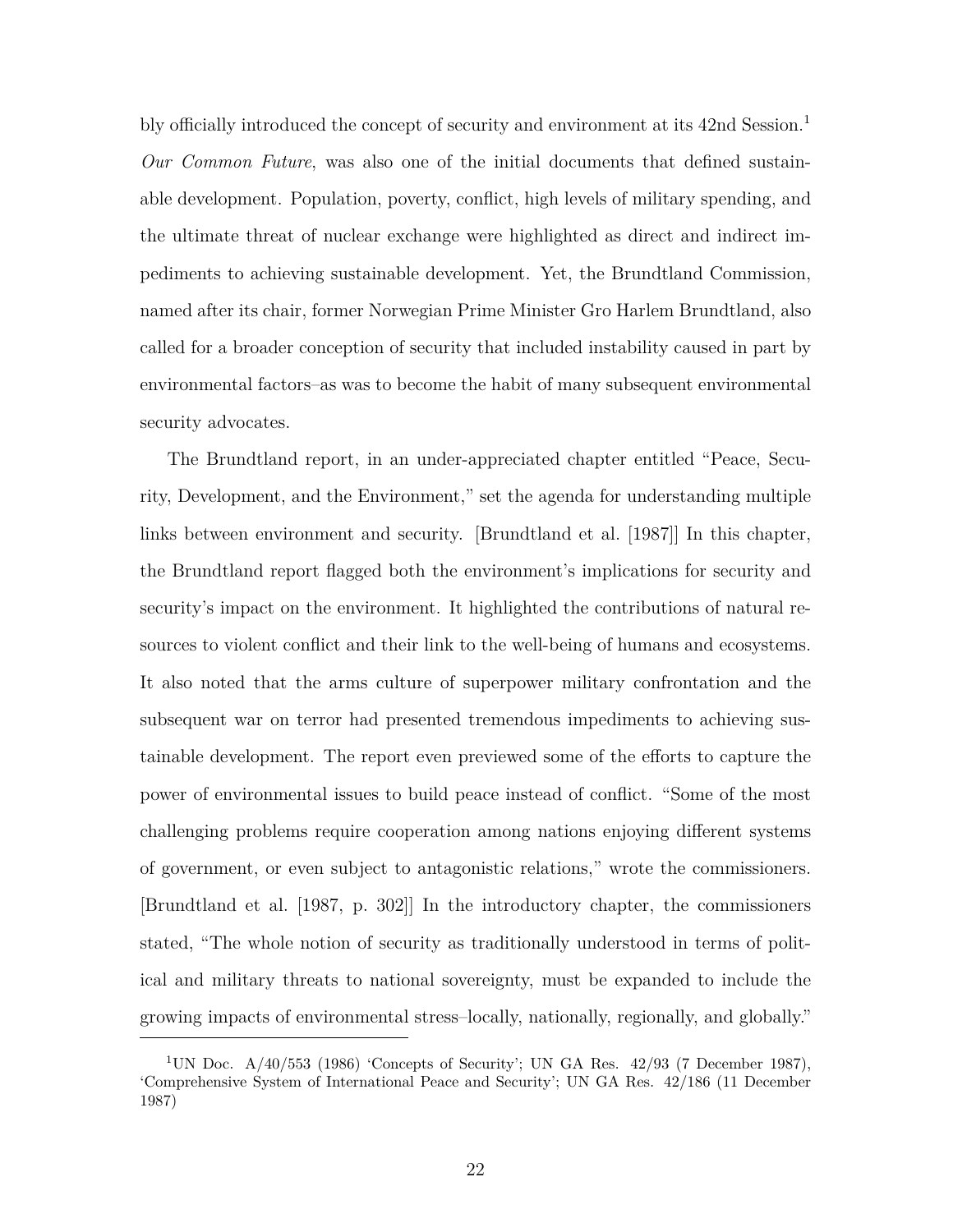[Brundtland et al. [1987, p. 19]] While acknowledging these linkages were "poorly understood," the commission held that "a comprehensive approach to international and national security must transcend the traditional emphasis on military power and armed competition." [Brundtland et al. [1987, p. 290]]

While by no means the first advocate for this expanded notion of security, $^2$  the Brundtland Commission was a key legitimizing voice. Its influence was felt in the United Nations Development Program's (UNDP) "human security" frame, which gained traction in UN forums and was championed by select national leaders such as Canada's Foreign Minister Lloyd Axworthy.<sup>3</sup> The commissioners identified climate change, loss of arable land, fisheries, and water as factors likely to contribute to conflict and spur other security-related problems, such as migration and economic dislocation. The report flagged "environmental stress as both a cause and an effect of political tension and military conflict" and recognized that "environmental stress is seldom the only cause of major conflicts within or among nations" but could be "an important part of the web of causality associated with any conflict and can in some cases be catalytic." [Brundtland et al. [1987, p. 290-291]] It also highlighted poverty, inequality, and lost development opportunities as key factors in creating insecurity. Even as it called for altering the security paradigm, the Brundtland Commission made arguments firmly ensconced in a traditional statist security perspective. However, many of these arguments were later critiqued for being very Euro or Developed world centric in their orientation and prescription and faced tough resistance in the policy circles of developing countries like India, China and Brazil. [Lele et al. [2010], Lohmann [2009], Najam et al. [2003]]

<sup>2</sup>See L. Brown, *Redefining Security*, Worldwatch paper no. 14, Washington, DC: Worldwatch Institute, 1977.

<sup>3</sup> See UN Development Program (UNDP), *Human Development Report 1994*, New York: Oxford University Press, 1994; R. Paris, "Human Security: Paradigm Shift or Hot Air?" *International Security* 26, No. 2 (2001): 87-102, and L. Axworthy, "Introduction", in R. McRae and D. Hubert, eds., *Human Security and the New Diplomacy: Protecting People, Promoting Peace*, Montreal: McGill, Queen's University Press, 2001, Pp: 3-13.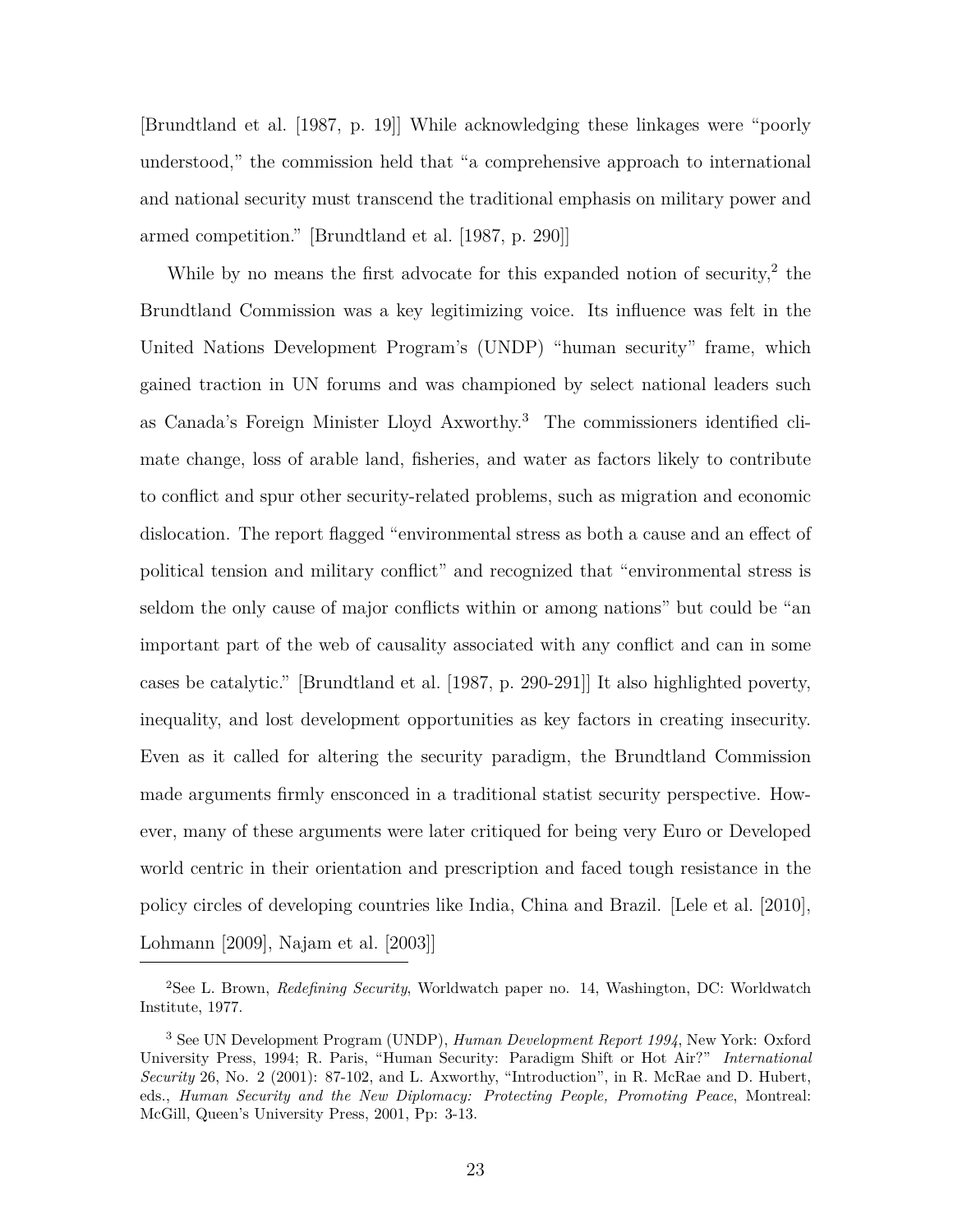The Brundtland Commission also identified political capacity as an important element in environment-conflict links. Ten years later it was recognized as a crucial variable by the field's researchers.<sup>4</sup> The commissioners stated that environmental stress could contribute to interstate or subnational conflict "when political processes are unable to handle the effects of environmental stress resulting, for example, from erosion and desertification." [Brundtland et al. [1987, p. 291]] *Our Common Future's* focus on environment and conflict provided a legitimizing foundation for what, just a few years later, became an explosion of analytical work within and outside of governments.<sup>5</sup> Apart from highlighting the environment's contribution to conflict and insecurity, the Brundtland Commission's report also highlighted the negative impact of conflict and the military on the environment. It reminded governments that the costs of conflict and militaries present direct and indirect tradeoffs to investing in sustainable development: "Arms competition and armed conflict may stimulate an ethos that is antagonistic towards cooperation among nations whose ecological and economic interdependence requires them to overcome national or ideological antipathies." Even "a state of 'peace' might well entail the diversion into armament production of vast resources that could, at least in part, be used to promote sustainable

<sup>4</sup>See T. F. Homer-Dixon, *The Ingenuity Gap*, (New York: Alfred A. Knopf, 2000); G. D. Dabelko and R. Matthew, "Environment, Population, and Conflict: Suggesting a Few Steps Forward," *Environmental Change and Security Project Report*, (2000): 99-103; and S. D. VanDeveer and G. D. Dabelko, "Its Capacity, Stupid: International Assistance and National Implementation," *Global Environmental Politics*, 1, No. 2 (2001): Pp:18-29.

<sup>5</sup>See T. F. Homer Dixon, "On the Threshold: Environmental Changes as Causes of Acute Conflict," *International Security*, 16, no. 2 (1991): 76-116; T. F. Homer-Dixon, "Environmental Scarcities and Violent Conflict: Evidence from Cases," *International Security*, 19, no. 1 (1994): 5-40; T. F. Homer-Dixon, Environment, Scarcity, and Violence (Princeton, NJ: Princeton University Press, 1999); G. Baechler, *Violence through Environmental Discrimination: Causes, Rwanda Arena, and Conflict Model*, Dordrecht, The Netherlands: Kluwer Academic Publishers, 1989; N. P. Gleditsch, ed., *Conflict and the Environment*, Dordrecht, The Netherlands: Kluwer Publications, 1989; P. F. Diehl and N.P. Gleditsch, eds., *Environmental Conflict* , Boulder, CO: Westview Press, 2001; D. H. Deudney and R. Matthew, eds., *Contested Grounds: Security and Conflict in the New Environmental Politics*, Albany, NY: State University of New York Press, 1999; UN Environment Program (UNEP), *Understanding Environment, Conflict, and Cooperation*, Nairobi: UNEP, 2003, and C. Kahl, *States, Scarcity and Civil Strife in the Developing World*, Princeton, NJ: Princeton University Press, 2006.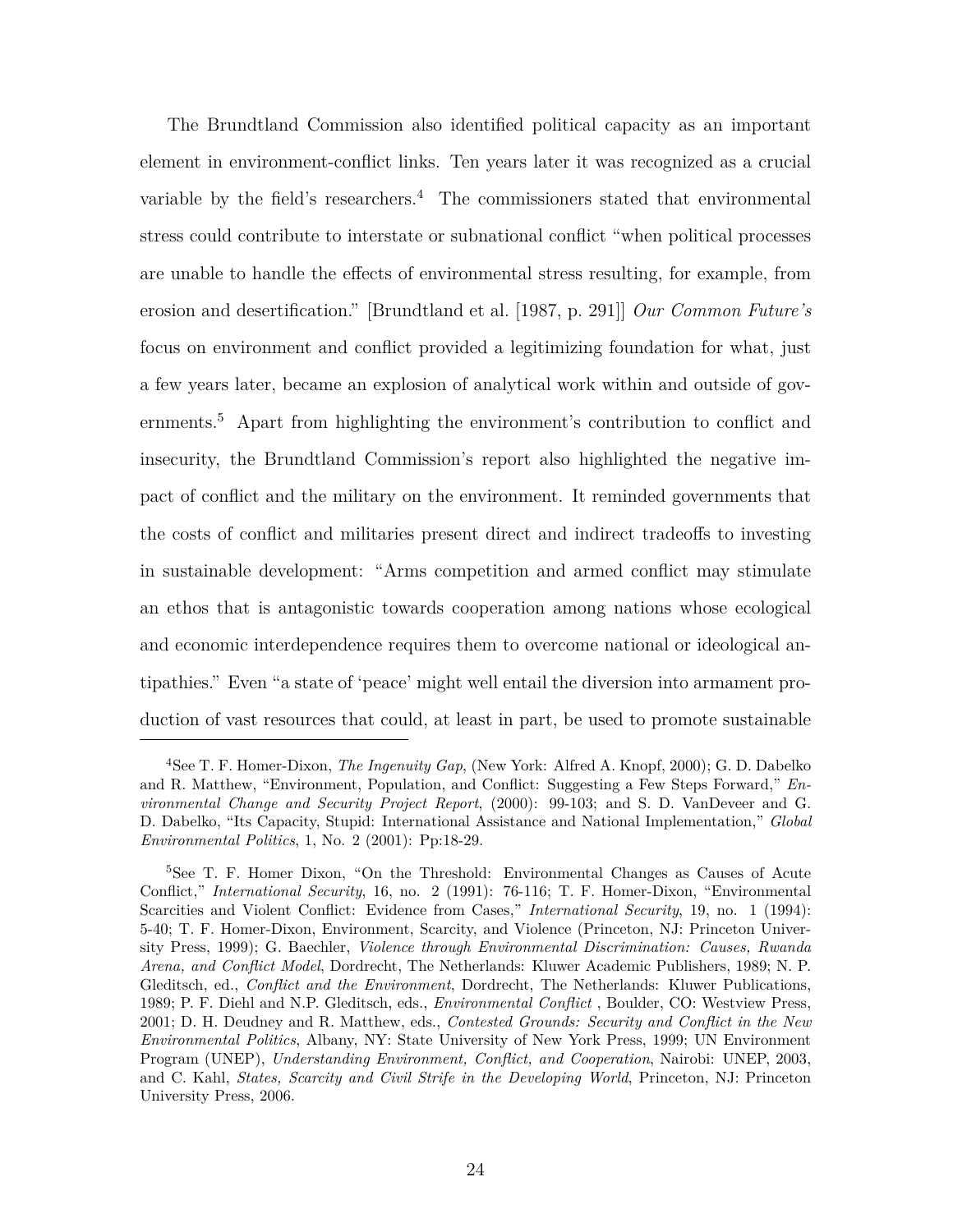forms of development." [Brundtland et al. [1987, p. 290-294]] This resource-diversion or opportunity-cost argument has been used repeatedly in both expert and public discourses on environmental security.<sup>6</sup> The commissioners went so far as to identify tropical forest, water, desertification, and population priorities that could be funded with one month's share of the global military spending budget. During the 20 years that followed the release of *Our Common Future*, scholarly and policy interest in the linkages it highlighted has risen, fallen, and risen again.<sup>7</sup>

Since the UN General Assembly introduced environmental security in the 1980s, many international institutions like the United Nations Environment Program (UNEP), North Atlantic Treaty Organization (NATO), Organization for Security and Cooperation in Europe (OSCE) or the International Panel for Climate Change (IPCC) have been actively engaged with the issue of environment and security. These organizations recognized the urgency of looking at the environment and security nexus and worked to design a more comprehensive response in terms of capacity building and monitoring compliance.

The UNEP first dealt with environmental security in the joint PRIO/UNEP Program on Military Activities and the Human Environment in the 1980s. In 1988 an ad hoc experts' meeting on expanded concept of international security was organized by UNEP, followed by the international symposium "Towards a Comprehensive System of International Security" which was co-sponsored by UNEP. The main emphasis of this framework was to explore the interrelationship between environmental security

<sup>6</sup>See UN Secretary-General, Potential Uses of Military-Related Resources for Protection of the Environment, Report A/46/364 (New York: UN Office for Disarmament Affairs, 1993). This same argument against the "arms culture" was voiced in the Rio+10 forum of the 2002 Johannesburg World Summit on Sustainable Development where public interventions at IUCN's 3 September environmental security forum repeatedly focused on diverting U.S. military largesse to more productive and sustainable ends (Environmental Resources and Social Conflict Dialogue, Sandton, South Africa, 3 September 2002).

<sup>7</sup>See R. Matthew, B. McDonald, and M. Brklacich, "Analyzing Environment, Conflict, and Cooperation," in UNEP, Pp. 5-15; and G. D. Dabelko, "The Environmental Factor," *Wilson Quarterly* 23, no. 4 (1999): 14-19.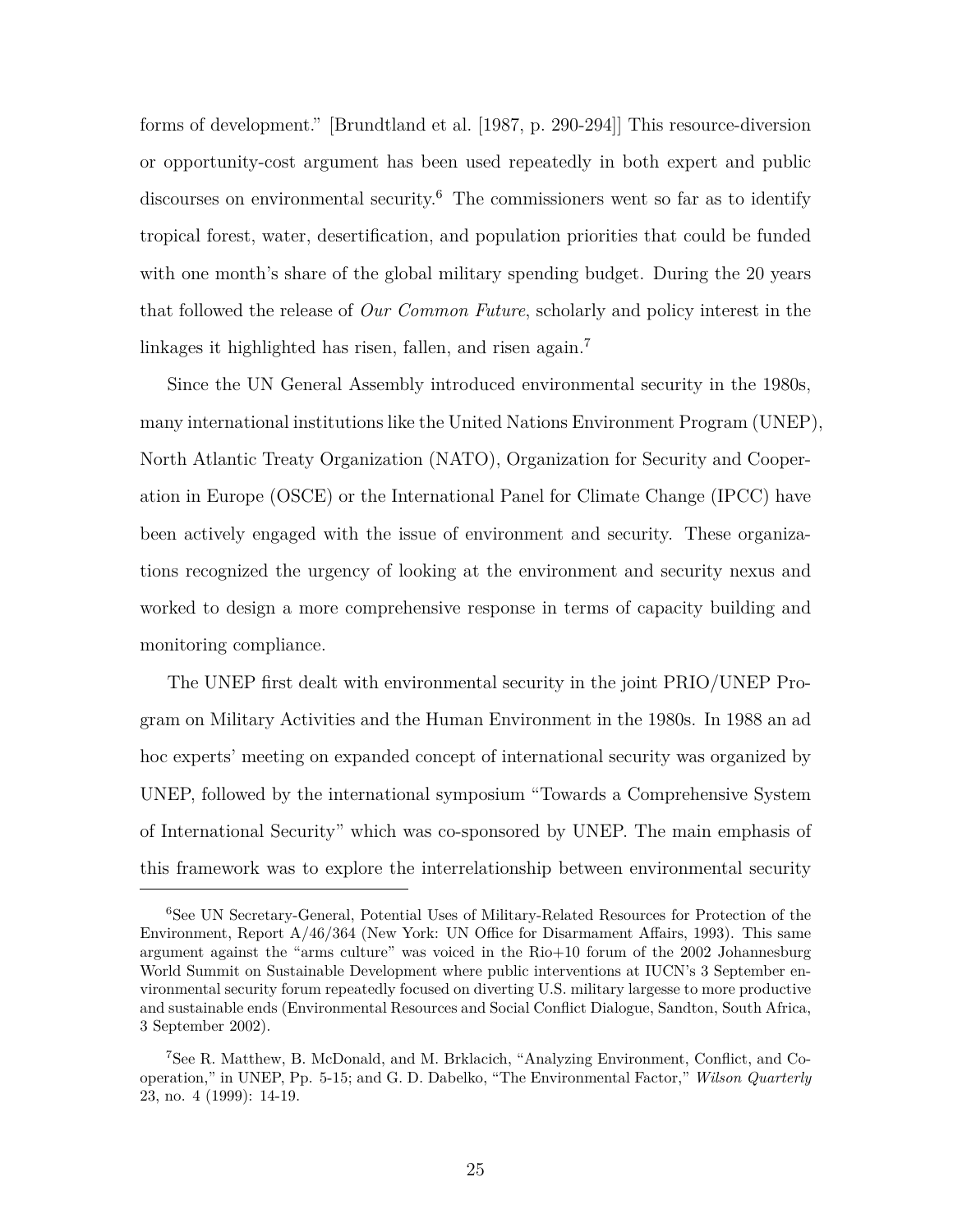and comprehensive international security. As a follow-up, the PRIO/UNEP Program published a booklet on Environmental Security - A Report Contributing to the Concept of Comprehensive International Security.<sup>8</sup>

The General Assembly Resolution 42/186 mandated UNEP to deal with the issue; Paragraph 86 of the Resolution reads:

"One of the roles of the United Nations Environment Program is to promote environmentally sound development in harmony with peace and security, and towards this end, issues of disarmament and security, in so far as they relate to the environment, should continue to receive appropriate attention."

The United Nations Task Force on Environment and Human Settlement addressed the issue in its 1998 Report:

"[...] Monitoring and assessment are closely linked to early warning of possible environmental emergencies through the prediction of extreme events or unusual environmental conditions. This kind of warning is extremely valuable for environmental and economic decision-makers; for example, advance warning of drought conditions can enable farmers to plant drought-resistant crops. It may be possible to identify, on a long-term basis, potential 'hot spots' or areas that are likely to be subject to rates of change that exceed the limits of sustainability and thus pose threats to regional or global security. The Task Force also recommends that UNEP and Habitat Design maintain the system of information, monitoring and assessment so as to maximize its ability to provide early warning of possible environmental and human settlement emergencies. It further recommends that UNEP consider establishing a capability to identify potential environmental and environment-related conflicts and provide information and analysis to guide the development of preventive measures, for example by the negotiation of joint actions.  $[...]$ <sup>" 9</sup>

<sup>8</sup>See PRIO/UNEP, *Environmental Security - A Report Contributing to the Concept of Comprehensive International Security*, December 1988

<sup>9</sup>UN Doc. A/53/463 (6 October 1998) "Report of the Secretary-General on Environment and Human Settlements", Annex "Report of the United Nations Task Force on Environment and Human Settlements", Para. 41.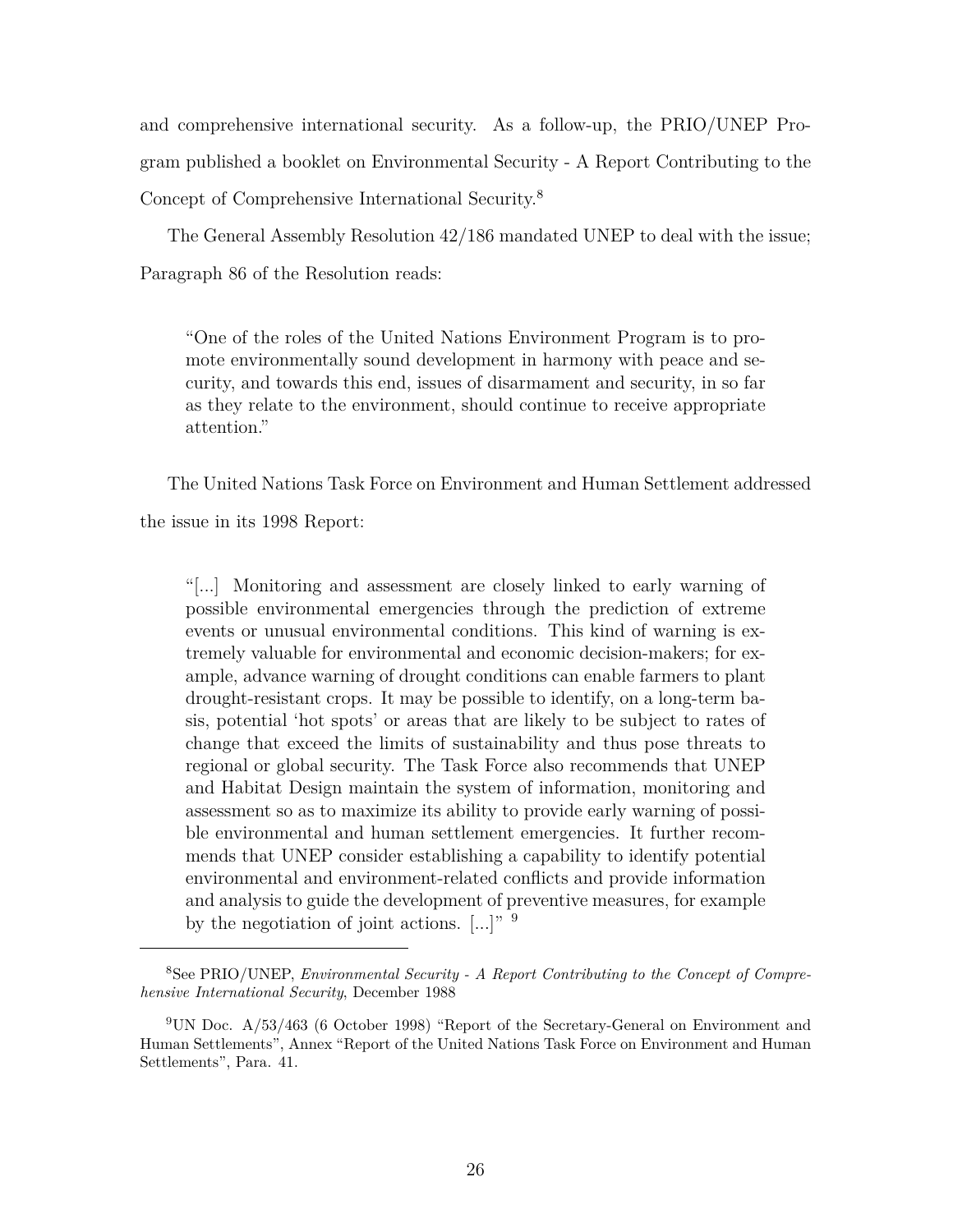## 2.3 Critiques of Environment and Security Framework

The notion of environmental security, after it took root in the 1990s has been criticized along several dimensions. The developing countries criticized it as another form of western ideological dominance to undermine their sovereignty. Foreign policy hardliners within countries panned the idea of considering environment as a threat to national security because it would dilute the urgency and the seriousness of national security considerations. Even environmentalists and scholars from the developed countries opposed the idea of equating environmental security with national security on the grounds of normative motivations.<sup>10</sup> While recognizing the existing critiques of environmental security, this research uses the framework of political ecology and critical environmentalism to reformulate our understanding of environment and security for the purpose of this project.

## **Sovereign Overreach**

Many developing countries vehemently opposed the ideas on environment, peace, and security put forth in the Brundtland Commission's report at the 1992 UN Conference on Environment and Development in Rio de Janeiro. The developing world did not endorse a global dialogue on environmental issues within the context of conflict and security, reacting negatively to formal environmental security proposals in UN forums. [Lohmann [1990, 2009], Najam et al. [2003], Lele et al. [2010]] The coalition of developing nations, the Group of 77, perceived the security frame as a Pandora's box that, once opened, could dilute their claims of absolute sovereign control over their resources. The United States was equally wary, fearing environmental issues might

<sup>&</sup>lt;sup>10</sup>See Deudney [1990] where he primarily offers three arguments against linking environmental security with national security–(1) Environmental problems are unlikely to cause interstate wars, (2) secuity threats from wars are very different from security threats from environmental factors, lastly and perhaps more importantly, Deudney argues that (3) the emotive power of nationalism to promote environmental concern can prove counterproductive to developing a global approach to tackle environmental problems.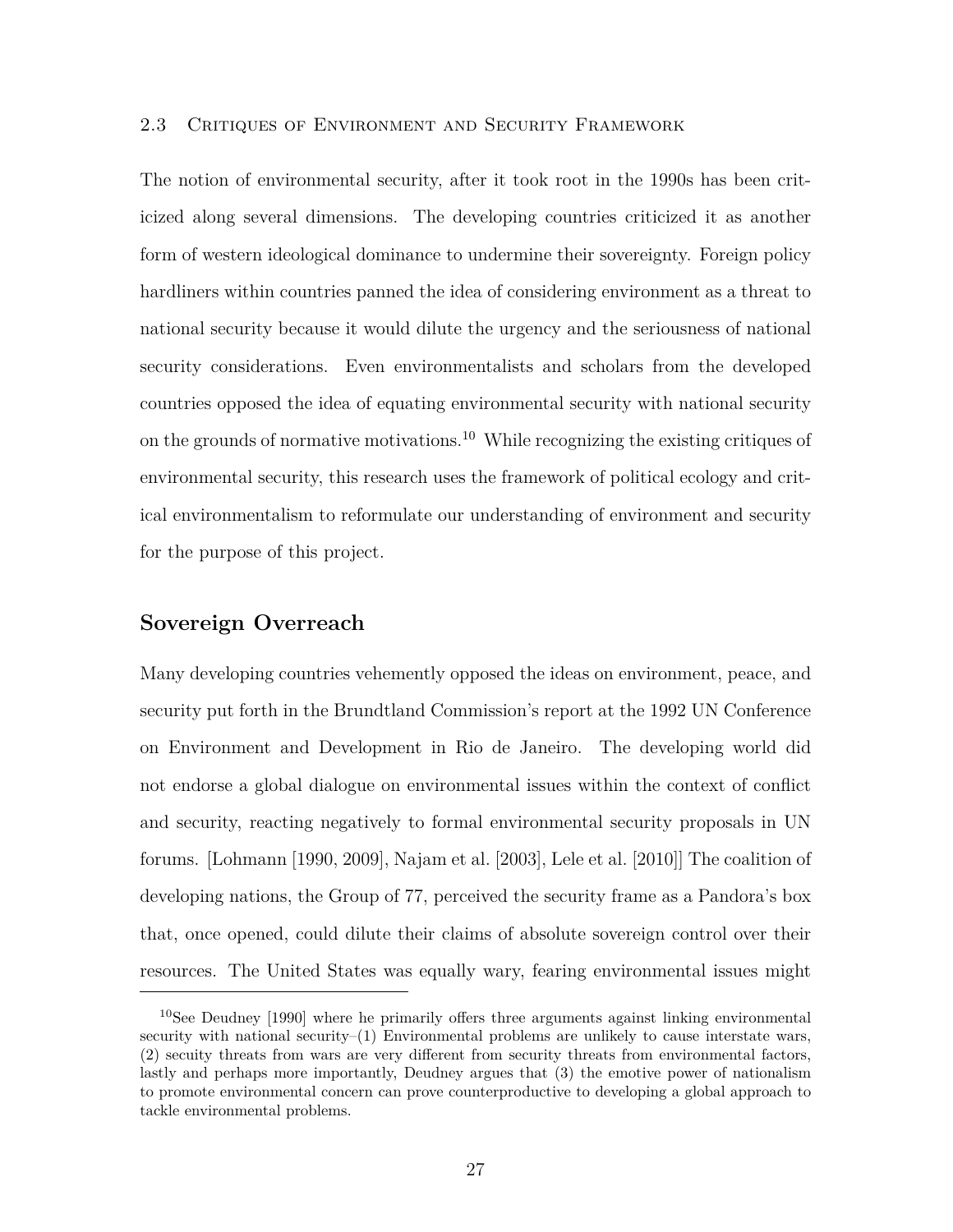dilute and undermine military-focused security definitions in the midst of the Cold War. More practically, the environment, conflict, and security issues raised in the UN did not easily lend themselves to resolution in a multilateral environmental treaty, the preferred mechanism at Rio and of the international environmental community in general. $^{11}$ 

The Soviet Union attempted–and failed–to institutionalize environment and security links at the United Nations prior to the Rio conference. In October 1987, in the wake of the Chernobyl accident, Mikhail Gorbachev launched his "Murmansk Initiative" in a speech in that northern city on the Kola Peninsula.<sup>12</sup> Calling for *glasnost* and greater cooperation (particularly among the Arctic states) in trade, environment, culture, and arms control, he proposed *ekologicheskaia bezopastnost* or "ecological security" as a top global priority for both bilateral relationships and international institutions. While aimed at environmental challenges, the Murmansk Initiatives were a *de facto* forum for moving beyond environmental goals to broader confidence-building efforts across the Cold War divide.

Gorbachev and then–Soviet Foreign Minister Eduard Shevardnadze, in speeches to the United Nations in 1988 and 1989, proposed creating ecological security institutions because, in Shevardnadze's words,"Overcoming the global threat to the environment and ensuring universal environmental security through prompt and effective action is an imperative of our times."<sup>13</sup> In early May 1989, Shevardnadze called for the creation of a "UN Center for Emergency Environmental Assistance" commonly

<sup>&</sup>lt;sup>11</sup>The 1976 Convention on the Prohibition of Military or Any Other Hostile Use of Environmental Modification Techniques (ENMOD) and subsequent international law aimed at reducing the intentional use of the environment as a tool of war are exceptions to the global level agreement in this area. See J. E. Austin and C. E. Bruch, *The Environmental Consequences of War: Legal, Economic, and Scientific Perspectives*, Cambridge: Cambridge University Press, 2000.

<sup>12</sup>See D. Scrivener, *Gorbachev's Murmansk Speech: The Soviet Initiative and Western Response*, Oslo: The Norwegian Atlantic Committee, 1989 for a discussion of Gorbachev's 1987 Murmansk Initiatives and the Western response.

<sup>13</sup>"Soviet Union Proposes Center for Emergency Environmental Aid," Reuters, 5 May 1989.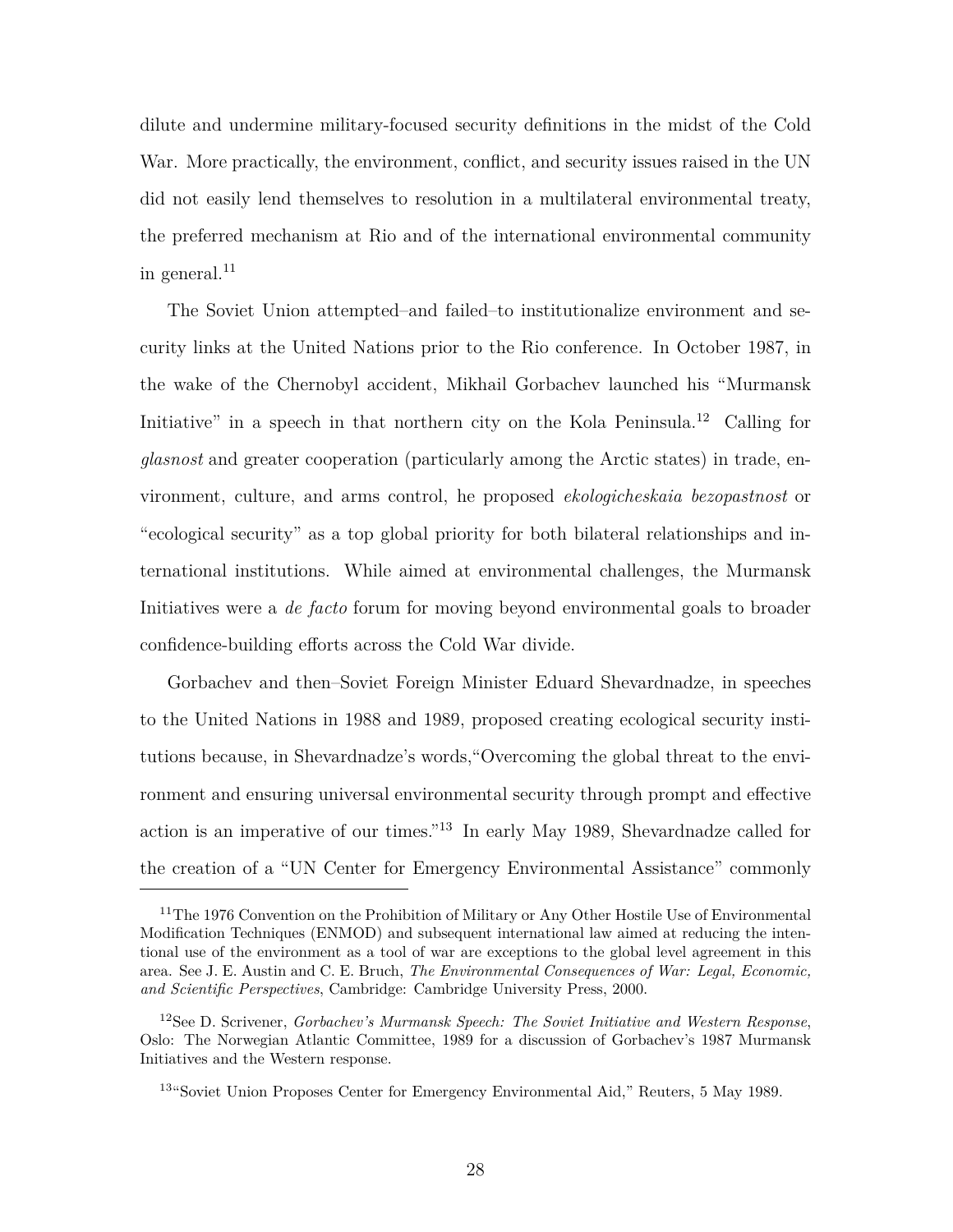referred to as the "Green Helmets," to be headed by a UN undersecretary-general. The foreign minister asked all member states to discuss this idea, in which a group of environmental experts would comprise a rapid-response force, "at a time when countries are starting preparation for a UN-sponsored conference on environment and development planned for 1992."<sup>14</sup> He also called on the UN General Assembly to create a UN Environmental Security Council. These specific proposals were predicated on the more fundamental premise that security had to be redefined.

The reaction to the Murmansk Initiatives and the subsequent UN proposals was mixed. The U.S. government response was "reserved," perceiving the Soviet ideas as posturing and rhetoric designed to play to the developing country galleries at the UN General Assembly.<sup>15</sup> Environment was not yet widely linked with security in U.S. diplomatic circles, with then–U.S. Senator Al Gore one of the few politicians regularly promoting the connection. With the concurrent collapse of communism in Central and Eastern Europe, the rest of the world glimpsed the massive toxic legacy lurking behind the Iron Curtain, which damaged the credibility of Soviet environmental decision-making. Shevardnadze's 27 September 1988 call for the United States and others to transfer funds from military programs to environmental efforts echoed similar efforts in the 1970s and 1980s by the Soviets to slow or constrain NATO weapons development by promoting international environment regimes. The Green Helmets proposal was highly unpopular with developing countries and became a political nonstarter. Countries such as Brazil feared (and continue to fear) developed country intervention seeking to stop exploitation of natural resources such as those

<sup>14</sup>"Shevardnadze Calls for Steps to Protect Environment," Information Telegraph Agency of Russia (ITAR-TASS), 3 May 1989.

<sup>15</sup>See B. Jancar-Webster and V. I. Sokolov, "Environmental Security: Challenges for the United States and Russia," in S. Cross, I. A. Zevelev, V. A. Kremenyuk, and V. Gevorgian, eds., *Global Security Beyond the Millennium: American and Russian Perspectives*, New York: MacMillan Press, 1999, 131.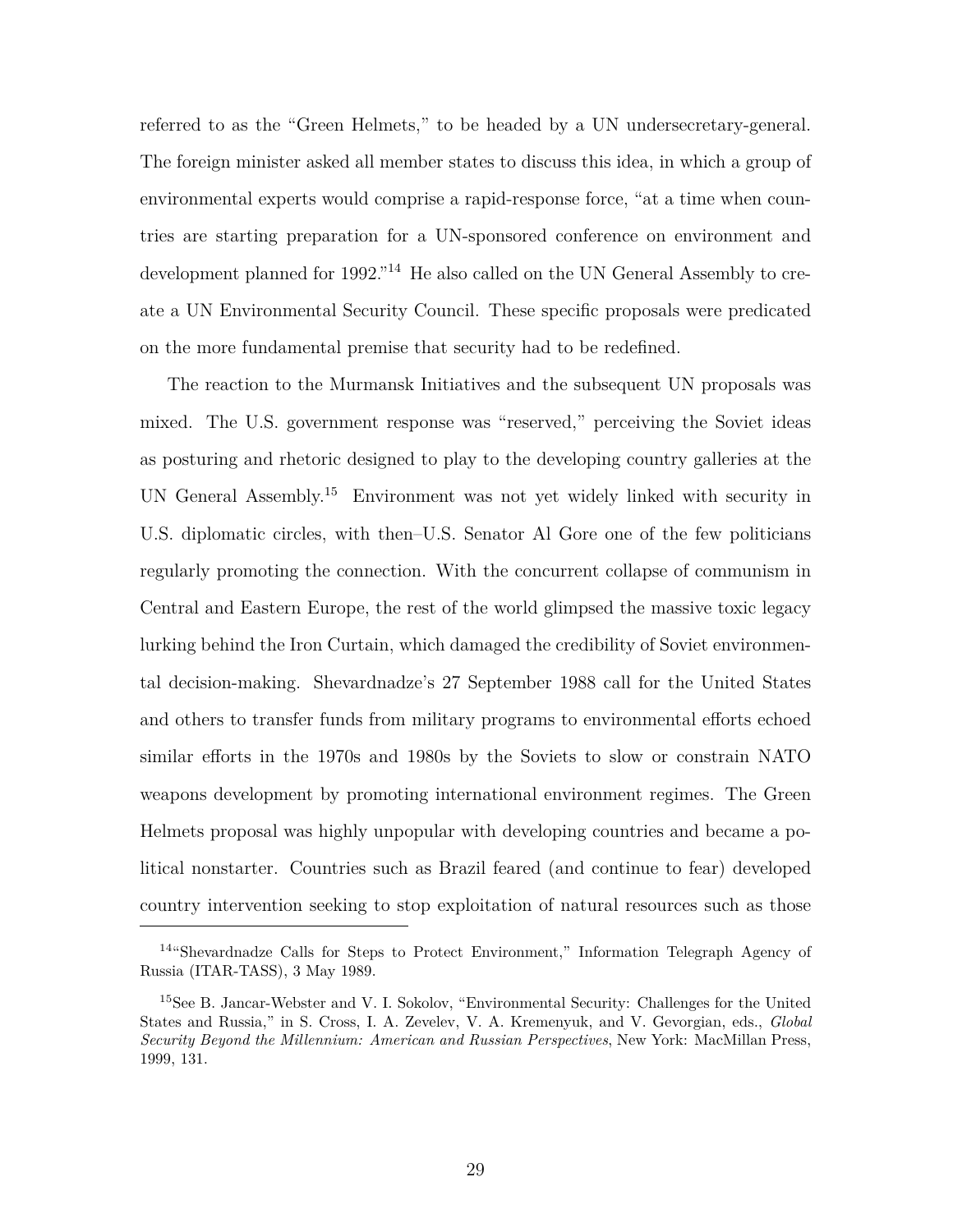in the Brazilian Amazon.<sup>16</sup> The sovereign right of nonintervention was employed as an argument against the Green Helmets proposal, cutting off UN General Assembly discussion of further ecological security proposals. This dynamic repeated itself 10 years later in the UN context when then–UN Environment Program Executive Director Klaus Toepfer reintroduced the Green Helmets idea, which was once again quickly rejected by the Group of 77 countries due to sovereignty concerns.

In more recent years this divide between the developed and the developing countries like India, China, Brazil, Indonesia and so on, has once again come into the forefront as part of the negotiations over the emissions of greenhouse gasses. The rapidly developing economies are very suspicious of any attempts made by the developed countries to limit their carbon emissions and development trajectory. Several mitigation mechanisms proposed in the Kyoto Protocol could potentially give developed countries the financial and political leverage to interfere with the developmental projects in developing countries in the pretext of environmental security and mitigating climate change.

## **Environmental Security as National Security?**

This failure to achieve high-profile traction on environmental security linkages at the United Nations in the 1990s did not imply a commensurate lack of interest among certain individual nations and regional organizations. The end of the Cold War did not produce the expected peace dividends, as hostilities held in check by the superpower competition were unleashed and the number of conflicts actually spiked in the 1990s. Both policy analysts and academics studying conflicts such as those in Liberia, Somalia, Rwanda, and Haiti, indicated that governments should pay greater attention to the underlying demographic, environmental, and distributional origins of

<sup>16</sup>T. G. da Costa, "Brazil's SIVAM: Will It Fulfill Its Human Security Promise?" *Environmental Change and Security Project Report* 7 (2001): 47-58.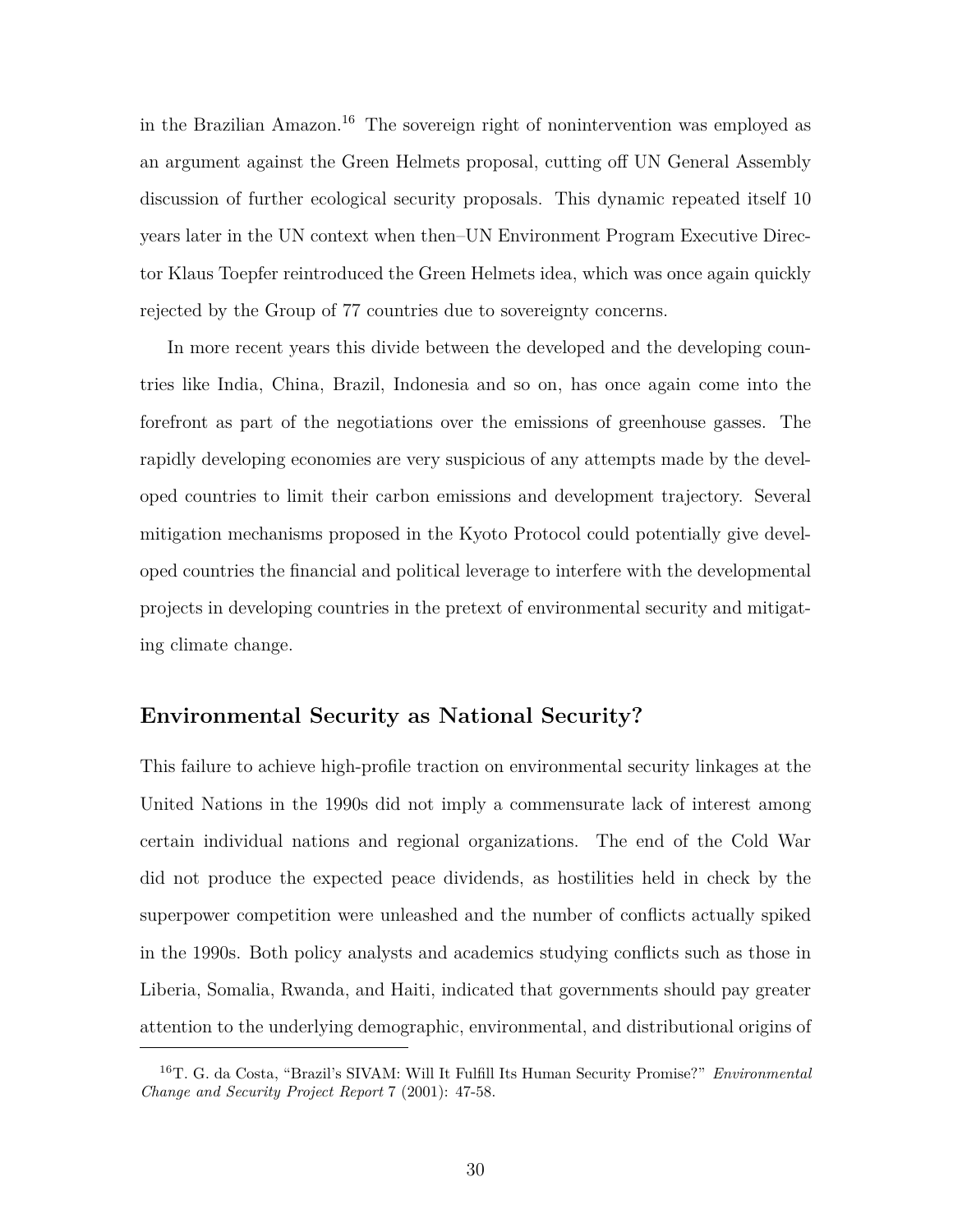these conflicts. These concerns led to a raft of analytical and policy initiatives which were prominent in, but by no means limited to, the United States.<sup>17</sup>

In his 1994 Atlantic Monthly article entitled "The Coming Anarchy," Kaplan captured the attention of the policy-making community.<sup>18</sup> Kaplan held up demographic and natural resource pressures as primary explanations for West Africa's failing states, drawing heavily on Homer-Dixon's work on resource-scarcity. Many critics thought Kaplan oversold the environment as the national security issue of the twenty-first century, and his claims that West Africa's fundamental challenges were widely applicable to other regions of the world provoked an analytical and policy backlash when environmental scarcity did not prove to be the ultimate threat in the post-Cold War era. Environmental security would not provide an all-encompassing alternative security paradigm. [Deudney [1990, 1991], Levy [1995] Nevertheless, the contributions of natural resource scarcity and abundance to conflict, as well as the larger environmental challenges to traditional definitions of security, became institutionalized concerns for foreign, development, and security communities.

In 1994 the UNDP dedicated its annual *Human Development Report* to human security, suggesting that environmental security was one of seven areas that should constitute a new global security paradigm. The seven securities were economic, food, health, environmental, personal, community, and political. Japan, Canada, and a wide range of UN bodies now commonly use this framework, and small island states commonly invoke it to underscore the threat to survival posed by climate change– induced sea-level rise.

The environment and security framework faced an abrupt setback after the Septem-

<sup>&</sup>lt;sup>17</sup>See G. D. Dabelko and P. J. Simmons, "Environment and Security: Core Ideas and U.S. Government Initiatives," *SAIS Review* 17, no. 1 (1997): 127-46; R. Floyd, "Typologies of Securitization and Desecuritization: The Case of US Environmental Security 1993-2006," PhD diss., University of Warwick, 2007; and D. C. Esty et al. *State Failure Task Force Report: Phase II Findings*, McLean, VA: Science Applications International Corporation, 31 July 1998).

<sup>18</sup>See R. D. Kaplan, "The Coming Anarchy," *Atlantic Monthly* 273, no. 2 (February 1994): 45-76.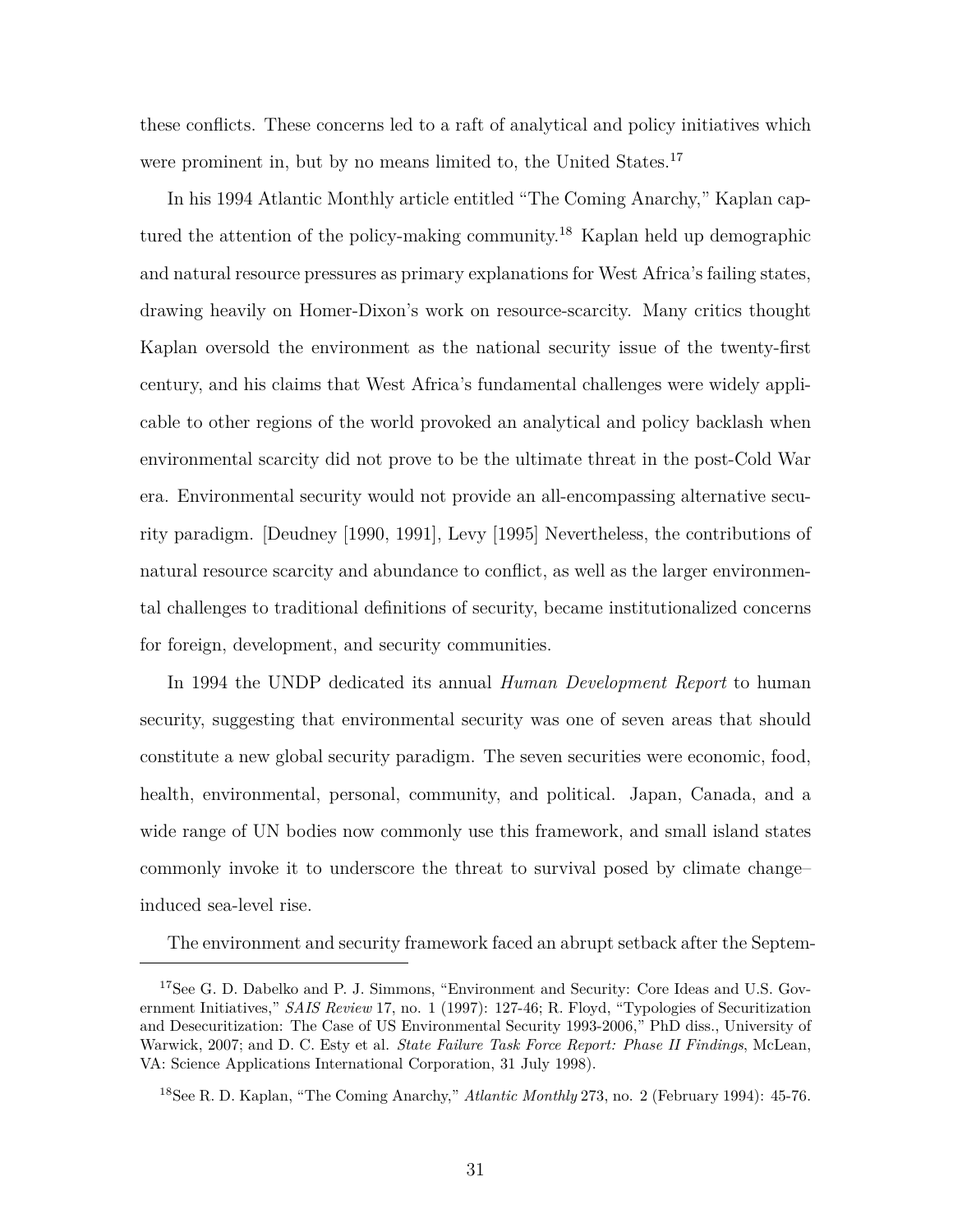ber 11 attacks. Just as the superpower confrontation of the Cold War provided little political space for a broader array of security concerns, the "war on terror" kicked other threats of policymakers  $\hat{z}_i$  priority lists. The environmental security issue suffered another blow in 2003 when the UN-constituted Commission on Human Security, a blue-ribbon panel co-chaired by Amartya Sen and Sadako Ogata and similar to WCED, inexplicably dropped natural resources from its analysis. And the antipathy of U.S. President George W. Bush's administration to anything dubbed "environmental" set back efforts in international forums and pushed much of the official U.S. work on environmental security behind the scenes, or forced it to be relabeled as disaster relief. Yet interest in environment, peace, and security linkages continued to grow within the UN system, the bilateral development and security communities, and in countries experiencing conflict. As the "force-only" responses to the September 11 attacks have fallen short of achieving either military or human security objectives, policymakers and practitioners have been returning to more inclusive notions of security.

The recent rise of concern over climate change has both spurred–and been spurred by–climate-security connections. Prominent reports in the European Union, United States, United Kingdom, and Germany aimed at garnering more policy attention to climate change have emphasized its security linkages.<sup>19</sup> With a push from the United Kingdom, the UN Security Council devoted an April 2007 session to climate change, peace, and security, the first Security Council session on an environmental topic.<sup>20</sup> UN Secretary-General Ban Ki-moon subsequently linked UN efforts to battle climate

<sup>19</sup>See Military Advisory Board, *National Security and the Threat of Climate Change*, Washington, DC: CNA Corporation, 2007; German Advisory Council on Global Change, *World in Transition: Climate Change as a Security Risk*, London: Earthscan, 2007; J. W. Busby, *Climate Change and National Security: An Agenda for Action,* Council Special Report no. 32, New York: Council on Foreign Relations Press, 2007; and K. M. Campbell et al., *The Age of Consequences: The Foreign Policy and National Security Implications of Global Climate Change*, Washington, DC: Center for Strategic and International Studies and Center for a New American Security, 2007).

 $20$ See "Security Council Holds First-Ever Debate on Impact of Climate Change on Peace, Security, Hearing Over 50 Speakers," UN Security Council press release SC/9000, 17 April 2007.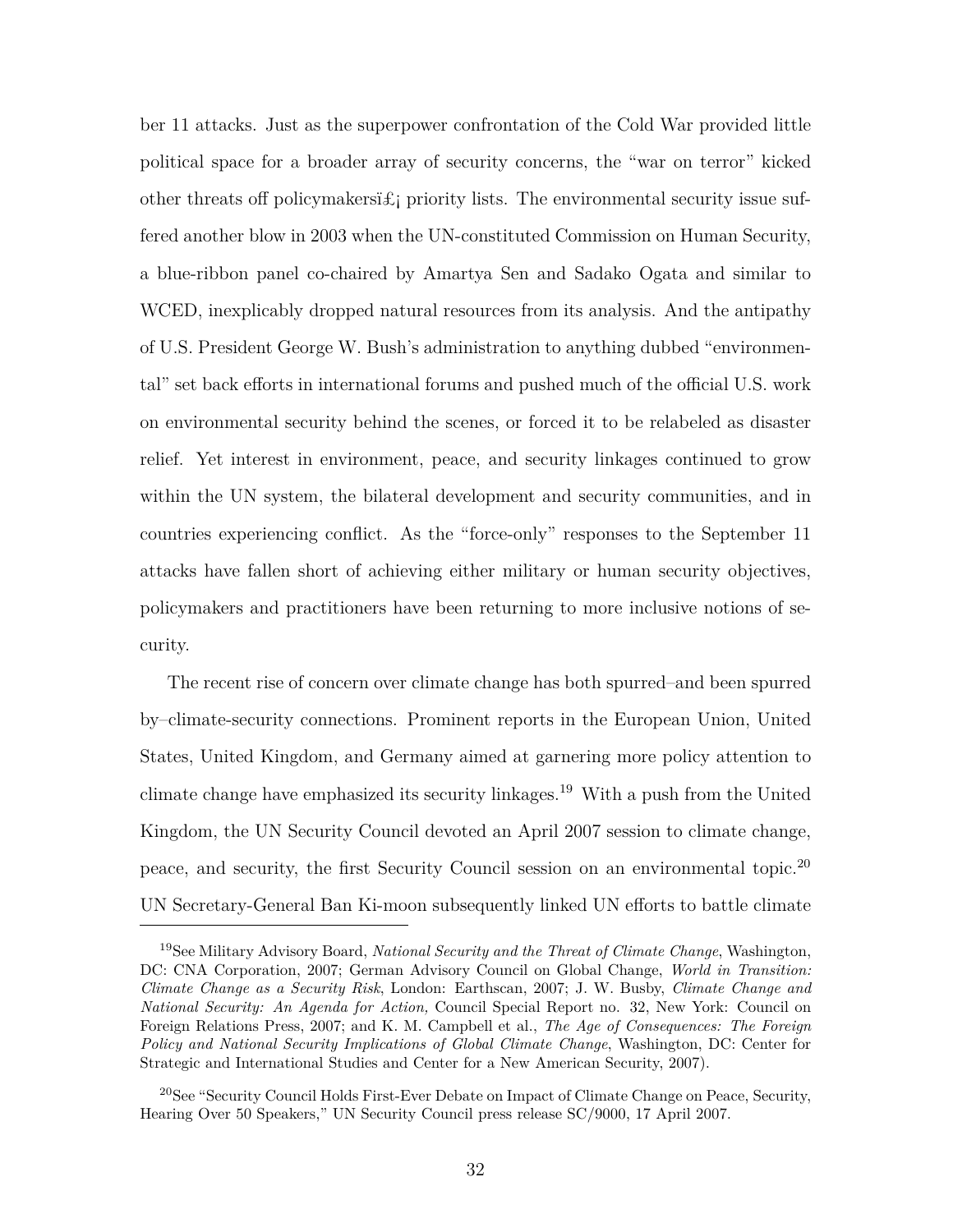change with its mission to address the underlying causes of conflict in Darfur, Sudan.<sup>21</sup> In March 2008, European Union High Representative for the Common Foreign and Security Policy Javier Solana presented to the European Council a short climate change and security paper responding to pressure (particularly from Germany) to raise the profile of climate-security connections. Mirroring some of the language used in prominent reports from German, British, and U.S. nongovernmental organizations, the brief called climate change a "threat multiplier which exacerbates existing trends, tensions and instability" that could "overburden states and regions which are already fragile and conflict prone," posing "political and security risks that directly affect European interests."<sup>22</sup>

The heightened attention to climate change has certainly boosted the prospects for constructively addressing environment, development, and security linkages. The wide range of potential climate impacts is re-energizing broader debates over human security that suggest redefining security beyond purely militaristic terms. Traditional security community's concern with climate change (and the social reactions it may produce, such as migration) has helped garner wider attention. Climate change and its implications for desertification, precipitation, and crops in vulnerable areas such as the Sahel may also help illuminate the preexisting but neglected connections between these environmental variables and social conflict. Even scholars like Levy [1995], who had sharply criticized including environment in the national security discourse, admit that climate change is a direct threat to a country's national security. Ironically, climate change mitigation efforts, such as increasing the use of biofuels, are arguably creating new natural resource and conflict links, as more forests are cleared for palm oil plantations and food prices are rising as we choose to grow our fuel supplies. These "unintended consequences" of climate change mitigation efforts present a new research

<sup>21</sup>K. Ban, "A Climate Culprit in Darfur," *Washington Post*, 16 June 2007.

<sup>22</sup>See EU Commission and the Secretary-General/High Representative, *Climate Change and International Security* (Brussels, Belgium: Council of the European Union, 3 March 2008), 2.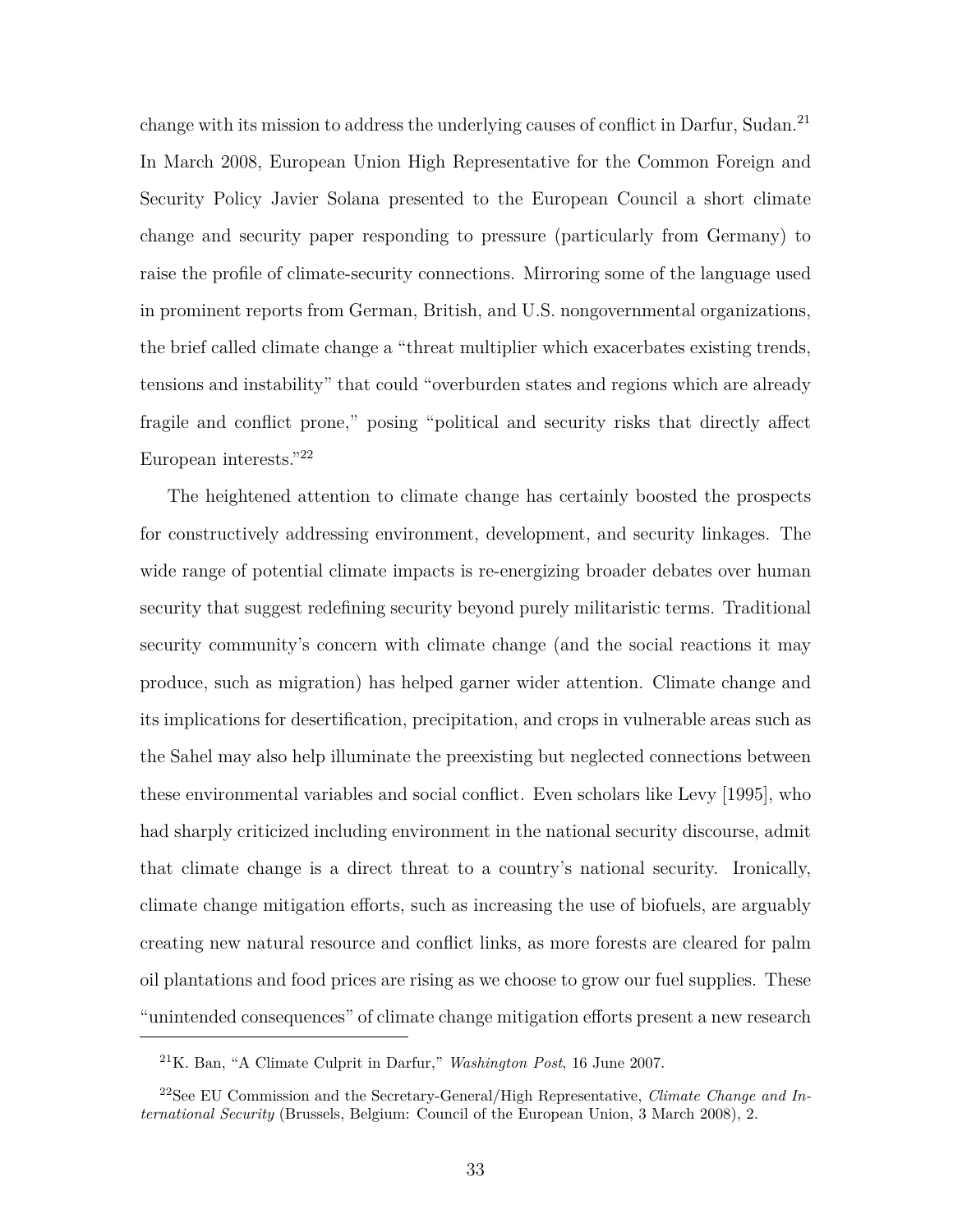agenda for environment, development, and conflict scholars and practitioners.

The research community continues to debate links between environmental scarcity, resource abundance, and violent conflict. The study of the relationship between climate change and conflict has advanced noticeably in the past five years. With regard to how changes in precipitation may influence internal conflict, the one area where we now have a fair number of studies, the dominant view seems to be that rainfall abundance is associated with greater risks than drought and that in any case other conflict-generating factors are more important. Studies of how climate change may promote interstate conflict over water resources also seem to point in the direction of a weak or a null relationship. In recent reviews of this literature, Bernauer et al. [2012b], Gleditsch [2012] and Buhaug et al. [2010], conclude that although environmental change may under certain circumstances increase the risk of violent conflict, the existing evidence indicates that this is not generally the case. The present study argues that the existing uncertainty in many research findings that are trying to explore direct causal connections between climate change and human security or natural resource and conflict stem from the fact environmental factors are in fact endogenous to conflicts and share a circular, interdependent relationship rather than a one-way linear causal relationship. Therefore the environmental factors like climate change, resource scarcity or resource abundance are in fact a product of human conflicts, and political and social institutions. The next section will outline the a new approach–rooted in political ecology and critical geopolitics–that can used to reformulate the environment and security framework.

## **Political Ecology and Critical Geopolitics**

Most academic and policy work on the environment-security framework works within the predominant state-centric paradigm in international politics. The literature outlined above focusing on scarcity and abundance of natural resources and conflict or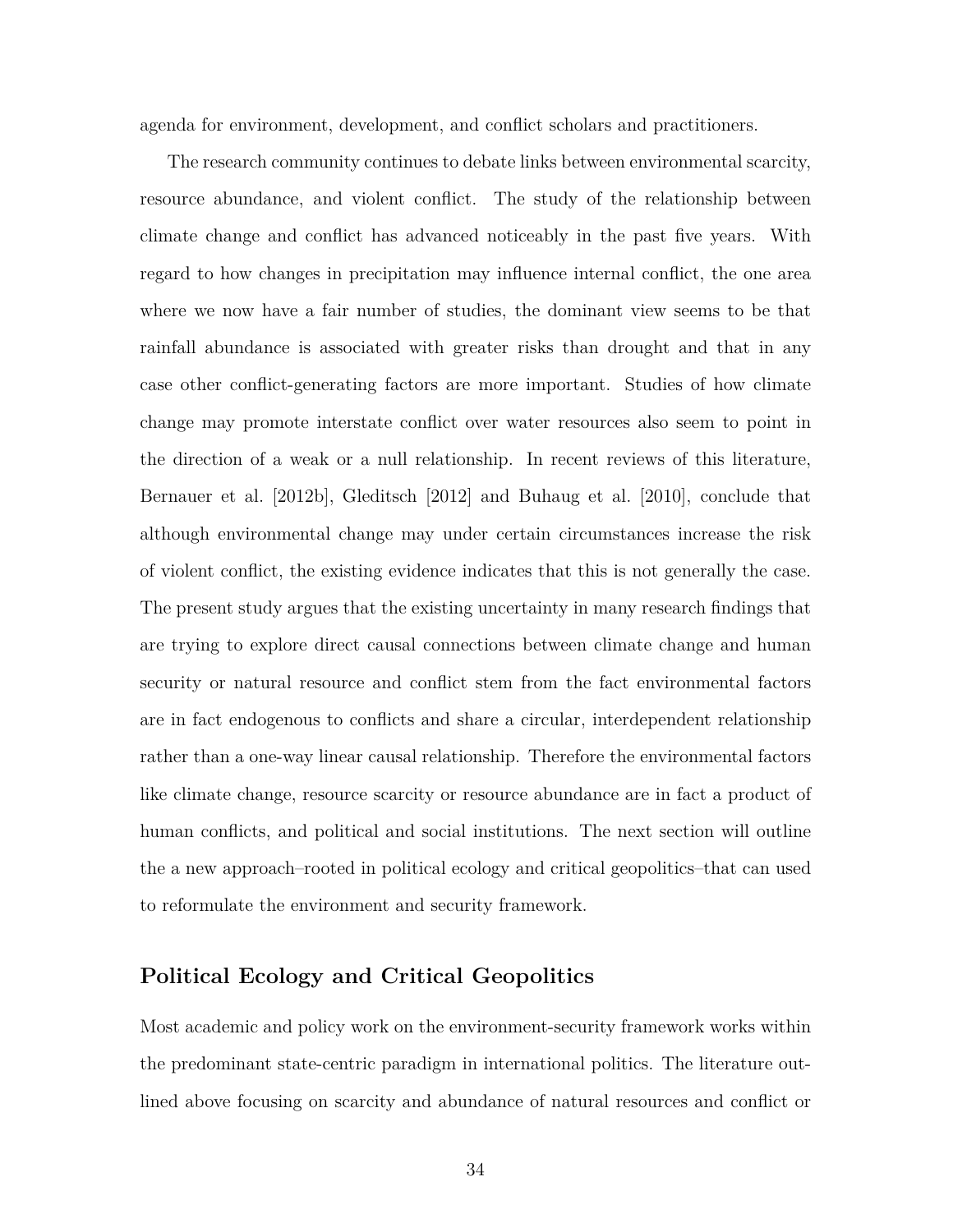looking at climate change and conflict, basis its discussions on states, their performance, interactions and capabilities. Most of these analyses assume states as the central actors and the environment to be an external entity that has to be controlled, monitored and administered. Using language of "resource curse", "honey-pot" or "natural disasters" implies that environment is an external factor that affects political, economic and social circumstances of human beings without paying much attention to the role of mankind in shaping its natural environment.

This study attempts to reverse the causal arrow of environment and human security framework by looking at how human actions like wars have an impact of the environment. Drawing on the literature of political ecology and critical geopolitics, this study also goes on to argue that it is not meaningful to look at the relationship between environment and violent conflicts in terms of unidirectional causality, where one is a dependent variable and the other an independent variable. It is imperative that we consider human beings and the environment as part of a singular system allowing for feedback loops and systemic interdependence.

Based heavily on the Marxian Tradition in political ecology and Foucaultian tradition in cultural theory, political ecology concerns itself chiefly with the various ways in which global and local political economies parcelize the natural world, assign values to these parcels, distribute them in particular ways, and thereby contribute to patterns of exploitation and violence. Peluso and Watts [2001] notes that political ecology emphasizes "the entitlements by which differentiated individuals, households, and communities possess to gain access to resources within a structured political economy. It grants priority to how these entitlements are distributed, reproduced, and fought over in the course of shaping, and being shaped by, patterns of accumulation."(p.5) Peluso and Watts in principle reject the neo-Malthusian way of looking at environmental conflict. In the early 90s scholars such as Homer-Dixon and Kaplan argued that violence emerges due to scarcity of renewable resource such as forests, lands,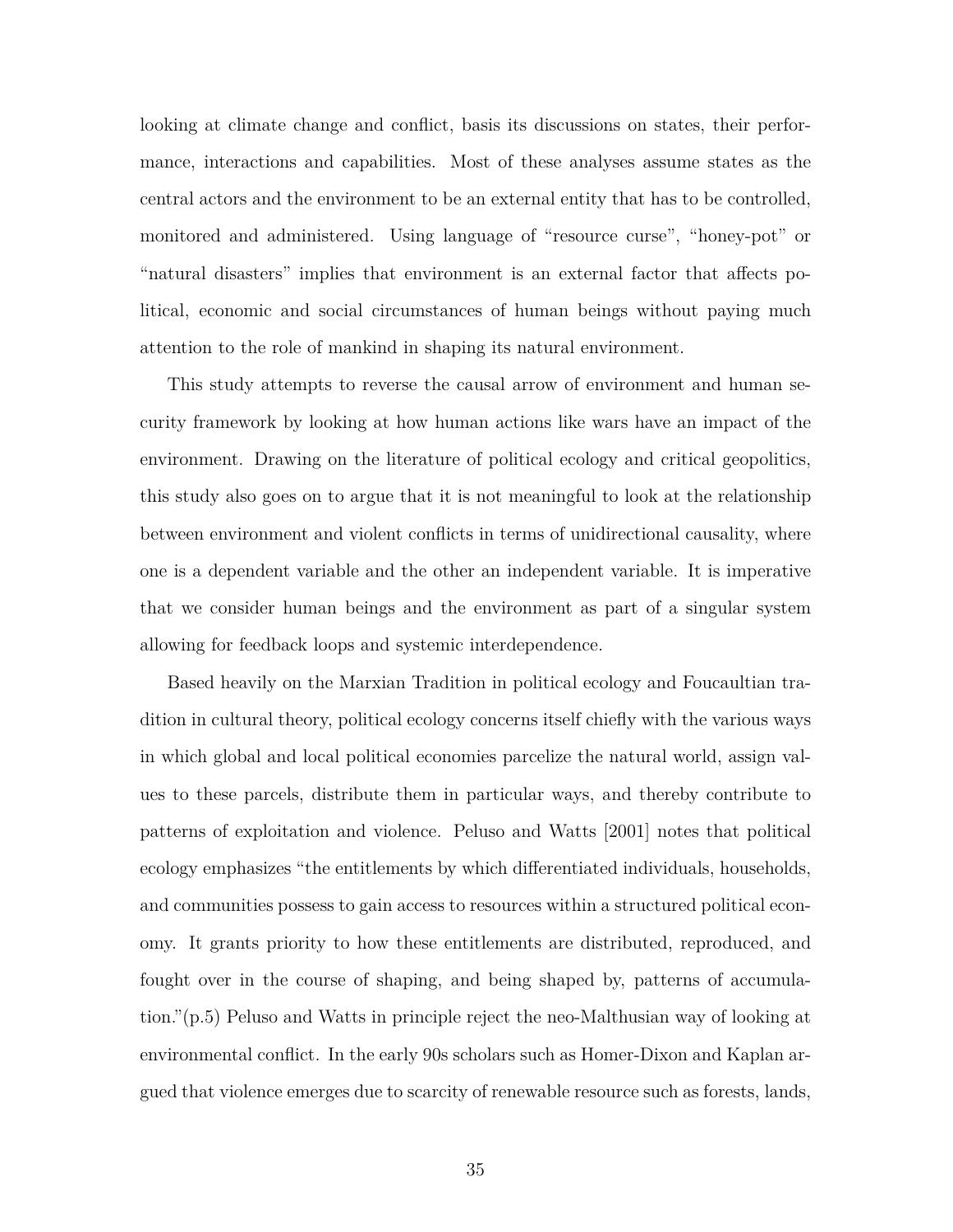water, and so on. The scarcity induces marginalization and heightens competition. Peluso and Watts argue that this neo-Malthusian way of looking at environmental problems and violence is flawed in many ways. They reject the simplistic view and the automatic/linear relationship between scarcity and environmental conflict. They argue that there is much more than scarcity that can explain environmental conflict. For them conflict is a phenomenon that can be understood by looking at the interplay between local and extra local factors. Conflict is embedded in the historical context and wider processes that take place at higher level. Colonialism, the expansion of capitalism, and the integration of markets via globalization have historically meant that the value of natural resources has been largely constituted by the power, policies and consumption habits of the wealthy industrial countries and their allies among the elite in the developing countries. Moreover, the structure of both the contemporary international trading system and most domestic economies is such that the distribution of these resources is skewed in favor of these powerful actors. Consequently, many poor, subsistence and indigenous communities in developing countries experience so-called scarcities of vital natural resources for distributional reasons, even under objective conditions of global or local abundance. Environment is an arena upon which stakeholders attach value, contest claims, struggle for legitimacy, etc. Thus, environmental conflict cannot be reduced to scarcity alone, it must be understood within the web of social, historical and political contexts and the interrelations among them.

Even though a somewhat similar criticism of environmental determinism has been made in the literature on critical geopolitics, the field of political ecology is especially germane. It particularly locates itself against the scarcity-based arguments made by Homer-Dixon's approach to explain environmentally driven conflicts. In his writings Dyer [2011, 2002, 2001a] has sought to completely reformulate the environment and security framework by suggesting that the literature in international relations deal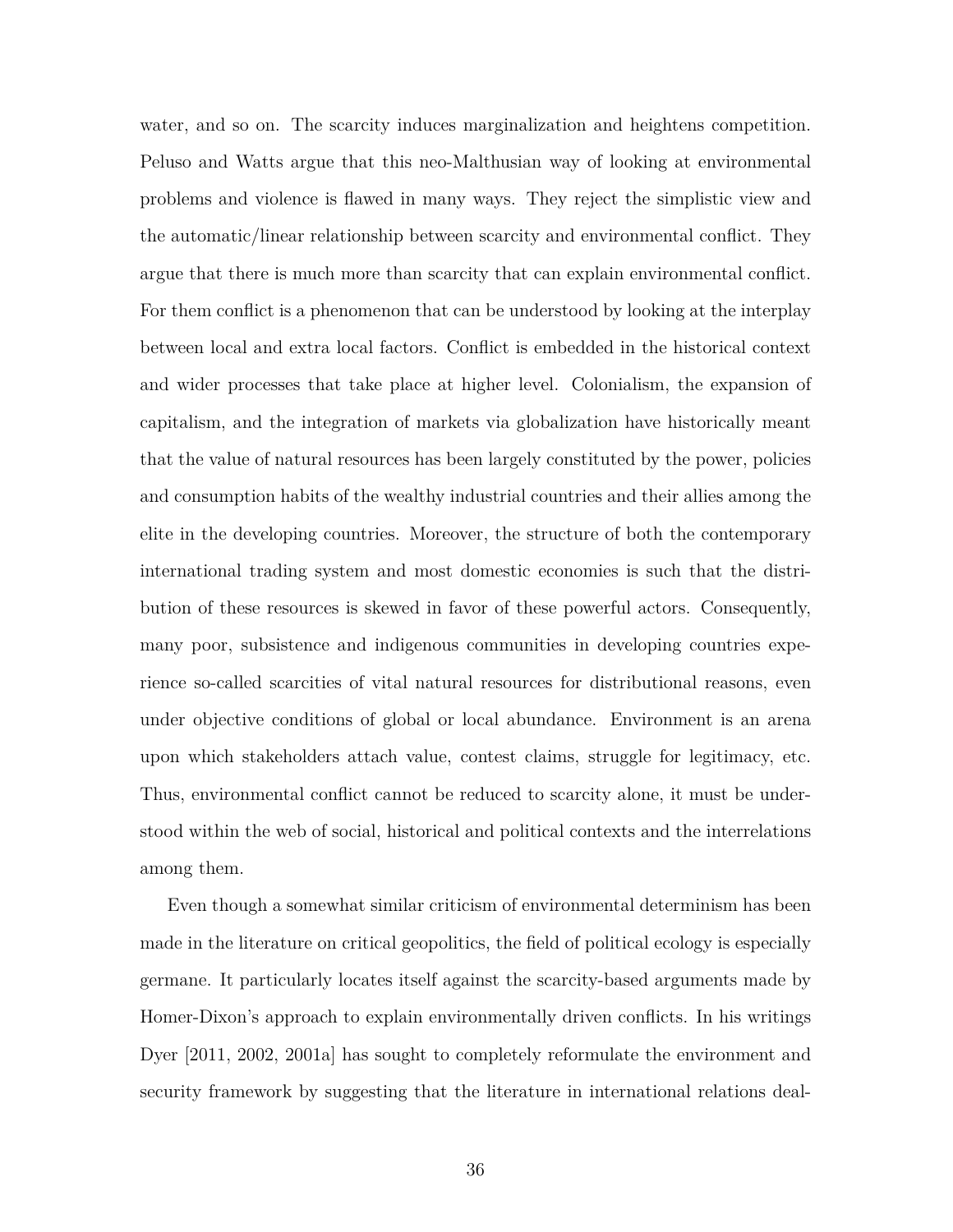ing with these issues needs to confront the question of which contains what. Global environmental change is much more than international change and the suggestion is that it drives international responses, whether in terms of security, economy or other matters. "In some respects environmental change is the greatest challenge for international relations theory since this appears as a material externality to the international system rather than as an internal variable which can be addressed in terms of familiar political structures and their supporting social values. Thus environmental change may present security concerns which are qualitatively different from traditional security threats, and in itself present a material basis for a broad shift in social values." [Dyer [2001b, p. 234]]

This directly raises the question of whether the environment is to be understood as a matter of international politics, a matter of potential security concern and a matter for regulation in various international regimes or is international politics to be understood as a matter that happens within the environment, a matter of politics within natural circumstances which get priority in how matters are conceived and policy devised? This slightly reformulates the earlier questions in the environmental security discussion as to whether what is implicitly getting secured is the international order or the natural environment. What cannot be assumed is that there is a necessary congruence between these two. Indeed the whole premise of the parallel discussions of sustainable development in the last couple of decades is precisely that the conventional modes of economic activity practiced in most parts of the world were not sustainable. How can we then imagine a qualitatively different understanding of security where environment is not an external variables against which human beings and political institutions are being secured? What kind of contribution can the field of international relations and conflict studies make to include environment in its discourse? It is a an extremely challenging undertaking that requires thinking in unconventional ways.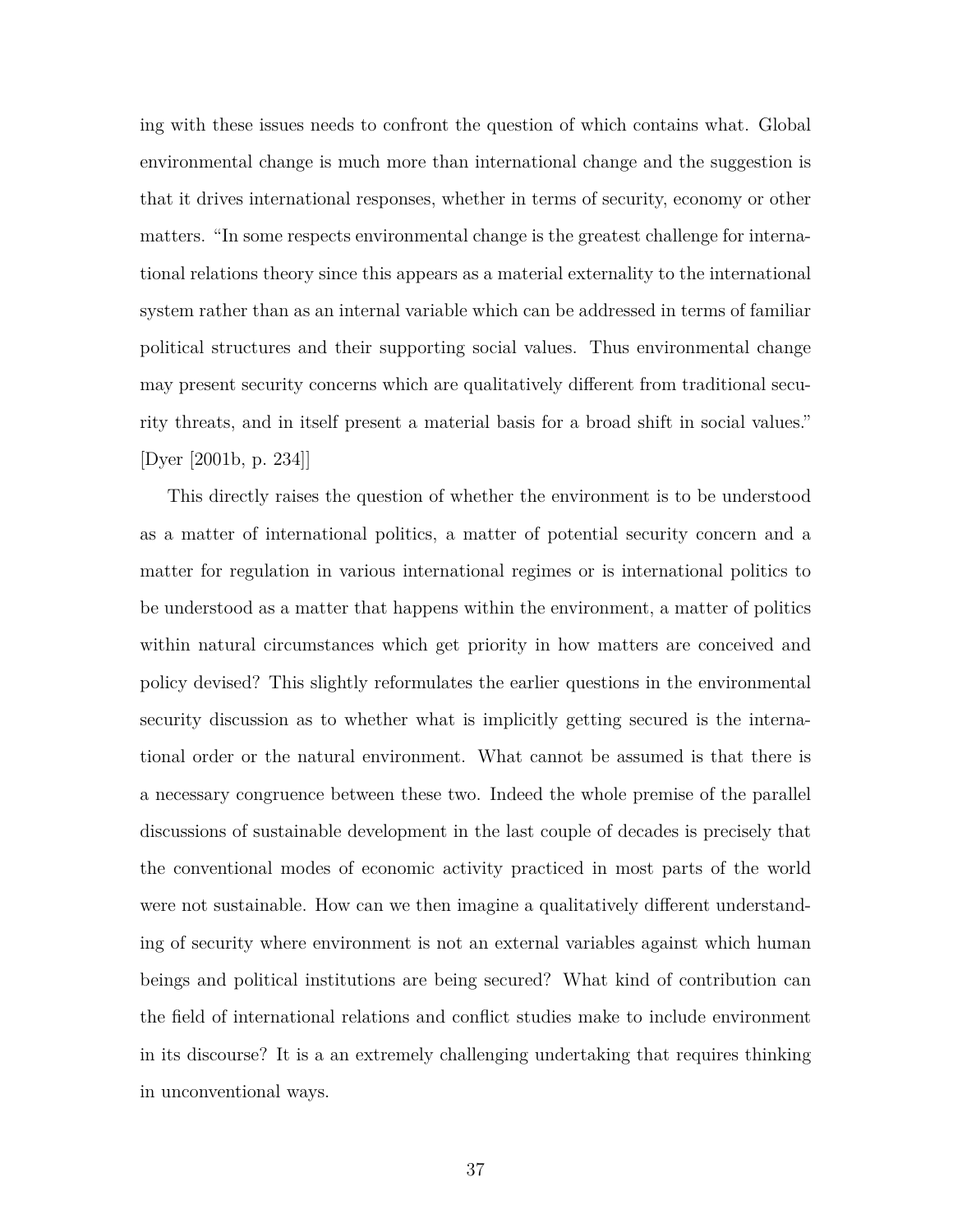As outlined in the above sections, since the late 1980s the discussion of environmental security has continued apace with conceptual arguments intersecting regularly with both empirical research and policy advice. While there is agreement in most of the literature that environmental changes are unlikely to directly cause inter-state warfare, there remains considerable discussion about the likely trajectories of environmental change causing state "failures" and the likely disruptions–like civil wars–that might result. [Gleditsch [2012], Young [1999], Raleigh and Urdal [2007], **?**] Likewise there is considerable discussion of the appropriate policies to anticipate such failures and the possibilities of aid packages as preventative interventions. Not surprisingly the main focus in many of these discussions is on states, their performance, interactions and capabilities. In so far as the conclusion that states are unlikely to go to war as a result of environmental scarcities or changes holds, the question then becomes in what way is this a matter for detailed attention by international relations scholars and especially those interested in security studies.

Environment is a catchall residual category which usually refers to the non-human material context of human activities. Premised on the extraordinary modern assumption that divisions between humanity and the rest of the biosphere are a useful ontological starting point the term environment has come to encompass the definition of the part of "nature" that provides the backdrop for human affairs. When it shows up in discussions of security it is frequently the changes in specific environments in terms of resource scarcity that are the focus of analytical attention. Other considerations of the disruptions caused by climate change and related matters also appear in the environmental security literature, although these are often speculative exercises in constructing plausible future scenarios, or extrapolating from contemporary events.

But the assumption of a stable backdrop that is being changed in some places is not now an adequate representation of what the scientific literature on global ecology has been describing in increasing detail for the last few years or what environmental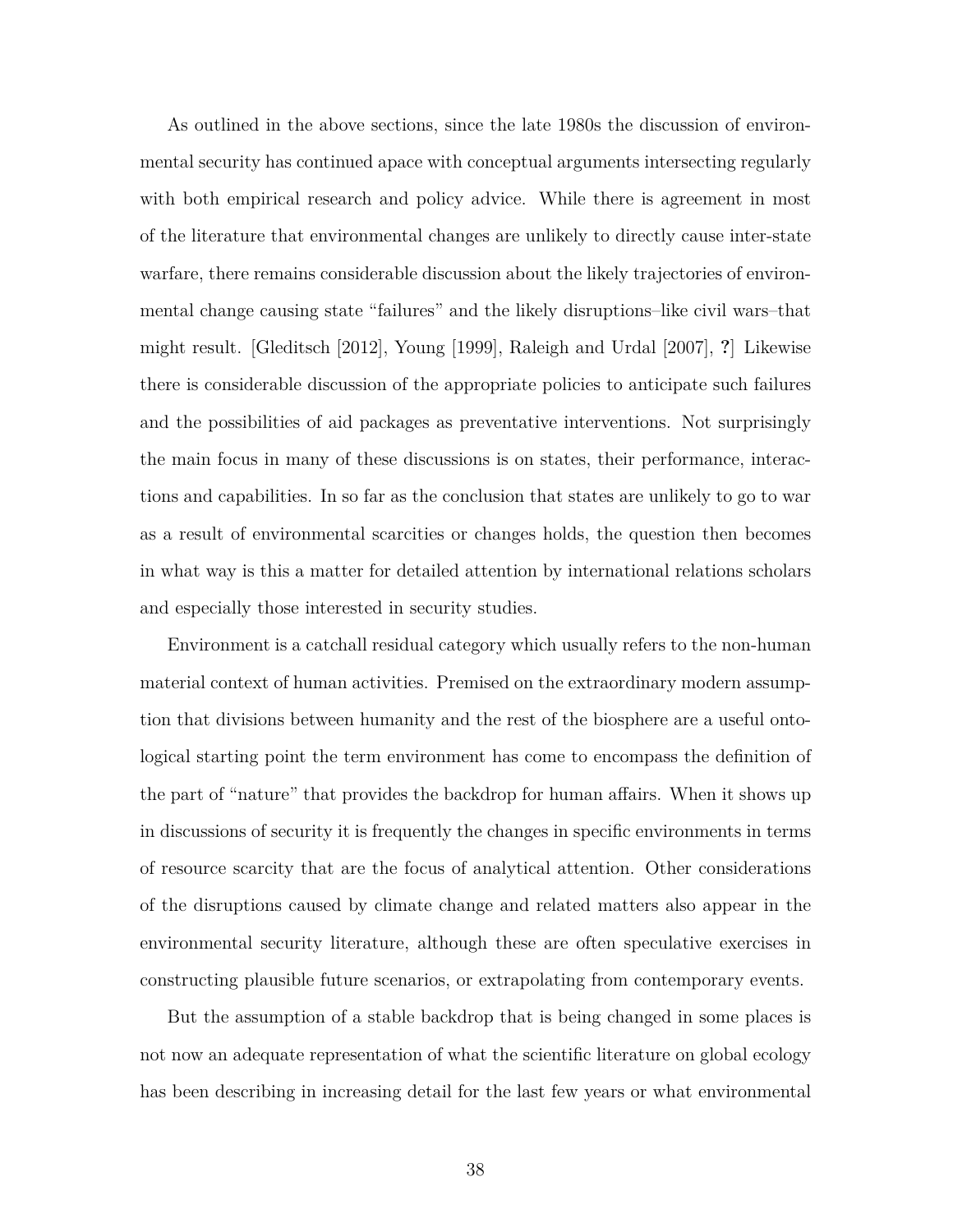history has been investigating. In Hugh Dyer's terms–the material context driving international politics is changing  $^{23}$  and that point has to be integrated into the conceptual frameworks that link environment to security, and especially so in terms of the discipline of international relations, where at least some of the change in political arrangements needed to address this changing context will have to be studied

First is the importance of understanding the scale of anthropogenic disruptions of the atmosphere, and in particular the fact that humanity has altered the composition of the gases in the air to such a degree that there is no parallel in the last  $400,000$  years for which science now has a fairly comprehensive geologic record. That period has been recorded in the so called Vostok ice cores extracted from Antarctica and analyzed in detail in the last few decades. The conclusions from this analysis are quite clear in that climate is related to carbon dioxide concentrations through the last four glacial periods. Climate and carbon dioxide oscillated within a fairly stable range during that period, but we are now already outside that range of relative stability. In the words of the International Geosphere Biosphere Program (IGBP) authors we are living in a "no-analogue state", a situation where we are already beyond the bounds of the system that produced ice ages and "interglacials" in between. This alone ought to be reason for great concern, and it has been through the 1990s where scientists have repeatedly called for dramatic reductions in emissions of carbon dioxide from human activities in the hope that CO2 levels can be reduced to within the historic ranges that provided relative stability to the earth's climate in the past and provided the conditions for the emergence of human civilization.

Second, is the recognition that it is not only the atmosphere that we have changed but other important natural systems too not least nitrogen and phosphorous cycles in the biosphere. The cumulative impact of these parallel disruptions of other material and energy cycles and maritime systems and terrestrial land uses suggests to the IGBP that the geological period known as the Holocene, the last 10,000 years since the most recent ice age, is now effectively over. They have coined the apt term the "Anthropocene" to denote the arrival of a new geological period where a dramatic new series of forces have been unloosed in the planetary biosphere changing the atmosphere as well as geomorphic processes and most natural cycles that involve a biomass of any substantial size. Literally we have entered a new geologic period in which humanity has become an agent in remaking some of the essential systems of the global biosphere.

Third, is the fact that these changes interact and cascade through the earth's natural systems in ways that are hard to predict precisely because so many things are changing at once and interacting in ways that are impossible to comprehensively grasp and model. But they do so in ways that are not likely to give either immediate or linear responses. Lagged effects due to inertia, and non-linear responses due to the crossing of crucial thresholds of relative stability, are likely results in complex interconnected systems. Given that science does not know where the critical thresholds of many of these systems may be, or whether we have in fact already crossed some of them, thinking hard about ways of reducing the overall impact of human disruptions has become a pressing necessity if the long term survival of human civilization is taken seriously.

<sup>&</sup>lt;sup>23</sup>What is now frequently simply called global change science has, in the last few decades, begun the task of synthesizing knowledge from many disciplines while extending the monitoring of numerous aspects of the planetary biosphere. It has also incorporated historical research into the planet's past and looked in detail at the crucial matters of atmospheric composition and climate change. A number of noteworthy conclusions have already been reached which affect our understanding of ecology in ways that matter in terms of what security might now mean. While the sheer scale of change is important, the most worrisome matter is the unpredictability of forthcoming changes. Three aspects of the contemporary literature on global change are especially salient.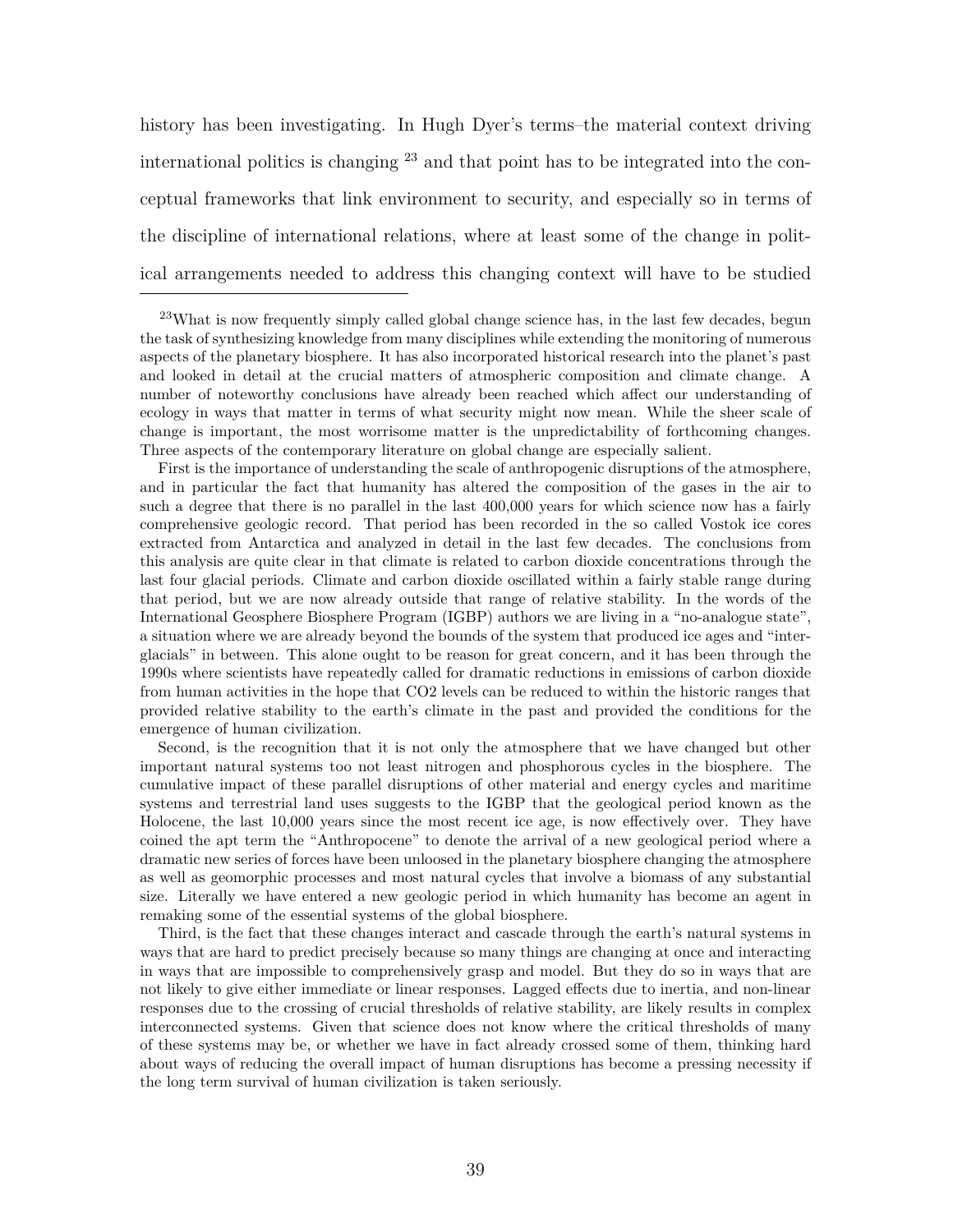and analyzed. Whether what will result will be international relations as currently practiced is highly doubtful, but prior to discussing such matters the question of the changing material context needs more detailed study.

The reality of the changing material context of our political framework suggests that the assumption of the environment as the backdrop or context for human history is no longer an appropriate way of thinking. There is no longer a stable "environment" that can be "secured". Neither is there a predictable environment that might be said to threaten humanity in precise ways. Humanity is actively, albeit inadvertently, changing the overall conditions of its existence. No longer can nature be seen as something external to human designs. In the language of astronomy and space exploration we are already "terraforming" the earth, changing the overall patterns of basic life systems in the process of remaking our specific contexts, not least to supposedly secure our modes of life. This terraforming changes the basic assumption of human-nature relations.

## 2.4 Environment, Security and State: A New Framework

Studies on conflict and environment still operate within the assumptions of neoliberalism and neo-realism in international relations theory where states are the key entities. A neo-liberal stance in these studies often broadens the concern of a state from traditional military security to issues of economic development, health, environment and climate change. These studies also consider an wide array of actors such as international organizations, non-governmental organizations, businesses and transnational organizations. However, the main concern of such research remains focussed on the state and its economic and political development, separated from its physical environment. Shifting the focus to global environmental changes suggests that this separation of state and environment is not useful in understanding what is generally understood as 'security' and the relationship between institutions like the state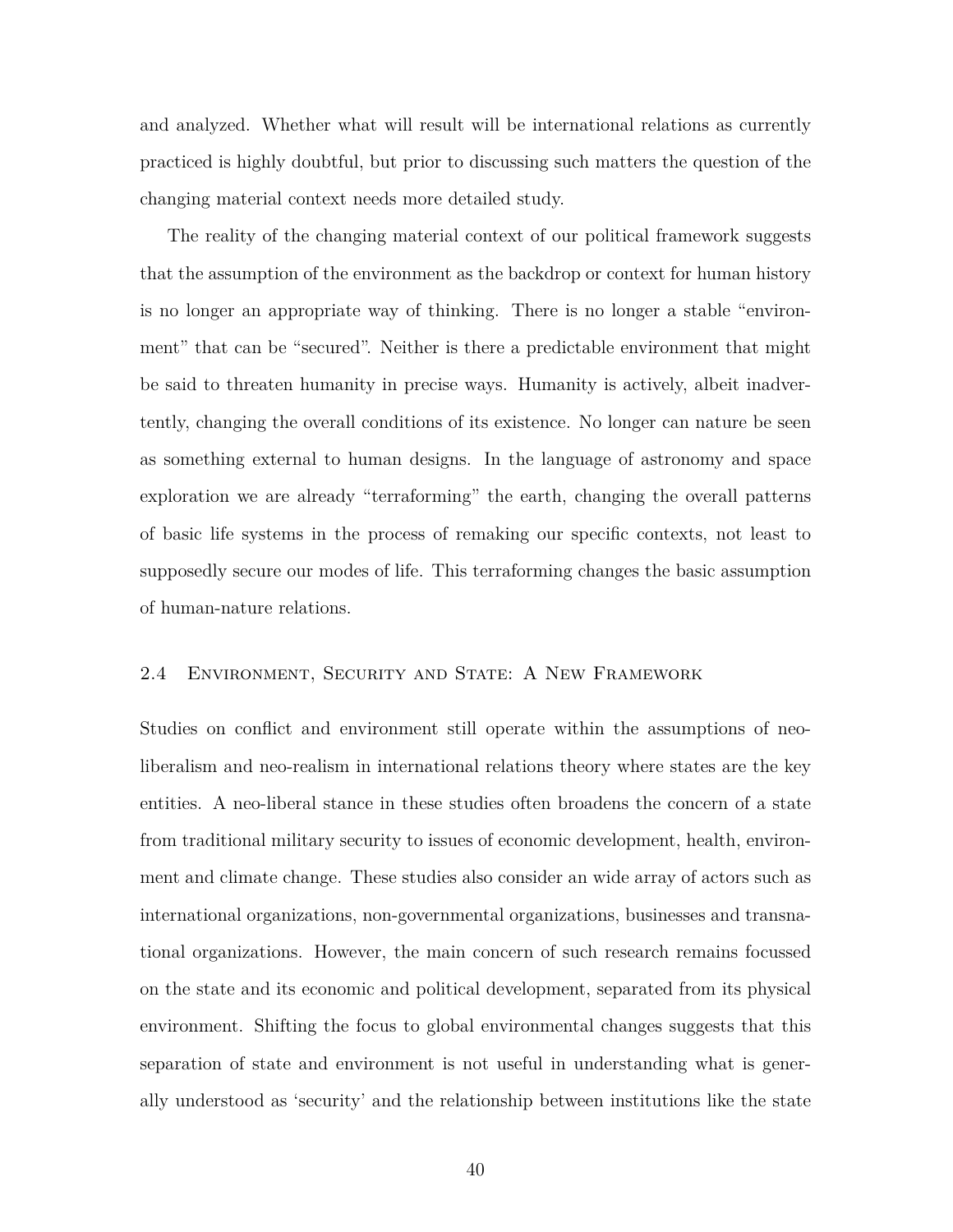and the environment. Many environmentalists and environmental politics scholars have been arguing for some time that the trans-boundary "flows" of environmental politics have challenged the assumptions of sovereignty in many ways that require international cooperation on many themes. They argue that states may well be essential for administering agreements and enforcing laws, but innovation frequently comes from outside the structures of state bureaucracies and in spite of government planning. They assert that ecological processes are not constrained by state frontiers and environmental security is not just about state policies and initiatives. Scholars like Liftin, Wapner, Conca and Lipschutz point out that a sense of "greening" of sovereignty <sup>24</sup>is occurring making the importance of international cooperation evident. However, even these studies that tend to argue for diffusing boundaries of political institutions like the state often fall short of diffusing the boundaries between political and environmental.

One of the most critical points in thinking about states and international relations in the face of global environmental issues is the simple but compelling argument that states are precisely the agencies that, in the twentieth century, built the infrastructure that requires huge inputs of carbon fuels and other materials that disrupt biospheric systems. One of the most obvious facets of this is the active promotion by states of the automobile culture. Building highways and roads was part and parcel of state functions in most parts of the world in the twentieth century, a trend that shows few signs of abating with developing countries like India and China making huge investments in building road infrastructure. Just as states were active in facilitating the construction

<sup>24</sup>See Litfin [1998] for a comprehensive discussion on international environmental politics and the issue of sovereignty. In this edited book, Litfin, Wapner and Lipschutz and others argue that the concept of sovereignty has evolved over time from absolute control of the monarch to rule of the people and that it needs to continue to evolve to address the issue of environmental degradation. The scholars in this book argue that at one place sovereignty of states needs to dilute to to address environmental issues on a global scale, at the same time, sovereign authority in many countries needs to be strengthened to implement international environmental treaties at a domestic level. Therefore, according to the authors of this volume, the notion of sovereignty is a "moving target"–constantly changing and shifting–and it needs to do some more changing to deal with ecological issues.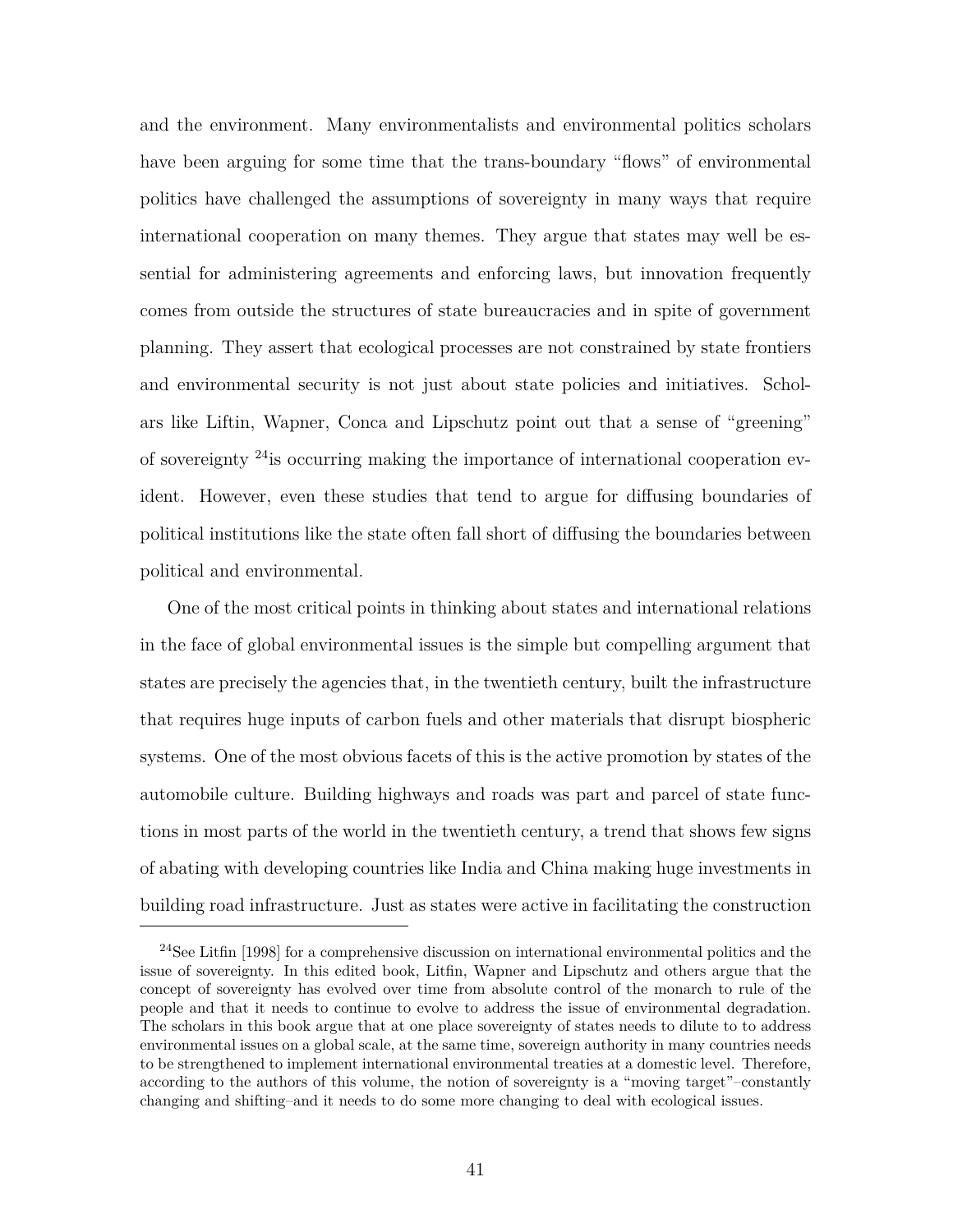of railways in the nineteenth century they built road networks, ports and airports in the twentieth producing an economic mode that is literally driving climate change. Environmental disruptions are frequently caused by economic activities supported by the state such as supplying resources to distant markets, insurgency in Bougainville is caused by demands for metals far from the remote provinces of Papua New Guinea; vegetable purchasing preferences on the part of supermarket company produce buyers at Heathrow airport near London drive the practices of Kenyan farmers. The enormous differences between states in terms of capabilities and development levels also belies simple assumptions about them as the most effective agent of change in many places. The fundamental inequities between North and South stand in the way of progress on many things, although the recognition of this difficulty is finding its way into both international negotiations and efforts to think intelligently about such things as "sustainability science".

Therefore understanding issues of environment and security suggests a more fundamental reorientation of thinking which no longer considers states–which operates outside environment–as a focus of our concern. The conventional political assumptions in state thinking, that environment is an external entity to be controlled, patrolled, surveyed, monitored, catalogued and administered is not new. Rather such environmental practices, what Tim Luke might call "environmentality" is a longstanding mode of rule that can be directly traced to colonial arrangements in many places over the last few centuries. [Luke [1997]] Tracing matters to the long term history of imperial ecological arrangements suggests once again the inadequacy of contemporary institutional arrangements for grappling with the scale and scope of contemporary environmental transformations. The modern state system is of recent origin; in many parts of the world it post-dates the emergence of the technological systems literally driving climate change. Assuming that this administrative framework is necessarily adequate because of the contemporary attribution of sovereignty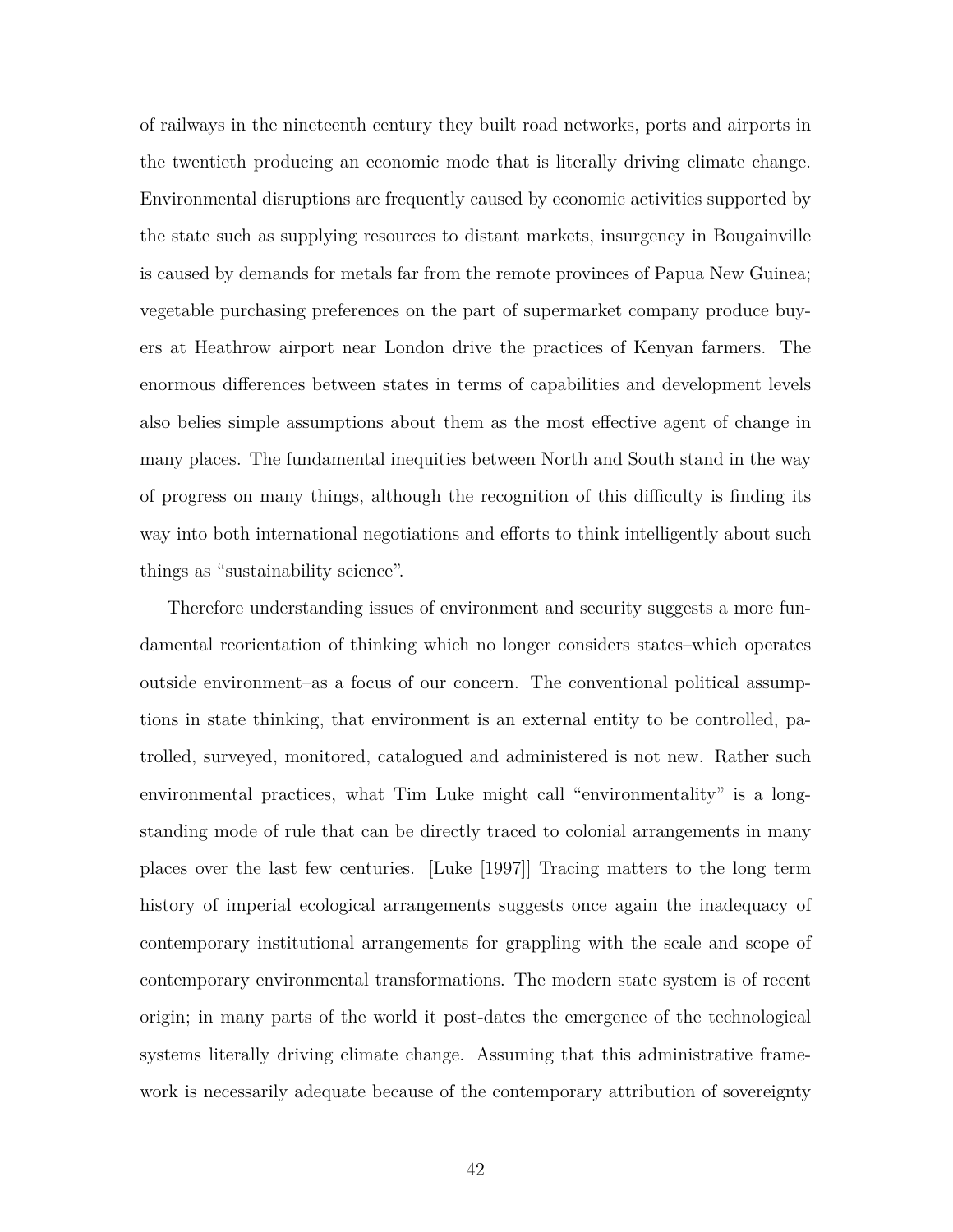to states is an obvious response to environmental difficulties, but not one that reassures those who look to the long term political ecology of the planet. The processes in motion predate states in many places and in many ways call into question the basic functions of contemporary states that are so frequently better understood as development agencies. The infrastructure they provide is in many ways the source of contemporary ecological disruptions, hence the assumptions that these agencies are necessarily the solution is not one that can be taken for granted.

Acknowledging the above argument, this research aims to refocus the existing analysis of environment and conflict on the environment, instead of states and their political and economic concerns. We argue that instead of looking at environment and natural resources as external variable that affect the political stability, economy and human security in states, we need to look at how states and their political and economic actions affect the environment. Just as the industrial revolution, development of transportation or commerce are state driven activities that have affected the environment, for this study we focus on violent conflicts like international, ethnic and civil wars and how they affect environment in the short-term and in the long run. By reversing the causal arrow we concern ourselves with the security of the environment for environment's sake and not just the security of people removed from their environment. This study is the first step towards integrating political institutions like states with their material environment and to understand them as one interdependent system where one affects the other in tight feed-back mechanisms.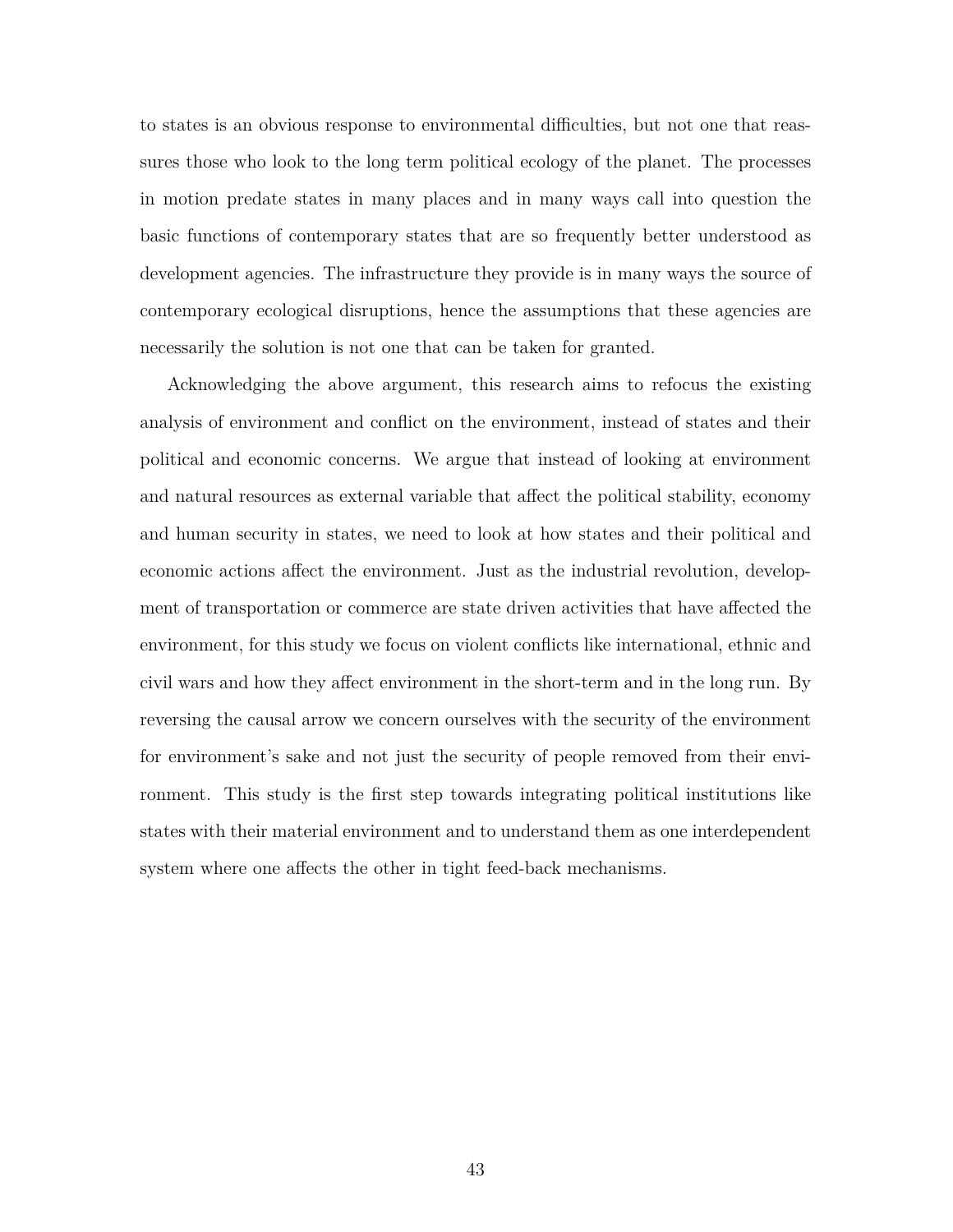## CHAPTER 3

# THE THEORY AND CONCEPT OF CONFLICT AND **ENVIRONMENT**

As elaborated upon in the previous chapter, this study is arguing for reversing the causal arrow to study the relationship between violence perpetrated between and with-in states and the environment. This approach is a move towards blurring the line between the "political" and the environment. Political institutions like the state and political activities like war, and the environment should be analyzed as a complete system where all the entities are interdependent and affect each other. The approach presented here contradicts most of the existing models of looking at conflict and environmental issues where the environment is treated as an exogenous variable affecting human lives. The first step towards such analysis is to understand how conflict affects the environment, which is the focus of this project.



Figure 3.1: A Schematic Representation of How Environmental Conditions lead to Conflict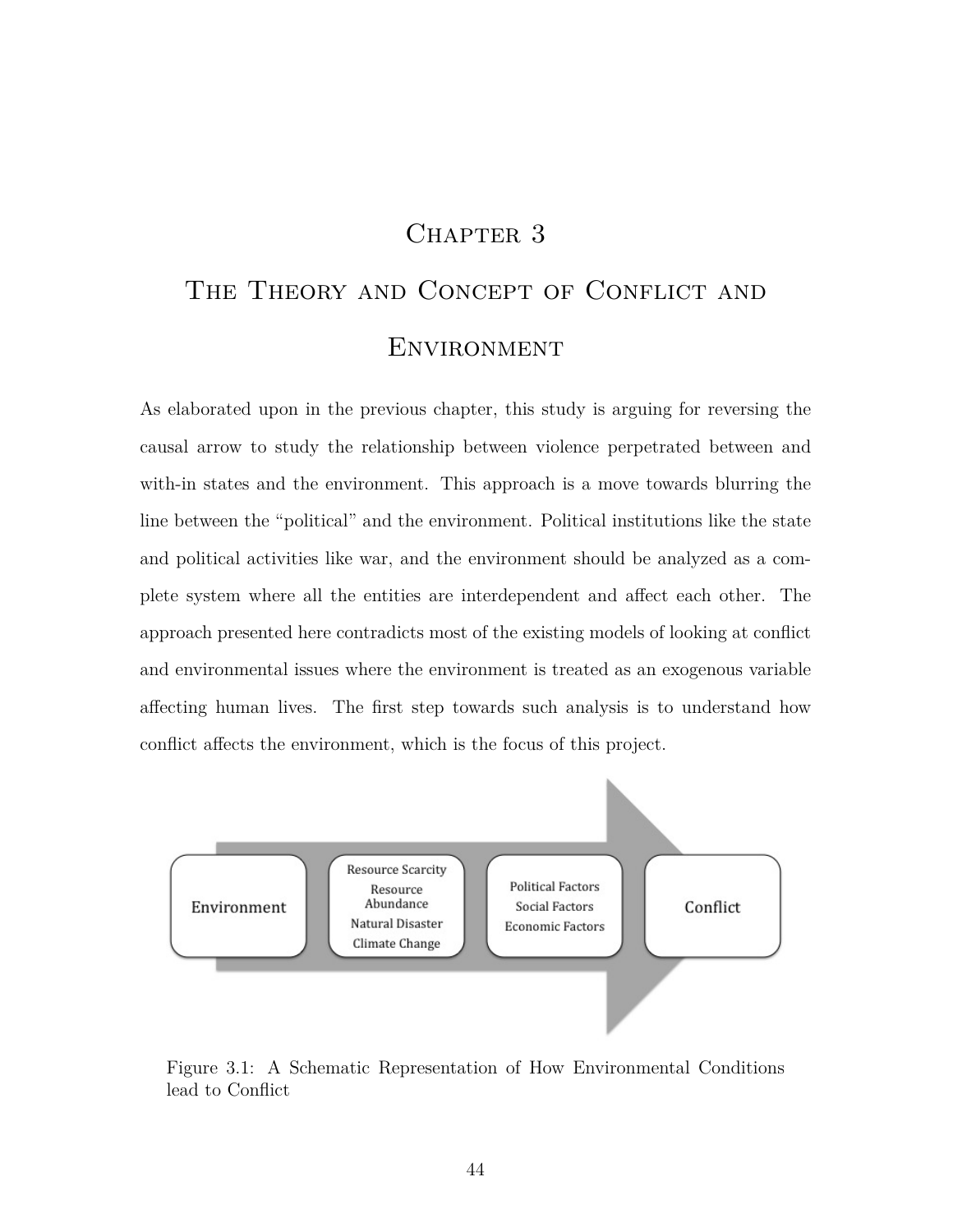Figure 3.1 is a graphic representation of how most research on conflict and environment in the field of conflict studies or environmental politics has viewed the relationship between environment and conflict. The previous chapter outlined how studies have argued that both abundance of natural resources like oil, gemstones, minerals and scarcity of natural resources can lead to conflicts, by weakening the political and economic structures in a state. Similarly, climate change and natural disasters put pressure on political and economic apparatus of state which compromises human security and lead to conflict.



Figure 3.2: A Schematic Representation of the Feedback-Loop between Environment and Conflict

Figure 3.2 however, presents a different approach to looking at the relationship between environment and conflict where environment and conflict are both connected though complex feedback mechanisms mediated by social, political and economic factors. Such a view forces us to reconsider our focus on resource abundance or resource scarcity or natural disasters as causes of conflict and breach of security. These environmental factors are not a given but are rather created by social, economic and political factors. For example, who gets affected by natural disasters leading to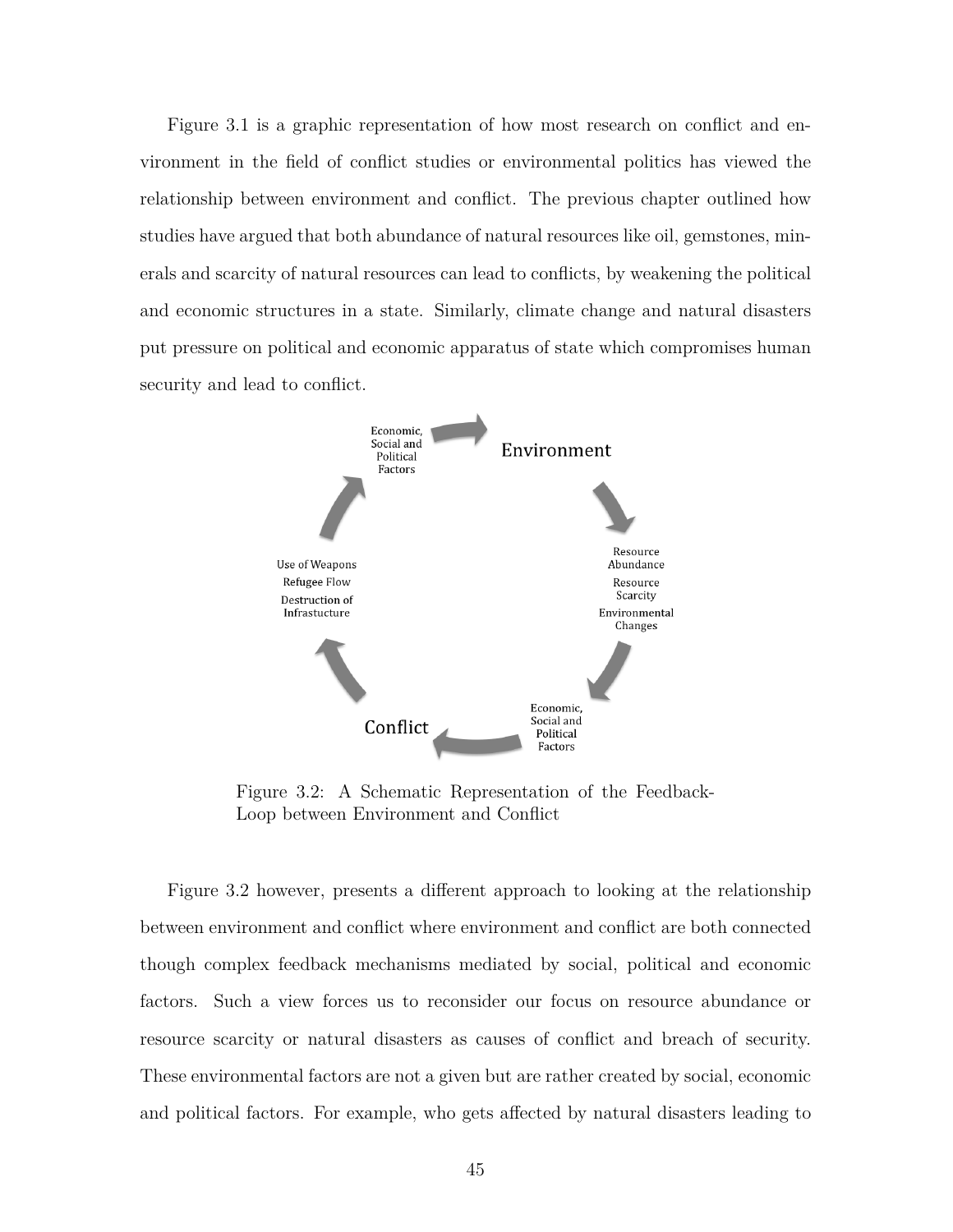social tension is an outcome of active social, political and economic choices. Also, as mentioned in the previous chapter, many 'natural' disasters are a result of human actions, so to consider climate change and natural disasters as exogenous entities is a fallacy in such analyses. Similarly, our political and economic actions have determined where minerals are located–by creating political boundaries–and who has access to those resources. Our economic relations have also made certain "resources" more valuable than others, thereby creating notions of "abundance" and "scarcity".

In the conflict studies literature, most of the research on international and civil wars focuses on their causes or termination. The body of work on consequences of war is still very nascent, where most of the scholars are concentrating on economic and political consequences of war (Bayer and Rupert 2004; Blomberg and Hess 2002; Bodea and Elbadawi 2008; Collier 1999, 2009; Collier and Davies 2008; Elbadawi 2008; Flores and Nooruddin 2009; Koubi 2005; Pickering and Kisangani 2006). In recent years there has been some research on consequences of war on health and education. [See Lai and Thyne (2007), Iqbal (2006), Hoddie and Smith (2009)] Hence given the state of the field, looking at environmental consequences of war fills up a significant lacuna. Studying environmental consequences of war, within the field of conflict studies, serves a three fold purpose–firstly, it embodies a normative concern for the environment. This research hopes to illuminate yet another cost of violent conflicts that are borne not only by the present generation but by generations to come. Secondly, often during or after a conflict, fulfilling the immediate needs of the affected population comes at the expense of long term environmental damage. Also, unlike public health or economic development, which are immediate indicators of a population's well being and hence easily become issues of political concern, environmental concerns take a backseat. Gauging environmental consequences of a conflict is often a more complex process that takes considerable temporal commitment with slow results. For example the amount of depleted uranium released into the soil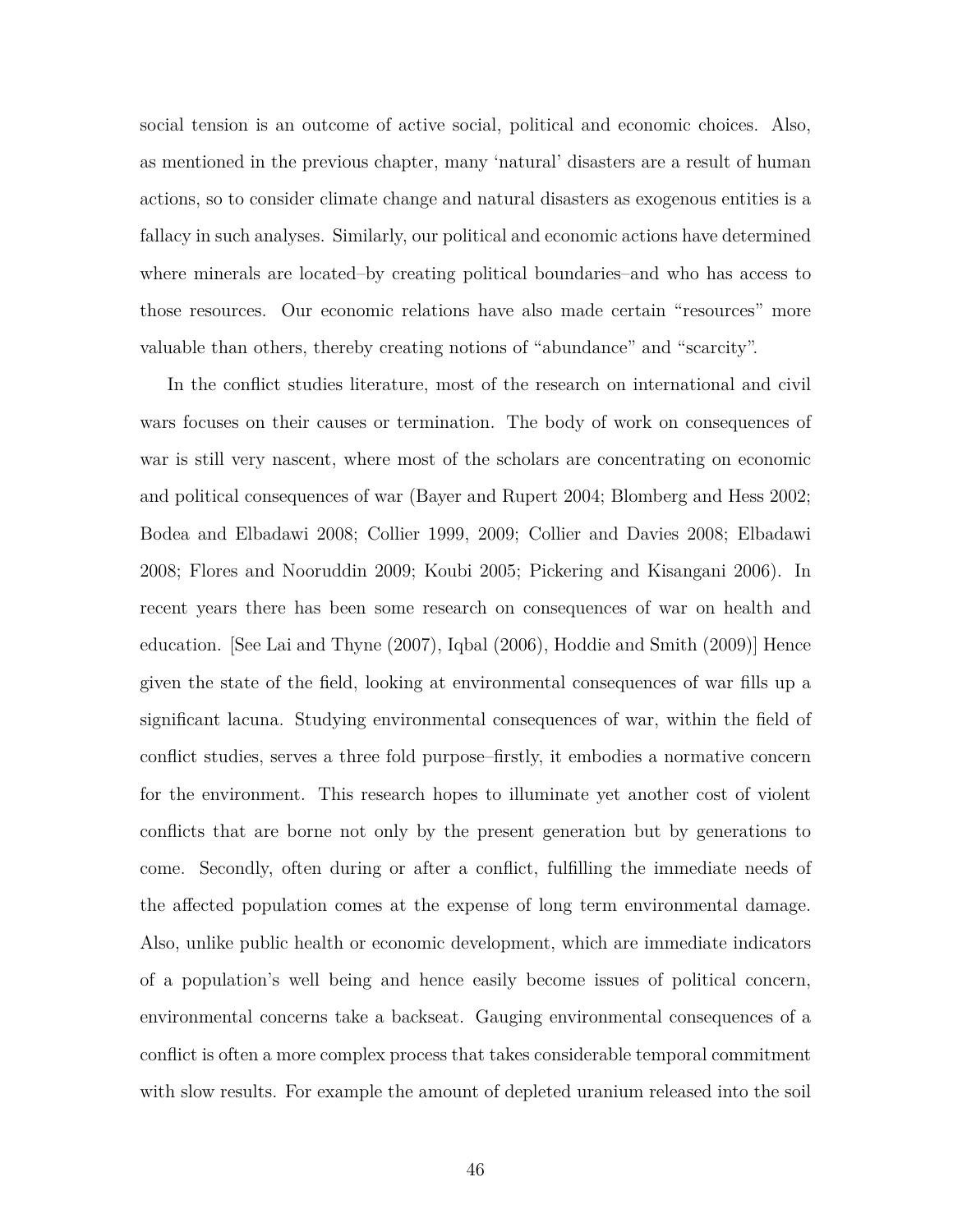in Kosovo as a result of NATO's carpet bombing of the region is still under assessment. Or saving a particular kind of plant species or a animal species usually features very low on the priority of the international community or the political leadership of a war ravaged country where people's lives are at stake. Lastly, by focusing on environmental degradation as a consequence of conflict, this study hopes to add to a whole body of literature analyzing environmental variables such as climate change and natural resources and their relationship to conflict (Gleditsch and Nordas 2007; Gleditsch 2001, 2007; Reuveny; Goldstone 2001; Barnett and Adger 2007; Deudney 1999; Homer-Dixon 1991; Volker 1999; de Soysa 2002a, 2002b; Renner 1996; Ross 2004) and to become a significant building block for any future research exploring a circular or spiraling relationship between conflict and environment. Several studies (Alao and Funmi 2002; Collier 1999, 2000; Collier and Hoeffler 1998; Deihl and Gleditsch 2002; Hauge, Wenche and Ellingson 1998, Renner; Homer-Dixon 19999, 2000) have begun to indicate towards a circular relationship between environmental degradation and political conflict, where environmental degradation feeds into causes of conflict through several political, socio-demographic and economic channels.

Most previous studies conducted on environmental damage caused due to violent conflicts–by individual researchers, environmental groups and international organizations– have focussed on specific regions or specific conflicts. This study presents an empirical study exploring the said relationship in a fairly comprehensive manner. The study analyses environment and conflict data on 186 countries from 1961 to 2005. The dependent variable in my statistical model–overall quality of the environment–is measured in terms of national *biocapacity*. I also estimate several other regressionbased statistical models with four disaggregated components of *biocapacity*–forest land, grazing land, fishing ground and cropland. I measure the impact on environment based on the total number of conflicts a state is involved in and also the types of conflict–international, civil and ethnic–a state is embroiled in. We control for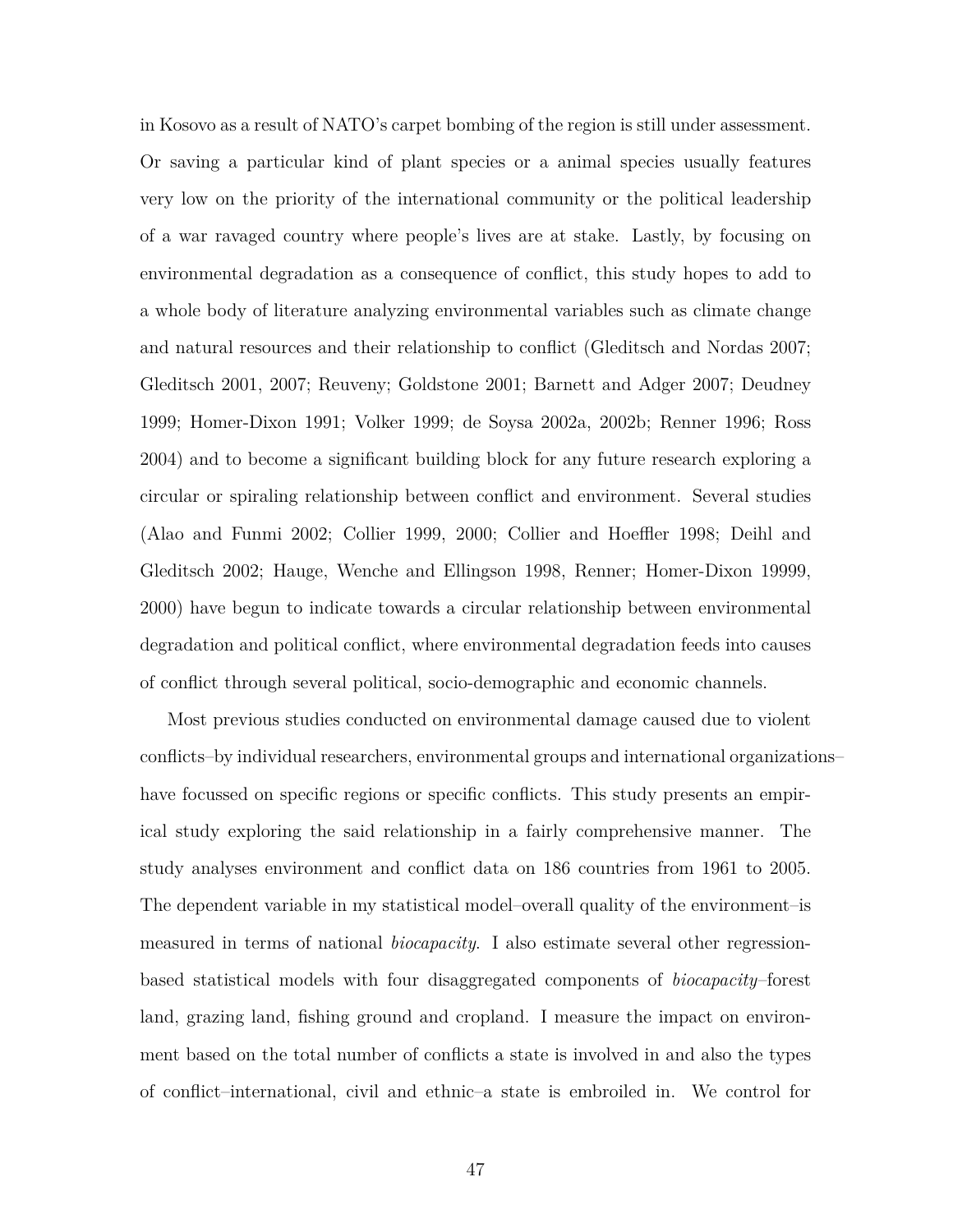population density, trade openness, refugee flow and economic growth in my model.

This chapter will outline how I conceptualize the relationship between conflict and environment with particularly focusing on the impact of conflict on the environment. I will also conceptualize and define a number of variables–Environment, Conflict, Democracy, Economic Growth, Trade Openness, Refugee Flow and Population Density–utilized for this study. Lastly I will talk about the data I have used to measure these variables to understand the impact of conflict on the environment.

## 3.1 Our Model of Environment and Conflict Relationship



Figure 3.3: A Schematic Representation of How Conflict affects the Environment

Figure 3.3 represents my analysis of how conflict affects the environment. The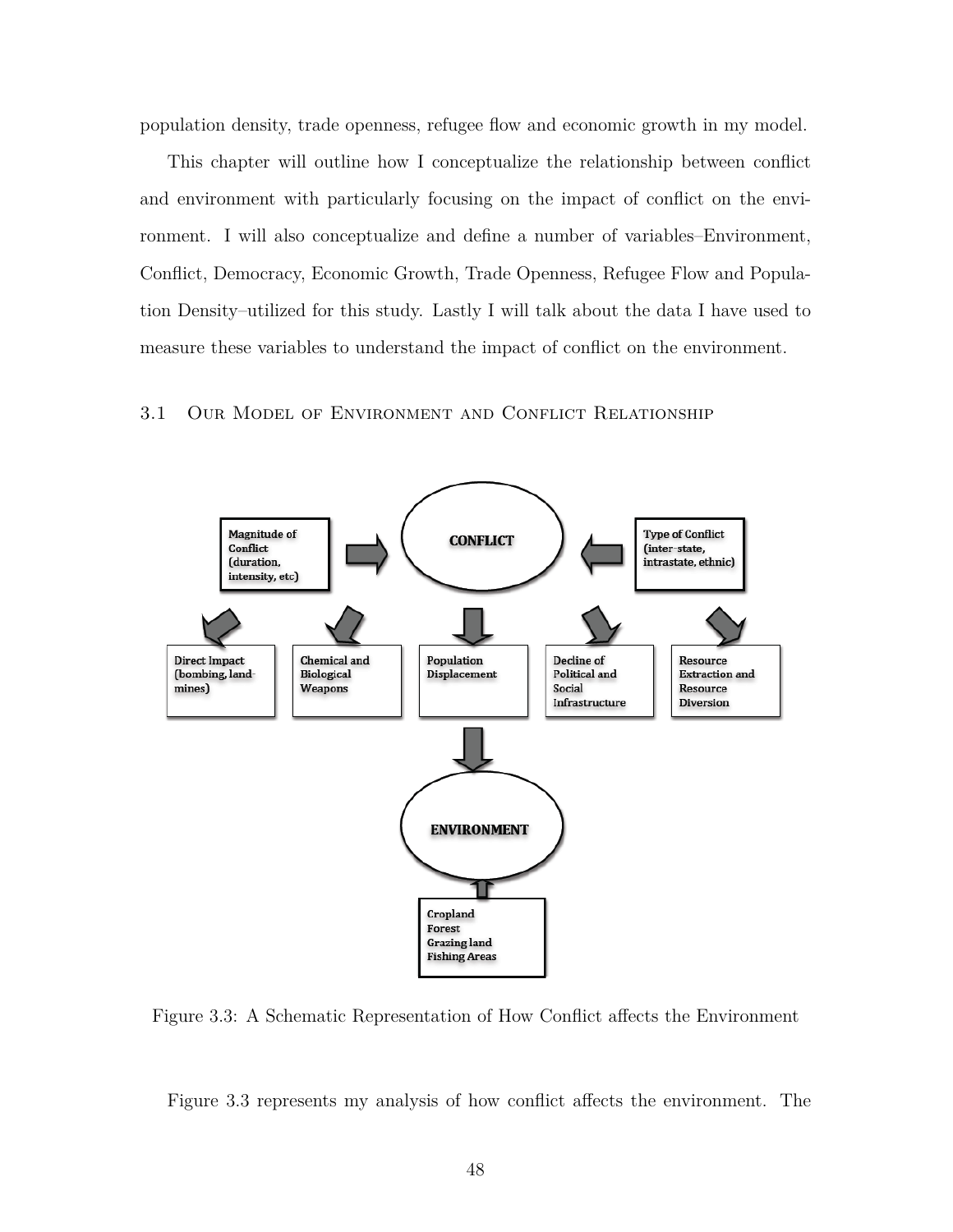first step to understand this relationship is to classify conflicts on the basis of their intensity and type. Intuitively, more intense conflicts (as measured by their duration and number of deaths involved) will have a greater impact on the environment. Also, the type of conflict, whether it is international or confined within sovereign territorial boundaries can have an impact on its environmental aftermath. Similarly, whether the conflict is rooted in ethnic differences also affects its relationship with natural resources in terms of motivation and impact. These conflicts can have a very direct environmental impact during bombing, which can destroy the chemical composition of the soil or destroy environment related infrastructure like dams, oil refineries and so on. Chemical and biological weapons used during conflicts can also inflict immense damage to the environment by poisoning water bodies, altering soil composition or causing massive deforestation. The indirect impact of warfare on the environment are often harder to gauge. But wars cause longterm damage to the environment by destroying political and economic infrastructure to manage environmental resources and by breaking down traditional conservation practices. Environmental resources are also used to prolong conflicts and resources that could be used for environmental protection are often channeled towards the state's war machine. Another long-term and indirect impact of conflicts on environment occurs through populations displacement and refugee flows.

## 3.2 Modeling the Impact of Conflict on the Environment

As alluded to earlier, violent conflict may affect the environment and its capacity to regenerate through a host of means. This includes a direct impact on the environment due to bombing, land mines and other chemical wastes generated by weapons used in warfare. Violent conflicts can also lead to damage to the infrastructure of the society which is instrumental in preserving the environment. Other indirect effects of conflict on environment include refugee influx which puts pressure on the environ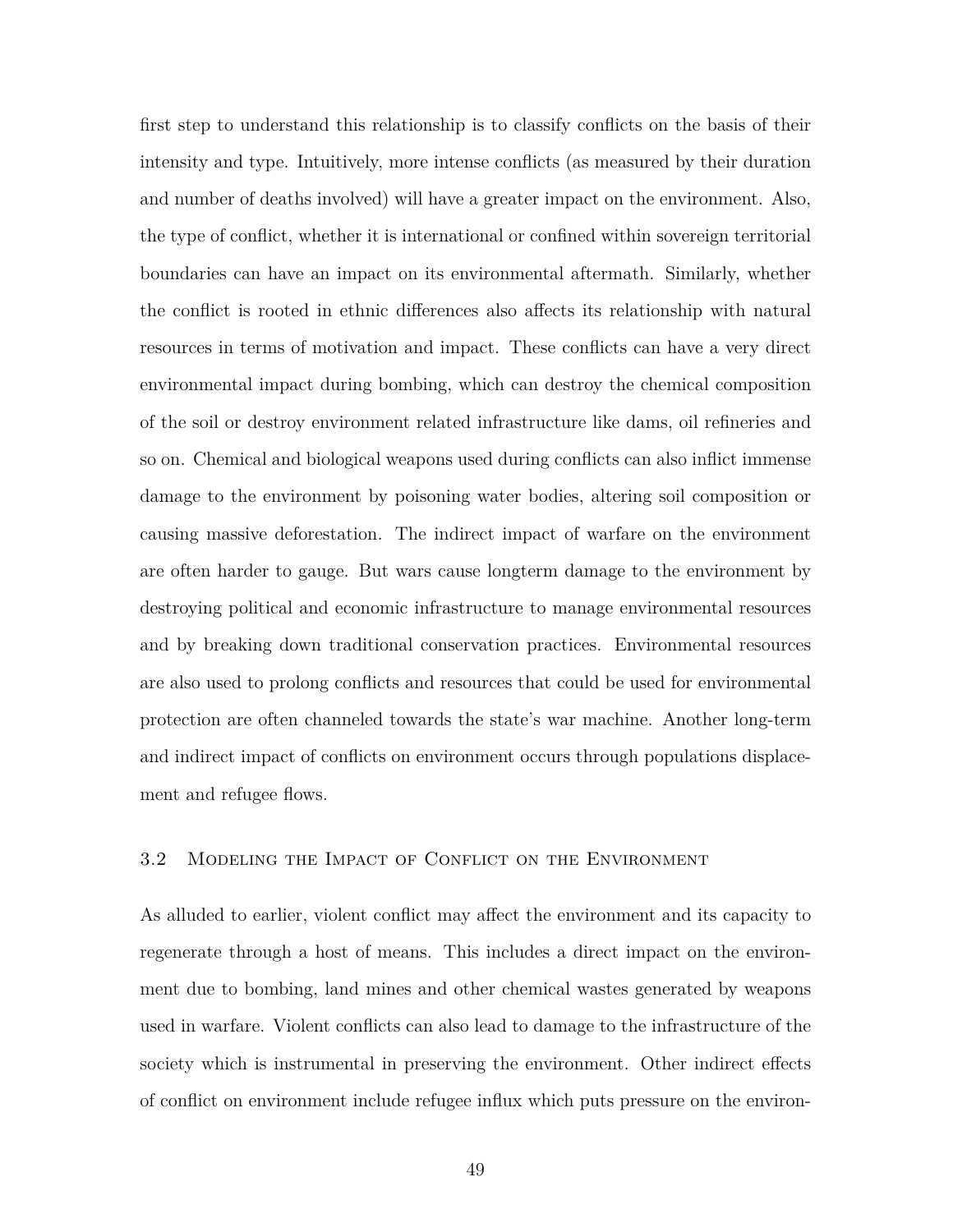mental resources of the host nation, diversion of economic resources to warfare and environmental mutilation to fund the conflict. One important factor in analyzing the relationship between conflict and environmental degradation is the nature of political institutions that govern a state. According to Li and Reuveny (2006) democracy substantively reduces environmental destruction. Active democracies due to their institutional structures that allow free media and interest groups are better at raising public awareness towards environmental issues and encouraging environmental legislations. This section discusses my dependent variable and other control variables of interest in my model.

## **Conceptualization and Definition of Variables**

### **Measuring Environment**

Measuring the environment has been a controversial endeavor. Assigning a value or measure to all that our environment provides us is fraught with political, economic, and above all, moral dilemmas. The United Nation's Millennium Ecosystem Assessment (MA) report released in 2005 made an attempt to measure the Earth's natural environment in terms of "ecosystem services." This approach is certainly not devoid of controversy or criticism, but it is considered to be one of the most established ways to conceptualize and measure environment. The MA report defines ecosystem services as "benefits people obtain from ecosystems" and distinguishes four categories of ecosystem services. These four broad categories of ecosystem services include: *provisioning*, such as the production of food and water; *regulating*, such as the carbon sequestration and purification of air and water; *supporting*, such as nutrient cycles and crop pollination; and *cultural*, such as spiritual and recreational benefits. This study uses *national biocapacity* data to measure the overall quality of the environment in a country. The *national biocapacity* data has been developed by the Global Footprint Network as part of their study on National Footprint Accounts. Ewing et. al.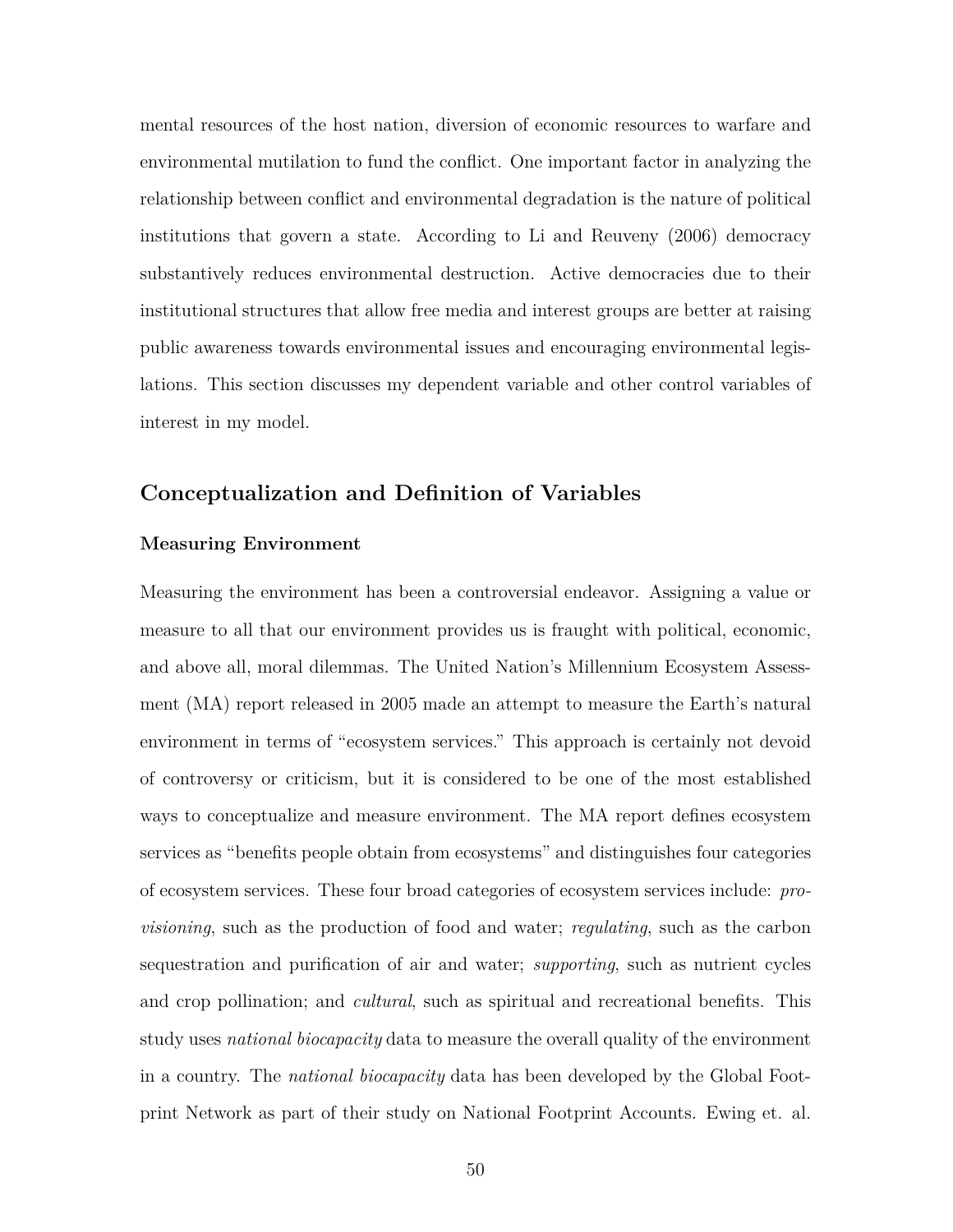define *biocapacity* as the *"measure of the amount of biologically productive land and sea area available to provide the ecosystem services that humanity consumes"* (p.1). This implies that *biocapacity* data primarily captures the provisioning services of the ecosystem. To some extent, the data also captures regulating services by including carbon sequestration in its measurement of forestland biocapacity.

It is truly hard to put a value on cultural and supporting services of the ecosystem and there is very little consensus in the field of environmental economics or ecological sciences to put a price cultural and supportive significance of ecosystem. Therefore whenever this research refers to the "environment" or "environmental" I am refering to environmental productivity or or provisioning services of the ecosystem. *Biocapacity* may not a comprehensive measure of the overall environment, but it is one of the best available measure of *what can be measured for now* of the human interaction with the ecosystem in terms of overall environmental productivity.

Most previous studies (Reuveny 2006, Jorgenson et al. 2010) that have looked at the relationship between natural or environmental resources and violent conflicts, consider raw data on natural resources such as forest cover, timber, oil, carbon emissions and so on. These number also reflect the environment in terms of its provisioning services but they do not control for different eco-system types. If one is concerned about the impact of violent conflict on the overall environment (measured in terms of environmental productivity or the ecological provisional services) of a country, then it is useful to consider an aggregate and standardized measure of environment the environment such as the *biocapacity* data for useful analysis across countries and time-periods.

The calculations of biocapacity are based primarily on international data sets published by the Food and Agricultural Organization of the United Nations (FAO ResourceSTAT Statistical Database 2007), the International Energy Agency (IEA 2006), the UN Statistics Division (UN Commodity Trade Statistics Database – UN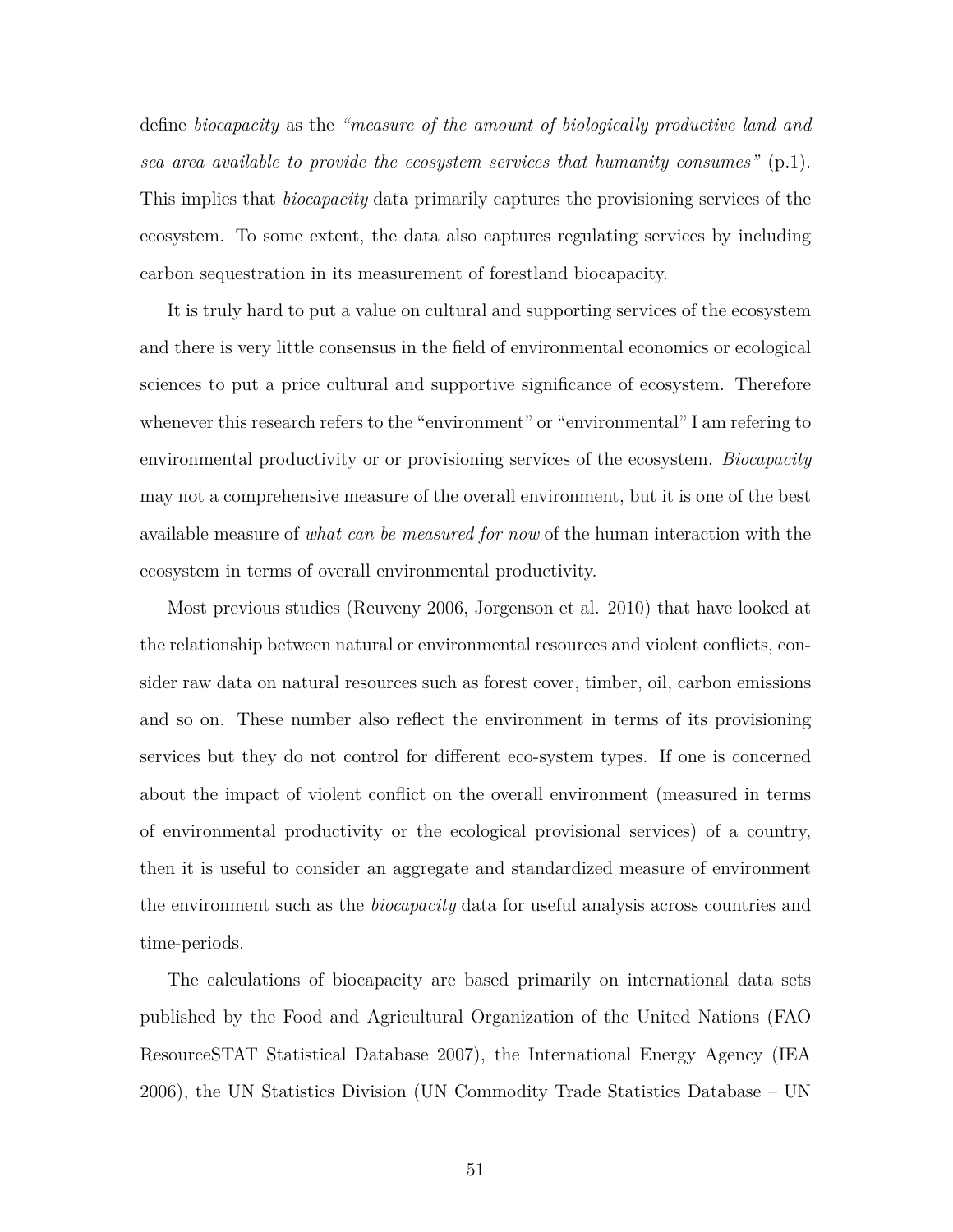Comtrade 2007), and the Intergovernmental Panel on Climate Change (IPCC 2006). Other data sources include studies in peer reviewed science journals and thematic collections. Of the 200 countries analyzed in the National Footprint Accounts, 150 had populations over one million and were covered consistently by the UN statistical system.

Calculation of biocapacity is based on the following fundamental assumptions:

- Environmental resources or Earth's resource supply can be quantified and environment can be measured in terms of biologically productive area depending on how much environmental resources it can generate.
- By weighing each area in proportion to its bioproductivity, different types of areas such as crop land, forests or fishing grounds, can be converted into the common unit of global hectares, hectares with world average productivity.
- Because a single global hectare represents a single use, and all global hectares in any single year represent the same amount of bioproductivity, they can be added up to obtain an aggregate indicator of a state's or global biocapacity.

Biocapacity "measures the ability of available terrestrial and aquatic areas to provide ecological services" (Ecological Footprint Atlas 2008, 7). Biocapacity is an aggregate measure of amount of land available, weighted by the productivity of the land. It represents the ability of the biosphere to produce crops, livestock (Pasture), timber products (forest), marine life, as well as to sequester waste such as  $CO<sub>2</sub>$ . It also includes how much regenerative capacity is occupied by built-up land. National biocapacity is calculated by the following equation:

## **Biocapacity = Area X Yield Factor X Equivalence Factor**

Where *Biocapacity* is the capacity of ecosystems to produce useful biological materials and to absorb waste materials generated by humans, using current management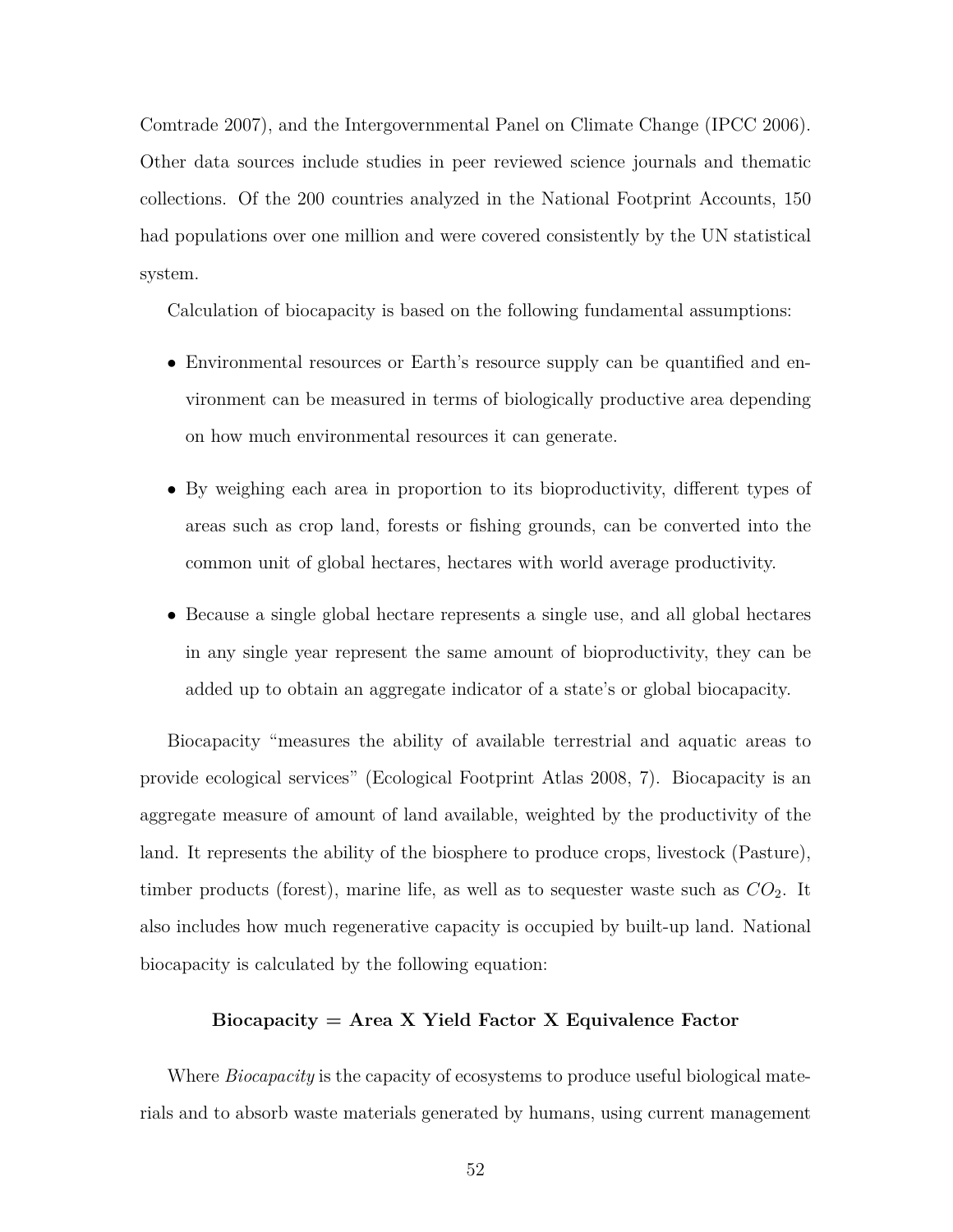schemes and extraction technologies. Useful biological materials are defined as those used by the people's economic and social activities. Since wars and conflicts are human activities, their impact is factored into countries' biocapacity through direct and indirect means. *Area* refers to the total bioproductive land and water that supports significant photosynthetic activity and and accumulation of biomass. Bioproductive areas are differentiated as-Cropland, Grazing land, Forest Land, Fishing Ground and Built-up Land.*Yield Factor* accounts for differences between countries in productivity of a given land type. Each country and each year has different yield factors for different types of bioproductive areas. *Equivalence Factor* is a productivity-based scaling factor that converts a specific land type (such as cropland or forest) into a universal unit of biologically productive area, a *Global Hectare*. A Global Hectare is a productivity-weighted area used to report both the biocapacity of the Earth, and the demand on biocapacity (the Ecological Footprint). The global hectare is normalized to the area-weighted average productivity of biologically productive land and water in a given year. Because different land types have different productivity, a Global Hectare of, for example, cropland, would occupy a smaller physical area than the much less biologically productive pasture land, as more pasture would be needed to provide the same biocapacity as one hectare of cropland. For land types (e.g. cropland) with productivity higher than the average productivity of all biologically productive land and water area on Earth, the equivalence factor is greater than one. Thus, to convert an average hectare of cropland to global hectares, it is multiplied by the cropland equivalence factor of 2.64. In a given year, equivalence factors are the same for all countries.

A more detailed discussion on Environmental Footprint data and its merits as a measure of environment quality are offered in the following chapter.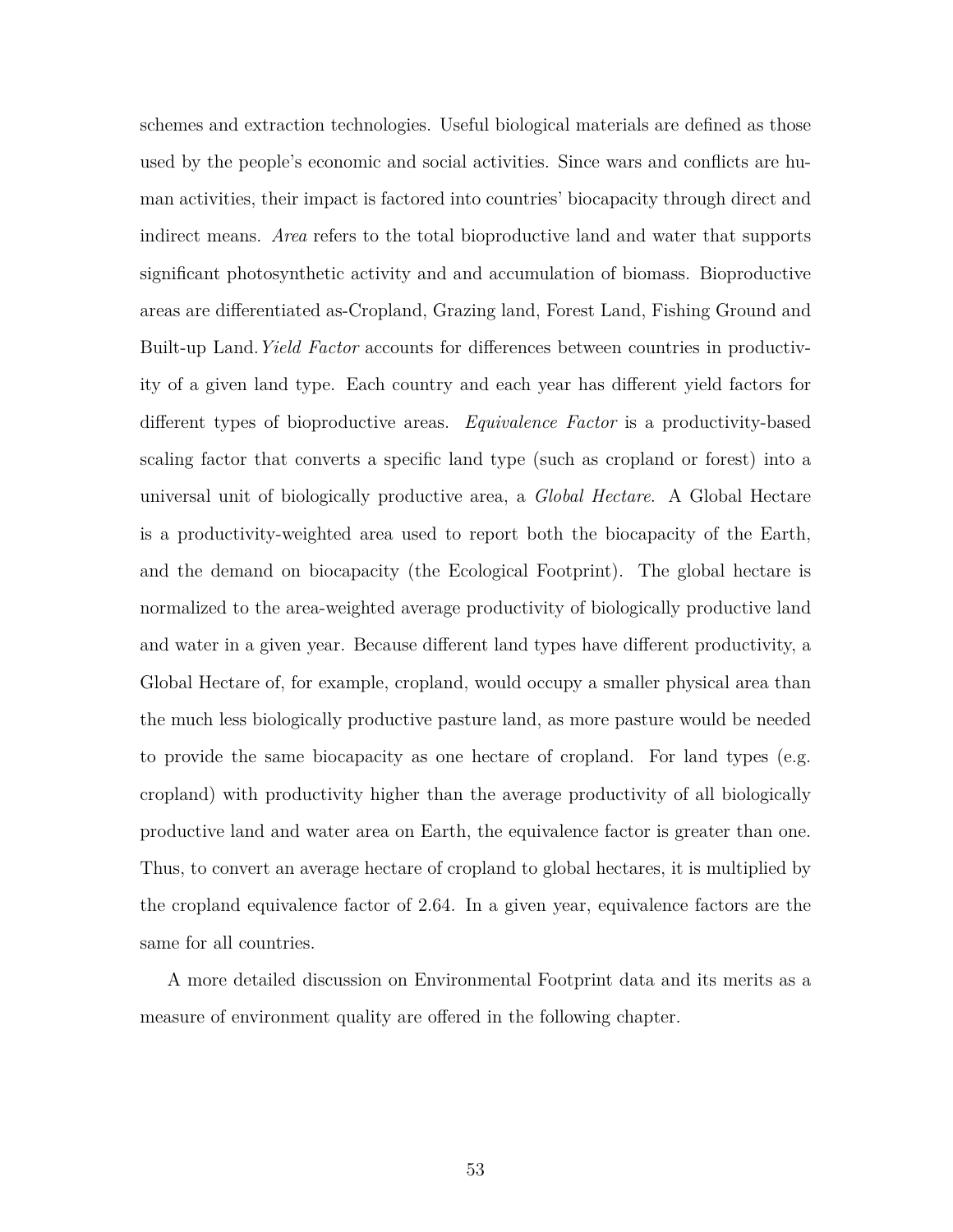## **Conflict**

Perhaps the most brazen impact of an international conflict on the environment that the world has experienced was the American nuclear attack on Japan during the SecondWorld War. The sheer amount of heat and radioactive emissions caused due to a nuclear attack is enough to destroy the quality of land, air and water. Needless to say that this kind of a nuclear attack affects not only humans but also plants and wildlife. As a fallout of the attack, the effects could be spread even further, and might make the city (and an area of countryside stretching tens of kilometers downwind) uninhabitable for many weeks or even years. Apart from nuclear attack, even the production and testing of nuclear weapons leads to considerable environmental damage; several substances like plutonium, PCBs, uranium, cesium, mercury, that are released due to manufacturing and testing of nuclear weapons are carcinogenic and hazardous and they remain in the environment for thousands of years. Contaminants from nuclear weapons production and testing have often traveled far down wind and down stream. Many square miles in Russia, Belarus and the US have been rendered unusable by contamination of the soil due to production and testing of nuclear weapons. Conventional international wars also impose heavy damage on the environment by destroying forest cover as in the case of Vietnam War where nearly 20 per cent of the forest areas in South Vietnam were destroyed. Dense tropical forests were also converted into arid grass lands as a result of the war. Herbicides used during the course of war killed several species of wildlife and birds. (Dudley et al. 2002) The Iran-Iraq war in the 1980s saw desertification of many wetlands in the region.The UNEP reports that the extensive date palm forests along the Shatt al-Arab estuary were completely destroyed as a result of this war. Aside from the Iran-Iraq war, the Gulf War also saw destruction of numerous oil wells in the region causing significant damage to the atmosphere and a precious natural resource like oil. (UNEP Desk Study 2003) The Gulf War, even though short, also had a harsh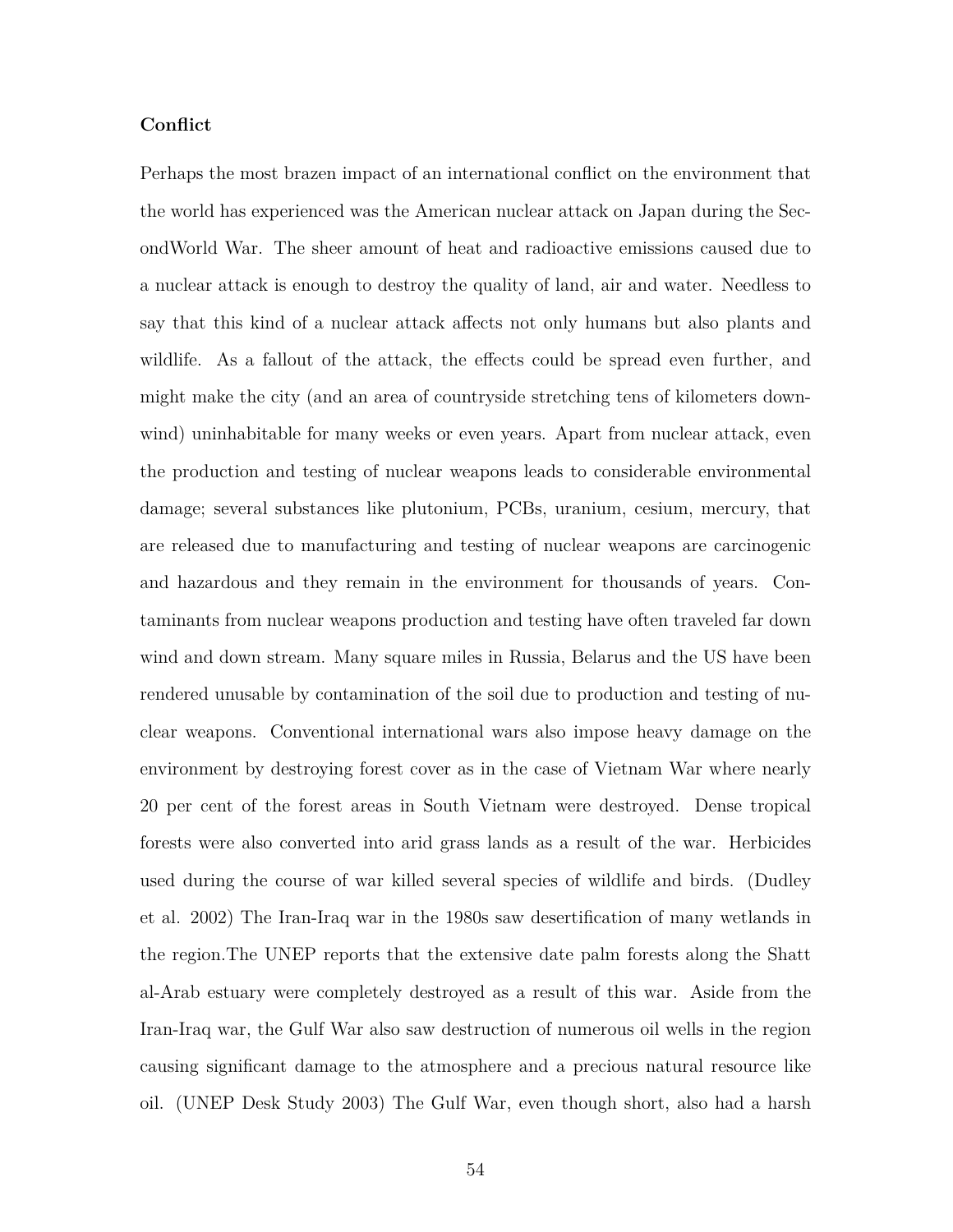effect on terrestrial, marine and coastal ecosystems (Price and Robinson 1993; Dudley 2002, 322). Jorgensen et al. (2010) argue that even in the absence of armed conflict, military institutions and their activities consume vast amounts of nonrenewable and other resources for research and development, maintenance and development of overall infrastructure. At the same time, they generate large amounts of toxic waste, which contribute to the contamination of land and water.

Apart from the direct effects of international conflicts on environment there are other intervening factors that exacerbate environmental degradation after a war. Political instability or lack of political institutions often experienced as a result of conflict acts as an intervening variable between conflict and environmental deterioration. These factors perhaps hold more for politically fragile, developing countries where political institutions are weak and civil societies; virtually non existent. Wars result in the disruption of government services and functions, destruction of physical resources and infrastructure and depletion of human and economic capital (Gleditsch 1997). A break-down of political institutions leads to stagnation in natural resource and environmental management and often deterioration of resources. Lack of effective institutions to monitor environment also makes countries vulnerable to external exploitation where foreign firms and multinational countries often participate in "natural resource loot" by helping warring factions in return. Similar to international wars, civil wars also induce direct and indirect harm to the environment and wildlife. Military, paramilitary and guerilla groups involved in civil wars, unknowingly or knowingly exert a great deal of pressure on their own habitat. Such environmental destruction could be due to warring groups' greed or poverty. Civil wars (that have recently occurred in mostly poor countries of the world) often lead to resource extraction by the parties involved. Also, most countries enmeshed in civil conflicts do not have the required political and economic capital to undo or monitor the damage caused to the environment due to conflict.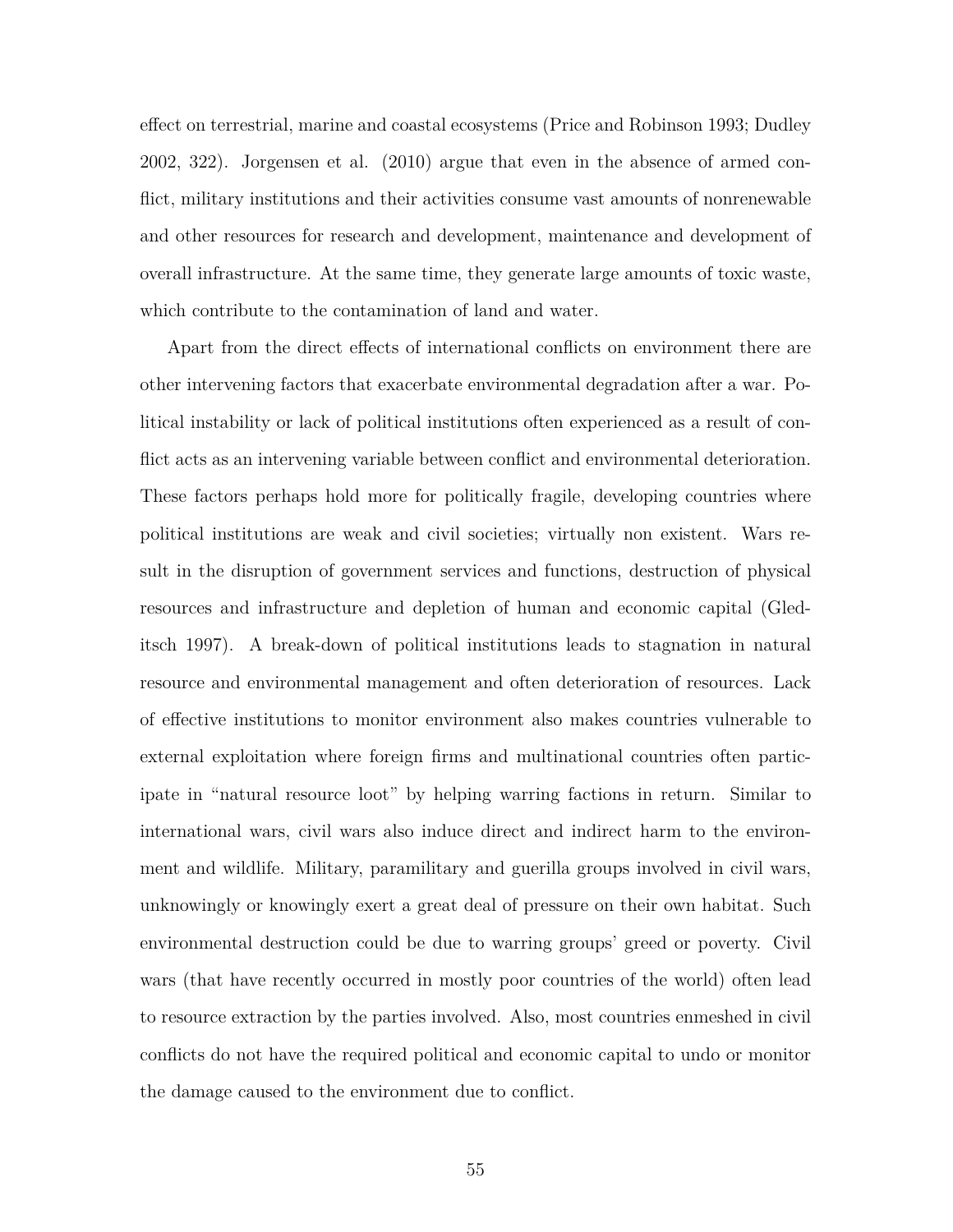Most military and guerilla forces involved in civil wars in poor, resource abundant countries tend to live off the land. They use the area's natural resources for food, housing and other material goods. Since these guerilla forces don't have the advantage of having a well organized supply line to furnish their daily needs, the fighters or soldiers have to often subsist partially or completely on animals and plants, available in areas or forests they operate from. These military and guerilla fighter often hunt large animals for food in war-zones and disputed territories and opportunistic, accidental and random shooting of animals by combatants in free fire zones may be a significant cause of mortality among wild life and stock populations (Dudley et al. 2002, 322; Martin and Szuter 1999, Plumpetre et al. 1997). Other kinds of direct damage to the environment are caused by guerrilla activities such as movement of vehicles for transportation across forested regions. This requires clearing up land to construct pathways for vehicle movements. Deforestation for such reasons has occurred in civil war ridden countries like Liberia, Angola, Mozambique and Sierra Leone (Collier 2002; Alao and Olonisakin 2002; Auty 2003).

To assess the presence and intensity of violent conflict, this study uses data from from "Major Episodes of Political Violence (MEVP) and Conflict Regions" created by Monty G. Marshall at the Center for Systemic Peace. Major episodes of political violence in this data set are defined by the systematic and sustained use of lethal violence by organized groups that result in at least 500 directly-related deaths over the course of the episode. Episodes are coded for time span and magnitude (on an 11 point scale: 0-10) and assigned to one of seven categories of armed conflict: international violence, international war, international independence war, civil violence, civil war, ethnic violence, and ethnic war. The next chapter will cover this measure of conflict in more details.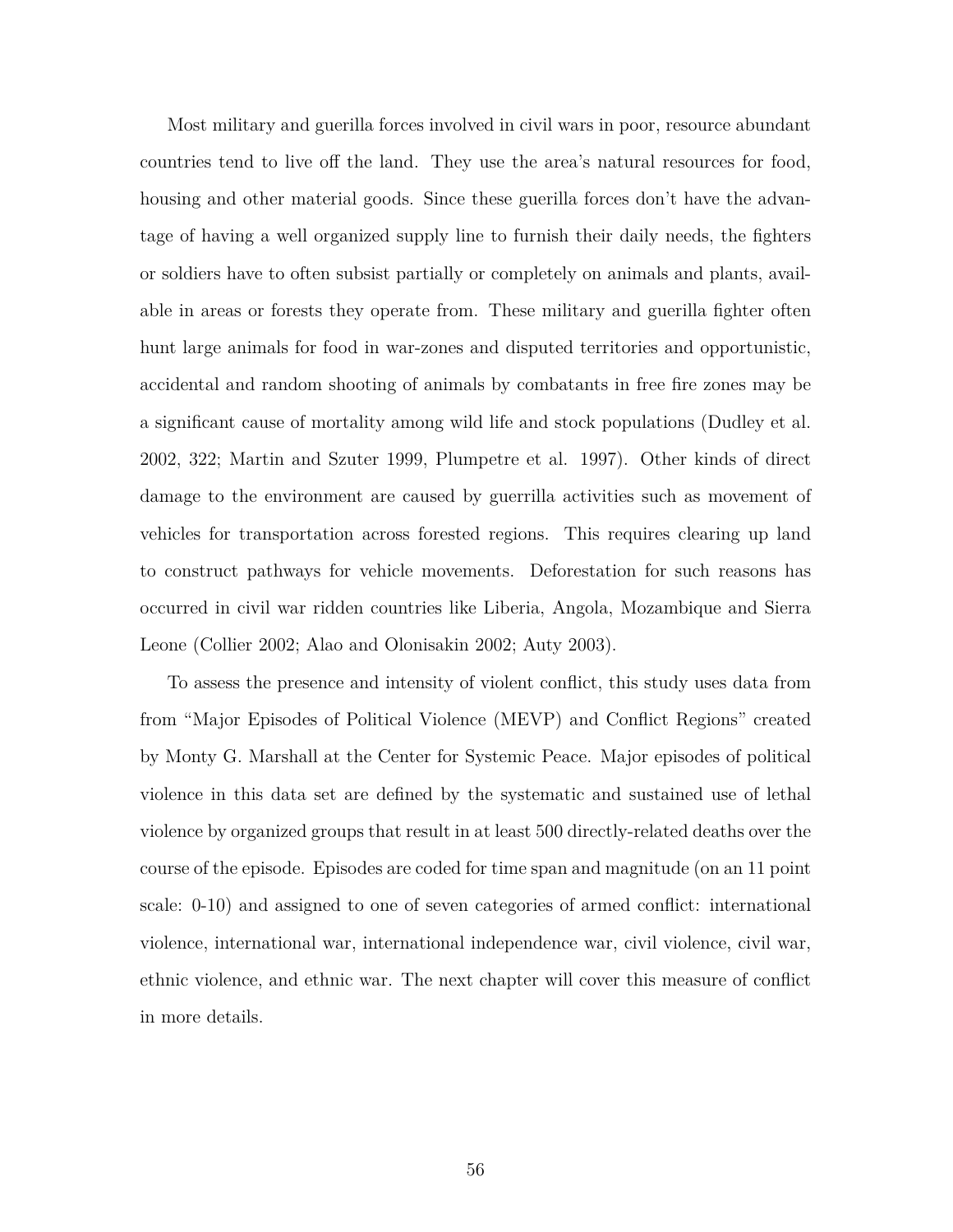#### **Democracy**

From what we know of democracies and their nature it would not be erroneous to hope that democracies would do better at managing footprints of conflict. Democracies are known to be more responsive to the needs of the society, they allow free flow of information, they tend to be more law abiding. All of these structural and cultural characteristics within democracies should make them better at restoring environment after conflict.

According to Schultz and Crockett (1990) and Payne (1995), democracies ensure political rights and freedom of information that promote the cause of environmental interest groups in society. This not only raises public awareness but also encourages and enforces environmental legislation. Environmental groups, therefore, are often more successful at informing people and organizing them to act on environmental problems in a democracy than in an autocracy. An autocratic regime censors information flows, and its decision making is more autonomous than that of a democratic government.Environmental degradation may not be reported by the media to the people. In contrast,as democracy allows for free media, environmental problems are more likely to be reported in the news. People in a democracy, therefore, are more likely to be informed about the environment and have the ability to influence decision making to check environmental degradation.

Closely tied to the above argument of information flow, Kotov and Nikitina (1995) argue that Democracies are more responsive to the environmental needs of the public than are autocracies. This argument works through electoral accountability and the ability of groups to mobilize socially, achieve political representation, and influence public policy making. Democracies hold regular and free elections, which can bring to power new parties, including those friendly to the environment (e.g., the Green Party in Germany). In an autocracy, the distribution of political power is concentrated, reducing the likelihood that environmentalists will come to power. Thus, environ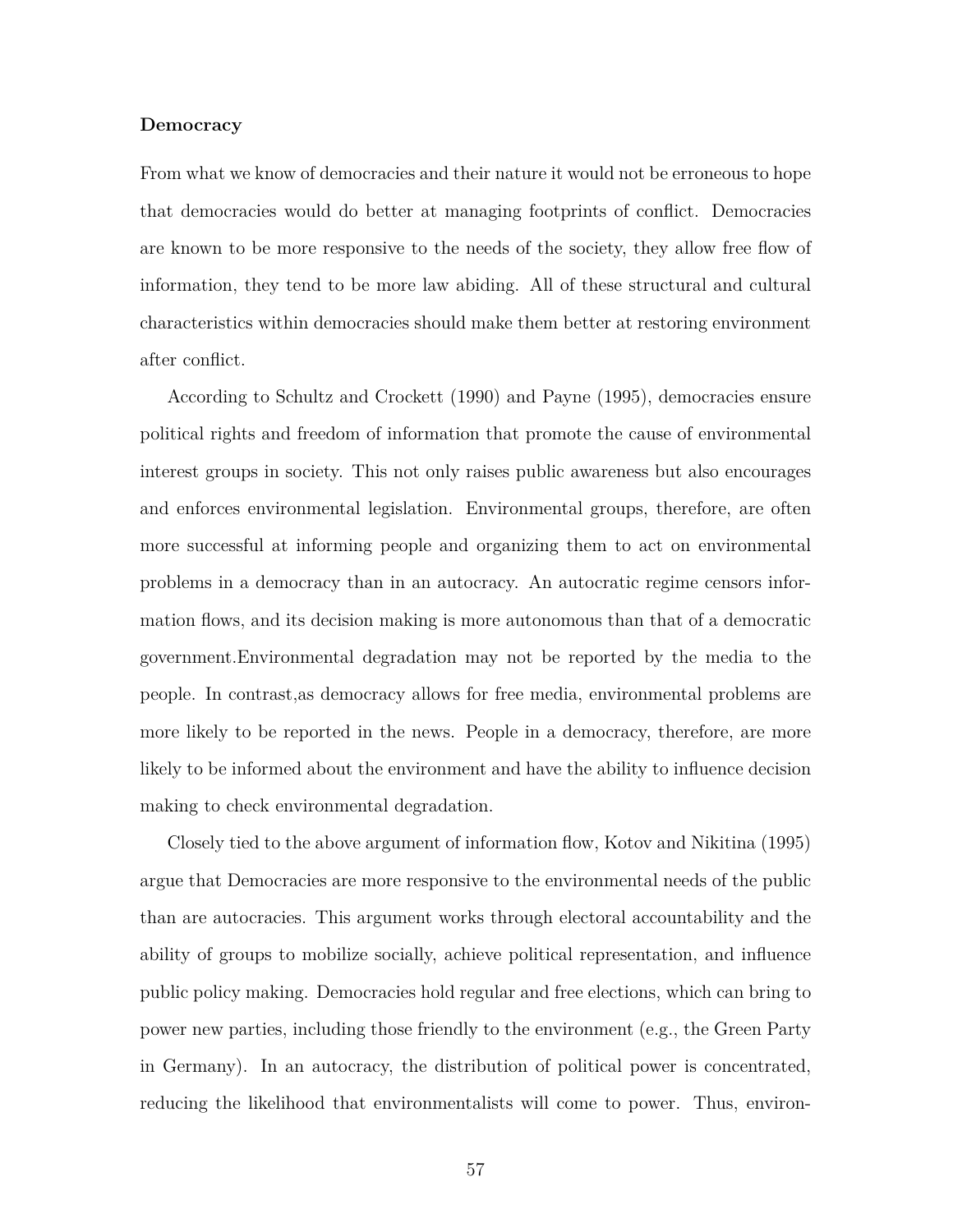mentalists stand a greater chance of affecting policy making in a democracy than they do in an autocracy. Weiss and Jacobsen (1999) argue that democracies are also more likely to comply with environmental agreements at domestic and international levels because they respect the rule of law. Moreover the costs of environmental regulation and legislation are borne better by democracies than autocracies (Congleton 1992) because in autocracies, ruling elites hold a much larger share of national income than most people in democracies. Since environmental regulations impose a cost on production and consumption, a small group of ruling elite in an autocracy may be unwilling to bear the burden of that cost. On the other hand, the cost of implementing more environmental friendly technologies is better distributed in a democracy.

Having said that, on average democracies tend to have higher overall environmental footprint. This is because democracies are generally wealthier and enjoy a steady economic growth. This leads to more utilization of natural resources, negatively affecting a nation's biocapacity. However, economists like Bhagwati (2002) have argued in favor of the environmental Kuznet's Curve where greater economic growth and environmental footprint share a curvilinear relationship because economic growth initially leads to environmental exploitation but eventually that economic prosperity also enables wealthy countries to develop environment friendly and sustainable technologies. This process eventually leads to economic growth that is environmentally sustainable.

To measure the level of democracy or nature of the political regime in a country, I use the POLITY IV scores. These scores range from -10 to 10, with higher scores denoting higher levels of democracy.Thus, a state with a score of 10 is considered completely democratic, and one with a score of -10 is an autocracy. Apart from using POLITY scores as is, for this study, I have also categorized countries with a score of -7 or lower as 'Non-Democracies', -6 to 6 as 'Mixed Regimes', and 7 or higher as 'Democracies'. This is because it is difficult to differentiate between for example, a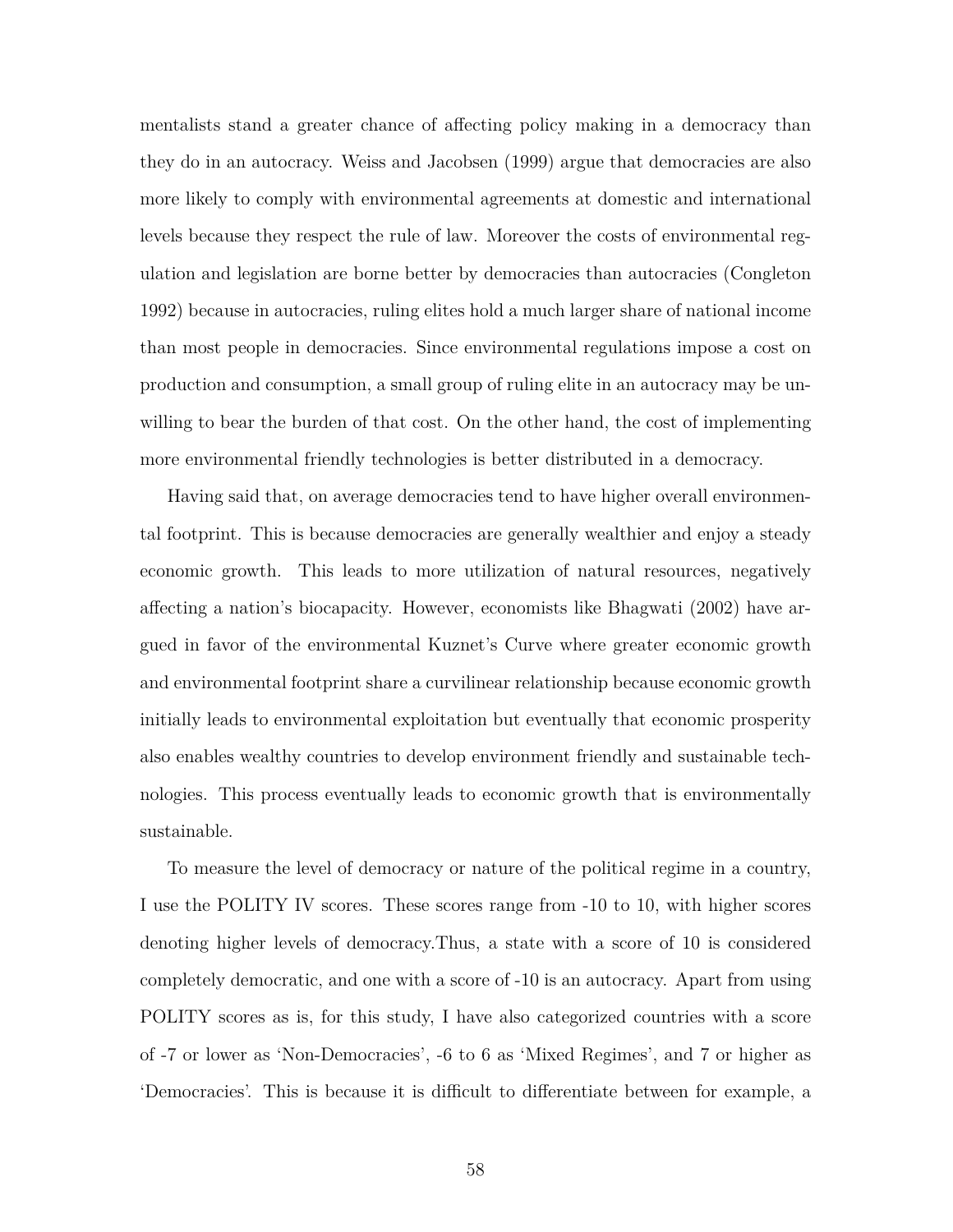level 6 and a level 7 democracy so using a broad categories for measuring political regime might help us establish a stronger connection between polity and environment.

#### **Economic Growth and Trade**

A large literature argues that economic growth has competing effects on environmental quality. A larger economy generates more output and, therefore, more pollution and waste. Some types of technological progress, which are associated with growth, also may damage the environment (e.g., greenhouse gases). The effect is typically referred to as the scale effect. As income per capita rises above some threshold, the importance of environmental quality for people is said to rise, and they begin to use cleaner production techniques and fewer natural resources, thereby increasing investment in environmental regulation. This behavior is referred to as the income effect. The combined operation of the scale and income effects is often said to generate an inverted U figure when environmental degradation is plotted against income per capita.

The inverted U shape is known in environmental economics and environmental politics as the environmental Kuznet's curve (EKC). Its empirical existence, as mentioned earlier, is hotly debated. Relevant to my analysis, one may also frame the Kuznet's curve debate in terms of whether this is an economic effect (environmental quality as a luxury good that is affordable at higher per capita incomes) or a political effect (the emerging middle class as a byproduct of industrialization asserting itself politically on issues of air and water quality).

Even though the, existence of the Kuznet's curve is debated, most studies allow for it in statistical models by including income per capita and its squared term. If the environmental Kuznets curve exists, the coefficient of income per capita will be positive, the coefficient of income per capita squared will be negative, and the coefficient of income per capita will be larger than the absolute value of the coefficient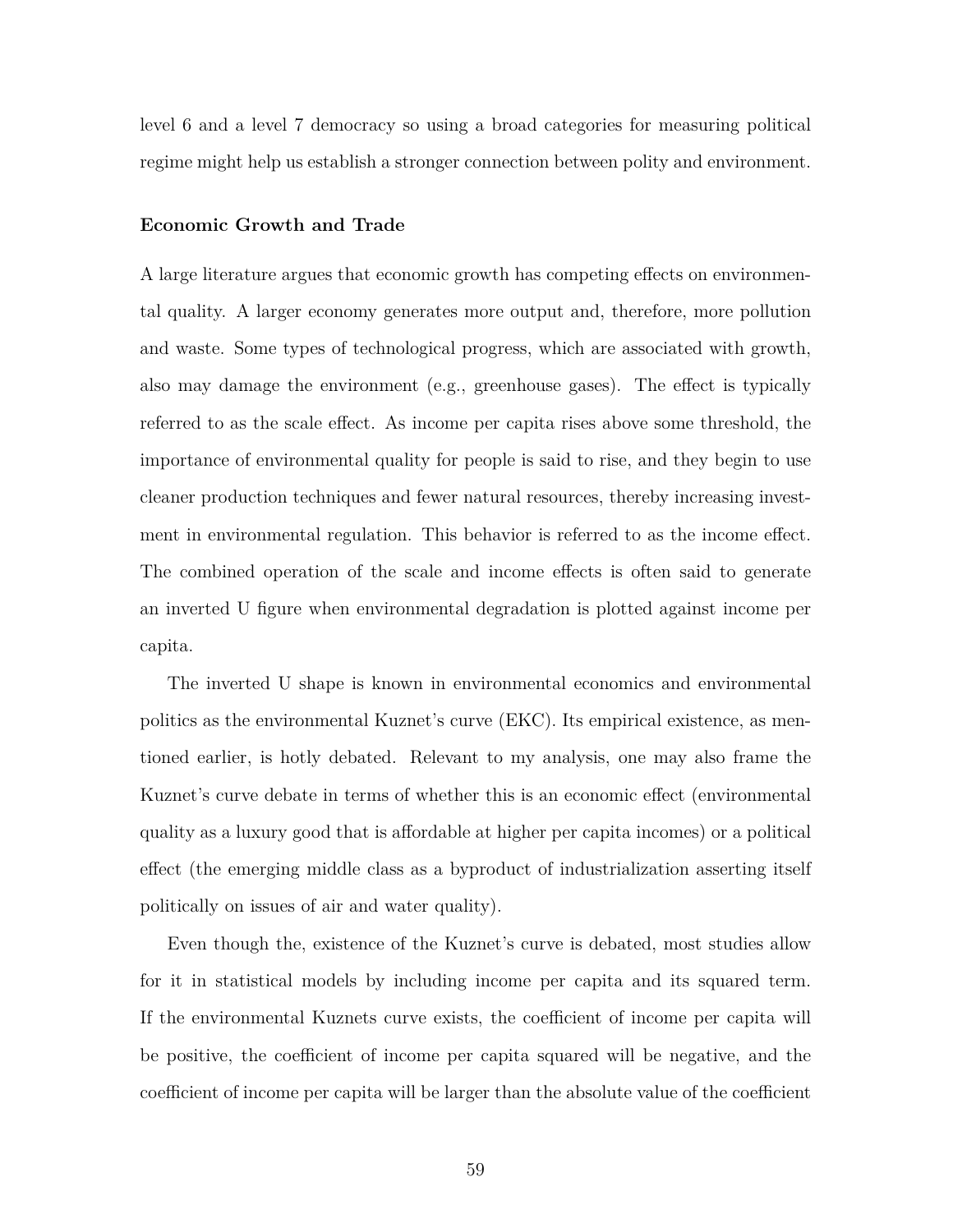of income per capita squared. I measure economic growth in terms of Gross domestic product (GDP) per capita. I use GDP data from the World Development Indicators (2008) (purchasing power parity (PPP) adjusted, constant 2000 international dollars).

The trade and environment literature argues that trade can affect the environment in two broadly defined ways. In one way, the pattern of domestic production and consumption, and the methods of production, change under trade openness as countries follow their comparative advantages and/or adopt certain more efficient, cleaner or not, technologies to produce for other countries. For example, a country that trades environmentally clean goods will see its environmental quality rise, and vice versa. This channel also involves changes to environmental regulation, as some international trade treaties countries sign may require regulatory changes at home. In addition, trade may also affect the environment by promoting economic growth, and hence, altering people's behaviors over time. While the combined empirical effect of trade on the environment is debated, it needs to be included in the model. My research uses a popular measure of the importance of trade openness to a national economy, which is the sum of national exports and imports divided by GDP, from the Penn World Table 6.1.

## **Refugee Population**

One of the important social outcomes of a civil conflict is displaced population and cross-national refugees. Wars and civil strife in many parts of Africa have led to dispersion of refugees in various remote areas that lie along national boundaries. Prunier (1995) discusses the Rwandan civil war where nearly 50 percent of the civilian population fled out of the country to escape the atrocities of the incumbent junta. A massive number of these people (about 3.5 million)settled within the eastern regions of the Republic of Congo. Of these, approximately 860,000 refugees were concentrated in the vicinity of Virunga National Park, with another 332,000 camped in the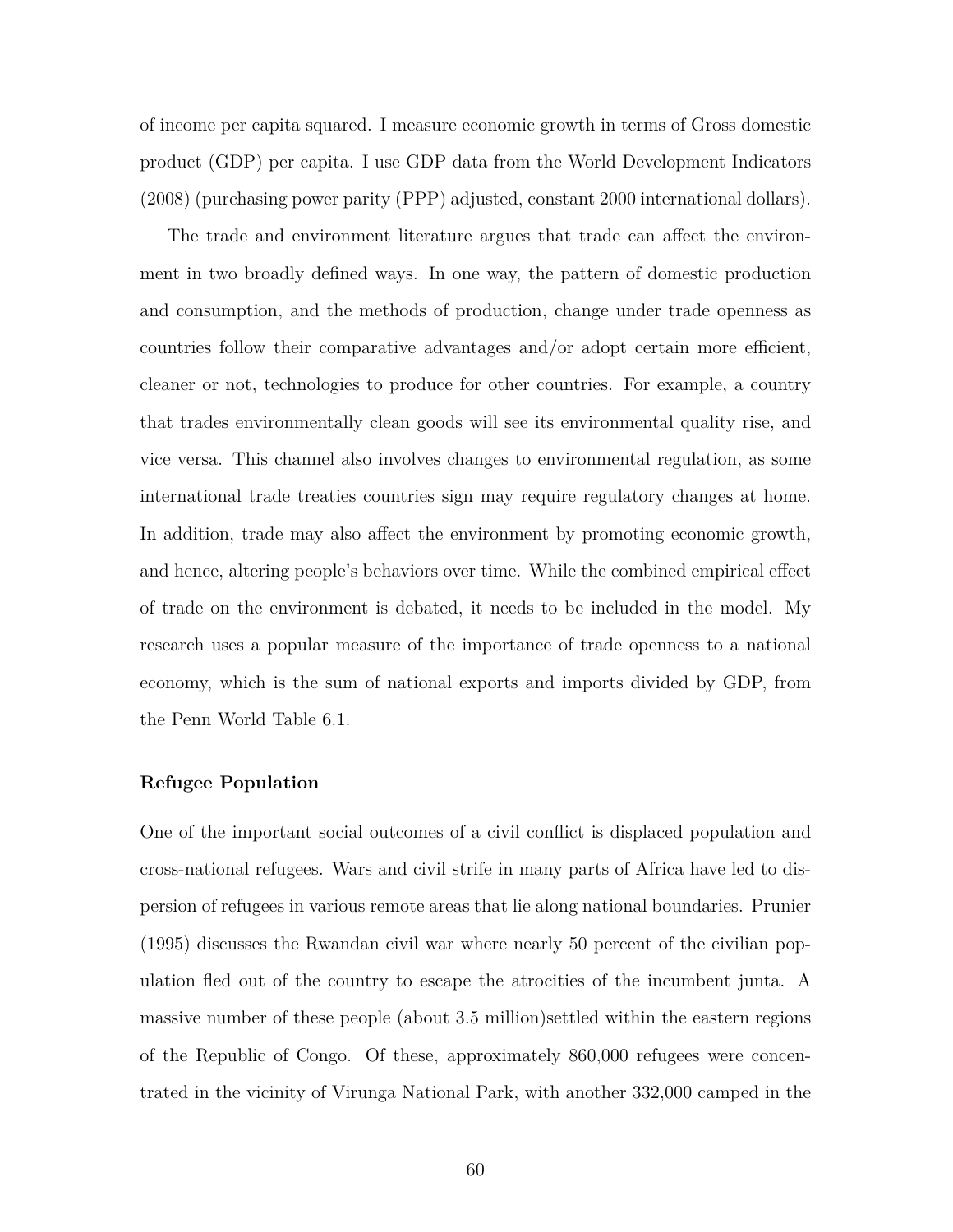Democratic Republic of Congo near Kahuzi Biega National Park. Such large refugee camps often lead to severe destruction of the nearby environment. In order to prepare food, refugee populations have to resort to slash-and burn agriculture and over harvesting of vegetation for fuel, forage, and construction materials that may result in widespread deforestation and erosion. Such desperate times also prompt refugees to fight with the local population for maintenance of livestock and crops. The refugee populations under these circumstances often have to resort to eating bushmeat and wild food plants for their survival (Plumptre et al. 1997) as breakdowns in food production and looting of livestock by transients may result in the indiscriminate slaughter of wildlife for food and marketable byproducts such as meat, horn, hides, and ivory. (Dudley et al. 2002 p. 469) This hints at the environmental impact of population displacement caused due to international and civil wars. To analyze the environmental impact of population displacement I use refugee data by the country of asylum from World Bank's World Development Index. I would ideally also like to use Internally displaced people (IDPs) for this study) but unfortunately due to data limitations I have to restrict myself to only looking at international refugees by "host" countries.

## **Population Density**

The effect of population density on environmental degradation can have competing effects. A rise in population density is normally expected to put more demand on the biocapacity, as a larger population consumes and produces more. A greater population implies more pressure to use agricultural land for food and industry and, therefore, more land degradation. But on the other hand, many densely populated nations tend to be more urbanized and depend less on the environment for livelihood (e.g., consider West European countries such as the Netherlands or Belgium). As such, they may clear fewer forests. Data on population density are from the World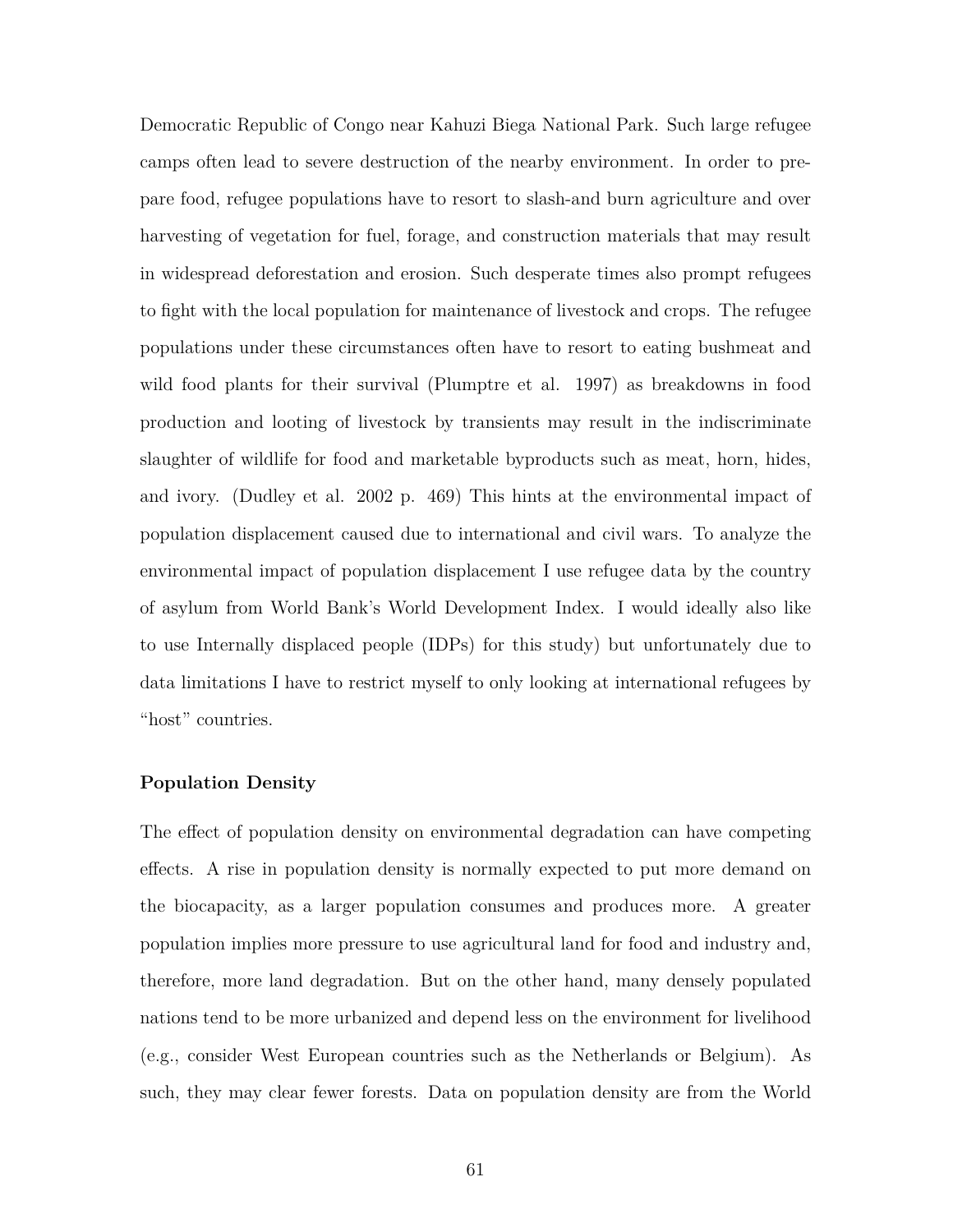Development Indicators (2008). World Bank defines population of a country as- "mid-year population, based, in most cases, on a de facto definition, which counts all residents regardless of legal status or citizenship." (WDI, 2008). It is also important to note that refugees not permanently settled in the country of asylum are generally considered to be part of the population of their country of origin. Population density, is calculated by the World Bank as the midyear population divided by land area in square kilometers.

#### 3.3 Conclusion

It is crucial to study the environmental impact of conflicts. This analysis is important because it forms the first step towards looking at a more complete picture of the conflict environment relationship where environment is not removed from conflict and both are related to each other through complex feedback mechanisms. Secondly, the literature on consequences of conflict has not addressed the environmental impact of wars sufficiently, therefore this study illuminates another cost of conflict not only for the purposes of human well being but for the sake of the overall environment. The study attempts to put forth a more accurate measure of environment–*environmental biocapacity*–to measure the environmental impact of violent conflicts. The extent of this impact is also related to the intensity and type of conflicts and several economic, social and political factors like economic development, political regime, refugee flow and population density. In the next chapter I examine the effect of conflict on a country's environmental biocapacity in the long run and short-term, considering the relevant economic, social and political factors.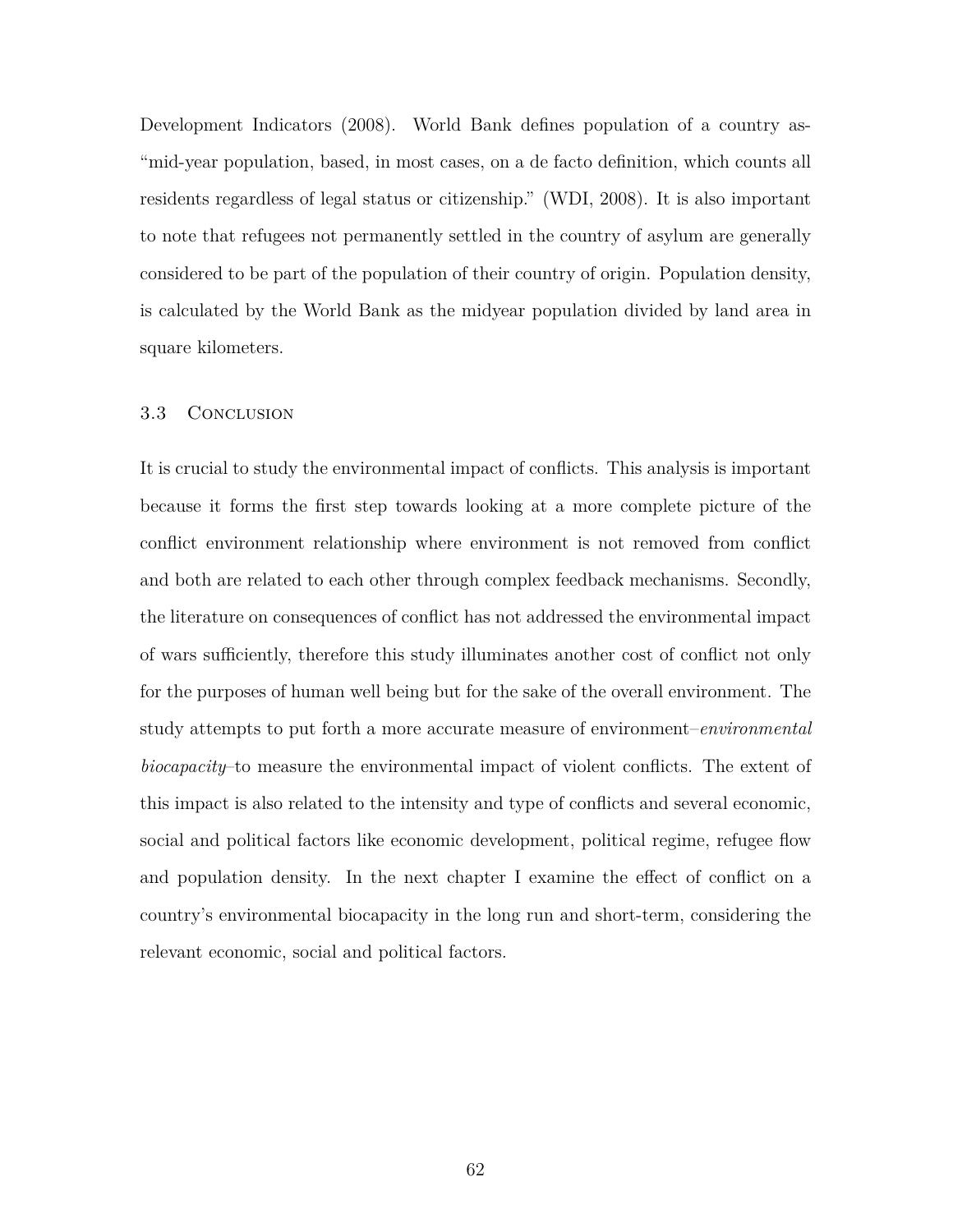# CHAPTER 4

# CONFLICT AND ENVIRONMENTAL IMPACT

In the previous chapter, I outlined some important elements of the relationship between conflict and environment and the ways in which wars-both international and civil, can lead to exploitation and decline of environment. In this chapter, I examine the effect of militarized conflict on the environment of the countries by evaluating the relationship between war and environment, taking into account relevant economic and political factors, including democracy and wealth.

I test the following hypothesis:

- H1. The overall environment will decline if a state is involved in conflict and the intensity and number of conflicts of conflict is positively related to the environmental decline.
- H2. The decline in overall environment is likely to be greater in the short term after the war but continues in the long run.
- H3. States with higher levels of wealth and economic openness experience a decline in their environment but this effect could be reversed as levels of wealth go higher.
- H4. Higher levels of democracy in a state are associated with better environment.
- H5. The impact of conflict on environment is higher in states with larger population densities.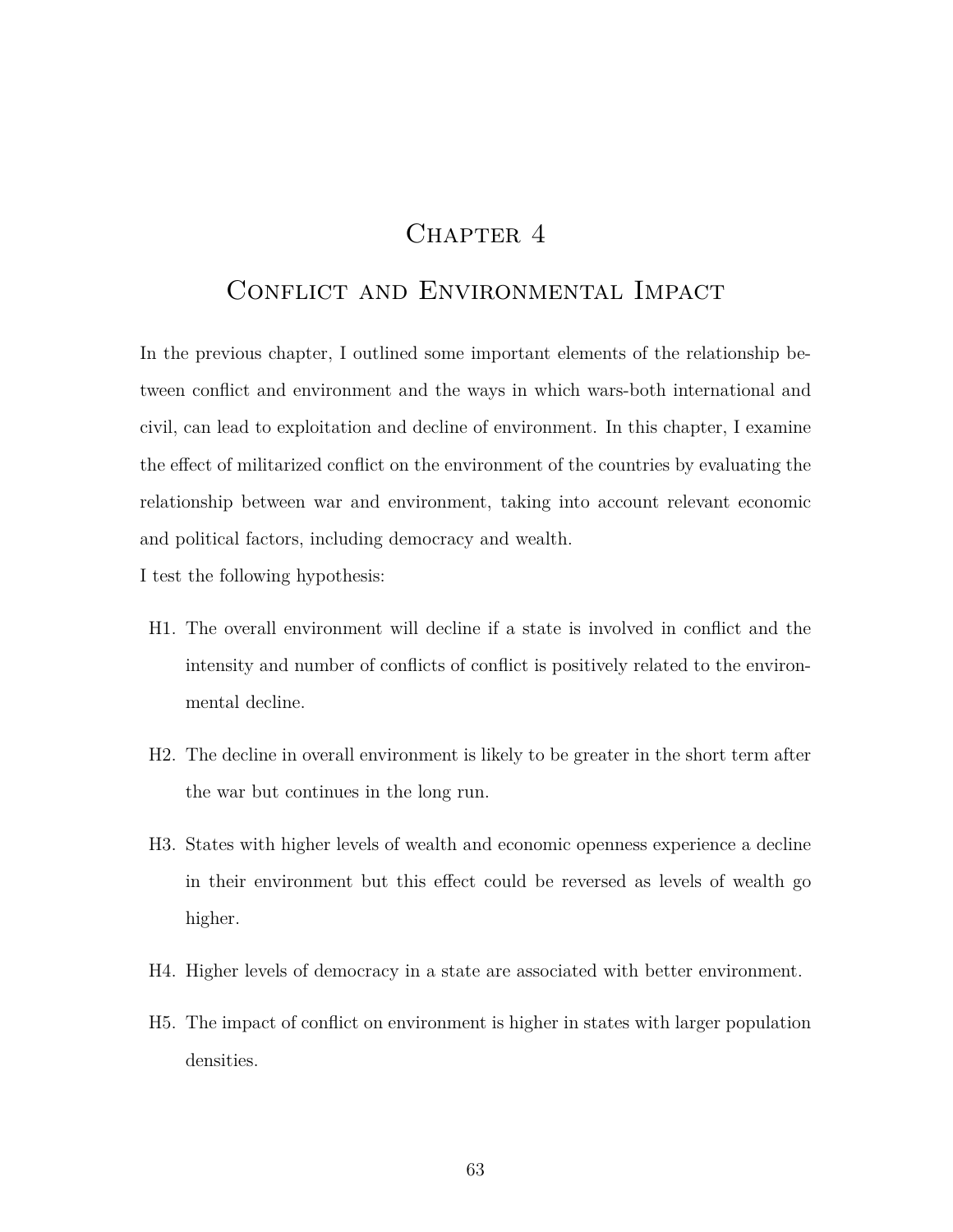I argue that interstate and intrastate conflicts influence the environment negatively. I assess the magnitude of this relationship by analyzing data on composite measure of environment for 200 states between 1961 to 2005 in the light of relevant political factors, including wealth, trade and regime type. Involvement in violent conflict lowers the overall quality and capacity of the environment, especially in countries without established democratic institutions and with lower levels of income; there is a decline in the overall environment in the short-term and the long run. The findings suggest that the negative effect of war on environment is closely linked to the levels of income, trade and democracy.

## 4.1 Measuring Environmental Capacity

Biocapacity refers to the amount of biologically productive land and water areas available within the boundaries of a given country. Global Footprints Networks calculates Biocapacity for five major land types: cropland, grazing land (which also includes other wooded land), fishing grounds (marine and inland waters), forest, and built-up land (infrastructure and hydro). The National Footprints Account (NFA) includes built-up land biocapacity because though built-up land does not generate resources, buildings and infrastructure do occupy the biocapacity of the land they cover. However, for the purposes of this study we will use data for overall biocapacity of countries and disaggregated biocapacity data for cropland, grazing land, fishing grounds, and forest.

As mentioned in the previous chapter, most studies on conflict and environment or natural resources in past have used raw environment data, which can be problematic if one is looking at various countries in different ecological zones with different ecological capacity across time. There are at least three distinct advantages of using data on biocapacity over using raw data on natural resources–first, biocapacity is a more comprehensive measure of the interaction of anthropological activities and ecological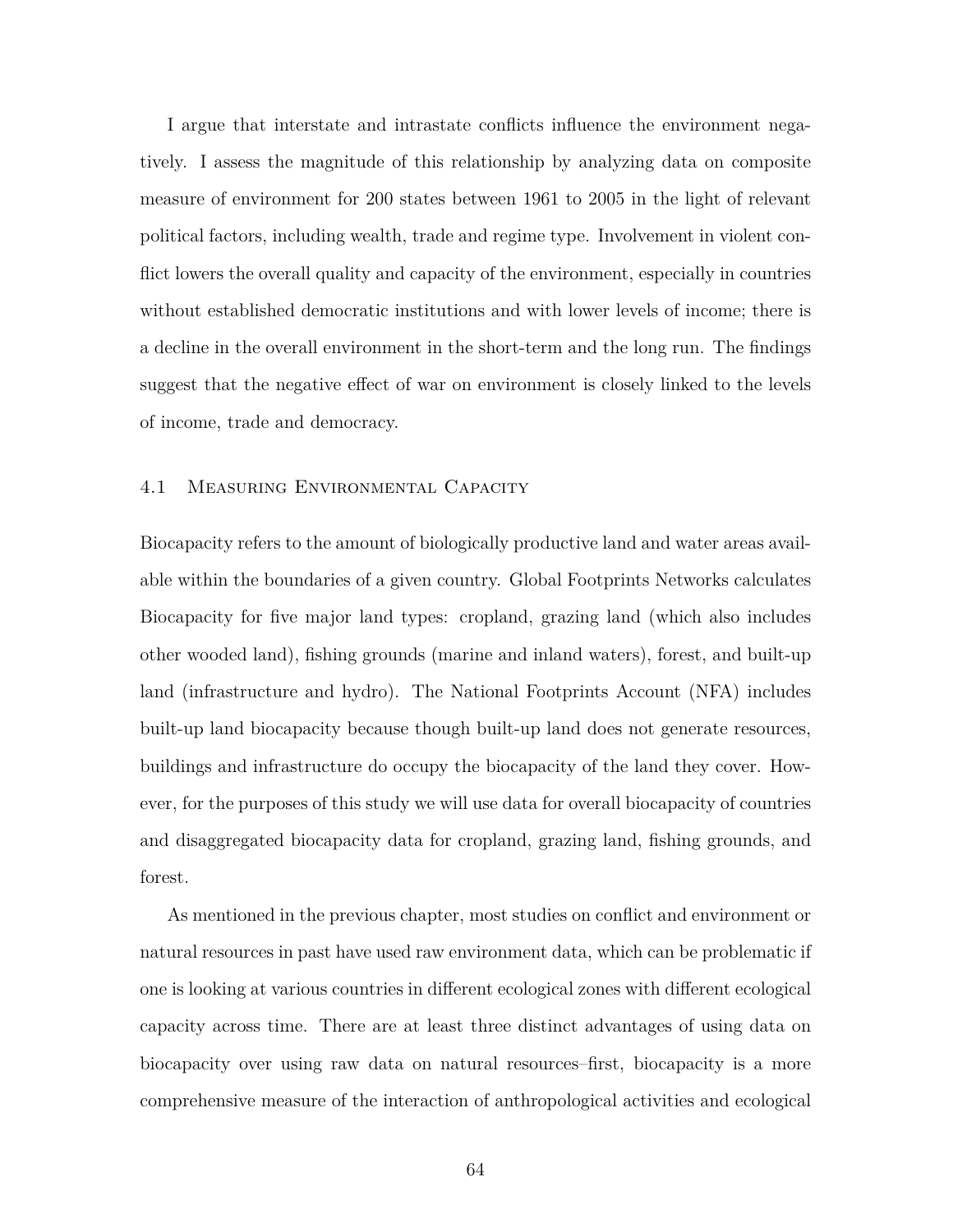environment than raw natural resource data. Second, biocapacity data, measured in Global Hectares (using Yield Factors), normalizes the bioproductivity of different countries across different years. This makes it possible to compare two or more countries that lie in different ecological zones and experience different environmental vulnerabilities, with each other and across time. Third, this data creates a common standard for measuring different bioproductive areas by using Equivalence Factors. Therefore it becomes becomes possible to compare how different bioproductive areas such as cropland or fishing land get affected by conflict. The national biocapacity data used in this study come from National Footprint Accounts (2008) that calculate ecological footprint and biocapacity of 186 countries, from 1961 to 2005. This study also uses disaggregated biocpacity data, for the same period of time and number of countries, on four different types of bioproductive areas–Cropland, Grazing land, Forest for timber and fuelwood and Fishing grounds. As mentioned in previous chapter, biocapacity (BC) of a country for any land use type is measured by:

$$
BC = A * YF * EQF
$$
 (4.1)

where A is the area available for a given land use type and YF and EQF are the yield factor and equivalence factor, respectively, for the country, year, and land use type in question.

## **Normalizing Biocapacity–From Hectares to Global Hectares**

Average bioproductivity differs between various land use types, as well as between countries for any given land use type. For comparability across countries and land use types, Ecological Footprint and biocapacity are usually expressed in units of world-average bioproductive area. Expressing Footprints in worldaverage hectares also facilitates tracking the embodied bioproductivity in international trade flows, as gha measure the ecological productivity required to maintain a given flow. Global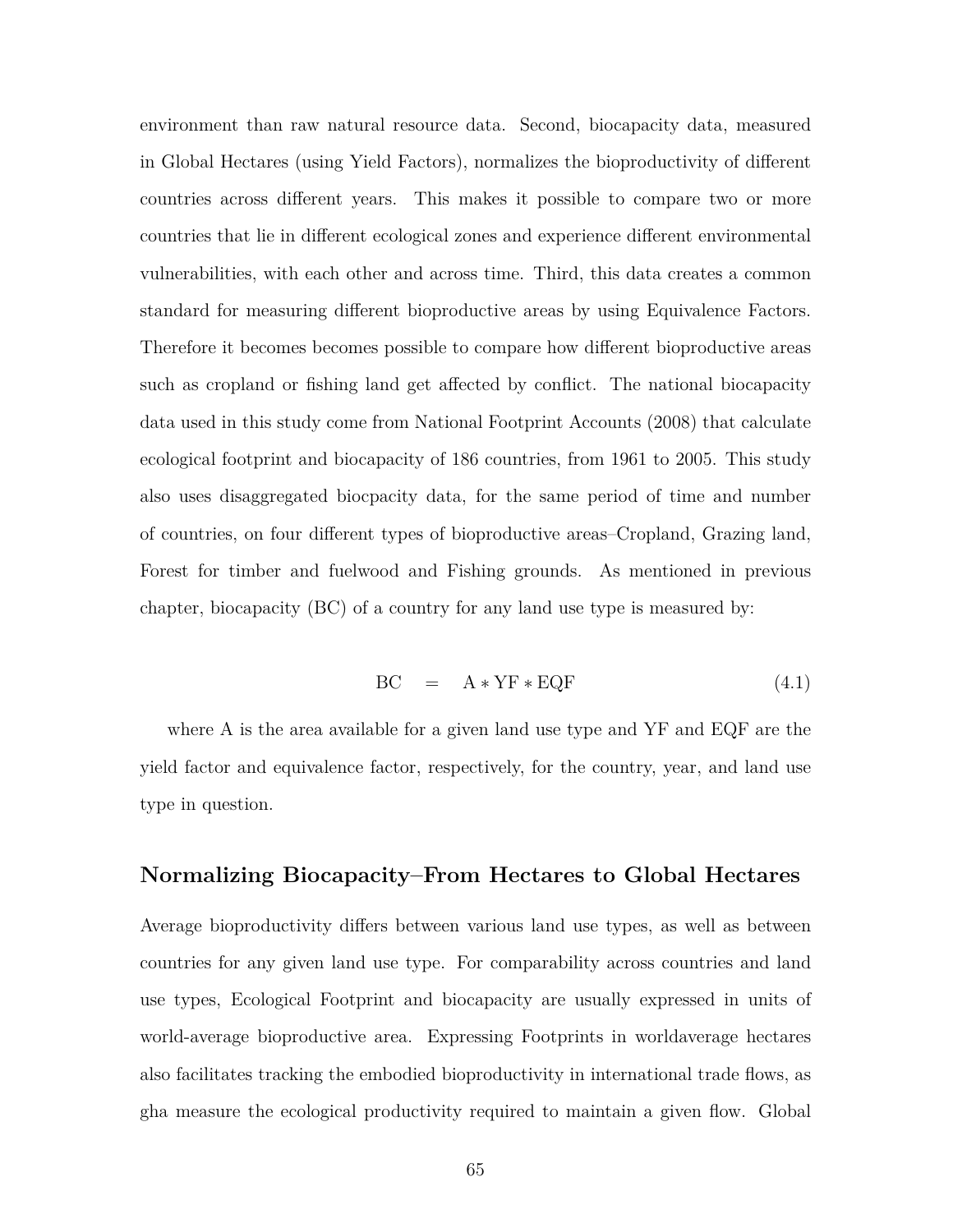hectares provide more information than simply weight - which does not capture the extent of land and sea area used - or physical area - which does not capture how much ecological production is associated with that land. Yield factors and equivalence factors are the two coefficients needed to express results in terms of global hectares (Monfreda et al., 2004; Galli et al., 2007), thus providing comparability between various countriesÕ Ecological Footprint as well as biocapacity values.

#### **Yield Factor**

Yield factors account for countries' differing levels of productivity for particular land use types. For example, the average hectare of pasture in New Zealand produces more grass than a world average hectare of pasture land. Thus, in terms of productivity, one hectare of grassland in New Zealand is equivalent to more than one world average grazing land hectare; it is potentially capable of supporting more meat production. Table 4.1 shows the yield factors calculated for several countries in the 2010 Edition of Global Footprint Network's National Footprint Accounts. Yield factors are countryspecific and vary by land use type and year. They may reflect natural factors such as differences in precipitation or soil quality, as well as anthropogenic induced differences such as management practices. The yield factor is the ratio of national average to world average yields. It is calculated in terms of the annual availability of usable products. For any land use type L, a country's yield factor *Y FL*, is given by:

$$
YF_L = \frac{\sum_{i \in U} A_{W,i}}{\sum_{i \in U} A_{N,i}} \tag{4.2}
$$

where *U* is the set of all usable primary products that a given land use type yields, and  $A_{W,i}$  and  $A_{N,i}$  are the areas necessary to furnish that country's annually available amount of product *i* at world and national yields, respectively. These areas are calculated as: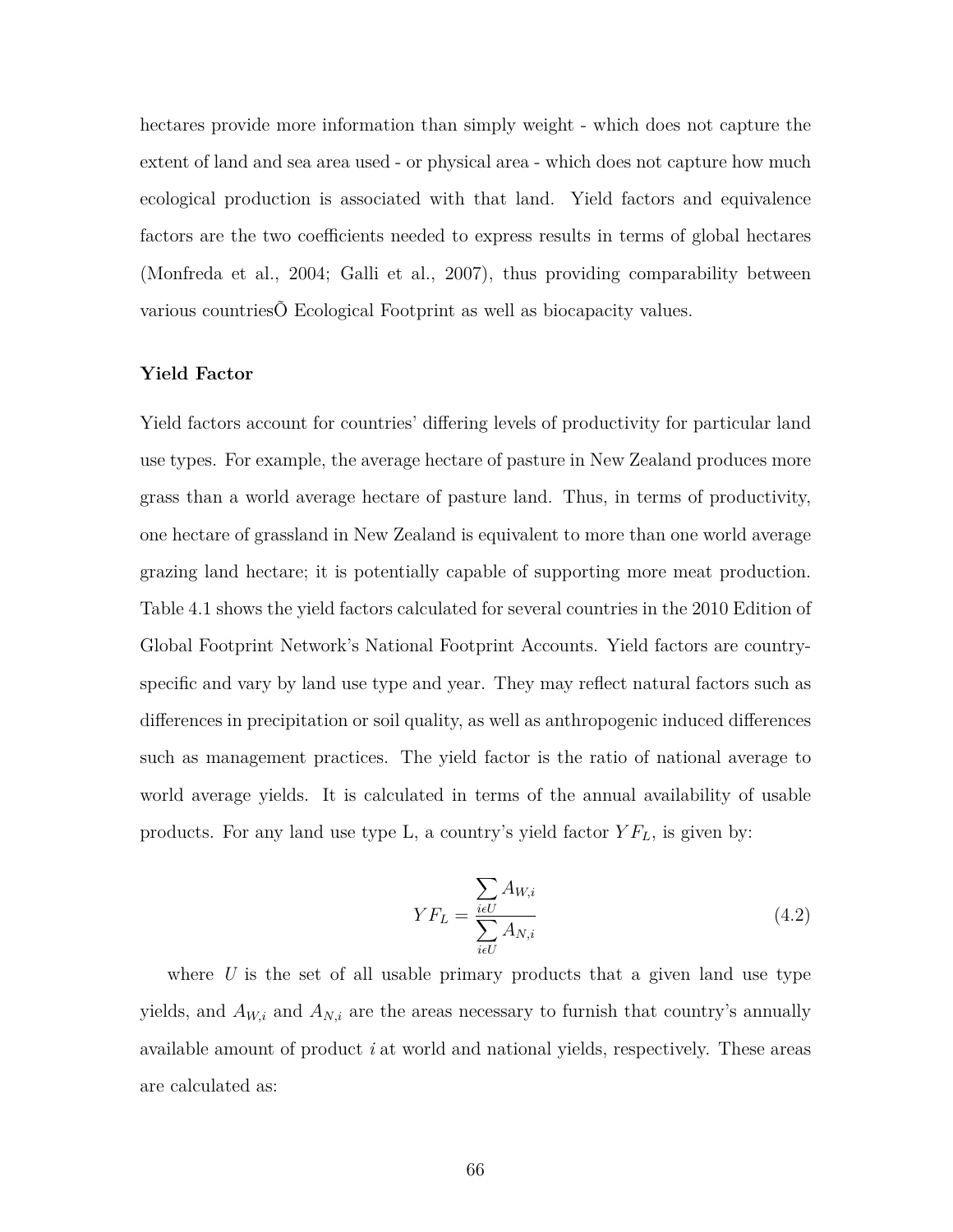$$
A_{N,i} = \frac{P_i}{Y_N} \quad and \quad A_{W,i} = \frac{P_i}{Y_W} \tag{4.3}
$$

where  $P_i$  is the total national annual growth of product *i* and  $Y_N$  and  $Y_W$  are national and world yields, respectively. Thus  $A_{N,i}$  is always the area that produces *i* within a given country, while  $A_{W,i}$  gives the equivalent area of world-average land yielding *i*. With the exception of cropland, all other land use types included in the National Footprint Accounts provide only a single primary product, such as wood from forest land or grass from grazing land. For these land use types, the equation for the yield factor simplifies to:

$$
YF_L = \frac{Y_N}{Y_W} \tag{4.4}
$$

Due to the difficulty of assigning a yield to built-up land, the yield factor for this land use type is assumed to be the same as that for cropland (in other words urban areas are assumed to be built on or near productive agricultural lands). For lack of detailed global datasets, areas inundated by hydroelectric reservoirs are presumed to have previously had world average productivity. The yield factor for carbon uptake land is assumed to be the same as that for forest land, due to limited data availability regarding the carbon uptake of other land use types. All inland waters are assigned yield factors of one, due to the lack of a comprehensive global dataset on freshwater ecosystem productivities.

#### **Equivalence Factor**

In order to combine the Ecological Footprints or biocapacities of different land use types, a second coefficient is necessary. Equivalence factors convert the areas of different land use types, at their respective world average productivities, into their equivalent areas at global average bioproductivity across all land use types. Equivalence factors vary by land use type as well as by year. The rationale behind Equivalence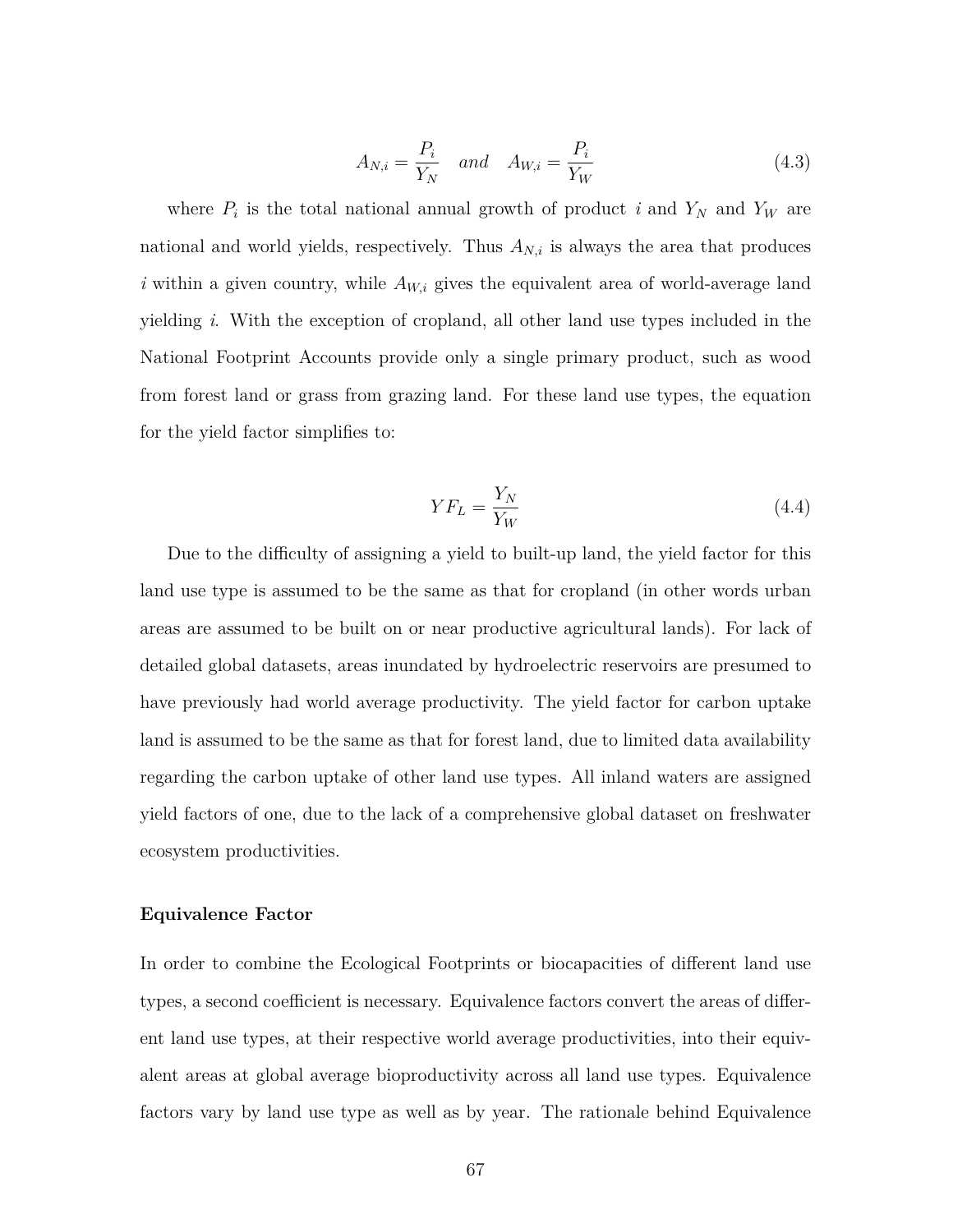| Yield         |         |         |     | Cropland Forest Grazing Land Fishing Grounds |
|---------------|---------|---------|-----|----------------------------------------------|
| World Average | 1.0     | $1.0\,$ | 1.0 | $1.0\,$                                      |
| Algeria       | 0.3     | 0.4     | 0.7 | 0.9                                          |
| Germany       | 2.2     | 4.1     | 2.2 | 3.0                                          |
| Hungary       | 1.1     | 2.6     | 1.9 | 0.0                                          |
| Japan         | 1.3     | 1.4     | 2.2 | 0.8                                          |
| Jordan        | $1.1\,$ | 1.5     | 0.4 | 0.7                                          |
| New Zealand   | 0.7     | 2.0     | 2.5 | 1.0                                          |
| Zambia        | 0.2     | 0.2     | 1.5 | 0.0                                          |

Table 4.1: Sample Yield Factors for Selected Countries (2008)

Source: National Footprints Accounts (2008)

factors' calculation is to weight different land areas in terms of their capacity to produce resources useful for humans. The weighting criterion is therefore not just the quantity of biomass produced, but also the quality of such biomass, meaning how valuable this biomass is for humans. Net Primary Production (NPP) values have been suggested for use in scaling land type productivity (Venetoulis and Talberth, 2008); however this would not allow incorporating the "quality" criterion in the scaling procedure. Usable NPP data could theoretically be used as weighting factors as they would allow to track both the quantity and quality of biomass produced by land use types (Kitzes et al., 2009); however usable-NPP data availability and their use in calculating equivalence factors has not been tested yet by Global Footprint Network. As such, equivalence factors are currently calculated using suitability indexes from the Global Agro-Ecological Zones model combined with data on the actual areas of cropland, forest land, and grazing land area from FAOSTAT (FAO and IIASA Global Agro- Ecological Zones 2000 FAO ResourceSTAT Statistical Database 2007). The GAEZ model divides all land globally into five categories, based on calculated potential crop productivity. All land is assigned a quantitative suitability index from among the following:

• Very Suitable  $(VS) - 0.9$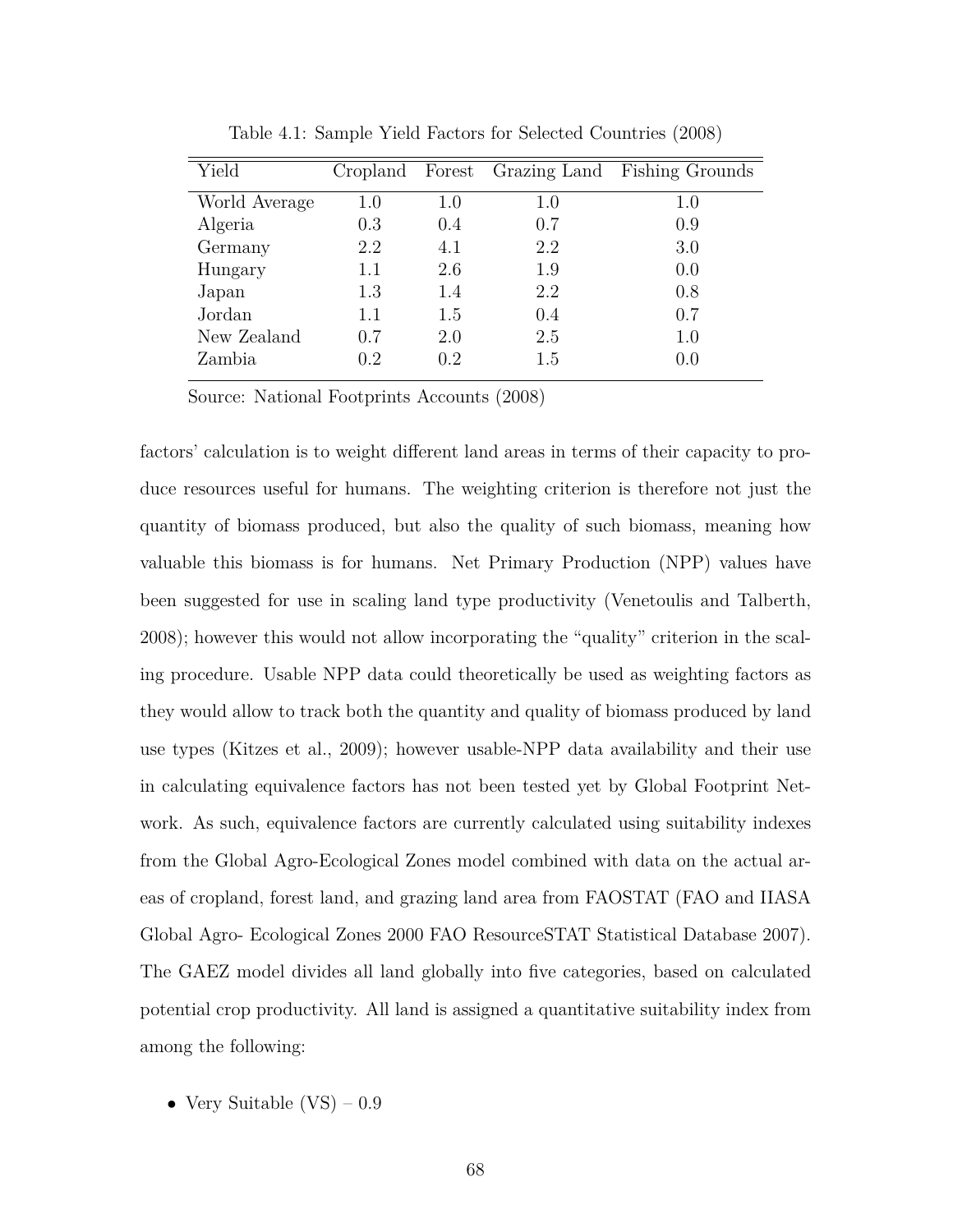- Suitable  $(S)$  0.7
- Moderately Suitable (MS) 0.5
- Marginally Suitable  $(mS) 0.3$
- Not Suitable  $(NS) 0.1$

The calculation of the equivalence factors assumes that within each country the most suitable land available will be planted to cropland, after which the most suitable remaining land will be under forest land, and the least suitable land will be devoted to grazing land. The equivalence factors are calculated as the ratio of the world average suitability index for a given land use type to the average suitability index for all land use types. Figure 4.1 shows a schematic representation of this calculation.

For the same reasons detailed above, the equivalence factor for built-up land is set equal to that for cropland, while that of carbon uptake land is set equal to that of forest land. The equivalence factor for hydroelectric reservoir area is set equal to one, reflecting the assumption that hydroelectric reservoirs flood world average land. The equivalence factor for marine area is calculated such that a single global hectare of pasture will produce an amount of calories of beef equal to the amount of calories of salmon that can be produced by a single global hectare of marine area. The equivalence factor for inland water is set equal to the equivalence factor for marine area. Table 4.2 shows the equivalence factors for the land use types in the 2010 National Footprint Accounts, data year 2007. According to the table, croplandÕs equivalence factor of 2.51 indicates that world-average cropland productivity was more than double the average productivity for all land combined. This same year, grazing land had an equivalence factor of 0.46, showing that grazing land was, on average, 46 percent as productive as the world-average bioproductive hectare.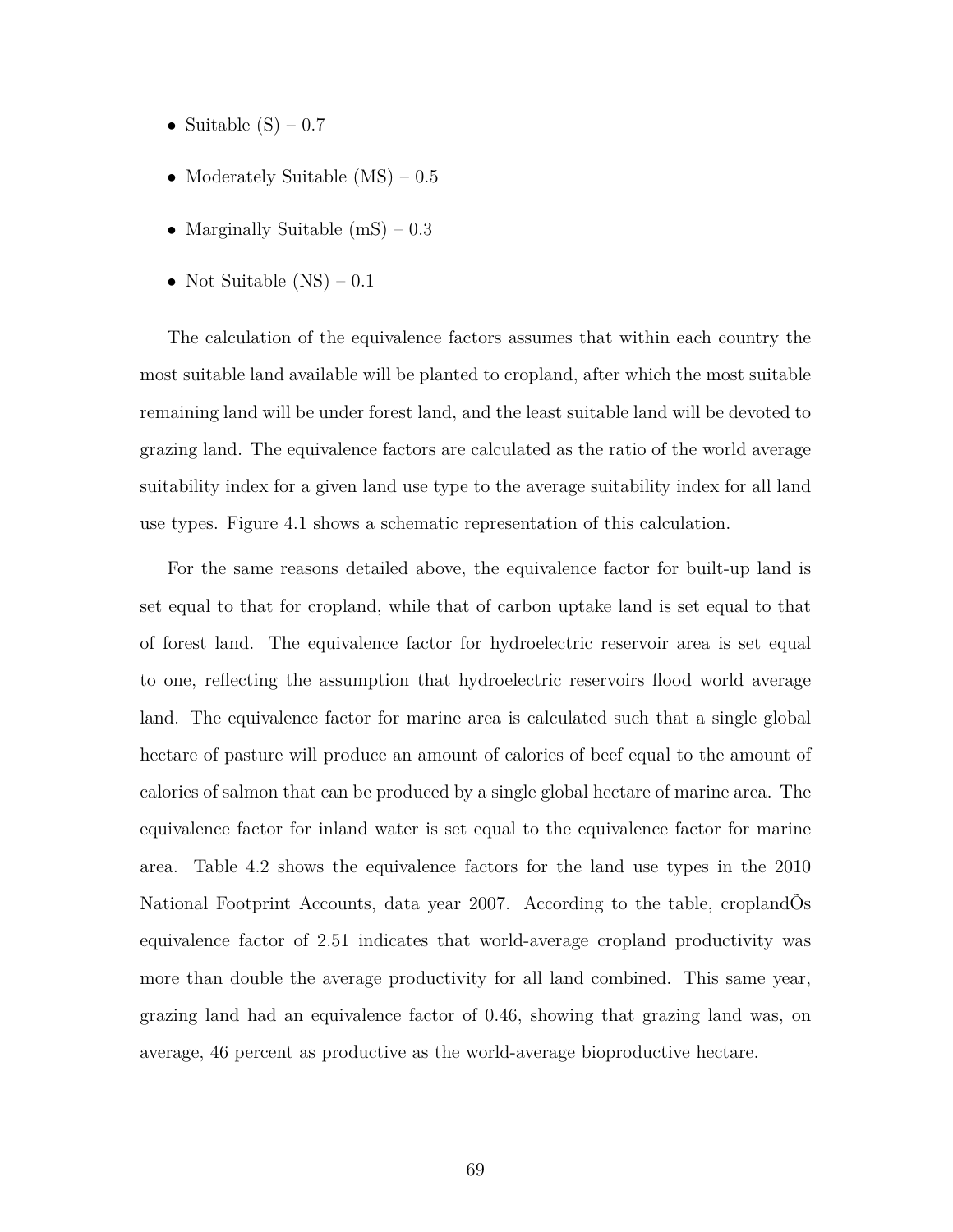

Figure 4.1: Schematic Representation of Equivalence Factor Calculations

Note: The total number of bioproductive land hectares is shown by the length of the horizontal axis. Vertical dashed lines divide this total land area into the three terrestrial land use types for which equivalence factors are calculated (cropland, forest, and grazing land). The length of each horizontal bar in the graph shows the total amount of land available with each suitability index. The vertical location of each bar reflects the suitability score for that suitability index, between 10 and 90.

#### 4.2 Measuring Conflict

To measure conflict, this study uses "Major Episodes of Political Violence" (MEVP) Data, 1946-2008 created by Center for Systemic Peace (CSP). CSP defines major episodes of political violence as systematic and sustained use of lethal violence by organized groups that result in at least 500 directly-related deaths over the course of the episode. Episodes are coded for time span and magnitude and assigned to one of seven categories of armed conflict: international violence (IV), international war (IW), international independence war (IN), civil violence (CV), civil war (CW), ethnic violence (EV), and ethnic war (EW). Each episode is designated to span a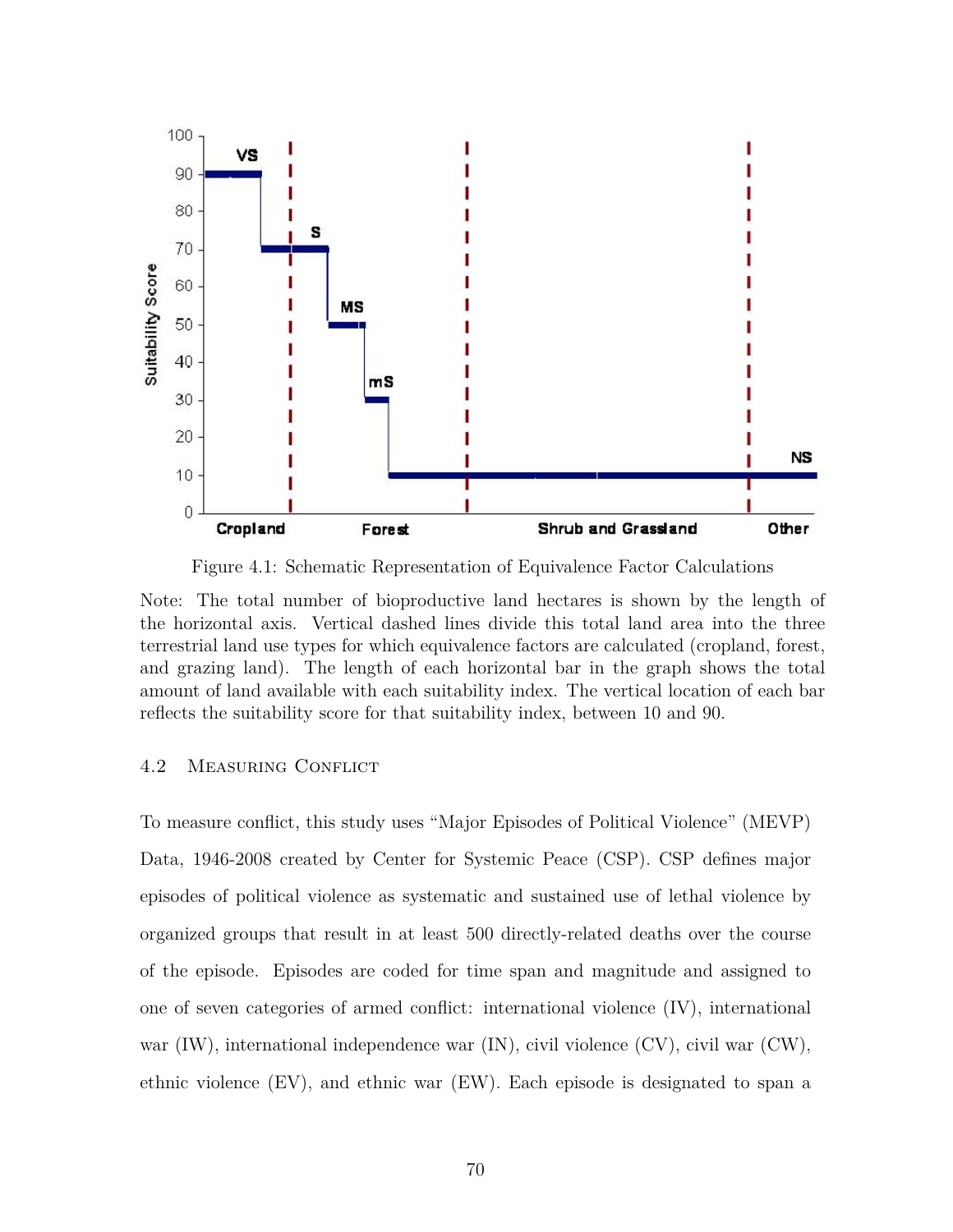| Area Type               | Equivalence Factor (Global Hectares per Hectare) |
|-------------------------|--------------------------------------------------|
| Cropland                | 2.51                                             |
| Forest                  | 1.26                                             |
| Grazing Land            | 0.46                                             |
| Marine and Inland Water | 0.37                                             |
| Build-Up Land           | 2.51                                             |

Table 4.2: Equivalence Factors (2007)

Source: National Footrprints Accounts (2008)

certain number of years ("inclusive years") and judged to have been of a certain, general "magnitude of societal-systemic impact" (an eleven-point scale, 0-10; magnitude scores are considered consistent and comparable across categories and cases, that is, approximating a ratio scale). The episode's "magnitude of impact" score is entered for each year of the designated time span and for each country considered to have been directly affected by the warfare experience. Countries that engage in military intervention in an episode taking place solely in another country are generally not considered to be "directly affected" by the violence. When more than one episode of a particular MEPV category occurs in a single country in a single year, the episode scores are summed and the sum is entered for that category variable in the data set. For analyzing the impact of international and domestic violence on the environmental *biocapacity*, I have combined all the intrastate episodes (IV and IW) in "INTOT" variable and all the interstate episodes (CV and CW) are in "CIVTOT" variable. I also analyze the impact of ethnic conflicts on the environment by combining all the episodes of ethnic conflicts (EV and EW), which are a subcategory on intrastate conflicts.

#### 4.3 Analysis and Results

The fact that these data comprise repeated observations on a large number of crosssectional units raises the specter of both temporal correlation and non-constant error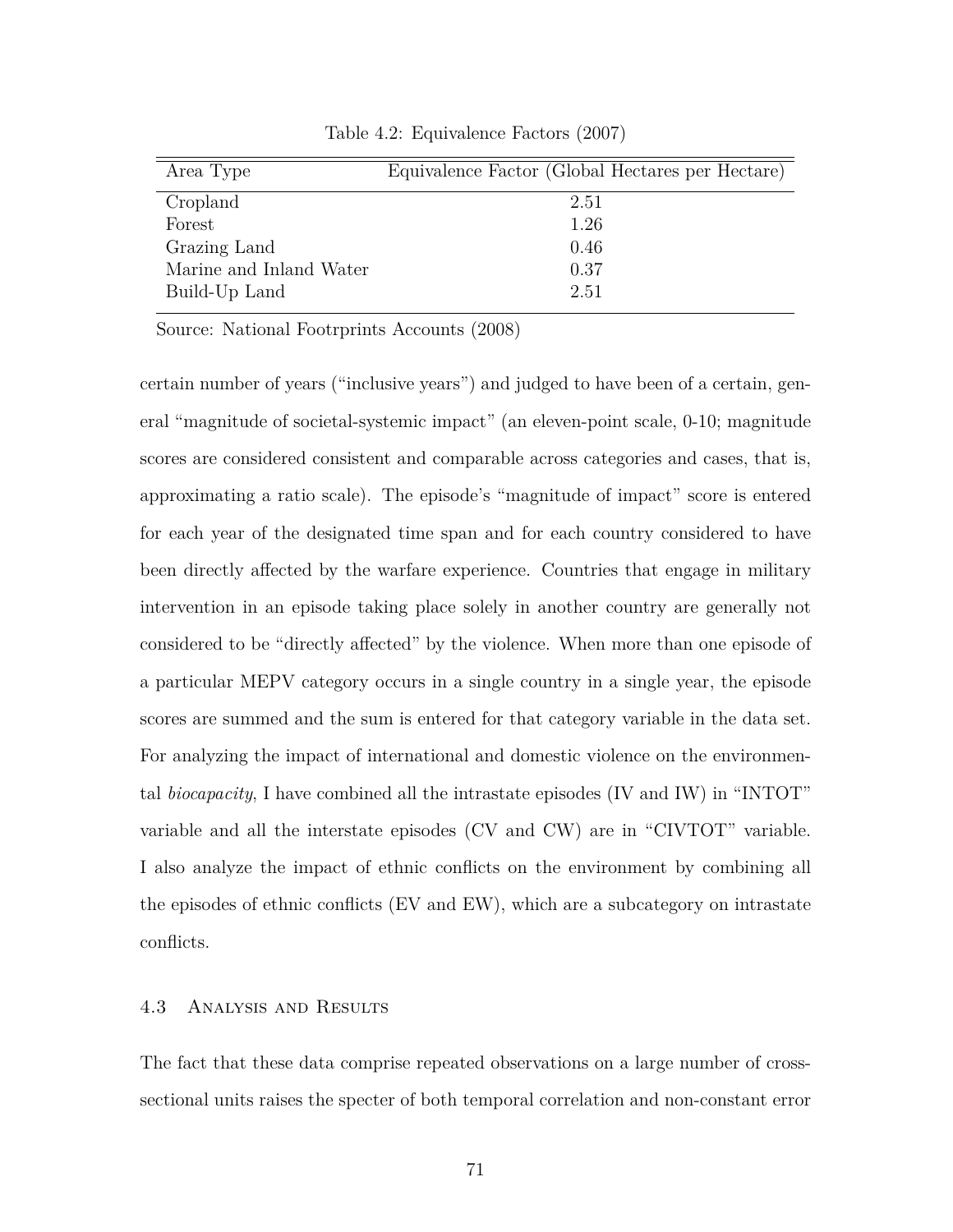variance. To address these issues, I adopt the method of generalized estimating equations (GEE) (Liang and Zeger 1986, Zorn 2001). This approach has been shown to provide consistent and asymptotically efficient estimates of the parameters of interest. In particular, I estimate a GEE model with a first-order autoregressive temporal covariance structure. All independent variables have been lagged to take into account the delayed effect of the levels of covariates on biocapacity and its disaggregated indicators. As levels of factors such as GDP and democracy increase or decrease for a given country, their effects on the overall biocapacity and its components is assumed to take some time to materialize. Lagged independent variables capture temporal effects and, therefore, more adequately reflect the relationship between the covariates and the dependent variable.

Another design issue concerns the possibility of endogeneity for the right hand side variables. My empirical framework treats conflict, democracy, GDP per capita, trade and population density as exogenous variables. One might argue that environmental degradation can affect these variables. As mentioned earlier in this paper, scholars have argued that environmental degradation can lead to conflict or that loss of cropland may affect the agricultural exports of a country. Therefore, lagging the right hand side variables also mitigates the potential risk of simultaneity in this study. I have also addressed the issue of multicollinearity among the exogenous variables by running a variance inflation factor (VIF) diagnostic on the data. All the dependent variables and the exogenous variables–GDP per capita, trade, refugee population and population density have been logged due to diminishing marginal returns.

Two data related issues that often persist in conflict data sets are of missing data and too many null data points (because conflicts after all are rarer than no conflicts). Since this is a monadic data on conflict, too many null data points is not an issue. However, it is important to consider any systematically missing data on the environment due to conflict. This is especially important because conflict can prevent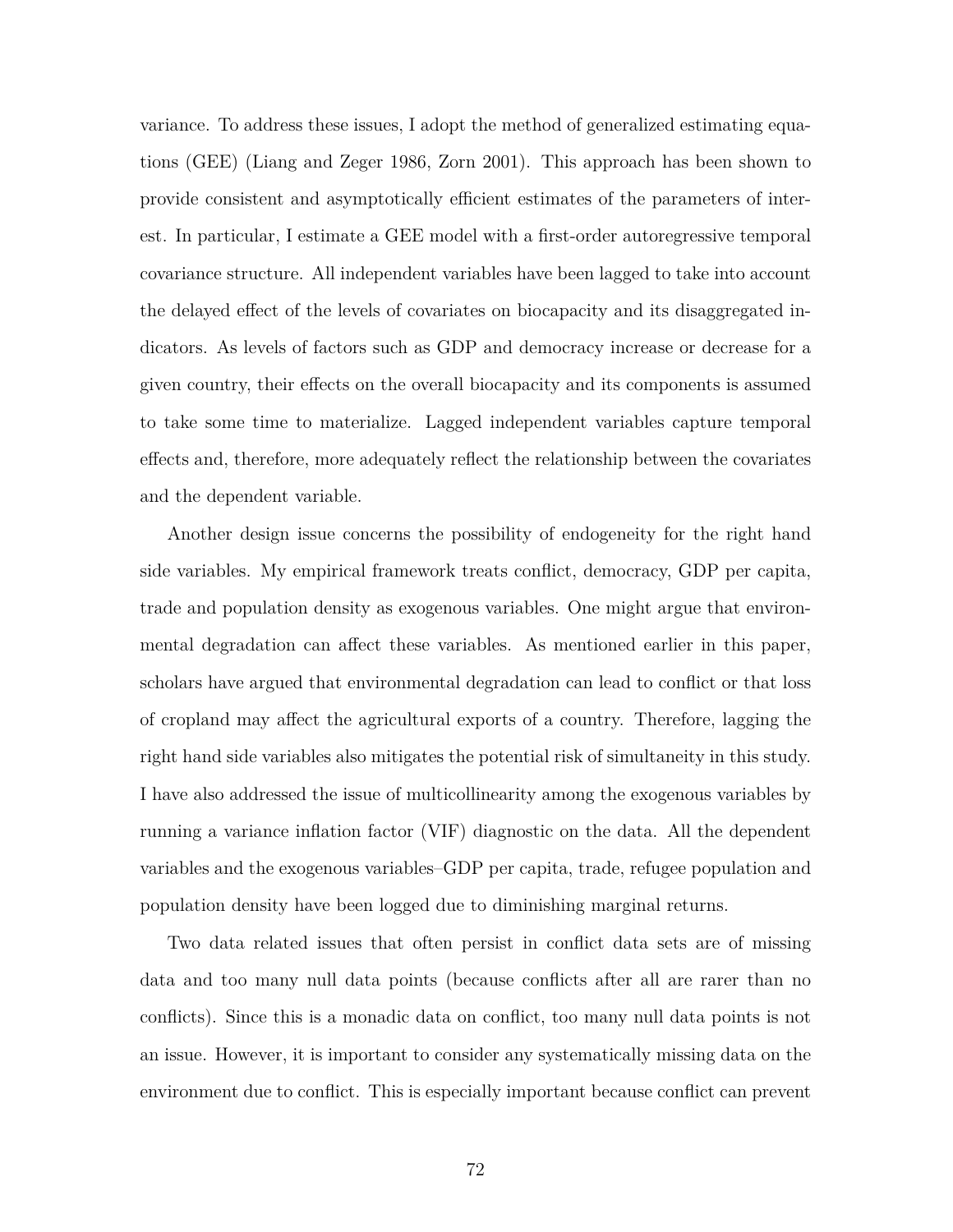international or domestic institutions from gathering data. International or domestic agencies are unable to send employees or volunteers into conflict zone to gather data or collect samples and so on due to lack of safety and infrastructure. The National Footprint Accounts methodology uses extensive measures to deal with missing data and other data related inconsistencies. The data cleaning algorithm used by NFA excludes data points that are beyond a fixed distance from the median value of the reference time series data. The fixed distance is a user-defined multiple of the median value of the time series in question. To replace the removed outliers and/or to fill in data gaps for non-endpoints, the algorithm interpolates the average value of the two neighboring points. To replace endpoints (outliers or missing data), the algorithm extrapolates values based on the Akaike Information Criterion. [Akaike (1978)] The data clean-ing algorithm was implemented on the following trade datasets used in the NFA 2011 Edition: the COMTRADE dataset, the FishSTAT Commodity dataset, and the TRADESTAT dataset from FAOSTAT.

I estimate two models to test my hypotheses. The first model measures the effect of the independent variables on the overall level of environmental capacity as expressed by national biocapacity for a given year  $(Y_{it} = X_{it}\beta + \mu_{it})$ . The second model employs the change in environmental capacity, taking the difference between the national biocapacity for the current year and the previous year  $(\Delta Y_{it} = \Delta X_{it}\beta + \epsilon_{it})$ . This model assess the immediate short-term effect of conflict on environmental capacity. The effect on biocapacity in the first model is a better indicator of how the state would maintain its environment and environment related infrastructure in the long run after the conflict; the change in environmental capacity due to conflict indicates the direct effect of conflict in the year following the violence. For each model, I present separate results for different type of conflicts-intrastate, interstate and ethnic.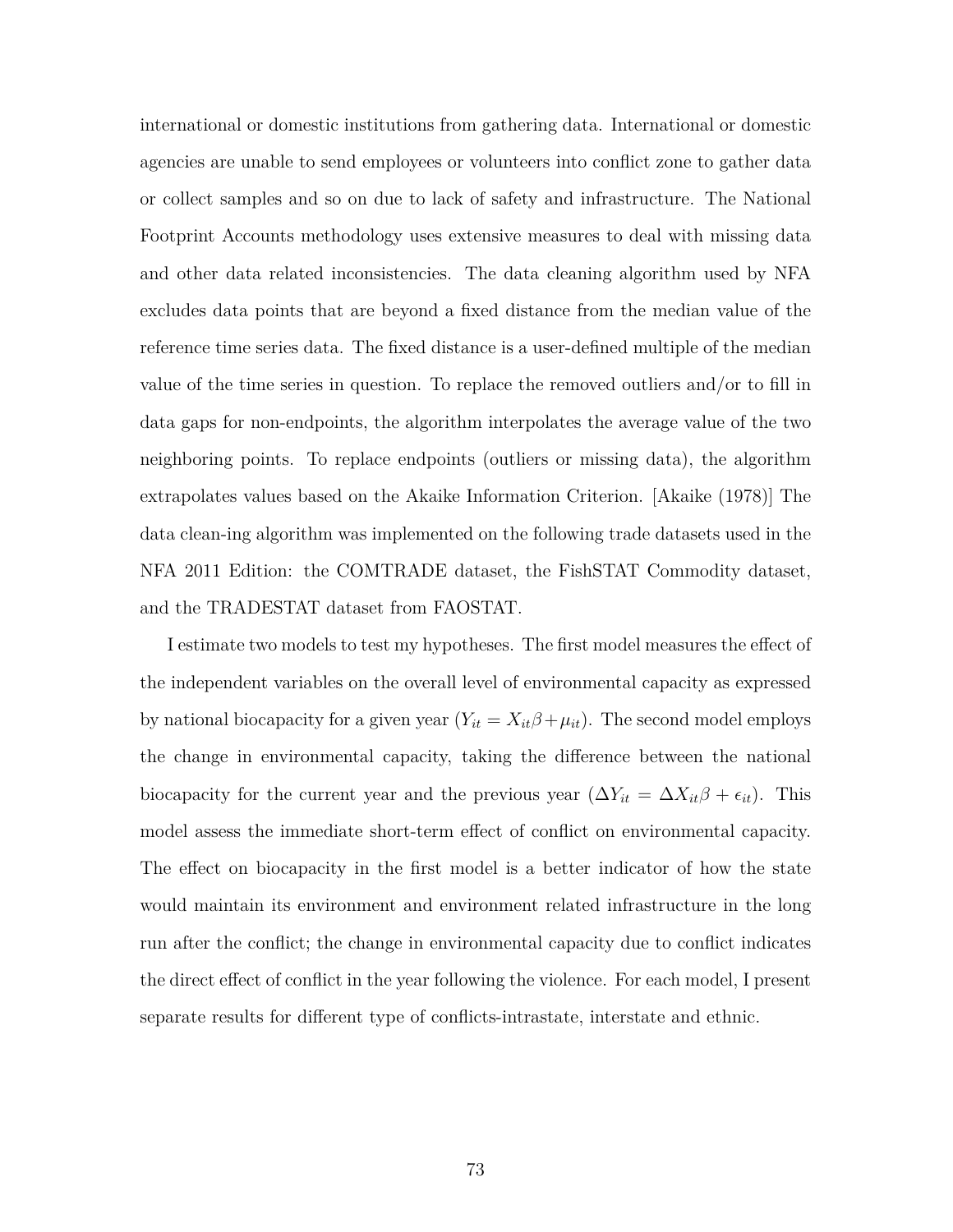## **Long-Term Effects**

Table 4.3 presents the summary statistics for the model estimating the long-term impact. Table 4.4 presents the long-term effects of conflict and other covariates on environmental capacity. In the first model I find that the overall environmental capacity of a country declines as the magnitude of conflict it is involved in increases. This finding, illustrated in Figure 4.2, reveals that each unit of increase in the magnitude of conflict in a country, leads to a loss of biocapacity for that country on an average. This is consistent with our earlier discussion about the impact of violence on environmental capacity of a country through direct impact and other factors like destruction of infrastructure, generation of refugee flows, and diversion of resources away from environment related spending. These factors hinder the ability of a state to protect and conserve its environmental capacity and also skew its priorities in the aftermath of war towards economic development, providing health care facilities and so on away from long-term environmental concerns.

| Variable                           | Mean    | Std. Dev. | Min.     | Max.   |
|------------------------------------|---------|-----------|----------|--------|
| Dependent Variable                 |         |           |          |        |
| log(Total Biocapacity)             | 7.06    | 0.992     | 2.904    | 9.273  |
| Independent Variables              |         |           |          |        |
| Lagged POLITY score                | $-0.09$ | 7.517     | $-10$    | 10     |
| Lagged $log(Per Capita GDP)$       | 3.266   | 0.683     | 1.794    | 4.8    |
| Lagged log(Trade Openness)         | 1.768   | 0.312     | 0.036    | 2.794  |
| Lagged log(Population Density)     | 1.606   | 0.709     | $-1.006$ | 3.814  |
| Lagged log(Refugee Population)     | 3.79    | 1.322     | $\Omega$ | 6.644  |
| Lagged log(Per Capita GDP squared) | 11.135  | 4.547     | 3.219    | 23.041 |
| Lagged POLITY score squared        | 56.506  | 31.624    | $\Omega$ | 100    |
| Lagged Total Conflict              | 0.576   | 1.66      | $\Omega$ | 14     |
| Lagged International Wars          | 0.084   | 0.588     | $\theta$ | 11     |
| Lagged Civil Wars                  | 0.491   | 1.455     | $\theta$ | 11     |
| Lagged Ethnic Wars                 | 0.213   | 0.945     | $\theta$ | 10     |

Table 4.3: Summary statistics: Long-term Effects

Note: N=8800

The level of democracy has a significantly negative impact on the long-term en-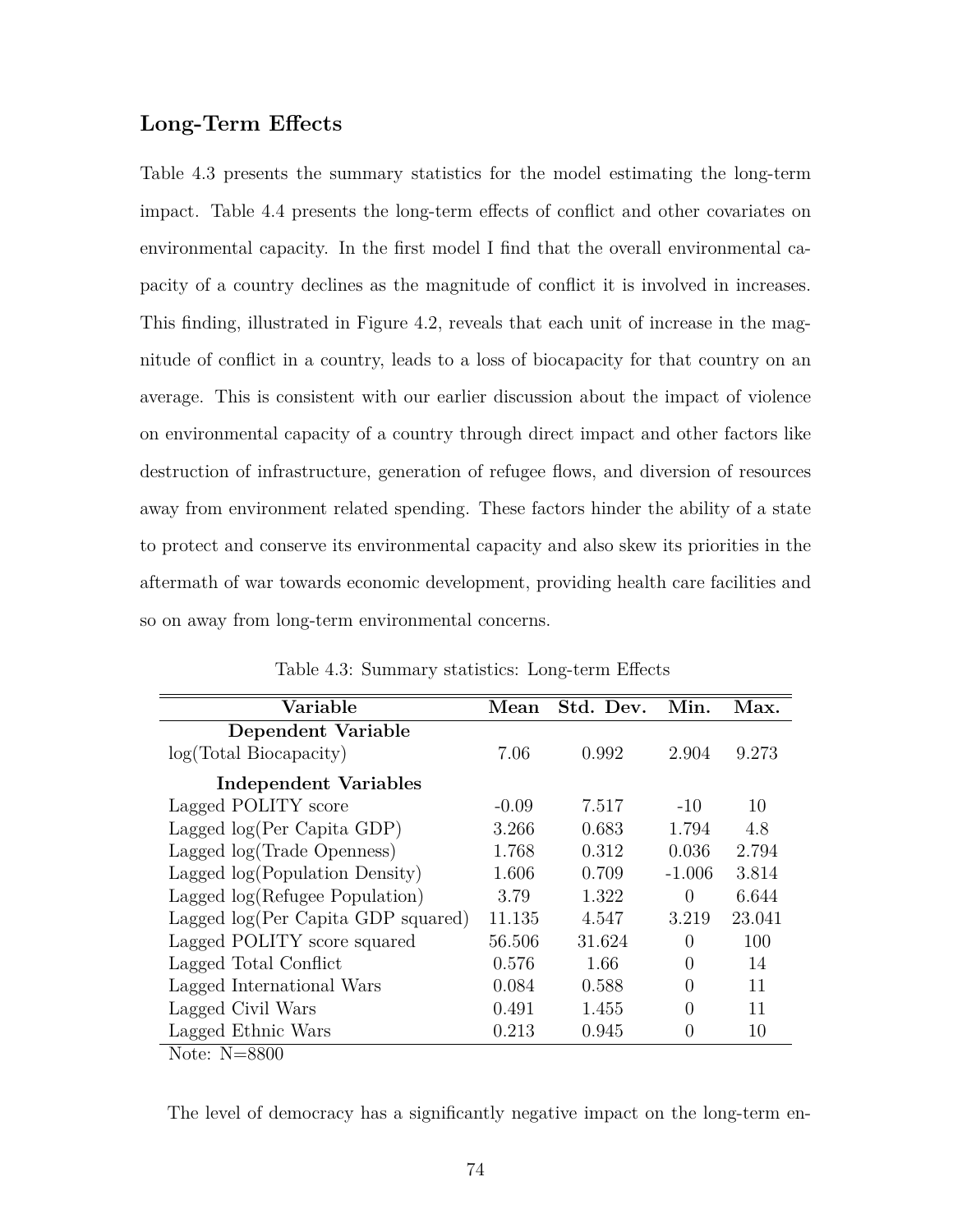vironmental capacity of a country which seems to indicate that as countries become more democratic their environmental capacity declines. But considering the coefficient of the squared POLITY score, which is negative and significant, we can deduce a curvilinear relationship between levels of democracy and biocapacity. Which means that countries with low democracy scores and countries with high democracy scores both have higher environmental capacity. For countries with high levels of democracy, one could contend that an active civil society and a responsive government ensure protection and conservation of biocapacity of that country.

One could also argue that countries with high levels of democracy often tend to be advanced, industrialized economies that can afford to spend on environment friendly technology. On the other hand countries with very low democracy scores perhaps experience a very strict and controlled use of their environmental resources. Alternatively countries with low democratic scores are also likely to be "underdeveloped" economies where their environmental capacity has not been tapped yet.



Figure 4.2: The Effect of Conflict on the Overall National Biocapacity

Levels of democracy in a country also becomes crucial in the wake of conflict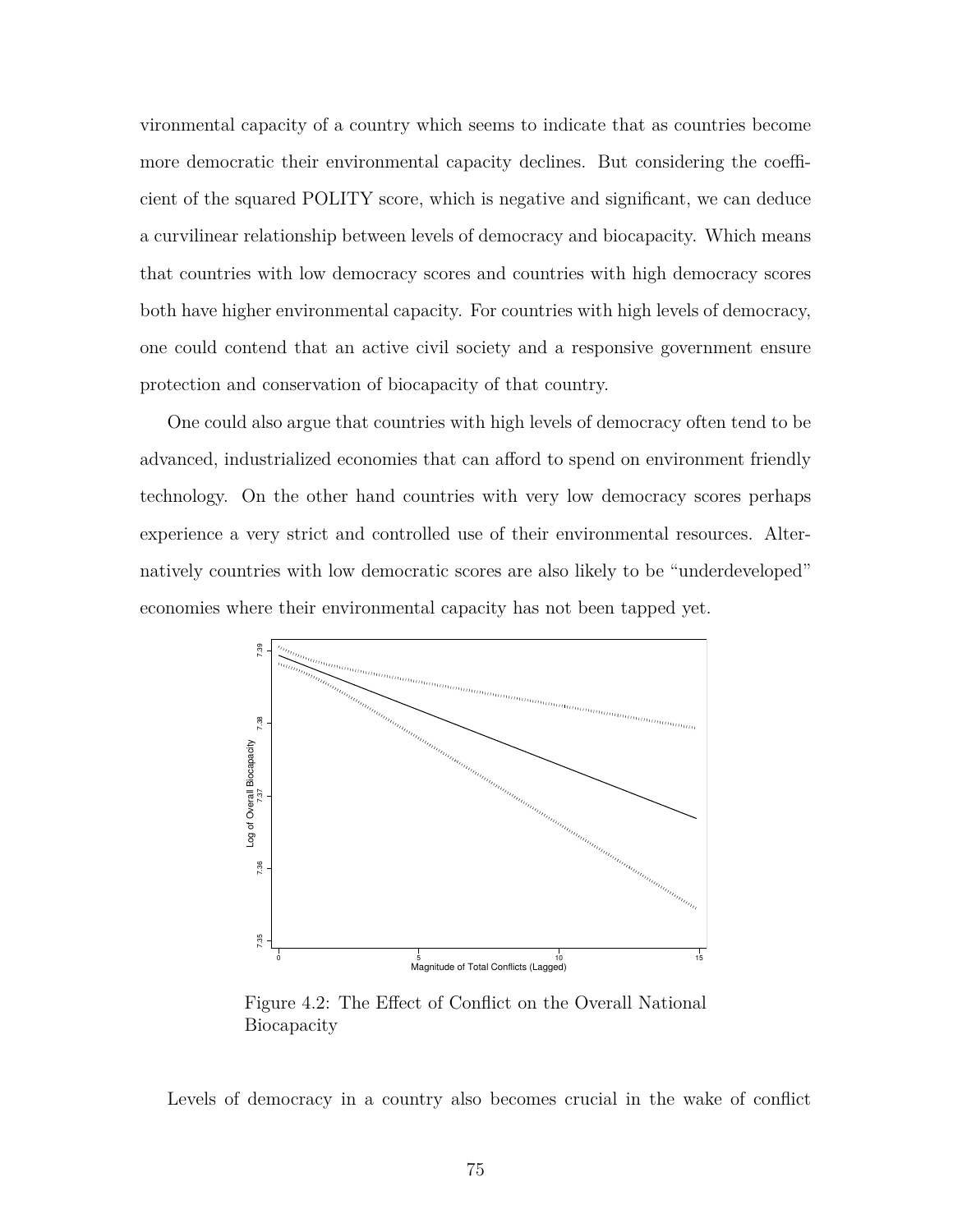and its environmental impact. My findings suggest that as the magnitude of conflict increases, the role of democracy and democratic institutions increase in rebuilding biocapacity. Figure 4.3 presents the effect of conflicts on environmental capacity by democracy scores. The dashed line represents the effect of conflict in countries with high democracy scores (7 or higher) and solid line represents the impact of conflict on biocapacity in countries with low democracy scores.



Figure 4.3: The Effect of Conflict on the Overall Biocapacity by Democracy Scores

The results indicate that countries with low levels of democracy lose biocapacity as the magnitude of wars increases as opposed to highly democratic countries that seem to be doing fine in terms of environmental capacity in the long run. Weak democracies or autocracies supposedly have weak institutions and infrastructure to look after the environment, moreover a non-democratic regime is not likely to be very responsive towards the general population who become the victims of environmental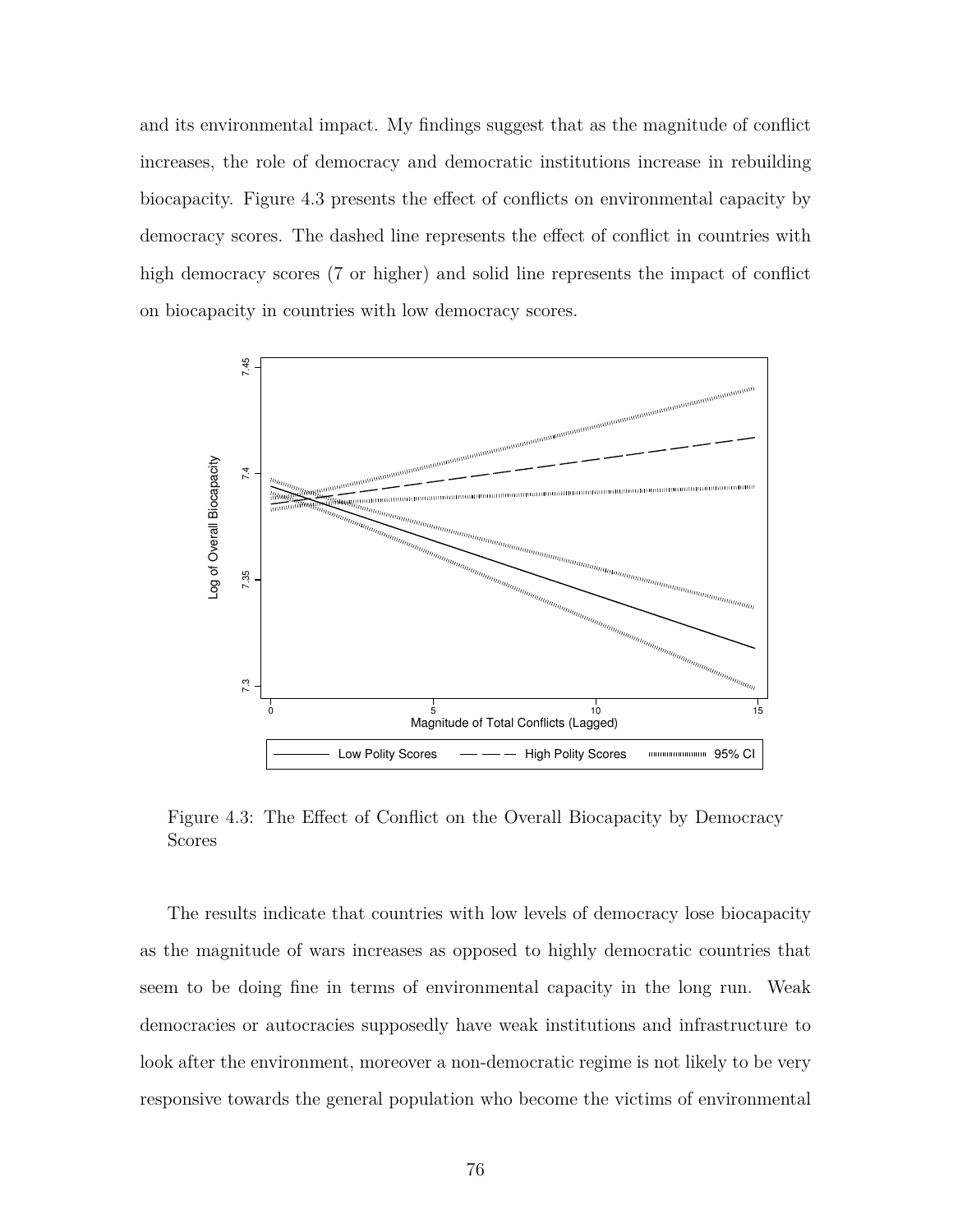degradation. Therefore, weak democracies/non-democracies have neither the will nor the resources to rebuild and conserve the environment after conflict. On the other hand strong democracies tend to be better at responding to the needs of the electorate which includes looking after the environment after war time. Strong democracies also have better institutional infrastructure and civil society organization to deal with post-conflict environmental reconstruction. Therefore in the long-run, stronger democracies tend to do better at rebuilding and conserving environment that nondemocracies. Having said that, such argument may not hold true for international conflicts where strong democracies have "outsourced" most of their wars in the last fifty years. Which means that strong democracies do not experience the impact of conflict on their own territory to have any direct or indirect long-term effect on their environmental capacity. This argument brings forth the idea of ecological justice or injustice where the same conflict has an uneven impact on different countries involved depending on their economic and political status in the international system.

Economic growth has a significantly positive impact on long-term environmental capacity of a country. Moreover, there is an evidence of a curvilinear relationship between GDP and biocapacity. This implies that as a country's GDP increases its biocapacity increases, presumably by employing more environmentally efficient technology and investing more money to environment related research and development. But this increasing effect decreases as the GDP continues to grow because even though we can slow down the degree of environmental degradation due to environmental growth by employing more efficient technology, it does take its toll on a country's biocapacity.

Trade openness has a significant negative impact on environmental capacity, hinting towards the environmentally exploitative nature of globalization. My model suggests that population density has a positive impact on environmental capacity, which seems a little counter intuitive since population pressure is often linked to environmen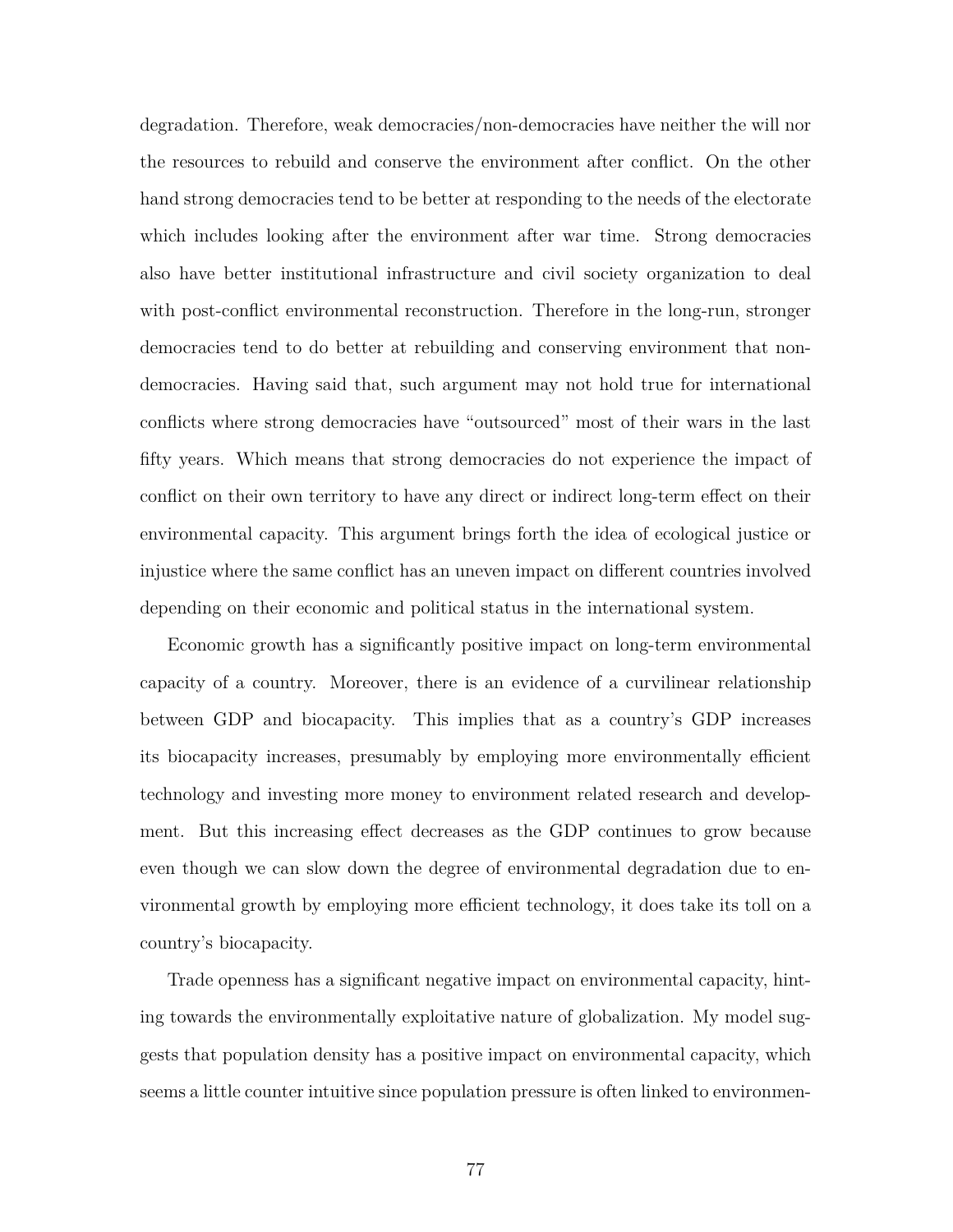tal degradation. However, scholars have also suggested that high population density could also hint at urbanization and perhaps more efficient use of environmental resources. Presence of refugee population also has a negative impact on a country's biocapacity in the long run which is in line with our earlier discussion about "living off the land" consequences of displaced populations.

When comparing different types of conflicts–international, civil and ethnic–my findings suggest that on an average, international and ethnic conflicts are more devastating for the environment than civil conflicts. However all three type of conflicts do perpetrate a significant amount of damage to the environment in the long run. Level of democracy becomes critical for countries facing all the three types of conflict in managing environmental capacity in the long run. Refugee population has a negative impact on environment in countries facing civil wars and ethnic wars.

## **Short-Term Effects**

The second model assesses the short-term relationship between the explanatory factors and environmental degradation by looking at changes in national biocapacity and independent variables. The changes in biocapacity is calculated by taking the difference in the values of national biocapacity for the current and the previous year  $(\Delta Biocapacity = Biocapacity_{it} - Biocapacity_{(it-1)})$ . Similar calculations are made on covariates to measure yearly changes. As in the previous model, which assesses the overall levels of biocapacity, The conflict variable is disaggregated along type– International, Civil and Ethnic. Summary statistics for this model are presented in Table 4.5. The results for this model are shown in Table 4.6 and reveal a significant decline in biocapacity in the short-term, when countries are experiencing international wars. There is no statistically significant decline in environmental capacity if a country is involved in civil or ethnic wars at least within a span of one year.

Trade openness seems to have a positive impact on national biocapacity in the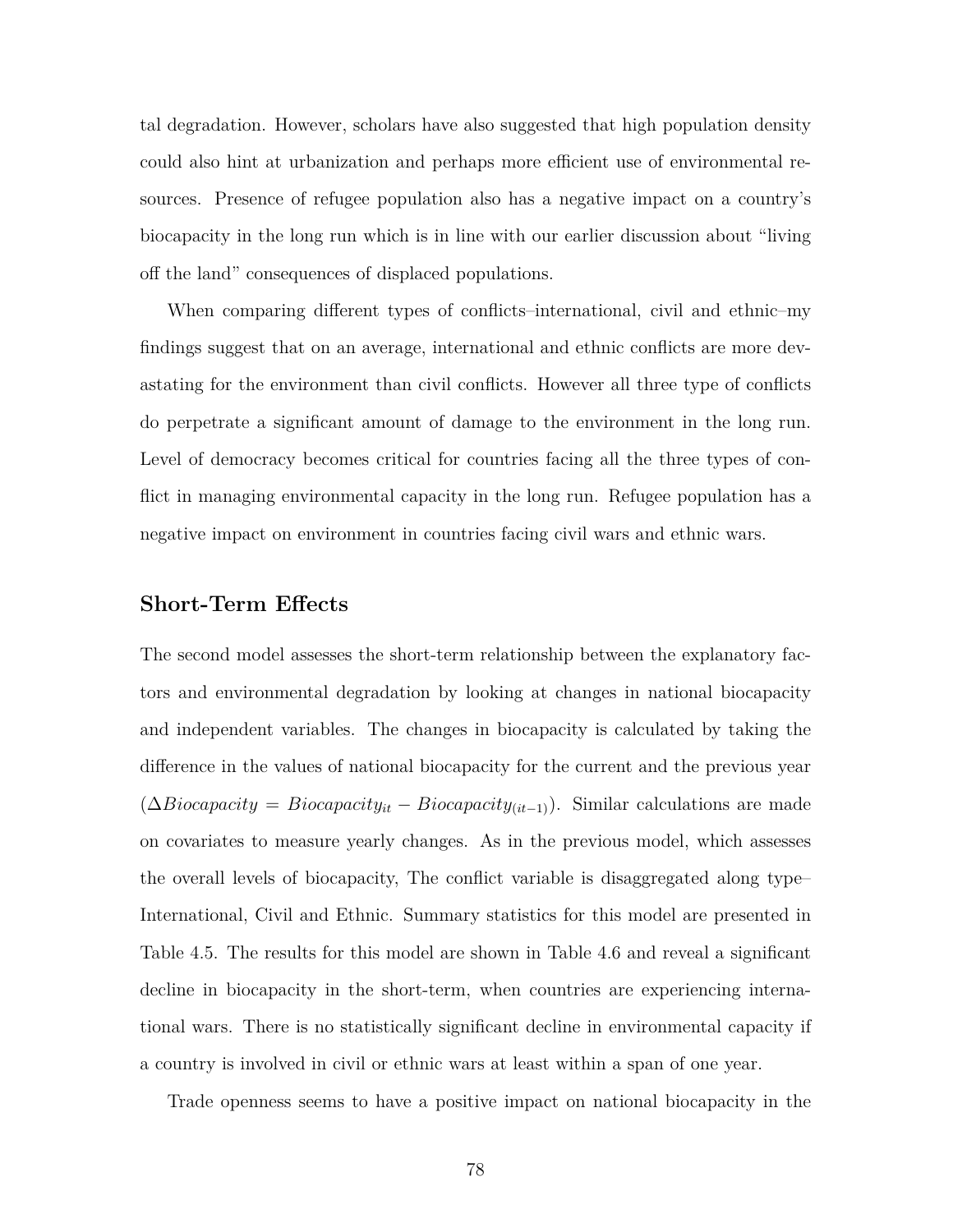short-term but wealth does not have a statistically significant effect on national biocapacity in this model. Varying levels of wealth does not have any significant impact on environmental biocapacity in this model.

Democracy does not have any significant impact on environmental capacity of a country in a short span of time. Different levels of democracy also does not seem to matter for the environment in the aftermath of a war. Population density has a positive impact on the environmental biocapacity in the sort-run, which again hints at a positive correlation between urbanization and environmental biocapacity.

The impact of refugee population on the environment is negatively significant in the short-run if a country is involved in a civil conflict. This is perhaps explained by the nature of civil conflicts and porousness of borders among neighboring states, whose populations might be involved in those civil conflicts. However refugee populations don't seem to have a statistically significant impact on the environment in the case of international or ethnic wars. The variable of refugee or displaced population is very crucial to post-conflict environmental degradation and needs further unpacking. Unfortunately due to the limitation of the data and scope of this research I can't include it in this analysis. In this research I'm only accounting for international refugees and not internally displaced populations, because of data constraints. Including data in internally displaced populations could shed more light on subnational trends of environmental degradation due to population displacements within a country.

#### 4.4 Discussion

The findings of this analyses in this chapter indicate that conflicts have a very destructive impact on the environment which may not become very apparent in the short-run but can lead to a significant loss of biocapacity for a country in the long-run. My analysis also suggests that different type of conflicts can have different impact on a country's environment, for instance, international and ethnic conflicts have a more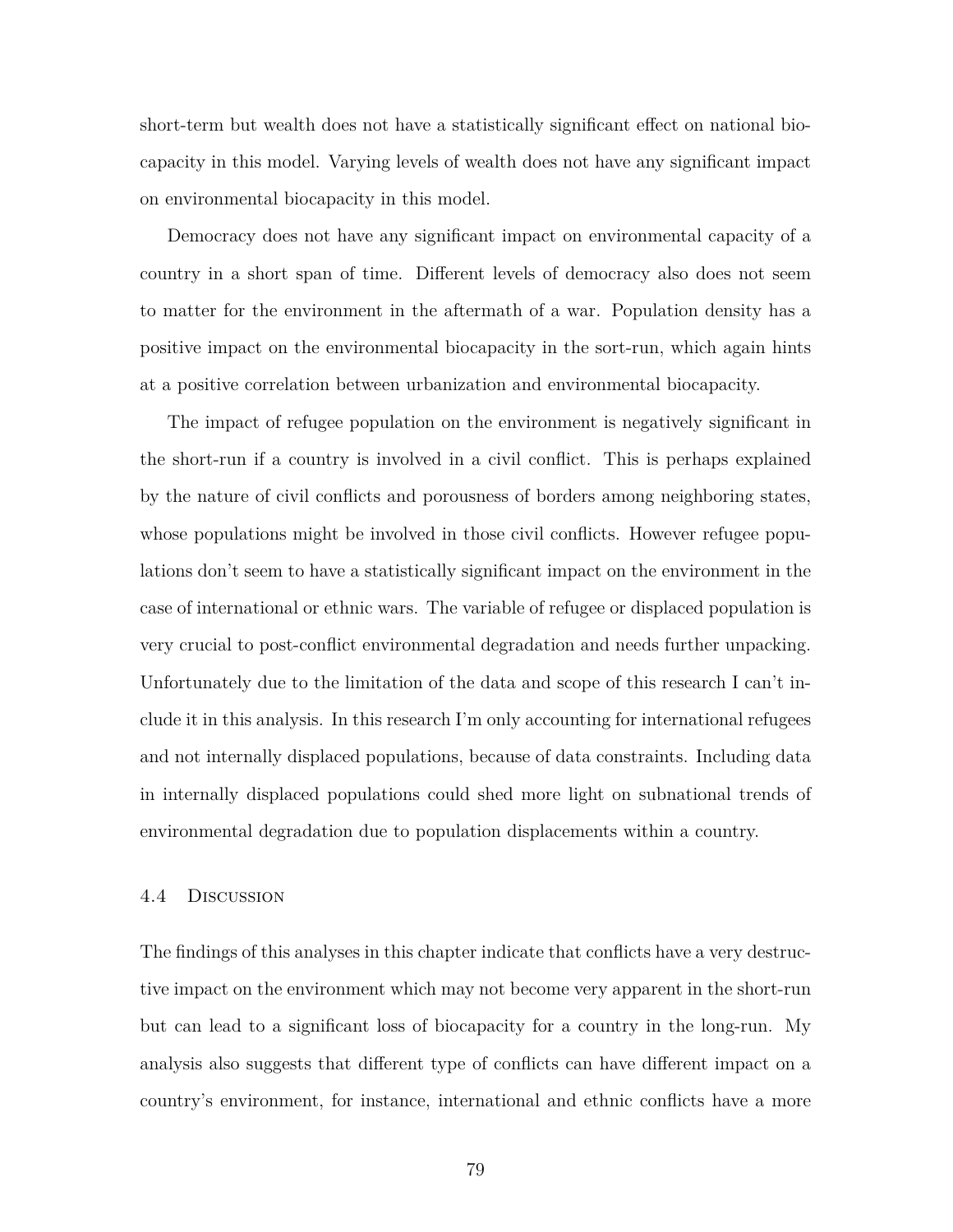detrimental impact on a country's environment in the long-run but in the short-run only international conflicts seem to impact the environment, which could be explained by the large scale of the international conflict and the nature of weapons used for interstate wars.

The results also validate earlier claims made in the thesis that governments and international political institutions often ignore the environmental impact of conflict because it is not immediate. Environmental impact of a conflict can take years to manifest through several direct and indirect means and political institutions need to be be cognizant of this temporal aspect of environmental degradation after a conflict. My analysis also finds a significant relationship between democracies and environmental management after conflicts in the long-run. The results, therefore add to the already vast literature on democracy and conflict, focussing on the benefits of democratization vis a vis environmental protection post-conflict. However these results need further investigation because democratic countries often don't fight international wars on their own turf, thereby endangering and destroying environmental capacity of other countries in the process. Environmental consequences of war, therefore, bring forth the issue of justice and equity not only for the populations (directly dependent on the environment for their day to day living, hence more vulnerable, verses economically better off population groups), but also for countries who initiate conflict knowing that they will experience negligible environmental loss as a consequence of their actions.

Apart from political factors, economic factors also have a significant impact on environmental capacity of a country in both short-term and long-term. Work on consequences of conflict has mainly focussed on effects on states and institutions, including political, economic and health related impact of violence. The real costs of violent conflict can not be understood completely without a clearer comprehension of the mechanisms through which war affects individuals and their environment. This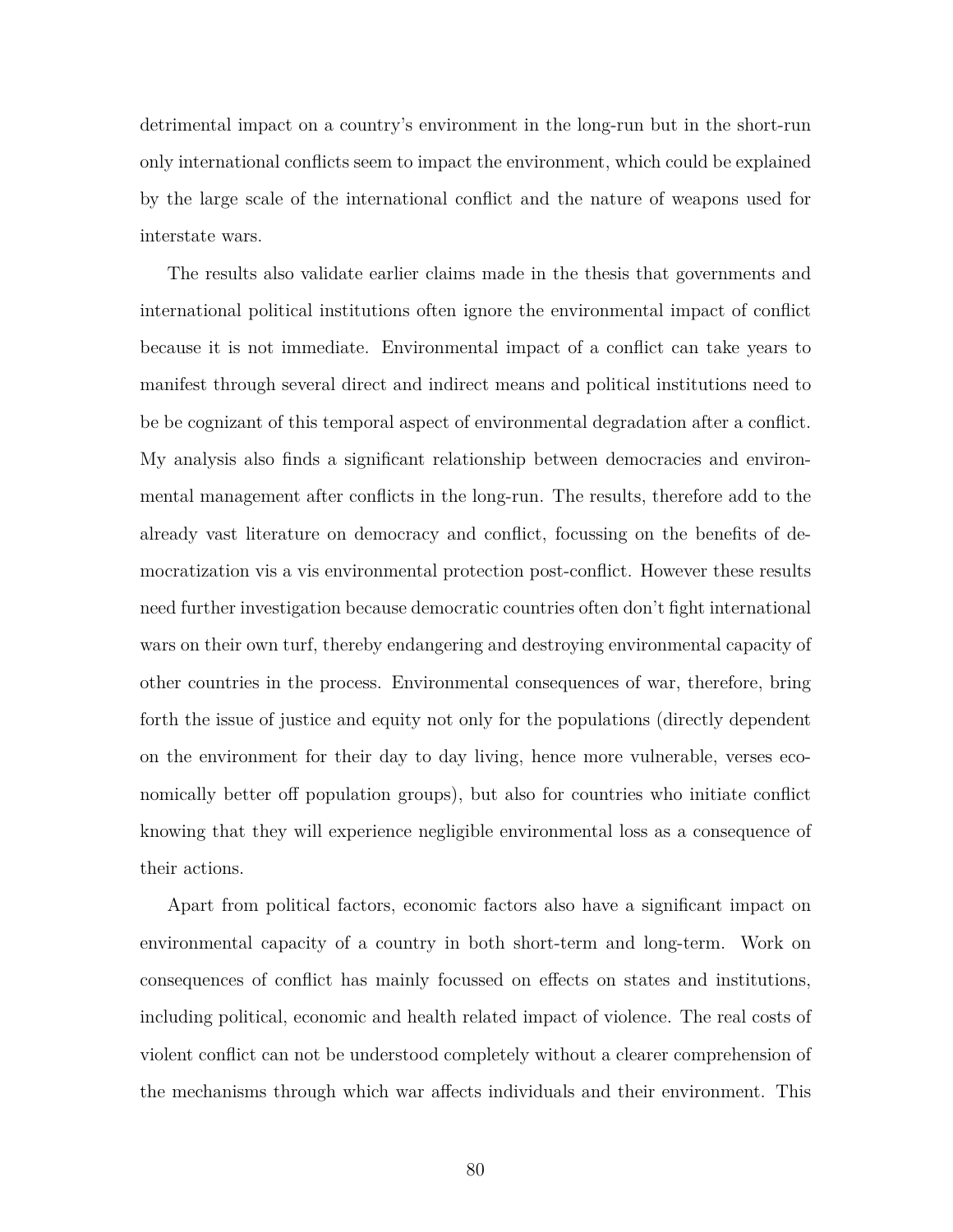study furthers the goal of understanding the environmental cost of war by examining the effect of conflict on environmental resources that humans so closely depend on. It is crucial to study the impact of conflict on environmental capacity of a state because environmental capacity or natural resources often affect economic growth and political outcomes in states. Also, environmental degradation in states due to conflict can engender further conflicts. In this chapter, I looked at the impact of conflict on the overall biocapacity of a country, in the next chapter I will examine the impact of conflict on disaggregated indicators of biocapacity. These indicators are crucial for social sustenance, which, if destroyed, can lead to further conflict.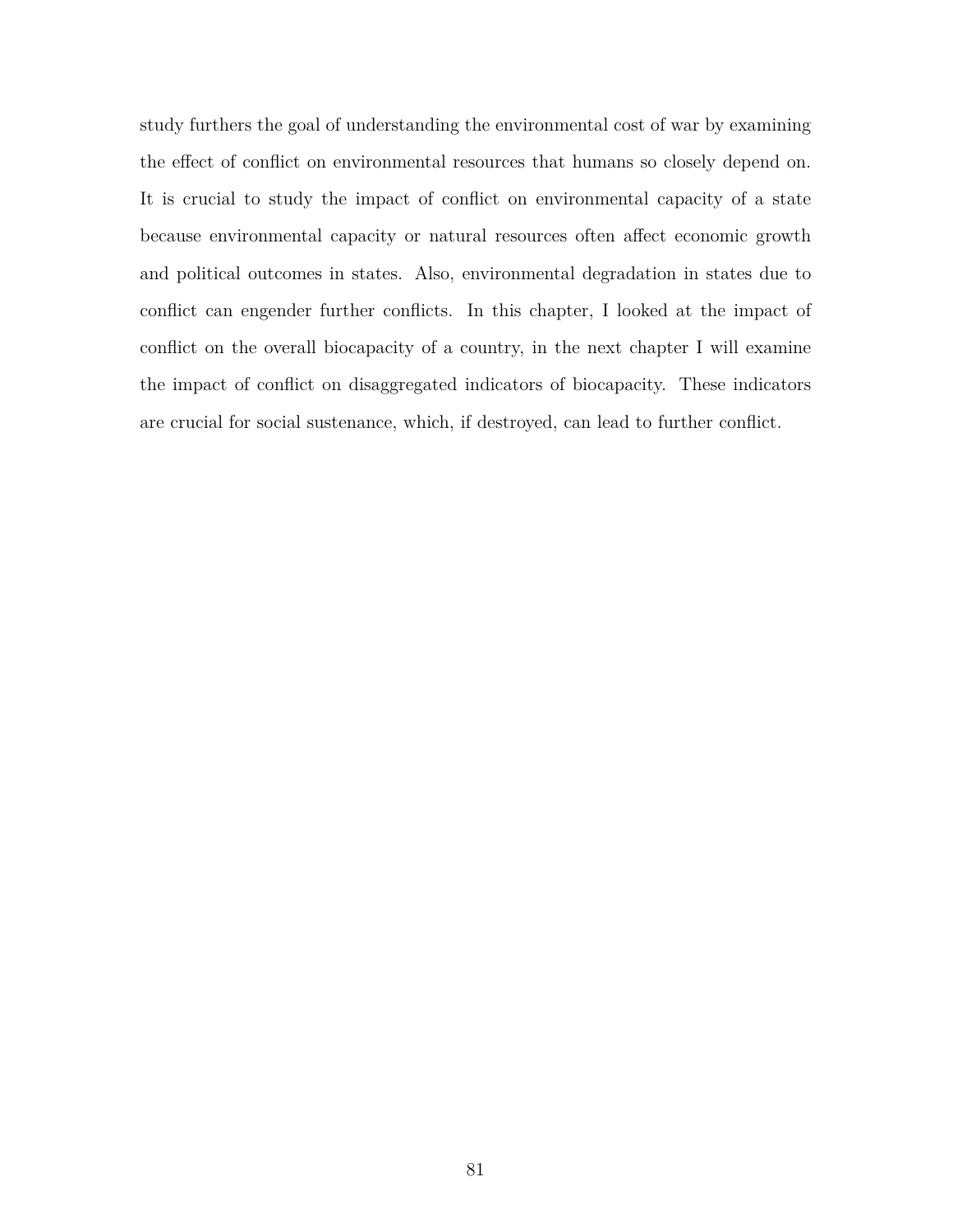|                              | (1)          | (2)           | (3)          | (4)          |
|------------------------------|--------------|---------------|--------------|--------------|
|                              | Total        | International | Civil        | Ethnic       |
| Lagged Total Conflict        | $-0.0014**$  |               |              |              |
|                              | (0.0004)     |               |              |              |
| Lagged POLITY score          | $-0.0003*$   | $-0.0001$     | $-0.0003*$   | $-0.0002$    |
|                              | (0.0001)     | (0.0001)      | (0.0001)     | (0.0001)     |
| Lagged $log(Per Capita GDP)$ | $0.2523***$  | $0.2675***$   | $0.2572***$  | $0.2551***$  |
|                              | (0.0201)     | (0.0199)      | (0.0201)     | (0.0200)     |
| Lagged log(Trade Openness)   | $-0.0258***$ | $-0.0230***$  | $-0.0256***$ | $-0.0258***$ |
|                              | (0.0047)     | (0.0047)      | (0.0047)     | (0.0047)     |
| Lagged $log(Pop Density)$    | $0.0897***$  | $0.0870***$   | $0.0899***$  | $0.0888***$  |
|                              | (0.0053)     | (0.0052)      | (0.0053)     | (0.0052)     |
| Lagged log(Refugee Pop)      | $-0.0013$    | $-0.0008$     | $-0.0042***$ | $-0.0020***$ |
|                              | (0.0328)     | (0.0049)      | (0.0012)     | (0.0008)     |
| Lagged $log(Per Capita GDP)$ | $-0.0310***$ | $-0.0332***$  | $-0.0317***$ | $-0.0313***$ |
| sq                           |              |               |              |              |
|                              | (0.0031)     | (0.0031)      | (0.0031)     | (0.0031)     |
| Lagged POLITY score sq       | $-0.0002***$ | $-0.0002***$  | $-0.0002***$ | $-0.0002***$ |
|                              | (0.0000)     | (0.0000)      | (0.0000)     | (0.0000)     |
| Total ConflictXPOLITY        | $0.0003***$  |               |              |              |
|                              | (0.0001)     |               |              |              |
| Lagged International Wars    |              | $-0.0030*$    |              |              |
|                              |              | (0.0012)      |              |              |
| International WarsXPOLITY    |              | $0.0005**$    |              |              |
|                              |              | (0.0002)      |              |              |
| Lagged Civil Wars            |              |               | $-0.0013**$  |              |
|                              |              |               | (0.0005)     |              |
| Civil WarsXPOLITY            |              |               | $0.0002***$  |              |
|                              |              |               | (0.0001)     |              |
| Lagged Ethnic Wars           |              |               |              | $-0.0030***$ |
|                              |              |               |              | (0.0008)     |
| Ethnic WarsXPOLITY           |              |               |              | $0.0005***$  |
|                              |              |               |              | (0.0001)     |
| (constant)                   | $6.8272***$  | $6.8015***$   | $6.8178***$  | $6.8225***$  |
|                              | (0.0337)     | (0.0333)      | (0.0337)     | (0.0336)     |
| $\boldsymbol{N}$             | 4912         | 4912          | 4912         | 4912         |

Table 4.4: Determinants of Environmental Impact: Long Term Effects, 1961-2005

Standard errors in parentheses

 $*$  *p* < 0.05,  $*$  *p* < 0.01,  $*$  *p* < 0.001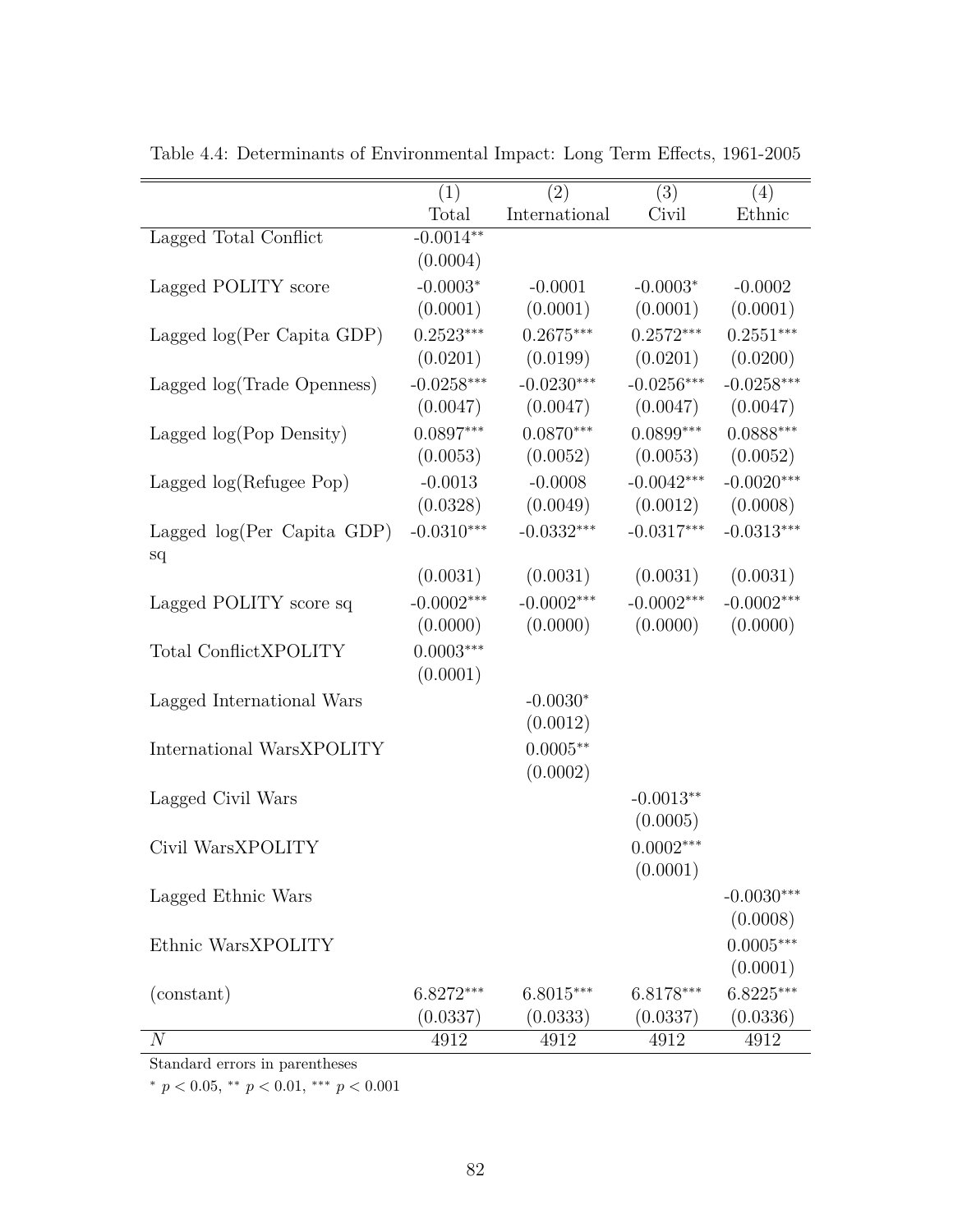Table 4.5: Summary statistics

| Variable                                | Mean     | Std. Dev. | Min.             | Max.  |
|-----------------------------------------|----------|-----------|------------------|-------|
| Dependent Variable                      |          |           |                  |       |
| $\Delta$ (Total Biocapacity)            | $\Omega$ | 0.026     | $-0.352$         | 0.274 |
| Independent Variables                   |          |           |                  |       |
| $\triangle$ POLITY score                | 0.085    | 1.785     | $-18$            | 16    |
| $\Delta$ log(Per Capita GDP)            | 0.007    | 0.027     | $-0.301$         | 0.28  |
| $\Delta$ log(Population Density)        | 0.009    | 0.008     | $-0.193$         | 0.136 |
| $\Delta$ log(Trade Openness)            | 0.006    | 0.057     | $-0.608$         | 1.165 |
| $\Delta$ Lagged log(Refugee Population) | $-0.002$ | 0.407     | $-3.575$         | 3.539 |
| $\Delta$ log(Per Capita GDP squared)    | 0.052    | 0.165     | $-1.707$         | 1.665 |
| $\Delta$ POLITY score squared           | 0.048    | 10.083    | $-100$           | 100   |
| Lagged Total Conflict                   | 0.576    | 1.66      | $\Omega$         | 14    |
| Lagged International Wars               | 0.084    | 0.588     | 0                | 11    |
| Lagged Civil Wars                       | 0.491    | 1.455     | $\left( \right)$ | 11    |
| Lagged Ethnic Wars                      | 0.213    | 0.945     | $\theta$         | 10    |
| Note: $N=8380$                          |          |           |                  |       |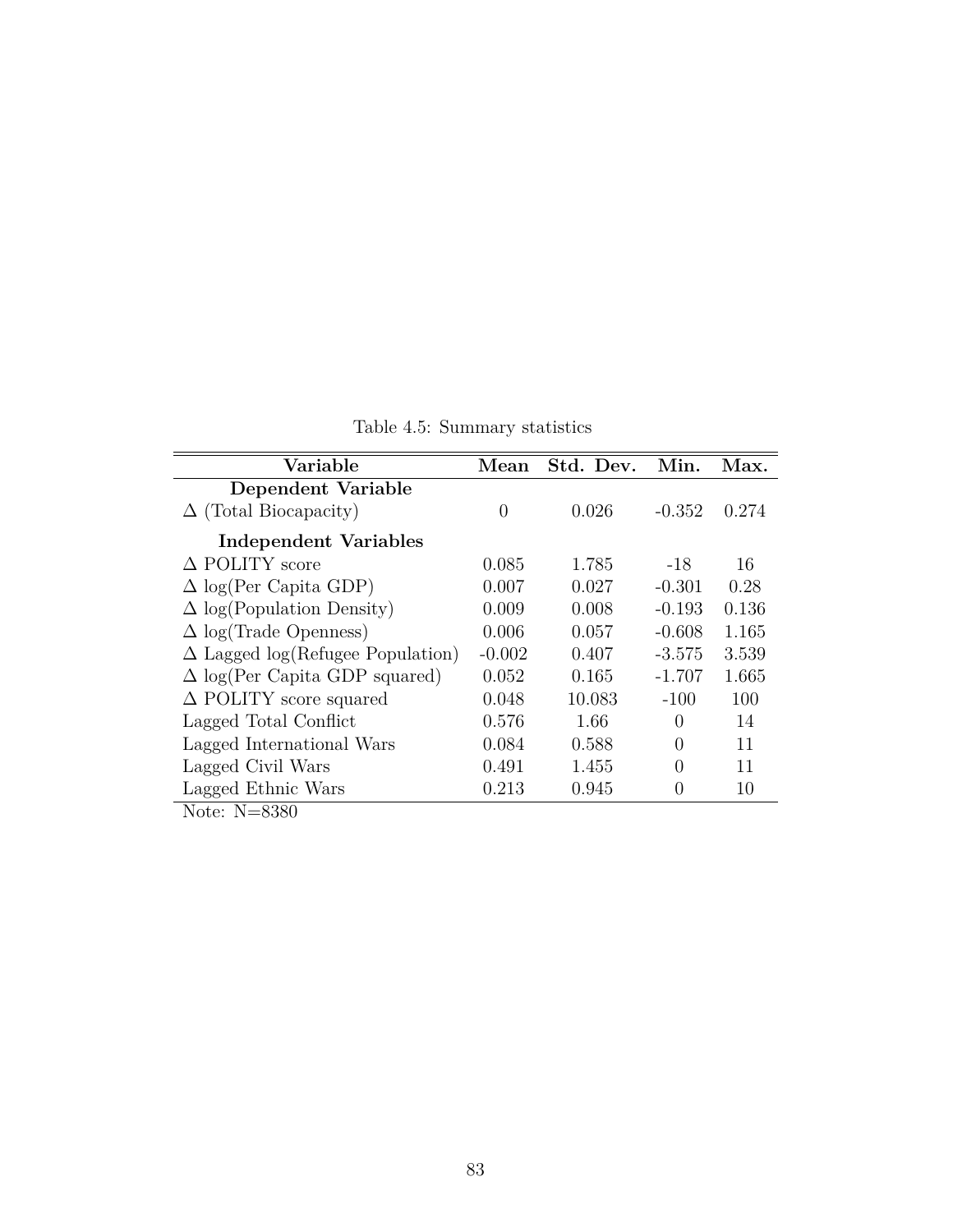|                                  | (1)         | (2)           | (3)          | (4)         |
|----------------------------------|-------------|---------------|--------------|-------------|
|                                  | Total       | International | Civil        | Ethnic      |
| Lagged Total Conflict            | $-0.0003$   |               |              |             |
|                                  | (0.0003)    |               |              |             |
| $\triangle$ POLITY score         | 0.0002      | 0.0001        | 0.0002       | 0.0001      |
|                                  | (0.0002)    | (0.0002)      | (0.0002)     | (0.0002)    |
| $\Delta$ log(Per Capita GDP)     | $-0.1325$   | $-0.1315$     | $-0.1308$    | $-0.1288$   |
|                                  | (0.0776)    | (0.0775)      | (0.0776)     | (0.0776)    |
| $\Delta$ log(Pop Density)        | $0.2649*$   | $0.2759*$     | $0.2678*$    | $0.2730*$   |
|                                  | (0.1088)    | (0.1085)      | (0.1090)     | (0.1089)    |
| $\Delta$ log(Trade Openness)     | $0.0305***$ | $0.0305***$   | $0.0306***$  | $0.0307***$ |
|                                  | (0.0075)    | (0.0075)      | (0.0076)     | (0.0075)    |
| $\Delta$ Lagged log(Refugee Pop) | $-0.1957*$  | $-0.3340$     | $-0.5678***$ | $-0.2580$   |
|                                  | (0.1088)    | (0.1085)      | (0.0976)     | (0.1289)    |
| $\Delta$ log(Per Capita GDP sq)  | 0.0055      | 0.0055        | 0.0054       | 0.0052      |
|                                  | (0.0131)    | (0.0131)      | (0.0131)     | (0.0131)    |
| $\Delta$ POLITY score sq         |             | 0.0000        | $-0.0000$    |             |
|                                  |             | (0.0000)      | (0.0000)     |             |
| $\Delta$ Total ConflictXPOLITY   | $-0.0001$   |               |              |             |
|                                  | (0.0001)    |               |              |             |
| Lagged International Wars        |             | $-0.0053***$  |              |             |
|                                  |             | (0.0009)      |              |             |
| International<br>WarsX-<br>Δ     |             | $-0.0013$     |              |             |
| <b>POLITY</b>                    |             |               |              |             |
|                                  |             | (0.0009)      |              |             |
| Lagged Civil Wars                |             |               | $-0.0002$    |             |
|                                  |             |               | (0.0004)     |             |
| $\Delta$ Civil WarsXPOLITY       |             |               | $-0.0001$    |             |
|                                  |             |               | (0.0001)     |             |
| Lagged Ethnic Wars               |             |               |              | 0.0000      |
|                                  |             |               |              | (0.0006)    |
| $\Delta$ Ethnic WarsXPOLITY      |             |               |              | $-0.0001$   |
|                                  |             |               |              | (0.0002)    |
| Constant                         | $-0.0012$   | $-0.0011$     | $-0.0010$    | $-0.0016$   |
|                                  | (0.0016)    | (0.0010)      | (0.0011)     | (0.0015)    |
| $\overline{N}$                   | 4760        | 4760          | 4760         | 4760        |

Table 4.6: Determinants of Environmental Impact: Short-Term Effects, 1961-2005

Standard errors in parentheses

 $*$  *p* < 0.05,  $*$  *p* < 0.01,  $*$  *p* < 0.001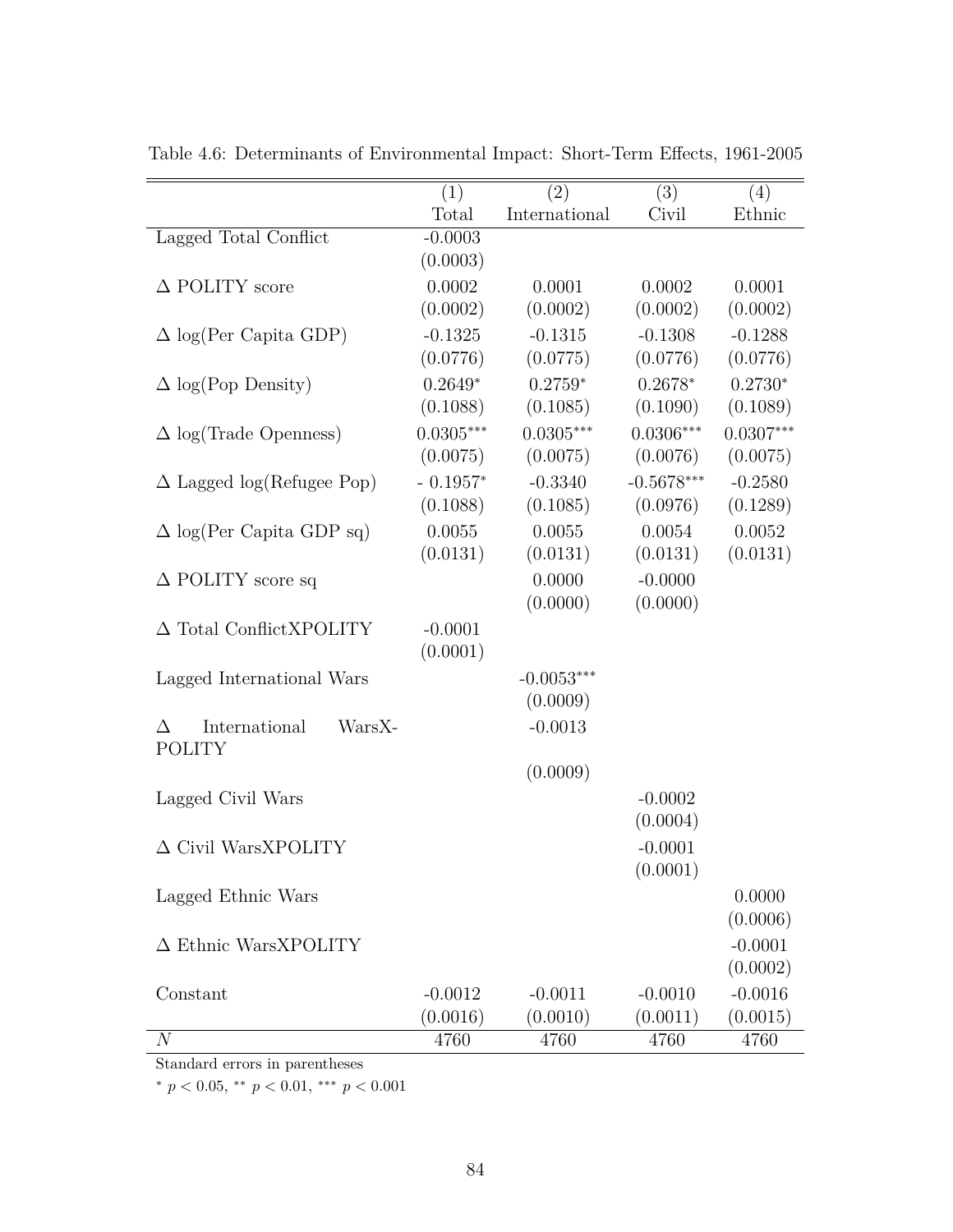# CHAPTER 5

# IMPACT OF DIFFERENT CONFLICT TYPES ON Disaggregated Measures of the Environment

In the previous chapter I examined the relationship between conflicts (and their different types) and the overall environment of countries in the context of other relevant social and political factors. The measure of environment that I have used in my analysis is the national *biocapacity* calculated by the National Footprint Accounts (NFA). *Biocapacity* is the ability of ecosystems to produce biological materials useful to humans beings and to absorb all the waste generated by human activities. All of this, of course, is dependent on the prevailing management schemes and extraction technologies where "useful" materials are defined as those demanded by the human economy. As I have argued before, *biocapacity* is a better measure of the environment to understand the relationship between conflict and environmental resources because it provides us with a uniform measure of the environmental capacity across different ecosystems. This enables us to compare a country like Mongolia which primarily lies in the cold Gobi desert located in the trans-Himalayan region, to Gabon, 85 percent of whose land is covered with tropical rain forests. Calculations of *biocapacity* also normalize disaggregated measures of the environment like–forest land, cropland, grazing land and fisheries, using Equivalence Factors (EF), so that they can be compared to each other. This gives us a critical advantage in looking at the impact of conflict on the environment in a deeper way. By understanding how conflicts affect different aspects of environmental biocapacity or ecosystem "services" we can get a sense of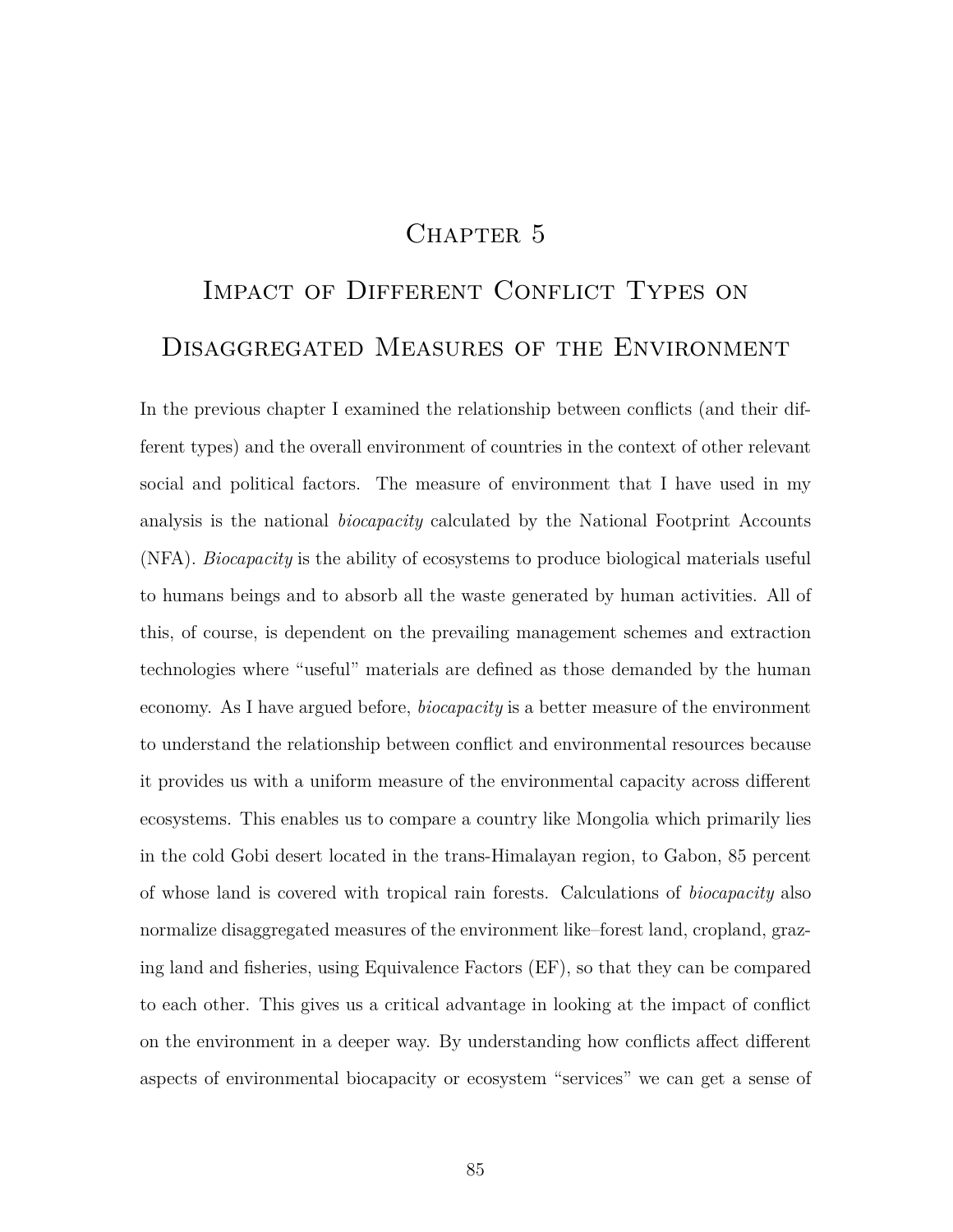what other future crisis will ensue in the light of a specific environmental degradation during and after violent conflicts.

In this chapter I deepen the analysis presented in the previous chapter and focus on four disaggregated measures of biocapacity. I examine the effect of the intensity of conflicts (measured in terms of duration and number of fatalities) on cropland, grazing land, forest land and fishing grounds. These four environmental assets or "services" are crucial to human sustenance in terms of sustaining life-stock, providing raw materials for industries like timber, providing food, fish and water. Degradation of these resources during or after conflict not only affects the overall quality of the environment but also engenders further scarcity, access or distribution based conflicts among contentious groups.

In this specific study I, once again, use data from the National Footprints Accounts (2010) from 1961 to 2008 for 186 countries to measure *biocapacity* of cropland, grazing land, forest land and inland fishing grounds. The NFA uses raw data on agricultural land, forested land and fishing grounds from the Coordination of Information on the Environment (CORINE) and the Food and Agricultural Organization (FAOSTAT) to calculate disaggregated *biocapacity*. Raw data for marine fishing grounds comes from World Resource Institute (WRI).

Just as in the previous chapter, this analysis uses "Major Episodes of Political Violence" (MEVP) Data, 1946-2008, created by the Center for Systemic Peace (CSP). CSP defines major episodes of political violence as systematic and sustained use of lethal violence by organized groups that result in at least 500 directly-related deaths over the course of the episode. Episodes are coded for time span and magnitude and assigned different categories of armed conflict. The three categories that I use for this analysis are international war, civil war and ethnic war. Each episode is designated to span a certain number of years and judged to have been of a certain, general "magnitude of societal-systemic impact" (an eleven-point scale, 0-10; magnitude scores are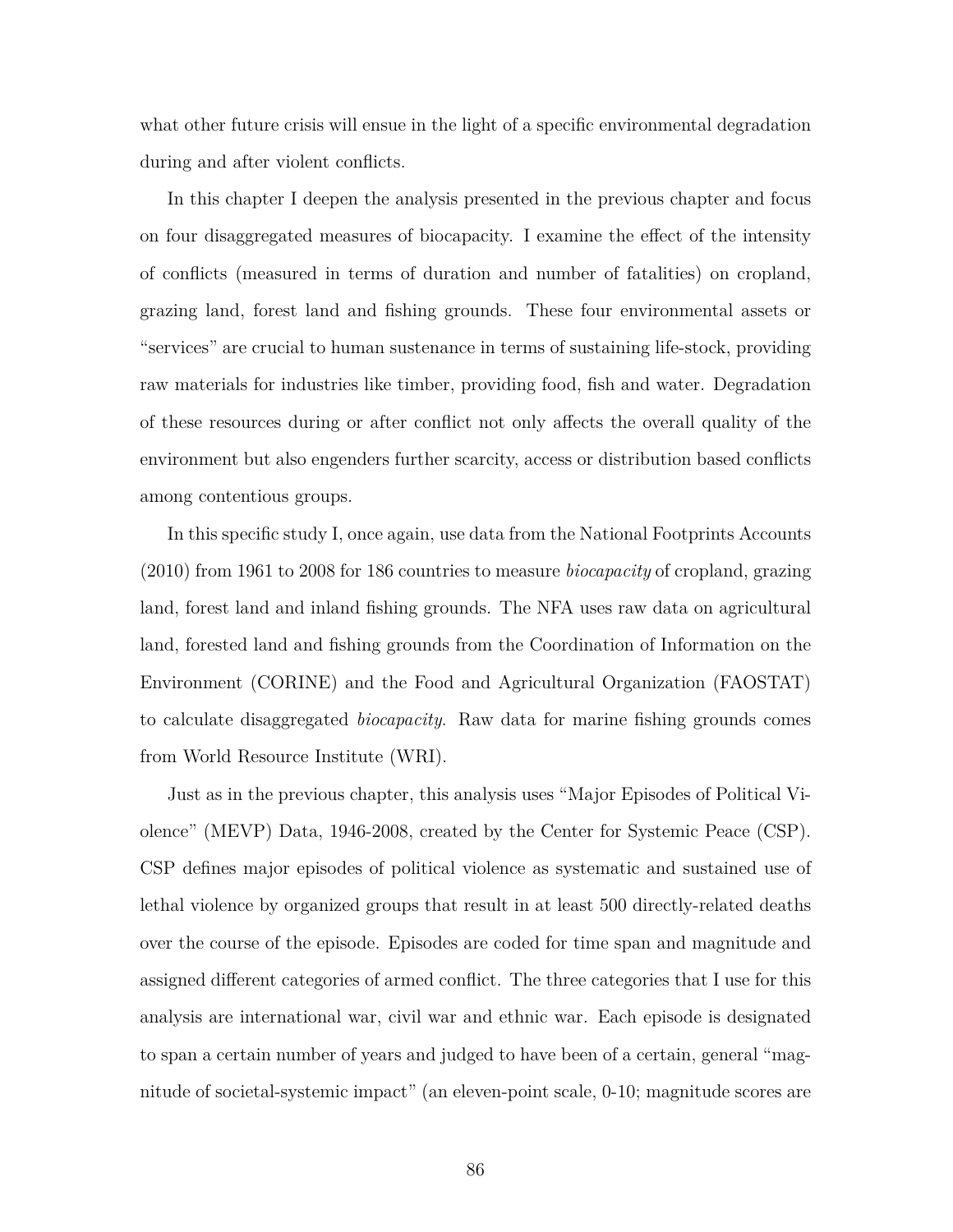considered consistent and comparable across categories and cases, that is, approximating a ratio scale). When more than one episode of a particular MEPV category occurs in a single country in a single year, the episode scores are summed and the sum is entered for that category variable in the data set.

I also include critical political, economic and demographic variables in this analysis. I use POLITY IV dataset to measure the level of democracy within a state. I use data from World Development Indicators (2008) to measure national per capita GDP and I measure trade openness using data from Penn World Table (6.1). I measure population density and refugee population using World Development Indicators (2008) data. The summary statistics for all these variables, including all the dependent variables are presented in Table 5.1.

| Variable                           | Mean    | Std. Dev. | Min.     | Max.   |
|------------------------------------|---------|-----------|----------|--------|
| <b>Dependent Variables</b>         |         |           |          |        |
| <i>ln</i> Cropland Biocapacity     | 14.704  | 1.896     | 6.918    | 18.204 |
| <i>ln</i> Grazing Land Biocapacity | 15.442  | 2.059     | 8.915    | 18.648 |
| <i>ln</i> Forest Land Biocapacity  | 14.286  | 2.212     | 7.142    | 18.496 |
| In Fishing Grounds Biocapacity     | 13.704  | 1.824     | 8.757    | 16.291 |
| Independent Variables              |         |           |          |        |
| Lagged POLITY score                | $-0.09$ | 7.517     | $-10$    | 10     |
| Lagged $ln(Per Capita GDP)$        | 3.266   | 0.683     | 1.794    | 10.8   |
| Lagged $ln(\text{Trade Openness})$ | 1.768   | 0.312     | 0.036    | 4.794  |
| Lagged $ln(Population Density)$    | 1.606   | 0.709     | 1.006    | 3.814  |
| Lagged $ln(Refugee$ Population)    | 3.79    | 1.322     | $\Omega$ | 6.644  |
| Lagged $ln(Per)$<br>Capita<br>GDP  | 11.135  | 4.547     | 3.219    | 23.041 |
| squared)                           |         |           |          |        |
| Lagged POLITY score squared        | 56.506  | 31.624    | 0        | 100    |
| Lagged Total Conflict              | 0.576   | 1.66      | 0        | 14     |
| Lagged International Wars          | 0.084   | 0.588     | $\Omega$ | 11     |
| Lagged Civil Wars                  | 0.491   | 1.455     | $\Omega$ | 11     |
| Lagged Ethnic Wars                 | 0.213   | 0.945     | $\theta$ | 10     |

Table 5.1: Descriptive Statistics

Note: Number of observations

varies across models.

The following sections discuss each disaggregated measure of *biocapacity*–cropland,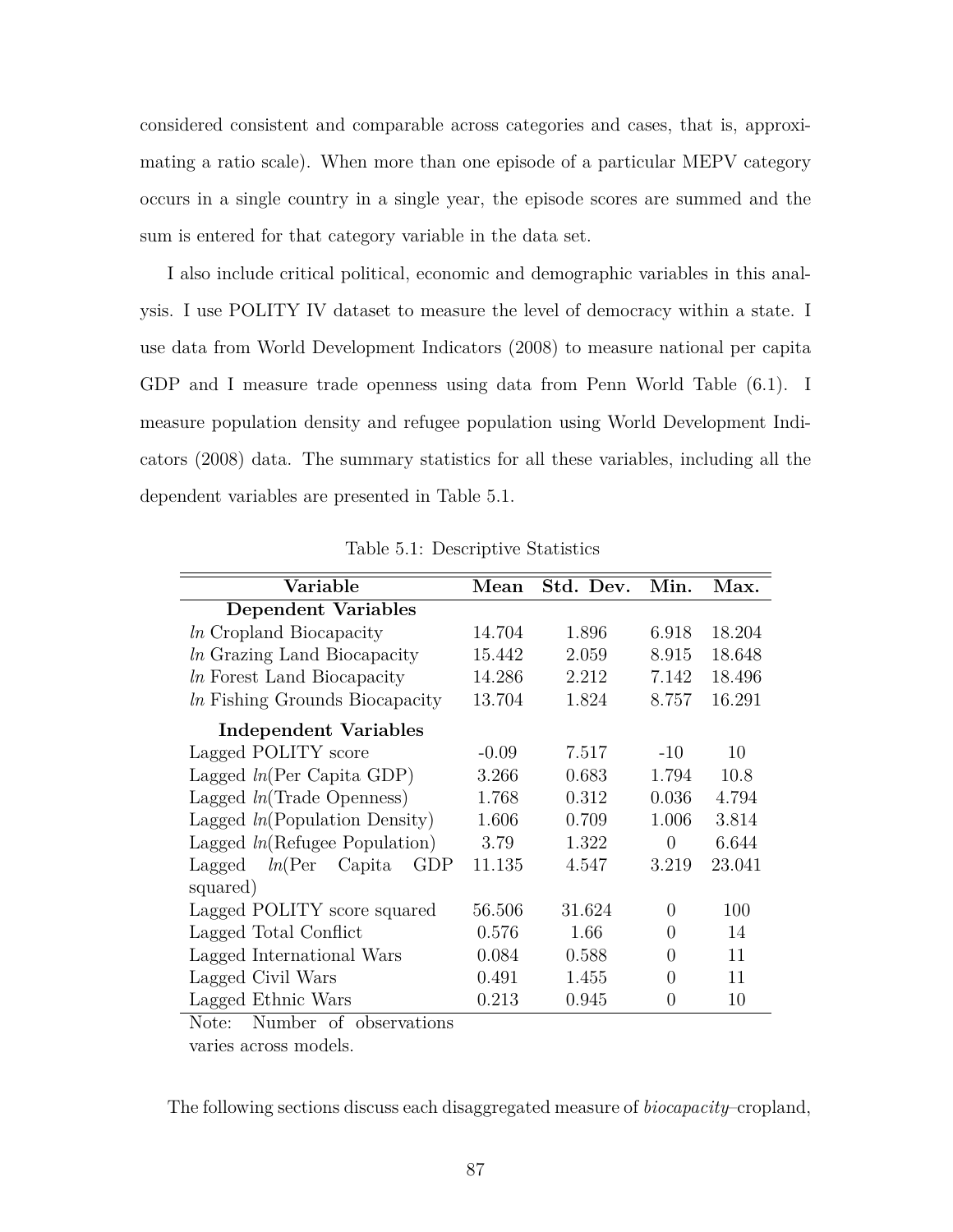grazing land, forest land and fishing grounds. I also propose and analyze possible hypotheses regarding their relationship with different conflict types.

#### 5.1 Impact on Agricultural Land

When agricultural land and crop related systems are disrupted by war they take a long time to recover. Apart from directly destroying fertile land, violent conflicts also disrupt the food demand and supply chains. As basic as it may sound, war destroys agricultural equipment like tractors or combined harvesters affecting crop yield. Conflicts can also destroy irrigation systems and hydrological management plants that otherwise ensure maintaining suitable soil for plantation. Afghanistan, for example, after decades of civil and international conflict has lost more than 70 percent of its irrigational network. This loss is critical for an arid country like Afghanistan that lacks natural water supply and rainfall. Similarly, the recent NATO bombing in Libya destroyed irrigation pipelines from the Nubian Sandstone Aquifer System–the primary source of freshwater in an otherwise desert country. Livestock may be killed as a strategy of war–especially during civil and ethnic conflicts, or incidentally, as a result of disease during wartime. Transportation infrastructure, that often suffers heavy damage during war, renders it difficult for farmers to buy seeds or sell and transport their crop and for buyers to buy any produce. Production goes down when it becomes unsafe for farmers to leave their homes for their fields. Fewer acres are planted resulting in lower quantities of crop and food production, resulting in massive inflation of food prices in what could be an already fragile economy.

Another by-product of conflict—land mines are a major problem in many countries such as Afghanistan, Croatia, Cambodia and Vietnam. In such developing countries where agriculture is a major source of livelihood and export revenue, the presence of mine-contaminated agricultural land represents a major obstacle in social and economic reconstruction efforts. A significant proportion of the available agricultural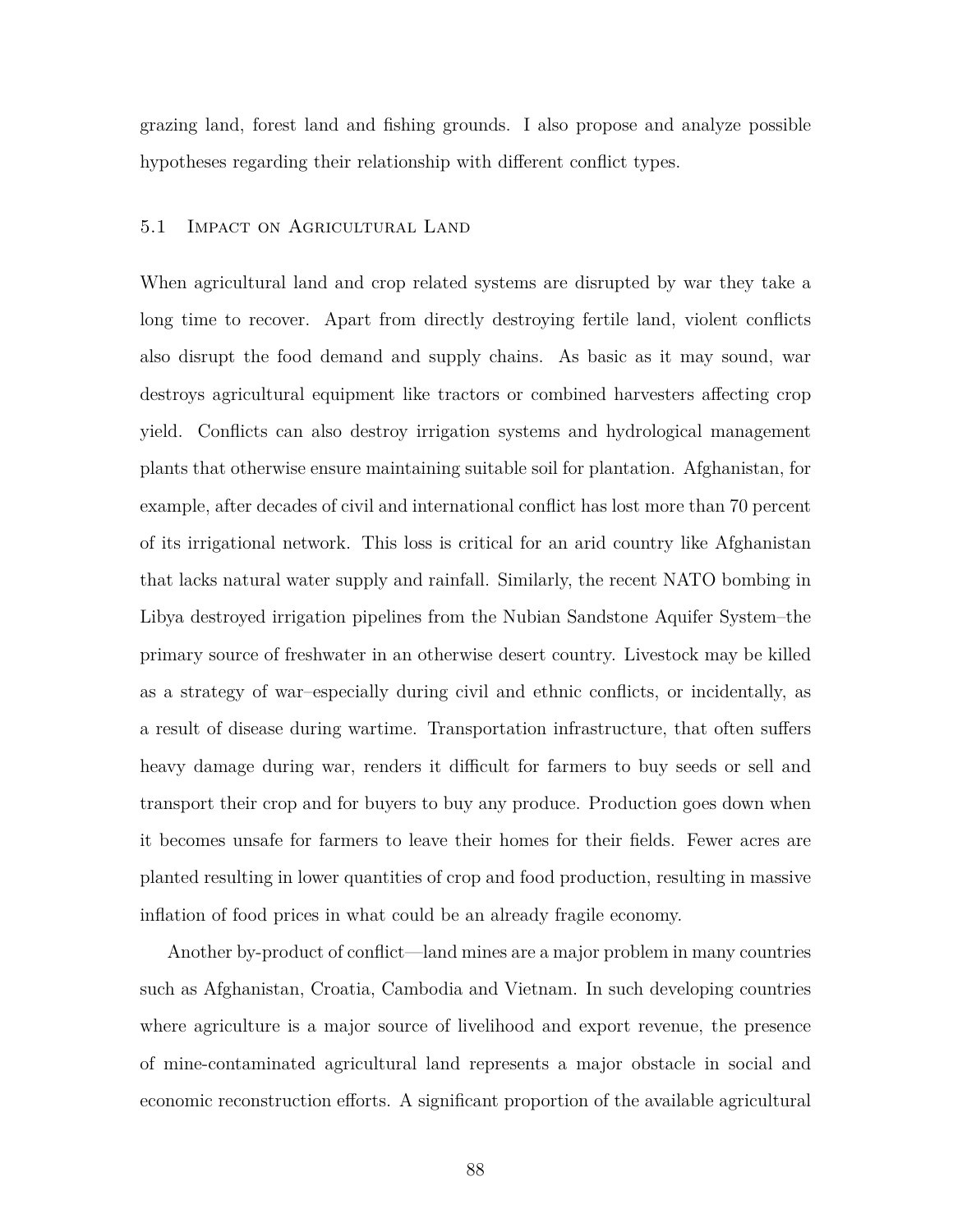land in these countries cannot be used because it is contaminated by land mines and other unexploded ordnance (UXO). De-mining with current methods is slow and expensive. Aid agencies and governments need to support large refugee populations for several years because the threat of land mines has forced them off their land. Also, long delays in de-mining cause loss of fertility and degradation that could be avoided if the land was used. In Afghanistan, for example, one of the World Bank policy reports on food price inflation suggest that it may take up to 10 more years before all designated high-priority areas can begin to be cultivated.[D'Souza and Jolliffe [2010]] This long clearance period presents problems in terms of depreciation in the economic value of the land, particularly as fruit trees are an important component of agriculture in Afghanistan, and it will take years to re-establish productive orchards. Similarly, in Bosnia-Herzegovina where about 200,000 ha of agricultural land is still mined, the Bosnia-Herzogevina Mine Action Center estimates that it will take another 40 years to de-mine the land. Apart from the loss or decline in productivity of land for farmers, markets and contracts lost during the war are often filled by competitors from other countries, presenting a further obstacle to agricultural recovery.[Bolton [2010]] In some countries like Cambodia, land holders are either farming mined land, or are clearing the land for themselves with significant risks to themselves and others. This is because they cannot afford to wait (possibly for a decade or more) for organized de-mining teams to arrive.[Bottomley [2001]]

While land-mines and other sources of insecurity drive people away from agricultural land leaving it susceptible to erosion and degradation, inflow of population groups due to conflict leads to other kinds of land degradation issues. Land, in particular, its utilization for farming and other uses, becomes an important feature in displaced persons' survival strategies. As the general tendency is to locate refugee camps in semi-arid or ecologically fragile regions, most camps are overpopulated, resulting in rapid land degradation. [Black [2001]] observes that the resulting soil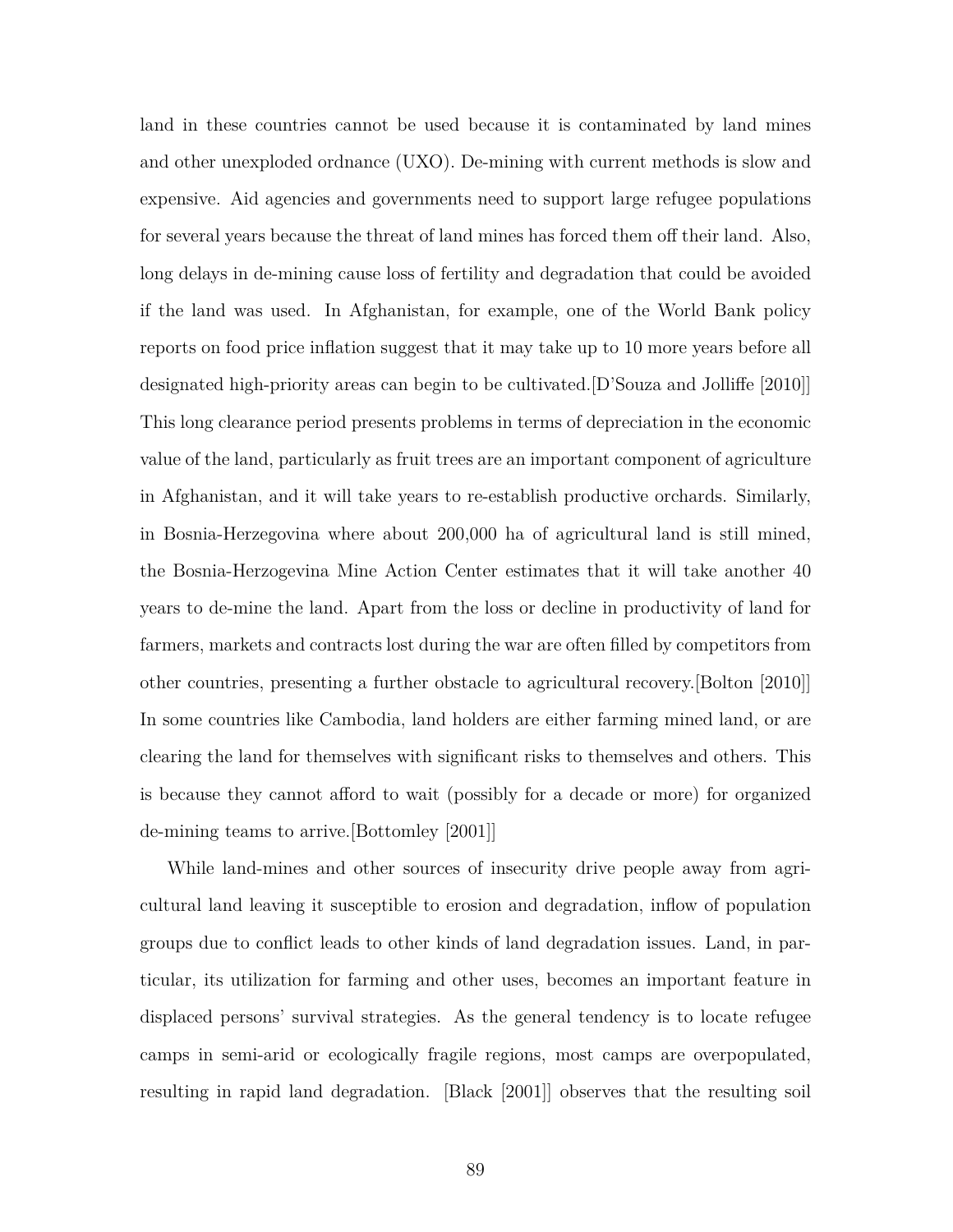degradation triggers overuse of resources, including cultivated fields that have to suffer shorter than usual fallow period and overgrazing by refugees' livestock. Where land is a source of contestation between refugees or IDPs and the local population, it generates heightened tension, often resulting in skirmishes or even precipitating civil war.



Figure 5.1: Relative Area of Land Use Type in Hectares and Global Hectares

Source: National Footprint Accounts (2008)

In this section, I will look at the impact of conflicts on agricultural land or cropland and grazing land though direct (bombing, chemical warfare) and indirect (population displacements, destruction of hydrological infrastructure, long term suspension of market supply and demand chains) means. Cropland *biocapacity* consists of the area required to grow all crop products, including livestock feeds, fish meals, oil crops and rubber. It is the most bioproductive of the land use types included in the National Footprint Accounts. In other words the number of global hectares of cropland is large compared to the number of physical hectares of cropland in the world, as shown in Figure 1. Worldwide in 2007 there were 1.55 billion hectares designated as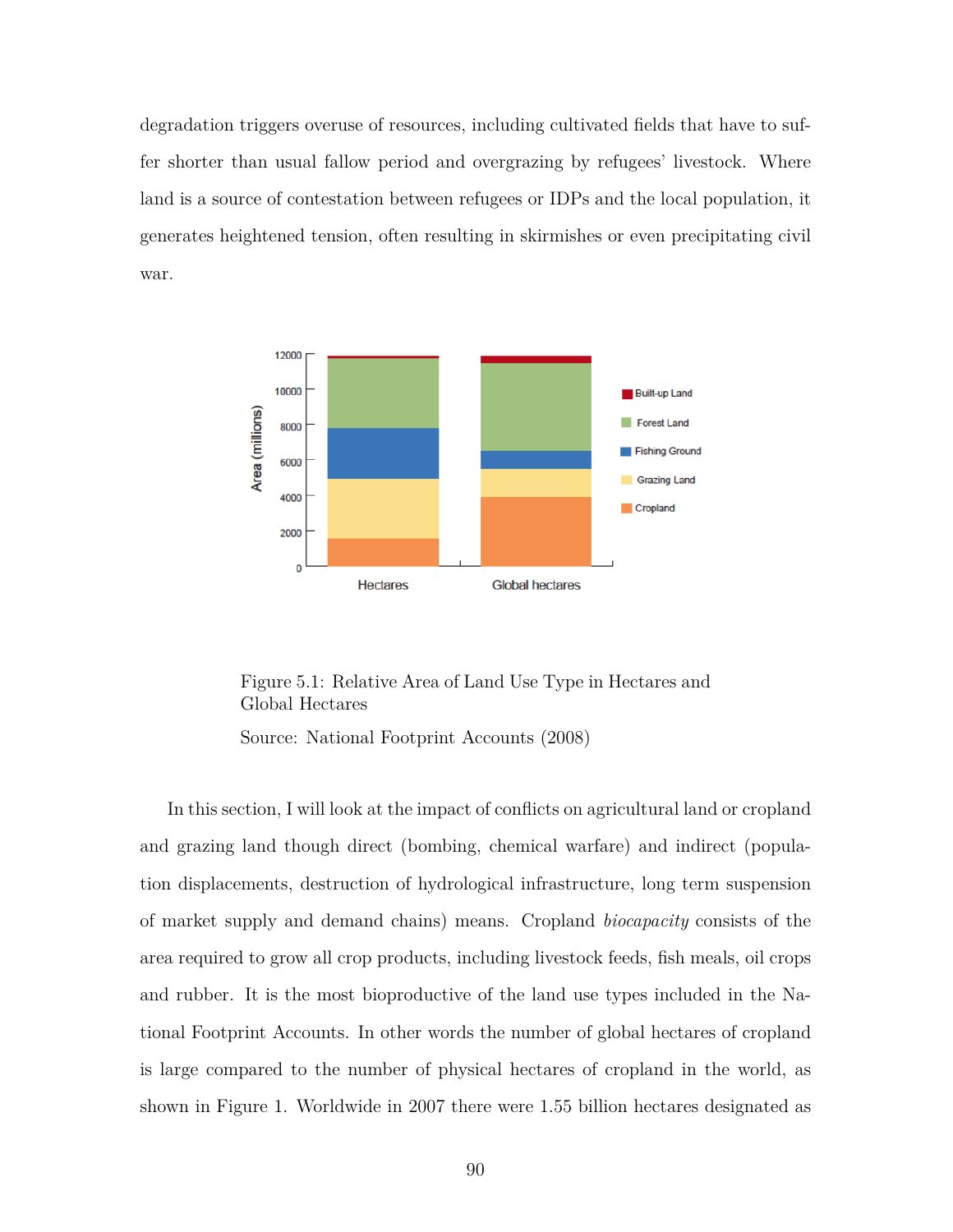cropland.[FAO ResourceSTAT Statistical Database (2007)] The National Footprint Accounts calculate the footprint of cropland according to the production quantities of 164 different crop categories. The footprint of each crop type is calculated as the area of cropland that would be required to produce the harvested quantity at world-average yields.

Cropland *biocapacity* represents the combined productivity of all land devoted to growing crops, which the cropland footprint cannot exceed. As an actively managed land use type, cropland has yields of harvest equal to yields of growth by definition and thus it is not possible for the footprint of production of this land use type to exceed biocapacity within any given area.[Kitzes et al., (2009b)] Unfortunately, this problem in cropland *biocapacity* makes it difficult to establish over exploitation of cropland. Hopefully, eventual availability of more accurate data on historically sustainable crop yields will help in improving cropland *biocapacity* calculations and tracking overexploitation of agricultural land.

The grazing land *biocapacity* measures the area of grassland used in addition to crop feeds to support livestock. Grazing land comprises all grasslands used to provide feed for animals, including cultivated pastures as well as wild grasslands and prairies. According to Figure 5.1, in 2007, there were 3.38 billion hectares of land worldwide classified as grazing land.[FAO ResourceSTAT Statistical Database (2007)] Since the yield of grazing land represents the amount of above-ground primary production available in a year, and there are no significant prior stocks to draw down, overshoot is not physically possible over extended periods of time for this land use type. For this reason, a country's grazing land footprint of production is prevented from exceeding its *biocapacity* in the National Footprint Accounts. Similar to cropland *biocapacity* calculations, grazing land *biocapacity* calculations are also not very accurate at accounting for overgrazing.

From the above discussion and the nature of cropland *biocapacity* data and grazing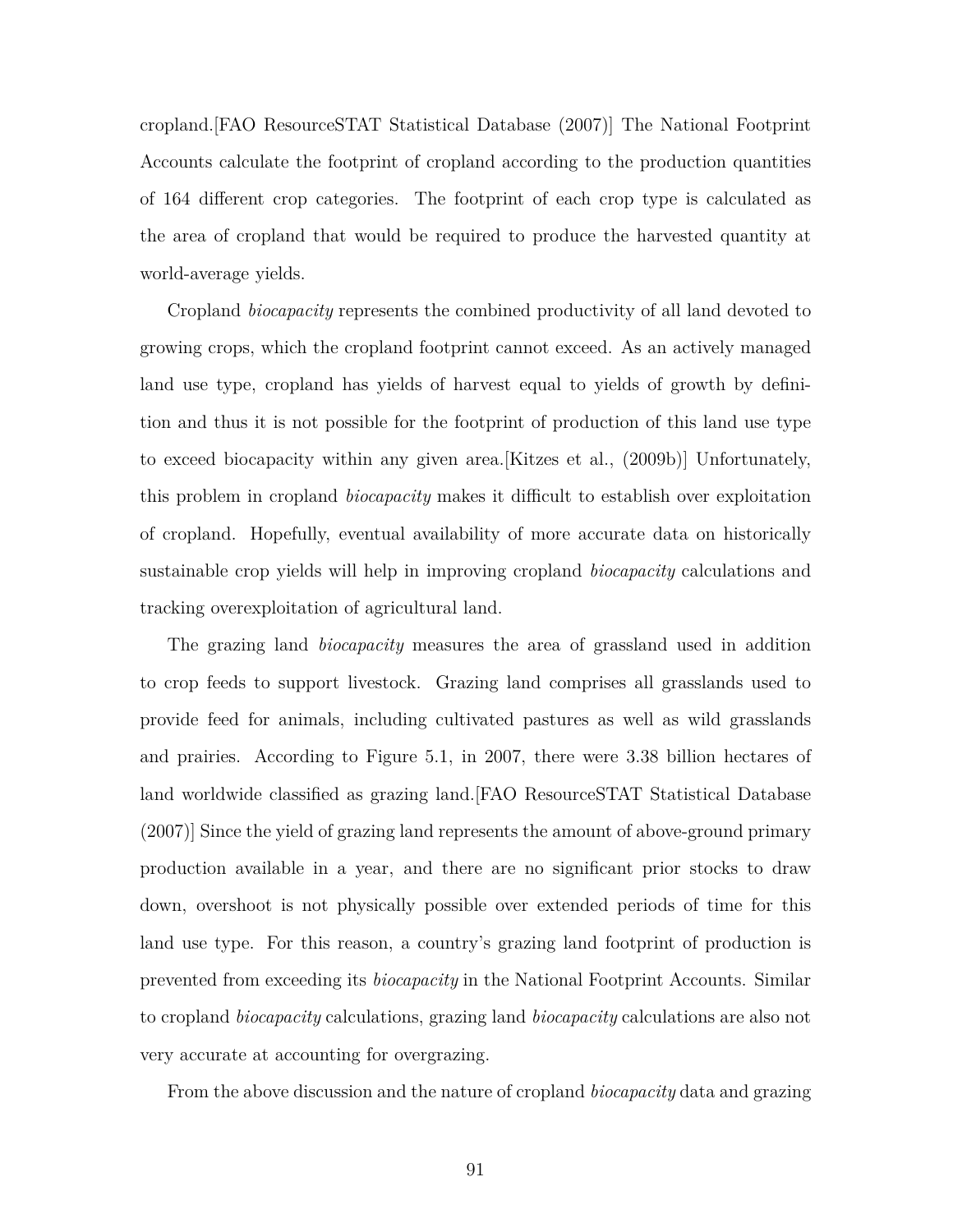land *biocapacity* data I will test for some of the following key hypotheses to examine the impact of violent conflicts on cropland and grazing land.

- **H1:** Higher intensity of total conflicts will lower the cropland *biocapacity* of a country.
- **H2:** Higher intensity of international wars will lower the cropland *biocapacity* of a country.
- **H3:** Higher intensity of civil wars will lower the cropland *biocapacity* of a country.
- **H4:** Higher intensity of ethnic wars will lower the cropland *biocapacity* of a country.
- **H5:** Increase in the refugee population in a country will increase the cropland *biocapacity* of a country.
- **H6:** Increase in levels of democracy, per capita GDP and trade should have a positive impact on cropland *biocapacity* of a country.
- **H7:** Higher intensity of total conflicts will lower the grazing land *biocapacity* of a country.
- **H8:** Higher intensity of international wars will lower the grazing land *biocapacity* of a country.
- **H9:** Higher intensity of civil wars will lower the grazing land *biocapacity* of a country.
- **H10:** Higher intensity of ethnic wars will lower the grazing land *biocapacity* of a country.
- **H11:** Increase in the refugee population in a country will decrease the grazing land *biocapacity* of a country.

I have analyzed the impact of violent conflicts on the *biocapacity* of cropland and grazing land using a Fixed-Effects model. For each of the disaggregated measures of *biocapacity*–cropland and grazing land, I estimate four different models–(1) Total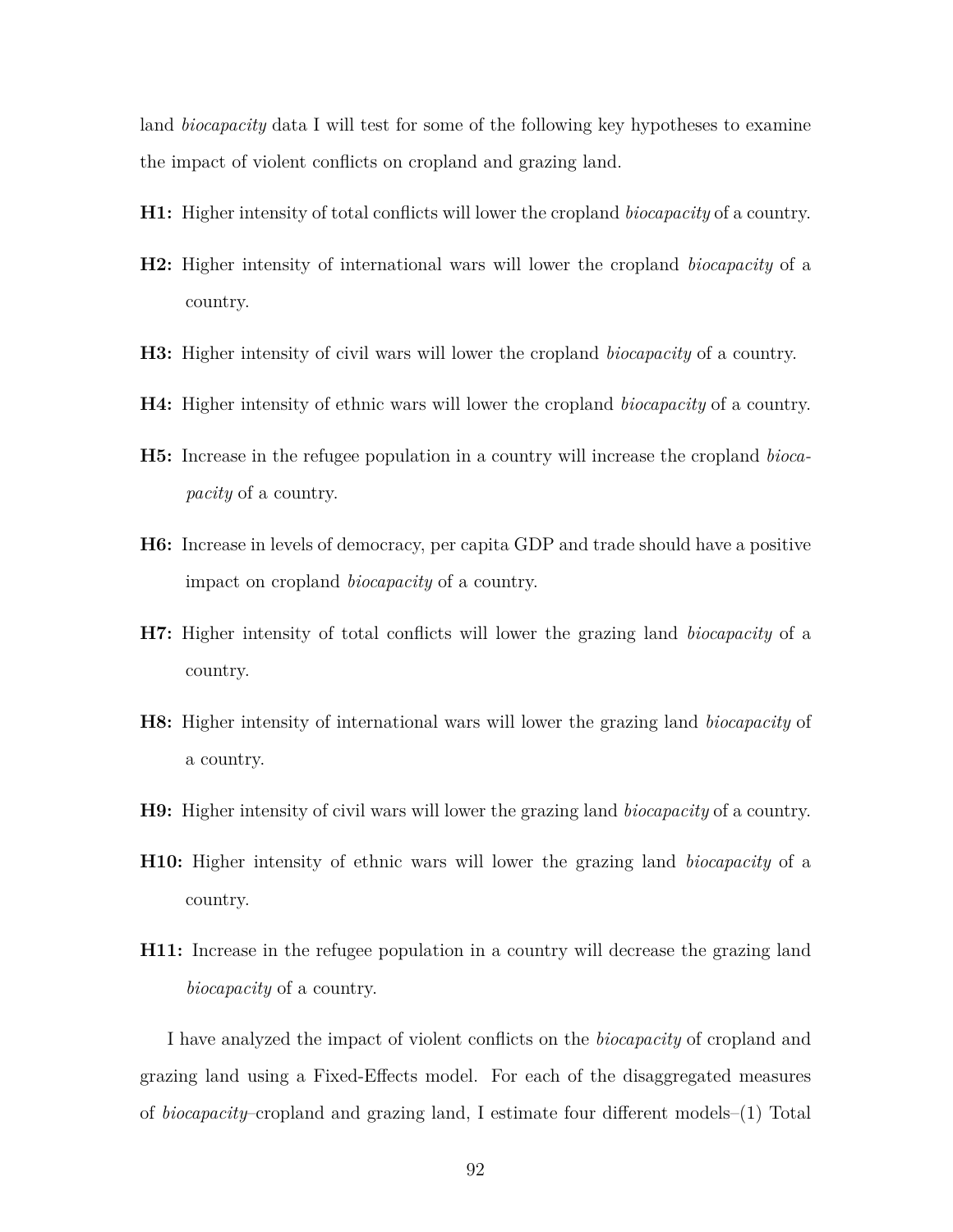conflicts, (2) International Wars, (3) Civil Wars, and (4) Ethnic wars. All the independent variables are lagged by a year to account for endogeneity. The estimates are presented in Table 5.2 and Table 5.3 respectively.

The results presented in Table 5.2 here suggest that the cumulative intensity of all the conflicts that a country is involved in decreases the cropland *biocapacity* of that country. More specifically, with every one unit increase in the intensity of conflict in a country, the cropland's *biocapacity* decreases by 1.17 percent. This decrease can be quite substantial in terms of overall *biocapacity*. For example, Afghanistan's cropland *biocapacity* in 1999 is 1,07,95,400 GHa (Global Hectares) then with a single unit increase in the intensity of conflict in the country, its cropland's *biocapacity* will decline by about 1,26,307 GHa. The estimates also indicate that international wars, civil wars and ethnic wars, all have a statistically significant negative impact on a country's cropland *biocapacity*. Specifically, international conflicts decrease a country's *biocapacity* by .67 percent with every unit increase in the intensity of international conflict. With every unit increase in the intensity of civil wars a country's cropland *biocapacity* decreases by about 1.34 percent. Ethnic wars seem to have the worst impact on cropland *biocapacity* by decreasing it almost by 2 percent with every unit increase in their intensity. This is clearly in line with our earlier discussion and hypothesis stating that conflicts in general are detrimental to a country's cropland *biocapacity* through various direct and indirect ways. Ethnic wars seem to have the worst impact of agricultural land because they often lead to large scale internal displacements or even worse, death of people who are involved in farming (which is captured in the conflict intensity data). Such conflicts also tend to be more localized and protracted in nature, preventing farmers from working on their fields and disrupting food demand and supply chains.

Increase in democracy also has a positive impact on the cropland *biocapacity* of a country. According to the above estimates, a unit increase in democracy score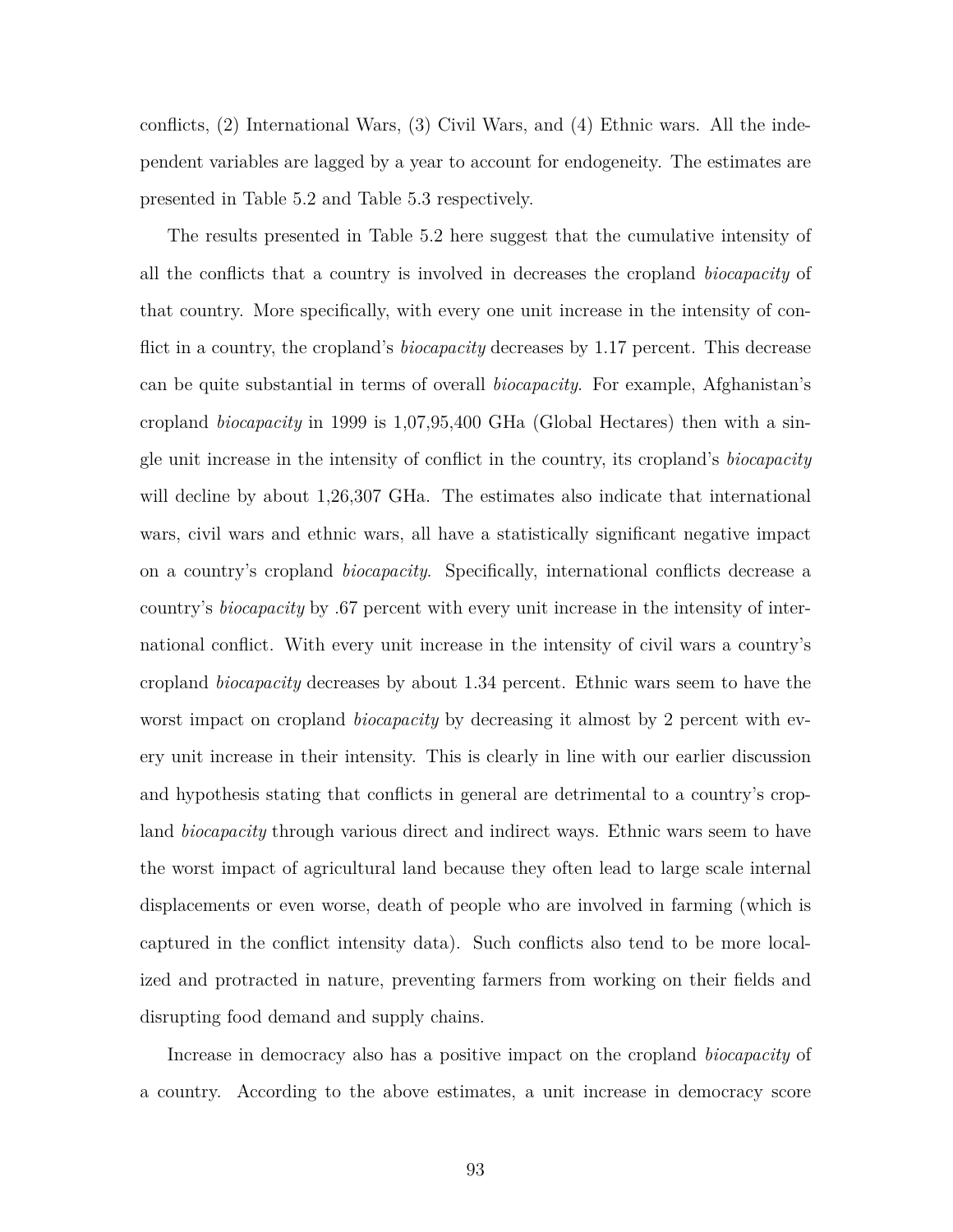increases the cropland *biocapacity* of a country by .31 percent. As discussed in the previous chapters, this increase can be attributed to two factors—first, often high levels of democracy also correlate with high levels of GDP, therefore given the nature of the *biocapacity* data, increase in crop production will lead to higher agricultural biocapacity numbers and high economic growth rate can be generally indicative of higher levels of crop production and food self sufficiency. The second factor is that democracies are generally responsive to public attitude towards conservation and sustainable agricultural practices, therefore, increase in biocapacity of agricultural land with increase in levels of democracy perhaps underscores the normative importance to democracy in agricultural land conservation efforts.

Improvement in economic growth increases the agricultural biocapacity of a region. One percent increase in per capita GDP of a country increases its cropland *biocapacity* about .93 percent which is quite substantial. This increase can be attributed to the reason explained above, that high levels of economic growth in a country go hand in hand with increase in crop production and achieving food security for its people. Since the cropland *biocapacity* data equates crop production with the biocapacity of agricultural land, increase in crop yield in high income countries will result in high estimates of *cropland* biocapacity. These estimates perhaps don't account very well for use of chemical fertilizers and pesticides to increase crop yield, that lead to deterioration of the agricultural land in the long run. However, it is interesting to note that an increase in the per capita GDP does not increase the agricultural biocapacity of a country at the same rate. Which means that the increase in economic growth has diminishing return on its positive impact on agricultural biocapacity as evident from the estimates of the squared GDP per capita data. This happens when a country's population growth is stabilized and it reaches an optimum level of food production. As that point the money in the economy is diverted into other sectors. International trade does not seem to have a statistically significant impact on cropland *biocapacity*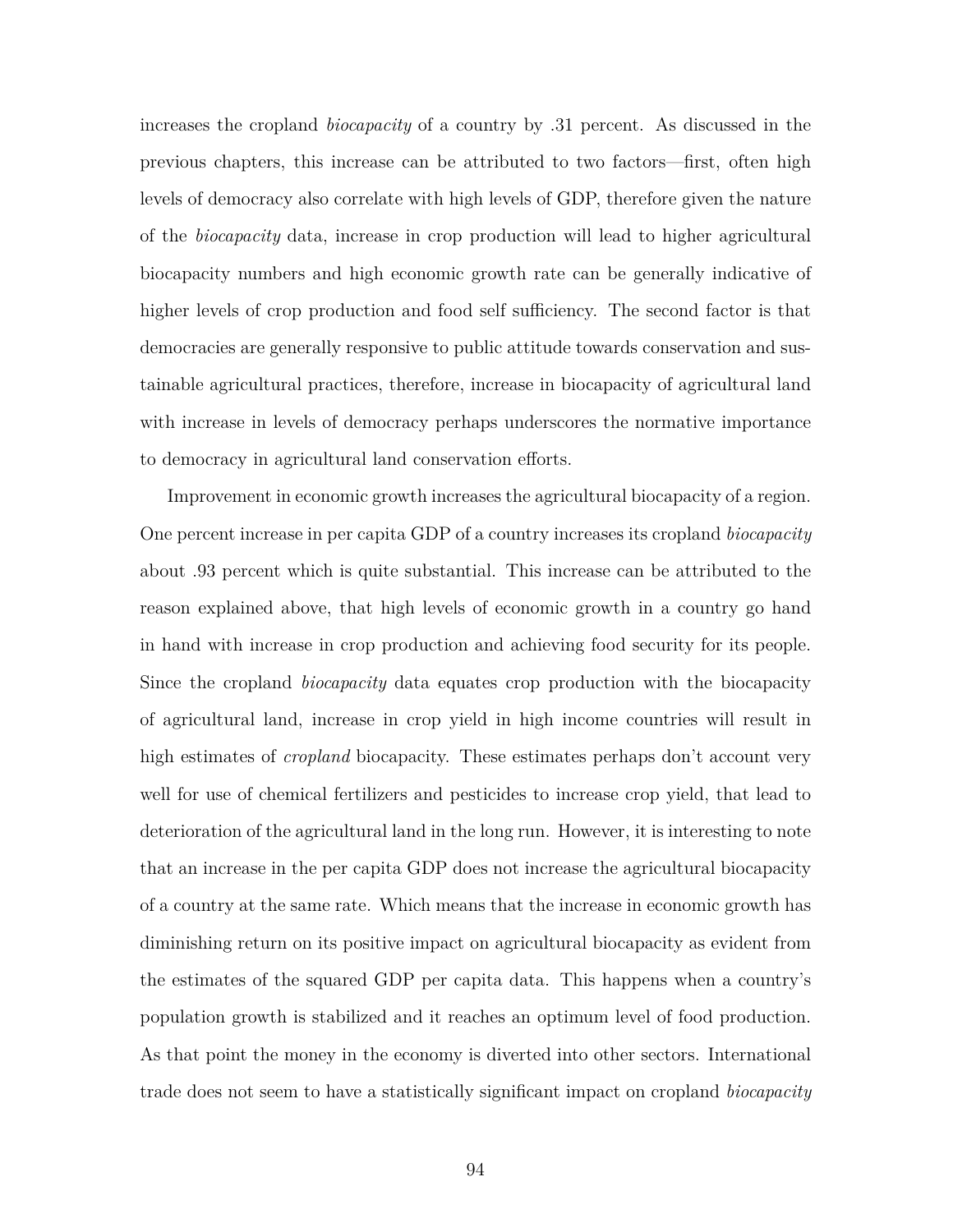of a country.

Population density has a positive impact of cropland *biocapacity*. More specifically, one percent increase in population density of a country leads to about .37 percent increase in its agricultural capacity. This is fairly intuitive given the nature of cropland *biocapacity* data and in line with our hypothesis. Increasing population leads to not only creating more agricultural land but also puts pressure on the existing land to increase food production. However, as mentioned earlier, the calculation of cropland *biocapacity* data does not inform at what stage does the increase in the biocapacity of the agricultural land becomes unsustainable and exploitative for the land.

Refugee population does not seem to have any impact of the bioproductivity of the land. This could be due to the fact that the refugee data weighs more on refugees of cross border conflicts who are better cared for by international organizations and human rights groups. This translates into better aid in terms of food and less dependency on cultivating their own crops. However, increase in the refugees in countries that are already experiencing ethnic conflicts tends to have a negative impact on the agricultural biocapacity by perhaps exacerbating existing conflicts and underutilization of agricultural land.

The results presented in Table 5.3 here suggest that one unit increase in the intensity of total conflicts decreases the biocapacity of grazing land by about .04 percent. International wars have the biggest impact on grazing land with one unit increase in their intensity decreasing the grazing land *biocapacity* by almost .07 percent. This can be explained by the loss of grazing land due to aerial bombing and other kinds of direct impact on soil quality due to warfare. A unit increase in the intensity of civil war decreases the biocapacity of grazing land by about .4 percent. Increase in the levels of democracy increases the grazing land *biocapacity* in a statistically significant way. Increase in one unit level of democracy scores raises the capacity of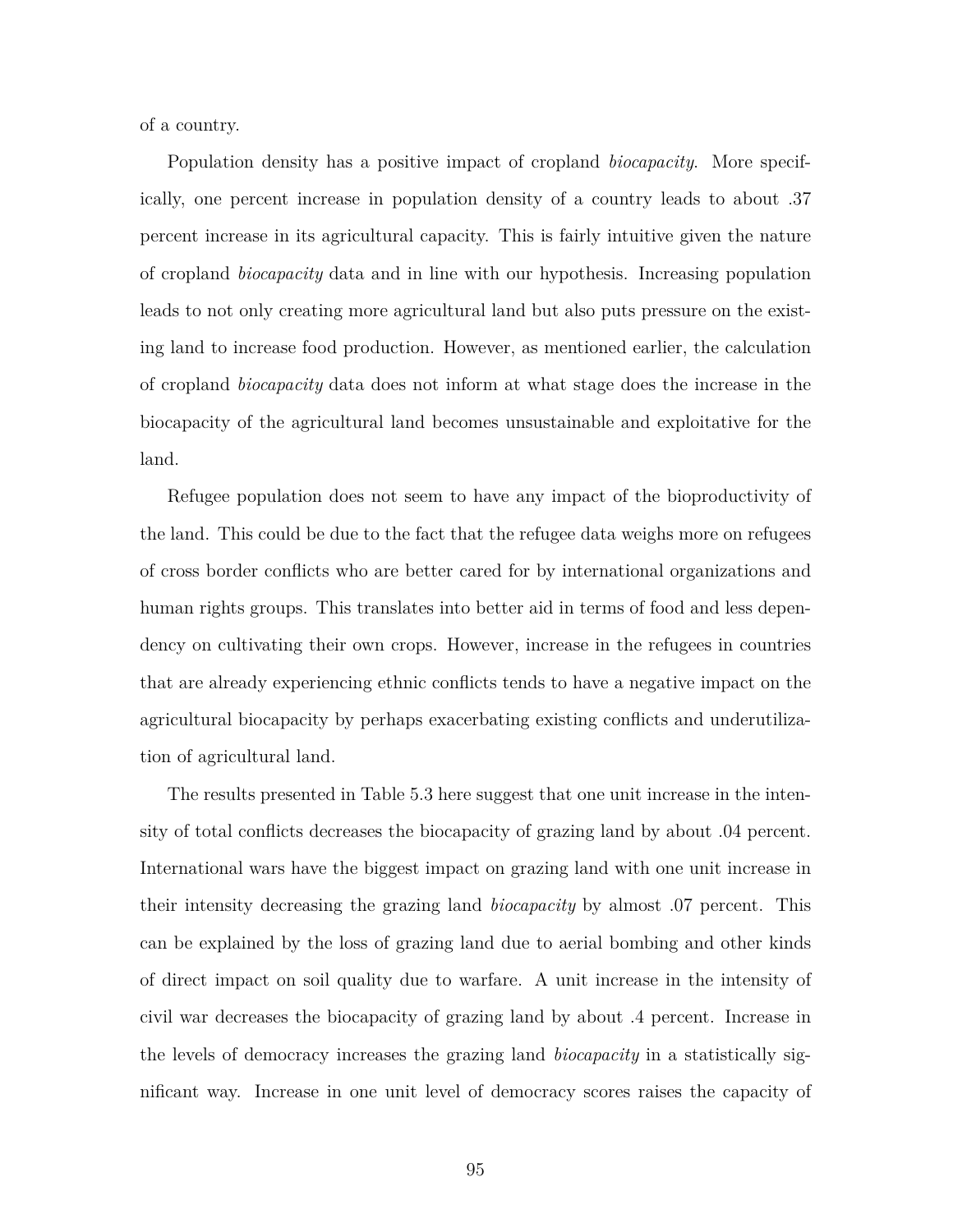grazing land by .03 percent. This can again be attributed to high income levels of democracies and practice of large scale animal rearing activities in developed countries for food production. This is also evident by the statistically positive impact of per capita GDP on grazing land *biocapacity*. According to the estimates, one precent increase in per capita GDP leads to about .2 percent increase in the capacity of grazing land. This trend again exhibits a diminishing effect because in high income countries as population stabilizes, and animal husbandry practices reach an optimal level, national income is diverted to other sectors. Increase of one percent in population density increases biocapacity of grazing land by .13 percent. Also increase in the refugee population of a country puts pressure on the pastures of the host country and increases in biocapacity by .13 percent.

#### 5.2 Impact on Forest Cover

Forest cover is affected by conflict through many direct and indirect mechanisms. Firstly, forests can be destroyed during warfare through aerial bombing, or use of chemicals. This destruction by combatants is either on purpose–to clear out hiding cover for 'guerilla' forces or a collateral during bombardment. Incendiary bombing of forests made its debut in the early 1920s in the context of French efforts to defeat an anti-colonial struggle for independence in northern Morocco, the Rif War (1921-26). The aerial use of napalm began in the final stages of the Greek Civil War (1944-49), in which a communist insurgency used the forests of the northern mountains as its redoubt. Both sides burned forests for tactical advantage, but the Greek nationalists, with napalm and American help, did it more widely, trying to minimize the forest cover that afforded refuge to their enemies. Perhaps the most outstanding example of this kind is Vietnam, where the US forces cleared 325,000 ha of land and sprayed 72,400  $m<sup>3</sup>$  of herbicides in the name of security. [Westing (1982)] The impact on biodiversity was severe; spreading herbicides on 10 percent of the country (including 50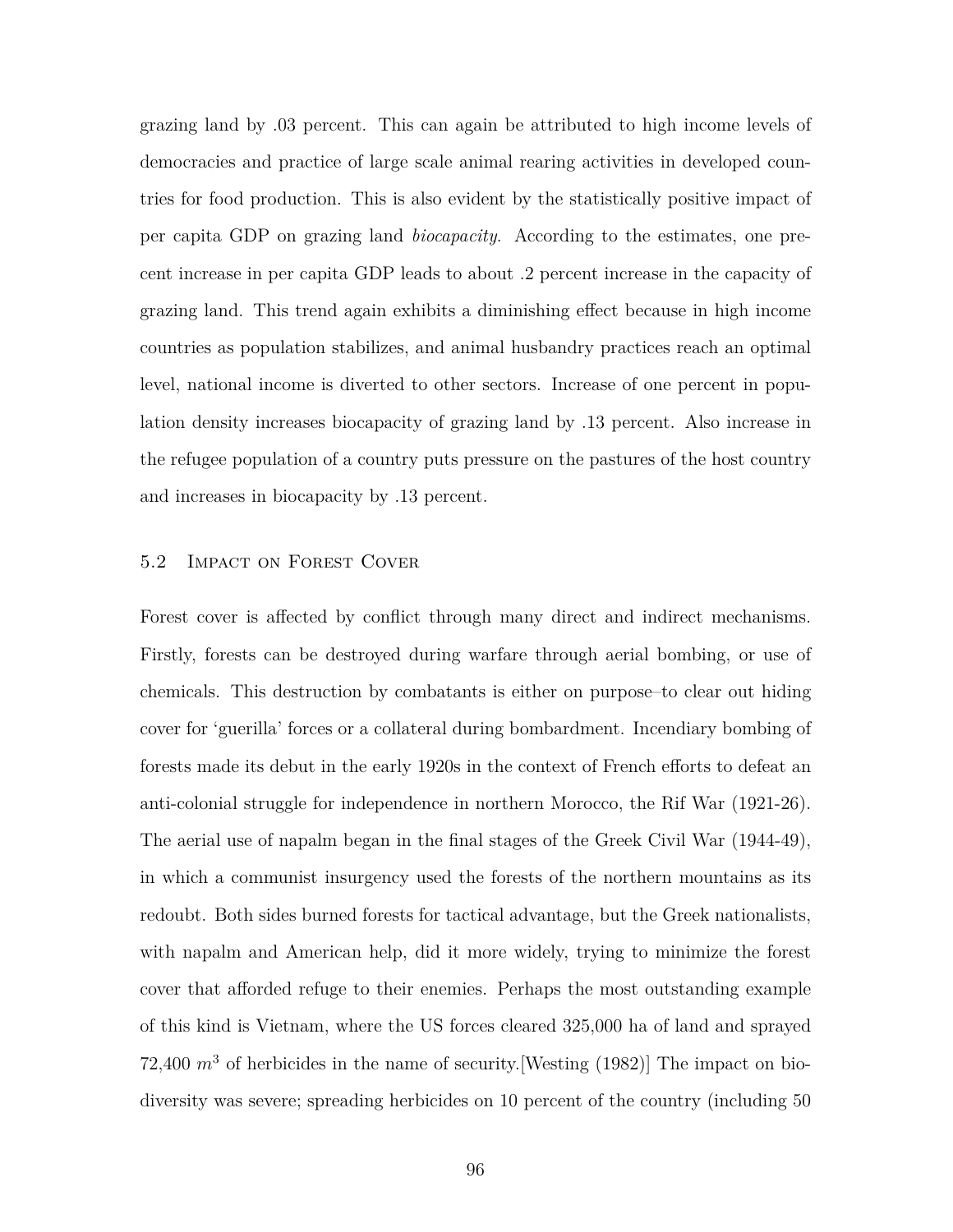percent of the mangroves) led to growth of low-diversity grasslands replacing highdiversity forests, mudflats instead of highly productive mangroves. Apart from this, forests have often been cleared to ease troop movements in wartime or in preparation for war.

Secondly, forests have been a source of war material and funding. For millennia the world's armies and navies had depended on the world's forests, and a reliable supply of good timber; be it for the construction of wooden fortresses in ancient China, Japan or Rome or for the construction of naval ships by great sea powers like Britain, France, Spain or Netherlands. Even after bronze, iron ore or other metals became important for active warfare, wood was still used for smelting to make weapons and canons. By the end of the 19th century, warships increasingly came to be made of metal, and the metals were now smelted with coal. Wood had lost some of its strategic significance as a source of war materiel, but it was still important. In a protracted war of attrition, such as the WWI, timber supplies became significant. In Great Britain, for example, which had come to rely almost completely upon North American and Baltic forests for wood in the late 19th century, U-boat warfare interrupted supplies in 1915. Britain's own woodlands were scant and not managed for timber production. But the military needed timber for trenches, barracks, telegraph poles at the front, and the munitions industry and coal mines needed plenty more. From 1916 to 1918 Britain felled half of its productive forests to meet the needs of the war. Similar urgency inspired similar assaults on forests in other combatant countries. Roughly the same thing happened during the WWII. Japan, for example, felled 15 percent of its forests from1941 to 1945, and clear-cut 50 square miles a week by 1945.

However, technological developments have almost eliminated the use of timber in warfare and the relationship of forests to warfare has experienced a drastic shift. Now, timber works as a crucial resource for rebel forces or the state to be sold for money to buy arms and ammunition. Timber's characteristics–its bulk, low value for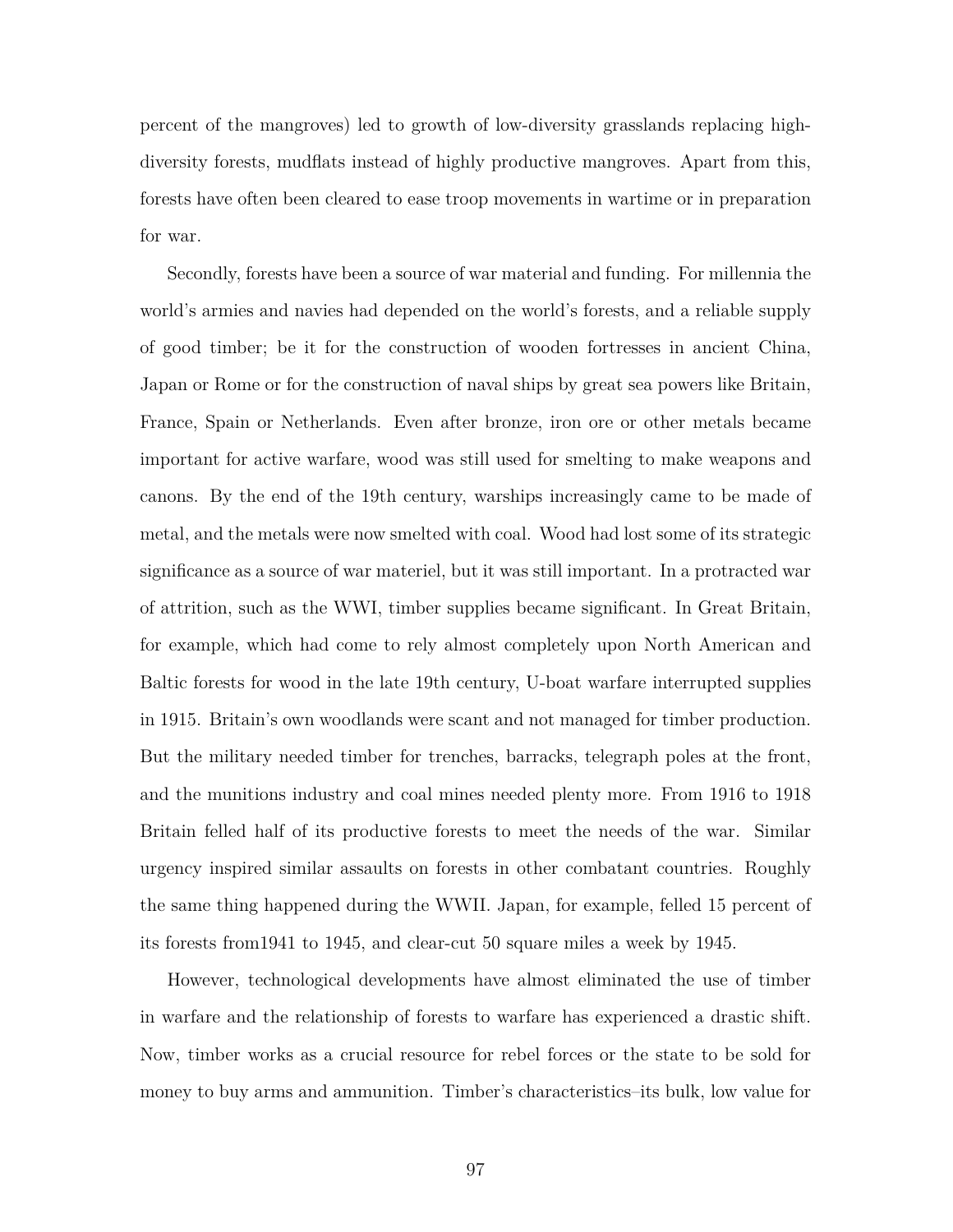weight (compared to other, more lootable, commodities, such as precious metals or rough diamonds), and relatively high extractions costs, both technical and financial– does make it difficult to smuggle. However, if the warring factions are able to control territory rich in forests and the transportation routes necessary to export the timber, then the exploitation of timber can, and indeed does, fuel conflict as it has been done in Liberia, Cambodia, DRC, Ivory Coast and other heavily forested countries.

Thirdly, forest conservation efforts experience a major set-back during and after war. During the time of war, most international workers involved in forest and wildlife conservation projects leave because of threat to their survival. Times of violent conflict also mean changes in priorities, which means that whatever domestic and international funds are allocated towards post-war recovery are primarily targeted on humanitarian relief efforts. Given the constant threat of war in many politically unstable states, few incentives encourage long-term conservation or management of resources.

Lastly, refugees and displaced persons exert impact on forestry and other vegetation which in turn can also impact local communities. Their engagement in deforestation is due to two main reasons–to meet their own survival needs for lumber to build shelter or for firewood, and to earn money through selling wood and charcoal in the local markets, also known as relief economy.[Languy (1995), quoted in Kalpers (2001)] This problem is related to the scale of the camps and to the standard of aid provision for displaced populations. Indeed, the level of assistance that displaced people receive in temporary settlements varies greatly. International refugees automatically qualify for assistance from UNHCR, while many IDPs do not. The assistance provided can include food aid, a water supply, basic sanitation facilities, tented accommodation or simply cover sheets and some basic household items. What is virtually never provided is a source of energy for cooking food, boiling water or heating. In addition, when no formal accommodation is supplied, timber is needed to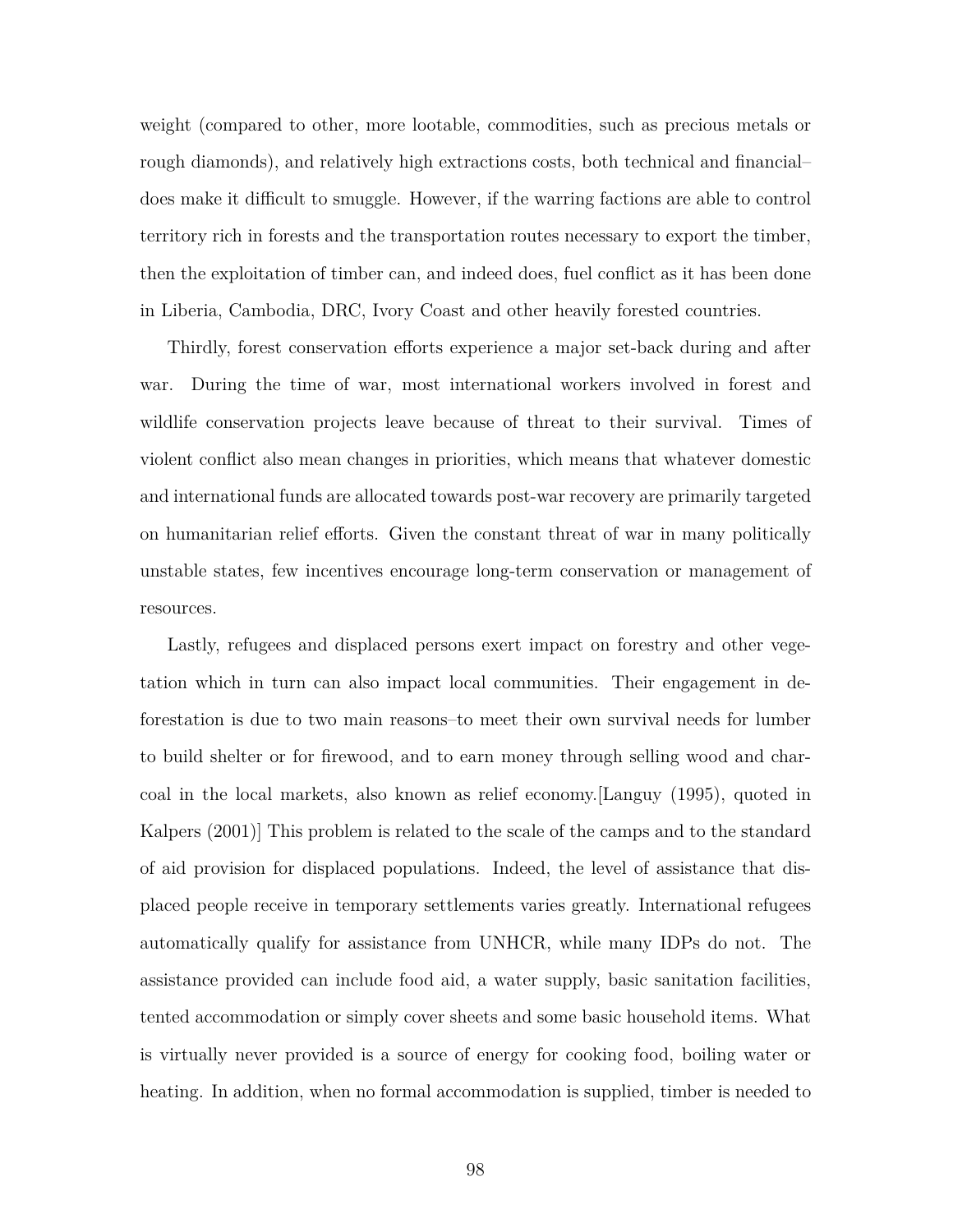construct temporary dwellings. As a result, people living in camps and settlements are forced to find timber and fuelwood in the surrounding area.

In Sudan, for example, deforestation is clearly visible around all major camp locations and can easily be detected by satellite in regions with otherwise good forest cover. In Nimule county on the border with Uganda, for instance, the illicit felling of trees for firewood and to clear land for slash-and-burn agriculture on the outskirts of a local IDP camp has resulted in the deforestation of a large area surrounding the camp. In drier regions, the effects are more difficult to detect but even more damaging. Much of northern and central Sudan is relatively dry, with low woodland density and slow growth rates. Tree cover is particularly sparse in Northern Darfur and northern parts of Kassala, two regions that host large displaced populations. Besides, the majority of settlements have been established in locations that were already occupied, and where the existing burden on forest resources may or may not have been sustainable. In eastern Sudan, camp-related deforestation has been occurring for at least twenty years. Corrective measures (prohibitions) were put into place by UNHCR and the Forests National Corporation (FNC) to prevent refugees from cutting down trees for fuel, but as their ongoing energy needs were not addressed, these were not effective. In Darfur, fuelwood collection is effectively uncontrolled. Camp residents reported journeying up to 15 km to find timber, and UNEP fieldwork inspections revealed extensive deforestation extending as far as 10 kms from the camps. This has contributed to a major security issue, as displaced women and girls are often at risk of rape, harassment and other forms of violence when they leave the camps to collect wood. This risk, however, is one they often have no choice but to take, since there are few other sources of cooking fuel or income available to them.

A similar situation obtained in the Gambela region of Ethiopia which witnessed massive deforestation at the hands of 200,000 settlers and refugees form Sudan.[Kurimoto (2005)] A UNEP rapid assessment of the impacts of refugees on the environment in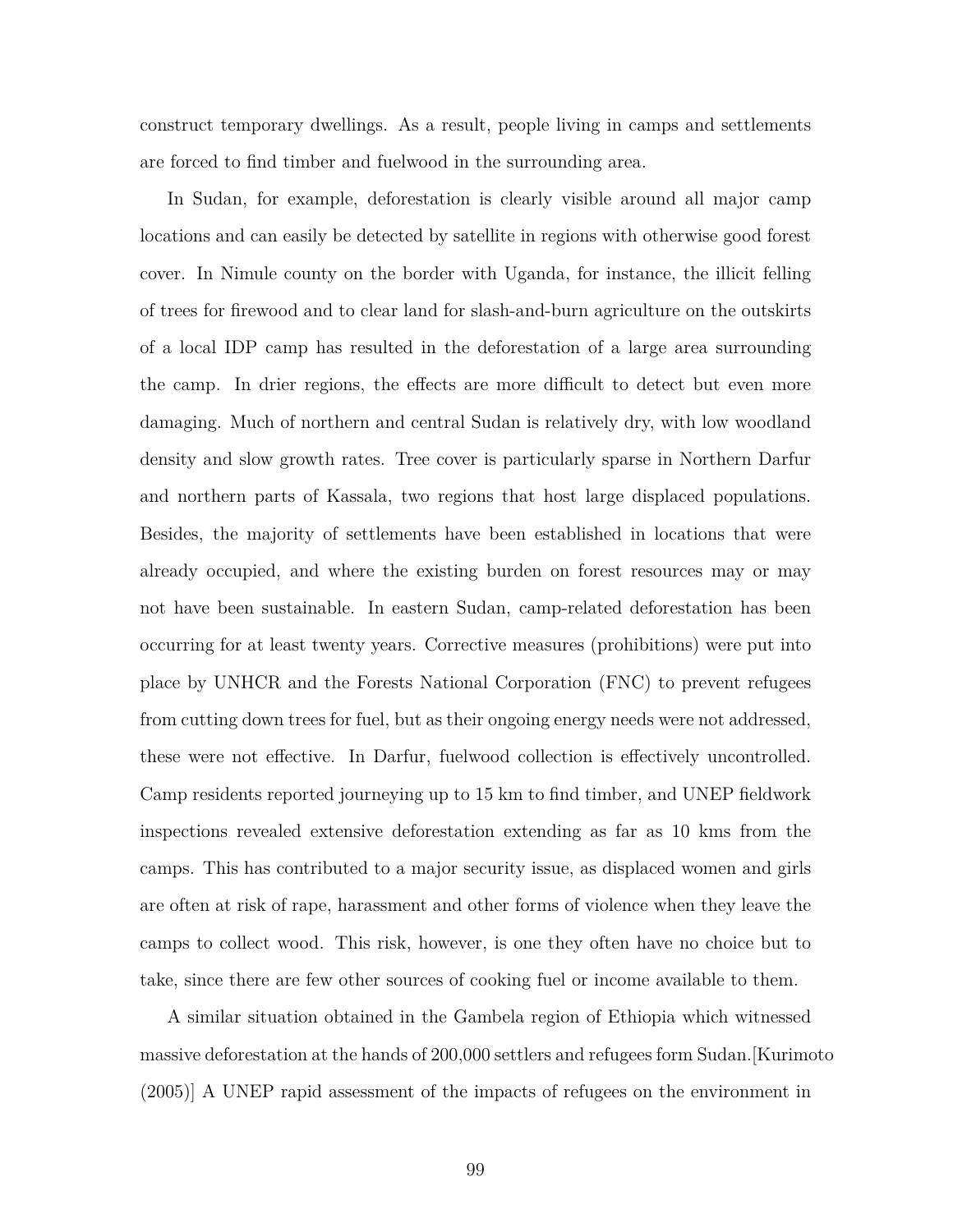Guinea, through interviews, field visits and available reviewed materials reported over-exploitation and consequent degradation of natural resources and the disruption of traditional practices in refugee-hosting areas, with the depleted vegetation cover used for the housing construction, firewood and charcoal, both for domestic use and cash generation.[UNEP (2000)] A study of the Senegal River Valley found changes in vegetation and land cover, which depicted declining stands of vegetation in all ecological zones along the river.[Black and Sessay (1996: 61-64)] Fuel wood for energy and heating, which is a consequence of deforestation and degradation of land cover, is one area in which refugees and IDPs exert a negative impact. In western Tanzania, unhealthy competition between refugees and local hosts impacted adversely on the firewood usage: refugees used more firewood than their local hosts, they rarely put out fires between meals for lack of matches and their food was cooked for a much longer time because dried food rations took longer to cook than fresh crops.[Whitaker (1999)]

Worldwide in 2007 there were 3.94 billion hectares of forest land area in the world.[FAO ResourceSTAT Statistical Database (2007)] The forest land *biocapacity* measures the capacity of this forest land area to supply fuelwood, timber and other forest products. The current Ecological Footprint data methodology also counts forest land as carbon uptake land and a measure of biodiversity reserve. Although, many different ecosystem types have the capacity for long-term storage of *CO*2, including the land use types considered in the National Footprint Accounts such as cropland or grassland, most terrestrial carbon uptake in the biosphere occurs in forests. For this reason it is considered to be a subcategory of forest land. The National Footprint Accounts calculate the yield of forest land according to the production quantities of 13 primary timber products and three wood fuel products. Timber productivity data from the UNEC and FAO Forest Resource Assessment and the FAO Global Fiber Supply are utilized to calculate the world average yield of  $1.81 \, m^3$  of harvestable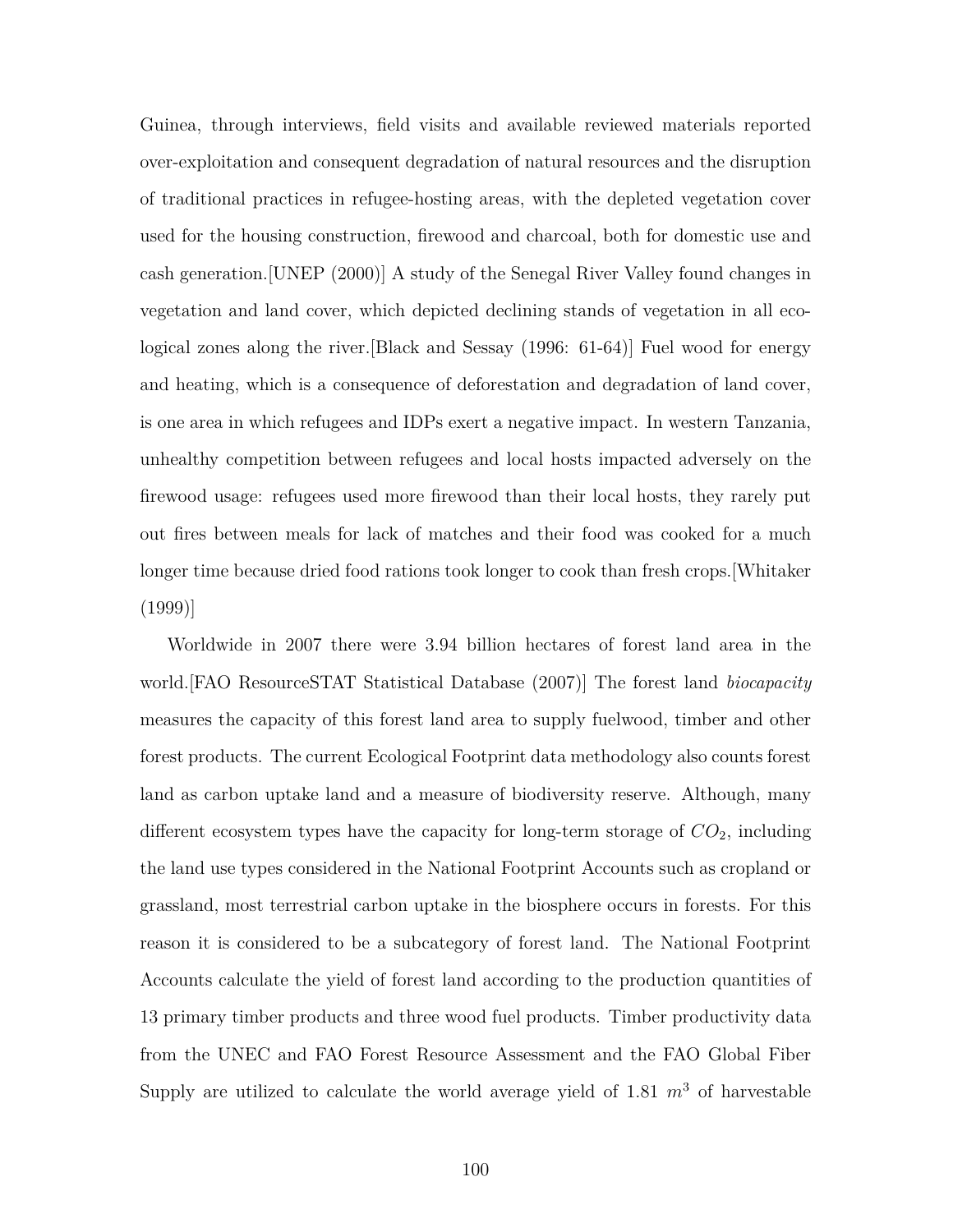wood per hectare per year.[UNEP (2000), FAO (2000b), FAO (1998)]

In the light of the above discussion here are some of the key hypotheses we will test to examine the relationship between forests and violent conflicts:

- **H13:** Higher intensity of total conflicts will lower the forest land *biocapacity* of a country.
- **H14:** Higher intensity of international wars will lower the forest land *biocapacity* of a country.
- **H15:** Higher intensity of civil wars will lower the forest land *biocapacity* of a country.
- **H16:** Higher intensity of ethnic wars will lower the forest land *biocapacity* of a country.
- **H17:** Increase in the refugee population in a country will decrease the forest land *biocapacity* of a country.

I have analyzed the impact of violent conflicts on the *biocapacity* of forests using a Fixed-Effects model. Again, I have estimated four different models–(1) Total conflicts, (2) International Wars, (3) Civil Wars, and (4) Ethnic wars, to analyze their individual impact on the forest cover of a country. All the independent variables are lagged by a year to account for endogeneity. The estimates are presented in Table 5.4 below.

The results confirm some of the above hypothesis about the relationship between forest cover and conflicts. The increase in intensity of the overall conflict has a very significantly negative impact on the forest cover of a country. To be more specific, according to the model estimates, an increase of one unit in the overall intensity of conflict decreases the forest *biocapacity* of a country by about 4.26 percent. An increase in the intensity of international wars by one unit decreases a country's forest *biocapacity* by about 5.44 percent. This is in line with our hypothesis and points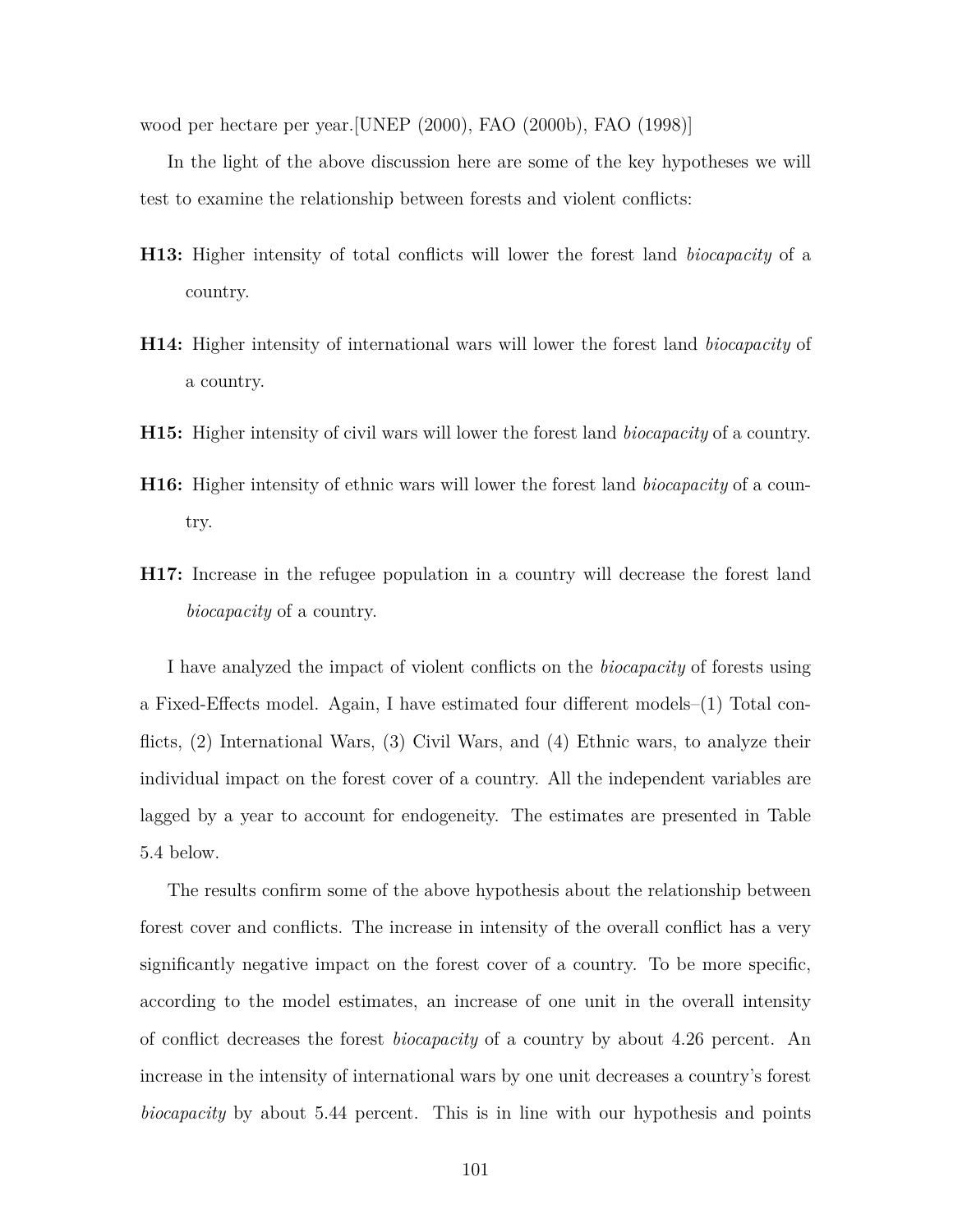to the fact that modern day warfare over all is more detrimental to forest cover as opposed to some older claims that have argued that conflicts lead to development of "no man's land," such as the Green Corridor between East and West Europe or the DMZ in along 38th parallel in the Korean peninsula, creating protected forested and wildlife areas. According to the above estimates, international wars have a more detrimental impact on forest *biocapacity* than civil wars because while a unit increase in the intensity of international wars decreases the forest *biocapacity* by 5.44 percent, a one unit increase in the intensity of civil wars in a country decreases the capacity of its forests by 2.63 percent. This indicates that aerial warfare, that has become a staple in international intervention and international warfare, has an extremely damaging effect on forest resources. This is much worse than exploitation of forest resources like timber to fund intra-state conflicts. Ethnic wars do not seem to have a statistically significant impact on forest *biocapacity* according to this analysis.

Democracy has a negative impact on the forest *biocapacity* with every unit increase in democracy scores leading to a .47 percent decline in forest *biocapacity*. Again, this could be explained by democracies generally being more industrialized and extractive in nature which negatively affects *biocapacity*. However, this relationship begs more exploration in the future, because strong democracies also tend to be more organized towards environmental protection and conservation.

GDP does not have a statistically significant impact on forest *biocapacity* here. However, increase in one percent of trade decreases the forest *biocapacity* of a country by about .06 percent. This is a significant decline and attests towards the exploitative impact of international trade on natural resources, especially forests.

Population density has a statistically significant negative impact on forest *biocapacity* with one percent increase in population density decreasing the forest *biocapacity* by about .2 percent. This direction of the relationship is fairly intuitive since growing population puts more pressure on forest resources. As the population grows, forests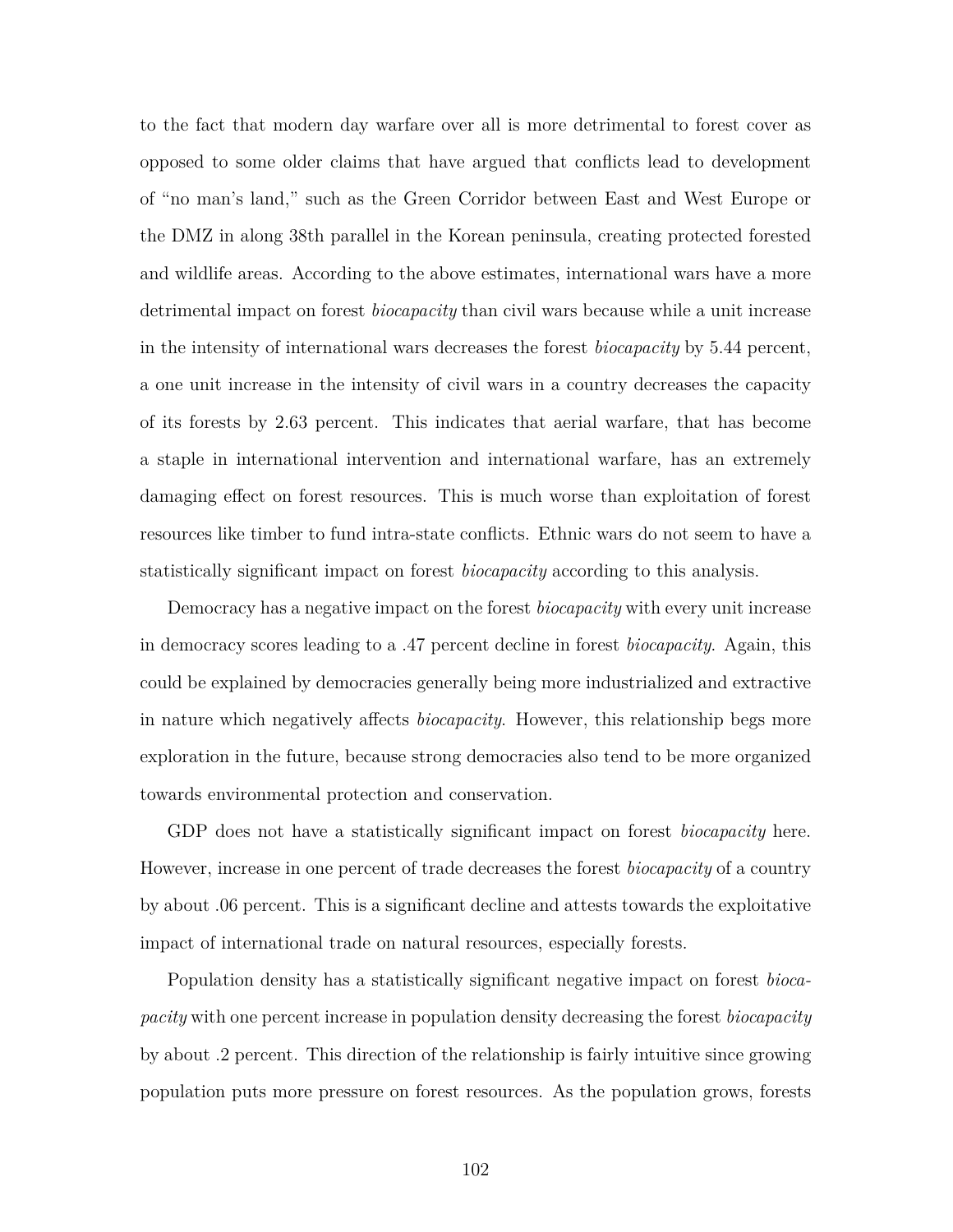are often cleared to develop agricultural land and for other commercial purposes like housing, timber, and so on. Presence of refugees does not have a statistically significant impact on forest *bicapacity*. However, the estimates here suggest that refugees do have a detrimental impact on forest *biocapacity* if the country is already experiencing with ethnic conflicts. This could certainly lead to exacerbation of the existing ethnic conflicts.

## 5.3 Impact on Water

Armed conflict and related activities can degrade water resources in a number of ways. Direct action against facilities supporting military activities can release harmful contaminants into the environment. During the Kosovo War, for example, NATO forces targeted a major industrial complex in Pancevo, which included a petrochemical plant, a fertilizer plant, and a major oil refinery. Hazardous substances were released into the environment as a result of the strike and the ensuing fires. Smoke from the fires produced "black rain," threatening air, food, and water safety in Pancevo, as well as in downstream and downwind countries, particularly Bulgaria and Romania (UNEP and UNCHS 1999). Bombs, missiles, and other explosives can create craters, compact soil, and contribute to erosion, all of which can degrade water quality.[Linden et al. (2004)] The disposal of human causalities can also threaten water quality. During the Rwandan genocide, for example, bodies washed or were thrown into water systems, affecting the water quality of the entire Great Lakes region.[Tesi (2000)]

Damage to utilities' infrastructure can have indirect impacts on the water system. Physical infrastructure to maintain clean water supply is especially vulnerable to intentional or unintentional impacts from armed conflict and related activities. For example, in the Occupied Palestinian Territories, Israeli defense forces in Jenin intentionally destroyed or damaged booster pumps, water lines, and valves. Other system components were damaged unintentionally by tank traffic and the construction of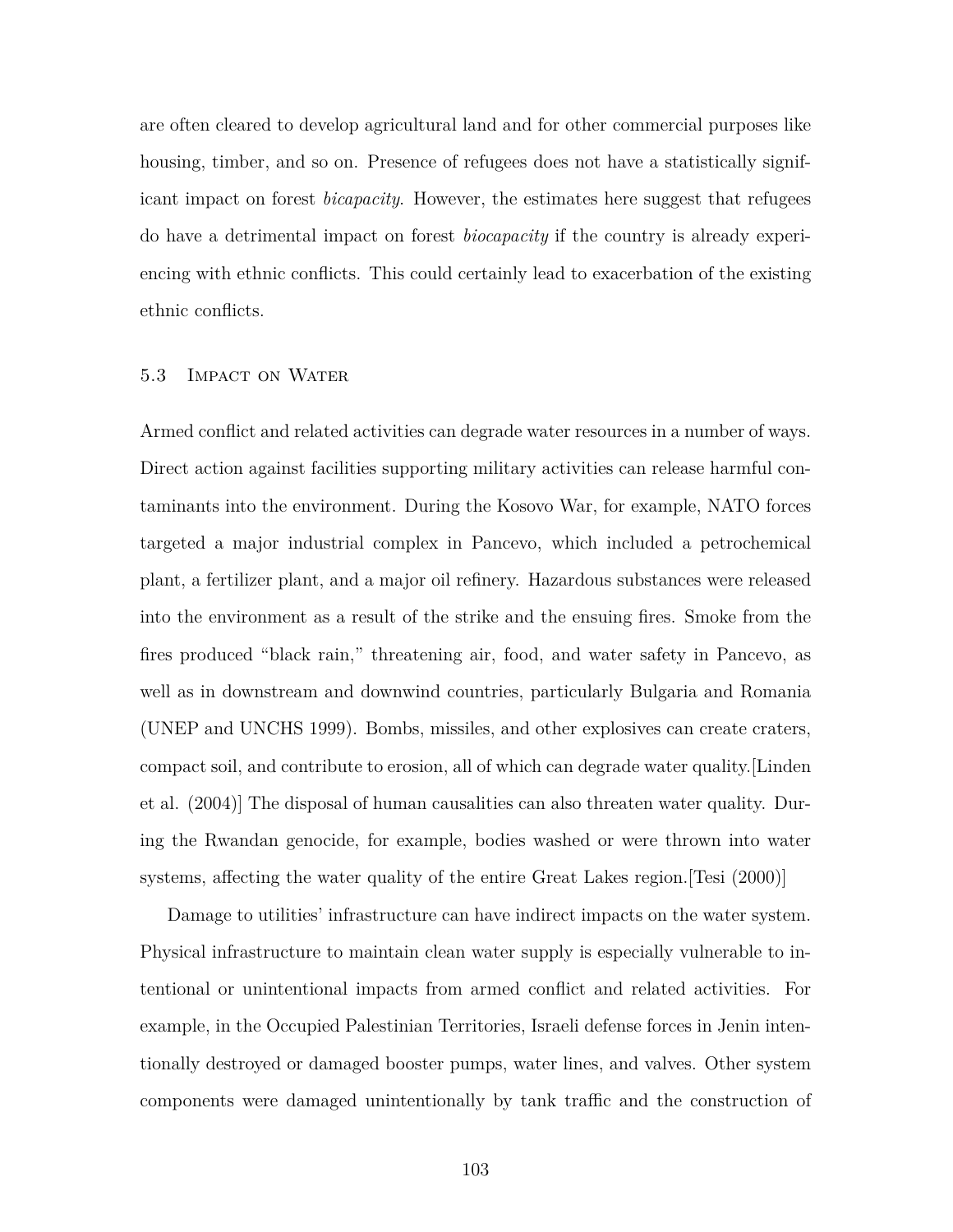a trench designed to restrict Palestinian movement.[Zeitoun (2005)] In general, centralized water systems are more vulnerable to conflict than decentralized systems, as relatively less damage can disrupt supply to a greater number of people. Systems that rely on a single source of water are also especially vulnerable.[Zeitoun (2005)] During times of conflict, delicate water sharing systems between countries and groups also come to a stand-still. For example, the recent upheaval in the Libya has halted the incredibly important process of managing and conserving the Nubian Aquifer System (a fossil water aquifer), which is the largest source of freshwater in the region, also providing water to Sudan, Chad and Egypt.

Displaced persons also have a major impact on surface and ground water bodies, water being a necessity in human life. As relief camps are constructed under emergency conditions where haste rather than careful planning matters, wells are dug before the capacity of the aquifer feeding them is assessed, resulting in rapid depletion rates and/or decline in water quality.[Hoerz (1995a), quoted in Jacobsen (1997, p. 25)]. There have been instances where refugees competed for scarce water resources, depleting the water sources and forcing the diversion of river courses to the camps, away from the villages.[Whitaker (1999, p. 6)]

In this study, in order to measure the quality of marine and freshwater eco-systems, we use the National Footprint Accounts data on fishing grounds. This is because any detrimental impact on the aquatic systems due to war would affect its *biocapacity* (measured in terms of fish yield). Oil spills and leakage or massive localized air and soil pollution which occur as a result of warfare affect the aquatic systems in terms of their high biological productivity; provision of nutrients, feeding, breeding or nesting areas for marine and other animals; areas particularly rich in species; and areas important for sustaining populations of species at some or all phases of their life cycle. This is especially true in the case of international conflicts, where the scale of weapon systems, tactics and ariel bombardment can wreak an indiscriminate damage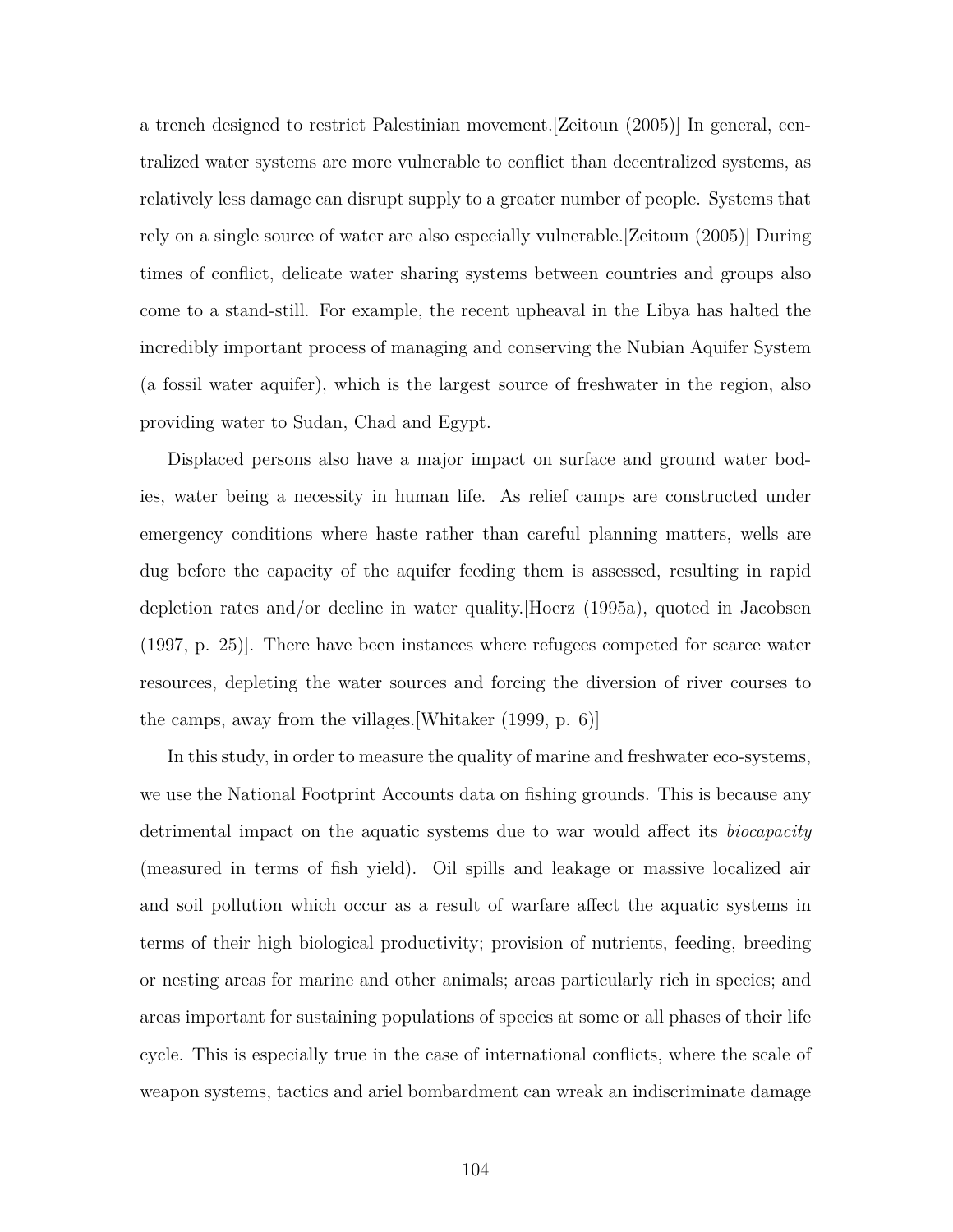to delicate aquatic ecosystems. In civil conflicts, the impact on marine and freshwater ecosystems is more likely to come from a breakdown of conservation infrastructure and water-sharing arrangements. *Biocpacity* of fishing grounds also indicates towards the ability of certain population groups that are primarily dependent upon fishing, to sustain their lives. Destruction of fishing grounds due to conflict can lead to loss of income for such fishing communities and breed further discontentment.

The National Footprints Accounts estimate the marine yields using data on annually available primary production of the sustainable annual harvests of 19 different aquatic species groups.[Gulland (1971)] The fishing grounds calculation is one of the most complex in the National Footprint Accounts and significant improvements have taken place over the past seven years; including revision of many fish extraction rates, inclusion of aquaculture production, and inclusion of crops used in aquafeeds.[Ewing et. al (2010)] The FAO FishSTAT database does not report trade in fish commodities prior to 1976. In the NFA 2008, trade in fish commodities prior to 1976 was simply omitted. In both the 2009 and 2010 Editions of the NFA, COMTRADE data were used to extrapolate these trade flows back to the start of their time series (1961). In the 2010 Edition of the NFA the list of fish species considered in the *biocapacity* of production calculation has been expanded, as the number of reported species has grown, and estimates of average trophic level have been collected for more species. The exports yield for each fish commodity is now calculated as the weighted average of domestic catch and imports. The catch intensity for each commodity is now based on the effective trophic level across a countryÕs catch of several species, rather than global constants based on the trophic levels of individual species. Moreover, fishmeal and fish oil production and trade, and of aquaculture, were included in the 2010 Edition and the fish commodity extraction rates were revised to include species-specific extraction rates for all species.

Some of the main hypotheses based on the above discussion on the impact of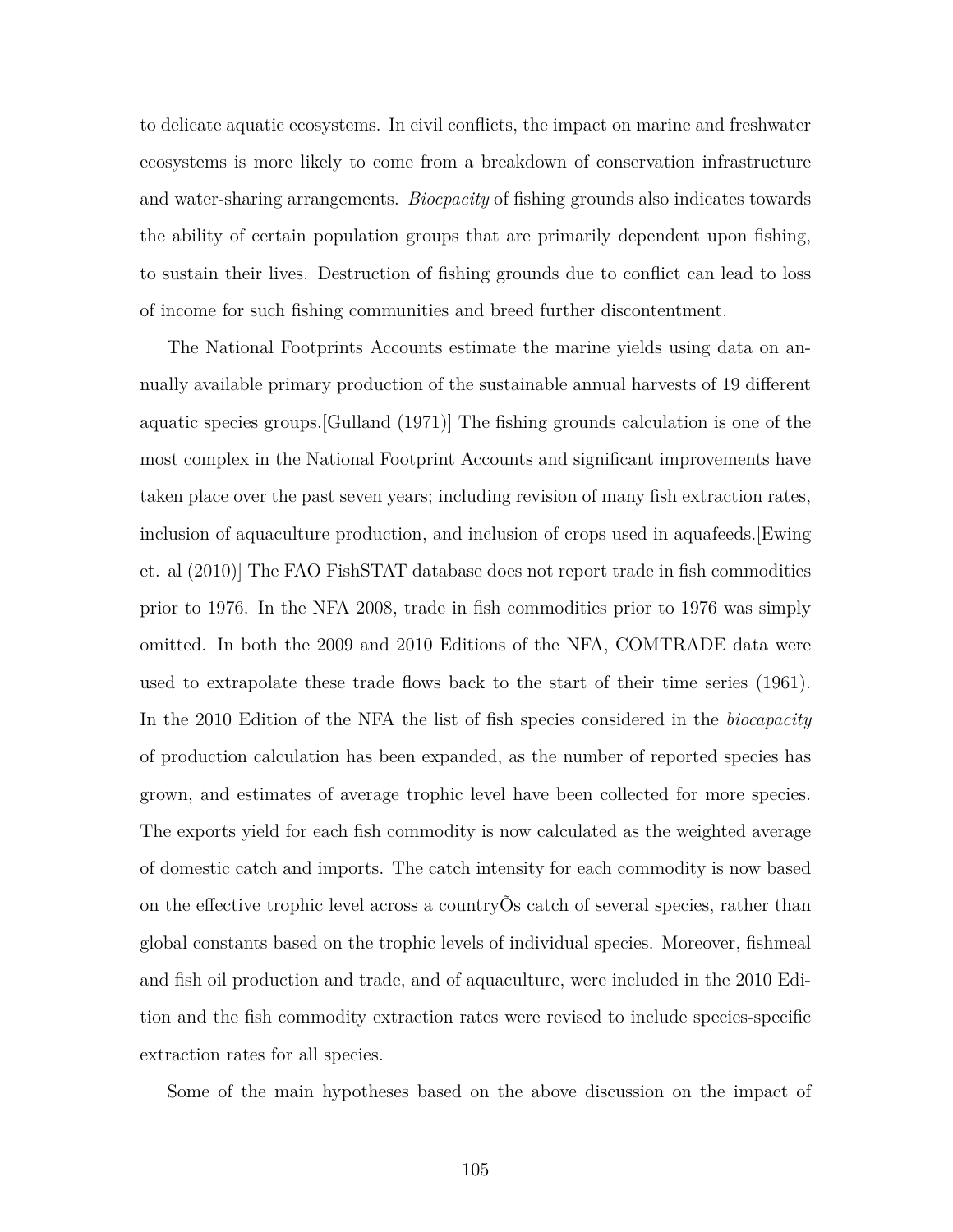violent conflicts on water (measured in terms of fishing *biocapacity*) are presented below:

- **H18:** Higher intensity of total conflicts will lower the fishing grounds *biocapacity* of a country.
- **H19:** Higher intensity of international wars will lower the fishing grounds *biocapacity* of a country.
- **H20:** Higher intensity of civil wars will lower the fishing grounds *biocapacity* of a country.
- **H21:** Higher intensity of ethnic wars will lower the fishing grounds *biocapacity* of a country.

I have analyzed the impact of violent conflicts on the *biocapacity* of fishing-grounds using a Fixed-Effects model. Again, I have estimated four different models–(1) Total conflicts, (2) International Wars, (3) Civil Wars, and (4) Ethnic wars, to analyze their individual impact on the fishing grounds in a country. All the independent variables are lagged by a year to account for endogeneity. The estimates are presented in Table 5.5 below.

The estimates in the table above suggest that violent conflicts have a statistically significant negative impact of the fishing grounds *biocapacity*. A single unit increase in the overall intensity of conflicts decreases fishing ground *biocapacity* by .15 percent. International wars have a larger negative impact on the fishing ground *biocapacity* with every one unit increase in the intensity of international wars significantly decreasing the fishing ground *biocapacity* by .45 percent, whereas a single unit increase in the intensity of civil wars decreases the *biocapacity* of fishing grounds by .11 percent.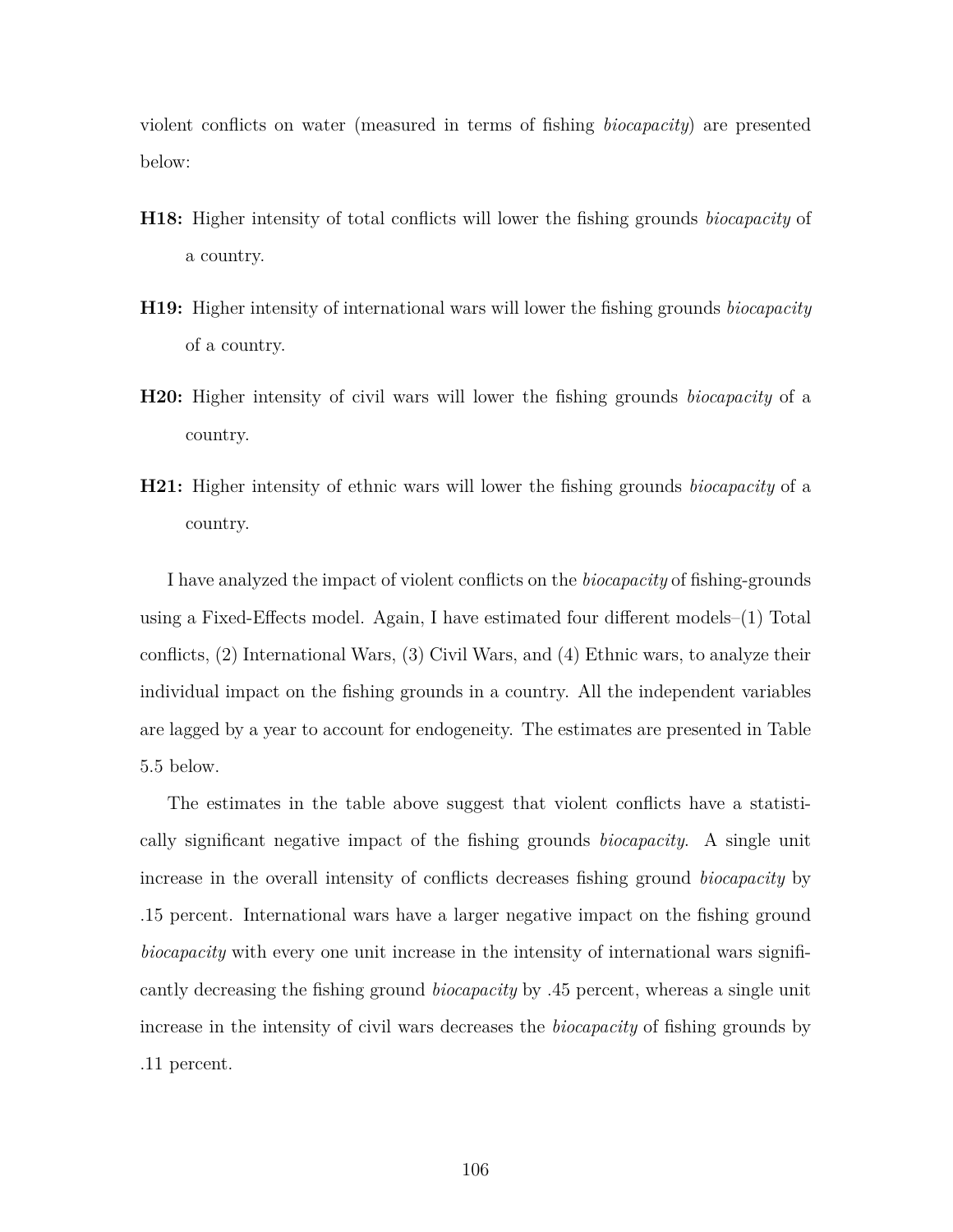Every single unit increase in democracy increases the fishing *biocapacity* by .13 percent indicating that democracies are indeed more vigilant about sustainable fishing practices, at least around their own country. GDP levels don't seem to have a statistically significant impact on fishing *biocapacity*, however every percent increase in international trade decreases biocapacity of fishing grounds by .01 percent. With one percent increase in population density, the fishing grounds *biocpacity* declines by .05 percent indicating that population increase does put pressure of fishing grounds and compromises sustainable fishing practices.

Refugee population does not seem to affect the biocapacity of fishing grounds in any statistically significant manner.

#### 5.4 Discussion

The analysis in chapter provides a more detailed account of how different types of conflicts affect different aspects of the environment. While the impact of different types of wars on disaggregated measures of *biocapacity* is mostly in the expected directions, the magnitude varies. However, the estimated results for other political, economic and demographic variables tell a mixed story about their impact on different aspects of the environment. Based on the estimated coefficients presented in the above models, Table 5.6 below summarizes the percentage change in disaggregated measures of *biocapacity*—cropland, grazing land, forest land and fishing grounds, as a result of one unit increase in the intensity of different conflict types. The percentage change in disaggregated *biocapacity* measures is the percentage change in the total global hectare *biocapacity* of the four environmental resource categories.

The percentage change numbers presented above indicate that different types of conflicts affect a country's environmental sources differently. On an average, international wars tend to be most devastating for the three out of the four environmental resources analyzed here. This clearly indicates that with use the of chemical weapons,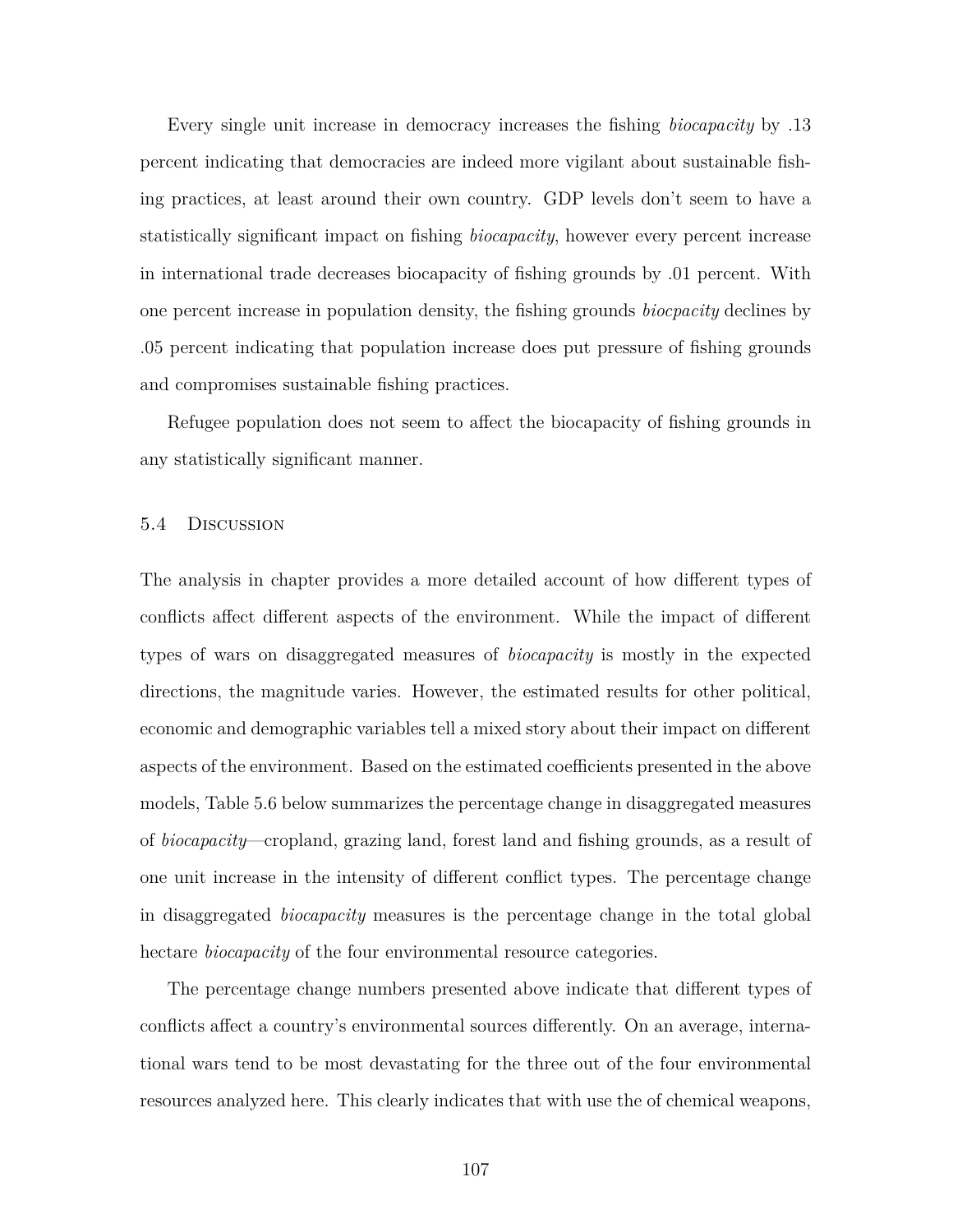carpet bombing and strategic aerial attacks on essential infrastructure, as part of the modern international warfare strategy, wreak havoc with a country's environment. This devastating impact on the environment also highlights the environmental injustice of many international wars that are being increasingly undertaken for the sake of "humanitarian intervention." This is because the intervening parties' mode of conducting warfare is often not only impersonal but also physically distant, absolving themselves of any environmental damages.

While internal wars are extremely devastating for the forest resource of a country, ethnic wars and civil wars are more destructive for crop production. This is because civil wars and ethnically motivated wars, especially as part of protracted conflict between social groups, completely disrupt the domestic supply and demand chain for agricultural produce. Violence at a localized level prevents farmers from working on their fields, and stalls transportation and sale of agricultural goods. Cropland *biocapacity* is an extremely critical environmental service that lends a source of sustained livelihood to people. Therefore, a decline in cropland *biocapacity* means possible large scale unemployment and social disruption. While laying out my plan for this project in the earlier chapters, I had stresed on the importance of studying the relationship between conflict and environmental degradation as a reinforcing feedback loop. When thinking about such vicious cycles of conflict and environmental degradation, a decline in cropland *biocapacity* during the time of intra-state warfare is asignificant factor in predicting further continuation and escalation of conflict.

Unfortunately, at this time the National Footprint Accounts data does not distinguish between high yield and unsustainable agricultural practices to calculate cropland and grazing land *biocapacity*. This means that an increase in the *biocapacity* of cropland and grazing land could also be indicating better and more sustainable agricultural practices that can be potentially associated with democracies due to a high levels of political participation by environmental organizations and an increased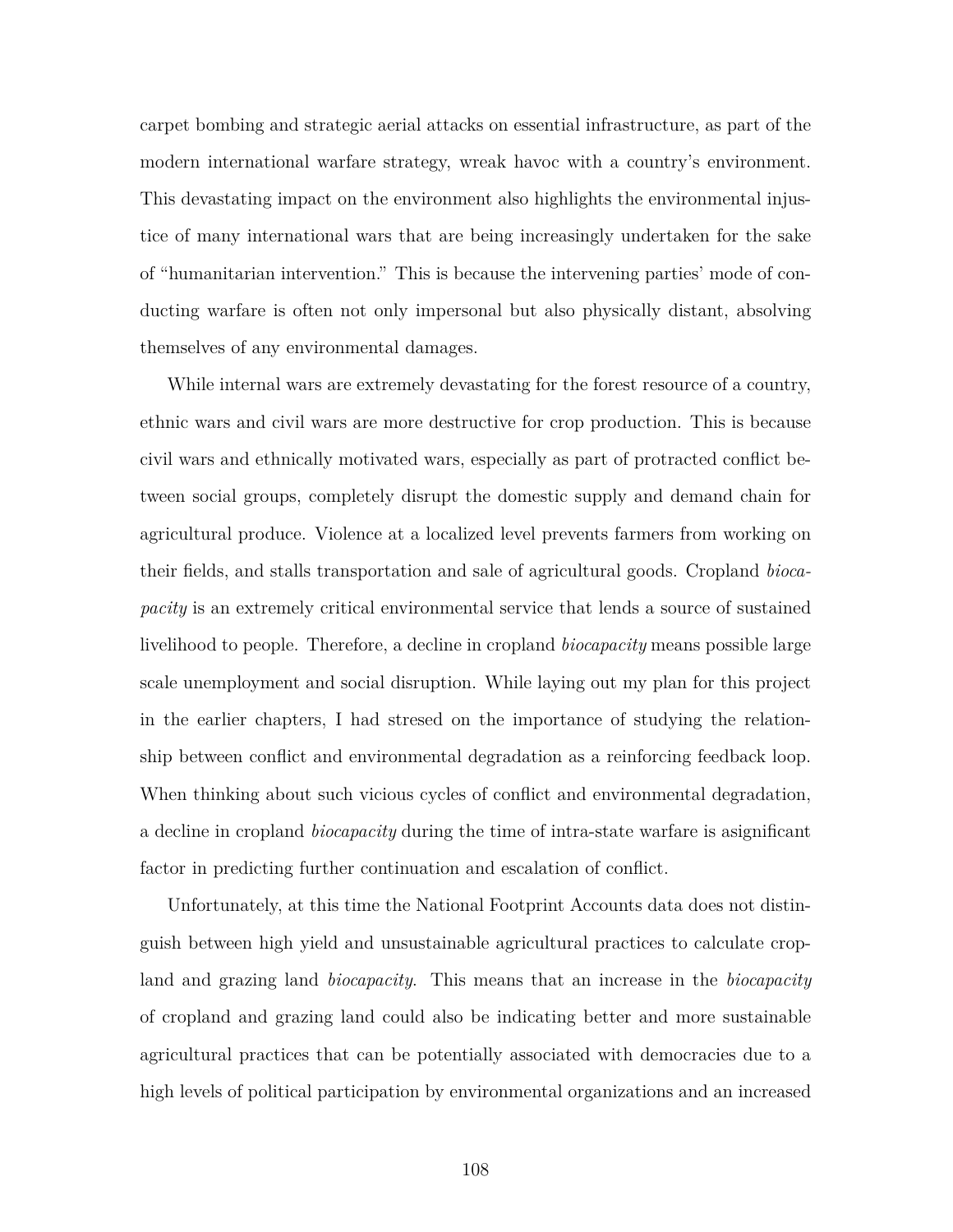awareness in the population about environmental issues. Also advanced democracies tend to be richer and can afford "green" technology to a greater degree. However, an increase in the *biocapacity* of cropland and grazing land can simply mean more yield which can be obtained through overuse of chemical fertilizers, pesticides and genetically modified crop variety which are harmful to the environment in the long-run. Therefore, it is hard to untangle the positive impact of GDP and trade on cropland and grazing land *biocapacity* from their exploitative impact on the environment with in the scope of this study.

However, the impact of conflicts on the environment is clear. Conflicts are bad for the environment and some type of conflicts are worse than others with their impact on certain environmental services. Also, high levels of decline in cropland *biocapacity* due to internal conflicts forebode an environment and conflict degradation spiral.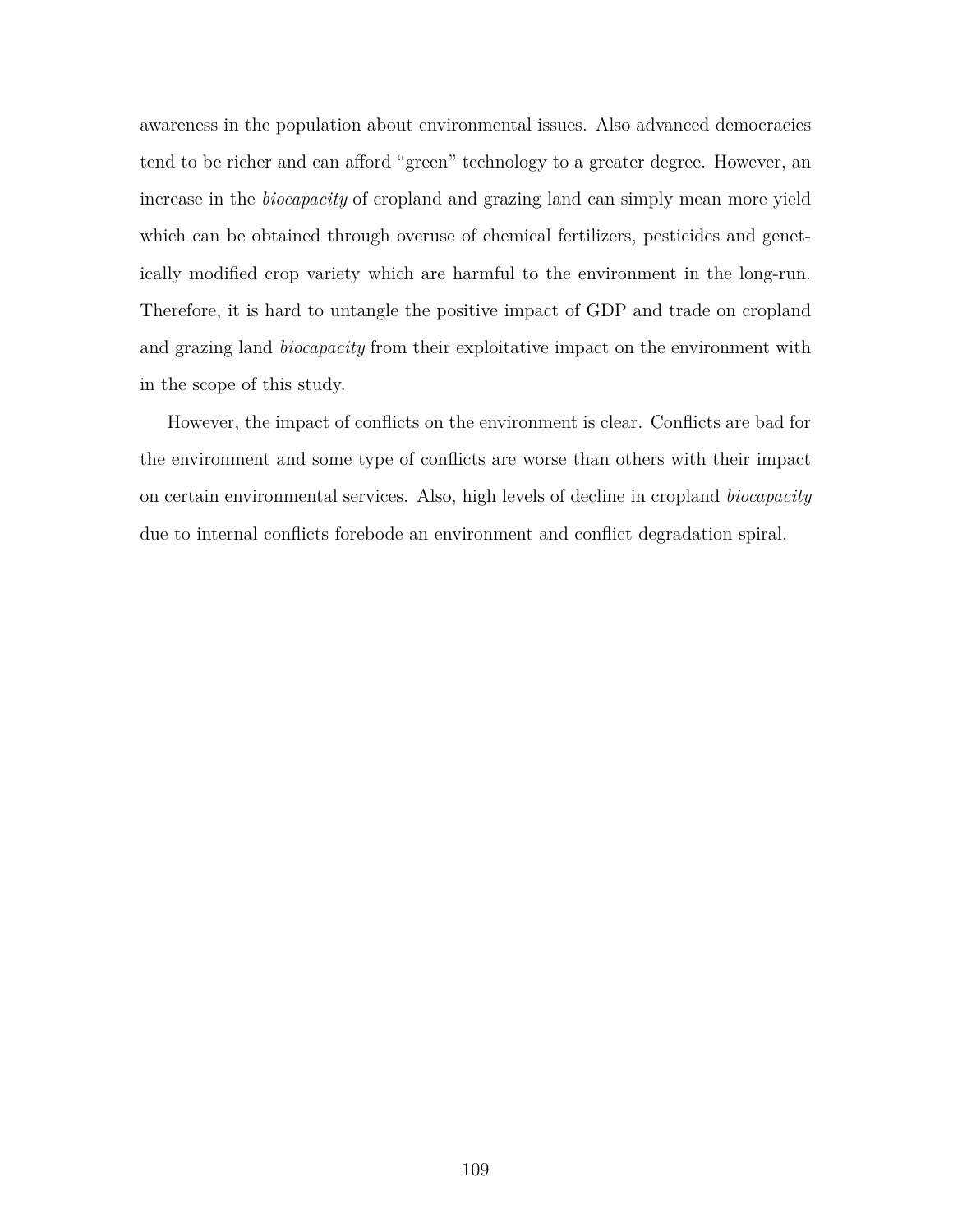|                                     | (1)                | (2)                | (3)                | (4)                |
|-------------------------------------|--------------------|--------------------|--------------------|--------------------|
|                                     | Total              | International      | Civil              | Ethnic             |
| Lagged Total Conflicts              | $-0.0117***$       |                    |                    |                    |
|                                     | (0.0026)           |                    |                    |                    |
| Lagged POLITY Score                 | $0.0031***$        | $0.0046***$        | $0.0039***$        | $0.0054***$        |
|                                     | (0.0008)           | (0.0014)           | (0.0009)           | (0.0011)           |
| Lagged $ln(Per Capita GDP)$         | $0.9322***$        | $0.9493***$        | $0.9325***$        | $0.9594***$        |
|                                     | (0.0514)           | (0.0508)           | (0.0513)           | (0.0512)           |
| Lagged $ln(Per)$ Capita GDP<br>Sq)  | $-0.0678***$       | $-0.0688***$       | $-0.0678***$       | $-0.0693***$       |
|                                     | (0.0034)           | (0.0034)           | (0.0034)           | (0.0034)           |
| Lagged $ln(\text{Trade Openness})$  | 0.0536             | 0.0578             | 0.0534             | 0.0559             |
|                                     | (0.0119)           | (0.0119)           | (0.0119)           | (0.0119)           |
| Lagged $ln(Pop$ Density)            | $0.3767***$        | $0.3682***$        | $0.3790***$        | $0.3750***$        |
|                                     | (0.0132)           | (0.0131)           | (0.0133)           | (0.0132)           |
| Lagged $ln(Refuge Pop)$             | 0.4027             | 0.4326             | 0.3786             | 0.3791             |
|                                     | (0.2932)           | (0.3089)           | (0.2679)           | (0.2526)           |
| Total Conflicts X RefugeePop        | $-0.0003$          |                    |                    |                    |
|                                     | (0.0004)           |                    |                    |                    |
| Lagged International Wars           |                    | $-0.0066**$        |                    |                    |
|                                     |                    | (0.0028)           |                    |                    |
| International Wars X Refugee<br>Pop |                    | 0.0007             |                    |                    |
|                                     |                    | (0.0010)           |                    |                    |
| Lagged Civil Wars                   |                    |                    | $-0.0134***$       |                    |
|                                     |                    |                    | (0.0029)           |                    |
| Civil WarsXRefugee Pop              |                    |                    | $-0.0004$          |                    |
|                                     |                    |                    | (0.0004)           |                    |
| Lagged Ethnic Wars                  |                    |                    |                    | $-0.0198***$       |
|                                     |                    |                    |                    | (0.0047)           |
| Ethnic WarsXRefugee Pop             |                    |                    |                    | $-0.0013*$         |
|                                     |                    |                    |                    | (0.0006)           |
| $\mathcal{N}$                       | 4912               | 3678               | 3867               | 3906               |
|                                     |                    |                    |                    |                    |
| r2<br>${\bf F}$                     | 0.5370<br>210.9850 | 0.5341<br>207.5536 | 0.5372<br>211.1906 | 0.5371<br>211.0939 |

Table 5.2: Estimates Measuring the Impact of Different Types of Conflicts on Cropland *Biocapacity*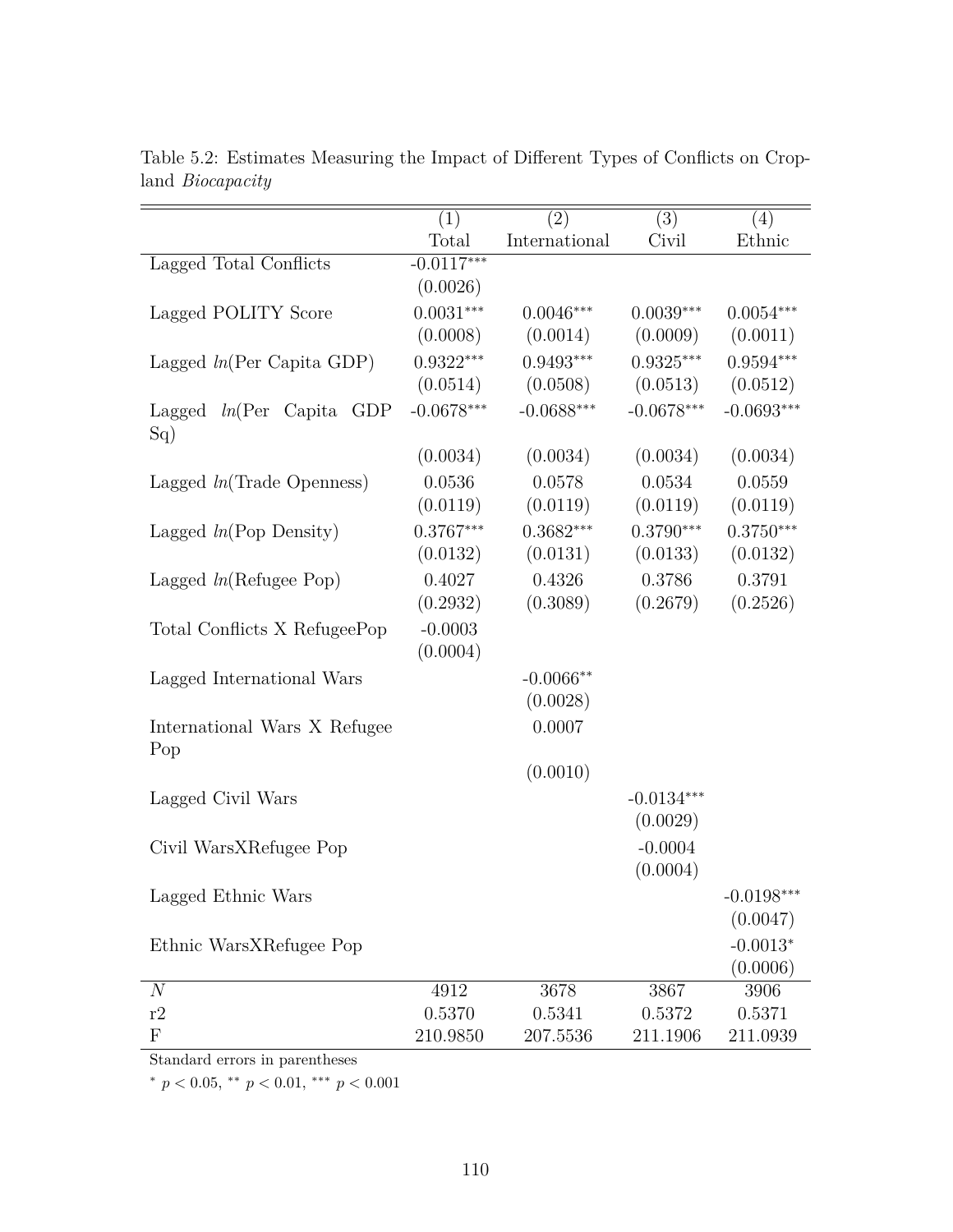|                                            | (1)          | (2)           | (3)          | (4)          |
|--------------------------------------------|--------------|---------------|--------------|--------------|
|                                            | Total        | International | Civil        | Ethnic       |
| Lagged Total Conflicts                     | $-0.0042***$ |               |              |              |
|                                            | (0.0013)     |               |              |              |
| Lagged POLITY Score                        | $0.0032***$  | $0.0032***$   | $0.0033***$  | $0.0032***$  |
|                                            | (0.0004)     | (0.0004)      | (0.0004)     | (0.0004)     |
| Lagged $ln(Per Capita GDP)$                | $0.2694***$  | $0.2732***$   | $0.2741***$  | $0.2751***$  |
|                                            | (0.0258)     | (0.0254)      | (0.0257)     | (0.0257)     |
| Lagged $ln(Per \text{ Capita GDP})$<br>Sq) | $-0.0149***$ | $-0.0152***$  | $-0.0152***$ | $-0.0152***$ |
|                                            | (0.0018)     | (0.0017)      | (0.0018)     | (0.0017)     |
| Lagged $ln(\text{Trade Openness})$         | $0.0304***$  | $0.0321***$   | $0.0309***$  | $0.0318***$  |
|                                            | (0.0059)     | (0.0059)      | (0.0059)     | (0.0059)     |
| Lagged $ln(Pop$ Density)                   | $0.1352***$  | $0.1317***$   | $0.1354***$  | $0.1318***$  |
|                                            | (0.0065)     | (0.0064)      | (0.0065)     | (0.0065)     |
| Lagged $ln($ Refugee Pop $)$               | $0.1352***$  | $0.1317***$   | $0.1354***$  | $0.1318***$  |
|                                            | (0.0065)     | (0.0064)      | (0.0065)     | (0.0065)     |
| Total ConflictsXRefugee Pop                | $-0.0003$    |               |              |              |
|                                            | (0.0002)     |               |              |              |
| Lagged International Wars                  |              | $-0.0077*$    |              |              |
|                                            |              | (0.0034)      |              |              |
| International<br>WarsXRefugee<br>Pop       |              | $0.0010*$     |              |              |
|                                            |              | (0.0005)      |              |              |
| Lagged Civil Wars                          |              |               | $-0.0038**$  |              |
|                                            |              |               | (0.0014)     |              |
| Civil WarsXRefugee Pop                     |              |               | $-0.0002$    |              |
|                                            |              |               | (0.0002)     |              |
| Lagged Ethnic Wars                         |              |               |              | 0.0010       |
|                                            |              |               |              | (0.0023)     |
| Ethnic WarsXRefugeePop                     |              |               |              | 0.0004       |
|                                            |              |               |              | (0.0003)     |
| $\overline{N}$                             | 4870         | 4268          | 4356         | 3261         |
| r2                                         | 0.2223       | 0.2226        | 0.2217       | 0.2207       |
| $\mathbf{F}$                               | 192.4530     | 192.7369      | 191.7903     | 190.6483     |

Table 5.3: Estimates Measuring the Impact of Diffrent Types of Conflicts on Grazing Land Biocapacity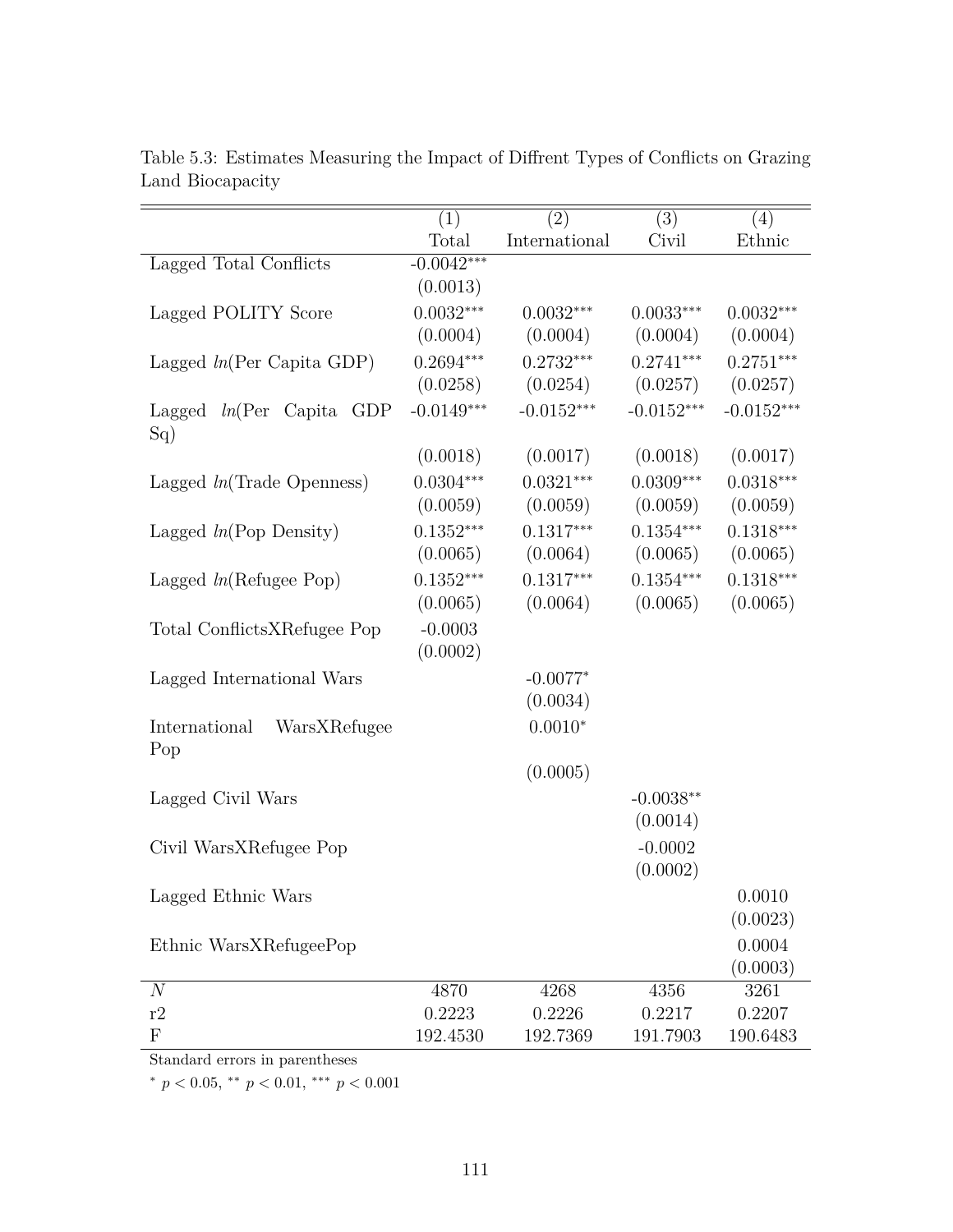|                                      | (1)          | (2)           | (3)          | (4)          |
|--------------------------------------|--------------|---------------|--------------|--------------|
|                                      | Total        | International | Civil        | Ethnic       |
| Lagged Total Conflicts               | $-0.0426***$ |               |              |              |
|                                      | (0.0091)     |               |              |              |
| Lagged POLITY Score                  | $-0.0047***$ | $-0.0045***$  | $-0.0046***$ | $-0.0032***$ |
|                                      | (0.0003)     | (0.0003)      | (0.0003)     | (0.0009)     |
| Lagged $ln(Per Capita GDP)$          | 0.0036       | 0.0073        | 0.0073       | $-0.0015$    |
|                                      | (0.0227)     | (0.0224)      | (0.0226)     | (0.0226)     |
| Lagged $ln(Per)$ Capita GDP<br>Sq)   | 0.0026       | 0.0023        | 0.0024       | 0.0029       |
|                                      | (0.0015)     | (0.0015)      | (0.0015)     | (0.0015)     |
| Lagged $ln(\text{Trade Openness})$   | $-0.0583***$ | $-0.0576***$  | $-0.0579***$ | $-0.0588***$ |
|                                      | (0.0053)     | (0.0053)      | (0.0053)     | (0.0053)     |
| Lagged $ln(Pop$ Density)             | $-0.2151***$ | $-0.2155***$  | $-0.2156***$ | $-0.2158***$ |
|                                      | (0.0061)     | (0.0060)      | (0.0061)     | (0.0060)     |
| Lagged $ln(Refuge Pop)$              | 0.0563       | 0.0562        | 0.0498       | 0.0562       |
|                                      | (0.0265)     | (0.0264)      | (0.0265)     | (0.0265)     |
| Total ConflictsXRefugee Pop          | 0.0003       |               |              |              |
|                                      | (0.0002)     |               |              |              |
| Lagged International Wars            |              | $-0.0544***$  |              |              |
|                                      |              | (0.0097)      |              |              |
| International<br>WarsXRefugee<br>Pop |              | 0.0007        |              |              |
|                                      |              | (0.0004)      |              |              |
| Lagged Civil Wars                    |              |               | $0.0263***$  |              |
|                                      |              |               | (0.0082)     |              |
| Civil WarsXRefugee Pop               |              |               | 0.0002       |              |
|                                      |              |               | (0.0002)     |              |
| Lagged Ethnic Wars                   |              |               |              | $-0.0010$    |
|                                      |              |               |              | (0.0020)     |
| Ethnic WarsXRefugee Pop              |              |               |              | $0.0009***$  |
|                                      |              |               |              | (0.0002)     |
| $\overline{N}$                       | 4688         | 4367          | 4120         | 3990         |
| r2                                   | 0.3640       | 0.3643        | 0.3637       | 0.3651       |
| $\mathbf{F}$                         | 370.9754     | 371.4857      | 370.5403     | 372.7658     |

Table 5.4: Estimates Measuring the Impact of Diffrent Types of Conflicts on Forest Land Biocapacity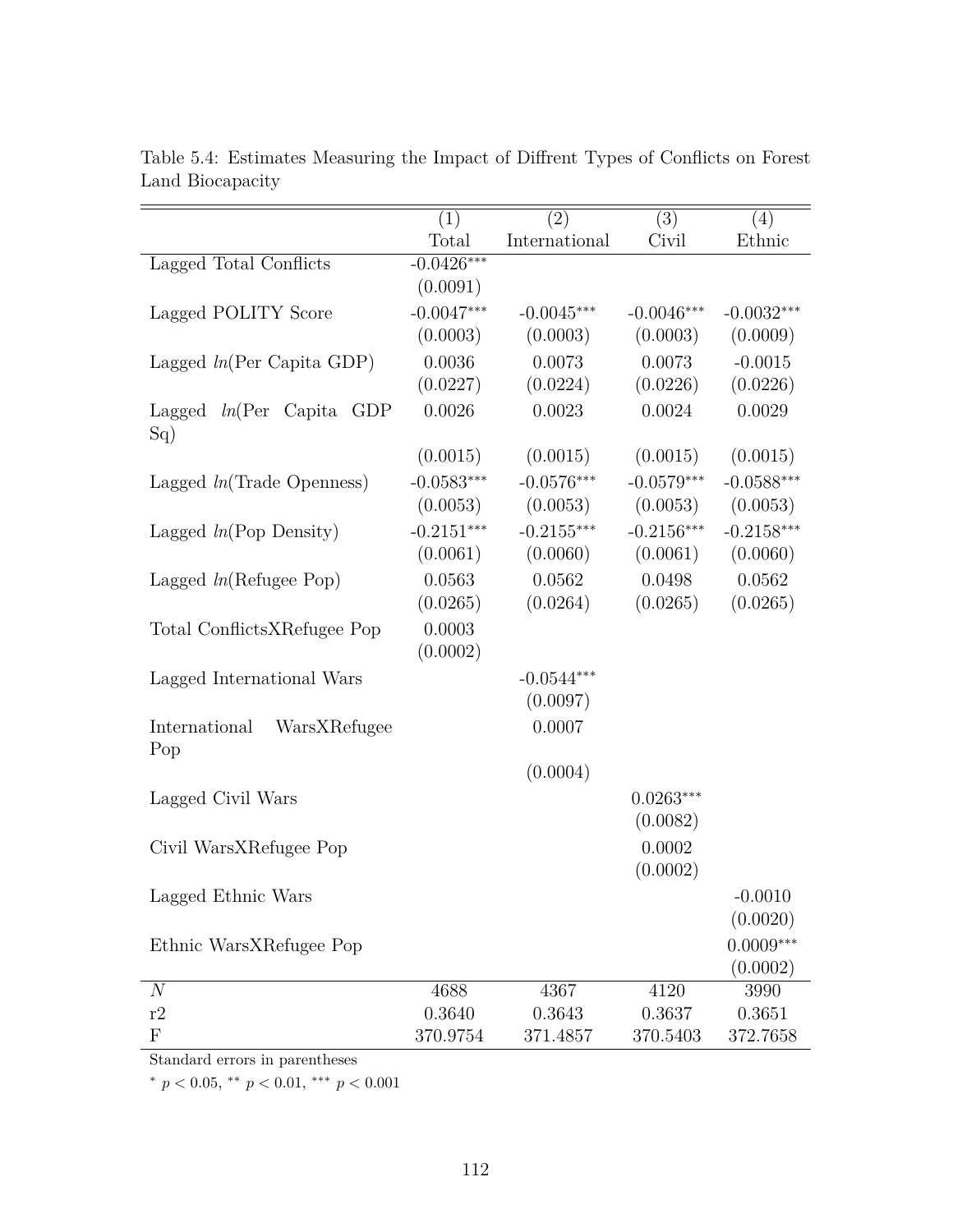|                                      | (1)          | (2)           | (3)          | (4)          |
|--------------------------------------|--------------|---------------|--------------|--------------|
|                                      | Total        | International | Civil        | Ethnic       |
| Lagged Total Conflicts               | $-0.0015***$ |               |              |              |
|                                      | (0.0002)     |               |              |              |
| Lagged POLITY Score                  | $0.0013***$  | $0.0014***$   | $0.0014***$  | $0.0014***$  |
|                                      | (0.0001)     | (0.0001)      | (0.0001)     | (0.0001)     |
| Lagged $ln(Per Capita GDP)$          | $-0.0536$    | $-0.0512$     | $-0.0520$    | $-0.0490$    |
|                                      | (0.0646)     | (0.0645)      | (0.0546)     | (0.0543)     |
| Lagged $ln(Per)$ Capita GDP<br>Sq)   | 0.0039       | 0.0037        | 0.0038       | 0.0036       |
|                                      | (0.0093)     | (0.0093)      | (0.0099)     | (0.0098)     |
| Lagged $ln(\text{Trade Openness})$   | $-0.0108***$ | $-0.0114***$  | $-0.0110***$ | $-0.0115***$ |
|                                      | (0.0011)     | (0.0010)      | (0.0011)     | (0.0011)     |
| Lagged $ln(Pop$ Density)             | $-0.0513***$ | $-0.0499***$  | $-0.0511***$ | $-0.0502***$ |
|                                      | (0.0012)     | (0.0012)      | (0.0012)     | (0.0012)     |
| Lagged $ln(Refuge Pop)$              | 0.0089       | 0.0091        | 0.0087       | 0.0092       |
|                                      | (0.0074)     | (0.0076)      | (0.0078)     | (0.0075)     |
| Total ConflictsXRefugee Pop          | 0.0000       |               |              |              |
|                                      | (0.0000)     |               |              |              |
| Lagged International Wars            |              | $-0.0045***$  |              |              |
|                                      |              | (0.0006)      |              |              |
| International<br>WarsXRefugee<br>Pop |              | 0.0001        |              |              |
|                                      |              | (0.0001)      |              |              |
| Lagged Civil Wars                    |              |               | $-0.0011***$ |              |
|                                      |              |               | (0.0003)     |              |
| Civil WarsXRefugee Pop               |              |               | $-0.0000$    |              |
|                                      |              |               | (0.0000)     |              |
| Lagged Ethnic Wars                   |              |               |              | 0.0003       |
|                                      |              |               |              | (0.0004)     |
| Ethnic WarsXRefugee Pop              |              |               |              | $-0.0000$    |
|                                      |              |               |              | (0.0001)     |
| $\mathcal{N}$                        | 4781         | 4567          | 4672         | 3980         |
| r2                                   | 0.5174       | 0.5189        | 0.5144       | 0.5124       |
| $\boldsymbol{\mathrm{F}}$            | 708.6192     | 712.8844      | 700.3386     | 694.7196     |

Table 5.5: Estimates Measuring the Impact of Diffrent Types of Conflicts on Fishing Ground Biocapacity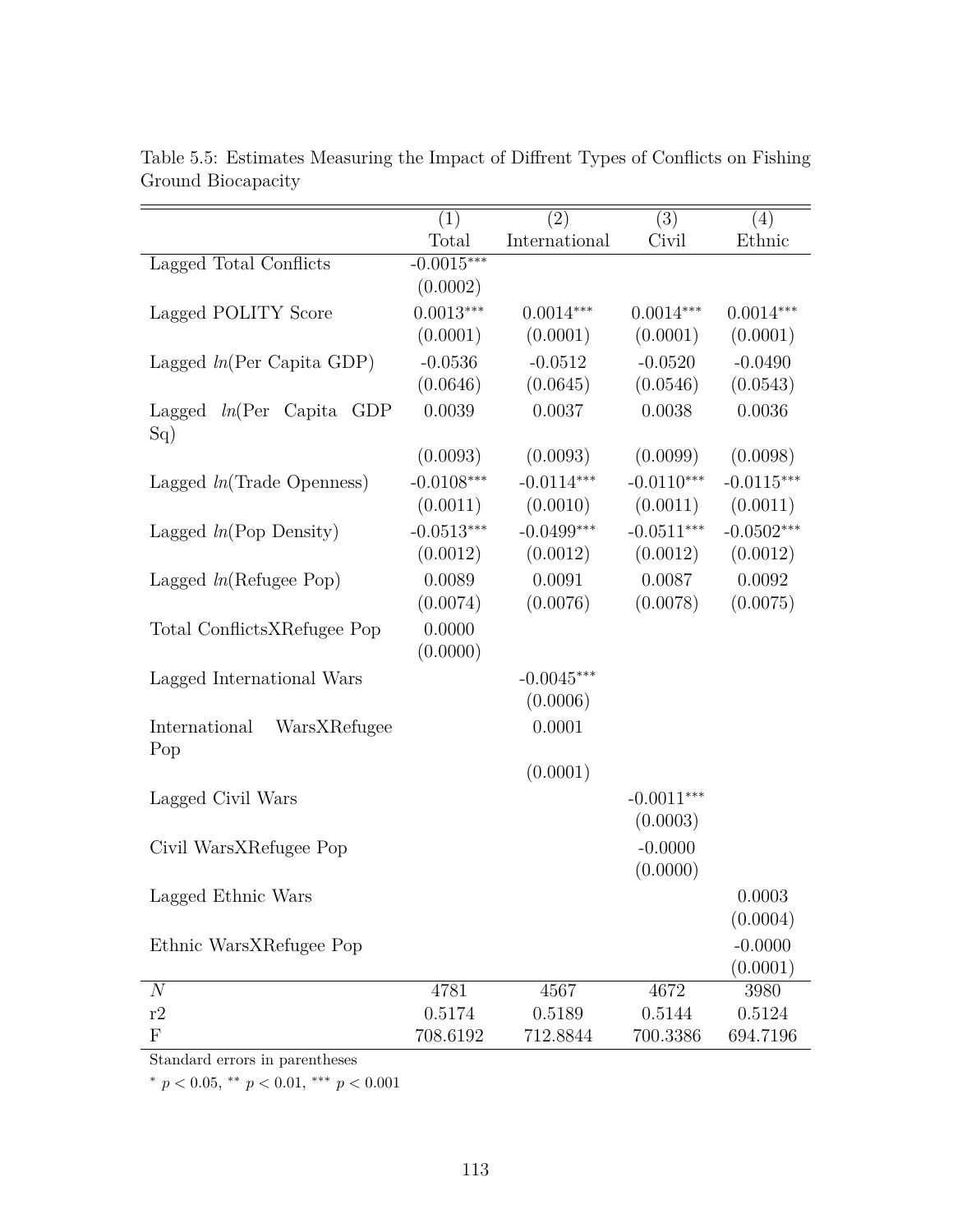Table 5.6: Percentage Change in Disaggregated *Biocapacity* Measures (in GHa) due to One Unit Increase in Conflict Intensity

| Conflict Type          |         |              |              | Cropland Grazing Land Forest Land Fishing Ground |
|------------------------|---------|--------------|--------------|--------------------------------------------------|
| <b>Total Conflicts</b> | $-1.17$ | $-.04$       | $-4.26$      | $-.15$                                           |
| International Wars     | $-.67$  | $-.08$       | $-5.44$      | $-.45$                                           |
| Civil Wars             | $-1.34$ | $-04$        | $-2.63$      | $-.11$                                           |
| Ethnic Wars            | $-1.98$ | Inconclusive | Inconclusive | Inconclusive                                     |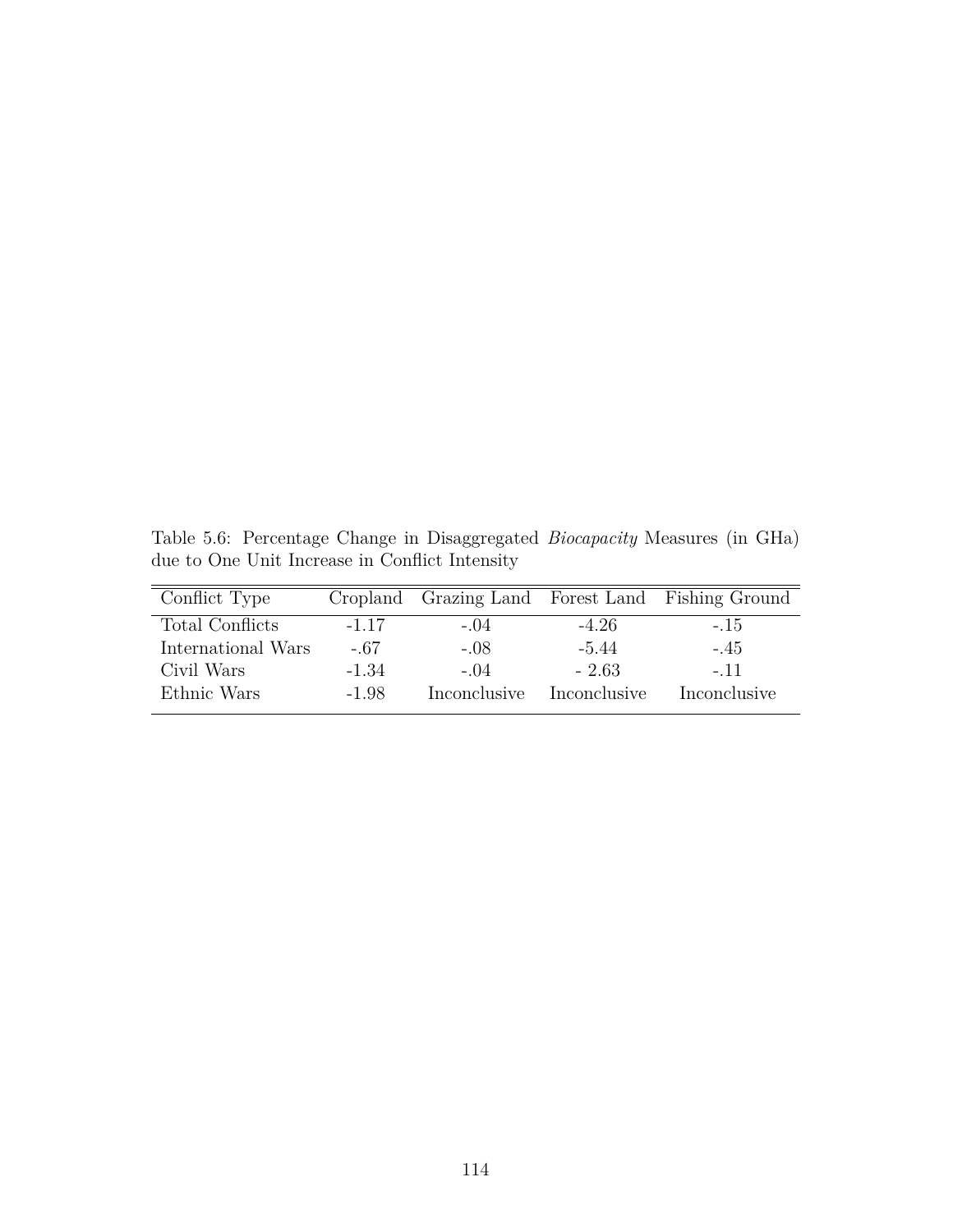# CHAPTER 6

# PROTECTING THE ENVIRONMENT FROM CONFLICT

In Chapters 4 and 5, I examined the extent of damage to a country's environmental capacity due to violent conflict. I also assessed how different types of conflicts affect different aspects of a country's environmental capacity like agricultural land, forests, and water, potentially leaving it more susceptible to further conflict. The results in the previous chapters highlight yet another cost of conflict–the environment. Even though conflicts often produce very stark and obvious images of environmental destruction, like the nuclear attack on Japan or the burning oil wells during the Gulf War, it is often difficult to translate those dramatic images into actual long-term impact. Therefore, environmental degradation is difficult to measure, often occurs over long-term, and is unfortunately politically not as compelling as other casualties of war such as the economy or health. This study is attempting to measure the environmental cost of conflict and that realization should make the decision to go to war more prohibitive for leaders and policy-makers. However, if wars do occur, then the international society and domestic institutions have a responsibility to protect the environment during and after wartime, just like it is the international community's moral obligation to prevent human rights abuses, or to provide monetary assistance towards health, education and economic development after wars.

After presenting the long term impact of conflicts on countries' environmental biocapacity in the previous chapters, I now assess the international provisions available so far to protect the environment during wartime. Since displaced populations and refugees are an important part of the natural resources and conflict dynamic, I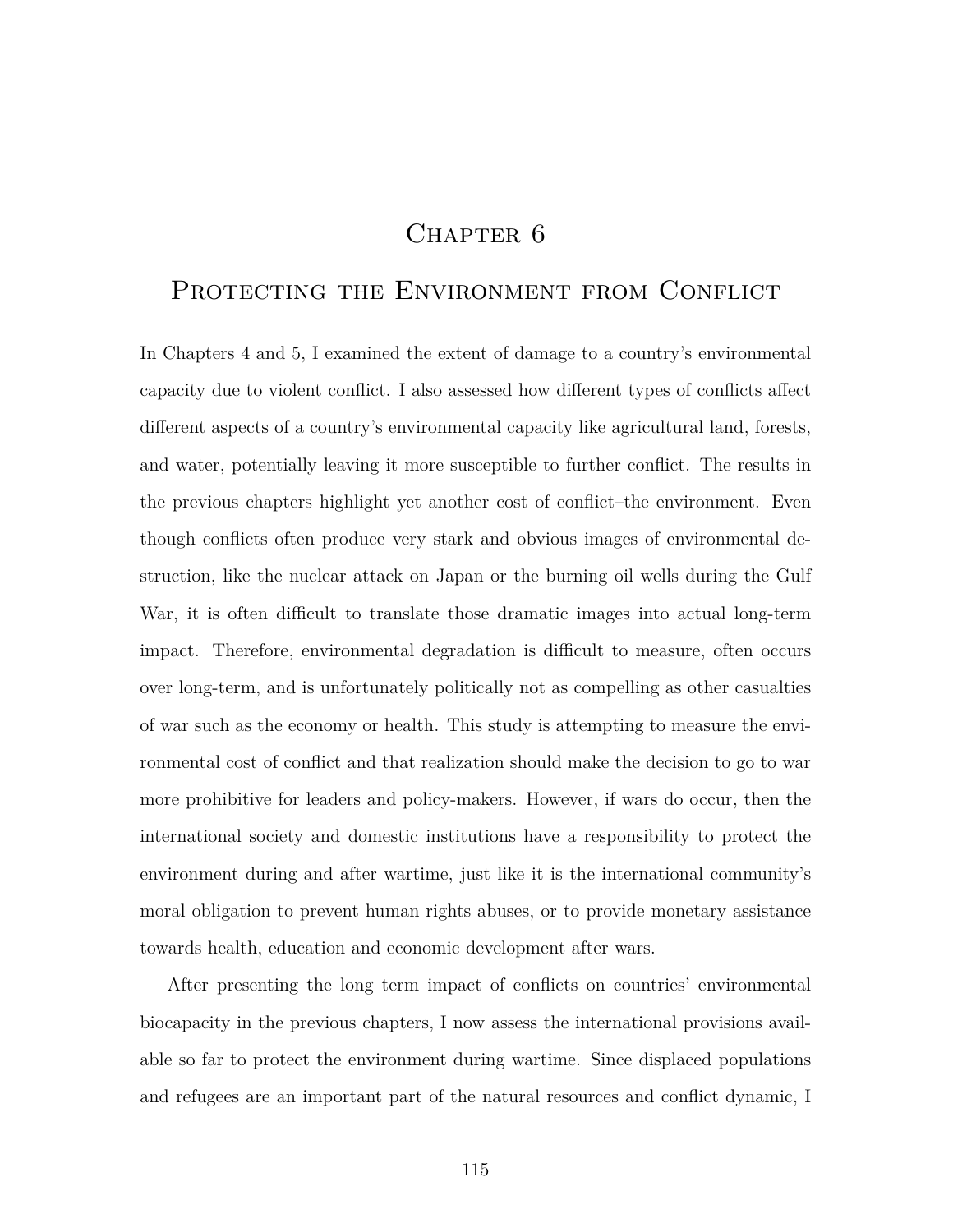will also analyze the international regime pertaining to displaced population groups and its affect on environmental extraction. In this chapter, I argue that the international regimes designed to protect the environment during wartime need to undergo a *norm-shift*. Most of such international regimes, especially the ones that are designed as part of international humanitarian law are normatively constructed under the doctrine of '*military necessity*' and not '*environmental preservation*'. This means that even though there are international provisions to protect the environment during war-time, any military compulsion allows those environmental concerns to be compromised.

# 6.1 International Regime to Protect the Environment during War-**TIME**

After much debate on their definition, Steven Krasner characterized International Regimes as: "Implicit or explicit principles, norms, rules and decision-making procedures around which actors' expectations converge in a given area of international relations."[**?**] Oran Young claimed that regimes are "more specialized arrangements that pertain to well-defined activities, resources, or geographical areas and often involve only some subset of the members of international society." IR scholars have also been debating about the role of regimes from being mere tools in the hands of powerful actors to all pervasive standards of behavior that all states try to comply with.Milner [1992], Young [1982], Puchala and Hopkins  $[1982]$ <sup>1</sup>

The international regime for protecting the environment during and after wartime is an amalgamation of international organizations and agencies like the World Wildlife Fund (WWF) and the United Nations Environment Program (UNEP). The

<sup>&</sup>lt;sup>1</sup>The literature on international and multilateral regimes is extremely vast and unfortunately it is beyond the scope of this project to discuss it in detail. For additional information refer to some of these seminal works on international and multilateral regimes like Snidal [1985], Keeley [1990], Haas [1980], Keohane [1982], Haggard and Simmons [1987], Ruggie [1982], Krasner [1983a,b].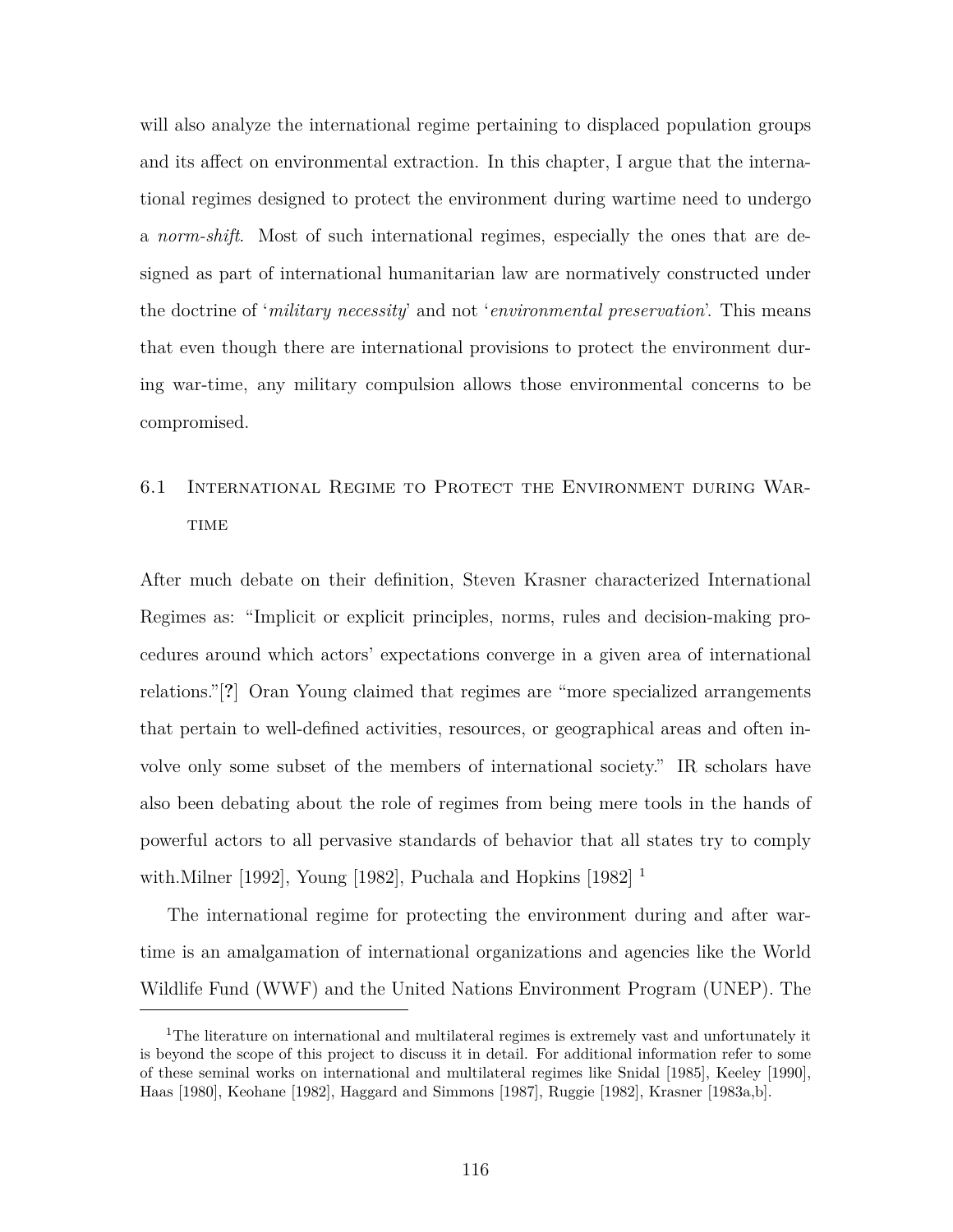regime also includes the International Humanitarian Law (IHL) and the International Environmental Law (IEL) that make specific provisions to protect the environment during wartime and form the basis of punishing the violators. Given the results of this research presented in the previous two chapters about environmental impact of wars due to a hold on land use, and, the indirect role of Internally Displaced Populations (IDPs) and Refugees, I believe that the various treaties on land-mines and the international law regarding IDPs and Refugees, should also be considered an important part of the international regime to protect the environment from the effects of war.

## **International Humanitarian Law**

In the early 1970s, when the international community began addressing environmental protection generally, it also started making a serious attempt to remedy the deficiencies of legal protection for victims of armed conflict. Environmental disasters like oil spills and scientific assessments about ozone depletion had already galvanized public opinion towards environmental protection and conservation. However, the Vietnam War, the protection of human rights in occupied territories (specifically in Palestine), and the armed conflicts that occurred during decolonization brought forth the issue of environmental and public health effects of wars. However, lawmaking in the international environmental field left the issue of protecting the environment during wartime at the margins. Therefore, the issue was directly addressed by the international conferences dealing with armed conflict and humanitarian law–perhaps to the great dismay of those defending military interests. These conferences included the United Nations Committee of the Conference on Disarmament (CCD) and the Diplomatic Conference on the Reaffirmation and Development of International Humanitarian Law (CDDH, Geneva, 1974-1977). While these conventions made giant strides in introducing some legal recourse to protecting the environment during wartime, sev-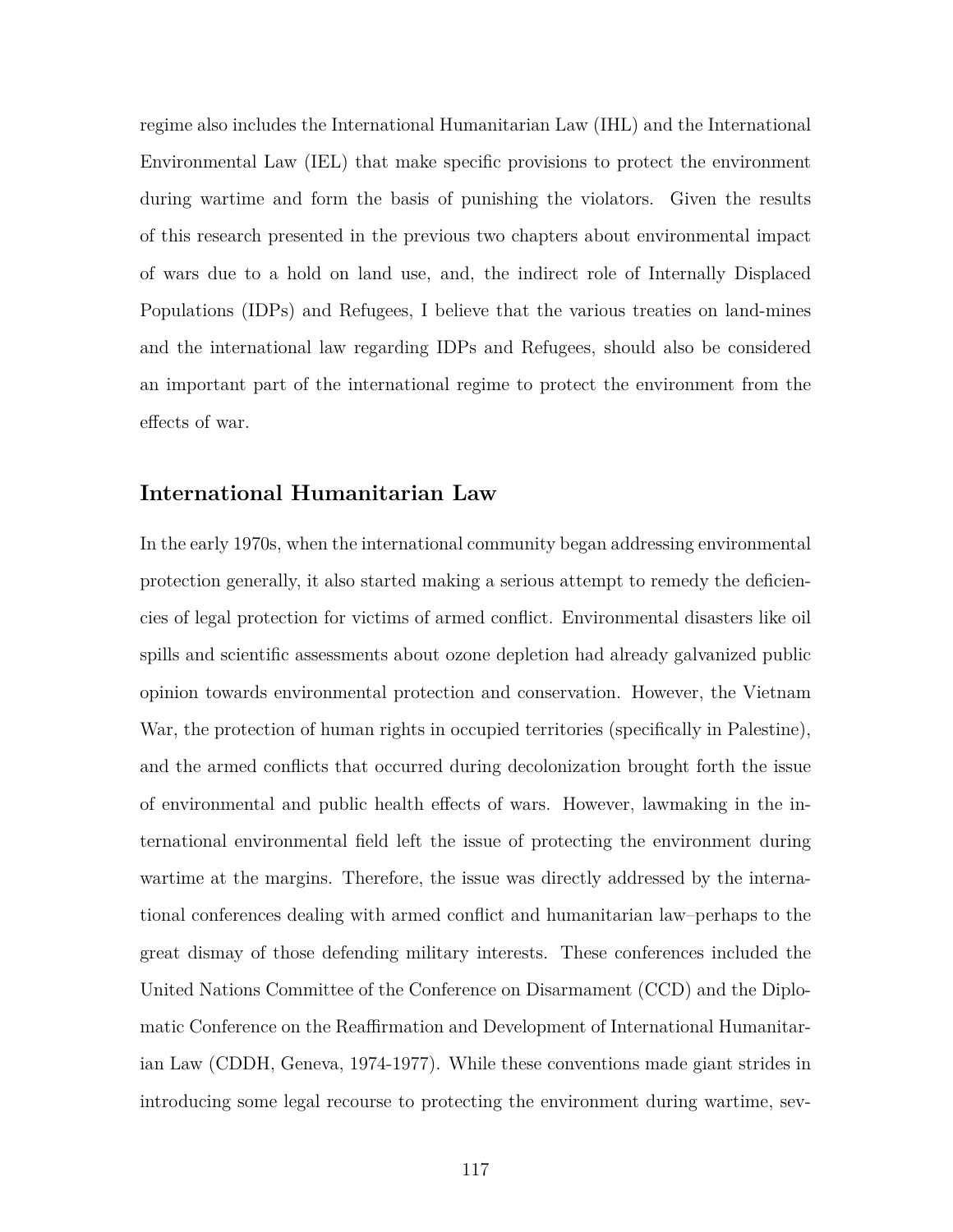eral gaping holes in these provisions continued to exist which were, arguably, never meant to be fixed.

## *The "Threshold" Issue*

In 1976, the CCD adopted the Convention on the *Prohibition of Military or Any Hostile Use of Environmental Modification Techniques (ENMOD)*. This treaty regulates the use of environmental modification techniques as a means to cause harm to the enemy. ENMOD specifically prohibits "environmental modification techniques having *widespread, long-lasting or severe effects* as the means of destruction."<sup>2</sup> Around the same time CCDH adopted two important provisions in what became Additional Protocol I to the Geneva Conventions.<sup>3</sup> First, *Article 35*, paragraph 3, states that "[i]t is prohibited to employ methods and means of warfare which are intended, or may be expected, to cause *widespread, long-term and severe damage* to the natural environment." Second, *Article 55* of Additional Protocol I states that "[c]are shall be taken in warfare to protect the natural environment against *widespread, long-term and severe damage*." It further specifies that this protection "includes a prohibition of the use of methods and means of warfare which are intended or may be expected to cause such damage to the environment and thereby to prejudice the health or survival of the population."

Right from the outset, it is clear that the ENMOD and the provisions in the Additional Protocols have adopted different standards of prohibition of environmental damage during war-time. The three adjectives–"widespread", "long-lasting", and "severe",–limiting the scope of prohibited damage are alternatives (joined by "or") in ENMOD and cumulative (joined by "and") in the Additional Protocol. Legal

<sup>2</sup>Convention on the Prohibition of Military or Any Other Hostile Use of Environmental Modification Techniques (ENMOD), 10 December 1976, 1108 UNTS 151, Art. 1.

<sup>3</sup>Protocol additional to the Geneva Conventions of 12 August 1949, and relating to the Protection of Victims of International Armed Conflicts (Protocol I) of 8 June 1977, Arts 35(3) and 55(1).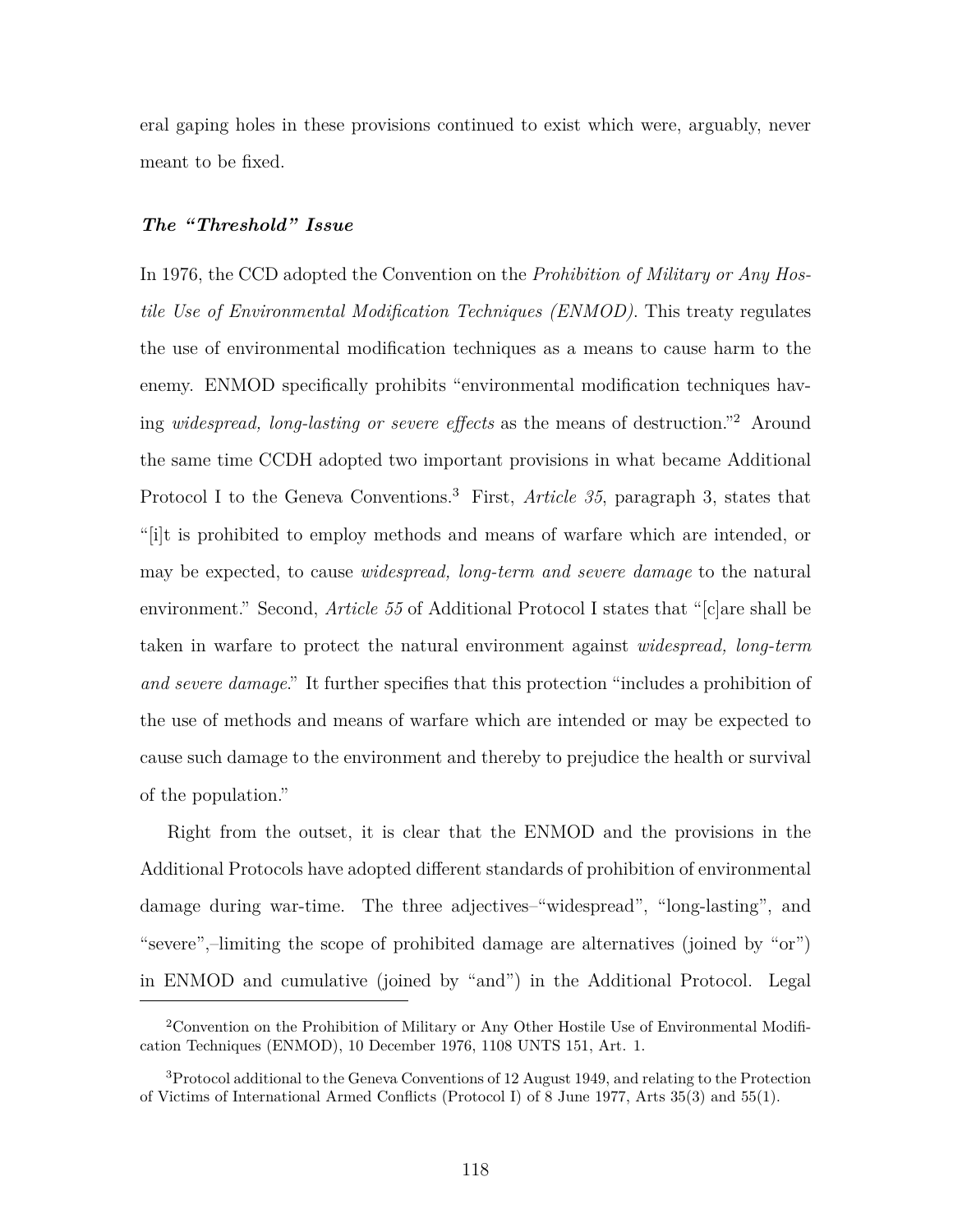scholars have called it a *threshold* problem. Additionally, the CCD defined "longlasting" as "lasting for a period of months or approximately a season."<sup>4</sup> On the other hand discussion on the Additional Protocols established the time-frame to establish damage to the environment to be twenty or thirty years.

Clearly ENMOD tried to set up a fairly stringent limit to establish environmental damage during war-time whereas the Additional Protocol I negated that limit by setting up a more permissible scope and time-frame of environmental damage and thereby creating a *threshold* problem in this legal framework. This was done to make sure that the battlefield damage incidental to conventional warfare would not normally be proscribed by international legal provisions. This also leaves room for application to biological and chemical warfare. As to nuclear warfare, however, most NATO countries claim that Additional Protocol I does not apply thereto, and at least the United States and the United Kingdom contest that these two provisions constitute customary law.<sup>5</sup> Therefore the legal situation pertaining to the protection of the environment during war-time is highly unsatisfactory. First, the cumulative conditions of environmental damage attached to the prohibition of Articles 35 and 55 of Additional Protocol I are excessively restrictive, making the prohibition much too narrow from an environmental point of view. Second, the exact scope and time-span of this prohibition remains uncertain, and thus difficult to implement or enforce.

<sup>4</sup>See Understanding annexed to the text of ENMOD, contained in the report of the UN Committee of the Conference on Disarmament to the General Assembly, Official Records of the General Assembly, 31st Session, Supplement No. 27 (A/31/27).

<sup>5</sup>United States, declaration made on signature: "It is the understanding of the United States of America that the rules established by this protocol were not intended to have any effect on and do not regulate or prohibit the use of nuclear weapons." United Kingdom, declaration made on ratification: "It continues to be the understanding of the United Kingdom that the rules introduced by the Protocol apply exclusively to conventional weapons without prejudice to any other rules of international law applicable to other types of weapons. In particular, the rules so introduced do not have any effect on and do not regulate or prohibit the use of nuclear weapons."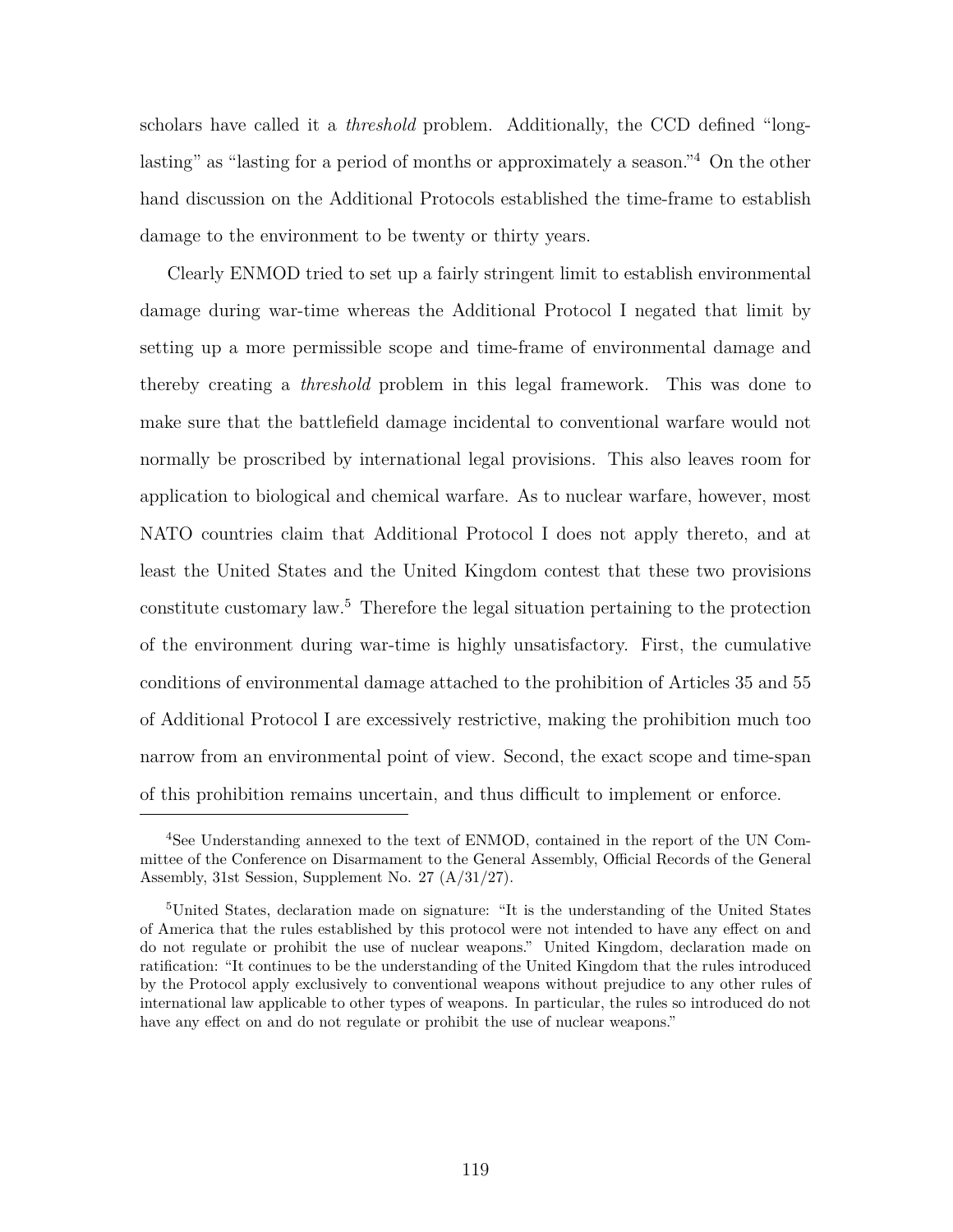## *Environment as a "Civilian Subject" or "Military Target"?*

Another environmentally critical provision of the Additional Protocol I, Article 51(5)(b), prohibits attacks that cause "excessive" collateral damage to civilians or civilian objects. Similar to Article  $51(5)(b)$ , the Rome Statute, while establishing the International Criminal Court, contained a provision to protect the environment in times of international armed conflict:

"Intentionally launching an attack in the knowledge that such attack will cause incidental loss of life or injury to civilians or damage to civilian objects or widespread, long-term and severe damage to the natural environment which would be clearly excessive in relation to the concrete and direct overall military advantage anticipated."<sup>6</sup>

Legal scholars argue that in order to by-pass the restrictive conditions of Article 35 and 55 of the Additional Protocol I, one could use Article 51 and the Rome Statute (Article 8) to safeguard environment as a civilian subject during war-time. After all, elements of the environment are most often civilian objects. However, this argument becomes shaky when environmental elements become military objectives. Once armed forces are located in a protected area, the area may contribute effectively to military action and its neutralization may offer a definite military advantage. Thus, it becomes a military objective. In the case of herbicide use in Vietnam, the trees provided cover for the enemy. Their defoliation constituted a definite military advantage, and the trees–more precisely their leaves–became a military objective. There are some weak legal recourses available (Articles 59 and 60 of the Additional Protocol I) to protect environmentally sensitive regions from becoming military targets by establishing them as de-militarized zones or non-defended localities. But that would require a prior agreement between the warring parties (possibly mediated by a third party like the UN or the Red Cross) to recognize certain regions as demilitarized zones and out of

 $6$ Art.  $8(2)(b)(iv)$ , Rome Statute of the International Criminal Court (ICC) of 17 July 1998.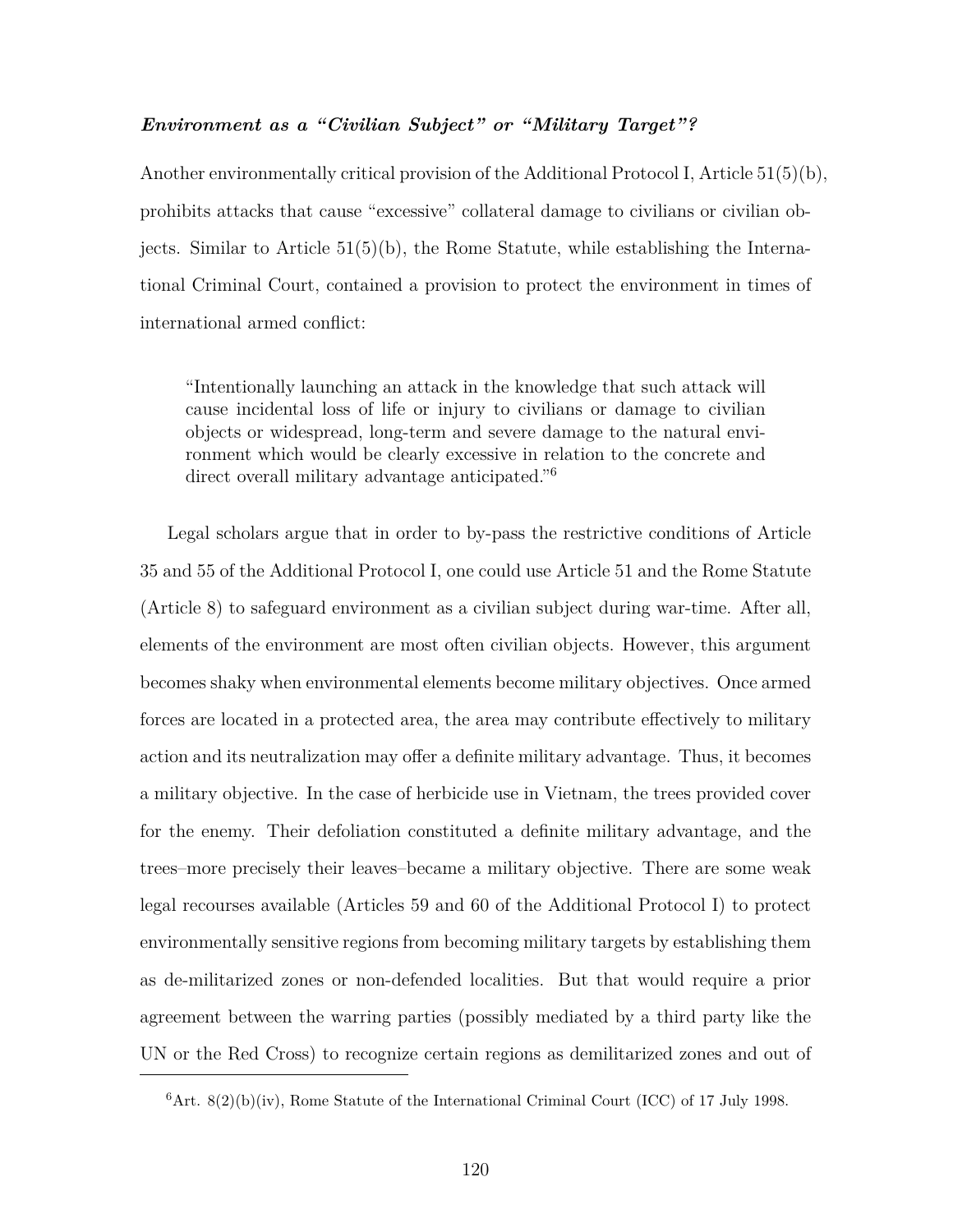bounds for combat. This is certainly a tall order to achieve between two countries internationally, let alone between two factions in a domestic civil war.

## **The** *"Proportionality Issue"* **and the***"Precautionary Principle"*

In 2005, the International Committee for Red Cross (ICRC) published a crucial study on the Customary International Humanitarian Law, that tried to simplify the "threshold" issue discussed above.<sup>7</sup> The study declares a simplified version of the provisions of Additional Protocol I and of ENMOD to constitute customary law, stating that the "use of methods and means of warfare that are intended, or may be expected, to cause widespread, long-term and severe damage to the natural environment is prohibited. Destruction of the natural environment may not be used as a weapon."<sup>8</sup>

A real step forward was accomplished via another rule articulated in the study. Rule 44 states that:

....[m]ethods and means of warfare must be employed with *due regard* to the protection and preservation of the natural environment. In the conduct of military operations, all feasible precautions must be taken to avoid, and in any event to minimize, incidental damage to the environment...........[l]ack of scientific certainty as to the effects on the environment of certain military operations does not absolve a party to the conflict from taking such *precautions*. 9

The above rules of customary international humanitarian law, by using the words *"due regard"* and *"precaution"* argue that recognition of the precautionary principle, as exists in customary international environmental law, must be reflected in the law of armed conflict. The study, however, quotes limited state practice to support this rule.

<sup>7</sup>For references, see Jean-Marie Henckaerts and Louise Doswald-Beck, *Customary International Humanitarian Law*, International Committee of the Red Cross and Cambridge University Press, Cambridge, 2005, Vol. I, pp. 153ff.

<sup>8</sup> *Ibid.*, Rule 45.

<sup>9</sup> *Ibid.*, Rule 44.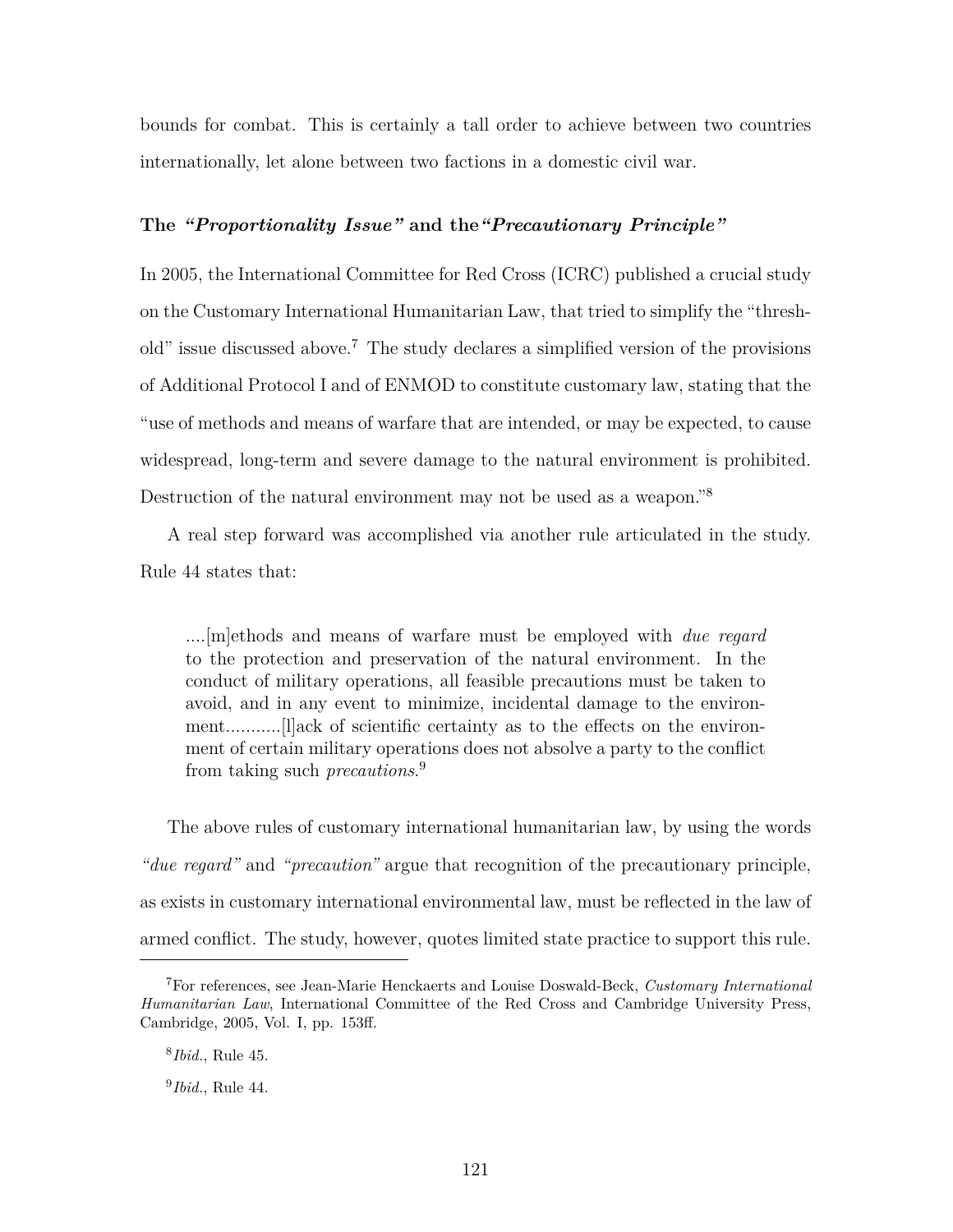The majority of the support cited is the reading of two decisions of the International Court of Justice (ICJ), namely the 1995 Nuclear Tests case order and the 1996 Nuclear Weapons advisory opinion.<sup>10</sup> Additionally, two private, yet semi-official, restatements of the relevant rules also give credence to the precautionary principle. First, the San Remo Manual on International Law Applicable to Armed Conflict at Sea (1994) states that "[m]ethods and means of warfare should be employed with *due regard* for the natural environment...."<sup>11</sup> and second, the HPCR Manual on International Law Applicable to Air and Missile Warfare (2009) states that the "destruction of the natural environment carried out *wantonly* is prohibited." It also urges that "[w]hen planning and conducting air and missile operations, due regard ought to be given to the natural environment."<sup>12</sup>

These rules of customary international humanitarian law provide a more favorable and flexible approach to protecting the environment during war-time that the provisions of the Additional Protocol I by stressing upon the notion of proportionality (by using the words 'wanton' and 'due regard') and precaution when it comes to treating the environment during conflict. However, as mentioned before, the state practice to establish strong customary laws in this regard are very limited.

## **International Environmental Law**

Another body of international law that can be evoked to protect the environment during conflict is the International Environmental Law (IEL). Multilateral environmental

<sup>10</sup>ICJ, Request for an Examination of the Situation in Accordance with Paragraph 63 of the CourtÕs Judgment of 20 December 1974 in the Nuclear Tests (New Zealand v. France) Case, Order of 22 September 1995, ICJ Reports, 1995; ICJ, Legality of the Threat or Use of Nuclear Weapons, Advisory Opinion of 8 July 1996, ICJ Reports, 1996.

<sup>11</sup>San Remo Manual on International Law Applicable to Armed Conflict at Sea, reproduced in Dietrich Schindler and Jiri Toman (eds), *The Laws of Armed Conflict*, 4th edition, Leiden and Boston, 2004, p. 1153, Rule 44.

<sup>12</sup>Harvard University, Program on Humanitarian Policy and Conflict Research (HPCR), *Manual on International Law Applicable to Air and Missile Warfare*, Bern, 2009, Rule 88.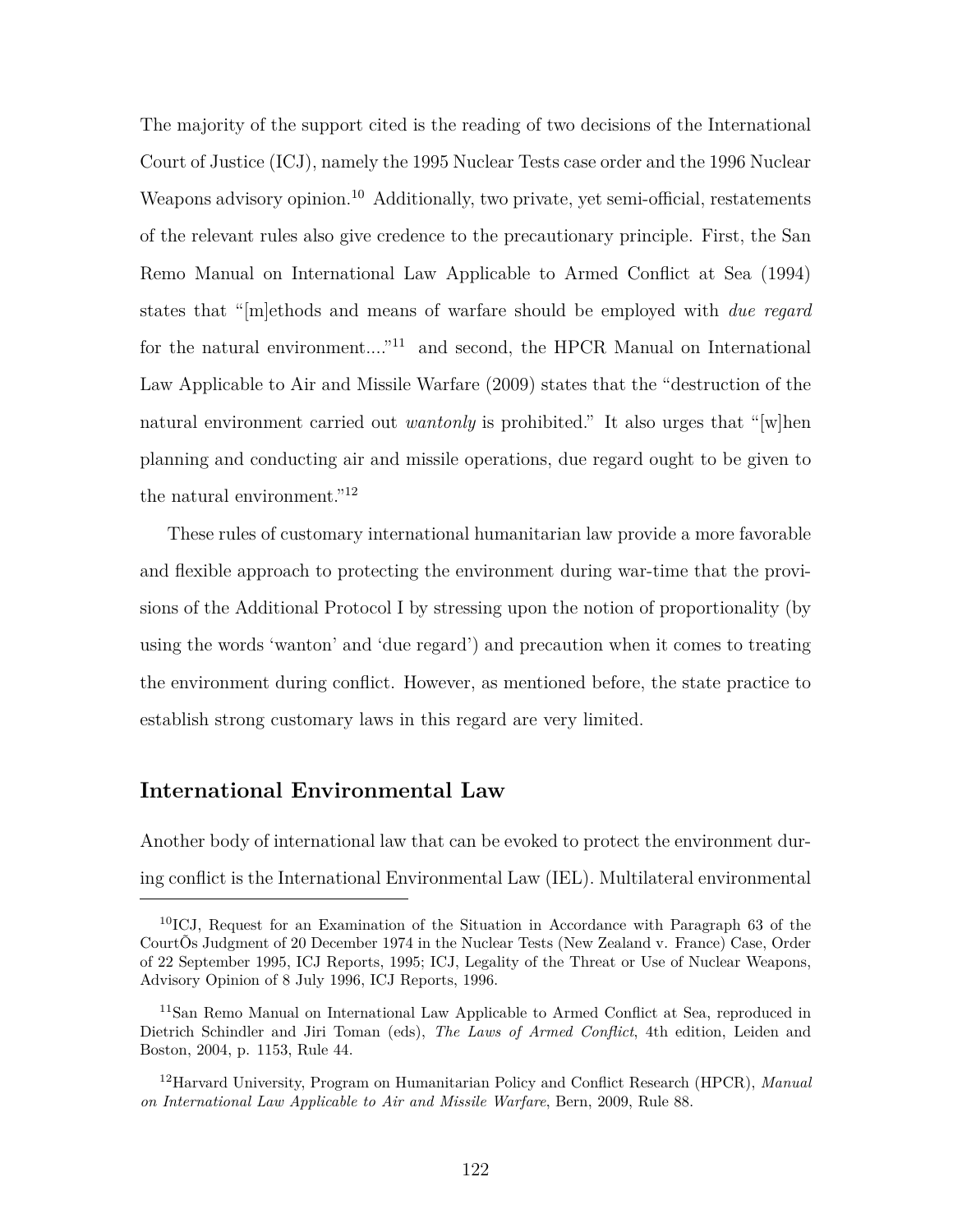agreements like the United Nations Convention on the Law of the Seas (UNCLOS) or Convention for the Protection of Biological Diversity (CBD) or the World Heritage Convention, are all examples of multilateral agreements that have been designed to protect the environment by the member states. The catch, however, is that these conventions are not explicitly made to work during wartime. For example, if while targeting a particular infrastructure facility during war, an oil pipeline is destroyed, what should the international response be? During the Israel-Lebanon conflict in 2006, the Israeli Air Force bombed the Jiyeh thermal power-station in Lebanon. The air strikes also destroyed the heavy fuel storage reservoir that lead to about 30,000 tons of oil being leaked into the Mediterranean. The UN estimated the cost of clean up and the cost of the spill for the Lebanese economy to be more than 203 million dollars, however, Israel claimed immunity from damage payments stating that it was a collateral of strategic warfare and that Hezbollah, based in Lebanon, started the war. The UN did set up a fund (based on volunteered donations) to pay for the damages, but the money has been insufficient and it might take more that 10 years for the affected region to recover environmentally. On the other hand, in the event of a similar occurrence during peacetime, such as the Exxon Valdez oil spill or the BP oil spill, the oil companies or the states controlling the oil companies can be made liable according to the international and domestic environmental laws.

International Environmental Law is still developing and the international community and legal scholars have only recently started looking into the application of IEL during an armed conflict. Since the 1990s, there has been a noticeable shift in the historic belief that laws applicable during war and peace were mutually exclusive. Contemporary perspectives are increasingly trying to bridge the two bodies of law, applying peacetime international law during armed conflict to varying degrees. Where both bodies of law apply concurrently, however, the question of their relationship also has to be answered. This development is clearly documented in the work of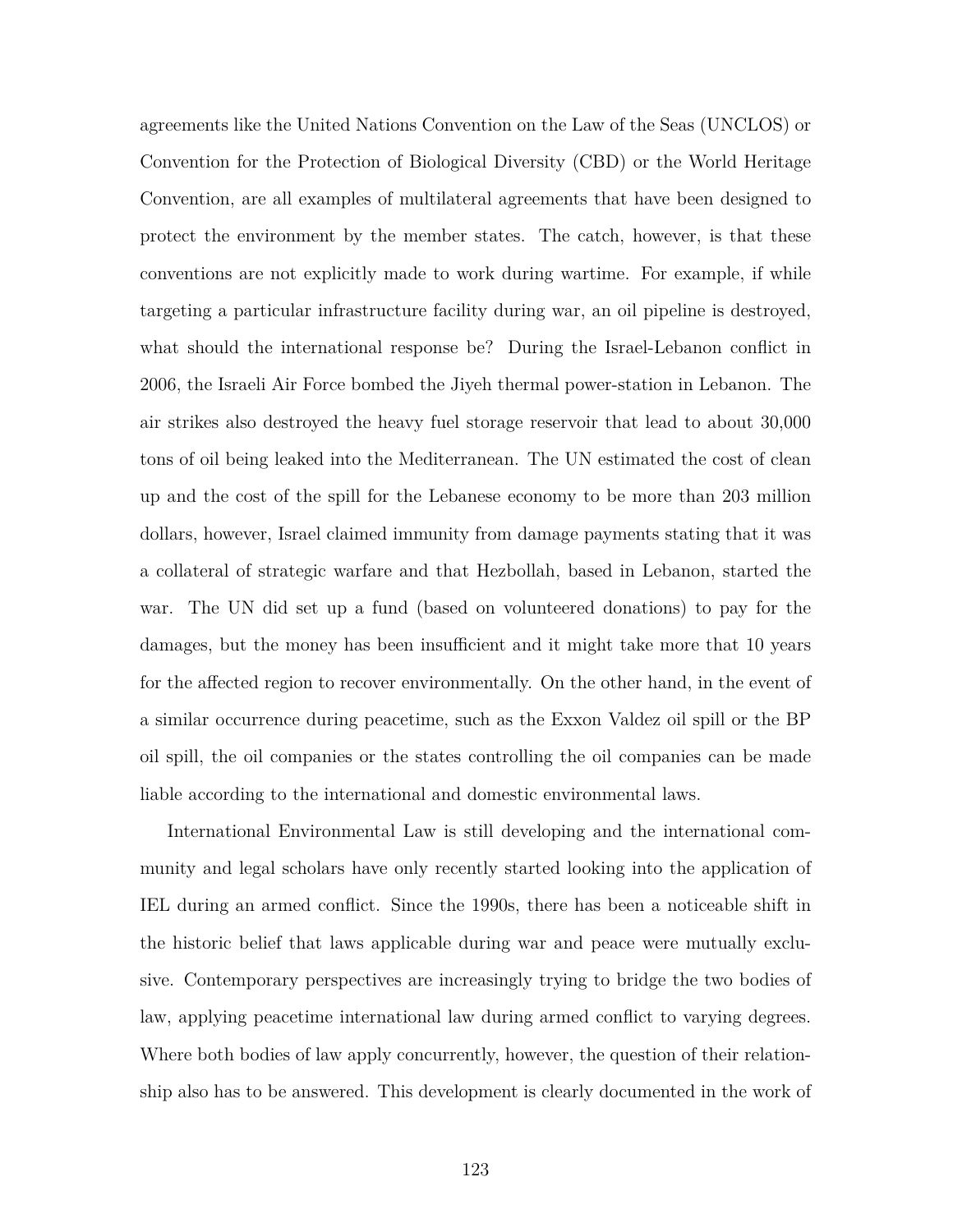the International Law Commission (ILC). In 2004, the General Assembly approved the ILC's proposal to include work on the 'effects of armed conflict on treaties' in its long-term program. In 2008, that work resulted in a set of draft articles that attempt to regulate the applicability of treaties during armed conflicts.<sup>13</sup> The draft articles state that the onset of armed conflict 'does not necessarily terminate or suspend the operation of treaties' between belligerents or belligerents and neutral parties.<sup>14</sup> Rather, this is determined by a complex body of different considerations: express provisions and subject matter of the treaty, treaty interpretation according to Articles 31 and 32 of the Vienna Convention on the Law of Treaties (VCLT) of 23 May 1969, the nature and extent of the armed conflict, and the effect of the armed conflict on the treaty.<sup>15</sup> This means in practice has to be ascertained on a case-by-case basis.

### **Multilateral Environmental Agreements During Armed Conflict**

With regard to the question of whether and to what extent multilateral environmental agreements (MEAs) continue to protect the environment in times of armed conflict, a basic distinction has to be made, which is also a basic problem. As a rule, the law applicable in times of peace applies between belligerents and neutral states (more generally, states not parties to an armed conflict). This means that, at least as a matter of principle, an MEA must continue to apply during an armed conflict at least in the relation between the parties to the conflict and the states that are not parties. From this perspective, the continued application of an MEA during an

<sup>13</sup>International Law Commission (ILC), *Report of the International Law Commission*, 59th Session, 7 MayÐ5 June and 9 JulyÐ10 August 2007, paras. 266Ð324, UNGA Supp.  $A/62/10$ ; ILC, *Effects of Armed Conflicts on Treaties*, UN Doc. A/CN.4/L.727/Rev.1, 6 June 2008; ILC, *Effects of Armed Conflicts on Treaties, Addendum*, UN Doc. A/CN.4/L.727/Rev.1/Add.1, 11 July 2008. The draft articles were provisionally adopted and circulated to states for comment and observation, to be submitted by January 2010: ILC, *Report of the International Law Commission*, 60th Session, 5 MayÐ6 June and 7 JulyÐ8 August 2008, para. 14, UNGA Supp. A/63/10.

<sup>14</sup>ILC, *Effects of Armed Conflicts on Treaties*, 6 June 2008, Art. 3.

<sup>15</sup>*Ibid.*, Art. 4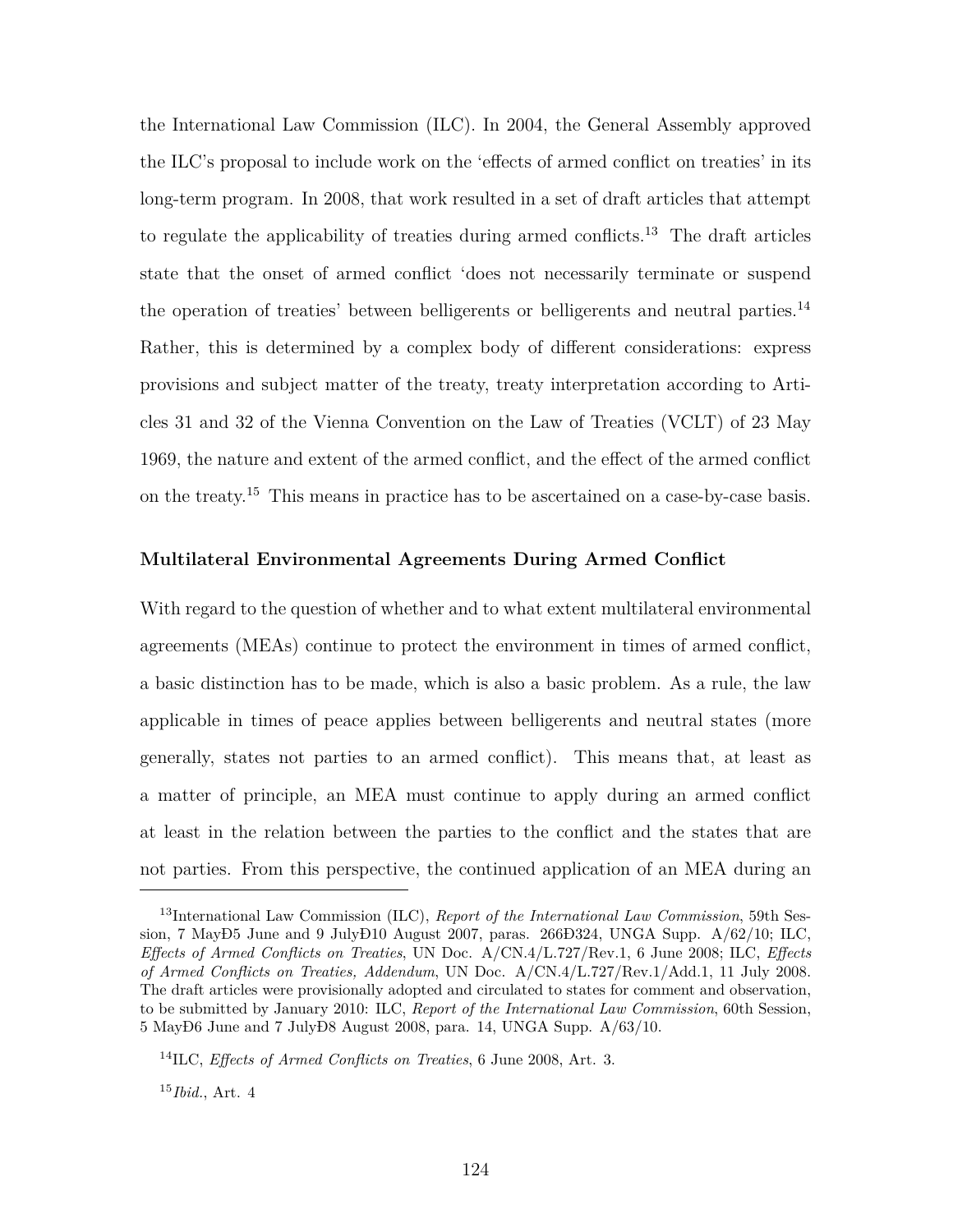armed conflict only constitutes a problem in the relationship between belligerents. In addition, and in line with this logic, the existence of a non-international armed conflict arising on the territory of a party to an MEA does not affect the application of the treaty. Herein lies the conundrum of the intra-state conflicts, just as in the case of International Humanitarian Law, where the international environmental regime is least effective in protecting the environment.

While the basic distinction between the relationship between belligerents and the one between belligerents and non-belligerents has to be maintained, a closer look at the scope of that distinction is necessary, taking into account the basic content of relevant MEAs. How instruments of IEL address their applicability during times of armed conflict varies substantially and can be broadly classified under three categories. The first kind are the MEAs that directly or indirectly provide for their continued application during hostilities, the second kind state that they are automatically suspended, terminated, or inapplicable once armed conflict has begun, the third kind are the ones that remain silent on the issue. Unfortunately, most MEAs fall into the third category, and there is substantial amount of uncertainty regarding their applicability during war-time.

For example, under the World Heritage Convention, the World Heritage Committee establishes and updates a World Heritage List of cultural heritage and natural heritage properties with "outstanding universal value."<sup>16</sup> Inclusion on the list requires the concerned state's consent. In addition, the Committee maintains a list of "World Heritage in Danger" that includes sites that require 'major operations' to conserve, for which assistance has been requested, and that are "threatened by serious and specific dangers." These serious and specific dangers may include "the outbreak or the threat of an armed conflict."<sup>17</sup> Another example of MEAs that directly or indi-

 $16$ World Heritage Convention, Art. 11(2).

<sup>17</sup>*Ibid.*, Art. 11(4).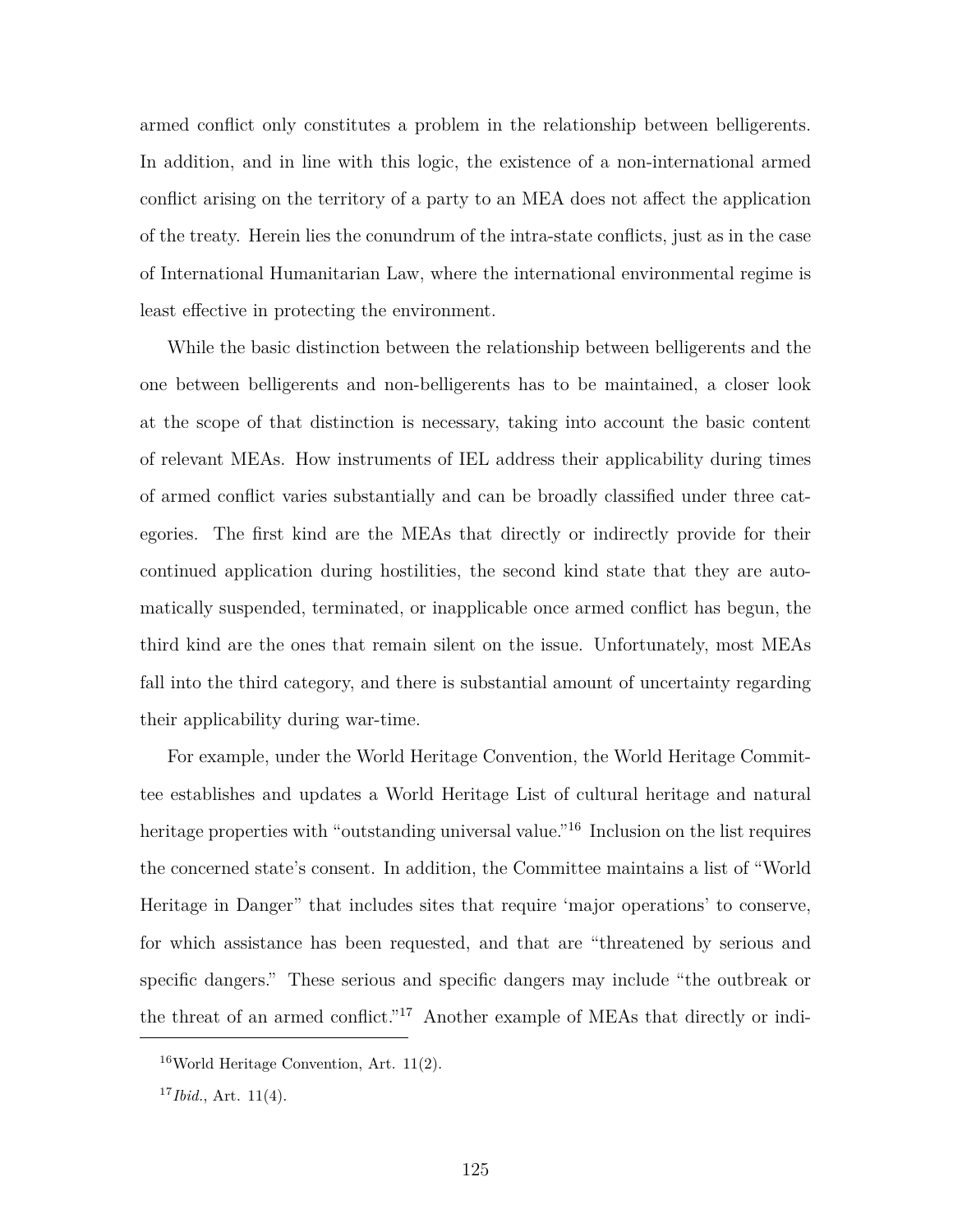rectly provide protection for the environment during an armed conflict is the Ramsar Convention, which establishes a list of wetlands of international importance.<sup>18</sup> The Convention does not expressly state whether it applies to belligerents; however, intent may be inferred from the Convention's language that a party to the agreement has the right, "because of its urgent national interests, to delete or restrict the boundaries of wetlands already included by it on the List."<sup>19</sup> Although a little vague, scholars argue that 'urgent national interests' may include armed conflict.**?**Austin and Bruch  $[2000]^{20}$  Similarly, the UN Convention on the Law of the Sea (UNCLOS) requires states party "to protect and preserve the marine environment', as well as to take measures to prevent, reduce, and control marine pollution.<sup>"21</sup> Although the standards applied to military as opposed to non-military vessels and aircraft vary,  $22$  legal experts argue that since UNCLOS creates an "objective regime" and intends to serve the interests of the state community as a whole, regardless of any political context, it may continue to apply during armed conflict.**?**Vöneky [2000] As discussed previously, more specific requirements for protecting the marine environment during wartime are are formulated in the San Remo Manual on International Law Applicable to Armed Conflicts at Sea. Article 44 of the Manual states that when hostile actions are undertaken within the exclusive economic zone of a neutral state, belligerents shall "have due regard for the rights and duties of the coastal State, inter alia, for Éthe protection

<sup>18</sup>The Ramsar Convention or The Convention on Wetlands of International Importance, Art. 2.

<sup>&</sup>lt;sup>19</sup>*Ibid.*, Art. 3. Article 4 of the Ramsar Convention then requires that, when urgent national interests cause a party to make such a deletion or restriction, they should attempt to compensate for that loss of wetlands.

 $^{20}$ It is notable that urgent national interests do not allow a party to restrict the protective measures of a listed wetland, only to amend its boundaries. The question then arises whether a military use of the area constitutes a violation of the duties of protection established by the Convention.

<sup>21</sup>United Nations Convention on the Law of the Sea (UNCLOS), 10 December 1982, 1833 UNTS 3. Arts. 192 and 194; also see Arts. 207Ð208 and 212.

<sup>22</sup>*Ibid.*, Art. 236.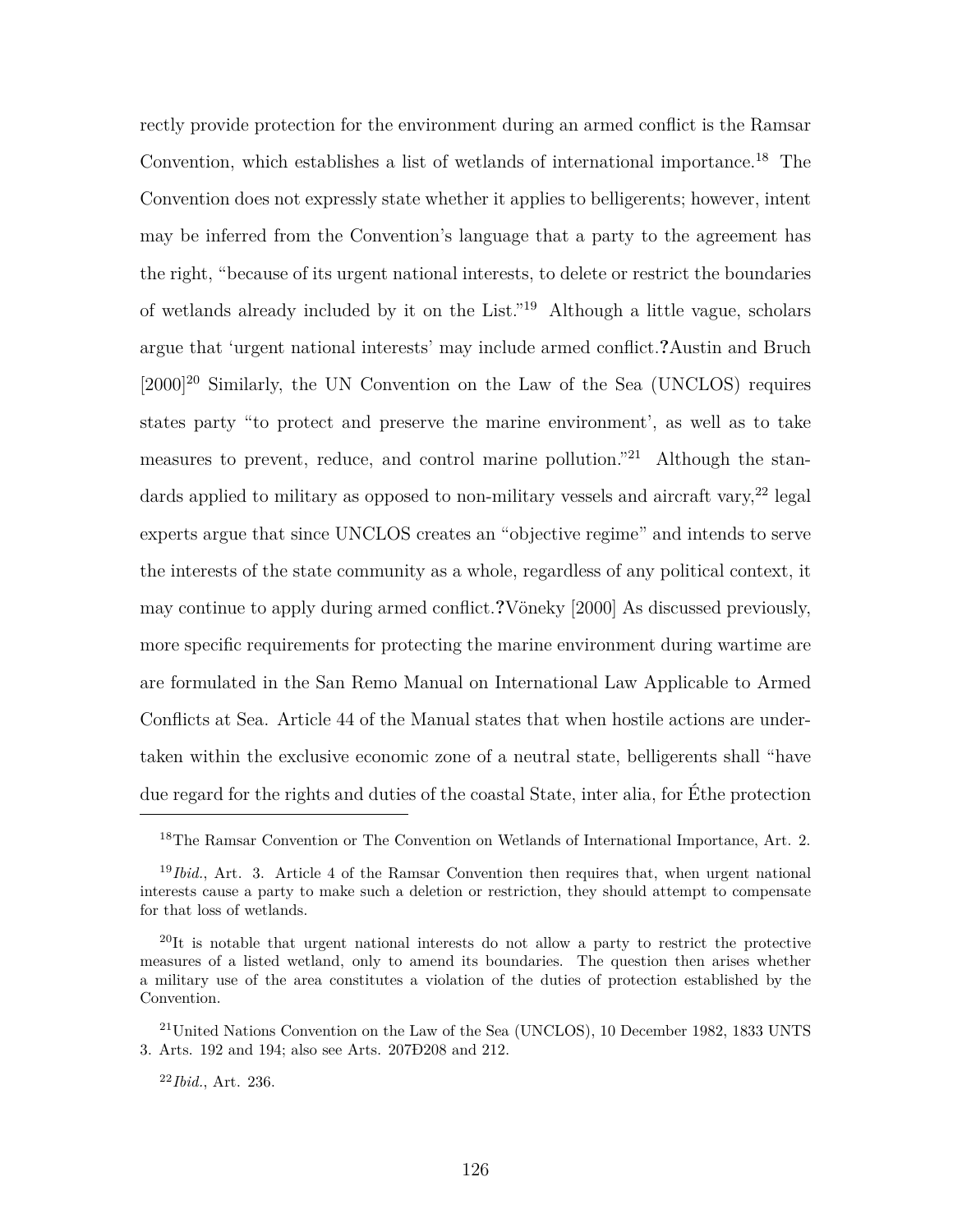and preservation of the marine environment."<sup>23</sup>

In contrast, the second type of MEAs explicitly suspend, derogate, or terminate the agreement between belligerents during armed conflict. For example, the Convention on Third Party Liability in the Field of Nuclear Energy (1960) exempts operators for damage directly resulting from armed conflict or similar activities.<sup>24</sup> This is equivalent to the established principle of insurance law that insurance against losses does not cover war damages. Seen in this light, the rule would apply not only to the relationship between belligerents but also to that between belligerents and nonbelligerents. However, Austria and Germany objected to this provision and explicitly declared their right to hold operators liable for such damage.

Most of the MEAs contain no reference to their applicability during armed conflict. A few examples of such kind are the Convention on Biological Diversity (1992), the UN Convention to Combat Desertification (1994), and the Convention on the Conservation of Migratory Species of Wild Animals (1979). The effect of their silence, and whether it varies by type of convention, is uncertain. For example, commentary has posited that the Convention on Biological Diversity applies to belligerent parties, as it is analogous to human rights treaties that do not automatically terminate upon hostilities.<sup>25</sup> This uncertainty raises questions about how parties should proceed, such as whether belligerents should agree on sites to be placed off limits, or if military entities should be instructed on the principles of the MEAs and charged to abide by them to the extent possible. Table 6.1 provides a categorical list of some of the most important international environmental conventions and treaties according

 $^{23}$ Art. 34. of the San Remo Manual. Additionally, Art. 35 states that if mines are laid within a neutral state's exclusive economic zone, the belligerent must notify the neutral state and give "[d]ue regard É to the protection and preservation of the marine environment."

 $^{24}$ Convention on Third Party Liability in the Field of Nuclear Energy, Art. 9, 29 July 1960, amended 28 January 1964, 956 UNTS 264.

 $25$ Convention on Biological Diversity,  $5$  June 1992, 1760 UNTS 79; United Nations Convention to Combat Desertification, 17 June 1994, 1954 UNTS 3; Convention on the Conservation of Migratory Species of Wild Animals, 23 June 1979, 1651 UNTS 333.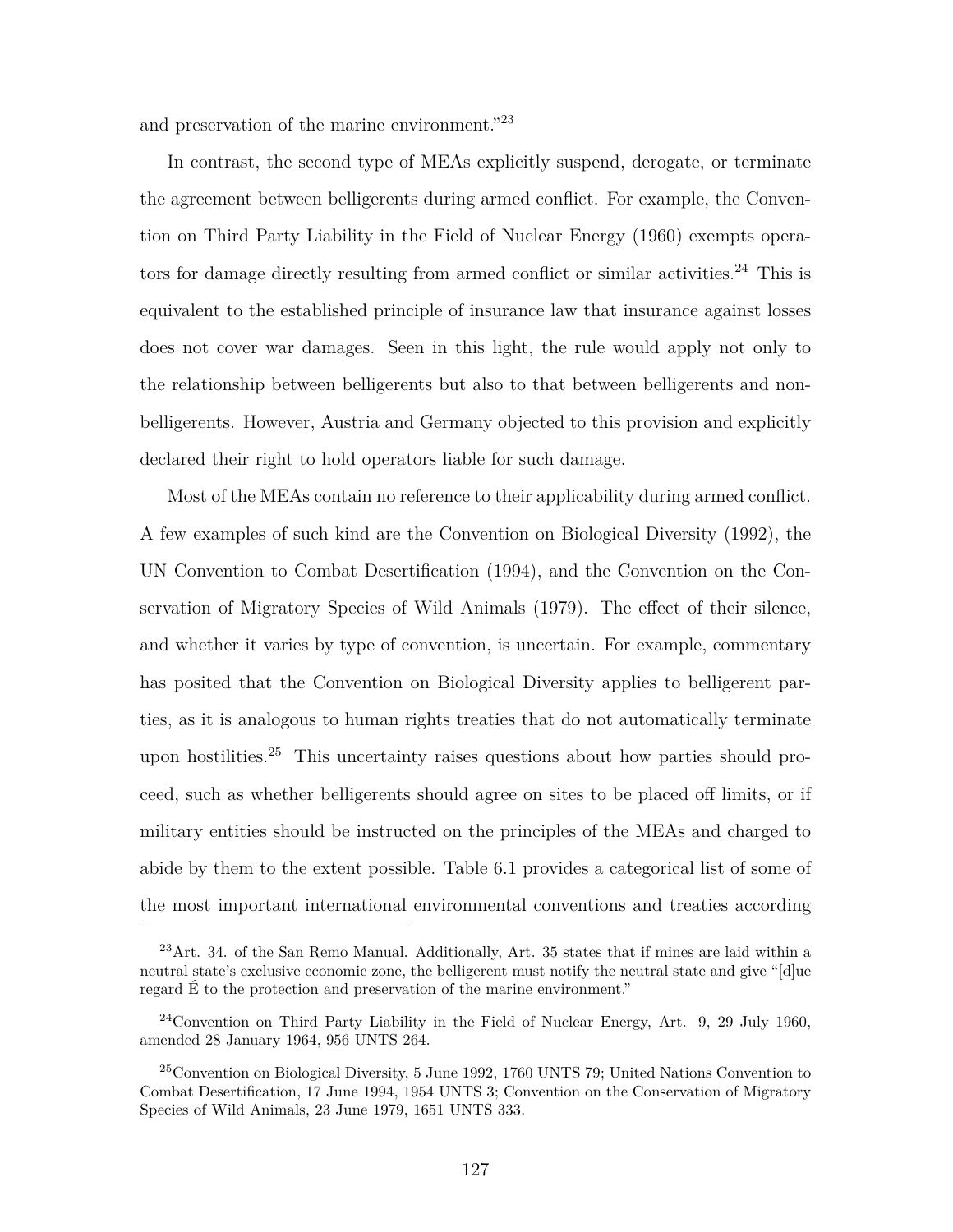to their applicability during war-time.

### **Customary International Environmental Law and Soft Law**

Going back to our discussion on the relationship between the belligerent states and belligerent and non-belligerent states during an armed conflict, Customary International Environmental Law provides clearer guidelines for establishing liability between belligerent and neutral parties. For example, the Trail Smelter principle may afford protection to non-belligerent, neutral territories by establishing state responsibility for environmental damage caused outside the state where the acts or events entailing such damage occur.<sup>26</sup> Even though, several legal experts suggest that such allocation might not apply if belligerent interests outweigh the victim state's harm.**?** When damage is caused in neutral territory, this thesis is in contradiction with the general principle of the law of neutrality that the neutral territory is inviolable and that the neutral state, as a matter of principle, may not be affected by the armed conflict. There is no basis in state practice for the suggested exception to this customary rule of international law. The frequent reiteration of the Trail Smelter principle indeed indicates the rapid emergence of a state's right to environmental protection as customary IEL even during an armed conflict.

That still leaves the environmental protection of parties to the conflict an open question. Certain soft-law instruments of IEL explicitly refer to armed conflict. Other IEL principles and soft-law instruments may apply, although they do not address armed conflict directly. Soft-law instruments are not binding and can only inform

<sup>26</sup>*Trail Smelter Case (United States v. Canada)*, 16 April 1938 and 11 March 1941, Reports of International Arbitral Awards (R.I.A.A.), Vol. III, p. 1905. The Trail Smelter principle arose from an arbitral decision resolving a dispute between the United States and Canada regarding trans-boundary air pollution in which a Canadian smelter harmed US crops and forests downwind of it. The Trail Smelter arbitral panel held that Canada had a responsibility to prevent harmful trans-boundary air emissions from the smelter, and was liable for the damages that such emissions incurred. The decision was based on a fundamental responsibility to use one's territory so as not to cause harm to that of another. It must nowadays be considered as a rule of customary international law.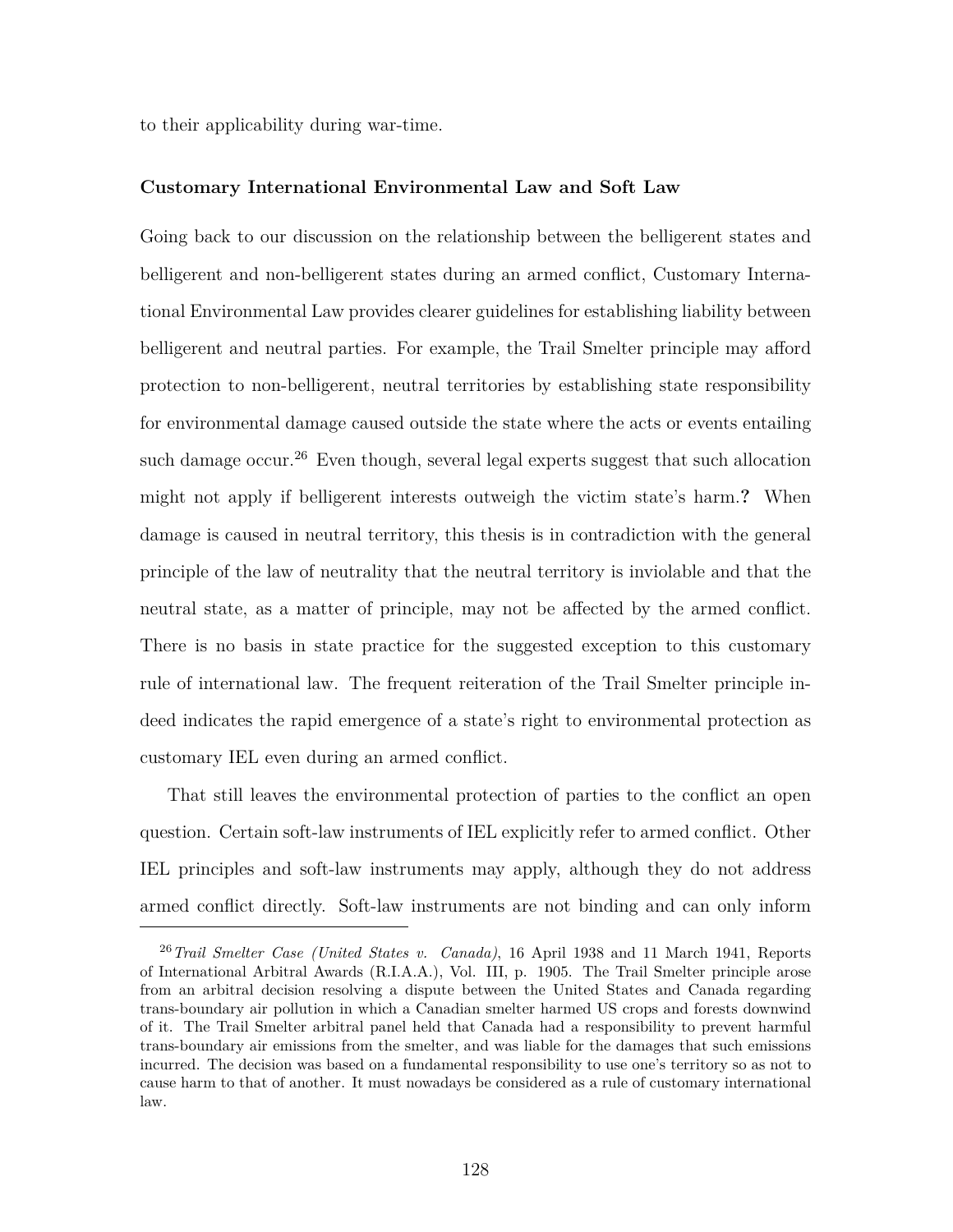Table 6.1: Applicability of MEAs During Armed Conflict

## **EXPLICIT PROVISIONS**

1) UN Convention on the Law of the Sea (UNCLOS) (1982)

2) International Convention for the Prevention of Pollution of the Sea by Oil (OILPOL) (1954)

3) International Convention for the Prevention of Pollution from Ships (MARPOL) (1973/1978)

4) Convention for the Protection of the Marine Environment and the Coastal Region of the Mediterranean and its Protocols (Barcelona Convention) (1976/1995)

5) Convention on Wetlands of International Importance especially as Waterfowl Habitat (Ramsar Convention) (1971)

6) Convention Concerning the Protection of the World Cultural and Natural Heritage (World Heritage Convention) (1972)

7) Convention on Long-Range Transboundary Air Pollution (LRTAP) (1979)

8) African Convention on the Conservation of Nature and Natural Resources (Revised) (2003)

9) Convention on the Prevention of Marine Pollution by Dumping of Wastes and Other Matter (London Convention) (1972)

10) UN Convention on the Law of the Non-Navigational Uses of International Watercourses (1997)

## **SUSPENDED OR TERMINATED**

1) Convention on Civil Liability for Damage Resulting from Activities Dangerous to the Environment (1993)

2) Convention on Third Party Liability in the Field of Nuclear Energy (1960)

3) Vienna Convention on Civil Liability for Nuclear Damage (1963)

4) International Convention on Civil Liability for Oil Pollution Damage (1971)

## **NO PROVISION**

1) Convention on Early Notification of a Nuclear Accident (1986)

2) Convention on Biological Diversity (1992)

3) Control of Transboundary Movements of Hazardous Wastes and their Disposal (Basel Convention) (1989)

4) UN Convention to Combat Desertification (1994)

5) Convention on International Trade in Endangered Species of Wild Fauna and Flora (CITES) (1973)

6) Vienna Convention for the Protection of the Ozone Layer (1985)

7) Montreal Protocol on Substances that Deplete the Ozone Layer (1987)

8) United Nations Framework Convention on Climate Change (1992)

9) Stockholm Convention on Persistent Organic Pollutants (2001)

10) Convention on the Conservation of Migratory Species of Wild Animals (CMS) (1979)

11) Rotterdam Convention on the Prior Informed Consent Procedure for Certain Hazardous Chemicals and Pesticides in International Trade (1998)

Source: UNEP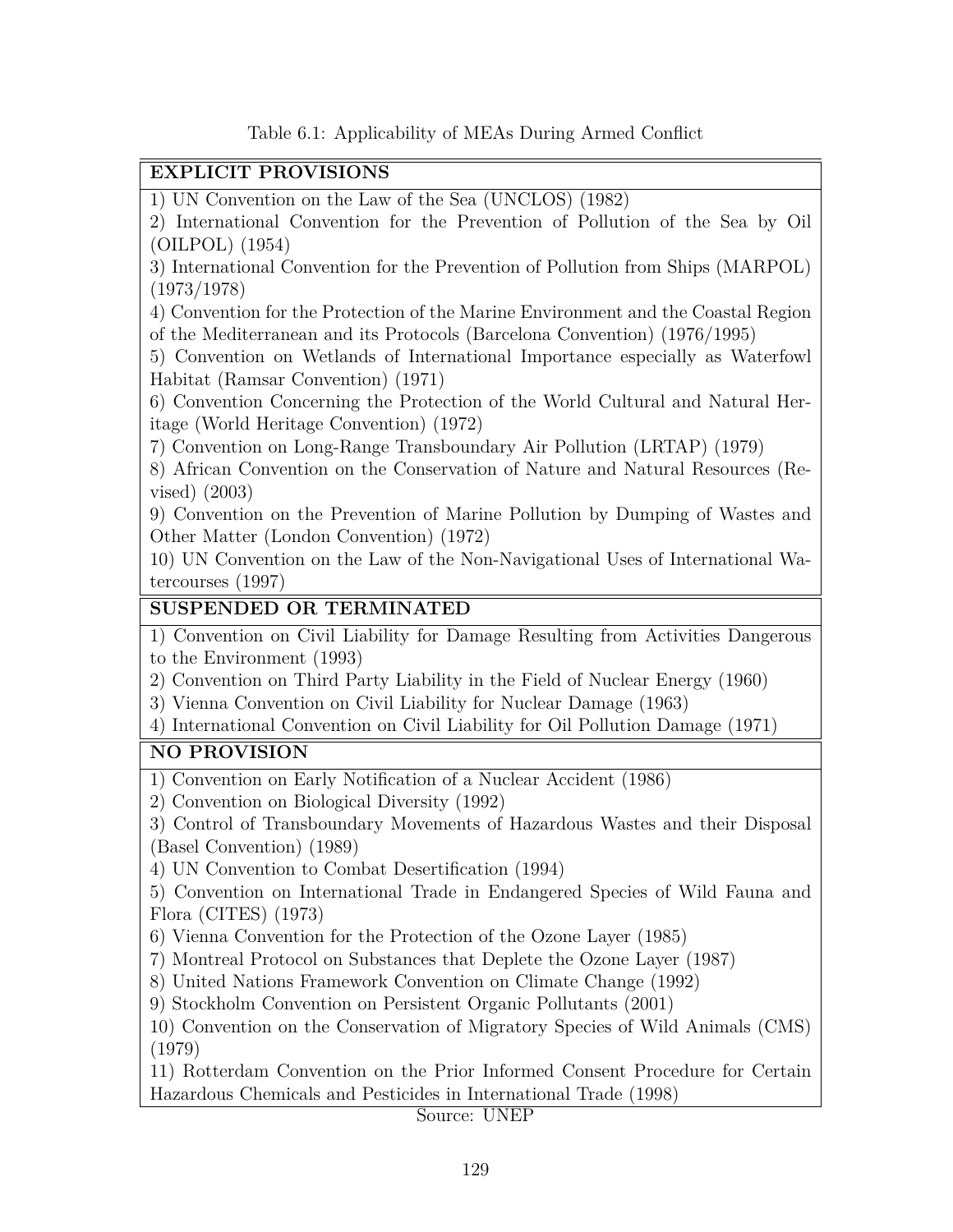the interpretation and application of international law unless they rise to the level of customary IEL. For example legal scholars are still arguing whether the 'precautionary principle' and the right to a healthy environment constitute–or are emerging– customary IEL. A few examples of these soft laws are the Declaration of the United Nations Conference on the Human Environment or the Stockholm Declaration of 1972 that articulated an overarching principle that may bear on IEL applicability during armed conflict.<sup>27</sup> Principle 21 of the Declaration provides that "States have É the responsibility to ensure that activities within their jurisdiction or control do not cause damage to the environment of other States or of areas beyond the limits of national jurisdiction." Two decades later, adopting the language in the Program of Action or Sustainable Development (Agenda 21),<sup>28</sup> The Declaration on Environment and Development (Rio Declaration) of 1992 stated in Principle 24 that "Warfare is inherently destructive of sustainable development. States shall therefore respect international law providing protection for the environment in times of armed conflict and cooperate in its further development, as necessary." <sup>29</sup>. In 1993, the UN General Assembly adopted resolution 47/37, urging states to take measures for complying with international law protecting the environment during armed conflict. In all of the above soft law measures, the intent to protect the environment is clear, the provision's precise meaning is less so; it may mean that IEL applies during conflict, or it may simply reiterate required state adherence to relevant IHL provisions.

<sup>27</sup>Declaration of the United Nations Conference on the Human Environment (Stockholm Declaration), 16 June 1972, UN Doc. A/CONF.48/14/Rev. 1 (1973).

 $^{28}$ See Art. 39(6) of Agenda 21: Program of Action for Sustainable Development, UN GAOR, 46th Session, Agenda Item 21, UN Doc. A/Conf.151/26, 14 June 1992.

<sup>&</sup>lt;sup>29</sup>Rio Declaration on Environment and Development, 13 June 1992, UN Doc.  $A/CONF.151/26$ , Vol. I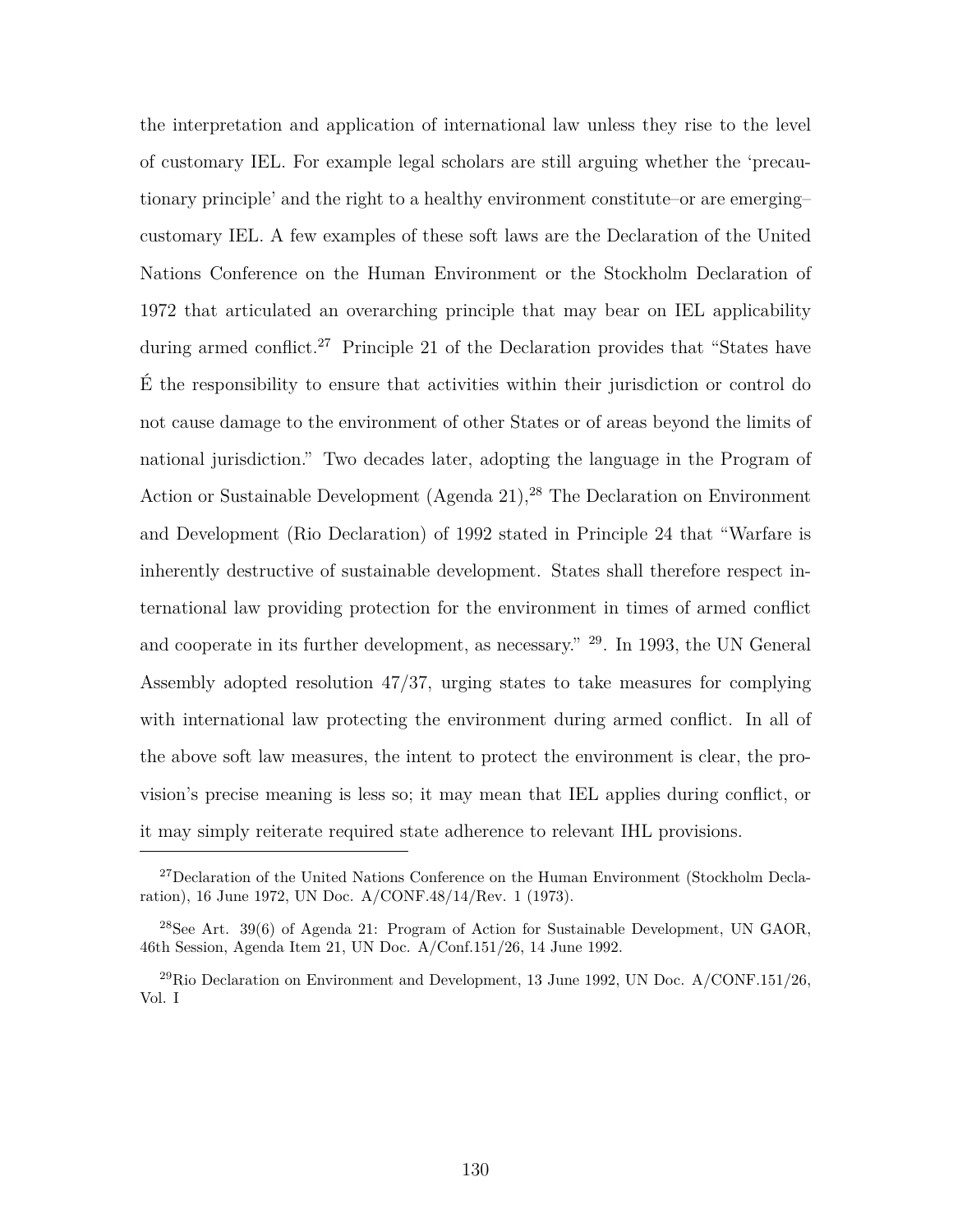### 6.2 Commentary

The above discussion on the International Humanitarian Law and the International Environmental law, embodying several conventions and treaties that make up the environmental protection regimes during war-time, highlights the fact that the doctrine of military necessity overshadows environmental concerns during wartime. The "threshold problem" in the IHL signifies the lack of will in the international community to protect the environment during conflicts. As the findings in the previous chapters suggest, conflicts do inflict a long term damage on the environment in many indirect ways even though we might assume that the environmental damage was contained. The IHL stipulations clearly have a very narrow view of environmental damage in-terms of its time and scope which has led to a very myopic regime, giving a significant advantage to military operations over environmental concerns. Similarly, treating environment as a military target trumps environmental concerns for the sake of military strategy. Even though customary international humanitarian law tries to rectify some of these problems, there aren't enough international case law precedents to strengthen customary law in this sphere.

Similarly, International Environmental Law, which includes conventions and treaties to primarily protect and conserve the environment is often silent when it comes to warfare. Except for a few treaties that explicitly offer guidelines during conflicts, most environmental laws are either silent on the issue of warfare or are suspended during conflict. This underscores the need to explicitly include regulations for states not only at the times of peace but also during the times of conflict. Also, these regulations should not only apply towards parties and non parties to conflict but also between parties to conflict.

Another critical issue that faces environmental regime during war-time is intrastate wars. Both IHL and IEL are extremely weak when it comes to dealing with environmental degradation during civil wars. As made clear in the previous chapters,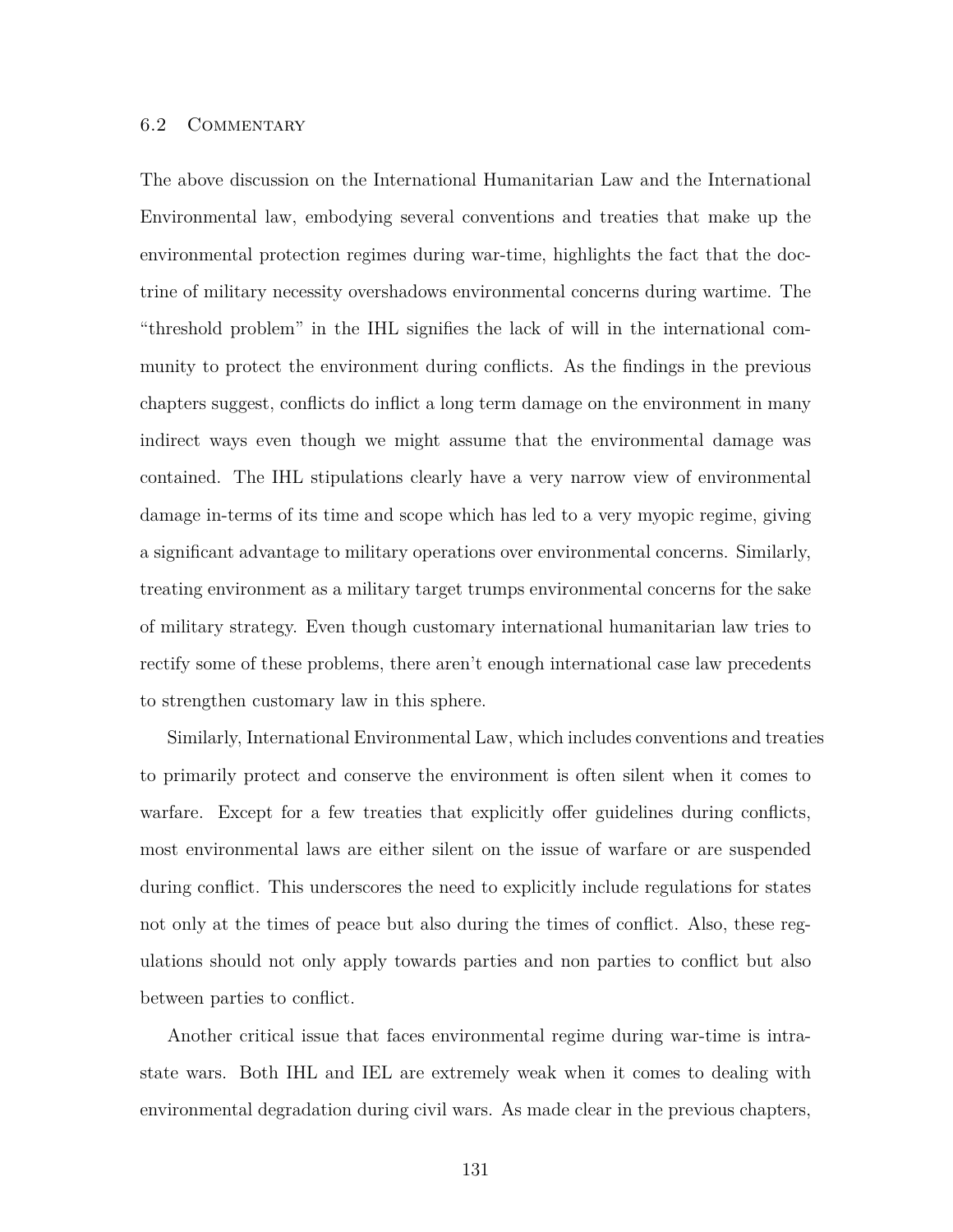civil wars are as destructive for the environment as international wars, therefore, to not have significants regulations about the treatment of the environment during wars with in state borders is a serious gap in this international regime. One could potentially apply International Criminal Law or International Human Rights Law to deal with environmental abuses during civil war. For example, the case against Sudan's President, Omar Al-Bashir, in the International Criminal Court (ICC) has explored using environmental damages as an underlying act of an international crime. The prosecutors argued that the Militia/Janjaweed and the Armed Forces repeatedly destroyed, polluted or poisoned these wells so as to deprive the villagers of water needed for survival and thus invited the judges to recognize that environmental degradation in Darfur constituted an underlying act of genocide. However, such case precedents are far and few and have not been prosecuted successfully. Also, prosecution in such cases is based upon endangering human lives and not on damaging the environment, which limits the regime to human security and not comprehensive environmental security.

#### 6.3 Land-mines and the International Law

As discussed in the previous chapters, both international and civil wars have an extremely detrimental impact on agricultural capacity. A large part of this loss can be attributed to direct and indirect effects of both anti-personnel and anti-tank landmines. Land-mines not only release toxic chemicals into the soil, they also render large parts of the land useless by preventing people from utilizing the land. Given the extent of their usage even till today and the enormous harm that they perpetrate on the environment, it is important to look at the international mechanisms designed to deal with land-mines as part of international regime protecting the environment during war-time.

Land-mines were traditionally used by state-militaries for the purposes of defensive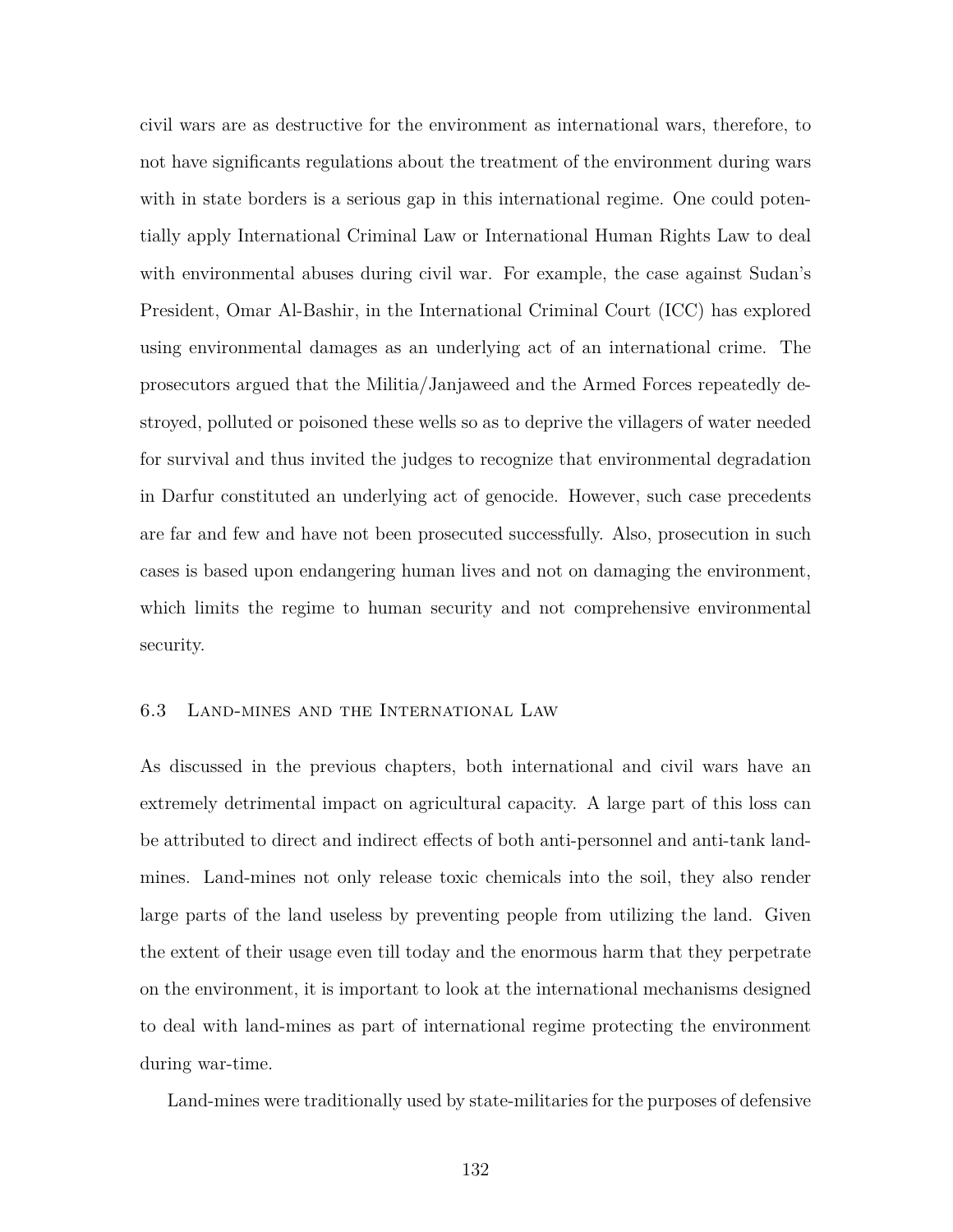warfare–to protect strategic locations or to channel enemy troops into specific combat areas. Due to this restricted manner of use, casualties of land-mines were limited to military personnel during combat or related activity. However, since the Vietnam war, land-mines have come to be increasingly used by weaker military or semi-trained militia to carry out more offensive warfare. This certainly does not mean that larger and more organized military did not use land-mines for combat, but the strategic use of land-mines moved from defense to offense. Most of the wars in the last few decades have been long-drawn, low-intensity, internal, and have been carried out by cash strapped parties. This changed nature of warfare has made land-mines, that are cheap and extremely destructive, an attractive weapon of choice. In wars today, mines are frequently placed in areas of high civilian concentration rather than being confined to limited battlefields of discreet size. This has resulted in increased level of destructiveness and fatalities in civilian communities. For example, internal wars in Afghanistan, Cambodia, and Uganda saw all the parties involved using land-mines to perpetrate economic and social destabilization or to prevent the return of refugees. Similarly, in Bosnia during 1993-94, Bosnian, Croatian and Serbian forces used mines to discourage the return of refugees by other ethnic groups.

Even though the US has been resistant to signing any treaty banning the use of land-mines, the U.S. State Department estimates that about 59 to 69 million landmines were deployed worldwide in the early 1990s, making them one of the most toxic and widespread pollution facing mankind.<sup>30</sup> The State Department report also states that apart from inflicting heavy civilian casualties, (killing over twenty-four thousand people each year), land-mines exacerbate regional conflicts, hinder postconflict reconstruction, seriously undermine infrastructure, and deny land-to-civilian use, thereby leading to overuse of existing land.

<sup>30</sup>U.S. Department of State, *Hidden Killers: The Global Landmine Crisis*, Pub. no. 10225, December 1994,1.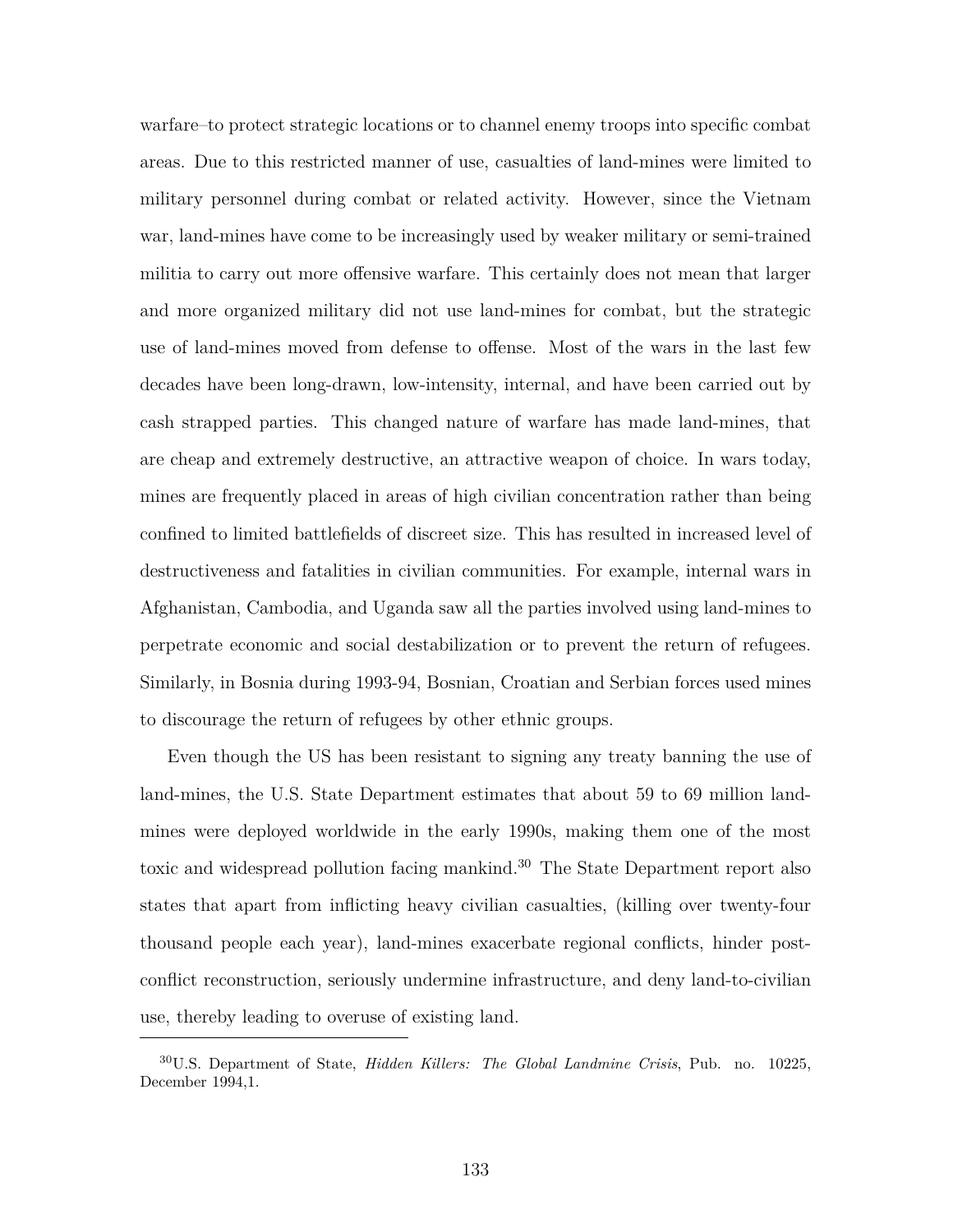Over the last four decades two treaties have emerged as part of the International Humanitarian Law to restrict or ban the use of land-mines by both state and nonstate actors. The first one is the Convention on Certain Conventional Weapons (CCW or CCWC), concluded at Geneva on October 10, 1980 and entered into force in December 1983, legislates on the use of excessively injurious and indiscriminate conventional weapons. The Additional Protocol II (AP-II) of CCW "prohibits or restricts the use of mines, booby traps and other devices." The AP-II aims to restrict the use of not only anti-personnel mines but also anti-vehicle mines and over the years the AP-II has been amended to expand its scope. Designed on the lines of arms control treaties, this protocol has been heavily criticized for prioritizing military necessity over humanitarian concerns. This is because the Protocol restricts the use of land-mines in stead of completely eliminating them. It also does not take into account the temporal aspect of land-mine use, which means that land-mines often have an impact on unsuspecting civilian population long after they are deployed.

The Convention on the Prohibition of the Use, Stockpiling, Production and Transfer of Anti-Personnel Mines and on their Destruction, also known as the Mine Ban Treaty, which came into effect in March 1999 sought to rectify the loopholes of the AP-II. The Treaty is designed to completely eliminate Anti-Personnel land-mines around the world. The treaty also heavily emphasizes on the process of de-mining in all the signatory parties. Even though the Mine Ban Treaty does not enjoy the membership of some of the most militarized countries like the United States, China, India, Israel, Iran and so on, it does embody a different normative principle of regime building from AP-II which is the primacy of humanitarian and environmental concern over military necessity. This shift in international norms of regime construction which accords importance to humanitarian and environmental concerns over the doctrine of military necessity is the key to building stronger and more effective international regimes to protect the environment.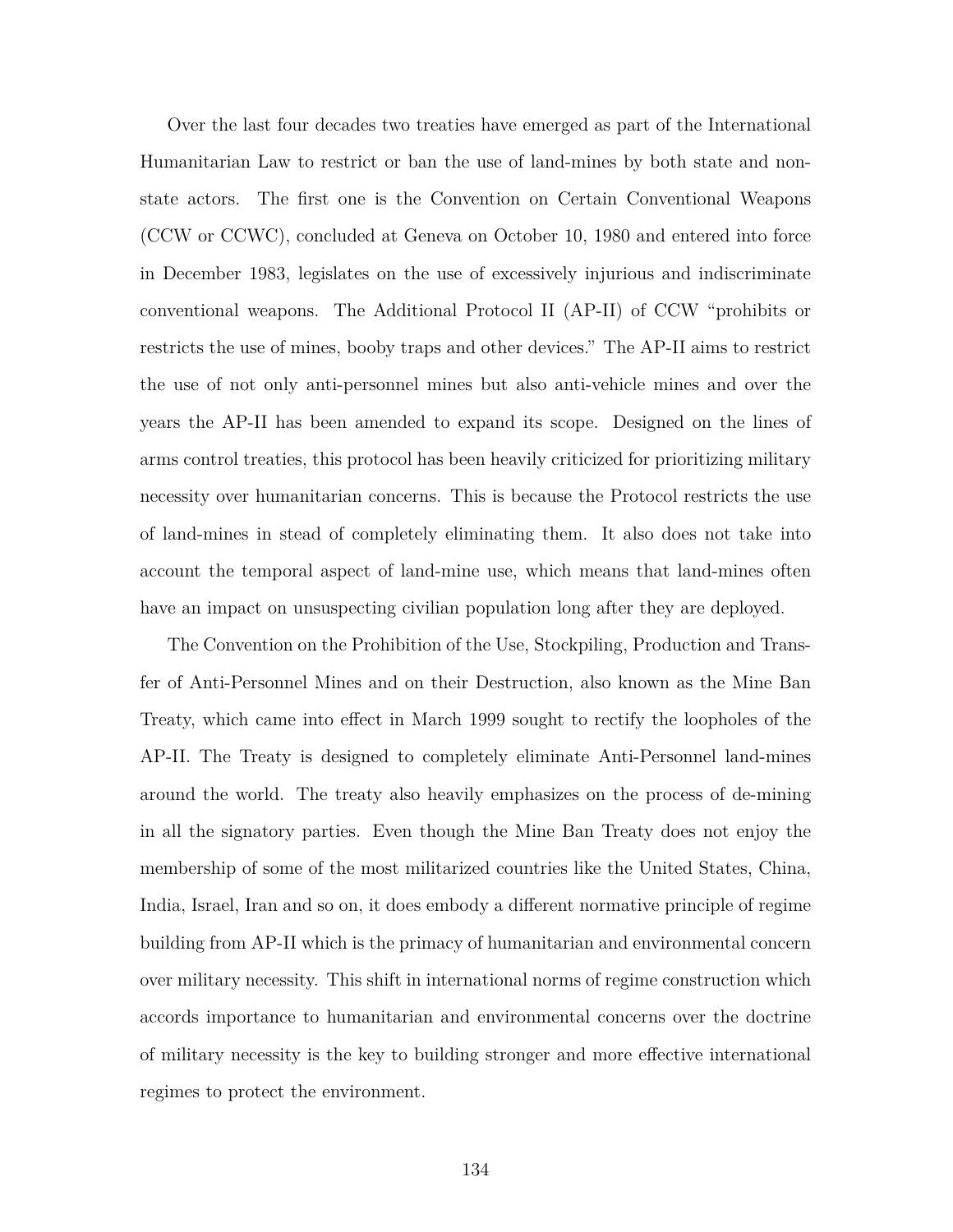#### 6.4 International Laws regarding IDPs and Refugees

Previous chapters show the impact of forced migration on environmental resources. Both outflow and inflow of population can lead to environmental degradation. Exit of large groups of people, especially from agrarian communities, leads to degradation of agricultural and grazing land. On the other hand, arrival of large population groups in an area leads to greater pressure on the local environmental resources like fresh water, land, forests and wildlife. Forced migrants settling on a new area can be primarily categorized as Refugees and Internally Displaced Populations (IDPs).<sup>31</sup>

When IDP data were first gathered in 1982, the ratio of refugees to IDPs was 10:1 (Cohen and Deng 1998a, 3); however, by 1990, the ratio was reversed to 1:1.45, with 14.7 million refugees and 21.3 million IDPs. More recently, the reversed ratio has increased to 1:3.08 in 2009 (UNHCR 2010c). The reasons for this reversal are both demographic and political. While internal wars, developmental projects and environmental disasters in the last few decades, have led to much more displacement of population groups within state borders, the limited definition of "refugees" as per the the international law precludes these groups from being counted as refugees. Refugees are recognized by the 1951 Convention Relating to the Status of Refugees, and IDPs are not. Defining or labeling categories of forced migration changes the lives of a potentially very large number of people. People who fall into the refugee category are more likely to have the opportunities to be safe; otherwise, they are often ignored and their lives become more endangered they are similarly in desperate need of help **??**.

Most internal displacements in the last decade were caused by internal armed con-

<sup>31</sup>In the contemporary research on forced migration, the most frequently cited definition of forced migration, which has been adopted and promoted by the International Association for the Study of Forced Migration and Forced Migration Online, is: "a general term that refers to the movements of refugees and internally displaced people (those displaced by conflicts) as well as people displaced by natural or environmental disasters, chemical or nuclear disasters, famine, or development projects."(Refugee Study Center N.d.)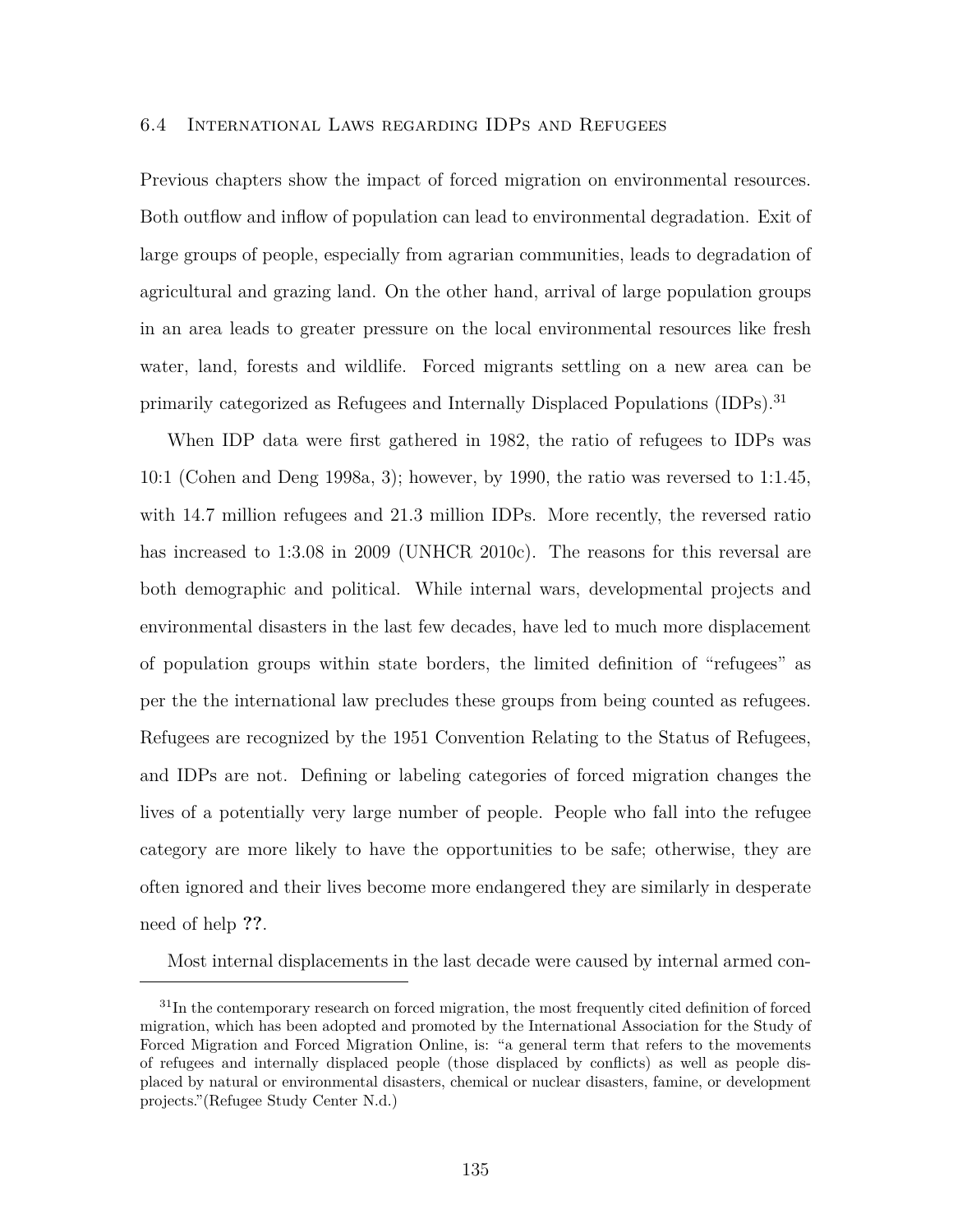flicts rather than international or internationalized conflicts [**?**]. Sudan, DRC, and Iraq are major countries that consistently produced refugees and IDPs. In these countries, although the non-displaced population maybe exposed to the same abuses and barriers, the fact that IDPs have been displaced within their countries tends to further keep IDPs from access to physical security, the basic necessities of life, and other rights. In the worst case, these people are often not acknowledged by national authorities. Governments often deny situations of internal displacement caused by conflict, generalized violence, or human rights violations. According to IDMC [**?**], the governments of Ethiopia, Indonesia, Israel, Myanmar, Sudan, Turkmenistan, Uzbekistan, and Zimbabwe did not acknowledge the existence of internal displacement during 2008. Thus, it is difficult to profile a forcibly displaced but hidden population along with their suspected outstanding needs. In these cases, the influence of international humanitarian actions on IDPs becomes marginal, especially when those governments reject international humanitarian assistance. Notably, no international institution has been given the mandate to protect or assist conflict-induced IDPs.

As an outcome of wars, these groups can be further divided as–1) Refugees of International Wars, 2) Refugees of Civil Wars, 3) Internally Displaced Population (IDPs) of International War, and 4) IDPs of Civil Wars. Given the nature of the international refugee regime, Pathak and Song (2012) find that the level of environmental extraction varies by different migrant groups depending on the financial and humanitarian assistance by the international community for those groups. This is primarily due to the design of international regimes pertaining to refugees and IDPs.

## **Institutional Definition of Refugees**

Traditionally, academic and policy concerns with forced migration have concentrated on refugees. The 1951 Convention codifies the rights of refugees and lays down basic minimum standards for the treatment of refugees. It defines a refugee as a person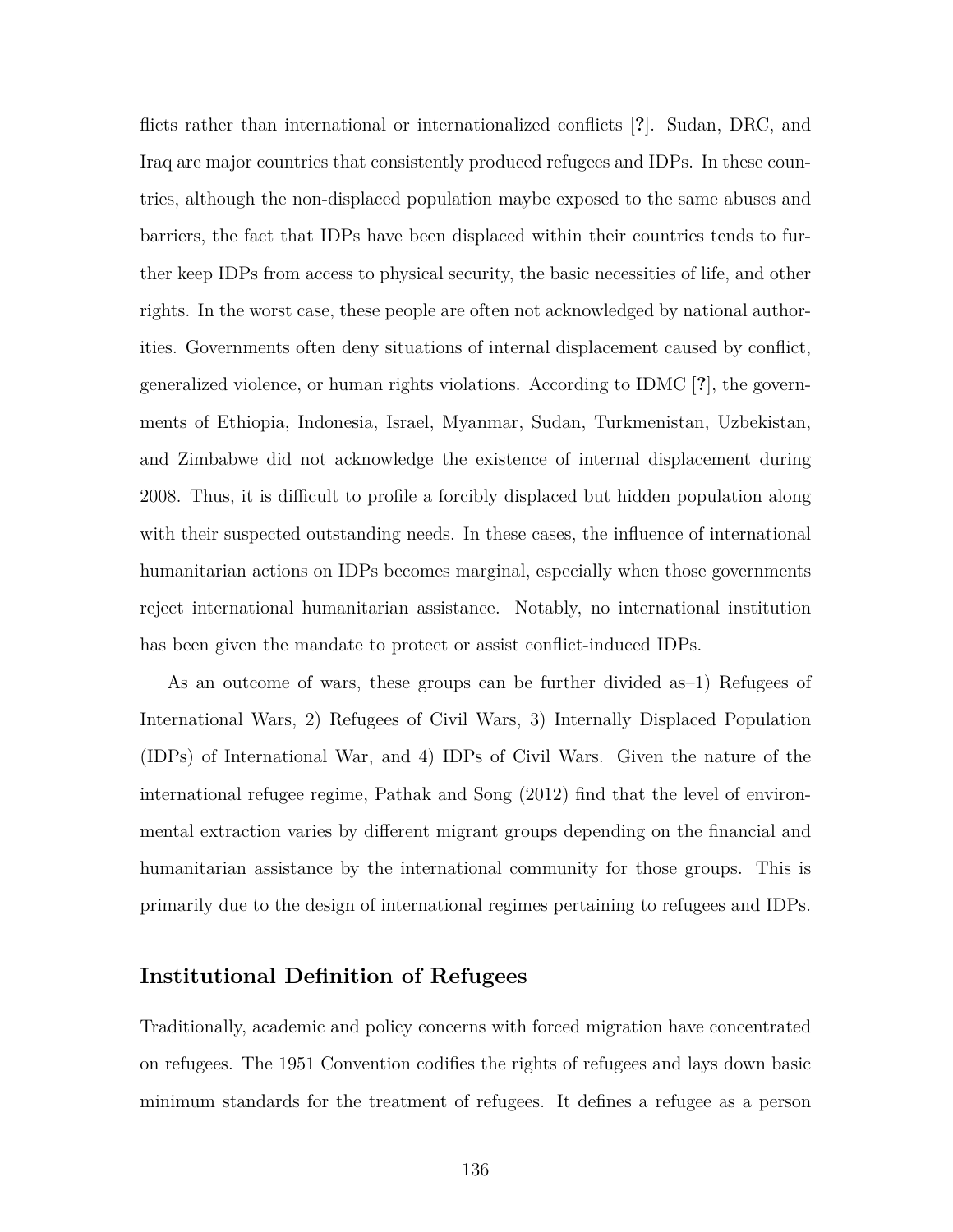who:

". . . owing to well-founded fear of being persecuted for reasons of race, religion, nationality, membership of a particular social group or political opinion, is outside the country of his nationality and is unable or, . . . is unwilling to avail himself of the protection of that country; or who, not having a nationality and being outside the country of his former habitual residence as a result of such events, is unable or, . . . is unwilling to return to it ..." (Article 1.A.(2)).  $32$ 

Most importantly, refugees have to be *outside* their countries of origin. The well founded fear has to result from persecution, and refugees have to be unwilling or unable to seek the protection of their country. The definition in the 1951 Convention is often applied to cover people displaced by natural disasters or economic development projects; however, those groups are not recognized by the international refugee law.<sup>33</sup>

Developing countries host 8.3 million refugees, which is 80 percent of the global refugee population. Statistics from UNHCR show that most refugees remain in their region of origin and flee to bordered countries. The major refugee generating regions host on average between 76 percent and 91percent of the refugees within their regions. At the end of 2009, only 17 percent of the total 10.4 million refugees lived outside their region of origin (UNHCR 2010c). This pattern remains consistent over the period between 2001 and 2009. During these years, the minimum percentage of refugees who stayed in their region of origin was recorded at 71 percent in Europe in 2004, and the maximum percentage was 94 percent in Latin America in 2004. This obviously puts a tremendous amount of pressure on the neighboring countries' environmental resources sometimes leading to further violence between local and refugee populations.

<sup>&</sup>lt;sup>32</sup>The 1967 Protocol Relating to Refugee Status and the 1969 OAU Convention Governing the Specific Aspects of Refugee Problems in Africa also recognize this individual as a refugee.

<sup>&</sup>lt;sup>33</sup>The term "Refugees" should not be confused with "economic migrants," who can leave their countries of origin by voluntary and conscious choice and may return to their countries of origin without any problems. The UNHCR statistics also do not include 4.2 million Palestinian refugees from 2000 to 2009. They fall under the responsibility of the United Nations Relief and Works Agency of Palestine Refugees in the Near East (UNRWA).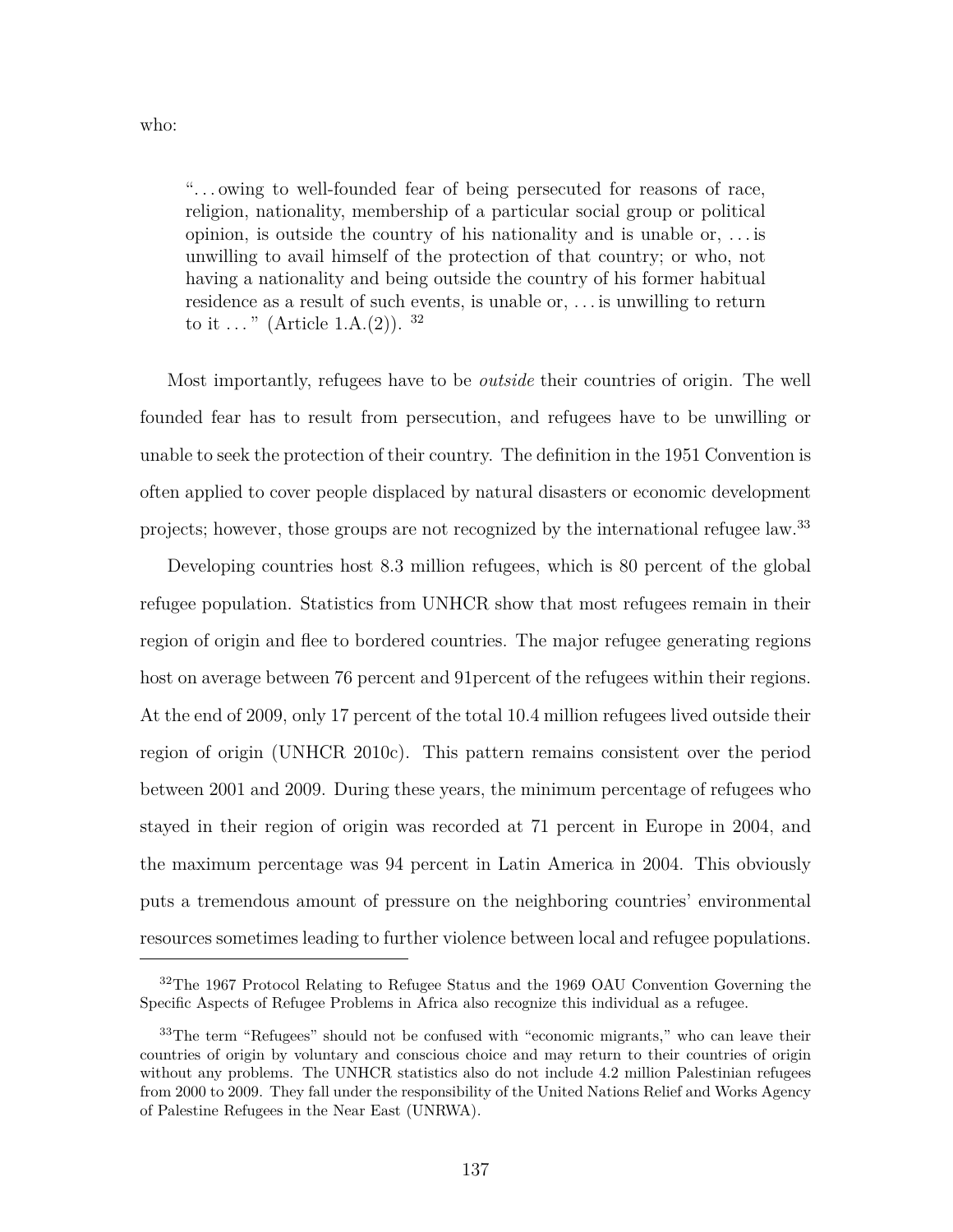The situation is complicated by the fact that most of the countries facing an influx of refugees are themselves strapped in terms of money and infrastructure to provide adequate support for the incoming population groups. However, the international law and agencies pertaining to refugees are relatively organized and well funded to offer help.

# **Institutional Definition of IDPs**

During the past three decades there has been a growing recognition that a great number of people are in refugee-like situations within their own countries with the same level of special needs that refugees have. Since IDPs relocate themselves to a different part of their own country, international assistance to and the protection of IDPs are politically controversial issues in international relations. Nevertheless, the international community has developed an international IDP regime since the mid-1990s.

The Guiding Principles on Internal Displacement in 1997 (UN OCHA N.d.) defines IDPs as follows:

". . . persons or groups of persons who have been forced or obliged to flee or to leave their homes or places of habitual residence, in particular as a result of or in order to avoid the effects of armed conflict, situations of generalized violence, violations of human rights or natural or man-made disasters, and who have not crossed an internationally recognized state border (para.2)."

Three core elements of this definition are the coercive and involuntary character of movement, movement within national borders, and citizens or foreigners with habitual residence. Unlike refugees, IDPs do not have a specific legal status; yet, they are in as much desperate need as refugees are. In contemporary forced migration crises, governments reluctantly but increasingly allow humanitarian agencies to launch humanitarian operations within their territories. Thus, it is necessary to restate more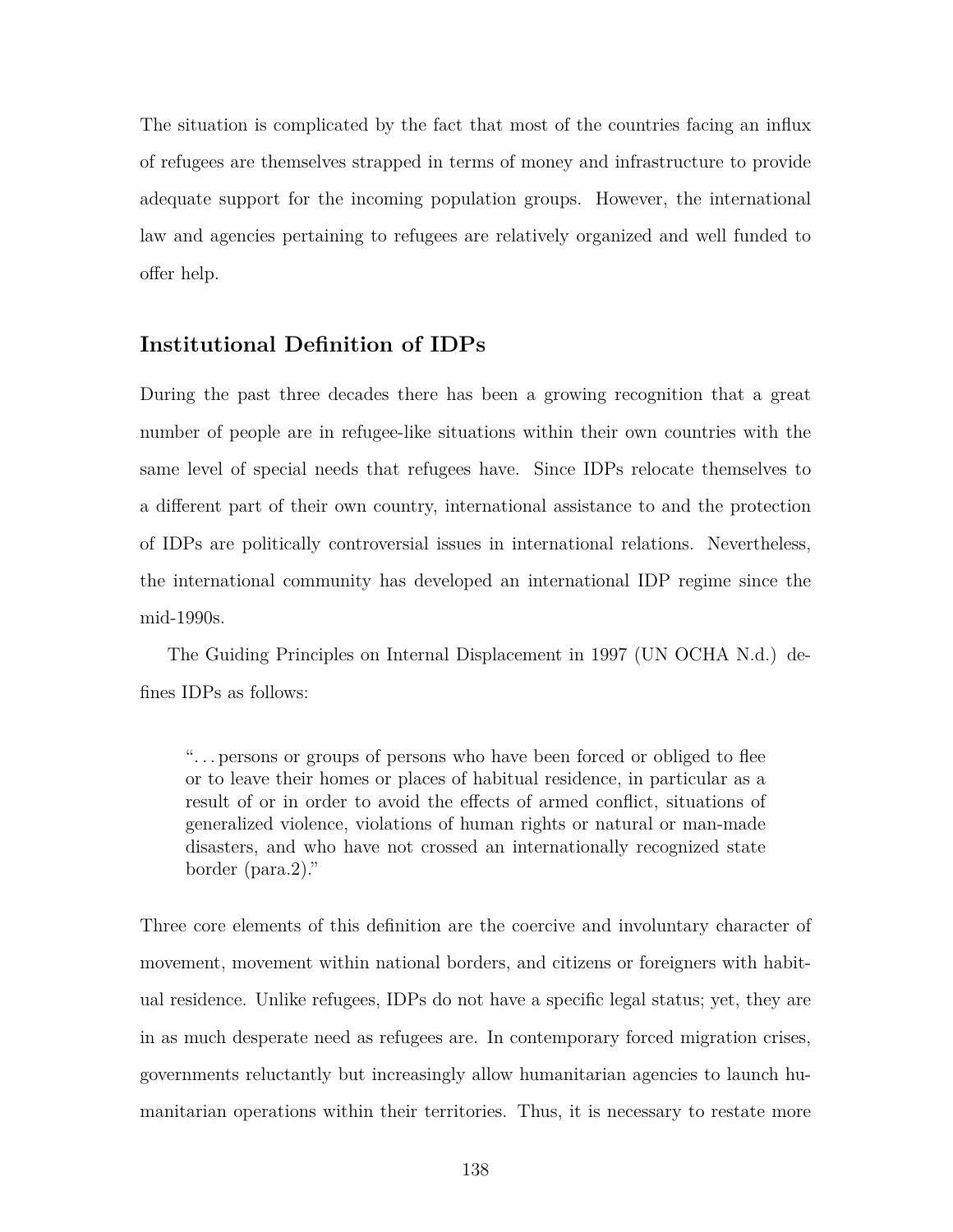detailed legal provisions responding to the specific needs of IDPs induced by conflict as well as other causes. At the end of 2009, the number of conflict-generated IDPs was estimated at 27.1 million (IDMC 2010a). UNHCR does not have a mandate to assist or protect these people, but it increasingly engages in field operations for IDPs. In 2009, for instance, 5.6 million IDPs benefited from UNHCR-involved operations. However, the majority of IDPs worldwide live in protracted displacement in which the processes of finding durable solutions have stalled and/or IDPs are marginalized as a consequence of violations or a lack of protection of human rights, including economic, social, and cultural rights (IDMC 2009, 14). In this situation, it is difficult to assess their number, particularly in countries with both protracted and new displacements. For example, in the August 2008 conflict between Russian and Georgian forces, the situation of people displaced since the 1990s was overlooked in favor of the people affected by the new displacement crisis.

Different categories of forced migrants vary in their power of choice and the accessibility to international assistance and protection. In general, refugees are considered to exercise more power of choice and get more assistance and protection than IDPs. In international conflict, neighboring countries and the international community often become promptly involved in assisting and protecting those who have already crossed international borders. Due to the binding demand of the international refugee regime, refugees enjoy a higher level of accessibility to international support than IDPs. The range of their freedom of choice in international conflict becomes wider than that of refugees motivated by domestic violence.

IDPs in an international conflict can also have a wider range of power of choice than IDPs in a domestic conflict, but by staying inside the country of origin in which a conflict occurs, they often have little access to international assistance and protection. On the other hand, in the case of an internal conflict, the probability that both refugees and IDPs will be assisted and protected by the international community is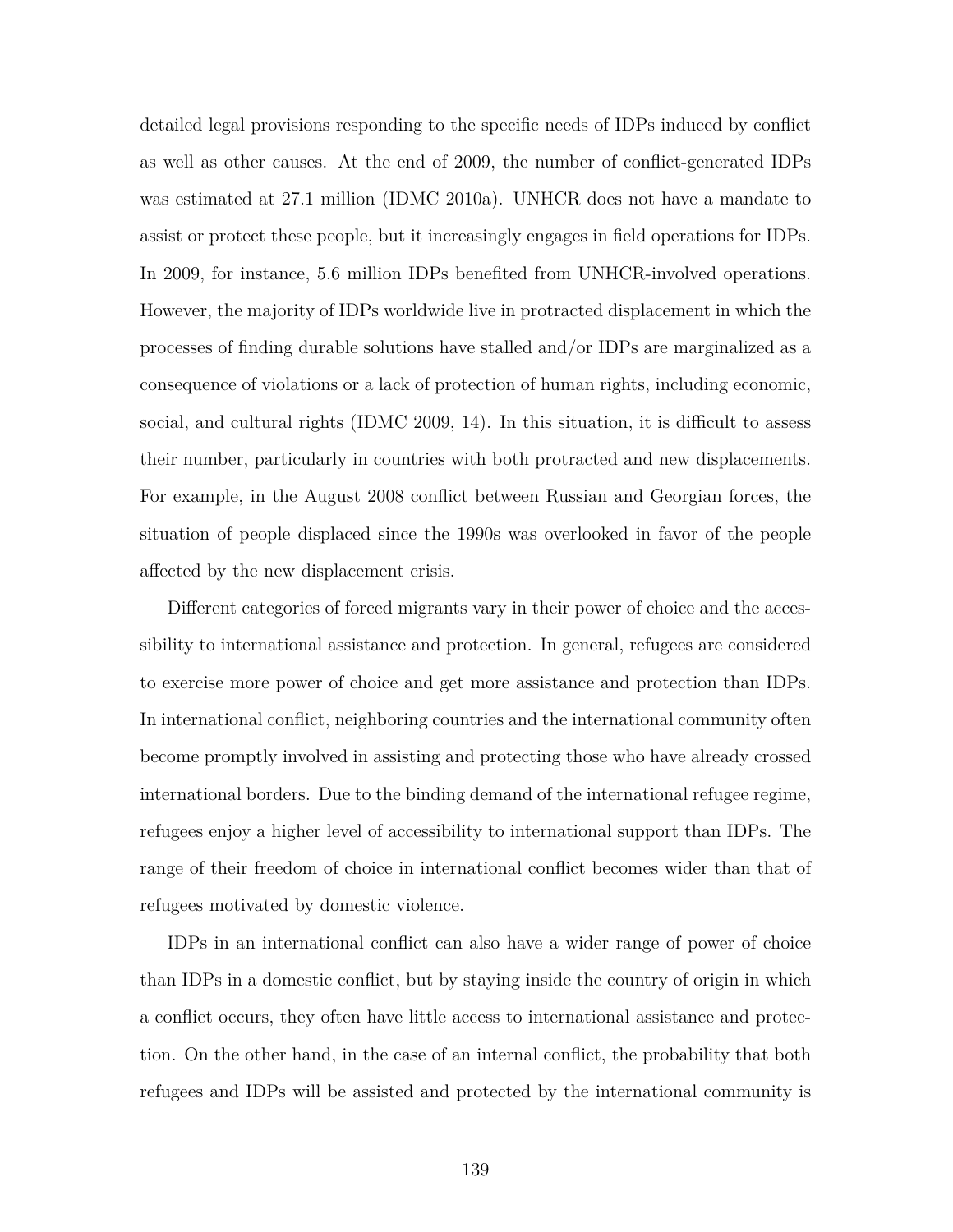lower than in the case of an international conflict. Since the international refugee regime was established to address humanitarian consequences of interstate wars, it does not bind governments and humanitarian agencies together to assist displaced people in internal conflicts. Therefore, forced migrants in civil wars and other internal conflicts are likely to remain within their countries of origin and face harsher circumstances. Without binding rules for the international community to be involved in domestic affairs, the number of refugees is expected to be smaller than that created by international conflict. IDPs are assisted or protected by the international community in varying degrees. Depending on the willingness and capability of governments and the international community, some IDPs have better opportunities for safety than others. In general, being entitled to refugee status increases the probability that displaced people can be safe and can get assistance.

To sum it up the above argument, in terms for humanitarian and financial assistance, refugees of international wars benefit the most from the international refugee regime followed by refugees of civil wars followed by the IDPs of international war and the groups that benefits the least are IDPs of civil wars as follows: refugees in international wars >refugees of civil wars >IDPs of international wars >IDPs of civil wars. This order of benefits perhaps indicates the group that would engage in most environmental extraction to compensate for any the lack of assistance from the international community. Therefore, the need of the hour is to strengthen the IDP regime so that internally displaced groups rely less on environmental extraction from their surrounding areas.

#### 6.5 Discussion

A regime's norm forms its core that determines its objectives and effectiveness. The above discussion indicates that the international regime to protect the environment during wartime accords primacy to military necessity over environmental security.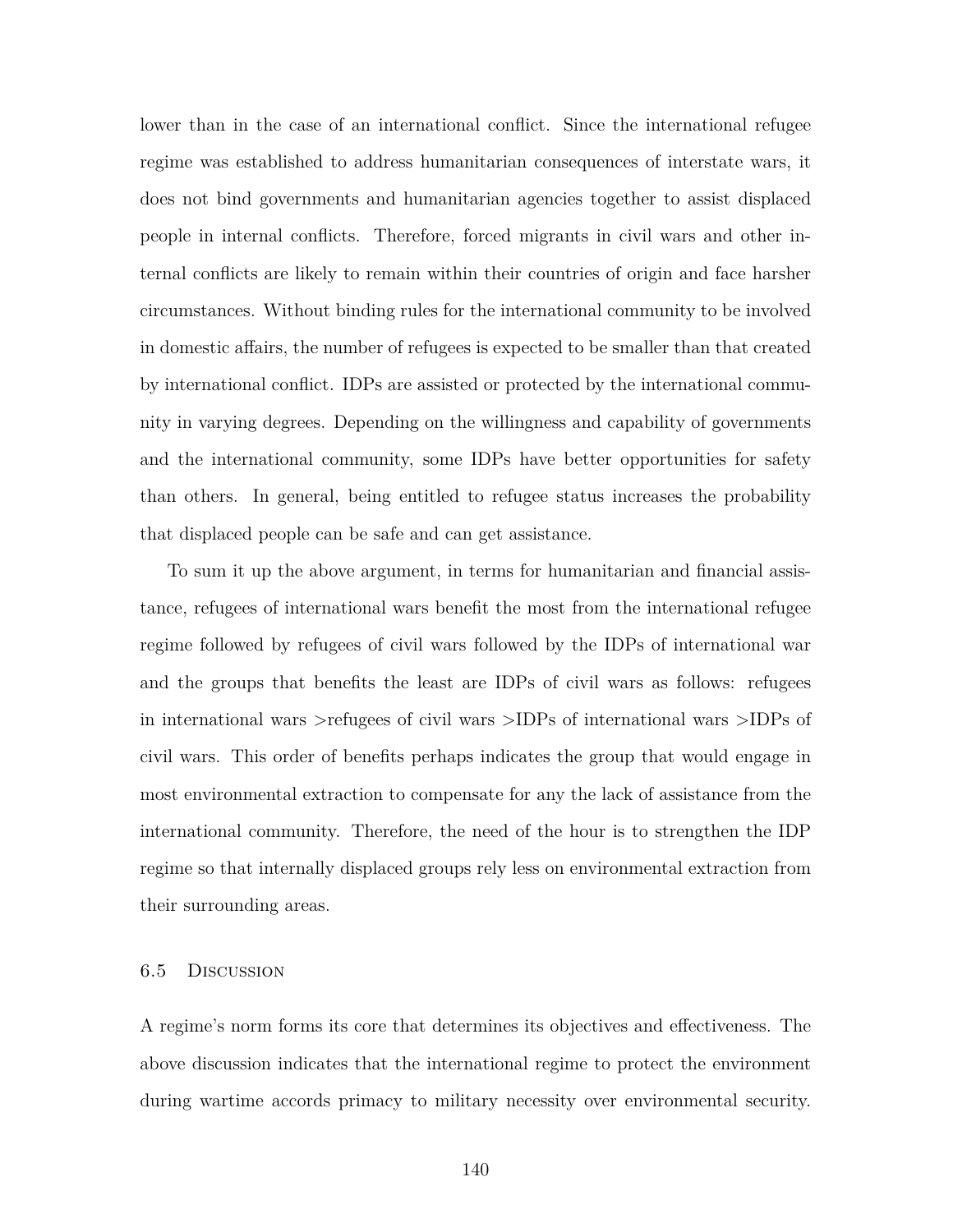Even when International Human Rights Law, International Criminal Law or the International Humanitarian Law prescribe measures for environmental protection during wartime, that concern often stems with in the context of human security and not necessarily environmental security (which should mean securing the environment for the sake of environment itself and not necessarily for the sake of human beings). For a more comprehensive and effective regime to wards environmental protection during wartime, the norm of the international community needs to experience a shift towards environmental protection.

One example of how norm-shifting can help the effectiveness of a regime is the international whaling regime. The International Convention for the Regulation of Whaling which regulates and monitors whaling activities around the world has seen significant changes in its norms since 1940s. The regime was initially designed for sustainable whaling and embodied a "consumptionist" norm. This meant that the aim of the member states was to establish fixed quotas for the catch be able to carry on whaling for commercial purposes in a sustainable manner. Due to an upsurge of environmental movements in the 1960s and new research by the scientific community, the "consumptionist" norm of the whaling regime shifted to "conservation." This shift in the regime norm led the International Whaling Commission (IWC) to establish zero catch limits for commercial whaling in 1986. This provision is still in place today, although the Commission continues to set catch limits for aboriginal subsistence whaling and research related whaling. Various environmental groups have been fighting for complete "preservation," which means an absolute ban on whaling. So far, the IWC has resisted a shift to the "preservation" norm but the earlier shift from a "consumptionist" norm to a "conservationist" norm in the whaling regime made significant improvements in the whale population and the effectiveness of the whaling regime.

A similar shift in the international norm–from that of "military necessity" to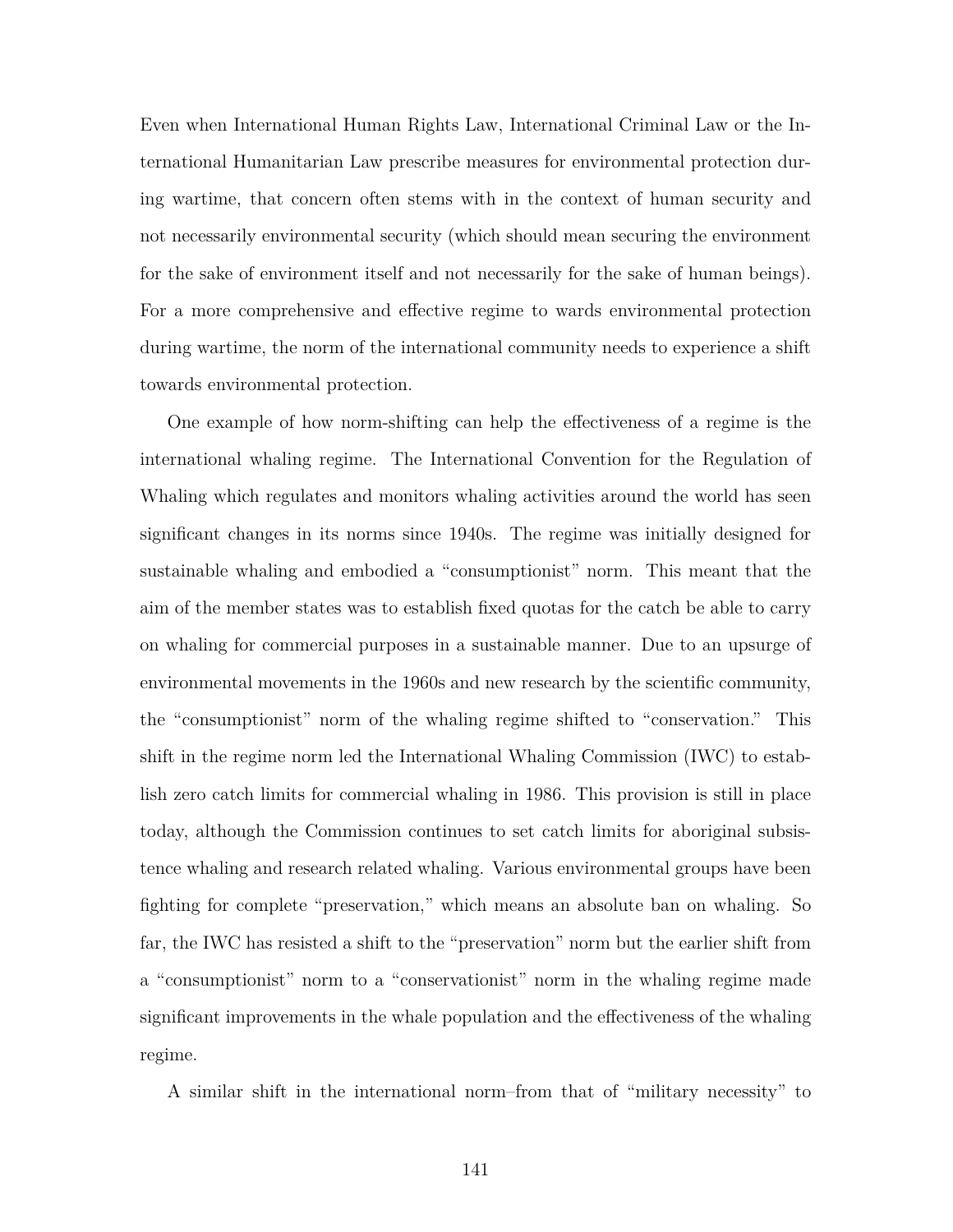"environmental preservation"–has to occur so that the international regime towards protecting the environment during wartime can be strengthened.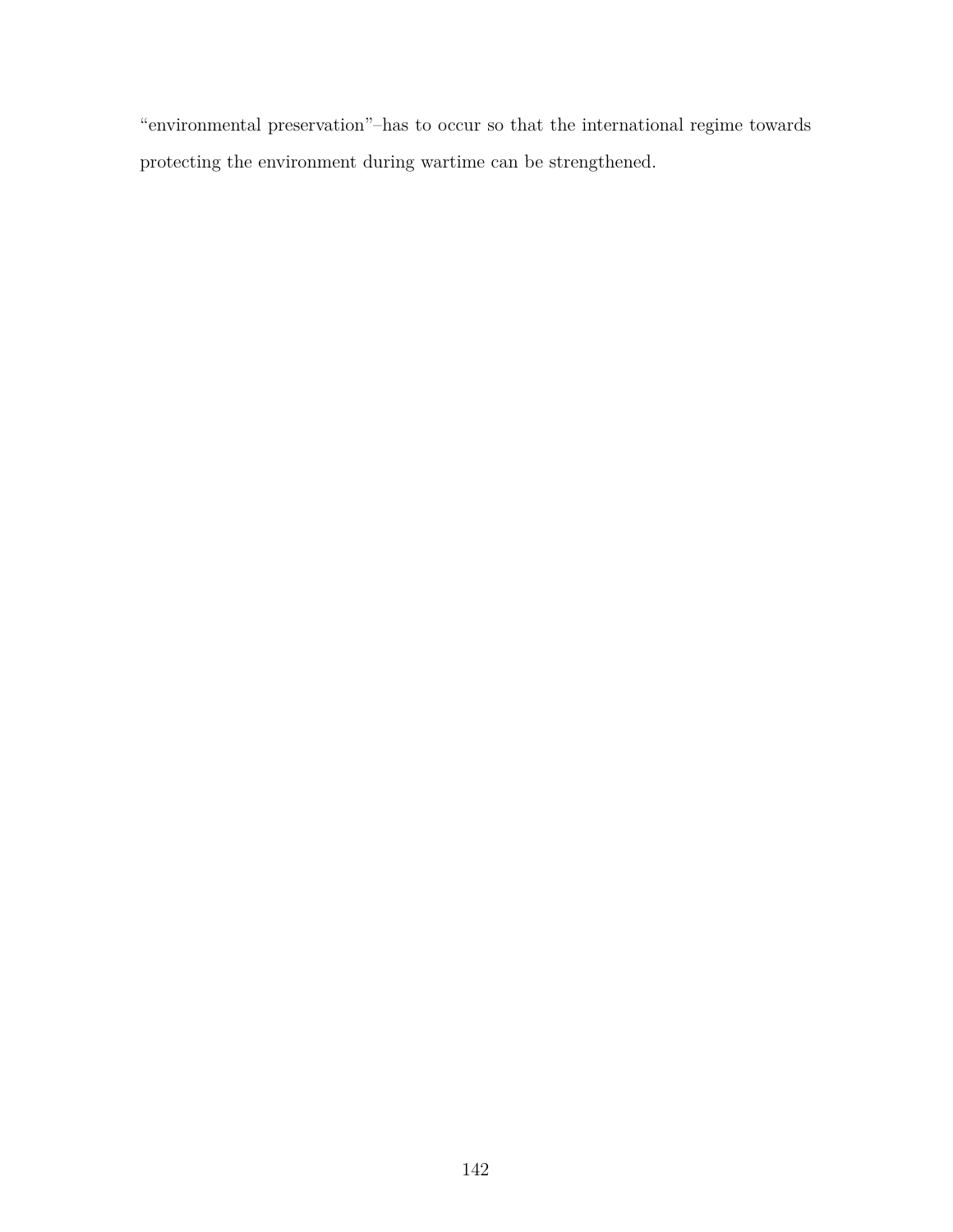# CHAPTER 7

# **CONCLUSION**

The traditional notion of security focuses on the security of states and their ability to guard their territorial sovereignty against any external threat. At the international level this implies that the world is secure if individual states can protect their borders and national interests. However, with the end of Cold War, the notion of security underwent a paradigm shift. With the great power politics suspended, scholars and policy practitioners of security began to shift their gaze from the security of states on to the security of human beings. This new paradigm of human security demanded absence of wars, population health, human rights, social developments, and protection from environmental hazards. The expansion of the notion of state security to human security was a result of changing dimension of the international context such as the emergence of an arguably multipolar world, growth of non governmental organizations, international terrorism, and globalization. Now, once again we are at a critical juncture in international politics where the world has to think about security in terms of environmental challenges and this calls for another reorientation of our perspective of security.

Earlier, the idea of environmental security was subsumed under the paradigm of human security. This involved and reflected the ability of an entity, whether a nation or a society, to withstand environmental asset scarcity, environmental risks or adverse changes, or environment related tensions or conflicts. Such a conception of environmental security has been very prevalent in the field of international relations and international development. In international politics, scholars and policy-practitioners,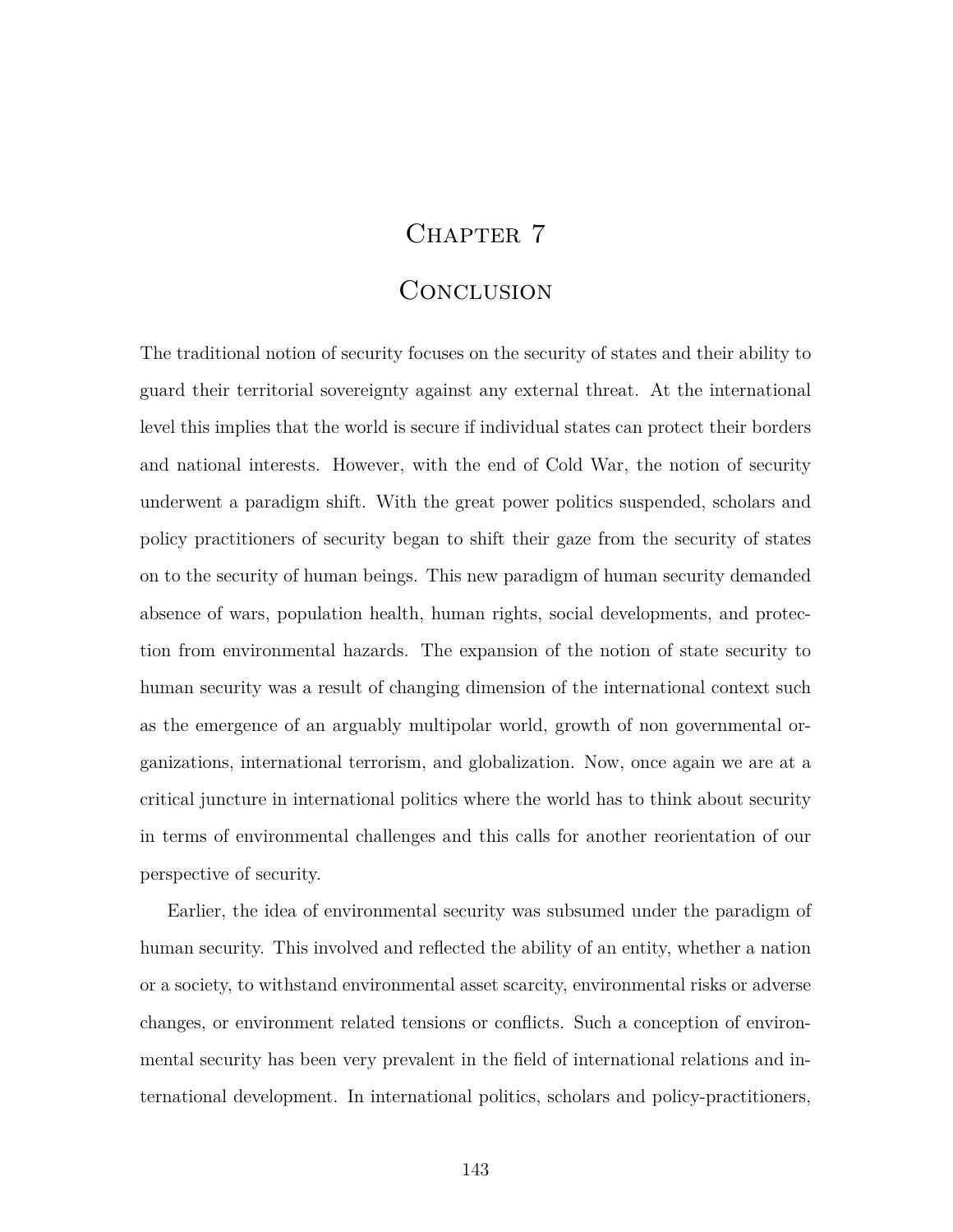concerned about conflict, have looked at how altered resource availability such as food shortage or loss of land, leads to political disputes and civil unrest. Such resource scarcity could lead to creation of new power blocs and much bigger international conflicts. Scholars of international development worry about environmental security in terms of access to drinking water, food, and environmental sustainability to ensure continuous economic development. However, as more and more scientific evidence of anthropogenic impact on the environment is coming forward, we must question our objective of environmental security.

As mentioned repeatedly in this research, an anthropocentric vision of environmental security is not only presumptuous, it also weakens the construction and effectiveness of environmental regimes. Also, given how human civilization has exploited Earth's "resources," for centuries now, it is the environment that needs to be secured from us and not vice-versa. Both states, (as emphasized by the Neo-realist security paradigm) and individuals, (as epitomized by the Human Security paradigm) have contributed towards compromising the environment for developmental gains. As the landscape of international politics is shifting again, it is important to not subsume environmental security under other security paradigms but reframe it as an independent paradigm that prioritizes the security of the environment.

The Millennium Project, an independent think tank initiated by the United States EPA, UNDP, and UNESCO, did a global assessment of the definitions of environmental security and created a synthesis definition: Environmental Security is environmental viability for life support, with three sub-elements–1) preventing or repairing military damage to the environment, 2) preventing or responding to environmentally caused conflicts, and 3) protecting the environment due to its inherent moral value. This definition, although anthropocentric, does underscore the importance of securing the environment due to moral imperatives above all else. This understanding of environmental security also recognizes that environment is greatly susceptible to wars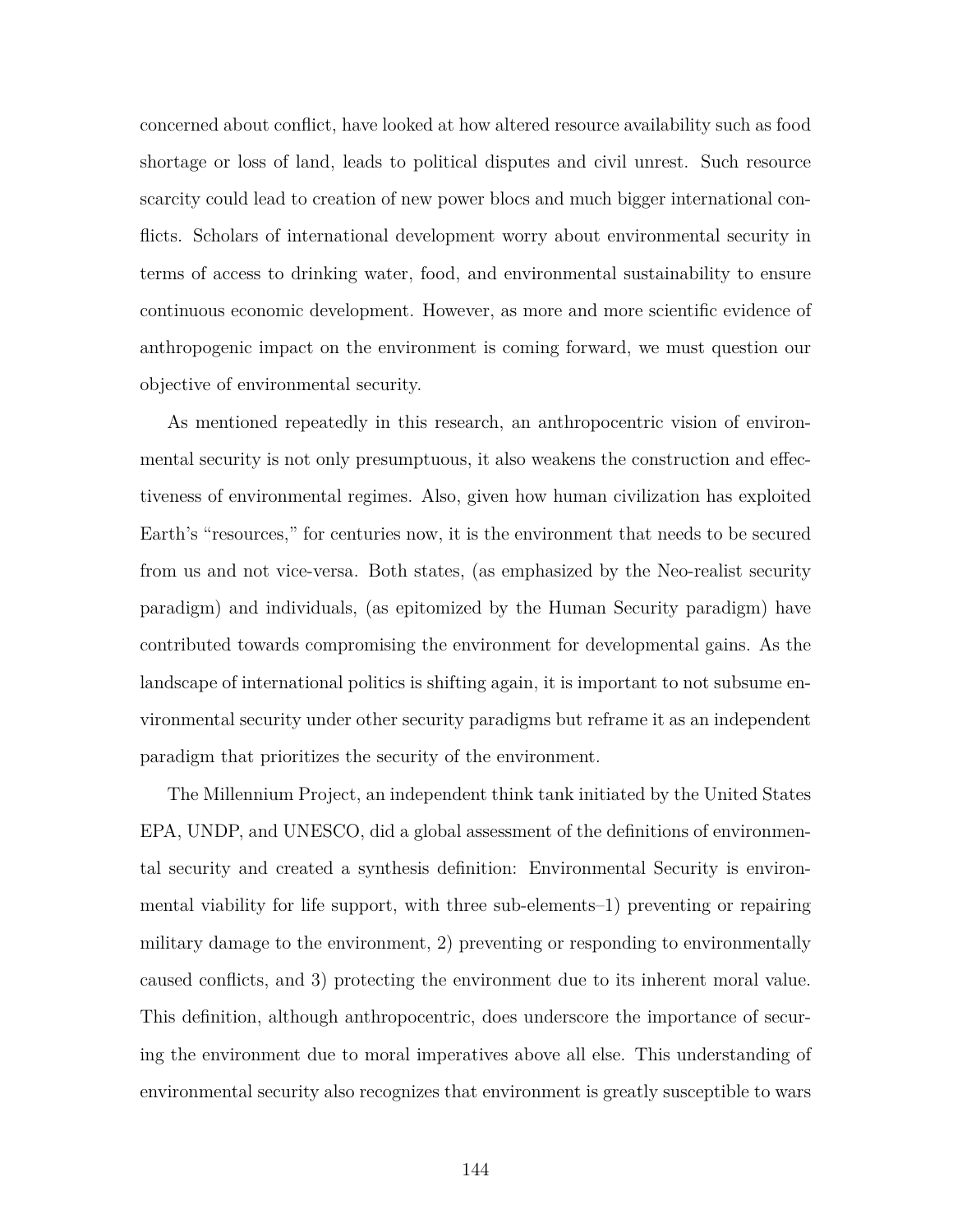and needs to be protected from military activities.

In line with the above understanding of environmental security, this study has examined some important aspects of the relationship between armed conflict and the environment. Whereas most studies of conflict focus on determinants of war, I examine the consequences of war for the environment. Environmental security should not mean securing the environment *for* us, rather it should be about securing the environment *from* us. This includes protecting the environment from militarized and violent conflicts notwithstanding any doctrine of military necessity. In this concluding chapter, I revisit the question of why the relationship between conflict and environment matters to students of international security. In the next section, I briefly discuss the importance of securing the environment in a global context, followed by some significant aspects of conflict-environment relationship that might be useful directions for future research.

#### 7.1 Environment and Environmental Security as a Global Issue

Although the Earth's climate has gone through natural changes through its inception due to natural climatic cycles, variations in the Earth's orbit and inclination to the Sun, changes in sea currents, and other natural phenomena such as volcanoes and sunspots, the scientific community concurs that the changes in Earth's climate since the 20th century have outpaced all other natural changes of the past recorded by humans. Scientists have attributed this unusual pace of change in Earth's climate, which includes an overall rise in global temperatures, to anthropogenic activities.

Since the industrial revolution, human activity has increased the amount of greenhouse gases such as carbon-dioxide, methane, nitrous-dioxide, and chlorofluorocarbons, in the atmosphere. The increased amount of gases which absorb heat, has directly lead to more heat being retained in the atmosphere and thus an increase in global average surface temperatures. The increase in temperature also leads to change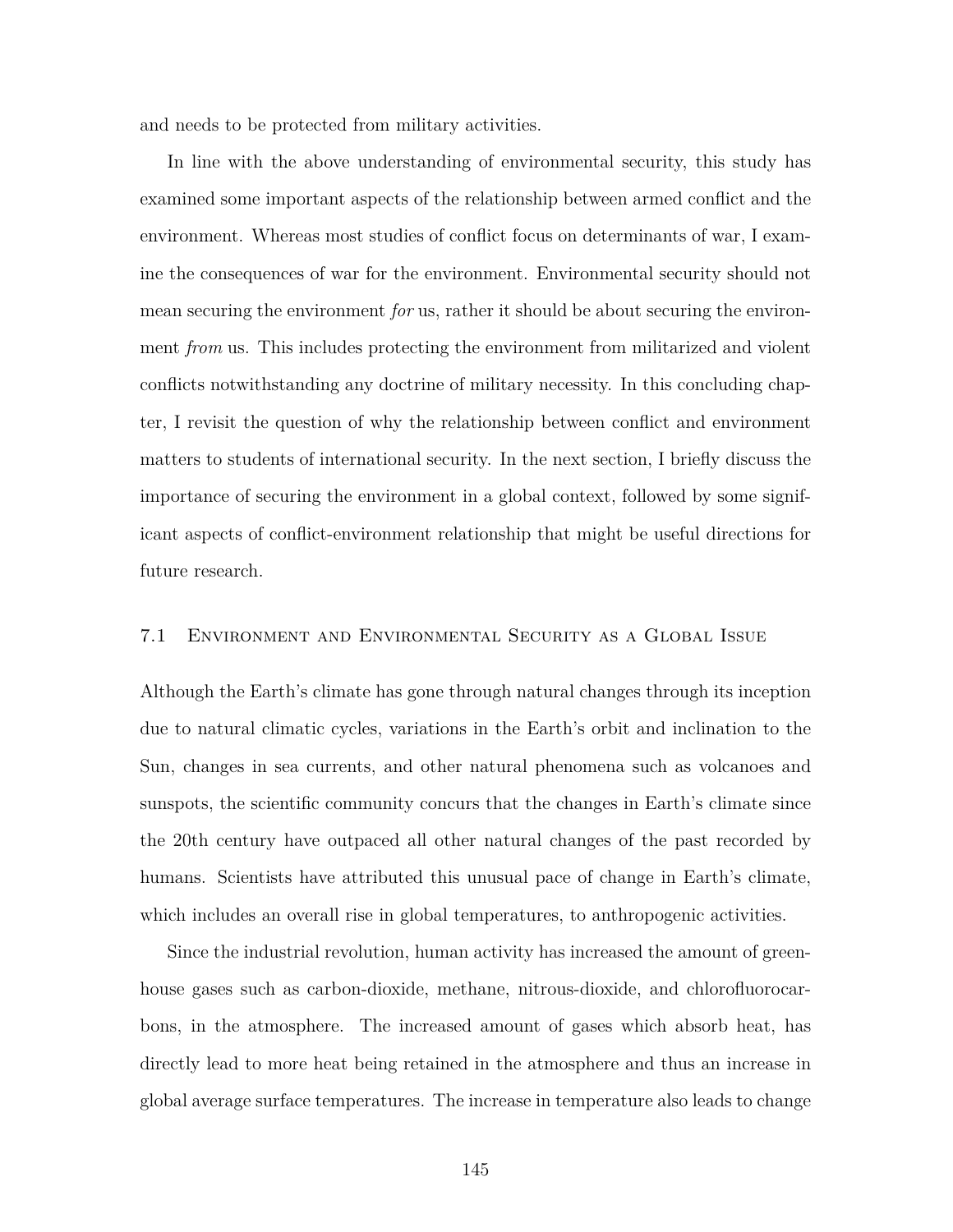in rainfall patters, hurricanes, glacial melting, and other effects on the climate system.

Land-use changes, such as cutting down forests to create farmland, have led to changes in the amount of sunlight reflected from the ground back into space, a phenomenon known as the surface albedo. The World Meteorological Organization estimates that this phenomenon is responsible for at least one-fifth of the changes in the global climate due to changes in emissions of greenhouse gases. About half of the land use changes are estimated to have occurred during the industrial era, much of it due to replacement of forests by agricultural cropping and grazing lands over Eurasia and North America. Other significant changes in the land surface resulting from human activities include tropical deforestation which changes evapotranspiration rates (the amount of water vapor put into the atmosphere through evaporation and transpiration from trees), desertification, which increases surface albedo, and the general effects of agriculture on soil moisture characteristics.

Given the state of affairs and the inability of the Kyoto Protocol to achieve a global mandate, the international community is now aiming to come up with a binding universal agreement to cut greenhouse gas emissions by the year 2015. Fervent international negotiations are underway as part of the Bali Action Plan to come up with a viable and effective agreement to protect the environment from anthropogenic activities. Two primary reasons why the Kyoto Protocol failed to achieve a universal mandate were a strong reluctance from developed countries like the United States and Australia to accept a "differentiated responsibility" for cutting down emissions, and a refusal from developing countries like India and China to accept any binding cuts on their emissions and compromise their economic growth. The reservations from both sides are predicated upon prioritizing economic security and development of states and individuals over environment. However, the inability to reduce the anthropogenic emissions into the Earth's atmosphere, coupled with massive deforestation and other pollution, will lead to catastrophic effects for the planet. Therefore, we have come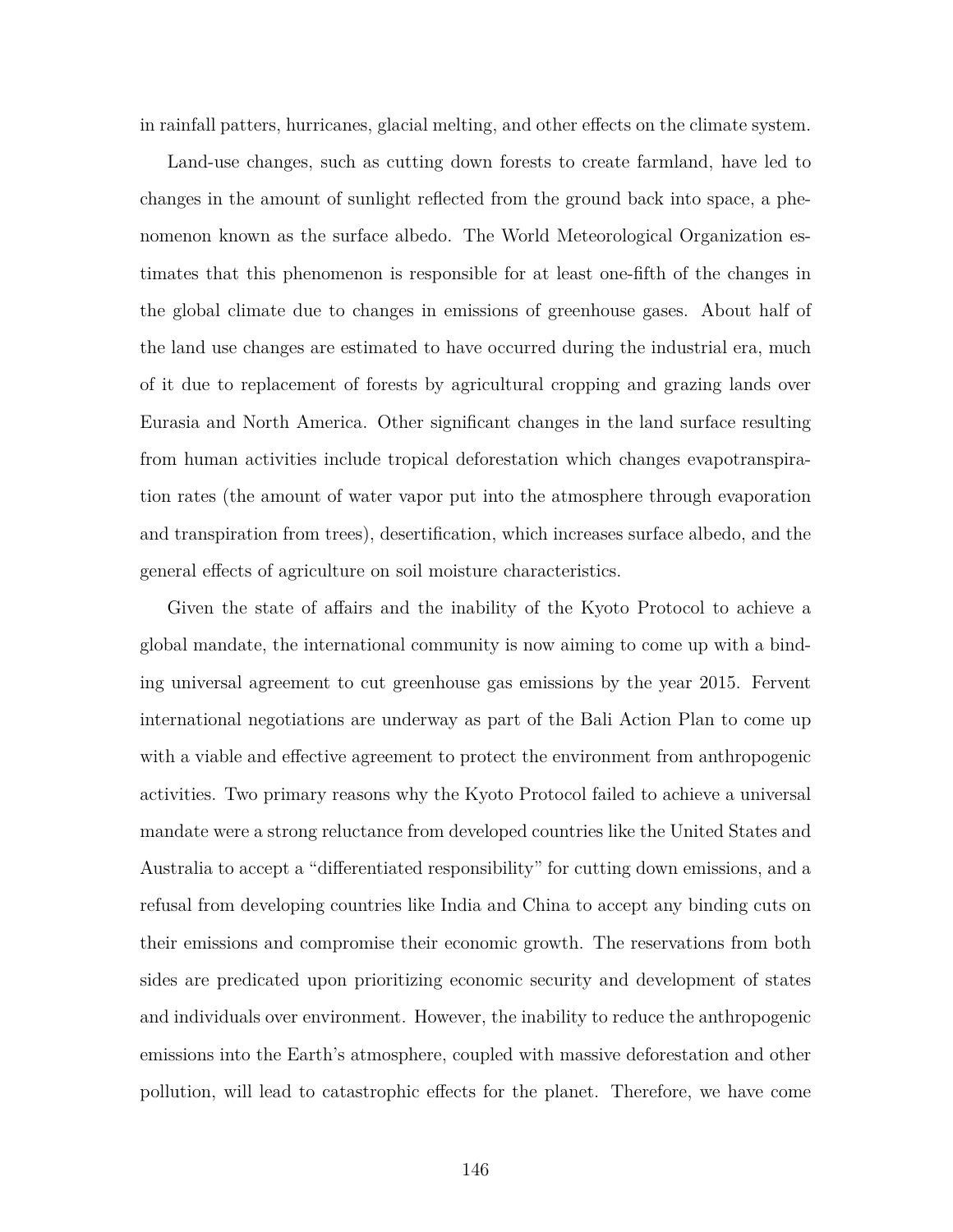to a precipice of environmental degradation where we need to change our priorities and secure our environment above all. This is also true in the realm of violent conflict where no military necessity or national security should justify environmental degradation.

#### 7.2 Violent Conflict and Environmental Security

In this study, I have evaluated certain aspects of the relationship between conflict and the environment within an altered environmental security framework. I have presented the environment at the center of my analysis and have argued that environment must be protected during war-time as a moral imperative. Wars affect the environment through a myriad of complex mechanisms, and a number or direct or indirect consequences of violent conflict can lead to deterioration of the environment. My analyses demonstrate some important linkages among conflict, socio-political factors, and environmental indicators.

I find that conflicts have a very detrimental impact on the environment which may not become apparent in the short-run but can lead to a significant loss of biocapacity of a country in the long-run. My analysis also suggests that different type of conflicts can have different impact on a country's environment, for instance, international and ethnic conflicts have a more detrimental impact on a country's environment in a the long-run but in the short-run only international conflicts seem to impact the environment. My analysis also finds a significant relationship between democracies and the long-run environmental management after conflicts. Apart from political factors, economic factors also have a significant impact on the environmental capacity of a country in both short-term and long-term. By using a standardized measure of environmental quality such as *national biocapacity*, I can compare the impact of different types of wars on different types of environmental services or indicators. For example, I find that while internal wars are extremely devastating for the forest resource of a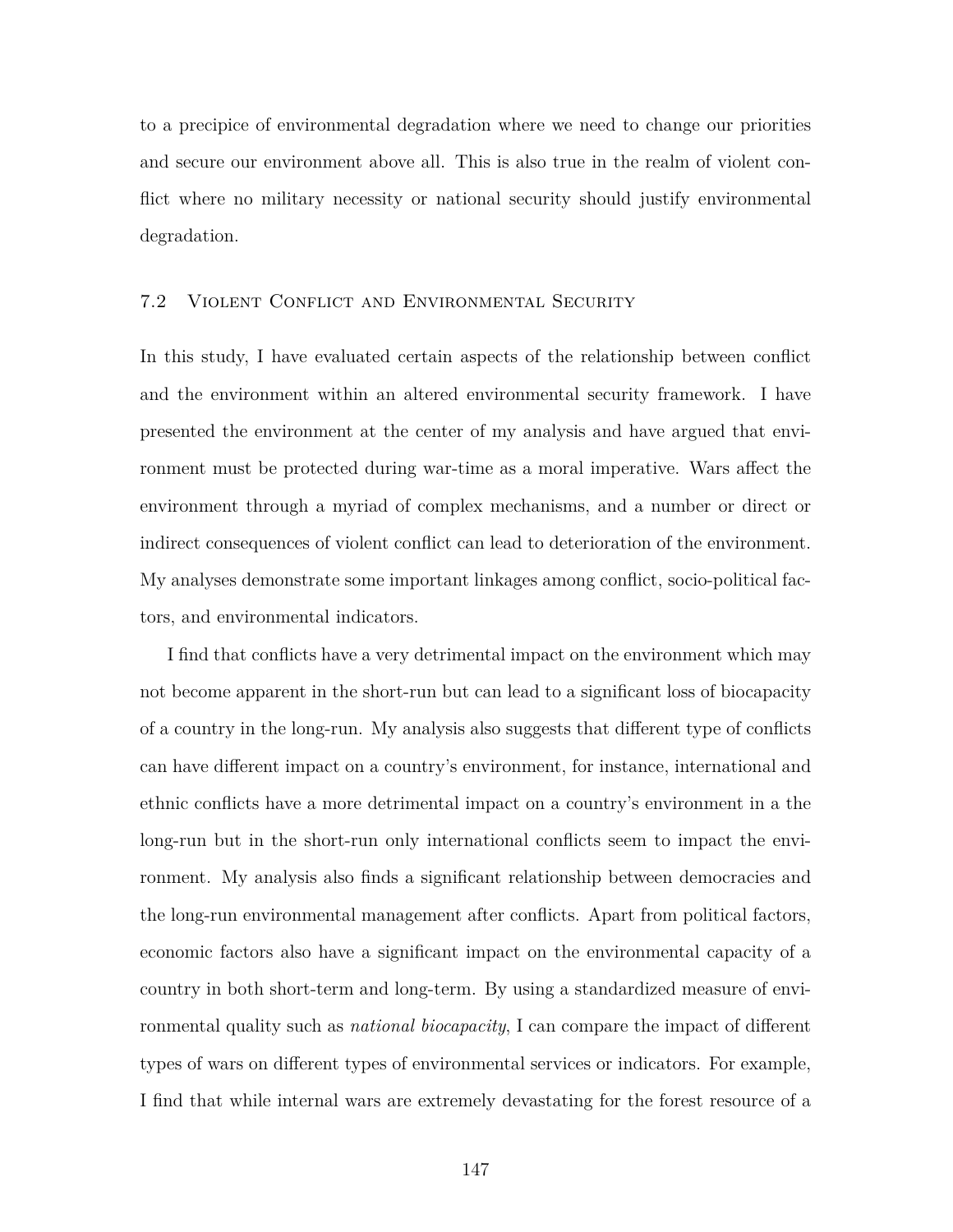country, ethnic wars and civil wars are more destructive for crop production. On an average, international wars tend to be more devastating for most of the environmental indicators analyzed in this study.

These are important conclusions regarding a significant consequence of war, and are relevant to policy decisions regarding conflict initiation, intervention, and international regime building. As mentioned earlier in the dissertation, this study only claims to be the "first-cut" in assessing the impact of conflicts on the environment in a large-scale and systematic manner. I expect this type of research to become more nuanced and accurate as we develop better data for measuring the environment in a more comprehensive manner and not just the productive capacity of the environment (which is a completely anthropocentric measure of the environment). A more nuanced analysis of this relationship (between violent conflict and the environment) would also involve looking at feedback loops where environment and conflict could impact each other in temporally sequential manner. This means that violent conflicts can lead to environmental degradation, which in turn can lead to further conflict, which could lead to further environmental degradation and so on.

Another path for this analysis would be to look at the spatial diffusion of environmental degradation due to conflict. Since, both environment and conflict spread across territorial boundaries, this relationship often diffuses across national borders. Therefore, the next natural step for this research would be to undertake a spatial analysis to understand how environmental impact of conflict spreads into neighboring countries.

There are some additional aspects to the impact of violent conflicts on the environment that have not been empirically tested in this study but warrant a brief discussion here as appropriate directions for continued exploration of the conflictenvironment relationship. Internal displacement of population, international aid and domestic budget allocation, environmental justice, and conflict cycles are some of the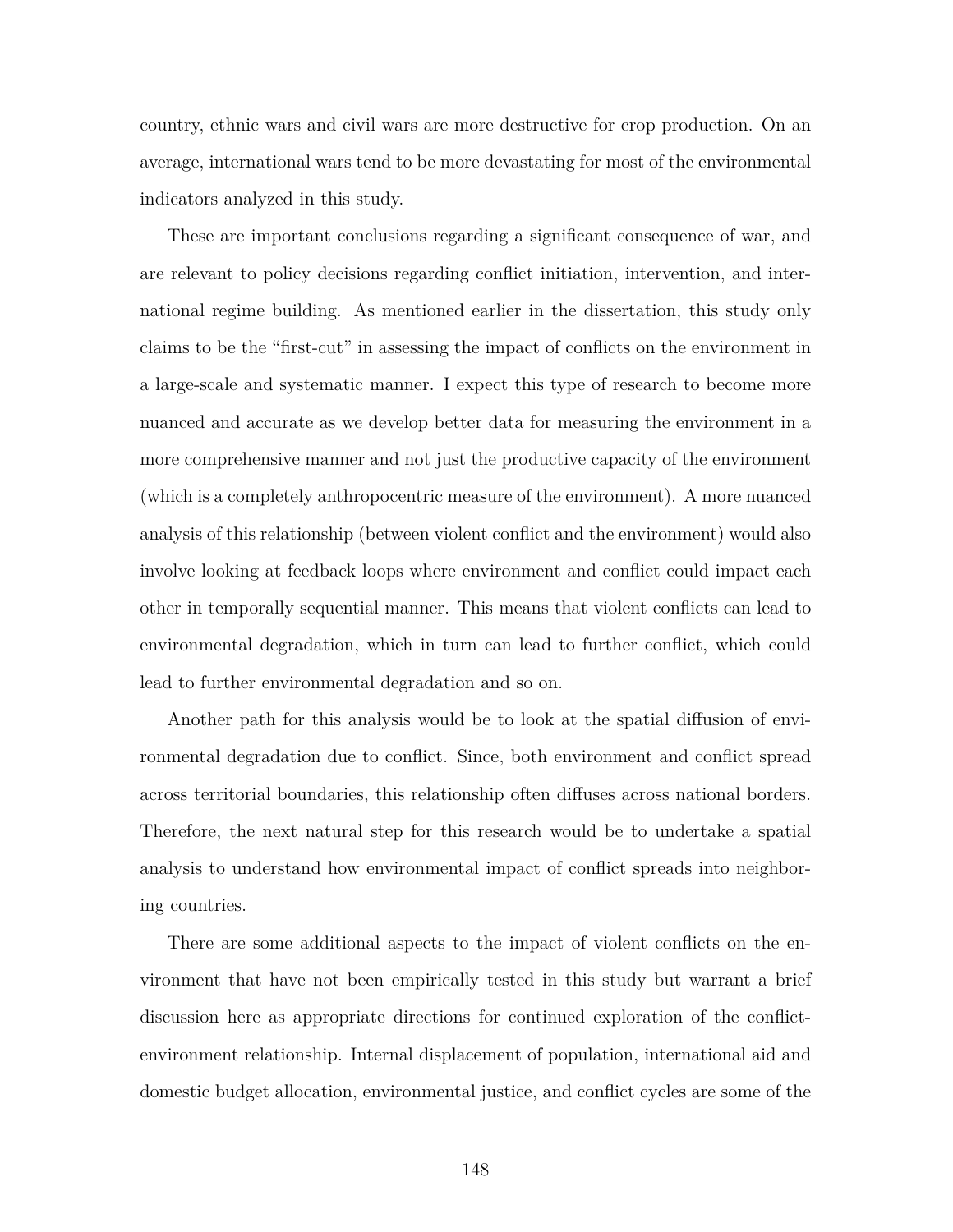factors that need to be looked into when we look at the relationship between conflict and environment.

# **Allocation of Resources Between Environment and Military Expenditure**

Wars cost money, and for states and warring factions, the expenditure on war often comes at the expense of social welfare. Societies all over the world have had to divert divert resources from other use, including environmental provisions, to fund war efforts. Both developing and developed countries make critical decisions about defense spending, particularly in times of conflict. Between 1960 and 1990, military expenditure increased about four times in developing countries, but began to decline after 1990. Even though there has been an overall decline of military expenditures by developing countries since the 90s, their per-capita expenditure on defense spending has doubled in recent years. This means that developing states cultivate a higher defense spending burden as a proportion of their GDPs as compared to developed countries that obviously outspend the developing countries in absolute amounts.

This is a classic guns verses butter debate where due to states' limited economic capacity there is budgetary tradeoff between military expenditure and welfare spending. In this research I have talked about the indirect impact of wars on the environment, this kind of monetary trade-off that takes away resources from spending on environmental protection is a very important economic consequence of conflicts for the environment.

There are three important ways in which conflict affect the environment through economic channels. Firstly, wars lead to diversion of resources away from environmental protection. This trade-off has a much more harmful impact on developing countries that developed countries. Wars put tremendous strain on a country's infrastructure and social services, this includes environmental infrastructure such as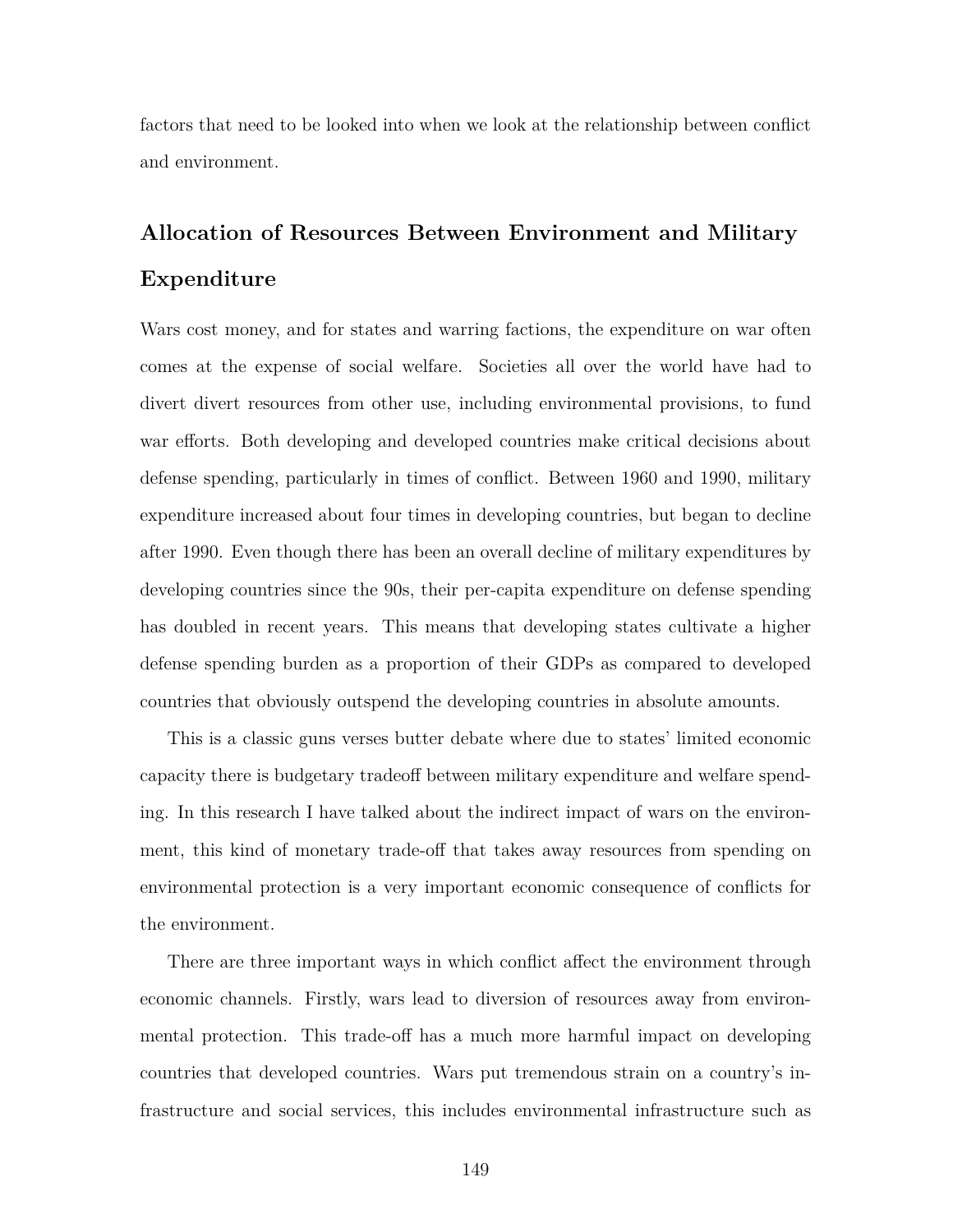irrigation structures, conservation personnel, refineries, mines and so on. Developing countries, where such infrastructure might be underdeveloped and under-protected to begin with, often pay a much heavier price if whatever infrastructure that exists, is destroyed. Also, during and after wars, economically disadvantaged countries might not be able afford reconstruction of critical environmental services and the impact of destruction is then prolonged. This is because, given a limited supply of economic aid and resources, other human services like food, shelter, and health take priority over environmental conservation efforts in times of crisis. Having said that, such budgetary trade-offs are also experienced in societies of developed and industrialized states. For example, the Cold War witnessed a significant resource allocation of resources from welfare to war preparation both in the United States and the Soviet Union. Military spending by developed states also affects financial aid allotted to developing countries. [Levy and Sidel (2002)]

Secondly, in addition to diversion of resources from welfare to warfare, states that are involved in conflict–particularly longer conflicts–experience a decrease in their overall income level. According to the United Nations Children's Fund (UNICEF) estimates, by 1986 Mozambique's GDP per capita was 50 percent less than what it would have been without the war. Mozambique's GDP per capita fell from 185 USD in 1980 to 87 USD in 1992, and Mozambique became the poorest state in the world. This loss of income not only affects human services, it also affects a Mozambique's ability to spend on conservation efforts and protect its precious Mangrove forests and coral reefs. Other countries in Africa, such as Niger, Sierra Leone, and Liberia, have also been expanding their defense spending at the expense of other economic sectors. [Rahim and Akinroye (2002)]

The third way in which conflicts indirectly affect the environment through economic mechanisms is in trade involving environmental resources to generate the income needed to buy arms. Extraction of minerals and diamonds, and illegal logging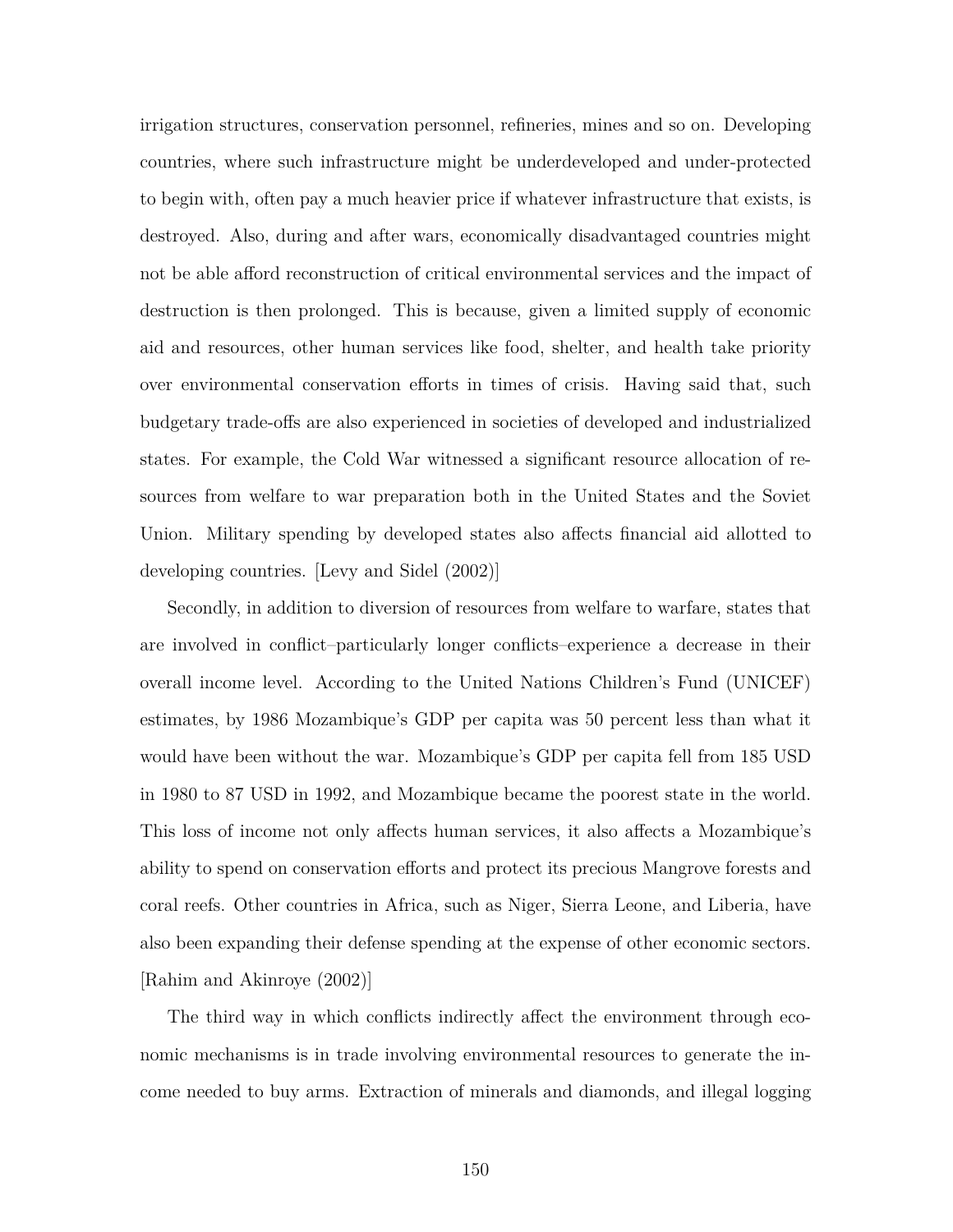have funded brutal wars in Liberia, Sierra Leone, Angola, Democratic Republic of Congo and CŹte dÕIvoire that have resulted in the death and displacement of millions of people. According to recent reports, revenues from diamond mining companies operating in the Marange area in Zimbabwe have funded abusive security forces loyal to the ruling Zanu-PF. Revenue from the diamond sector could fund further violence in the 2013 elections. In Democratic Republic of Congo (DRC), fighting that has continued over 15 years, has been driven by the trade in valuable minerals like cassiterite (the ore for tin), coltan (the ore for a rare metal called tantalum), wolframite (tungsten ore), and gold. Interestingly, the electronics industry based in developed countries is one of the main destinations for these metals, which end up in mobile phones, laptops, and other consumer products.

Untangling these complex economic connections between conflicts and environment is a crucial task which will not only highlight the inadequacy of funding towards environmental conservation but also underscore the need for financial aid and international concern towards combating environmental impact of conflicts.

## **Subnational Environmental Impact of Conflicts**

This study has looked at the impact of warfare on a country's environmental capacity. Due to the nature of *national biocapacity* data, this research has been confined to a country level analysis of environmental degradation. However, "environment" is not confined by political boundaries, and states often experience different levels of environmental degradation within their territories as a consequence of conflict. This is because the ecological vulnerability of the environment varies within countries. Also environmental infrastructure such as dams varies in different parts of a country which can determine what areas are targeted during wartime.

For example, according to UNEP reports, the southern part of Sudan and the northern part of South Sudan were the worst affect regions environmentally during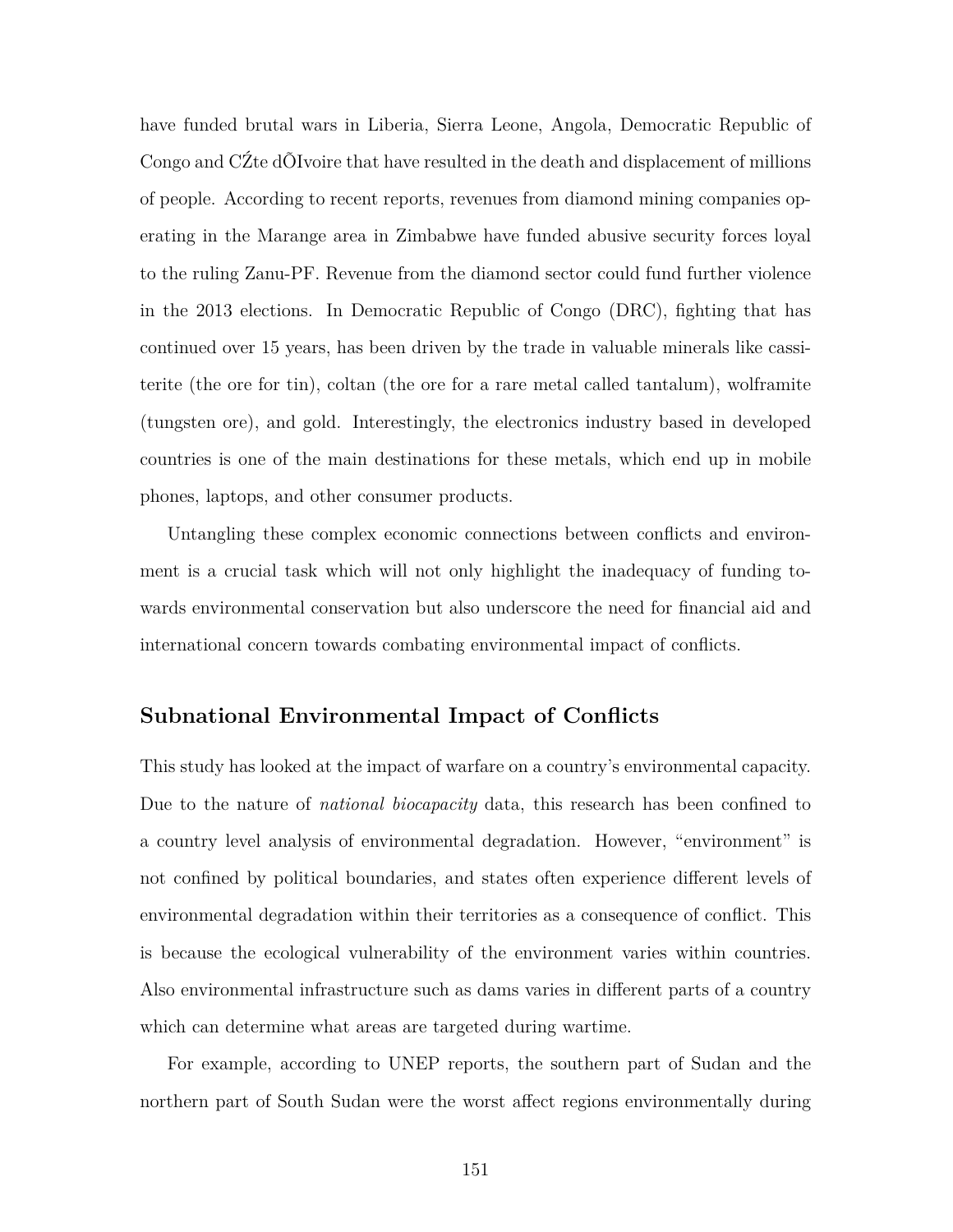the civil war in Sudan. This region falls in the Sahel belt and is environmentally one of the most vulnerable regions of the world. Also, this region was the epicenter of the Darfur conflict hence it experienced the maximum amount of population displacement in the country. Similarly, in larger countries like India, intra-state wars in specific regions such as Kashmir or Assam or Punjab lead to environmental deterioration within a localized area that is not effectively captured by *national biocapacity* data. Also, due to data limitations, this research only focuses on the impact on a country's environmental biocapacity due to hosting international refugees. However, as mentioned before, given the increase in the number of intra-state wars in the last thirty years the number of internally displaced population is much higher that international refugees. These groups of IDPs that locate themselves in different parts within the same country also put pressure on environmental resources that needs to be accounted for.

Refugee camps and IDP camps put an immense amount of pressure on local environmental resources. It is often hard to find large swaths of land to establish refugee camps and IDP camps, hence, national parks and wildlife reserves often become the *de facto* choice for setting up these camps. As mentioned before in this research, this leads to logging, poaching and hunting of wild animals, pollution of water resources. Such environmental degradation is often limited around the area of rehabilitation camps and might be difficult to capture in a national level environmental data. Therefore, it is important to develop similar studies that look at the environmental impact of conflicts at a more subnational level. This will not only increase the accuracy of the analysis, it will also help in making more specific policy prescriptions designed for localized regions.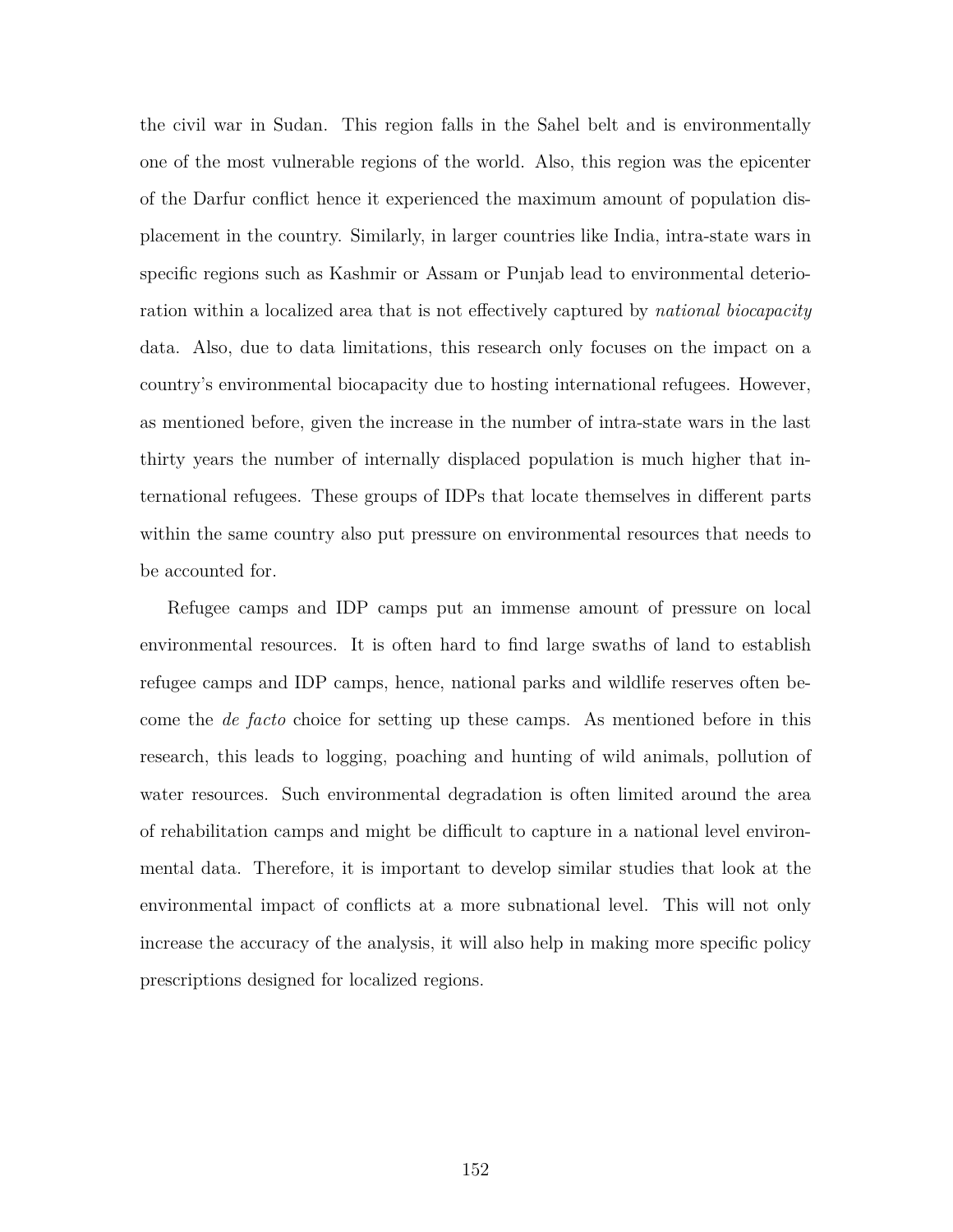## **Environmental Justice**

This study highlights the devastating impact of international warfare and how overall, international wars are more detrimental to the environment that civil wars. This is because, modern international wars use advanced weaponry, carpet bombing and strategic aerial attacks that wreak havoc with a country's environment. This devastating impact on the environment also highlights the environmental injustice of many international wars that are increasingly being undertaken for the sake of "humanitarian intervention." Because the intervening parties' mode of conducting warfare is often not only impersonal but also physically distant, absolving them of any environmental damages.

The notion of environmental justice emerged in the United States in the 1980s a part of a larger environmental movement. The concept of environmental justice focuses on a fair distribution of environmental benefits and burdens. Environmental justice advocates are concerned with what is termed "social ecology" or "human welfare ecology." Their primary concern is the impact of institutional systemic flaws which are the natural result of a progression of historical events resulting in decisions which establish unjust living conditions upon one group of people due to a lack of organization, power and prominence. Environmental justice advocates contend that instances of environmental injustice are not simply arbitrary realities which occur in varying contexts. Rather, instances of environmental injustice are the outcome of an institutional oppression and isolation which have set up an inevitable framework of the powerful oppressing the powerless. The victims, through a significant occurrence of historical and social realities, have been cut off from the power required even to challenge the causes of environmental injustice.

Even-though the environmental justice movement primarily emerged in the United States within the context of racial and class politics, its scope has now been expanded to international circumstances. The idea of "differential responsibility" in the politics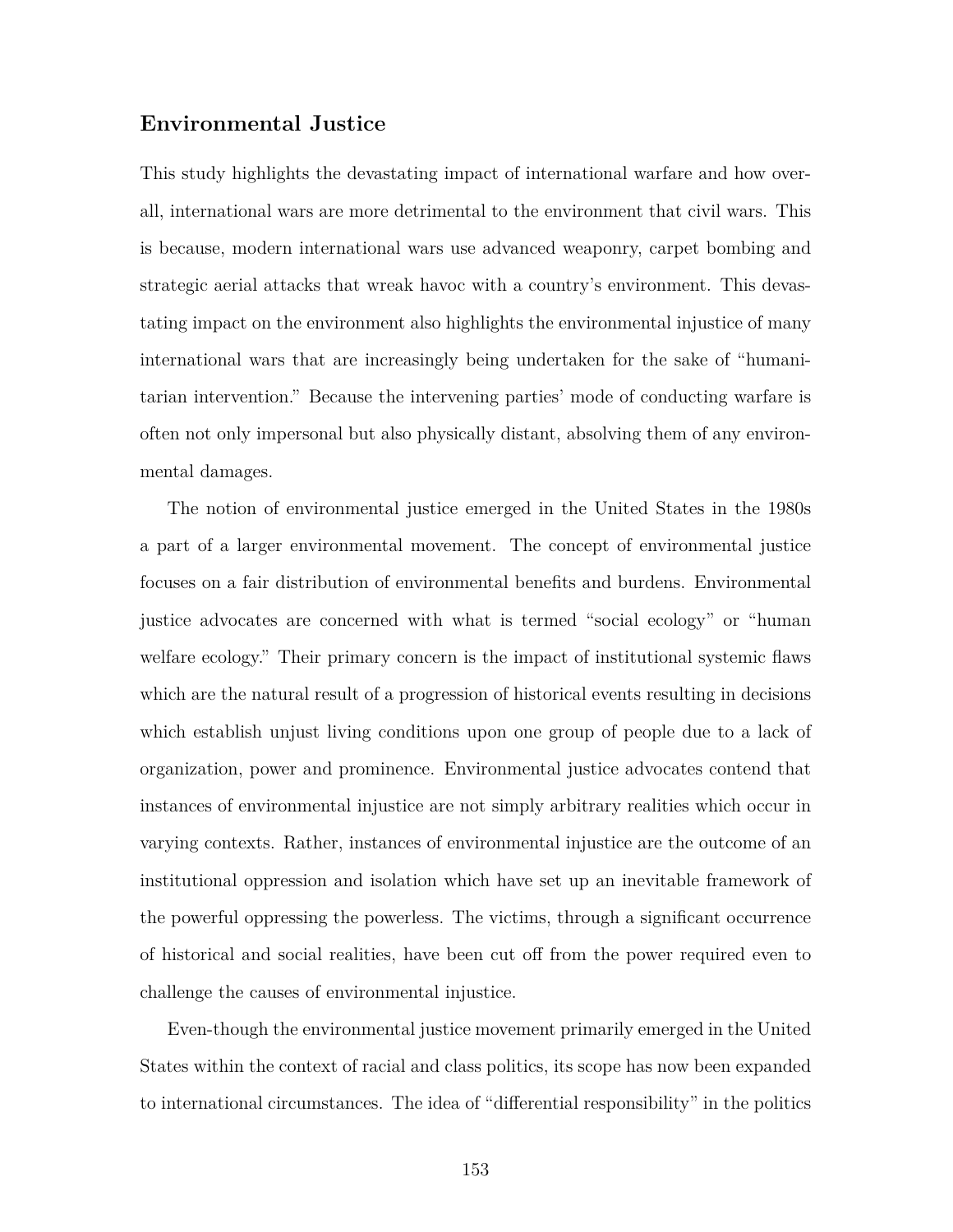of climate change and the financial and technological aid demanded by the global South, stems from the idea of environmental justice. The environmental exploitation of the global south is symptomatic of systemic injustice that has been perpetrated from the times of mercantilism to colonialism to the present era of globalization.

Since the development of aerial warfare, the notion of environmental injustice has become relevant for militarized conflicts also where the environmental burden of war is born unequally. From the atomic bombing of Japan during the Second World War by the United States to the NATO intervention in Libya in 2011, developed countries have been able to successfully distance themselves from the environmental catastrophes of war. Every time, the United States has undertaken military operations in Iraq, or when Britain launched an attack over Falkland Islands with Argentina, or when NATO bombed Yugoslavia, it was the country at the receiving end that experienced environmental devastation. Such inequality in experiencing the environmental impact of war can make the powerful and more developed countries oblivious of the environmental cost of war. However, such thinking can be misguided because in the long-run, if not sooner, the environmental impact of wars if felt by other countries due to the interconnectedness of environmental systems and a global dependence of environmental resources.

#### 7.3 Directions for Future Research

Environmental security if treated as means for human security will dilute our focus on protecting and conserving the environment. As mentioned previously, this research only claims to be the beginning of looking at the relationship between environment and conflict from an altered perspective of environmental security. Most research exploring this issue has looked at the environmental factors as exogenous determinants of violent conflicts. These studies argue that scarcity or abundance of resources or environmental disasters lead to conflict. I, on the other hand, have argued here that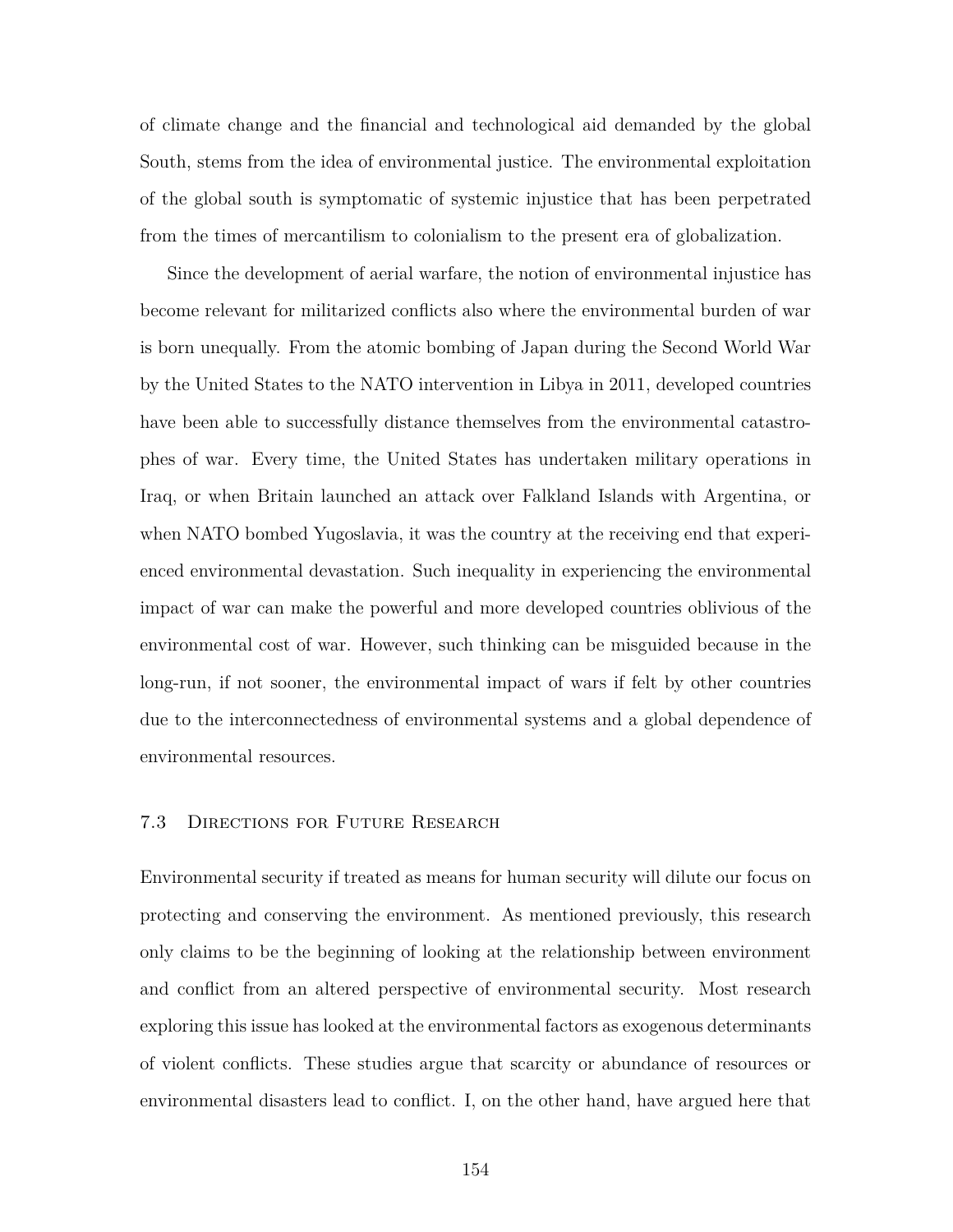the relationship between environment and conflict is not unidirectional. In stead environment and social conflicts affects each other in complex feedback loops and looking at the environmental impact of conflict is only examining one part of this complex relationship. My research also shows how conflicts degrade some of socially critical environmental resources such as cropland, fisheries, and forests, that could lead to more social conflict. The difficulty in clearly explicating this feedback type of relationship between conflict and environment arises from the complexities of relevant linkages, the challenge of identifying influential intervening factors, lack of data, and the sheer number of actors involved. It is therefore necessary to continue examining the environmental consequences of conflict and their larger relationship.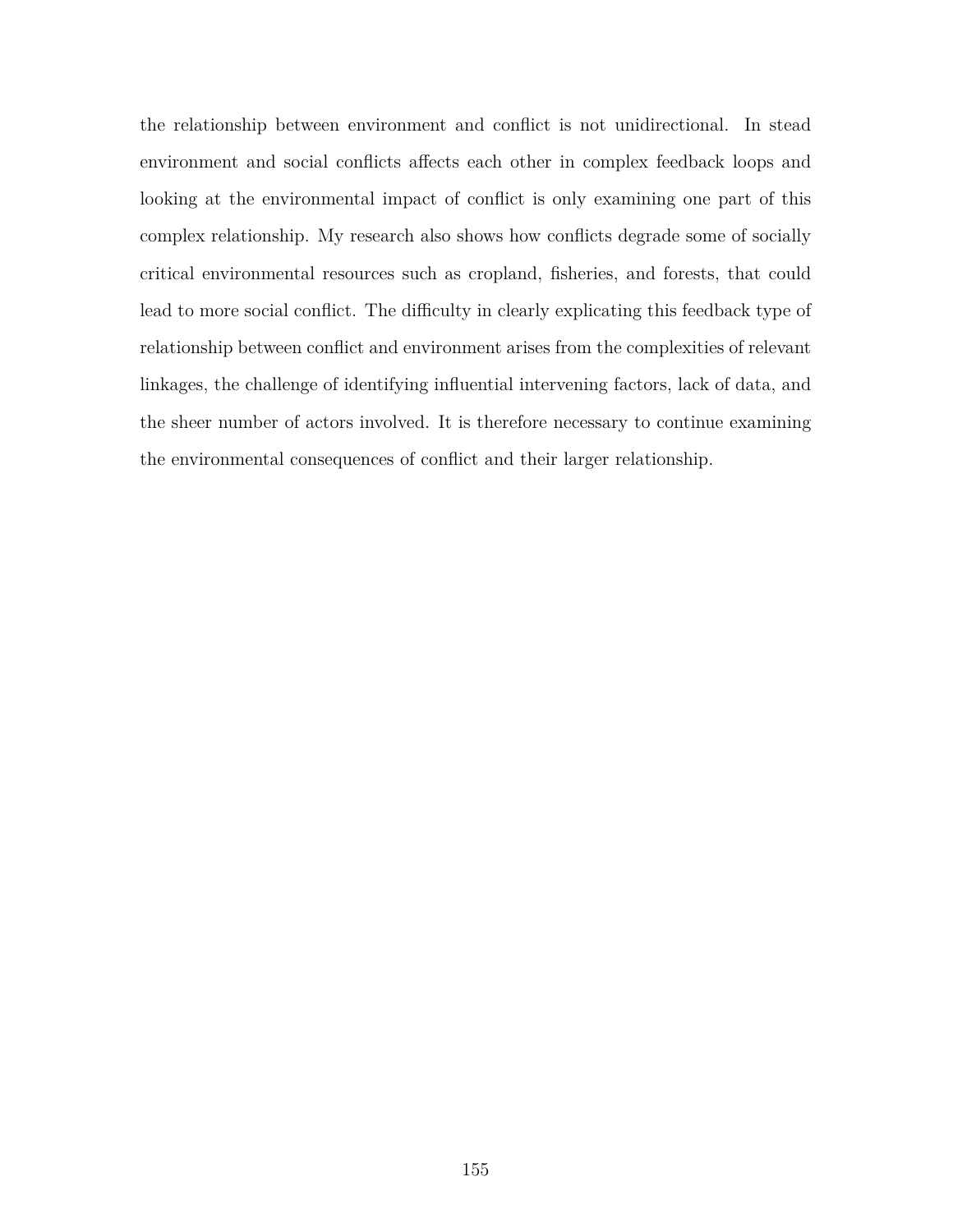# **BIBLIOGRAPHY**

- J.E. Austin and C.E. Bruch. *The Environmental Consequences of War: Legal, Economic, and Scientific Perspectives*. Cambridge University Press, 2000. ISBN 9780521780209. URL http://books.google.com/books?id=OJKFkSkgTyIC.
- R.M. Auty. *Sustaining development in mineral economies: the resource curse thesis*. Routledge, 1993.
- D.A. Baldwin. The concept of security. *Review of International Studies*, 23(1):5–26, 1997.
- J. Barnett. *The meaning of environmental security: Ecological politics and policy in the new security era*. Zed Books, 2001.
- J. Barnett. Security and climate change. *Global Environmental Change*, 13(1):7–17, 2003.
- J. Barnett and W.N. Adger. Climate change, human security and violent conflict. *Political Geography*, 26(6):639–655, 2007.
- M. Basedau and J. Lay. Resource curse or rentier peace? the ambiguous effects of oil wealth and oil dependence on violent conflict. *Journal of Peace Research*, 46(6): 757–776, 2009.
- T. Bernauer, T. Böhmelt, H. Buhaug, N.P. Gleditsch, T. Tribaldos, E.B. Weibust, and G. Wischnath. Water-related intrastate conflict and cooperation (waricc): A new event dataset. *International Interactions*, 38(4):529–545, 2012a.
- T. Bernauer, T. Böhmelt, and V. Koubi. Environmental changes and violent conflict. *Environmental Research Letters*, 7(1):015601, 2012b.
- M.M. Betsill and E. Corell. Ngo influence in international environmental negotiations: a framework for analysis. *Global Environmental Politics*, 1(4):65–85, 2001.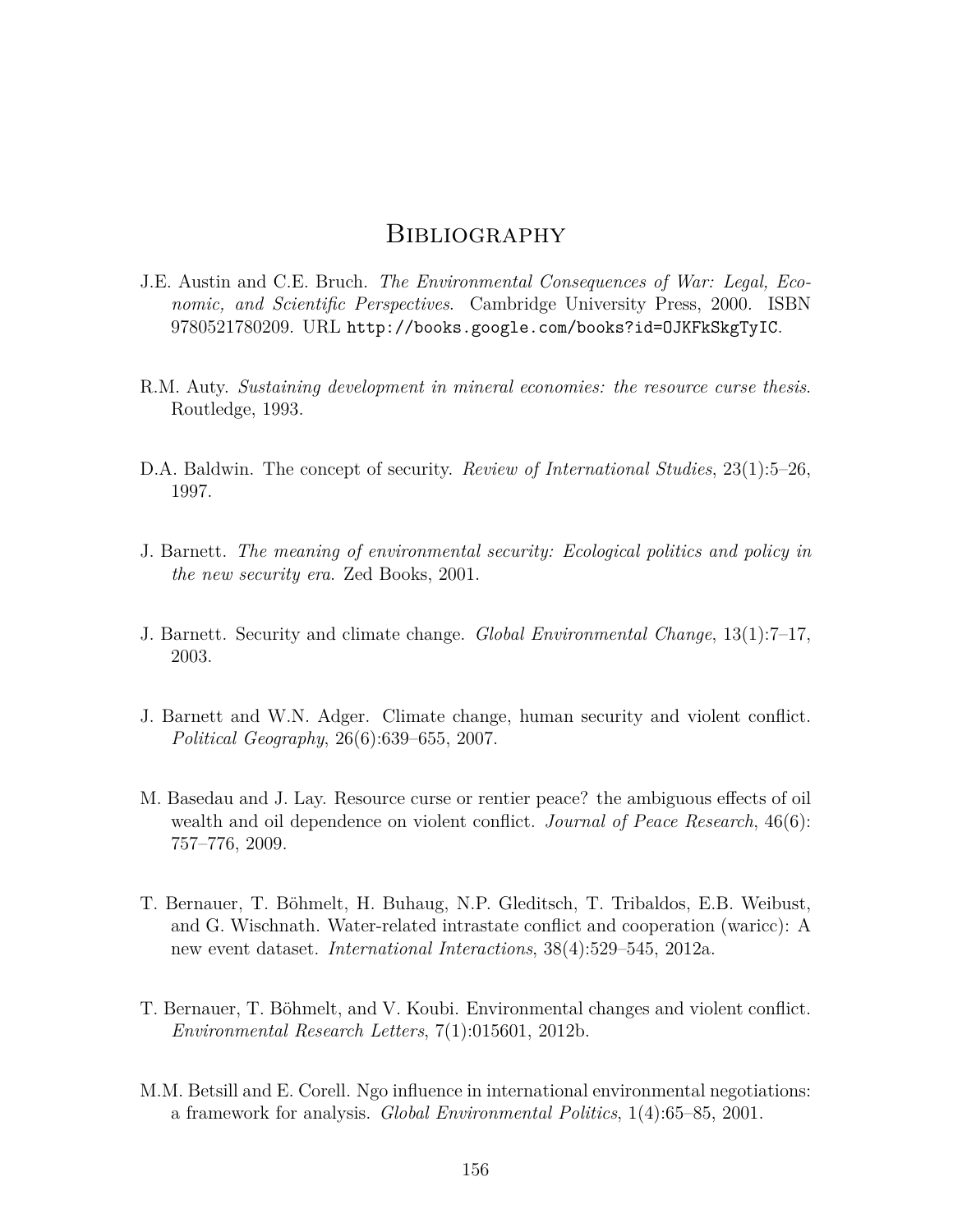- R. Black. Fifty years of refugee studies: From theory to policy. *International Migration Review*, 35(1):57–78, 2001.
- M.B. Bolton. *Foreign aid and landmine clearance: governance, politics and security in Afghanistan, Bosnia and Sudan*. Number 7. IB Tauris, 2010.
- A.L. Booth and H.M. Jacobs. Ties that bind: Native american beliefs as a foundation for environmental consciousness. *Environmental Ethics*, 12(1):27–43, 1990.
- R. Bottomley. Returning life to field and forest: Mine clearance by villagers in cambodia. *Journal of Mine Action*, 5:13, 2001.
- O. Brown, A. Hammill, and R. McLeman. Climate change as the 'new'security threat: implications for africa. *International Affairs*, 83(6):1141–1154, 2007.
- G.H. Brundtland et al. Our common future: The world commission on environment and development, 1987.
- C.N. Brunnschweiler and E.H. Bulte. Natural resources and violent conflict: resource abundance, dependence, and the onset of civil wars. *Oxford Economic Papers*, 61 (4):651–674, 2009.
- H. Buhaug. Climate not to blame for african civil wars. *Proceedings of the National Academy of Sciences*, 107(38):16477–16482, 2010.
- H. Buhaug, N.P. Gleditsch, and O.M. Theisen. Implications of climate change for armed conflict. *Social dimensions of climate change: Equity and vulnerability in a warming world*, page 75, 2010.
- C.T. Call. Liberia's war recurrence: Grievance over greed. *Civil Wars*, 12(4):347–369, 2010.
- A.P. Castro and E. Nielsen. *Natural resource conflict management case studies: An analysis of power, participation and protected areas*. Food and Agriculture Organization of the United Nations, 2003.
- J. Colgan. Oil and revolutionary governments: fuel for international conflict. *International Organization*, 64(4):661–694, 2010.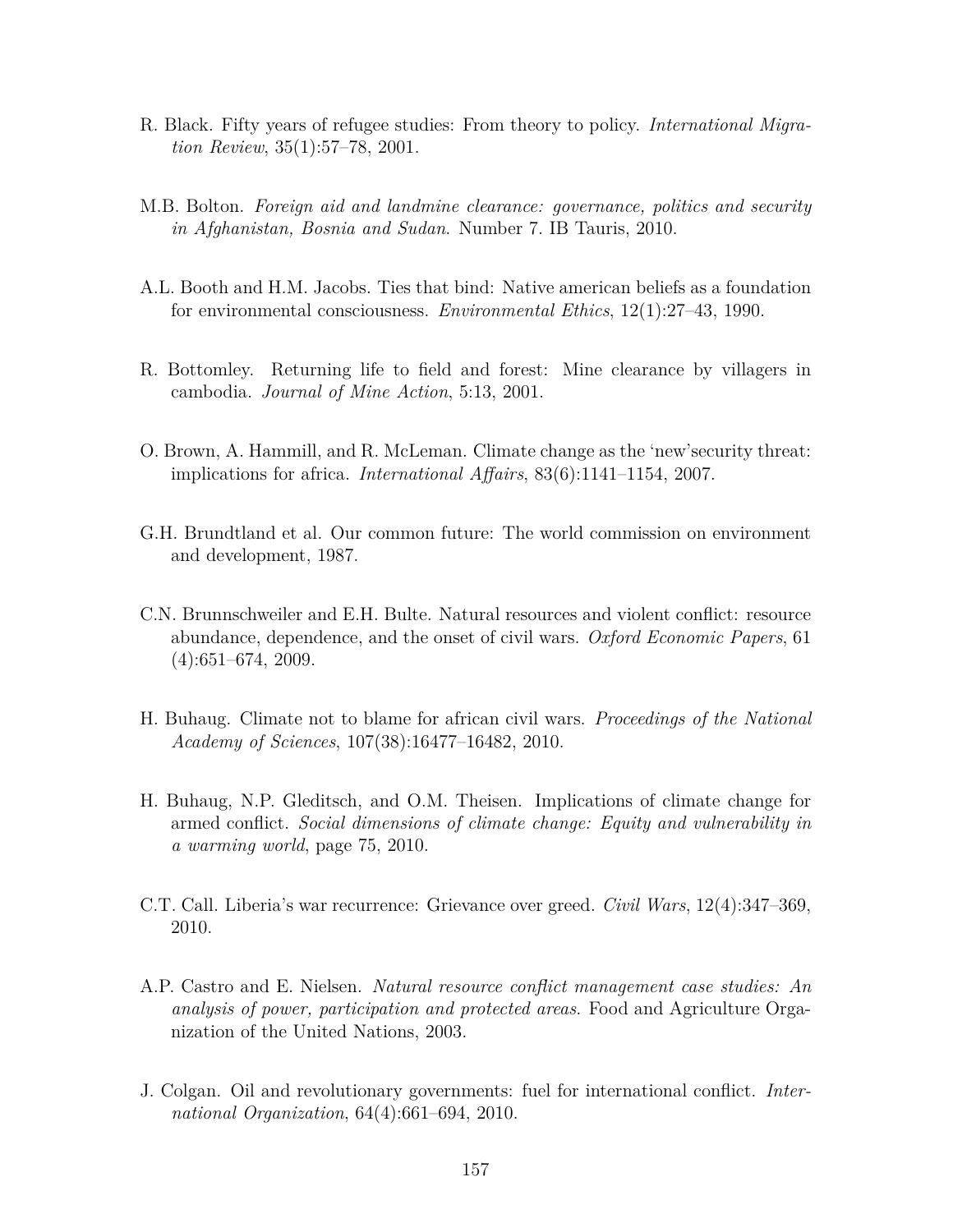- K. Conca. *Governing water: Contentious transnational politics and global institution building*. 2005.
- G.D. Dabelko and D.D. Dabelko. Environmental security: Issues of conflict and redefinition. *In Each Issue*, page 3, 1995.
- S. Dalby. Recontextualising violence, power and nature: The next twenty years of critical geopolitics? *Political Geography*, 29(5):280–288, 2010.
- G. De Luca, J.F. Maystadt, P.G. Sekeris, and J. Ulimwengu. Mineral resources and conflicts in drc: A case of ecological fallacy. Technical report, 2012.
- I. De Soysa. The resource curse: Are civil wars driven by rapacity or paucity? 2000.
- I. De Soysa. Paradise is a bazaar? greed, creed, and governance in civil war, 1989-99. *Journal of Peace Research*, 39(4):395–416, 2002.
- N. Detraz and M.M. Betsill. Climate change and environmental security: for whom the discourse shifts. *International Studies Perspectives*, 10(3):303–320, 2009.
- D. Deudney. National security. *Millennium-Journal of International Studies*, 19:461, 1990.
- D. Deudney. Environment and security: Muddled thinking. *Bulletin of the Atomic Scientists*, 47(3):22–28, 1991.
- F. Dolisca, J.M. McDaniel, L.D. Teeter, and C.M. Jolly. Land tenure, population pressure, and deforestation in haiti: The case of forêt des pins reserve. *Journal of Forest Economics*, 13(4):277–289, 2007.
- A. D'Souza and D. Jolliffe. Rising food prices and coping strategies: household-level evidence from afghanistan. *World Bank Policy Research Working Paper Series, Vol*, 2010.
- T. Dunning. Resource dependence, economic performance, and political stability. *Journal of Conflict Resolution*, 49(4):451–482, 2005.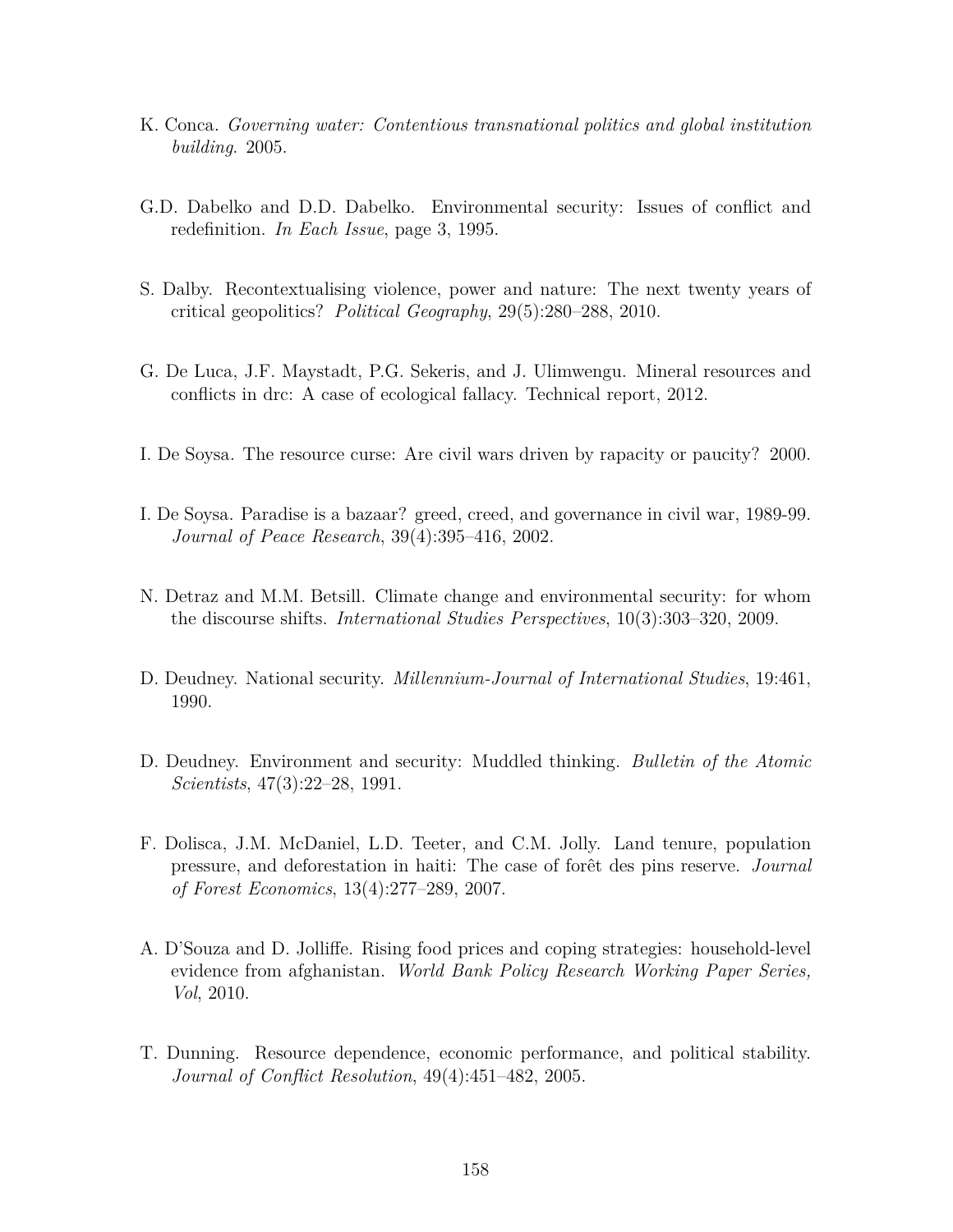- T. Dunning. *Crude Democracy: Natural Resource Wealth and Political Regimes (Cambridge Studies in Comparative Politics)*. Cambridge University Press, 2008.
- H. Dyer. Environmental security and international relations: the case for enclosure. *Review of International Studies*, 27(3):441–450, 2001a.
- H. Dyer. The environment in international relations. *The British Journal of Politics & International Relations*, 3(1):105–114, 2001b.
- H. Dyer. Eco-imperialism: governance, resistance, hierarchy. *Journal of International Relations and Development*, 14(2):186–212, 2011.
- H.C. Dyer. Theoretical aspects of environmental security. *Responding to environmental conflicts: implications for theory and practice*, pages 67–81, 2002.
- R. Falkner. Private environmental governance and international relations: exploring the links. *Global Environmental Politics*, 3(2):72–87, 2003.
- A. Gedicks. *The new resource wars: Native and environmental struggles against multinational corporations*. Black Rose Books Ltd., 1994.
- N.P. Gleditsch. Whither the weather? climate change and conflict. *Journal of Peace Research*, 49(1):3–9, 2012.
- P.H. Gleick. Water and conflict: Fresh water resources and international security. *International security*, pages 79–112, 1993.
- Ernst B Haas. Why collaborate? issue-linkage and international regimes. *World Politics*, 32(03):357–405, 1980.
- H. Haftendorn. The security puzzle: Theory-building and discipline-building in international security. *International Studies Quarterly*, pages 3–17, 1991.
- Stephan Haggard and Beth A Simmons. Theories of international regimes. *International Organization*, 41(3):491–517, 1987.
- A. Hamilton. Oil-exploitation as a factor of violence in the context of 2012 south sudan–sudan border conflict. *Available at SSRN 2046167*, 2012.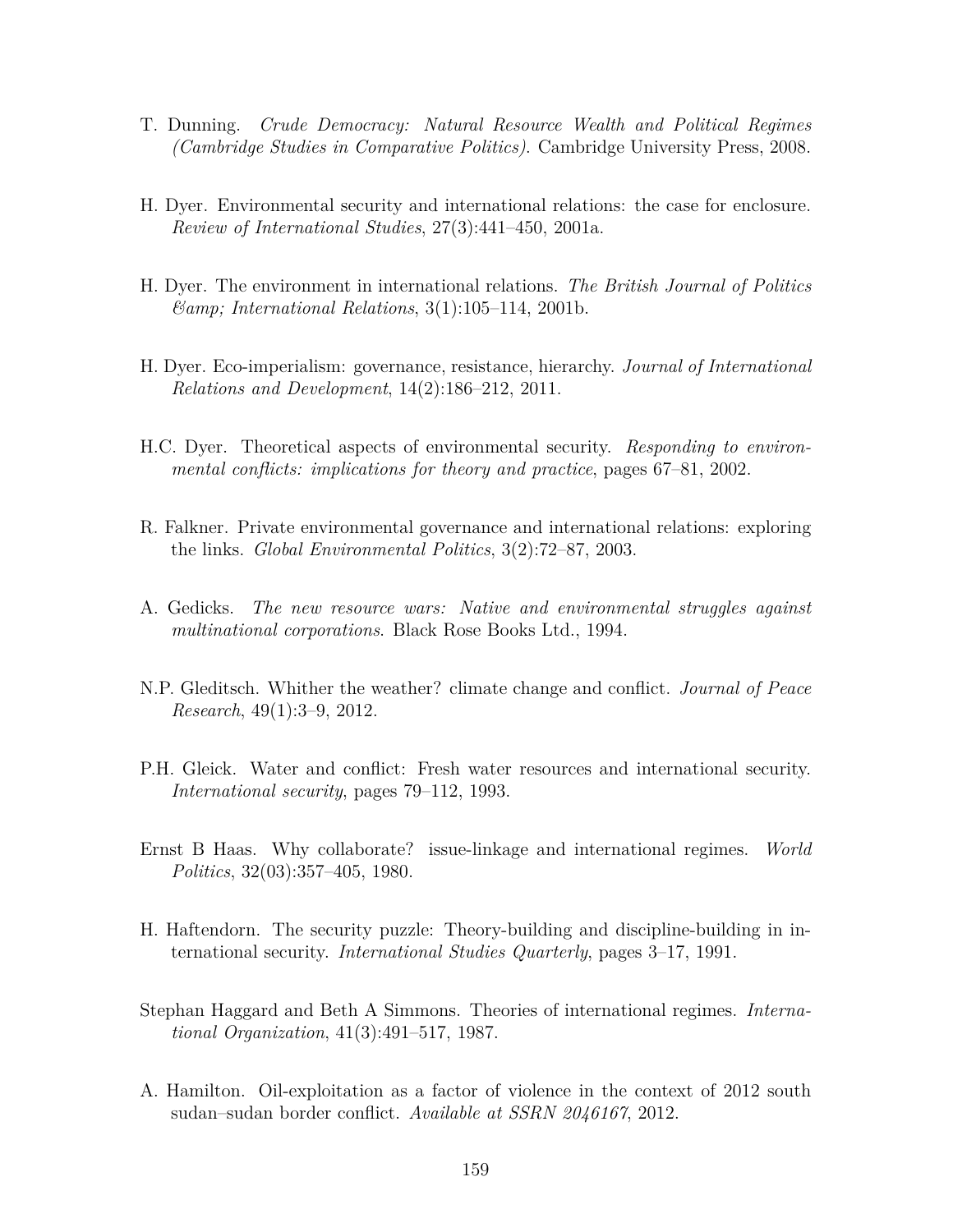- C. Helm and D. Sprinz. Measuring the effectiveness of international environmental regimes. *Journal of Conflict Resolution*, 44(5):630–652, 2000.
- C.S. Hendrix and S.M. Glaser. Trends and triggers: Climate, climate change and civil conflict in sub-saharan africa. *Political geography*, 26(6):695–715, 2007.
- P. Hirsch. *The Politics of the Environment in Southeast Asia: Resources and Resistance*. Routledge, 1998.
- T.F. Homer-Dixon. Environmental scarcities and violent conflict: evidence from cases. *International security*, pages 5–40, 1994.
- Thomas F Homer-Dixon and Jessica Blitt. *Ecoviolence: Links among environment, population and security.* Rowman & amp; Littlefield, 1998.
- C. Kahl. Demographic change, natural resources and violence: The current debate. *JOURNAL OF INTERNATIONAL AFFAIRS-COLUMBIA UNIVERSITY*, 56 (1):257–282, 2002.
- C.H. Kahl. *States, scarcity, and civil strife in the developing world*. Princeton University Press, 2006.
- R. D. Kaplan. The coming anarchy. *Atlantic Monthly*, 2(2).
- James F Keeley. Toward a foucauldian analysis of international regimes. *International Organization*, pages 83–105, 1990.
- Robert O Keohane. The demand for international regimes. *International organization*, 36(2):325–355, 1982.
- S. Khagram. *Dams and development: Transnational struggles for water and power*. Cornell University Press, 2004.

Stephen D Krasner. *International regimes*. Cornell University Press, 1983a.

Stephen D Krasner. Structural causes and regime consequences: regimes as intervening variables. *International regimes*, 1(2), 1983b.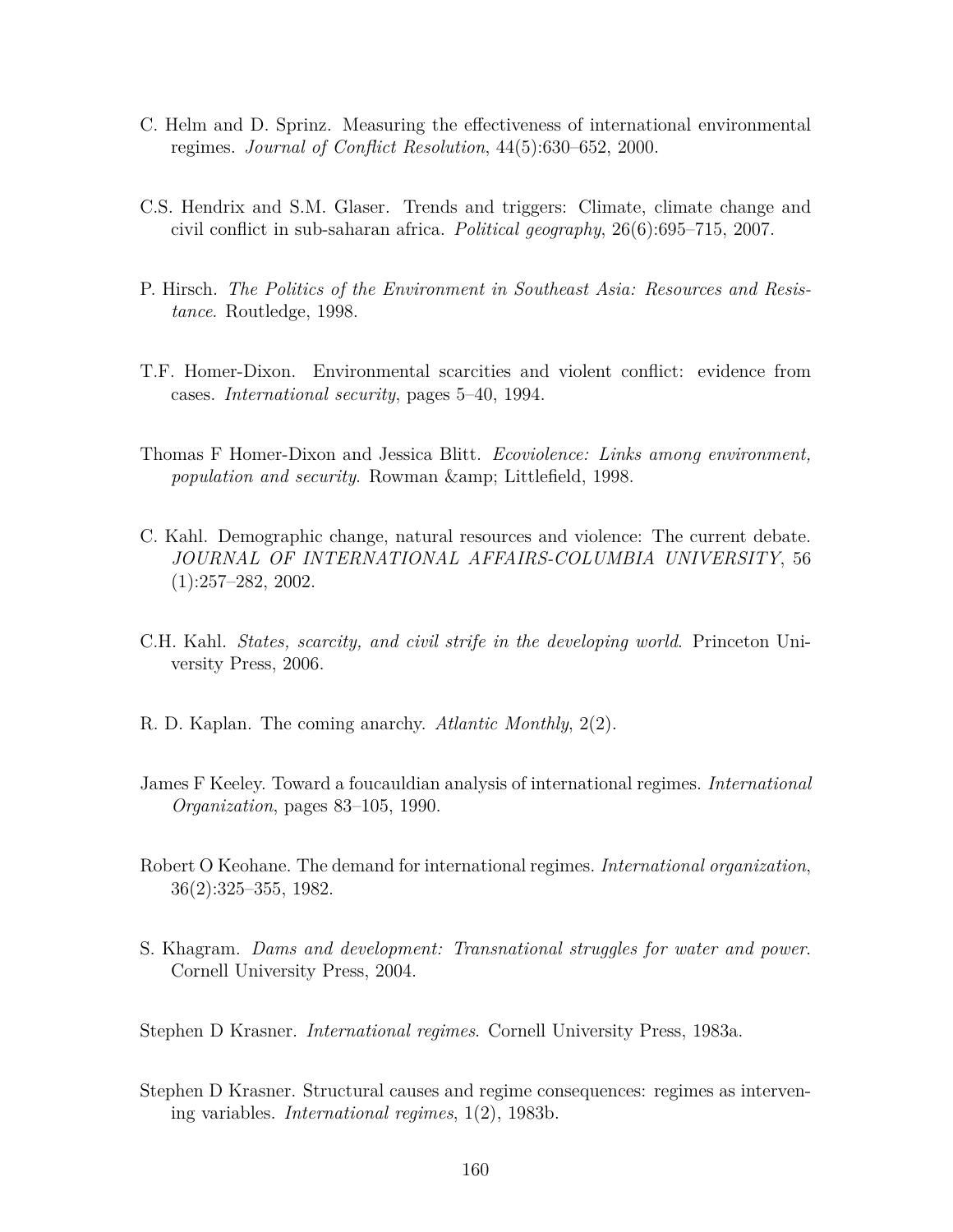- A. Kreimer and M. Munasinghe. *Managing environmental degradation and natural disasters: an overview*. The Division, 1990.
- G. Kütting. *Environment, society and international relations: towards more effective international environmental agreements*. Routledge, 2000.
- P. Le Billon. Diamond wars? conflict diamonds and geographies of resource wars. *Annals of the Association of American Geographers*, 98(2):345–372, 2008.
- P. Le Billon and E. Levin. Building peace with conflict diamonds? merging security and development in sierra leone. *Development and Change*, 40(4):693–715, 2009.
- N. Lee Peluso. What's nature got to do with it? a situated historical perspective on socio-natural commodities. *Development and Change*, 43(1):79–104, 2012.
- S. Lele, P. Wilshusen, D. Brockington, R. Seidler, and K. Bawa. Beyond exclusion: alternative approaches to biodiversity conservation in the developing tropics. *Current Opinion in Environmental Sustainability*, 2(1):94–100, 2010.
- M.A. Levy. Is the environment a national security issue? *International Security*, 20  $(2):35-62, 1995.$
- R.D. Lipschutz. The nature of sovereignty and the sovereignty of nature: Problematizing the boundaries between self, society, state, and system. *The greening of sovereignty in world politics*, pages 109–138, 1998.
- K.T. Litfin. *The greening of sovereignty in world politics*. MIT press, 1998.
- L. Lohmann. Toward a different debate in environmental accounting: The cases of carbon and cost–benefit. *Accounting, Organizations and Society*, 34(3):499–534, 2009.
- Larry Lohmann. Whose common future? *The Ecologist*, 20(3):82–84, May/June 1990.
- P. Lujala. The spoils of nature: armed civil conflict and rebel access to natural resources. *Journal of Peace Research*, 47(1):15–28, 2010.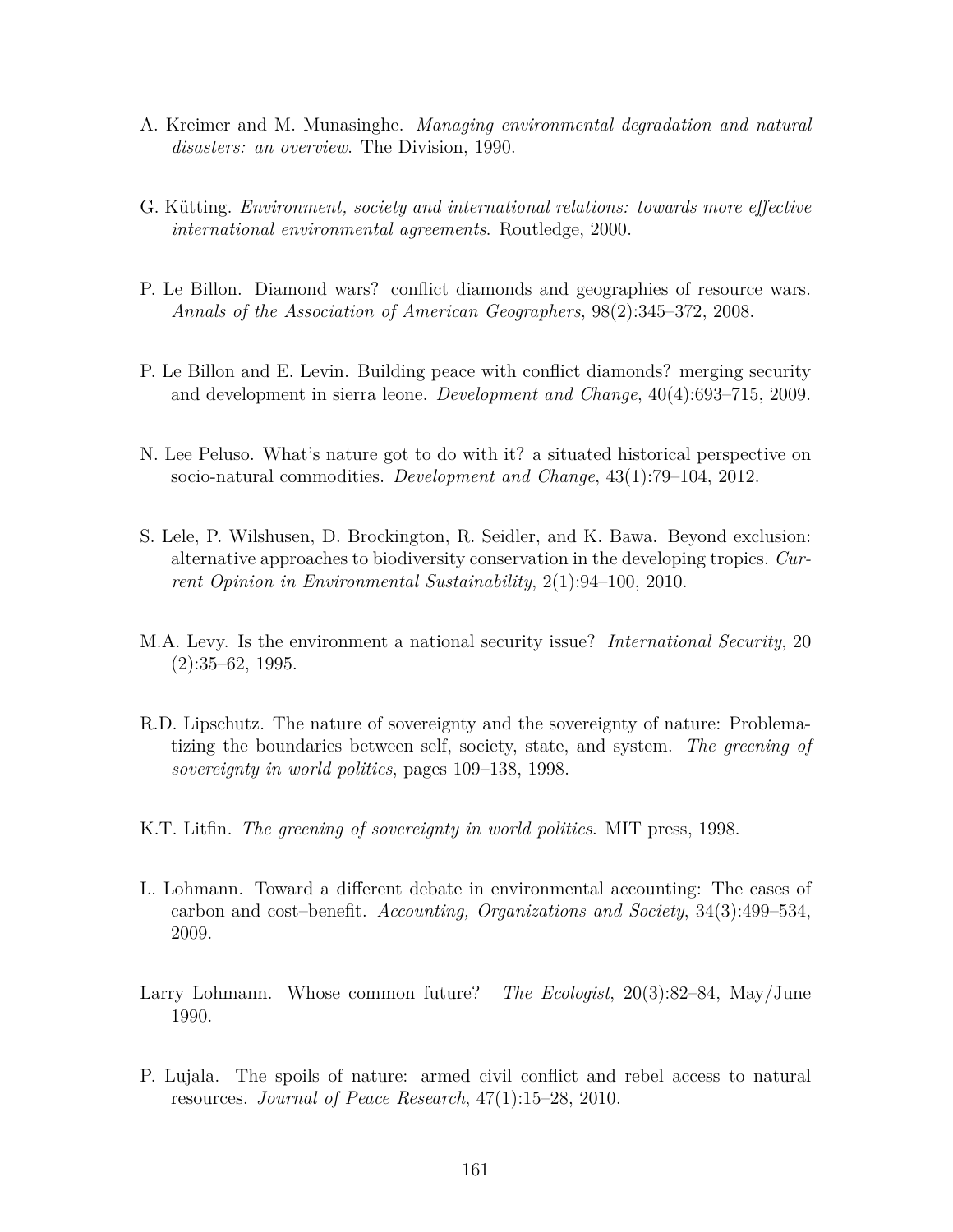- T.W. Luke. *Ecocritique: Contesting the politics of nature, economy, and culture*. U of Minnesota Press, 1997.
- P.J. Luong and E. Weinthal. Rethinking the resource curse: Ownership structure, institutional capacity, and domestic constraints\*. *Annu. Rev. Polit. Sci.*, 9:241– 263, 2006.
- U. Luterbacher and D.F. Sprinz. *International relations and global climate change*. MIT Press, 2001.
- Manus I. Midlarsky. Environmental influences on democracy: Aridity, warfare, and a reversal of the causal arrow. *The Journal of Conflict Resolution*, 39(2):pp. 224–262, 1995. ISSN 00220027. URL http://www.jstor.org/stable/174412.
- Helen Milner. International theories of cooperation among nations. *World politics*, 44(3):466–496, 1992.
- R.B. Mitchell. International environmental agreements: a survey of their features, formation, and effects. *Annual Review of Environment and Resources*, 28(1): 429–461, 2003.
- G. Modelski. Kautilya: Foreign policy and international system in the ancient hindu world. *The American Political Science Review*, 58(3):549–560, 1964.
- N. Myers. Environment and security. *Foreign Policy*, (74):23–41, 1989.
- N. Myers et al. *Ultimate security: the environmental basis of political stability.* WW Norton & amp; Company, Inc., 1993.
- A. Najam, S. Huq, and Y. Sokona. Climate negotiations beyond kyoto: developing countries concerns and interests. *Climate Policy*, 3(3):221–231, 2003.
- B.K. Nijim. Water resources in the history of the palestine-israel conflict. *GeoJournal*, 21(4):317–323, 1990.
- R. Nordås and N.P. Gleditsch. Climate change and conflict. *Political Geography*, 26  $(6):627-638, 2007.$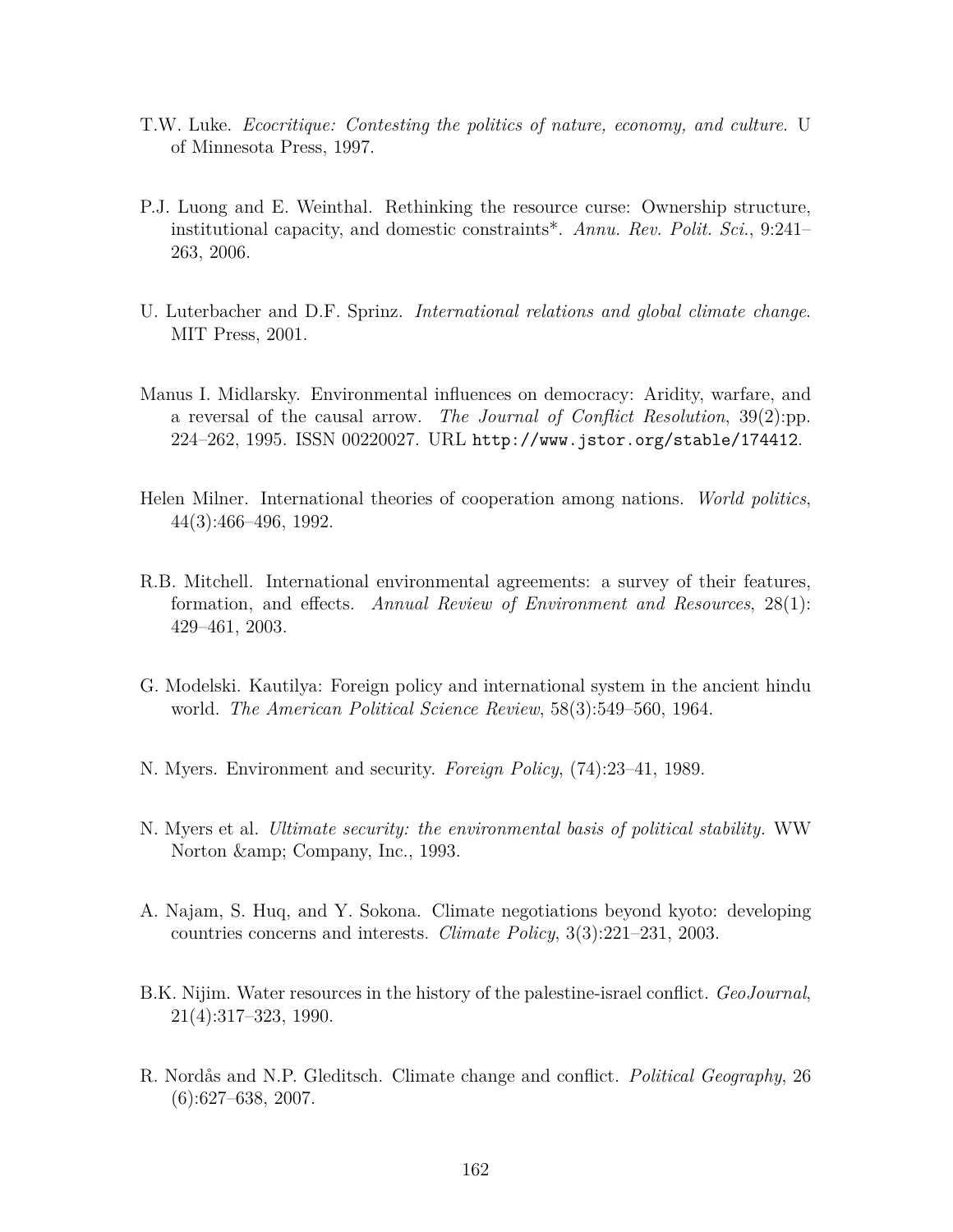- N.L. Peluso and M. Watts. *Violent environments*. Cornell University Press, 2001.
- J. Podesta and P. Ogden. The security implications of climate change. *Washington Quarterly*, 31(1):115–138, 2008.
- Donald J Puchala and Raymond F Hopkins. International regimes: lessons from inductive analysis. *International Organization*, 36(2):245–275, 1982.
- C. Raleigh and H. Urdal. Climate change, environmental degradation and armed conflict. *Political Geography*, 26(6):674–694, 2007.
- LN Rangarajan. Kautilya: The arthashastra. *Translation, Penguin Books, New Delhi*, 1992.
- R. Reuveny. Climate change-induced migration and violent conflict. *Political Geography*, 26(6):656–673, 2007.
- J.T. Roberts and B.C. Parks. *A climate of injustice: Global inequality, North-South politics, and climate policy*. The MIT Press, 2006.
- M. Ross. A closer look at oil, diamonds, and civil war. *Annu. Rev. Polit. Sci.*, 9: 265–300, 2006.
- M.L. Ross. The political economy of the resource curse. *World politics*, 51:297–322, 1999.
- M.L. Ross. Does oil hinder democracy? *World politics*, 53(03):325–361, 2001a.
- M.L. Ross. *Timber booms and institutional breakdown in Southeast Asia*. Cambridge University Press, 2001b.
- M.L. Ross. Oil, drugs, and diamonds: The varying roles of natural resources in civil war. *The political economy of armed conflict: Beyond greed and grievance*, pages 47–70, 2003.
- M.L. Ross. What do we know about natural resources and civil war? *Journal of Peace Research*, 41(3):337–356, 2004a.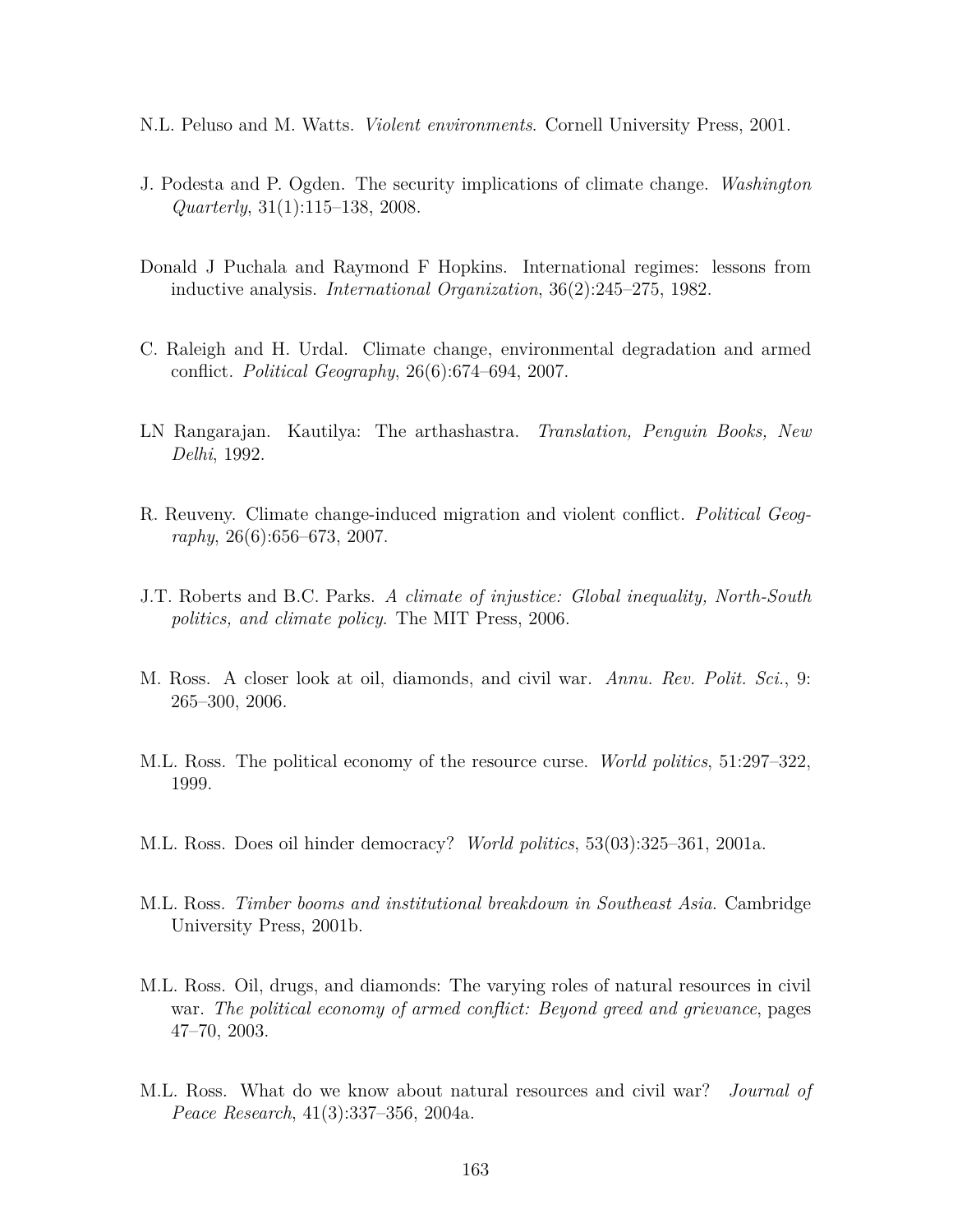- M.L. Ross. How do natural resources influence civil war? evidence from thirteen cases. *International organization*, pages 35–67, 2004b.
- John Gerard Ruggie. International regimes, transactions, and change: embedded liberalism in the postwar economic order. *International organization*, 36(02): 379–415, 1982.
- S.C.A. Rustad, J.K. Rød, W. Larsen, and N.P. Gleditsch. Foliage and fighting: Forest resources and the onset, duration, and location of civil war. *Political Geography*, 27(7):761–782, 2008.
- J.D. Sachs and A.M. Warner. Natural resource abundance and economic growth. Technical report, National Bureau of Economic Research, 1995.
- J.D. Sachs and A.M. Warner. The curse of natural resources. *European economic review*, 45(4):827–838, 2001.
- I. Salehyan. From climate change to conflict? no consensus yet. *Journal of Peace Research*, 45(3):315–326, 2008.
- J. Selby. *Water, Power and Politics in the Middle East: The Other Israel-Palestine Conflict*, volume 25. IB Tauris, 2004.
- D. Smith and J. Vivekananda. Climate change, conflict, and fragility: Getting the institutions right. *Climate Change, Human Security and Violent Conflict*, pages 77–90, 2012.
- Duncan Snidal. Coordination versus prisoners' dilemma: Implications for international cooperation and regimes. *The American Political Science Review*, pages 923–942, 1985.
- J. Sorens. Mineral production, territory, and ethnic rebellion: The role of rebel constituencies. *Journal of Peace Research*, 48(5):571–585, 2011.
- I. Soysa. Ecoviolence: Shrinking pie, or honey pot? *Global Environmental Politics*, 2(4):1–34, 2002.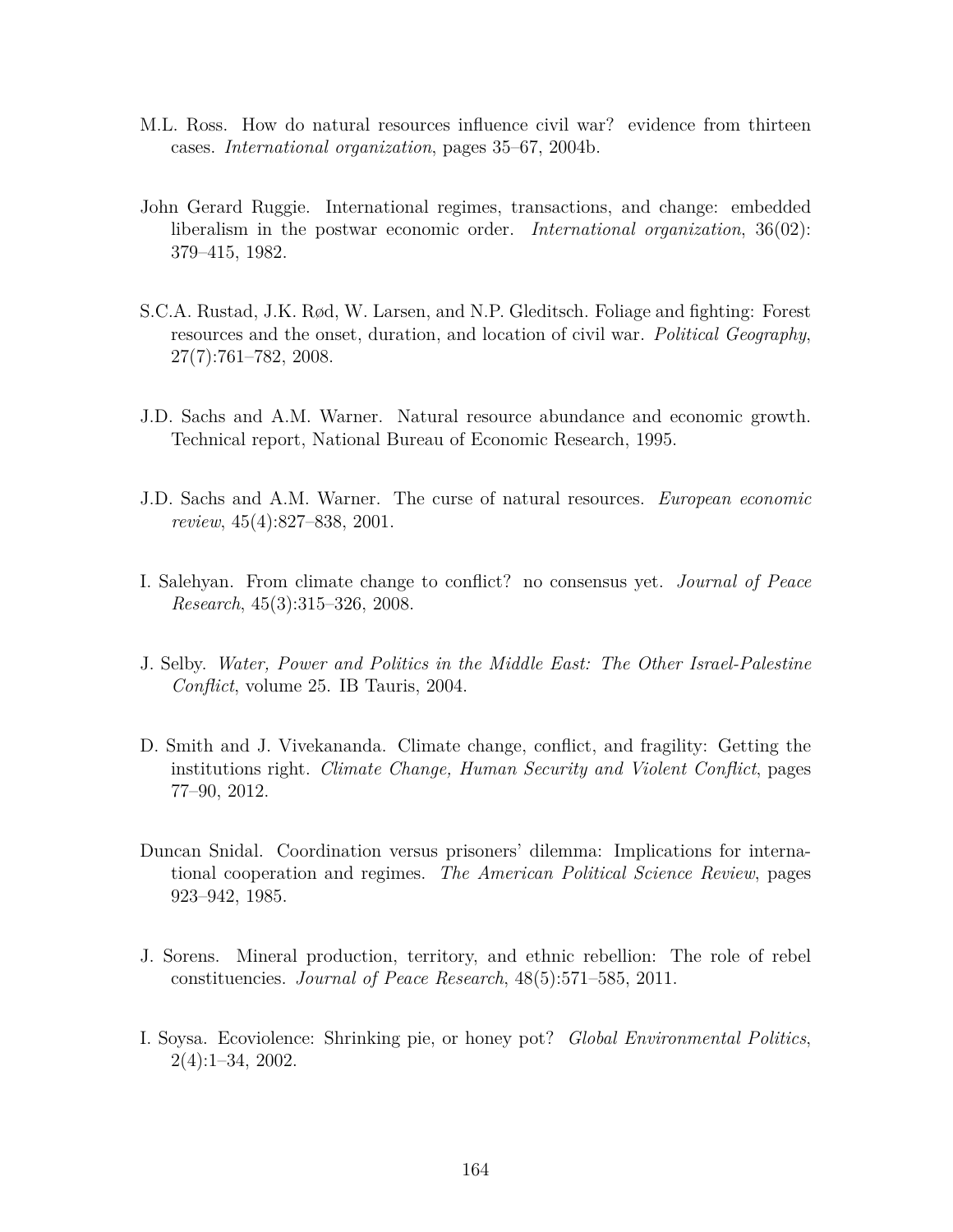- D. Sprinz and T. Vaahtoranta. The interest-based explanation of international environmental policy. *International Organization*, 48:77–77, 1994.
- S. Stetter, E. Herschinger, T. Teichler, and M. Albert. Conflicts about water: Securitizations in a global context. *Cooperation and Conflict*, 46(4):441–459, 2011.
- D.G. Victor, K. Raustiala, and E.B. Skolnikoff. *The implementation and effectiveness of international environmental commitments: theory and practice*. MIT press, 1998.
- Silja Vöneky. A new shield for the environment: Peacetime treaties as legal restraints of wartime damage. *Review of European Community & International Environmental Law*, 9(1):20–32, 2000.
- S.M. Walt. The renaissance of security studies. *International Studies Quarterly*, pages 211–239, 1991.
- P. Wapner. Reorienting state sovereignty: Rights and responsibilities in the environmental age. *The greening of sovereignty in world politics*, pages 275–297, 1998.
- P.K. Wapner. *Environmental activism and world civic politics*. SUNY Press, 1996.
- J. Waterbury. *The Nile Basin: national determinants of collective action*. Yale University Press, 2002.
- E. Weinthal and A. Vengosh. Water and conflict. *Routledge Handbook of Global Public Health*, page 265, 2011.
- A.H. Westing. The environmental component of comprehensive security. *Security dialogue*, 20(2):129–134, 1989.
- A.T. Wolf. *Hydropolitics along the Jordan River: Scarce water and its impact on the Arab-Israeli conflict*, volume 99. United Nations Univ, 1995.
- O.R. Young. *The effectiveness of international environmental regimes: causal connections and behavioral mechanisms*. MIT Press, 1999.